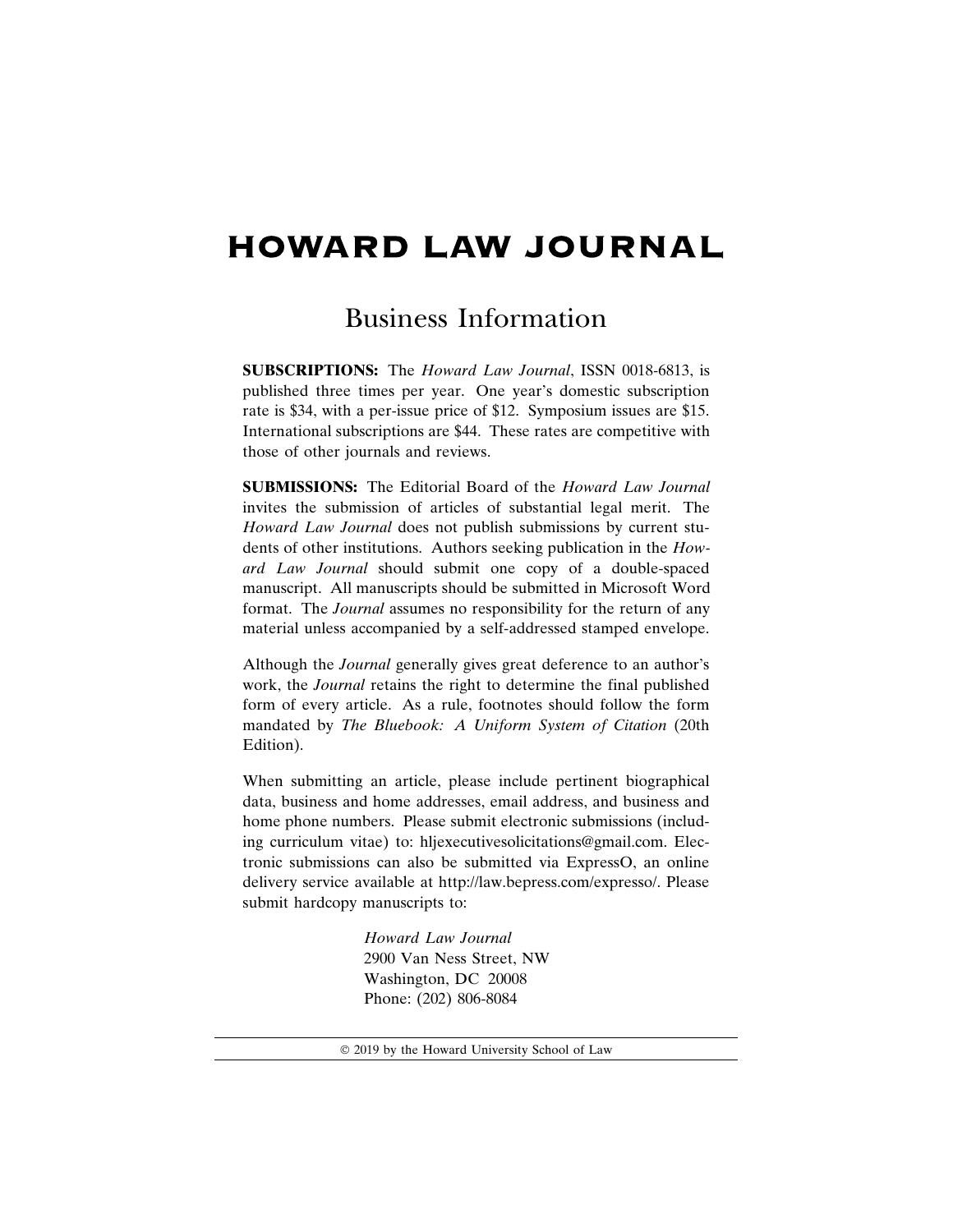#### EDITORIAL BOARD 2019-2020

PATRICK E. SMITH MELVIN KENNEY III

*Editor-in-Chief Managing Editor*

R. JANNELL GRANGER JONATHAN THOMPSON ARZIKI ADAMU *Comments Editor Editor Submissions Editor*

*Executive Notes & Executive Publications Executive Solicitations &*

DONALD JOSEPH FINLEY KATHERINE D. MADRIZ *Senior Articles Editor Senior Articles Editor*

ISHA MCCALLA ALEXANDRIA REID RACHEL TENNELL *Senior Articles Editor Senior Articles Editor Senior Articles Editor*

JAMILA S. CAMBRIDGE SYDNEY COOPER *Senior Notes & Senior Notes & Comments Editor Comments Editor*

MULUNESH M. GERIMA KAMALI HOUSTON *Senior Notes & Senior Notes & Comments Editor Comments Editor*

MESCHELLE L. NOBLE MONICA PYLES *Senior Solicitations & Senior Solicitations & Submissions Editor Submissions Editor*

DANIELLE HOLLEY-WALKER *Dean*

ANDREW I. GAVIL SARAH VANWYE CARLOTON WATERHOUSE *Faculty Advisors*

RANEEKA WITTY *Director of Communications*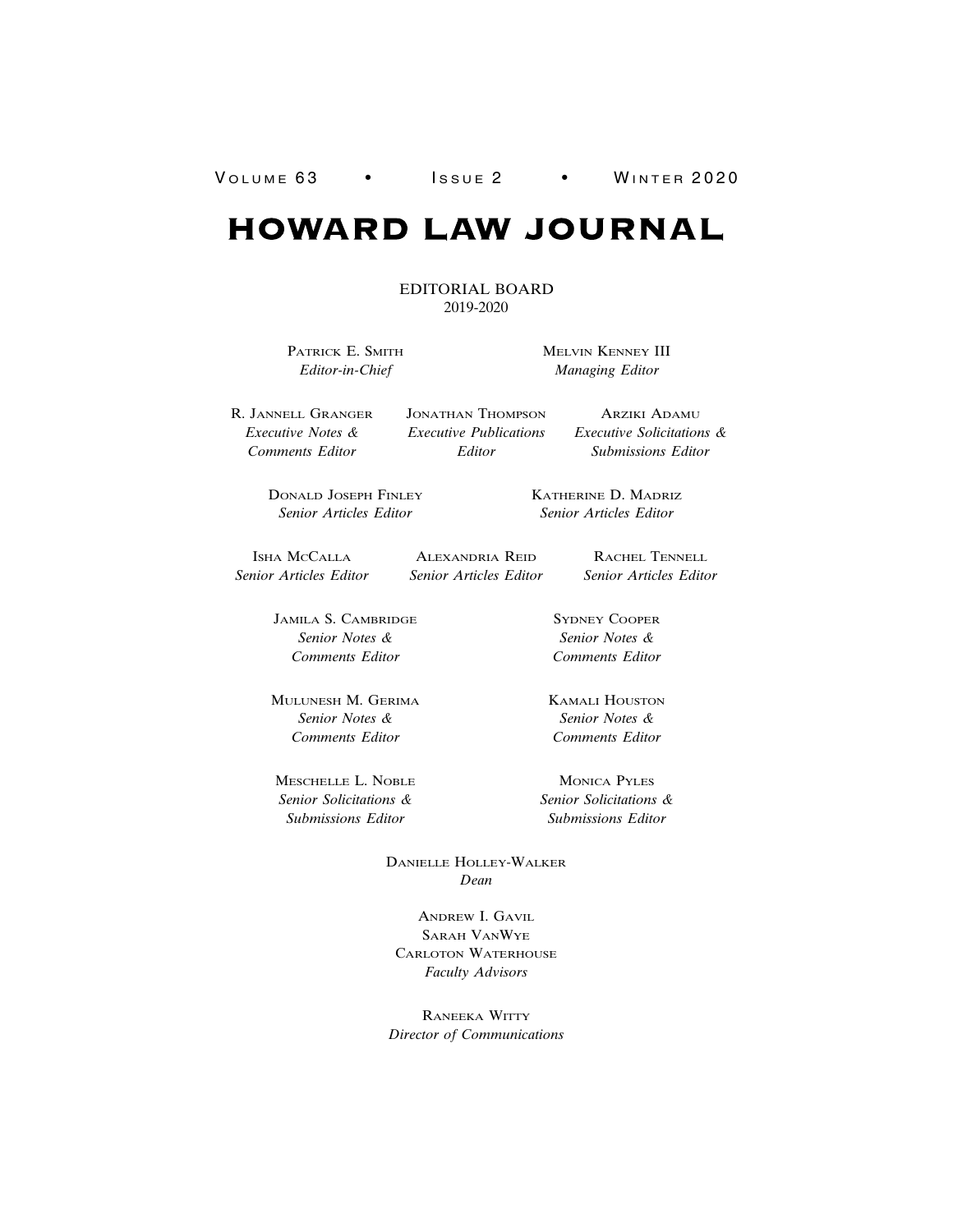#### MEMBERS 2019-2020

BRIANA ADAMS SEATON\*\*\* CHRISTOPHER A. JOHNSON SHIRLEY D. AKRASIH<sup>\*</sup> ALEXA M. KING NAFEESAH ATTAH MADISON MORELAND<sup>\*</sup> ISEL BEDGOOD\* ASHLEE PENN ALLIYAH J. BROWN BREE PRINCE CHRYSTAL CANTRELLE MYA C. REID ALEXIS CHAMBERS\*\* KATHERINE SAWCZYN\*\*\* VERONICA CRAIG<sup>\*\*</sup> COURTNEY SCHOLZ<sup>\*</sup> ARIANNA M. DAVIS<sup>\*</sup> MARTIN SHAW<sup>\*</sup> BRAESHAUN DOZIER\* QUAY STROZIER KAYLA B. EVANS RYAN THOMAS\*\*\* TESSA GRAY LANGSTON TOLBERT\* GABRIELLE HIGGINS\* MICHAEL F. WALKER KHALA JAMES<sup>\*\*</sup> JUSTICE WALTERS ATIANA JOHNSON

*Member, National Conference of Law Reviews*

- \* Senior Staff Editor
- \*\* Associate Publications Editor
- \*\*\* Associate Solicitations Editor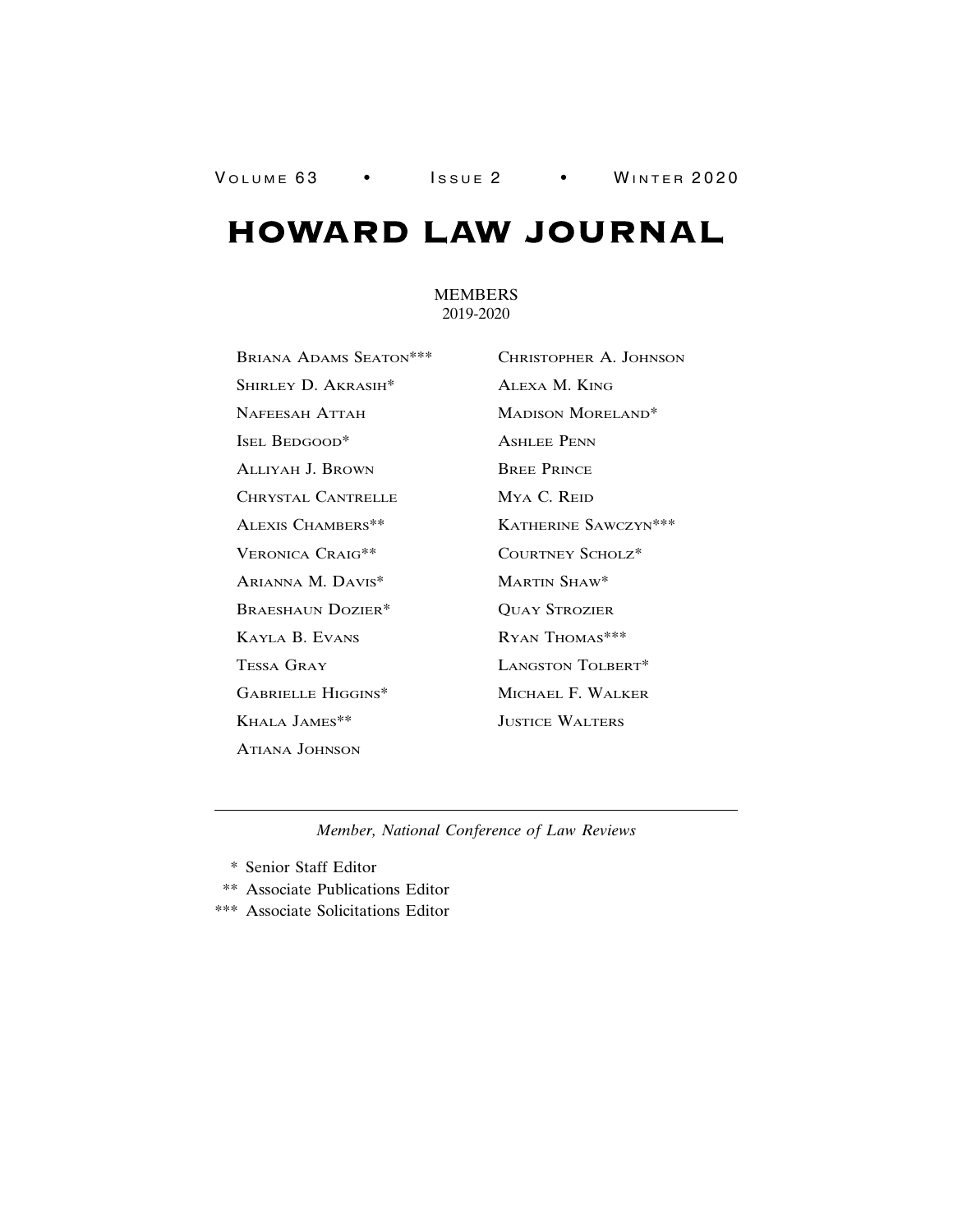#### ADMINISTRATIVE OFFICERS 2018-2019

Danielle Holley-Walker, *Dean, J.D., Harvard University*

Lisa A. Crooms-Robinson, *Associate Dean of Academic Affairs, J.D., University of Michigan*

Reginald McGahee, *Associate Dean of Admissions and Student Affairs, J.D., Howard University*

Ann-Marie Waterman, *Assistant Dean for Administration & Operations, M.A. Howard University* Carmia N. Caesar, *Interim Assistant Dean of Career Services, J.D., Harvard University*

#### FULL-TIME FACULTY

Rhea Ballard-Thrower, *Associate Professor of Law and Director of Howard University Libraries,*

*J.D., University of Kentucky, MILS, University of Michigan*

Jasbir Bawa, *Assistant Professor of Lawyering Skills, J.D., Howard University* Matthew A. Bruckner, *Assistant Professor of Law, J.D., New York University*

Sha-Shana N.L. Crichton, *Assistant Professor of Lawyering Skills, J.D., Howard University* e. christi cunningham*, Professor of Law, J.D., Yale University*

Okianer Christian Dark, *Professor of Law, J.D., Rutgers University*

Marsha A. Echols, *Professor of Law and Director of Graduate Program, J.D., Georgetown University, LL.M., Free University of Brussels, S.J.D., Columbia University*

Andrew I. Gavil, *Professor of Law, J.D., Northwestern University*

Justin Hansford, *Associate Professor of Law and Director of the Thurgood Marshall Civil Rights Center, J.D., Georgetown University*

Lenese Herbert*, Professor of Law, J.D., University of California, Los Angeles*

Steven D. Jamar, *Professor of Law, J.D., Hamline University, LL.M., Georgetown University*

Darin Johnson, *Assistant Professor of Law, J.D., Harvard University*

Robin Konrad, *Assistant Professor of Lawyering Skills, J.D., Howard University*

Adam H. Kurland, *Professor of Law, J.D., University of California, Los Angeles*

Homer C. LaRue, *Professor of Law, J.D., Cornell University* Myrisha Lewis, *Assistant Professor of Law, J.D., Columbia University*

Harold A. McDougall, *Professor of Law, J.D., Yale University*

Ziyad Motala, *Professor of Law, LL.B., University of Natal, S.J.D., LL.M., Northwestern University*

Lateef Mtima, *Professor of Law, J.D., Harvard University*

Cheryl C. Nichols, *Associate Professor, J.D., Georgia State University* Mariela Olivares, *Assistant Professor of Law, J.D., University of Michigan, LL.M., Georgetown*

*University*

Lucius Outlaw, *Associate Professor of Law, J.D., University of Pennsylvania* Reginald L. Robinson, *Professor of Law, J.D., University of Pennsylvania*

W. Sherman Rogers, *Professor of Law, J.D., Howard University, LL.M., George Washington*

*University*

Anibal Rosario-Lebrón, *Assistant Professor of Lawyering Skills, J.D., University of Puerto Rico, San Juan*

Josephine Ross, *Professor of Law, J.D., Boston University*

Valerie Schneider*, Associate Professor of Law, J.D., George Washington University* Mark R. Strickland, *Assistant Professor of Lawyering Skills, J.D., Rutgers University*

Keeva L. Terry*, Associate Professor of Law, J.D., Columbia University*

Alice M. Thomas, *Associate Professor of Law, J.D., Howard University, M.B.A., Howard University* Sarah VanWye, *Assistant Professor of Lawyering Skills, J.D., University of South Carolina* Patricia M. Worthy, *Professor of Law, J.D., Howard University*

#### EMERITI FACULTY

Loretta Argrett, *Professor of Law, J.D., Howard University* Spencer H. Boyer, *Professor of Law, LL.B., George Washington University, LL.M., Harvard University*

Alice Gresham Bullock, *Professor of Law and Dean Emerita, J.D., Howard University* Warner Lawson, Jr., *Professor of Law, J.D., Howard University*

Isiah Leggett, *Professor of Law, J.D., Howard University, LL.M., George Washington University* Oliver Morse, *Professor of Law, LL.B., Brooklyn College, S.J.D.*

Michael D. Newsom, *Professor of Law, LL.B., Harvard University* Laurence C. Nolan, *Professor of Law, J.D., University of Michigan*

Jeanus B. Parks, Jr., *Professor of Law, LL.B., Howard University, LL.M., Columbia University*

J. Clay Smith, *Professor of Law, J.D., Howard University*

Richard P. Thornell, *Professor of Law, J.D., Yale University*

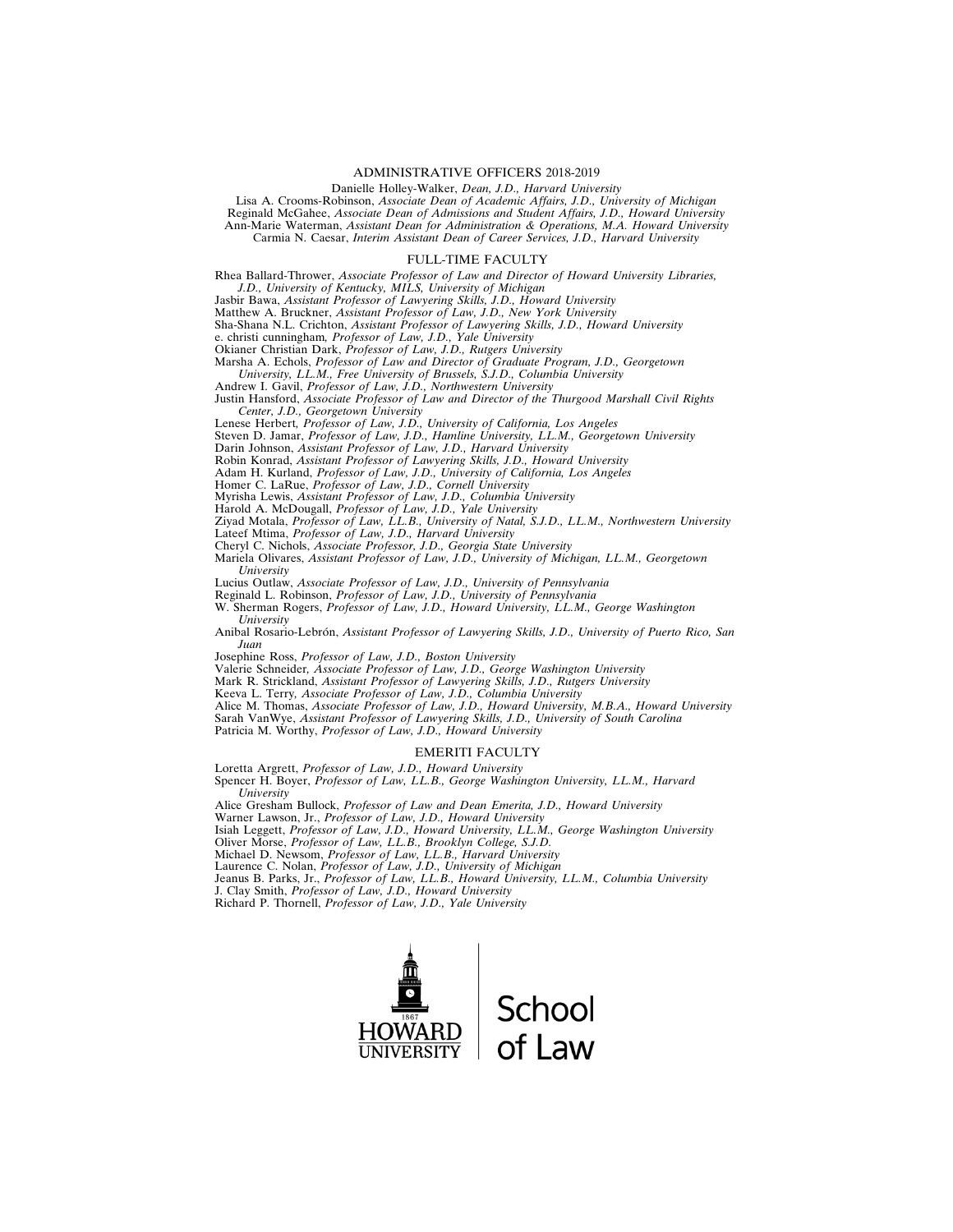# TABLE OF CONTENTS

| LETTER FROM THE EDITOR-IN-CHIEF  Patrick E. Smith vii |  |
|-------------------------------------------------------|--|
|-------------------------------------------------------|--|

#### **ARTICLES & ESSAYS**

| A GENETIC SURVEILLANCE STATE: ARE WE                    |  |
|---------------------------------------------------------|--|
| ONE BUCCAL SWAB AWAY FROM A                             |  |
| TOTAL LOSS OF GENETIC PRIVACY? Catherine Arcabascio 117 |  |
| THE TRAVEL BAN, JUDICIAL DEFERENCE,                     |  |
| AND THE LEGACY OF KOREMATSUJohn Ip 153                  |  |
| THE RAY COROLLARY INITIATIVE:                           |  |
| How to Achieve Diversity and                            |  |
| INCLUSION IN ARBITRATOR SELECTION  Homer C. La Rue 215  |  |
| and Alan A. Symonette                                   |  |

### **NOTES & COMMENTS**

| FAILED APPLICATION OF FEDERAL<br>STUDENT AID—WHY THE FEDERAL |     |
|--------------------------------------------------------------|-----|
| STUDENT AID PROGRAM FAILS TO PROVIDE                         |     |
| AID TO THE MOST AT RISK YOUTH  Jonathan Thompson             | 249 |
| INCOME SHARE AGREEMENTS: A                                   |     |
| <b>SOLUTION TO THE STUDENT LOAN</b>                          |     |
| DEBT CRISIS OR A WELCOME MAT                                 |     |
|                                                              |     |
| UTILIZING EDUCATIONAL FOCUSED                                |     |
| COMMUNITY FUNDS IN THE FIGHT                                 |     |

COMMUNITY FUNDS IN THE FIGHT AGAINST DISPLACEMENT AND THE REVITALIZATION OF DISTRESSED COMMUNITIES ....... *Langston A. Tolbert* 303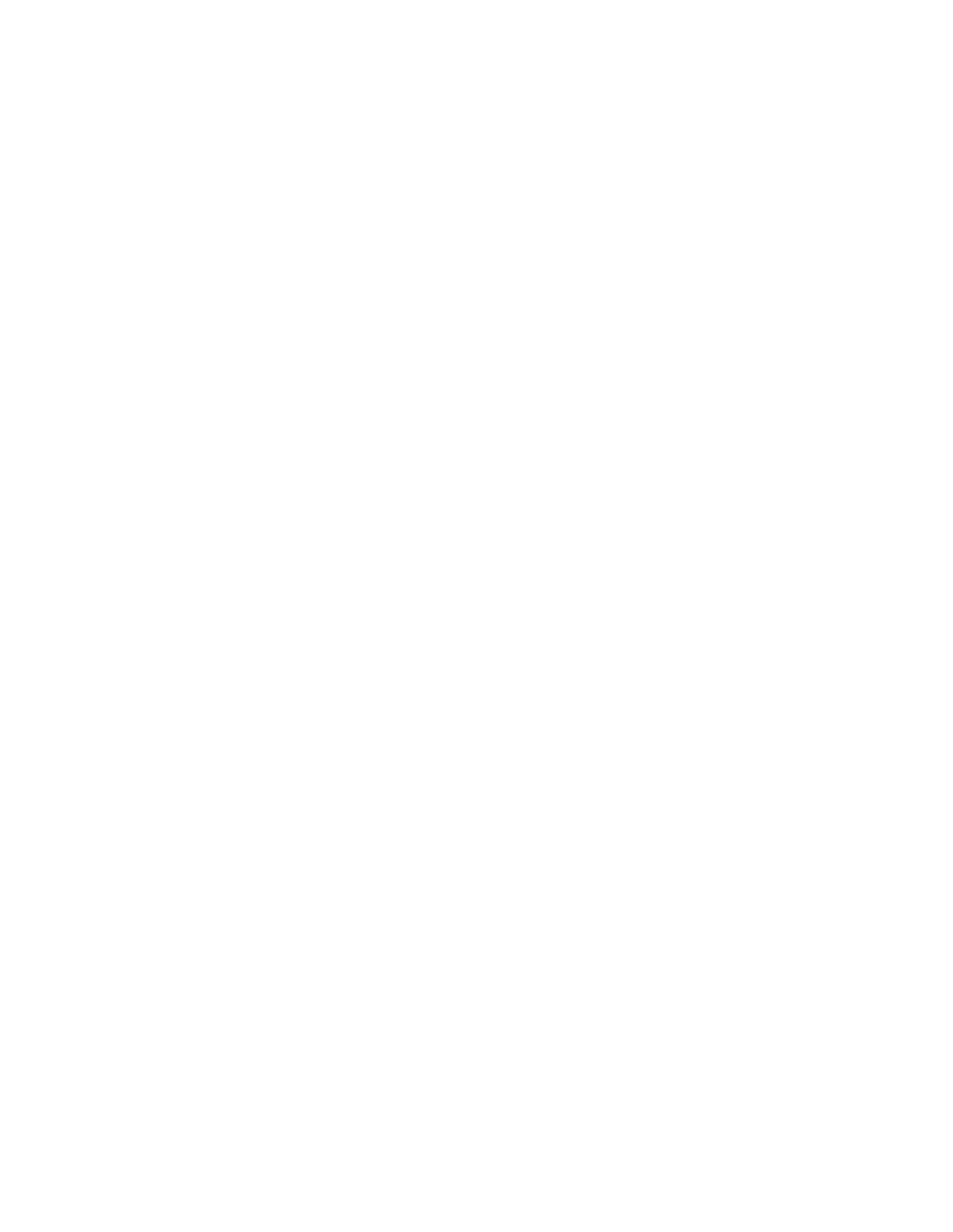# LETTER FROM THE EDITOR-IN-CHIEF

2020 is finally here. A new year. A new decade. And once again, the countdown to another pivotal presidential election. Now more than ever is the time for scholars to be critical of the laws that serve as a hinderance to justice. Legal scholarship that is critical of the justice system can be viewed as a cry for more love. As legal scholars, it is our job to not only study and analyze the law, but to be critical of it as well. Implicit in this call for more love are the assumptions that legal systems can and will adapt to provide more love, and the hope that the love and justice we seek, can be found. In Issue 2 of Volume 63, each submission takes a current presidential issue, and through policy, reason, and law, gives criticism on how it can be reformed and improved, and makes arguments that serve to strengthen our communities both locally and globally. Our hope is that these articles will underscore the importance of these human rights while also serving as a catalyst for progression and change in the future. We have continuously devoted our volumes, issues, and pages to some of the most cutting-edge legal topics, while also staying true to who we are: a beacon of social justice. In this new decade, we remain committed to this legacy. It is our honor to present to you, the Second Issue of Volume 63 of the *Howard Law Journal*.

Professor Catherine Arcabascio opens Issue 2 with a discussion of the link between genetic surveillance and data privacy. In her article, *A Genetic Surveillance State: Are We One Buccal Swab Away From a Total Loss of Genetic Privacy?*, Professor Arcabascio explores issues such as the lack of privacy laws for genetic data and provides suggestions on how to curb the increasing lack of privacy in genetic data, with a focus on law enforcement use. Consumer Genetic testing companies have immensely increased in popularity due to their extensive marketing campaigns. While consumers learn about their ancestry and other familial and medical history, these companies are collecting an extraordinary amount of genetic data that they can use to sell for enormous current and future profits. After providing more background on these genetic research companies, Professor Arcabascio details the general genetic privacy issues that arise when consumers give up their genetic data to these companies and genetic research sites. Professor Arcabascio concludes with more commentary and suggested solutions to the privacy issues raised.

Our second article is Professor John Ip's *The Travel Ban, Judicial Deference, and the Legacy of Korematsu*., which revisits the landmark Supreme Court case, *Korematsu v. United States*, and discusses the fundamentally differing opinions of two Supreme Court justices. After ex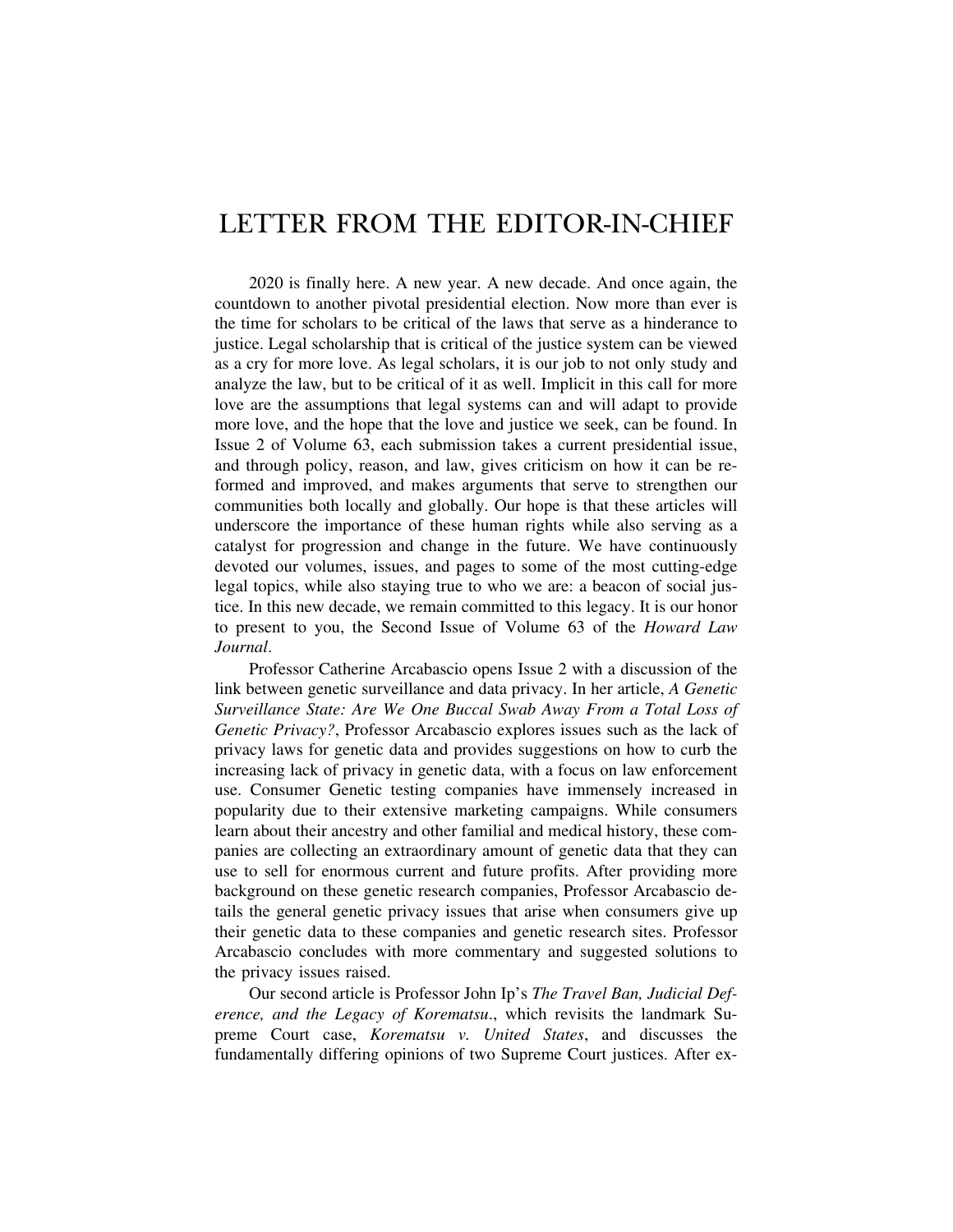ploring both Chief Justice Roberts and Justice Sotomayor's interpretations of *Korematsu*, Professor Ip concludes that Justice Sotomayor's charge that the majority is guilty of repeating the error of *Korematsu* is valid, and that Chief Justice Roberts' attempt to cast *Korematsu* as an odious relic of the benighted past, distant and unrelated to the travel ban litigation, is ultimately unconvincing.

Our last scholarly article comes from Professor Homer La Rue and Alan A. Symonette. Their article grew out of a workshop presented by the authors at the 13th Annual Labor and Employment Law Conference of the American Bar Association Section of Labor and Employment Law. In their article, *The Ray Corollary Initiative: How to Achieve Diversity and Inclusion in Arbitrator Selection*, Professor La Rue and Mr. Symonette explore how to achieve diversity and inclusion in arbitrator selection. Their primary focus is the selection of arbitrators of color and women and the problems posed by unconscious bias in that selection process. Moreover, part of their article goes into some detail about the process for becoming an arbitrator of labor-management and employment disputes. Professor La Ru and Mr. Symonette conclude with a call to action. They offer three ingredients as a starting point for the *Ray Corollary Task Force* which will help fix the diversity and inclusion problem arbitration faces.

I would like to thank each author personally and on behalf of the *Howard Law Journal* for entrusting us with their scholarly contributions and for their patience as we published this edition.

An important part of the work the *Journal* does is publishing the work of current *Journal* members. Volume 63, Issue 2, includes three pieces authored by current members of the Volume 63 *Howard Law Journal*: Executive Publications Editor Jonathan Thompson, Senior Solicitations and Submissions Editor Meschelle Noble, and Senior Staff Editor Langston Tolbert.

First, Jonathan Thompson in *Failed Application of Federal Student Aid- Why the Federal Student Aid Program Fails to Provide Aid to the Most at Risk Youth*, argues that the current process of collecting parent financial information in order for the student to complete the FAFSA negative impacts our most vulnerable student communities. Mr. Thompson explores this issue from the perspective of multiple groups of marginalized individuals including students who are in poverty, students in toxic family households, individuals in the LGBTQ community, and first-generation Americans. He calls for the FAFSA to be reformed to provide additional options for students who are unable to provide the financial information from their parents. To assist this reformation, Mr. Thompson offers solutions on how the federal and state governments could remedy this issue so that students may receive assistance for college without needing parental consent to access their financial information.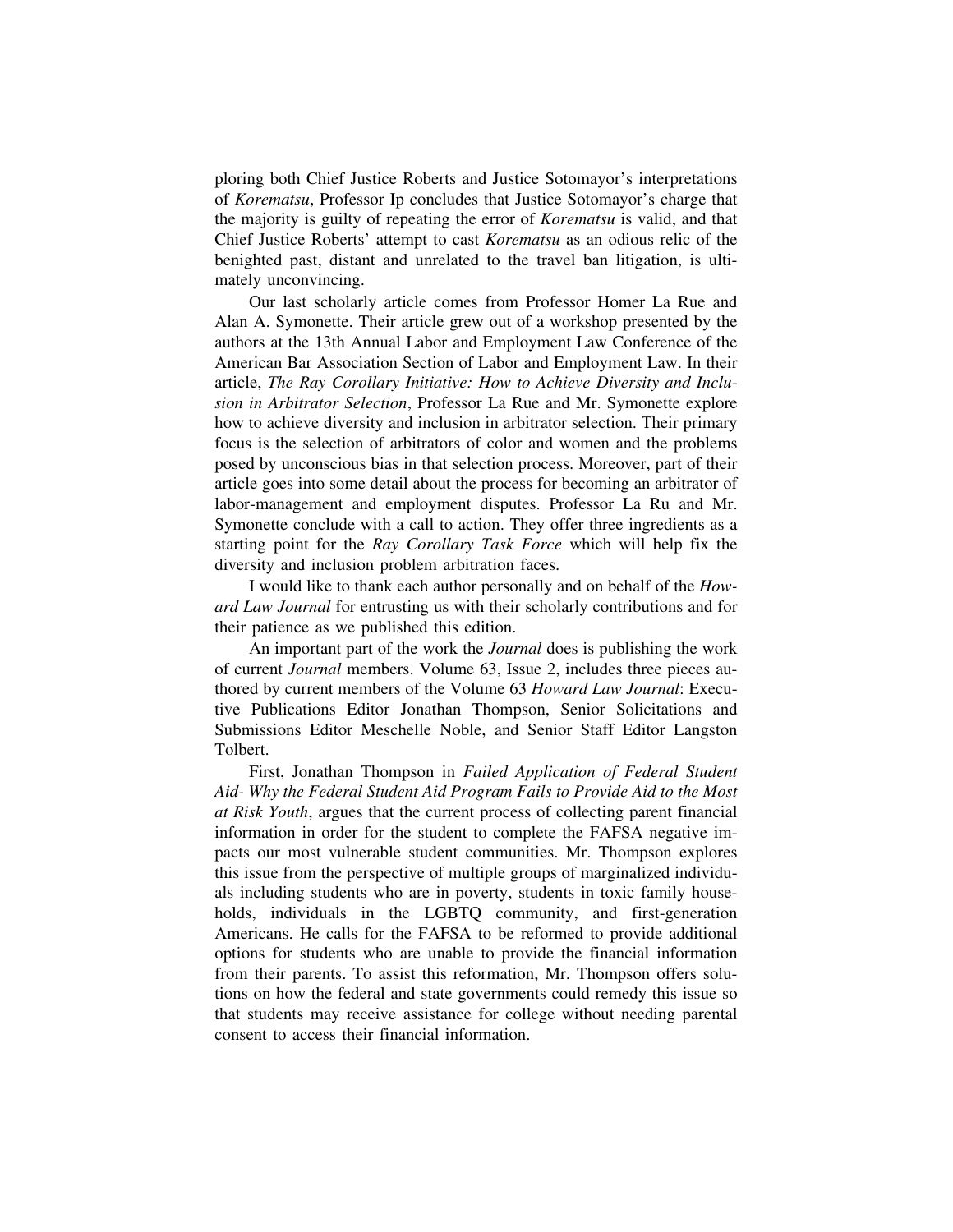Continuing the theme of issues with student loans, Meschelle Noble then discusses the complexity of Income Share Agreements in her article, *A Solution to the Student Loan Debt Crisis or a Welcome Mat for Discrimination?* Income Share Agreements are an alternative to traditional student loans, however, Ms. Noble notes that their lack of regulation may be contributing to the student loan debt crisis. She then examines the positive and negative impacts that Income Share Agreements could potentially have on an individual seeking to finance a higher education. As a result, Ms. Noble offers three potential solutions that could resolve the pitfalls of Income Share Agreements and encourages Congress to play a more critical role in creating a functional approach to slowing the ever-increasing student loan debt crisis.

We close Issue 2 with Langston Tolbert's article, *Utilizing Educational Focused Community Funds in the Fight Against Displacement and the Revitalization of Distressed Communities*. Mr. Tolbert advances the idea that gentrification tools should be created to stem the negative effects of gentrification and keep residents in their communities. However, he seeks alternations to most activists' approach. In addition to activists' current approach, Mr. Tolbert offers two additional solutions. With this approach, Tolbert hopes to bridge the gap between the missions of funds of black owned LLCs and those that are educationally focused, while also providing potential stratagem that they may implement.

On behalf of the *Howard Law Journal* and members of Volume 63, I thank you for your support and readership. It is our hope that the scholarship within this issue be thought provoking and that it will contribute to a deeper understanding of the complex issues we face today, inspire you to do your part in improving the community, and push forward the academic discourse around the topics discussed.

PATRICK E. SMITH EDITOR-IN-CHIEF VOLUME 63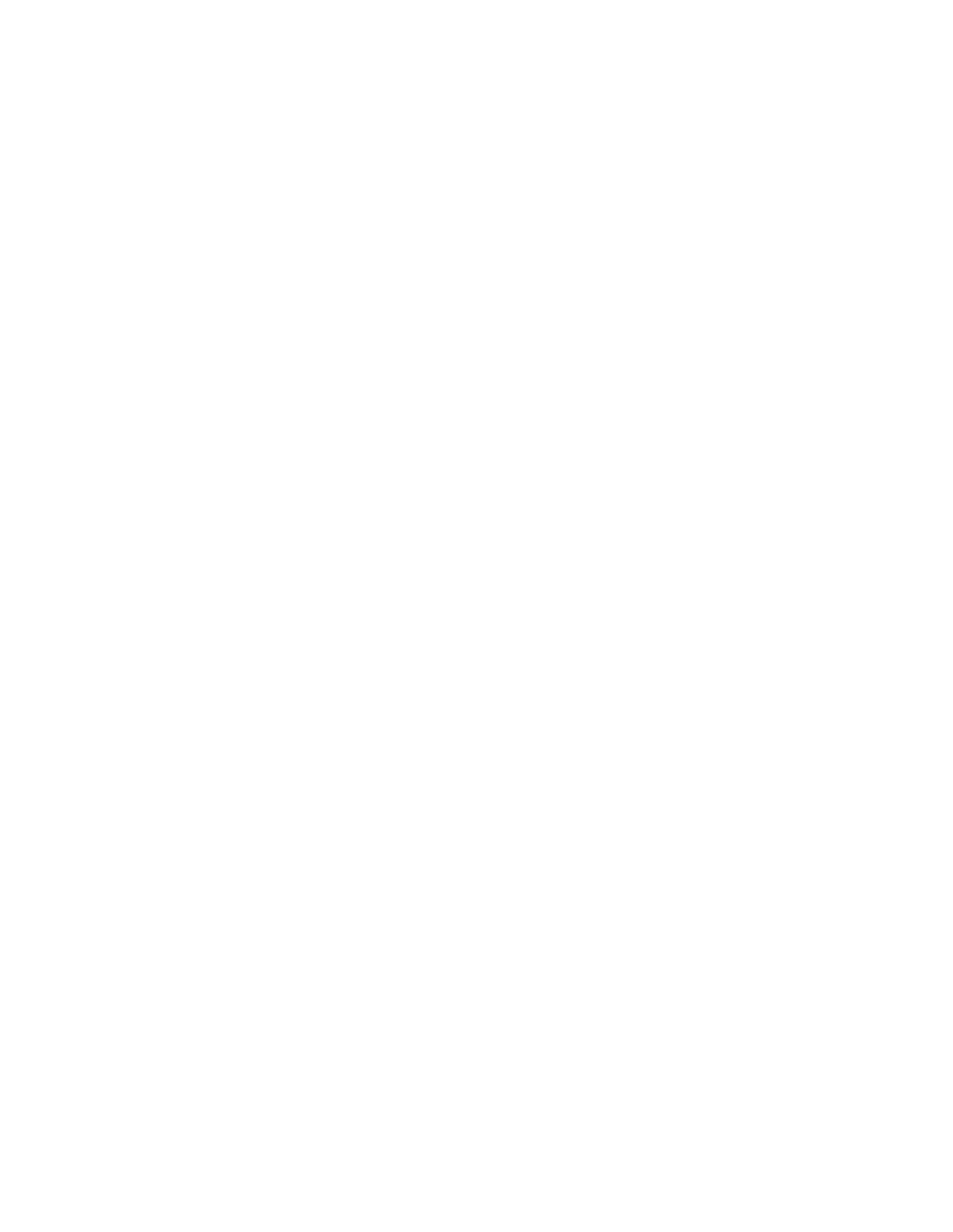# A Genetic Surveillance State: Are We One Buccal Swab Away From a Total Loss of Genetic Privacy?1

CATHERINE ARCABASCIO

#### INTRODUCTION:

To date, over 15 million people have submitted their genetic sample to a Direct-To-Consumer Genetic testing company ("DTC- $GTC$ )<sup>2</sup>. A person's genetic data is the most fundamental private information one can possess. That makes it an incredibly powerful tool because an enormous amount of information can be gleaned from a tiny sample of saliva or other bodily secretion. "Genomic data is special, since it encodes not only our blueprint, *but that of our family and children*. The continuing privacy and the security of people's genetic data, both immediately, and into the long term, is of paramount importance." (Emphasis added)<sup>3</sup> "A genome is not your average piece of data—it is inherently identifiable, it is familial (revealing your genomic data can reveal sensitive information about your family mem-

2020 Vol. 63 No. 2

<sup>1.</sup> Catherine Arcabascio is a Professor of Law at Nova Southeastern University, Shepard Broad College of Law. She is a former Brooklyn Assistant District Attorney and also served as the Director of the Florida Innocence Project, which she co-founded. A heartfelt thanks to Research Assistants Tonja Vucetic, Yesnela Rodriguez, Elaine Martin, and Bradley Denniston for their assistance.

<sup>2. &</sup>quot;More than 15 million people have submitted their DNA to companies like Family-TreeDNA, 23AndMe and Ancestry.com in recent years. While they represent a small fraction of all people, the pool of profiles is large enough to allow 60 percent of white Americans — the primary users of DNA sites in the United States — to be identified through the databases, according to researchers." Heather Murphy, *Most White Americans' DNA Can Be Identified Through Genealogy Databases*, N.Y. TIMES (Oct. 11, 2018), https://www.nytimes.com/2018/10/11/ science/science-genetic-genealogy-study.html?module=inline. These companies have been referred to in articles and other literature as either DTC-GT's or DTC-GTCs. For consistency, this article will use DTC-GTC. However, direct quotes from other sources that contain DTC-GT will not be changed.

<sup>3.</sup> Lauren Friend, *Direct-to-Consumer Genetic Testing*, KPMG GLOBAL STRATEGY GROUP 1, 2 (2018), https://assets.kpmg/content/dam/kpmg/xx/pdf/2018/08/direct-to-consumer-genetictesting.pdf.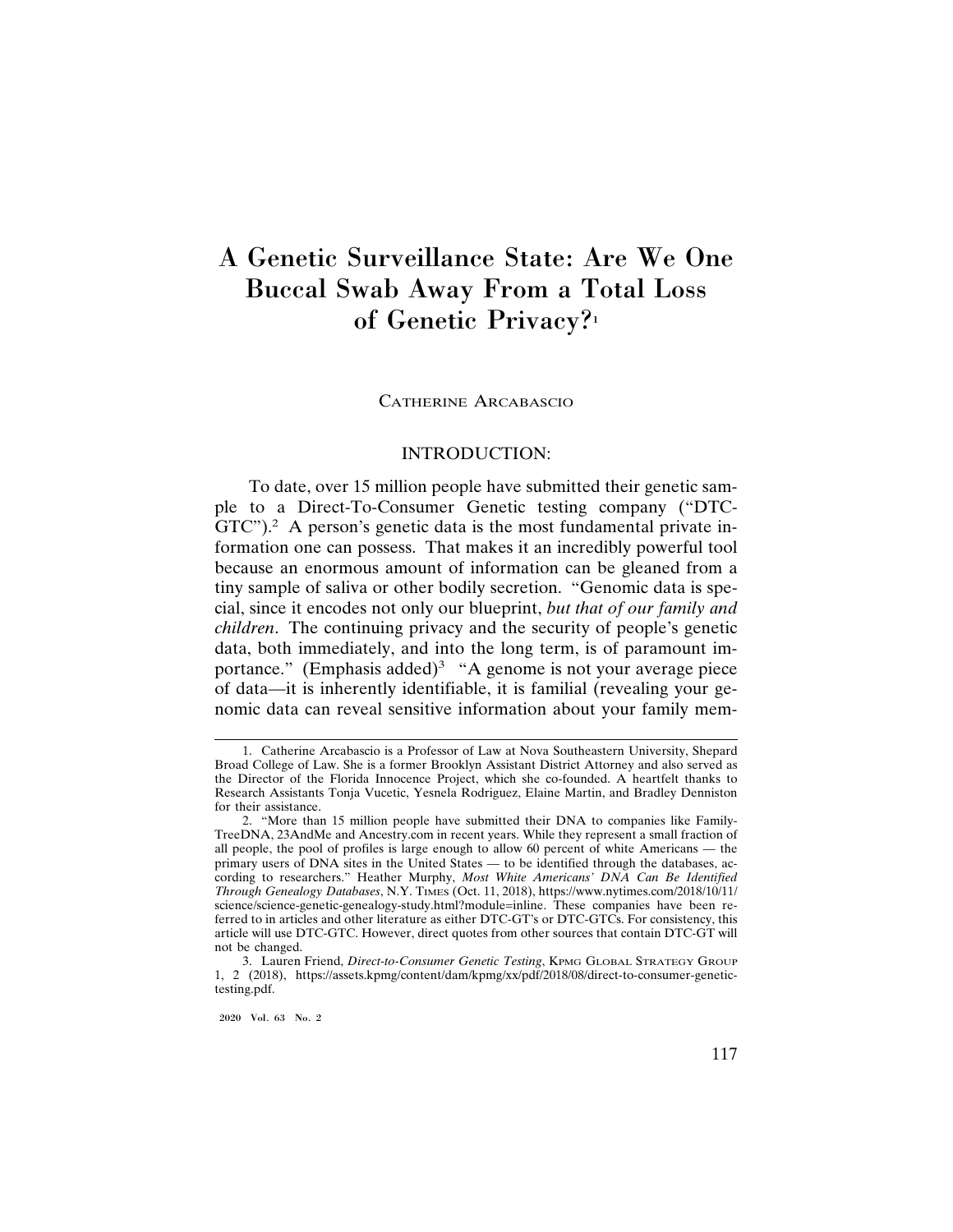bers as well), and its value is long-lasting."4 The privacy concern has even moved the Department of Defense to issue a warning to its employees regarding the use of DTC-GTCs. In December 2019, the Office of the Secretary of Defense issued a memorandum advising its employees not to use such companies. Among other concerns, it stated, ". . .there is increased concern in the scientific community that outside parties are exploiting the use of genetic data for questionable purposes, including mass surveillance and the ability to track individuals without their authority or awareness."5

During the past several years, there has been a steep rise in DTC-GTCs that are utilized by individuals who are curious about their ancestry, possible genetic disease markers, or tracking down unknown living relatives. Some of these individuals have also taken their genetic testing results from the DTC-GTCs and submitted the results to open source genealogical websites like GEDmatch that focus exclusively on genealogical research.<sup>6</sup> In some consumers, the curiosity about their ancestry seems to be irresistible. Others seek answers to legitimate questions about paternity or genetic markers for disease. In either case, those questions have driven the urge to submit one's most private, unique genetic sample to a mostly unregulated and evergrowing "private" database industry, one that now contains millions of DNA samples.<sup>7</sup>

By now, the names of these companies are familiar. Ancestry.com and 23andMe are the two most recognizable given the heavy marketing campaigns they continue to conduct to date.<sup>8</sup> It appears

<sup>4.</sup> Dana A. Elfin, *DNA Testing? You Might Want to Wait for More Legal Protection*, BLOOMBERG LAW (Jan. 7, 2019, 5:40 AM), https://news.bloomberglaw.com/pharma-and-life-sci ences/DNA-testing-you-might-want-to-wait-for-more-legal-protection.

<sup>5.</sup> Shawn Snow, *Pentagon advises troops to not use consumer DNA kits, citing security risks*, MILITARY TIMES (Dec. 24, 2019), https://www.militarytimes.com/2019/12/24/pentagon-ad vises-troops-to-not-use-consumer-dna-kits-citing-security-risks/.

<sup>6.</sup> *See* Sarah C. Nelson, *Consumer Genetic Testing Customers Stretch Their DNA Data Further With Third-Party Interpretation Websites*, THE CONVERSATION (June 13, 2019, 11:06 AM), http://theconversation.com/consumer-genetic-testing-customers-stretch-their-DNA-datafurther-with-third-party-interpretation-websites-118248.

<sup>7.</sup> *See generally 23andMe DNA Test Customer Reviews*, AMAZON, https://www.amazon. com/23andMe-DNA-Test-Ancestral-Opt/dp/B01LZ5K87Z/ref=sr\_1\_3?crid=14B9Q3ZFJPV6A& keywords=23andme+DNA+testing+kit&qid=1564425377&s=gateway&sprefix=23and%2Caps% 2C154&sr=8-3#customerReviews (last visited July 29, 2019); AncestryDNA: *Genetic Ethnicity Test Customer Reviews*, AMAZON, https://www.amazon.com/AncestryDNA-Genetic-Ethnicity-Test/dp/B00TRLVKW0/ref=sr\_1\_1\_sspa?crid=14B9Q3ZFJPV6A&keywords=23andme+DNA+ testing+kit&qid=1564426067&s=gateway&sprefix=23and%2Caps%2C154&sr=8-1-spons&psc= 1#customerReviews (last visited July 29, 2019).

<sup>8.</sup> *See 23andMe Launches First National TV Campaign*, 23ANDME (Aug. 5, 2013), https:// mediacenter.23andme.com/press-releases/poh\_ad\_campaign/ (23andMe started its television ad-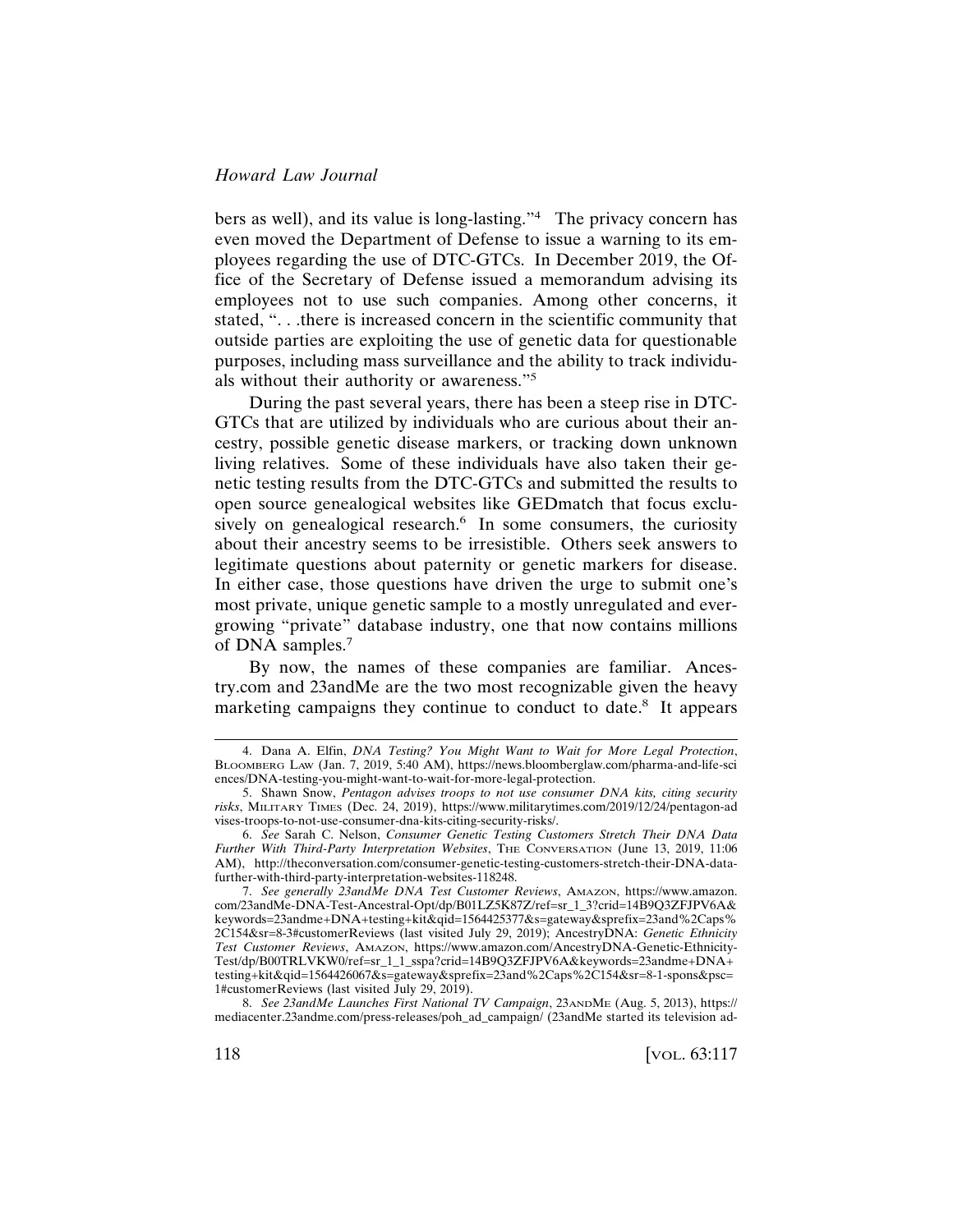that DTC-GTCs are spending quite a bit of money marketing their services to those who want to know where their families originated from, who their relatives are, or what kind of genes they carry for certain diseases for a minimal amount of money. As of 2017, 23andMe has been able to market different types of tests that identify genetic markers for illnesses such as Parkinson's, and Alzheimer's to name a few.<sup>9</sup> The marketing push and the low cost of testing is not surprising because the real value of their business is in the extraordinary amount of genetic data they possess and can sell, thereby translating into enormous current and future profits.<sup>10</sup> Moreover, there are currently hundreds of private DNA testing companies, as well as some other free public genetic-matching companies, that provide services other than actual testing to consumers. $11$  Additionally, in order to access these sites, consumers must consent to a host of activities by these DTC-GTCs through a lengthy and often muddy set of notices.<sup>12</sup>

Thus, it is of no surprise that the proliferation of DNA samples accumulated by these private, largely unregulated, companies and organizations have caught the eyes of law enforcement. With millions of private citizens using them, law enforcement has seized the ability to obtain genetic information of innocent citizens so that they can create familial trees from that information to create a list of suspects in either existing or cold cases. Once a law enforcement organization is

vertising campaign in 2013); *see also* Tara Goodin, *FDA Allows Marketing of First Direct-to-Consumer Tests That Provide Genetic Risk Information For Certain Conditions*, U.S. FOOD & DRUG ADMINISTRATION (Apr. 6, 2017), https://www.fda.gov/news-events/press-announcements/ fda-allows-marketing-first-direct-consumer-tests-provide-genetic-risk-information-certain-conditions (in 2017, the FDA allowed 23andMe it to market some of its genetic tests for certain diseases).

<sup>9.</sup> Tara Goodin, *FDA Allows Marketing of First Direct-to-Consumer Tests That Provide Genetic Risk Information For Certain Conditions*, U.S. FOOD & DRUG ADMINISTRATION (Apr. 6, 2017), https://www.fda.gov/news-events/press-announcements/fda-allows-marketing-first-directconsumer-tests-provide-genetic-risk-information-certain-conditions.

<sup>10.</sup> *See* Lindsey Jones, *FDA Regulation Defines Business Strategy in Direct-to-Consumer Genetic Testing*, BIOTECH CONNECTION (Oct. 30, 2017), https://biotechconnectionbay.org/viewpoints/fda-regulation-defines-business-strategy-in-direct-to-consumer-genetic-testing/ (the diversifying reasons for consumer interest in DTC genetic testing are estimated to increase its global market value to \$350 million by 2022).

<sup>11.</sup> James W. Hazel & Christopher Slobogin, *Who Knows What, and When?: A Survey of the Privacy Policies Proffered by U.S. Direct-to-Consumer Genetic Testing Companies*, 28 COR-NELL J.L. & PUB. POL'Y 35, 35 (2018).

<sup>12.</sup> *See* James W. Hazel & Christopher Slobogin, *Who Knows What, and When?: A Survey of the Privacy Policies Proffered by U.S. Direct-to-Consumer Genetic Testing Companies*, 28 CORNELL J.L. & PUB. POL'Y 35, 39 (2018) ("[w]ith some notable exceptions, these companies provided little or none of the information required for consumers to make informed decisions about their privacy . . . [including the] privacy implications of genetic testing, disclosing health information, and third parties gaining access to an individual's genetic information").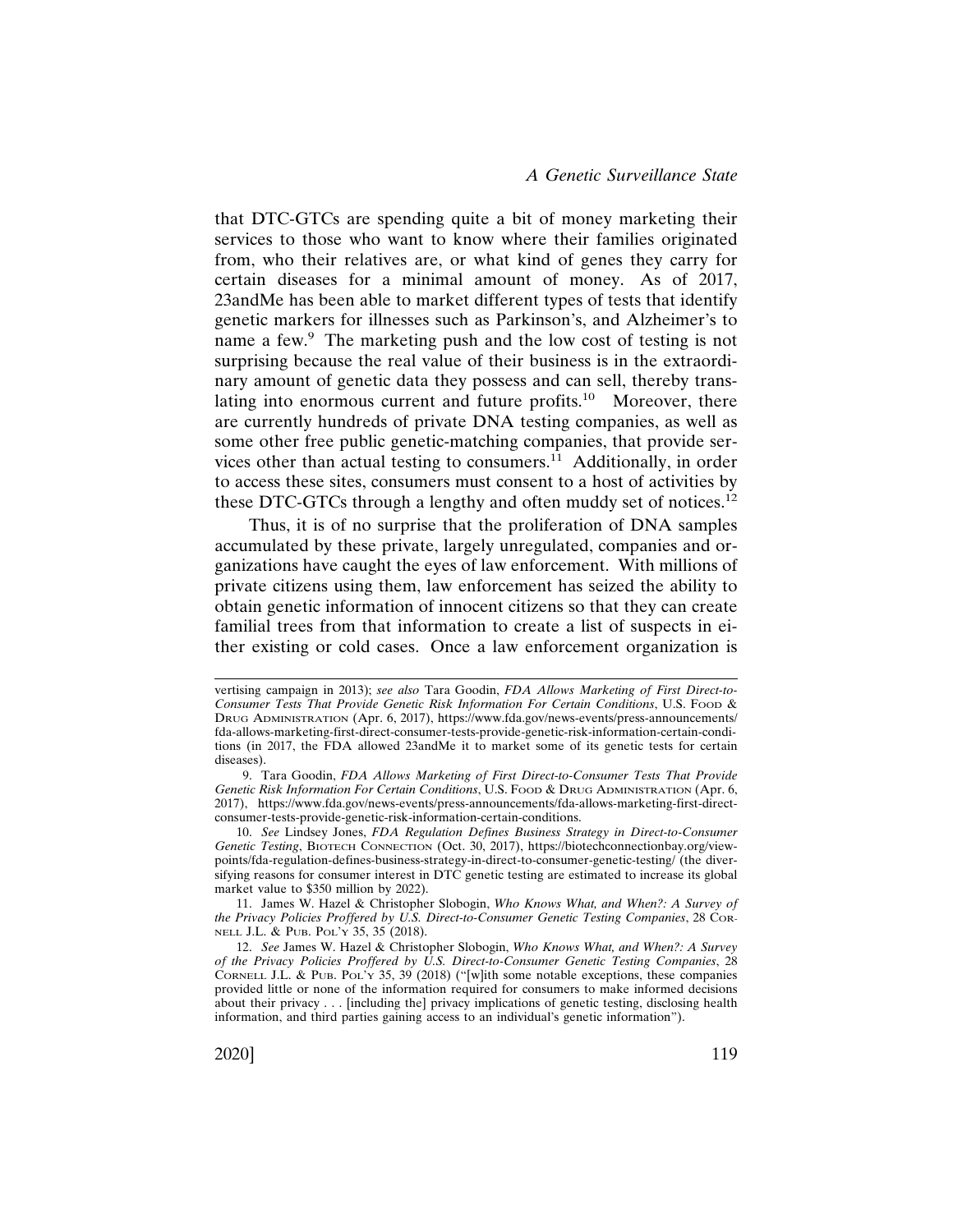able to submit their samples to these databases, they can build a DNA family tree that includes family members who are related as far as the 9th degree.<sup>13</sup> Law enforcement's access to these private databases raise serious privacy concerns not only for those that submit the samples to the DTC-GTCs, but every member of that family, either living or not yet born.

Current privacy laws such as the Health Insurance Portability and Accountability Act ("HIPAA") and the Genetic Information Nondiscrimination Act ("GINA") simply do not offer sufficient protection in the DTC-GTC and genealogy research industries, especially against law-enforcement's uses. The Federal Trade Commission ("FTC"), which is responsible for consumer protection could play a greater role, but not if it merely applies the same regulations to DNA samples and data that it does to online sales of typical consumer products such as clothing and electronics. More importantly, current Fourth Amendment jurisprudence does not offer sufficient protection either. What consumers are left with is a largely unregulated industry that does not, and cannot, robustly guarantee the privacy rights of its users and any other potential stakeholders.

This article will explore these issues and provide suggestions on how to curb the increasing lack of privacy in genetic data, with a focus on law enforcement use. Part II of this article starts by providing background information about the more well-known DTC-GTCs and genetic research companies. Part III of this article sets forth the general genetic privacy issues that arise when consumers use DTC-GTCs and genetic research sites, discusses genetic regulation and genetic management issues, including DTC-GTCs attempts at self-regulation, consent, anonymity and deidentification concerns. Part IV discusses genetic privacy and the Fourth Amendment. Part V concludes with commentary and suggested solutions to the privacy issues raised.

## I. DTC-GTCs

The most well-known and largest DTC-GTCs are Ancestry.com and 23andMe.com, but there are over 250 of such companies.<sup>14</sup> Ac-

<sup>13.</sup> SNAPSHOT DNA ANALYSIS, https://snapshot.parabon-nanolabs.com/#kinship (last visited Aug. 31, 2019).

<sup>14.</sup> Lauren Friend, *Direct-to-Consumer Genetic Testing*, KPMG GLOBAL STRATEGY GROUP (Aug. 2018), https://assets.kpmg/content/dam/kpmg/xx/pdf/2018/08/direct-to-consumergenetic-testing.pdf; Hazel & Slobogin, *Who Knows What, and When?: A Survey of the Privacy Policies Proffered by U.S. Direct-to-Consumer Genetic Testing Companies*, 28 CORNELL J.L. & PUB. POL'Y 35, 43–44 (2018).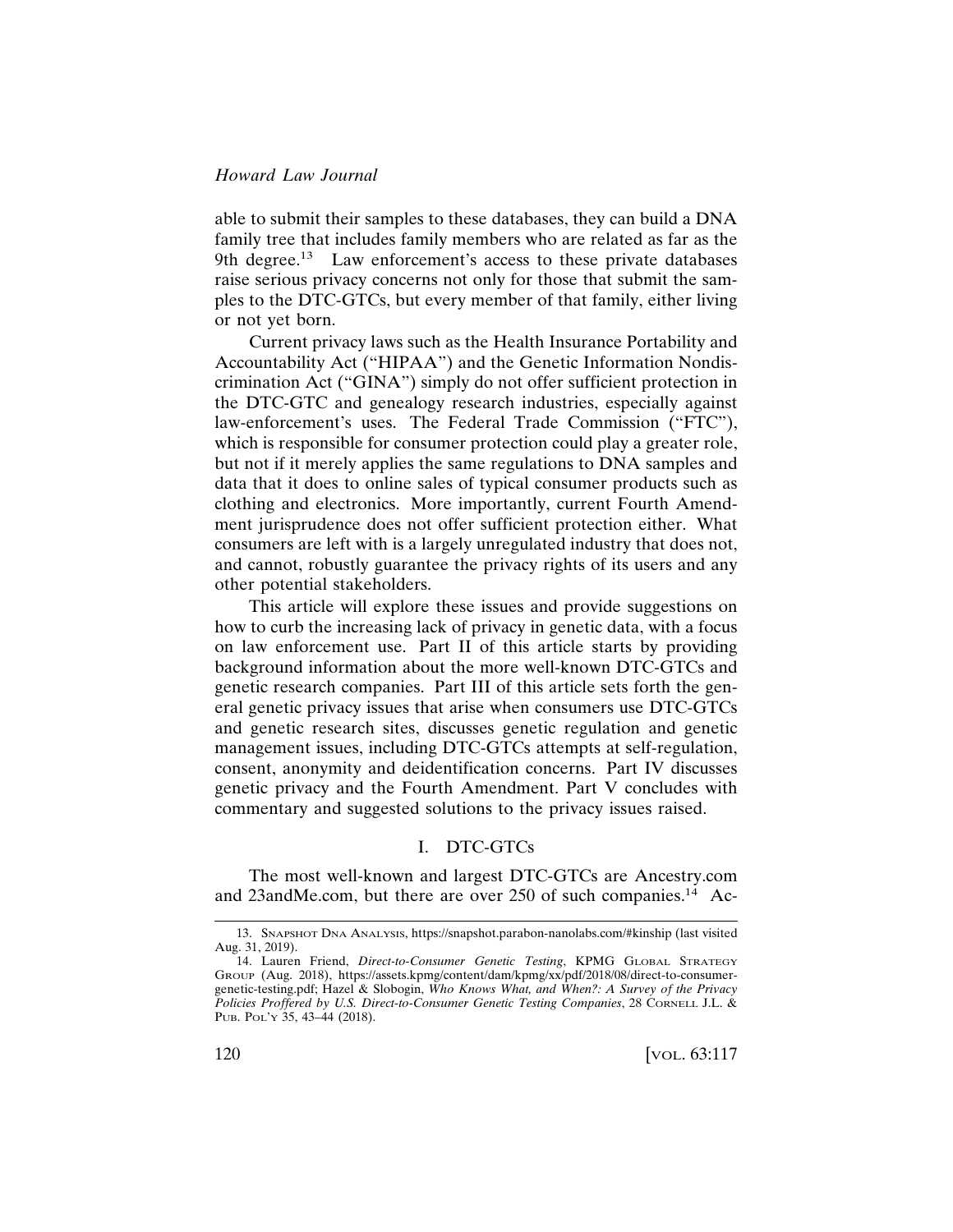cording to a KPMG report, the global DTC-GTC market value is expected to be valued more than one billion dollars by 2020.15 Ancestry.com started as Ancestry Publishing and has its roots in a genealogy magazine, but it was not until 2002 that Ancestry.com began providing DNA testing to consumers.<sup>16</sup> By 2018, it had over 10 million DNA profiles in its database and, according to its website, became the largest in the world.<sup>17</sup>

23andMe was founded in 2006 and according to its website, has "over 5 million genotyped customers."18 Ancestry.com's focus is on the use of DNA for genealogical purposes. On the other hand, 23andMe not only does genealogical testing, but offers a wide variety of genetic testing for disease markers.19 23andMe is the only DTC-GTC that has been approved by the FDA to do more advanced genetic testing for certain disease markers.<sup>20</sup>

Increasingly, "Americans now turn to DTC-GT companies in an attempt to translate their genetic data into insights into their health, ancestry and family relationships, lifestyle, as well as an ever-growing number of additional areas."<sup>21</sup> The process is simple. A testing kit can usually be purchased online at either their site or at sites like Amazon.com.22 Testing prices vary, but the average test kit price for 23andMe, ranges from \$99.99-199.00 (depending on where the consumer purchases it and whether there are sales).<sup>23</sup> For example,

19. *See* Rebecca Armstrong, *Best DNA Testing Kit 2019: Unravel Your Ancestry*,TOP TEN REVIEWS (July 16, 2019), https://www.toptenreviews.com/best-DNA-testing-kits.

<sup>15.</sup> Lauren Friend, *Direct-to-Consumer Genetic Testing*, KPMG GLOBAL STRATEGY GROUP (Aug. 2018), https://assets.kpmg/content/dam/kpmg/xx/pdf/2018/08/direct-to-consumergenetic-testing.pdf; *see generally* KPMG (2019), https://home.kpmg/xx/en/home.html (last visited July 29, 2019) (Klynfeld, Peat, Markwick, Goerdeler or KPMG, is a global accounting firm and part of the "big five" of accounting firms).

<sup>16.</sup> *We Help Unlock New Understanding and Meaningful Connections*, ANCESTRY (2019), https://www.ancestry.com/corporate/about-ancestry/our-story (last visited July 29, 2019).

<sup>17.</sup> *Id.*

<sup>18.</sup> *23andMe Statistics, Facts & History*, REVIEW CHATTER (Nov. 13, 2018), https:// www.reviewchatter.com/statistics-facts-history/23andme.

<sup>20.</sup> See Lists of Direct-To-Consumer Tests with Marketing Authorization, U.S. Food & DRUG ADMINISTRATION (Nov. 1, 2018), https://www.fda.gov/medical-devices/vitro-diagnostics/di rect-consumer-tests#list.

<sup>21.</sup> James W. Hazel & Christopher Slobogin, *Who Knows What, and When?: A Survey of the Privacy Policies Proffered by U.S. Direct-to-Consumer Genetic Testing Companies*, 28 COR-NELL J.L. & PUB. POL'Y 35, 37 (2018).

<sup>22.</sup> Zina Kumok, *What to Know Before You Buy a DNA Test*, MAGNIFY MONEY (Apr. 13, 2018), https://www.magnifymoney.com/blog/news/DNA-tests-23andme-ancestryDNA-helix 1444682914/.

<sup>23.</sup> *See Find Out What Your DNA Says About Your Health, Traits and Ancestry*, 23ANDME, https://www.23andme.com/DNA-health-ancestry/?utm\_source=google&utm\_medium=search\_ shopping&utm\_campaign=US\_evergreen\_sales\_prs\_shopping\_h+a&gclid=EAIaIQobChMI66n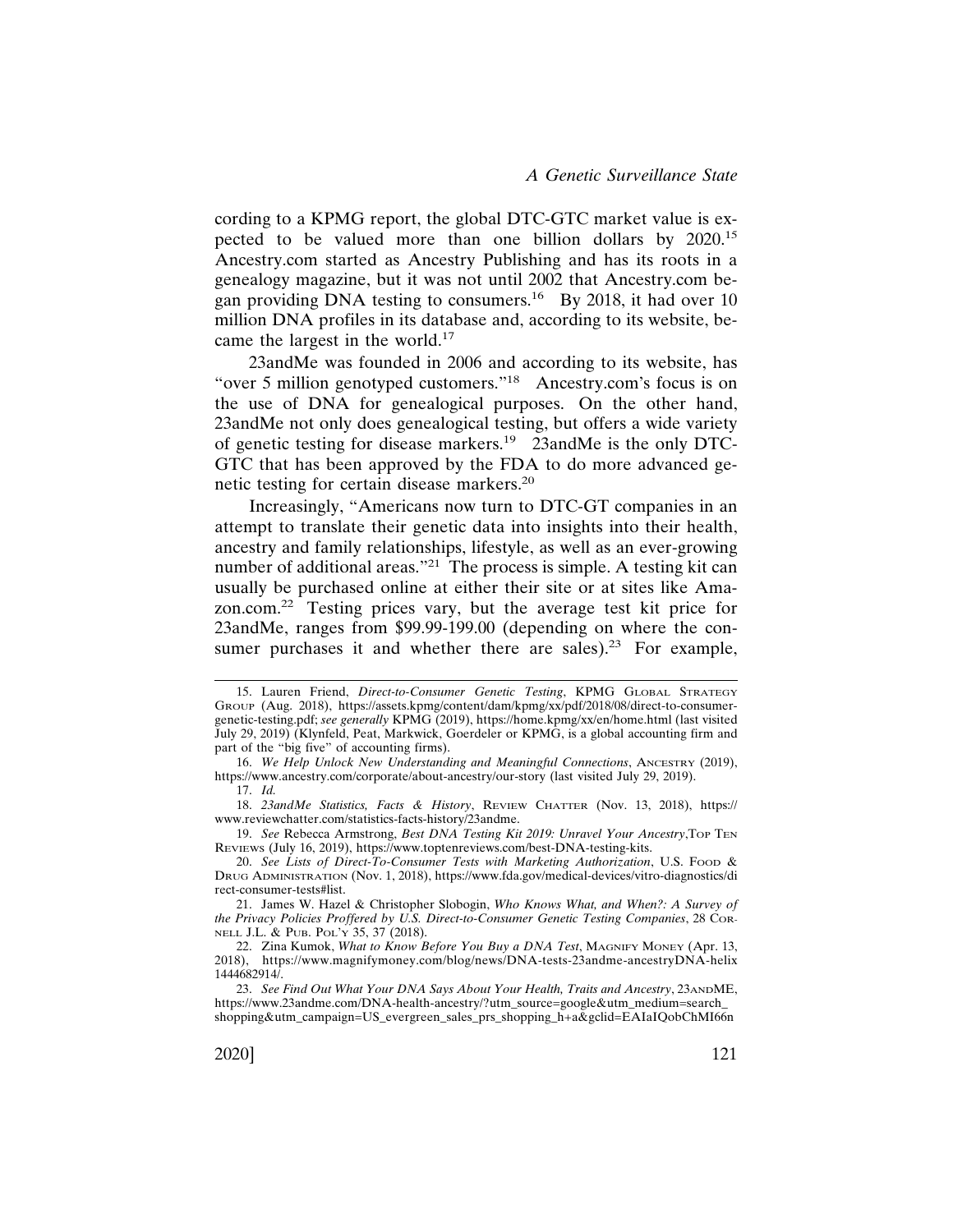23andMe ran a Father's Day special that provided ancestry testing for just \$50.<sup>24</sup> On average, however, it costs about \$99 to run a DNA sample and get simple ancestry information.25 Other more in depth testing for genetic markers for certain diseases can run about \$199.26

After purchasing the testing kit, it is mailed to the consumer, who then usually provides either a buccal swab or a saliva sample and returns the kit for testing.<sup>27</sup> The DTC-GTC will then post the results of the test online.<sup>28</sup>

Ancestry.com and 23andMe.com run a heavy advertising rotation.29 In 2016, it was reported that Ancestry.com spent \$109 million and 23andMe spent \$21 million in advertising.30 23andMe in particular has targeted younger audiences. In 2017, it ran an ad campaign in conjunction with the movie, *Despicable Me 3*, where the character Gru, does a 23andMe genetic test and ultimately finds out that he has a brother. $31$ 

In 2018, 23andMe also ran an aggressive marketing campaign and was the primary sponsor for the Billboard Music Awards.<sup>32</sup> During

27. *Should You Get a Home Genetic Test?*, HARVARD HEALTH PUBLISHING (Feb. 2019), https://www.health.harvard.edu/staying-healthy/should-you-get-a-home-genetic-test.

28. James W. Hazel & Christopher Slobogin, *Who Knows What, and When?: A Survey of the Privacy Policies Proffered by U.S. Direct-to-Consumer Genetic Testing Companies*, 28 COR-NELL J.L. & PUB. POL'Y 35, 38 (2018).

29. *See Ancestry TV Commercials*, ISPOT.TV (2019), https://www.ispot.tv/brands/dhv/ancestry (last visited July 29, 2019) (for how many Ancestry TV ad campaigns aired in the past 30 days); *see also 23andMe TV Commercials*, ISPOT.TV (2019), https://www.ispot.tv/brands/Ias/ 23andme (last visited July 29, 2019) (for how many 23andMe TV ad campaigns aired in the past 30 days).

30. Antonio Regalado, *2017 Was the Year Consumer DNA Testing Blew Up*, MIT TECH. REV. (Feb. 12, 2018), https://www.technologyreview.com/s/610233/2017-was-the-year-consumer-DNA-testing-blew-up/.

31. *See* Ace Metrix, *23andMe- "Gru's 23andMe Genetic Journey"*, YOUTUBE (Dec. 8, 2017), https://www.youtube.com/watch?v=OIaF-b5yQxs.

32. Ne-Yo, FACEBOOK (May 20, 2018), https://www.facebook.com/NEYO/videos/teamedup-with-23andme-the-billboard-music-awards-this-year-awesome-to-share-wit/101560506796570  $12/$ 

Ym8254wIVCdbACh0BMAkiEAQYAiABEgKoQ\_D\_BwE&gclsrc=aw.ds (last visited July 29, 2019) (sale price of \$199.00); 23andMe Personal Ancestry DNA Test Kit-Lab Fee Included, TARGET, https://www.target.com/p/23andme-personal-ancestry-DNA-test-kit-lab-fee-included/ -/A-53450926 (last visited July 29, 2019) (sale price of \$99.99).

<sup>24.</sup> Haley Henschel, *23andMe Father's Day Sale: Save \$50 on Amazon*, MASHABLE (June 12, 2019), https://mashable.com/shopping/deal-june-12-23andme-health-and-ancestry-kits-onsale-amazon/.

<sup>25.</sup> Tina H. Saey, *What I Actually Learned About My Family After Trying 5 DNA Ancestry Tests*, SCIENCE NEWS (June 23, 2018), https://www.sciencenews.org/article/family-DNA-ancestrytests-review-comparison.

<sup>26.</sup> Lydia Ramsey, *I Revisited My 23andMe Results That Can Now Tell Whether You May Have an Increased Risk of Cancer – Here's What it Was Like*, BUSINESS INSIDER (Nov. 23, 2018, 8:39 AM), https://www.businessinsider.com/review-of-23andmes-new-genetic-health-risks-re ports-2017-4.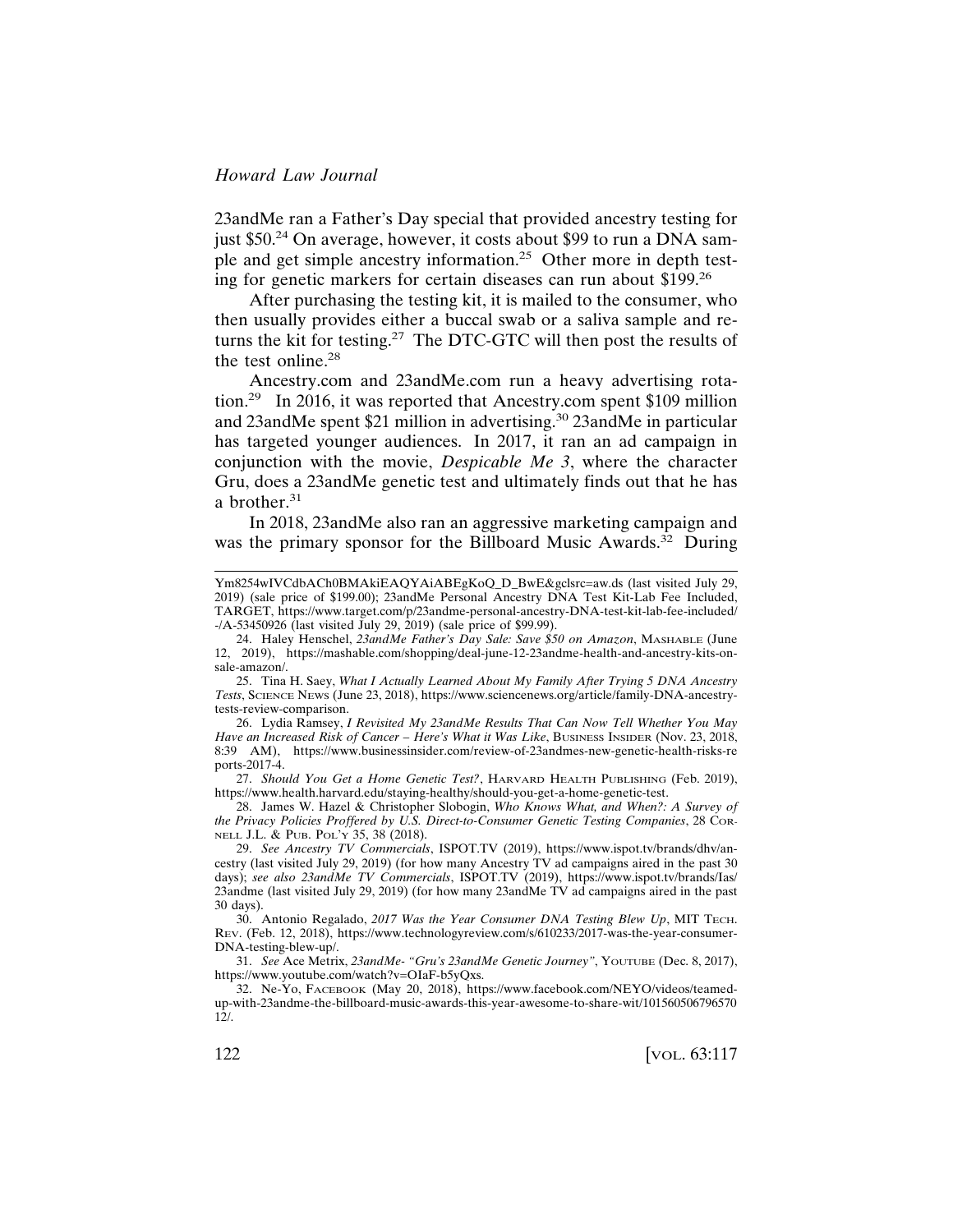the holidays, these marketing campaigns offer even more discounted rates so more people will give the tests as gifts. As of January 2019, more than 26 million people had added their genetic profile to one of four (Ancestry.com, 23andMe, FamilyTreeDNA, MyHeritage) DTC-GTCs.33 The rapid growth of the use of these DTC-GTCs is driven by the consumer's curiosity and self-empowerment.<sup>34</sup> "A sense of empowerment is a key driver of DTC-GT uptake – 80% of early adopters of DTC-GTC services report a sense of empowerment from their results, and claim 'curiosity' as a primary motivation. In response, 90% of DTC-GT companies use the emotional appeal of 'empowerment' in their marketing strategies."35

Other companies, such as GEDmatch are free, but do not offer genetic testing.36 Rather, once consumers get their DNA tested by companies such as Ancestry.com and 23andMe, they can upload their raw DNA data to GEDmatch and do genealogical comparisons.<sup>37</sup> GEDmatch users can then potentially connect with other users who may be related. The reverse is not true. A consumer cannot upload data from another source to Ancestry.com or 23andme.

Thus, it should come as no surprise that these large DTC-GTCs have assembled massive databases. Ancestry.com and 23andMe alone contain the genetic data of over five million and two million customers, respectively.<sup>38</sup> What that effectively means is that in the near future, if left unregulated, almost every person living in the U.S of European descent ultimately will be identified through the irrelatives using a DTC-GTC or a genealogical website like GEDmatch.<sup>39</sup> In

<sup>33.</sup> Antonio Regalado, *More Than 26 Million People Have Taken an at-Home Ancestry Test*, MIT TECH. REV. (Feb. 11, 2019), https://www.technologyreview.com/s/612880/more-than-26-million-people-have-taken-an-at-home-ancestry-test/.

<sup>34.</sup> Loredana Covolo et al., *Internet-Based Direct-to-Consumer Genetic Testing: A Systematic Review*, 17(12) J. MED. INTERNET RES. (Dec. 14, 2015), https://www.jmir.org/2015/12/e279/.

<sup>35.</sup> Lauren Friend, *Direct-to-Consumer Genetic Testing*, KPMG GLOBAL STRATEGY GROUP (Aug. 2018), https://assets.kpmg/content/dam/kpmg/xx/pdf/2018/08/direct-to-consumer-genetictesting.pdf.

<sup>36.</sup> *See* Heather Murphy, *What You're Unwrapping When You Get a DNA Test for Christmas*, N.Y. TIMES (Dec. 23, 2019), https://www.nytimes.com/2019/12/22/science/dna-testing-kitpresent.html.

<sup>37.</sup> *GEDmatch*, YOUR DNA GUIDE, https://www.yourDNAguide.com/upload-to-gedmatch (last visited July 29, 2019).

<sup>38.</sup> James W. Hazel & Christopher Slobogin, *Who Knows What, and When?: A Survey of the Privacy Policies Proffered by U.S. Direct-to-Consumer Genetic Testing Companies*, 28 COR-NELL J.L. & PUB. POL'Y 35, 44 (2018).

<sup>39.</sup> *Within a Few Years, 90% of Americans of European Descent Will Be Identifiable from DNA Through Genealogy Sites*, KAISER HEALTH NEWS (Oct. 12, 2018), https://khn.org/morningbreakout/within-a-few-years-90-of-americans-of-european-descent-will-be-identifiable-from-DN A-through-genealogy-sites/.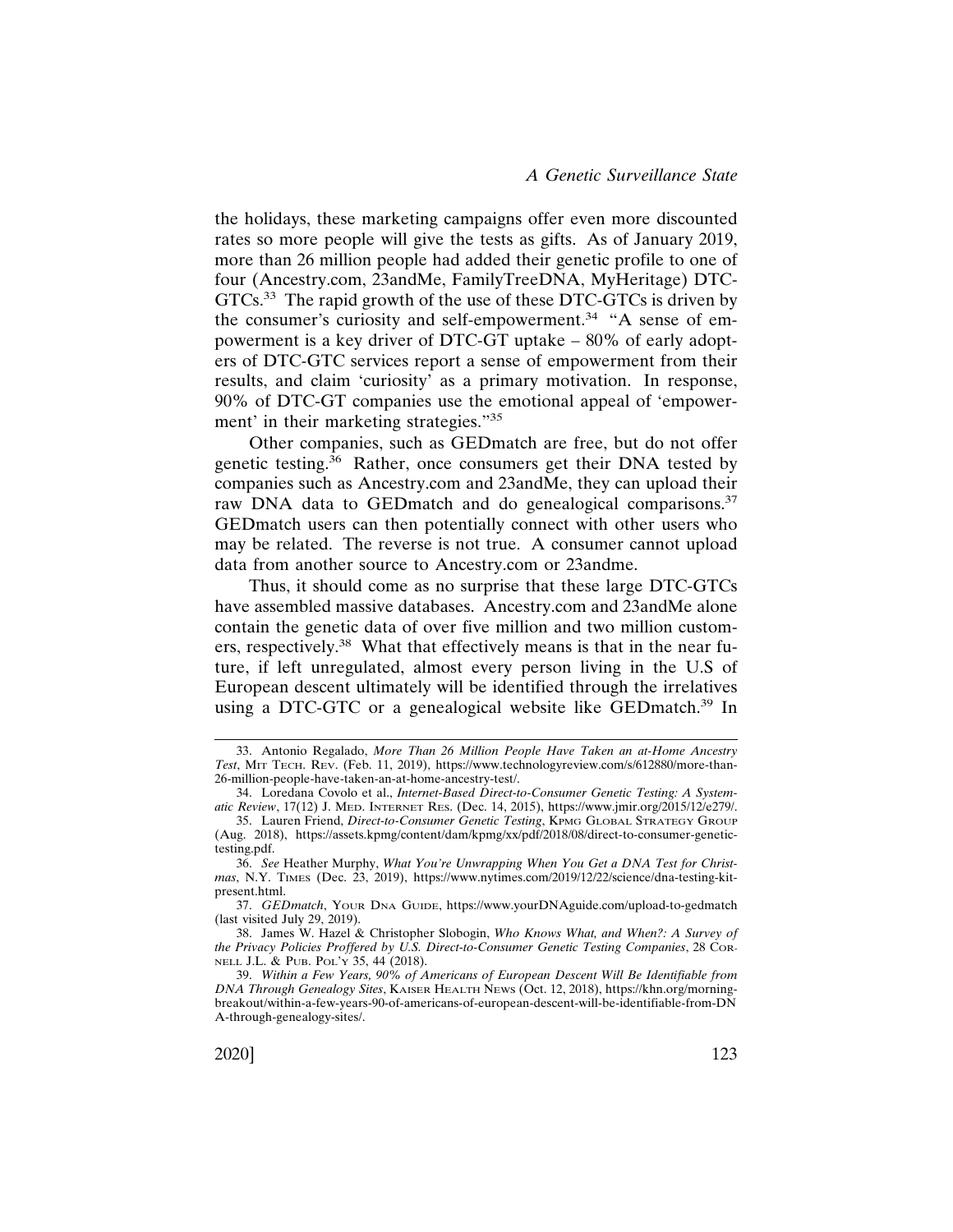2018, Yanic Erlich, former computational geneticist at Columbia University and the chief science officer of MyHeritage, another large DTC-GTC, conducted a research study using the MyHeritage database, which at the time contained 1.28 million DNA profiles, less than either Ancestry.com or 23andMe.<sup>40</sup> Erlich and his team concluded that if a person lives in the United States and is of European ancestry, there exists a 60% chance that a third cousin or closer relative has a genetic profile in the My Heritage database.<sup>41</sup> Moreover, 40% of individuals having Sub-Saharan or African descent would have a third cousin or closer in the database.<sup>42</sup> They did the same study using 30 random profiles using the GEDmatch database and their results were similar.43 The geneticists concluded that in two or three years, 90 percent of Americans or European descent would be identifiable.44

Considering the number of people that now have used one of these DTC-GTCs,<sup>45</sup> odds are that there will soon be enough information in one of these databases to basically identify virtually any person in the United States through a distant relative.

## II. GENETIC PRIVACY: REGULATION AND MANAGEMENT

### a. Self-Regulation by DTC-GTCs

Self-regulation is in the best interest of the DTC-GTCs for numerous reasons. The more these businesses can successfully self-regulate, the less governmental oversight they will require. Self-regulation also apparently is encouraged by the government. "[T]he White House, Congress, and the Federal Trade Commission ("FTC") have encouraged private sector responses to privacy challenges in lieu of

<sup>40.</sup> Jocelyn Kaiser, *We Will Find You: DNA Search Used to Nab Golden State Killer Can Home in on About 60% of White Americans*, SCIENCE MAGAZINE (Oct. 11, 2018, 2:00 PM), https://www.sciencemag.org/news/2018/10/we-will-find-you-DNA-search-used-nab-golden-statekiller-can-home-about-60-white.

<sup>41.</sup> *Id.*

<sup>42.</sup> *Id.*

<sup>43.</sup> *Id.*

<sup>44.</sup> *Id.*

<sup>45.</sup> Matthew Haag, *FamilyTreeDNA Admits to Sharing Genetic Data With F.B.I.*, N.Y. TIMES (Feb. 4, 2019), https://www.nytimes.com/2019/02/04/business/family-tree-DNA-fbi.html; Company Facts, ANCESTRY, https://www.ancestry.com/corporate/about-ancestry/company-facts (last visited Aug. 29, 2019) (noting that Ancestry has tested the DNA of over fifteen million people). *See* also Antonio Regalado, *More Than 26 Million People Have Taken an at-Home Ancestry Test*, MIT TECHNOLOGY REV. (Feb. 11, 2019).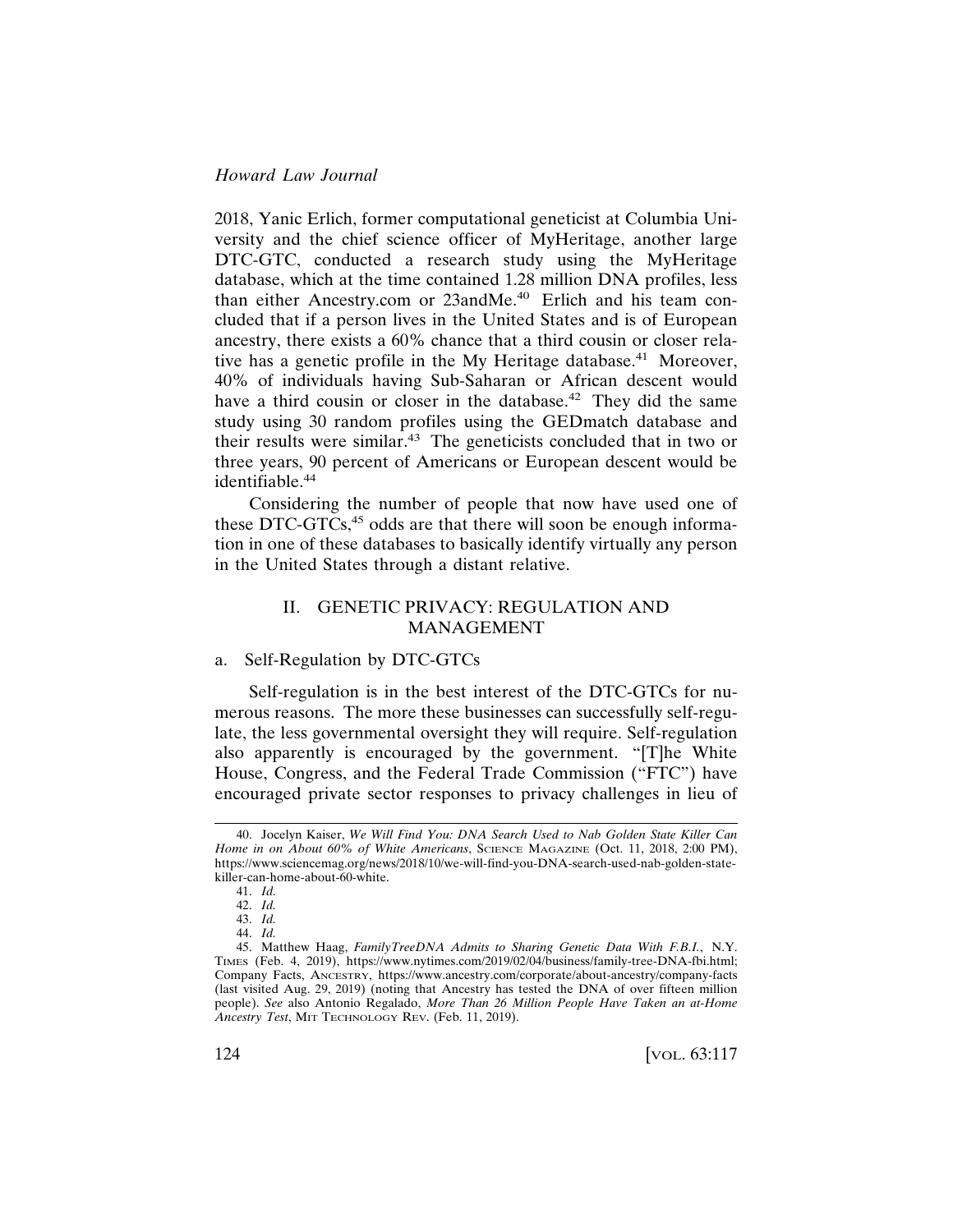new regulation."46 Additionally, successful self-regulation with respect to privacy issues will gain them more consumer trust.<sup>47</sup>

On July 31, 2018, the Future of Privacy Forum published the Privacy Best Practices for Consumer Genetic Testing Services.48 In all, a group of DTC-GTCs (23andMe Inc., Ancestry, Helix, MyHeritage, and Habit) were involved publishing the Best Practices.<sup>49</sup> "[T]hese Best Practices include: (1) Transparency; (2) Consent; (3) Use and Onward Transfer; (4) Access, Integrity, Retention, and Deletion; (5) Accountability; (6) Security; (7) Privacy By Design; and (8) Consumer Education."50

The Best Practices recognize "that Genetic Data is sensitive information that warrants a high standard of privacy protection because of the following reasons: It may be used to identify predispositions, disease risk, and predict future medical conditions[;] It may reveal information about the individual's family members, including future children[;] It may contain unexpected information or information of which the full impact may not be understood at the time of collection. and] It may have cultural significance for groups or individuals.<sup>"51</sup> In addition, the Best Practices sets forth guidelines for dealing with law enforcement requests and states: "Genetic Data may be disclosed to law enforcement entities without Consumer consent when required by valid legal process."52

<sup>46.</sup> Joel R. Reidenberg et al., Disagreeable Privacy Policies: *Mismatches Between Meaning and Users' Understanding*, 30 BERKELEY TECH. L.J. 39, 43 (2015), https://lawcat.berkeley.edu/ record/1126239?In=en.

<sup>47.</sup> As will be discussed in Section III b. *infra*, HIPAA and GINA already impact some of the services offered by DTC-GTCs and the FDA regulates what tests can be sold to consumers. Barbara J. Evans, *HIPAA's Individual Right of Access to Genomic Data: Reconciling Safety and Civil Rights*, 102 AM. J. HUM. GENETICS 5, 5–7 (Jan. 4, 2018), https://www.ncbi.nlm.nih.gov/pmc/ articles/PMC5777935/pdf/main.pdf.

<sup>48.</sup> *Privacy Best Practices for Consumer Genetic Testing Services*, FUTURE OF PRIVACY FO-RUM (July 31, 2018), https://fpf.org/wp-content/uploads/2018/07/Privacy-Best-Practices-for-Con sumer-Genetic-Testing-Services-FINAL.pdf; *see Supporters*, FUTURE OF PRIVACY FORUM, https://fpf.org/about/supporters/ (last visited July 29, 2019) (Ancestry, 23andMe, and Helix, are listed as corporate supporters of the Future of Privacy Forum. There are many other major companies and law firms listed as well, including Amazon, Apple, Verizon, Uber, Google, Citigroup, Ropes and Gray and Covington and Burling, to name a few).

<sup>49.</sup> Carson Martinez, Privacy Best Practices for Consumer Genetic Testing Services, FUTURE OF PRIVACY FORUM (July 31, 2018), https://fpf.org/2018/07/31/privacy-best-practices-for-consumer-genetic-testing-services/?source=post\_elevate\_sequence\_page.

<sup>50.</sup> *Privacy Best Practices for Consumer Genetic Testing Services*, FUTURE OF PRIVACY FO-RUM (July 31, 2018), https://fpf.org/wp-content/uploads/2018/07/Privacy-Best-Practices-for-Con sumer-Genetic-Testing-Services-FINAL.pdf.

<sup>51.</sup> *Id.*

<sup>52.</sup> *Id.*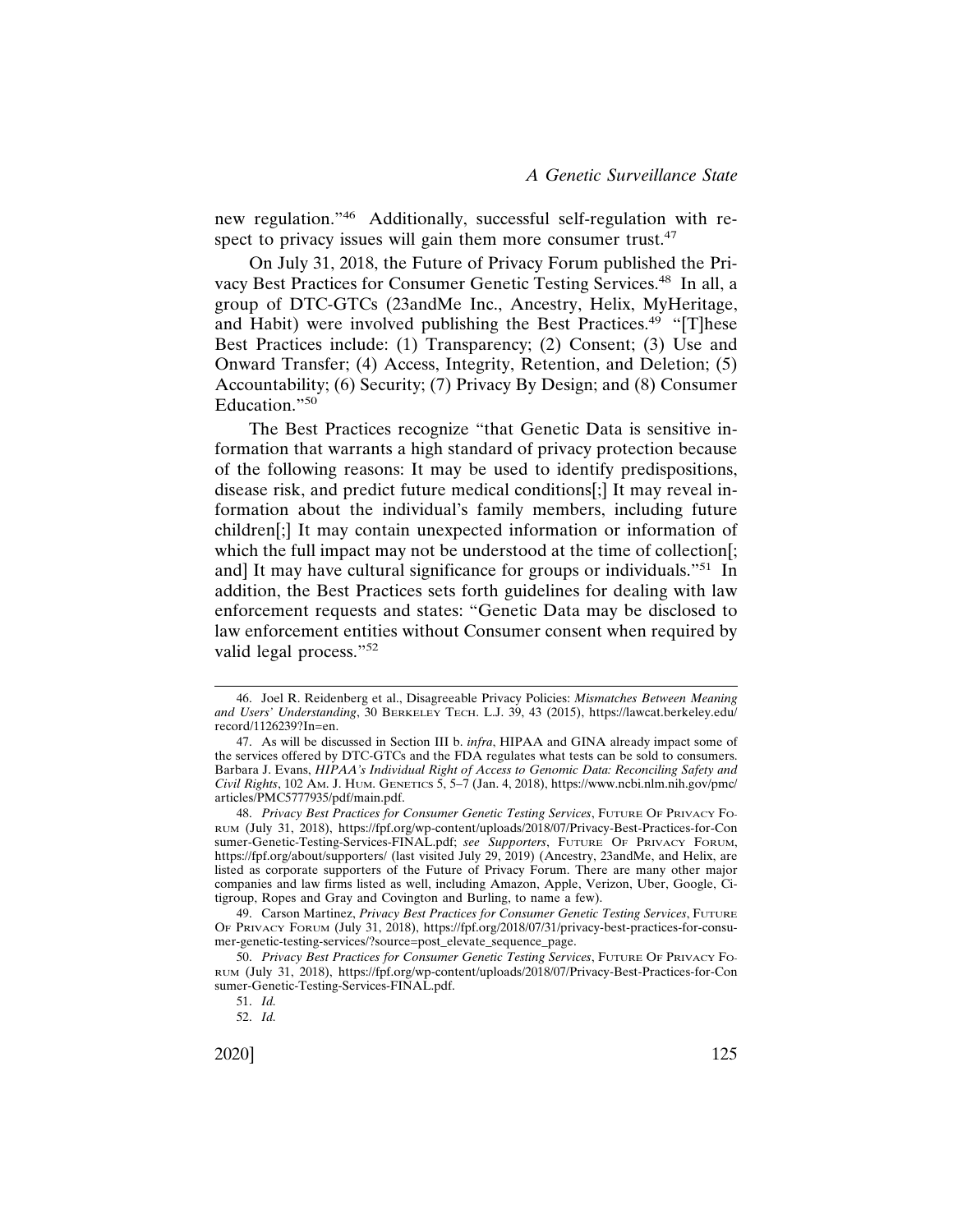Despite these articulated best practices, allowing DTC-GTCs to self-regulate simply may not be in the best interest of the consumer. Self-regulation certainly does not guarantee any consumer privacy. That became quite evident when FamilyTreeDNA entered into an agreement with the FBI to allow the government agency to test DNA samples in their database to obtain familial matches.<sup>53</sup> Even worse, by the time the company made the announcement, FamilyTreeDNA already had been sharing this information without prior notice to its customers.54 Ironically, FamilyTreeDNA was an original signatory to the Privacy Best Practices for Consumer Genetic Testing Services, but after its announcement, was removed as a supporter.55 It was the first time a DTC-GTC had voluntarily given "routine access to customer's data."56 According to an op-ed piece published on The Future of Privacy Forum, "unfettered law enforcement access to genetic information on commercial services presents substantial privacy risks."<sup>57</sup>

FamilyTreeDNA's agreement is out of step with consumer expectations. Leading genetic testing companies understand that when users send in their DNA to learn more about their health or heritage, they do not expect their genetic data to become part of an FBI genetic lineup. FamilyTreeDNA users have not received a meaningful notice or opportunity to opt-in or opt-out of these searches. If this agreement remains in place and valid legal process is not obtained before access to genetic data is provided to the FBI, individuals may be erroneously swept up in investigations simply because their DNA was found near a crime scene or at a location where a victim or suspect lived or worked. Genetic profiles turned over to the FBI may also be covertly reused by the FBI on other commercial sites.<sup>58</sup>

This situation highlights the very reason why self- regulation alone, unfortunately, is not the solution. The reality is that there is

<sup>53.</sup> Kristen V. Brown & Bloomberg, *A Major DNA-Testing Company Is Sharing Some of Its Data With the FBI. Here's Where it Draws the Line*, FORTUNE (Feb. 1, 2019), https://fortune. com/2019/02/01/genetic-testing-consumer-DNA-familytreeDNA-fbi/.

<sup>54.</sup> Matthew Haag, *FamilyTreeDNA Admits to Sharing Genetic Data With F.B.I.*, N.Y. TIMES (Feb. 4, 2019), https://www.nytimes.com/2019/02/04/business/family-tree-DNA-fbi.html; John Verdi & Carson Martinez, *FamilyTreeDNA Agreement with FBI Creates Privacy Risks*, FUTURE OF PRIVACY FORUM (Feb. 6, 2019), https://fpf.org/2019/02/06/familytreeDNA-agree ment-with-fbi-creates-privacy-risks/.

<sup>55.</sup> John Verdi & Carson Martinez, *FamilyTreeDNA Agreement with FBI Creates Privacy Risks*, FUTURE OF PRIVACY FORUM (Feb. 6, 2019), https://fpf.org/2019/02/06/familytreeDNAagreement-with-fbi-creates-privacy-risks/.

<sup>56.</sup> *Id.*

<sup>57.</sup> *Id.* 58. *Id.*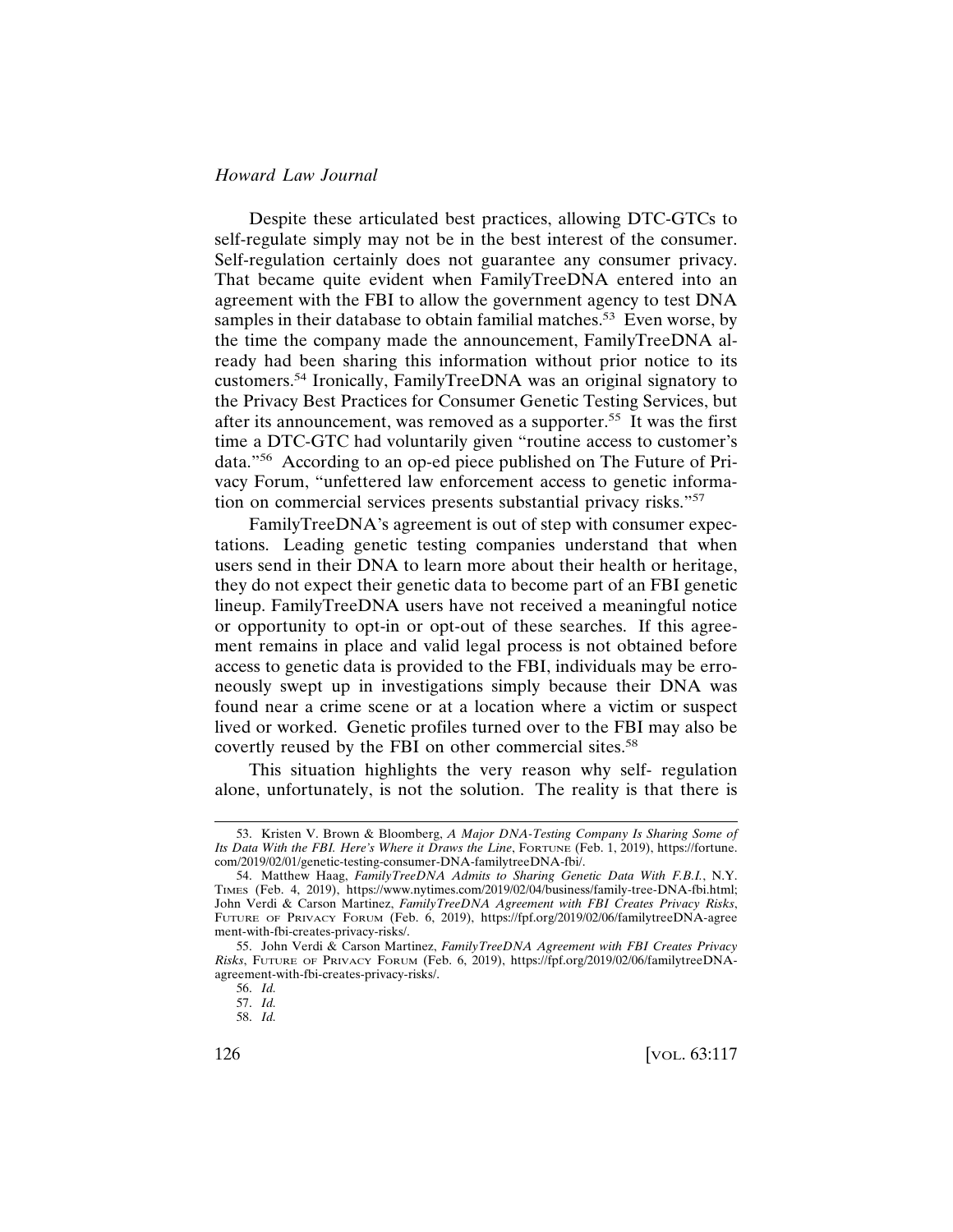nothing to prevent a DTC-GTC or a genealogy research cite from doing the exact same thing that FamilyTreeDNA did with its database. The current Privacy Best Practices also provides absolutely no real consumer protection from other companies that may obtain this information by, for example, a direct purchase of the DTC-GTC or a fourth party that is assisting in a law enforcement investigation. In 2018, pharmaceutical giant GlaxoSmithKline purchased a 300-milliondollar equity stake in 23andMe.59

Had they purchased 23andMe rather than just a share, there would be nothing binding them to adhere to the Privacy Best Practices as they relate to law enforcement uses. Disclosures by a pharmaceutical company like Glaxo would perhaps be under heavier scrutiny because of laws like GINA and HIPAA, but the same is not true for a non-pharmaceutical entity either in the United States or elsewhere. In addition, even though the European Union, through the General Data Protection Regulation ("the GDPR") has taken steps to protect the privacy of its citizens, the same is not true of companies in other countries where individual privacy is not paramount. Thus, while there surely may exist incentives for DTC-GTCs to protect the privacy of their consumers, other more compelling considerations, financial or otherwise, may prevail while a consumer's privacy takes a back seat.

#### b. Existing Governmental Regulations

Genetic privacy does have protection in certain situations related to the healthcare and insurance industries. There are three main areas that current laws, both state and federal, protect: (1) discrimination; (2) data security; and (3) regulation of genetic testing.<sup>60</sup> GINA and its state counterparts, protect individuals from discrimination by employers and insurance companies.<sup>61</sup> HIPAA protects genetic information in research and clinical settings, but it focuses on data security.62

<sup>59.</sup> Jamie Ducharme, *A Major Drug Company Now Has Access to 23andMe's Genetic Data. Should You Be Concerned?*, TIME (July 26, 2018), https://time.com/5349896/23andme-glaxosmith-kline/.

<sup>60.</sup> Rhys Dipshan, *Giving Away Your Genes: US Laws' Blind Spot With DNA Data*, LAW.COM (Aug. 2, 2018), https://advance.lexis.com/search?crid=C6873221-0efe-4b44-90fb-a0 ccf1997e26&pdsearchterms=LNSDUID-ALM-AMLAWR-gmk45edgdi&pdbypasscitatordocs= False&pdmfid=1000516&pdisurlapi=true.

<sup>61.</sup> *Id.*

<sup>62.</sup> James W. Hazel & Christopher Slobogin, *Who Knows What, and When?: A Survey of the Privacy Policies Proffered by U.S. Direct-to-Consumer Genetic Testing Companies*, 28 COR-NELL J. L. & PUB. POL'Y 35, 40 (2018); Dipshan, *supra* note 60.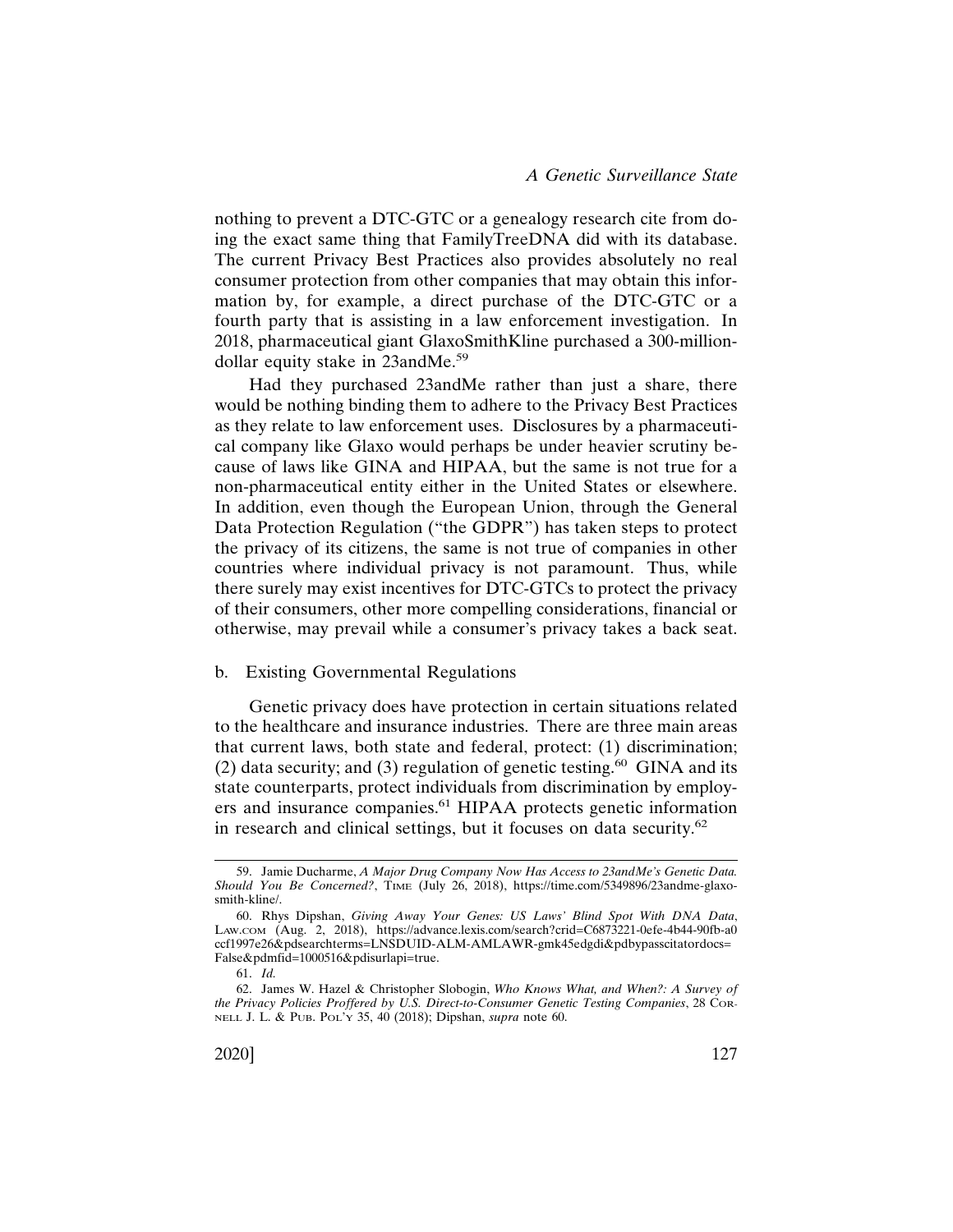HIPAA, however, only applies to certain entities and DTC-GTCs do not usually qualify.63 If DTC-GTCs do not qualify, research sites like GEDmatch certainly do not either. The third and last category, regulations of genetic testing, are usually found in state laws.<sup>64</sup> Like GINA and HIPAA, these are laws that mostly govern in cases of insurance, employment and health care organizations.<sup>65</sup> For example, genetic testing laws in Alaska, Arizona, California, Delaware, Georgia, Iowa, Illinois, Missouri, Nevada, New Hampshire, New Jersey, New Mexico, New York, Oklahoma and Rhode Island and South Carolina require a person's consent before their genetic data is disclosed.<sup>66</sup>

From the consumer protection perspective the Federal Trade Commission ("FTC") has the authority to investigate and prosecute DTC-GTCs for deceptive or unfair privacy policies or terms of use.<sup>67</sup> That being said, any deceptive or unfair privacy practices or terms of use have not been effectively used to protect users from law enforcement searches. When it comes to consumers using DTC-GTCs, none of these laws have provided protection to the innocent consumer from law enforcement's use of their genetic data to conduct familial DNA testing, particularly for those who purely are using the DTC-GTCs for ancestry purposes. Thus, there is no comprehensive regulation that protects the general privacy rights of consumers who use DTC-GTC or genetic ancestry research websites.68

#### c. Self-Management: A Heavy Burden Is On The Consumer

One of the arguments that can be made against exercising any sort of government control over privacy is the notion of "self-management." Self-management is defined as the privacy management of data by individuals and places the burden of navigating the complex world of online disclosure and consent squarely on the consumer.<sup>69</sup> Indeed it might be preferable to have individuals effectively self-man-

<sup>63.</sup> Hazel & Slobogin, *supra* note 62, at 40.

<sup>64.</sup> Dipshan, *supra* note 60.

<sup>65.</sup> *Id.*

<sup>66.</sup> *Id.*

<sup>67.</sup> *Id.*; *see* Hazel & Slobogin, *supra* note 62 at 41 ("The FDA has relatively broad authority to regulate DTC-GTCs but has thus far exercised "enforcement discretion," limiting its regulation to companies offering certain "health-related" genetic tests").

<sup>68.</sup> *Id.* at 40–41.

<sup>69.</sup> *See* Tuukka Lehtiniemi & Yki Kortesniemi, *Can the Obstacles to Privacy Self-Management be Overcome? Exploring the Consent Intermediary Approach*, BIG DATA & Soc'y 1, 2 (July 2017), https://journals.sagepub.com/doi/pdf/10.1177/2053951717721935.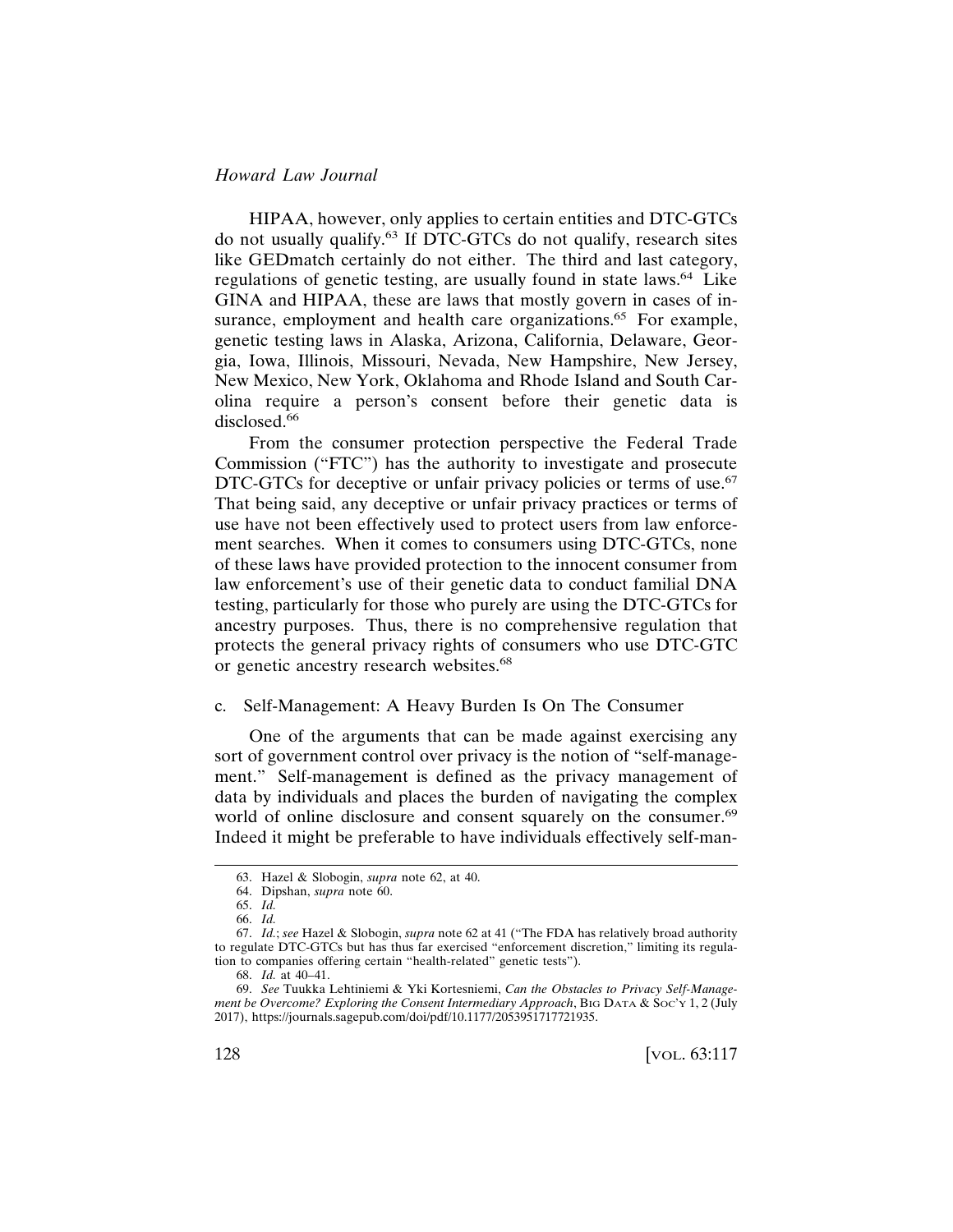age their data. As with other areas of the law, over-regulation is not always the best way to solve a problem. There also are individuals who do not want the government trumping their ability to choose or decide issues that they may view as private. Still, in the world of online notices, consent and waivers, itself complex enough, the failure to understand the genetic privacy rights they are giving away may cause damage beyond what is superficially apparent.

The concept of self-management of data is not a new one. In an article entitled, "Privacy Self-Management and the Consent Dilemma," Daniel Solove discusses the origins of the term "self-management" as it relates to data privacy.<sup>70</sup> Solove addresses the issue of "paternalistic" law making to protect privacy versus the more hands off "libertarian" view and comes to the conclusion that a solution to the self-management dilemma should be a combination of the two.<sup>71</sup> That article, however, did not specifically address genetic privacy.<sup>72</sup>

While the privacy of all data is important, one's genetic data derived from testing merit additional protections that self-regulation using a hands-off approach simply may not be able to address. Moreover, the privacy of one's own genetic information is not the only privacy concern at stake. The privacy concern also belongs to the family members of that individual.

Given the muddy and sometimes convoluted notice provided to consumers on DTC-GTC websites, individuals may not consider the possibility that their genetic data may be used by law enforcement, could be sold to another company, or that a DTC-GTC could go bankrupt and have its assets and information sold, or that the company itself might change its rules and decide to sell the information they told the consumer it would not sell. Additionally, no one can predict what will happen in the future when it comes to scientific and technological breakthroughs and what scientists will be able to do or discover using someone's genetic code.

Can that information one day be used against you by a future employer? By a future insurer? By a genetics company? By a law enforcement agency?<sup>73</sup> Compounding this issue is the concern that,

<sup>70.</sup> *See* Daniel J. Solove, *Privacy Self-Management and the Consent Dilemma*, 126 HARV. L. REV. 1880, 1882 (2013), https://pdfs.semanticscholar.org/809c/bef85855e4c5333af40740fe532ac 4b496d2.pdf.

<sup>71.</sup> *Id.* at 1901.

<sup>72.</sup> *See id.* at 1883.

<sup>73.</sup> *See GEDmatch.Com Terms of Service and Privacy Policy*, GEDMATCH (Dec. 9, 2019), https://www.gedmatch.com/tos.htm ("We cannot predict what the future holds for DNA or gene-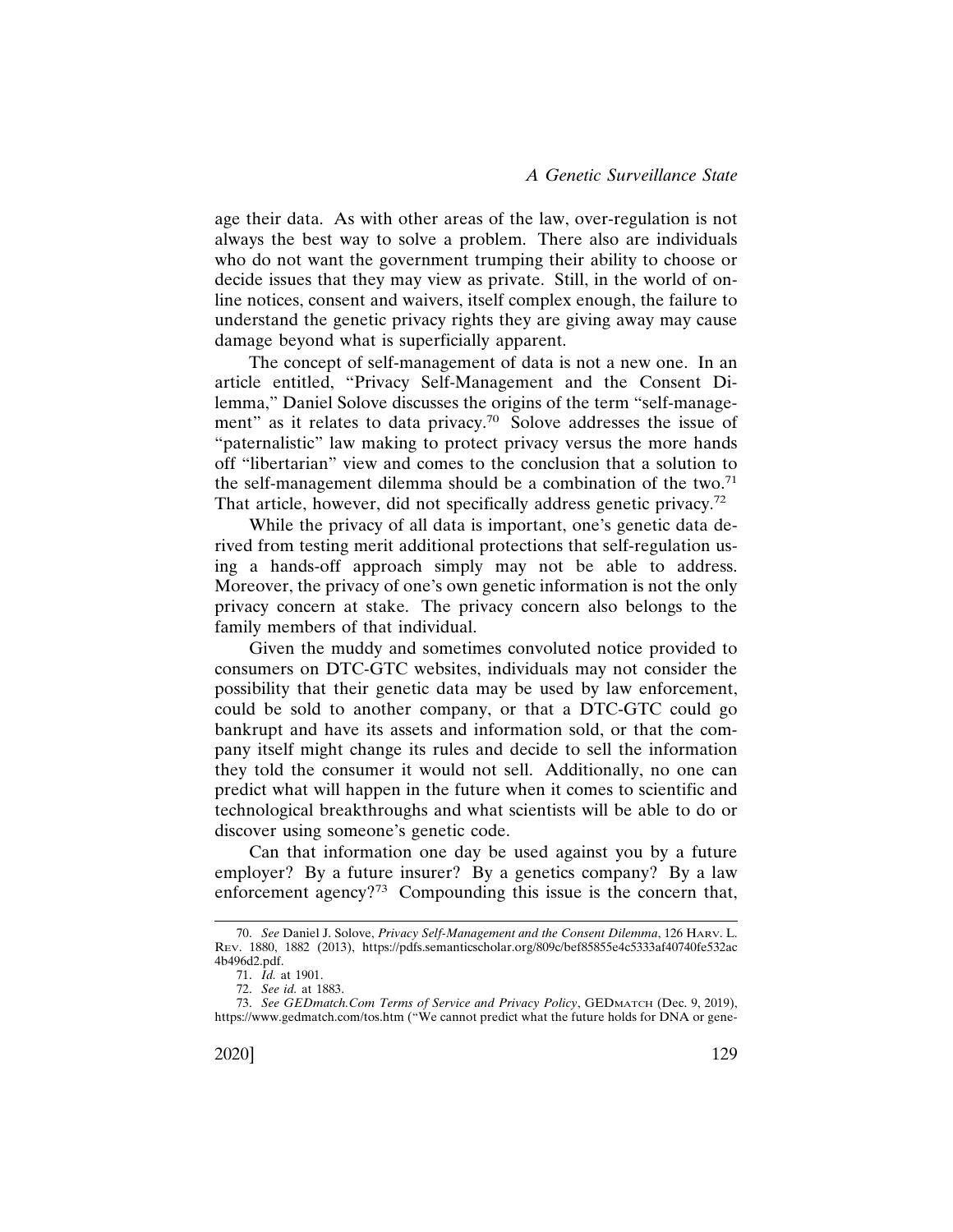"[f]or their part, direct-to-consumer testing companies have been less than forthright about these dangers, usually burying privacy disclaimers deep in their contracts and refusing to disclose how long they keep customer data or how it can be used."74 Research published by *Nature* found that DTC-GTCs "frequently fail to meet even basic international transparency standards."75 Yet, consumers still are expected to "manage their privacy by weighing the subjective costs and benefits of data collection. In practice, however, many are neither well informed on the issues of their personal data or feel in control of it." Additionally, "[p]rivacy self-management has to take into account the highly divergent preferences people have on the desirable position along the secrecy-transparency spectrum."76 There are "privacy *fundamentalists,* who have high privacy concerns, *pragmatists,* who have some concerns but favour individual choice, and the *unconcerned,* who have low concerns and tend to trust data collectors."<sup>77</sup> Additionally, a consumer's privacy is not static, and privacy decisions are dependent on context.78

In order to use a DTC-GTC, consumers make the privacy decision at the start of the process when they decide that they want to use the DTC-GTC, and this is when they are preliminarily expected to assess the "future harms and benefits."79 The focus is on the immediate benefit of obtaining the testing.80 Thus, "while immediate harms may be insignificant, long-term harms can develop gradually over time. Having to make the decision before the outcomes arise is arguably a feature of most human decision-making. However, with personal data, the timing poses particular difficulties due to the inherent dynamics arising from the data analysis technologies. As harms and benefits may arise by mechanisms which are not discernable, or do not yet even exist, the consequences of a disclosure are a moving target. Yet a consent, once given, is typically in effect indefinitely."<sup>81</sup> Addi-

alogy research. We cannot predict what the future will be for GEDmatch. It is possible that, in the future, GEDmatch will merge with, or operations will be transferred to other individuals or entities.").

<sup>74.</sup> Peter Pitts, *The Privacy Delusions of Genetic Testing*, FORBES (Feb. 15, 2017, 1:26 PM), https://www.forbes.com/sites/realspin/2017/02/15/the-privacy-delusions-of-genetic-testing/#3277d e641bba.

<sup>75.</sup> Lehtiniemi & Kortesniemi, *supra* note 69, at 2.

<sup>76.</sup> *Id.*

<sup>77.</sup> *Id.*

<sup>78.</sup> *Id.*

<sup>79.</sup> *See* Solove, *supra* note 70, at 1890.

<sup>80.</sup> *Id. at 1891*

<sup>81.</sup> *See* Lehtiniemi & Kortesniemi, *supra* note 69, at 3.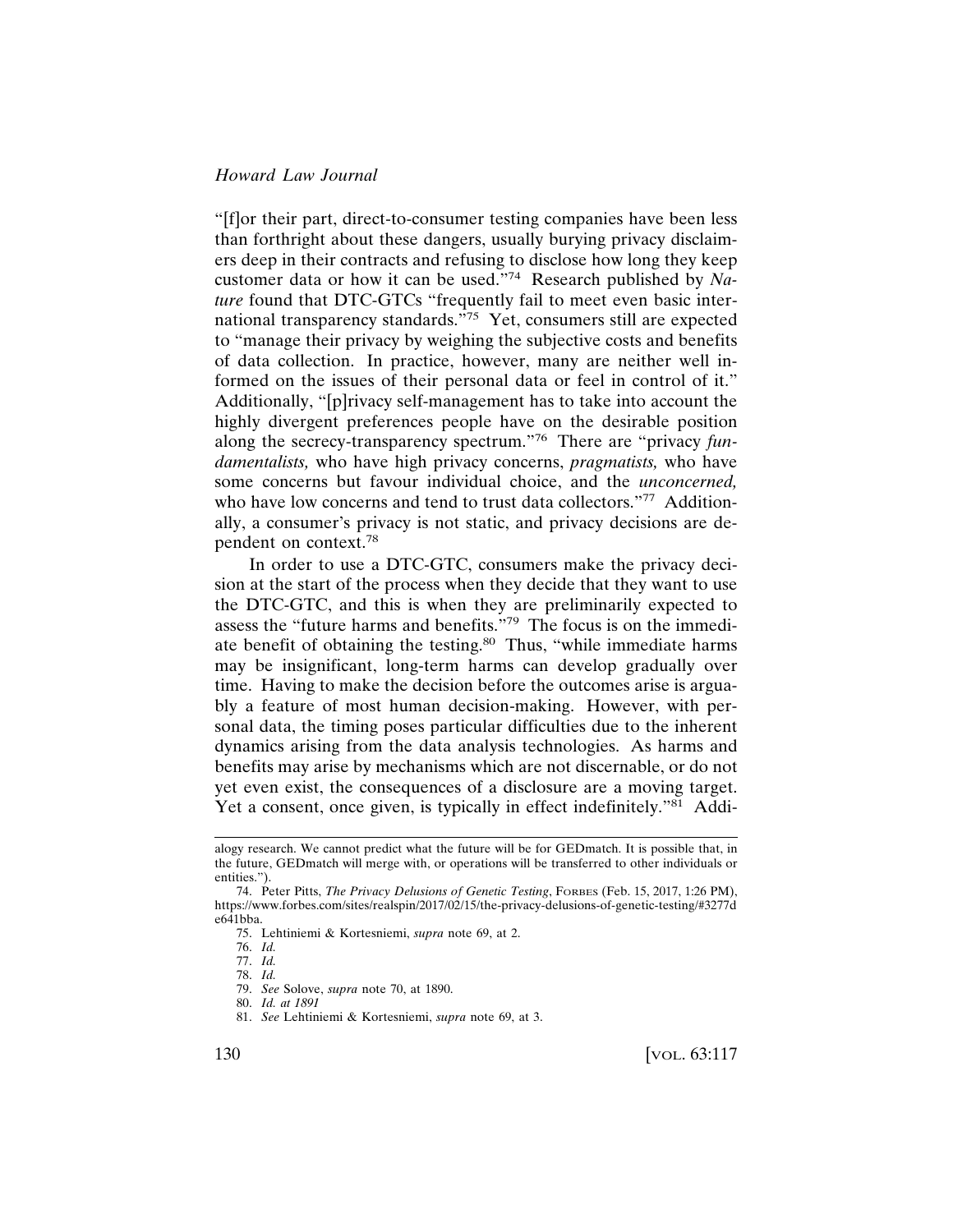tionally, research shows that there exist cognitive problems that hinder a person's ability to make informed choices about their data.<sup>82</sup> According to Solove, "people's actual ability to make such informed and rational decisions does not even come close to the vision contemplated by privacy self-management."<sup>83</sup>

One of the issues relates to the fact that consumers are not wellinformed with the current click-wrap, "notice and choice" model that almost all online companies use. DTC-GTCs, much like every other internet company, uses the "notice and choice" model for disclosures.<sup>84</sup> According to the Notice and Choice Framework, notice must be provided so that the consumer can make a "Choice." The word "Choice" translates to the consumer consenting to whatever has been set forth in the Notice. "[A]t its simplest, choice means giving consumers options as to how any personal information collected from them may be used. Specifically, choice relates to secondary uses of information—i.e., uses beyond those necessary to complete the contemplated transaction."<sup>85</sup>

There does not appear to be much difference between the Notice and Choice Framework used by DTC-GTCs and the Notice and Choice Framework used by other online providers of services. While the method is the same, the information it pertains to is not. The privacy of information such as date of birth, address, or gender, for example, cannot be compared to genetic information. Nonetheless, whether it is the purchase of software or providing DNA for a genetic test, the burden rests with the consumer either to accept the terms and notices, to walk away from the purchase or not use the service, or to purchase the item.86 Thus, at the moment when consumers have psychologically committed to the purchase, they must either click through very lengthy notices or simply hit "I accept."87 If the consumer does not accept all the terms and conditions, the consumer will not be able to complete the purchase of the test kit.

<sup>82.</sup> *See* Solove, *supra* note 70, at 1883.

<sup>83.</sup> *Id.*

<sup>84.</sup> *See* Reidenberg et al., *supra* note 46, at 43.

<sup>85.</sup> *Id.* at 44.

<sup>86.</sup> *See* Solove, *supra* note 70, at 1884.

<sup>87.</sup> It is no wonder that in one 2015 European poll, 18% of respondents said they read privacy policies fully and 49% only partially read them. https://ec.europa.eu/commfrontoffice/ publicopinion/archives/ebs/ebs\_431\_sum\_en.pdf.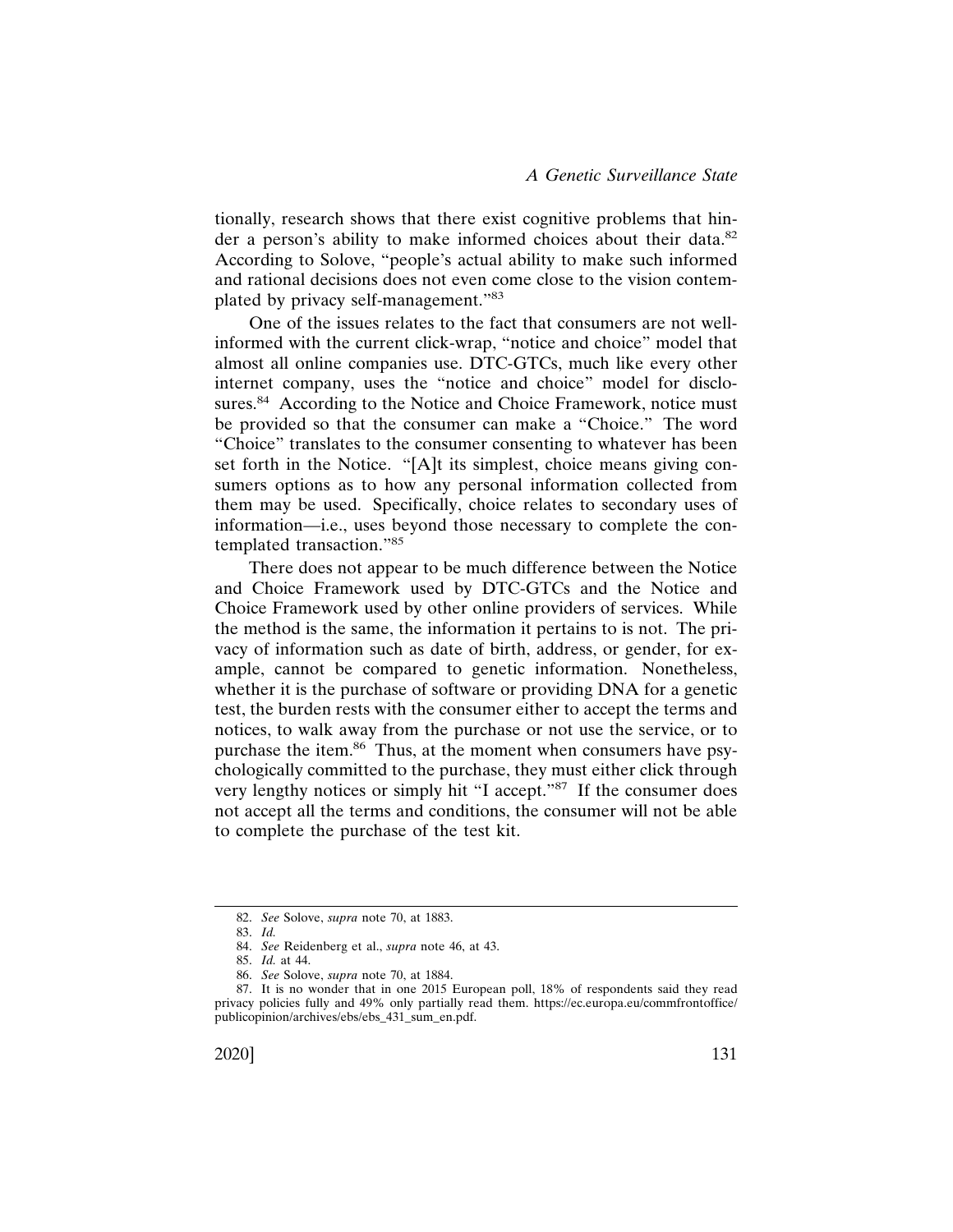#### d. Consent

The biggest privacy issue with the self-management of DTC-GTCs is therefore that of consent. The notion is that by agreeing to the terms and conditions of the DTC-GTCs, the consumers have provided consent, which may waive a variety of rights they may have had regarding the privacy of their genetic data. The problem with consent given in the typical click-wrap form is that genetic testing is not like other consumer products. If, for example, a consumer wants to add specialized testing, which is provided by 23andMe to test for Parkinson's, Alzheimer's, or BRCA1 and/or BRCA2, they must agree to *all* the terms at the commencement of the process or forego testing on that site. If someone else would like to use, for example, Ancestry.com to track down a long-lost relative, they too must do the same. That includes the acknowledgment that the police can access their genetic information.

Moreover, the problem is not just that consent is buried in the full panoply of disclosures. There is no consistency in how one consents to particular situations. For example, in the case of notice that law enforcement may have access to a consumer's genetic information, FamilyTreeDNA users are automatically opted in to allow law enforcement to see their profile.<sup>88</sup> Should they wish to not expose themselves to a law enforcement search, they would have to know to go to settings and opt out.<sup>89</sup> On the other hand, in May 2019, GEDmatch changed its policy, which was the same as FamilyTreeDNA's, and currently consumers must opt in to allow law enforcement to use their genetic profile.<sup>90</sup>

In the European Union, the GDPR has provided rules regarding valid consent. Article 7 states:

"1. Where processing is based on consent, the controller shall be able to demonstrate that the data subject has consented to processing of his or her personal data.

2. If the data subject's consent is given in the context of a written declaration which also concerns other matters, the request for consent shall be presented in a manner which is clearly distinguisha-

<sup>88.</sup> *Law Enforcement Matching – Frequently Asked Ouestions*, FAMILY TREE DNA, https:// www.familytreeDNA.com/learn/ftDNA/law-enforcement-faq/ (last visited Aug. 3, 2019). 89. *Id.*

<sup>90.</sup> Amy Docker Marcus, *Customers Handed Over Their DNA. The Company Let the FBI Take a Look,* WALL ST. J., Aug. 22, 2019, *available at* https://www.wsj.com/articles/customershanded-over-their-dna-the-company-let-the-fbi-take-a-look-11566491162.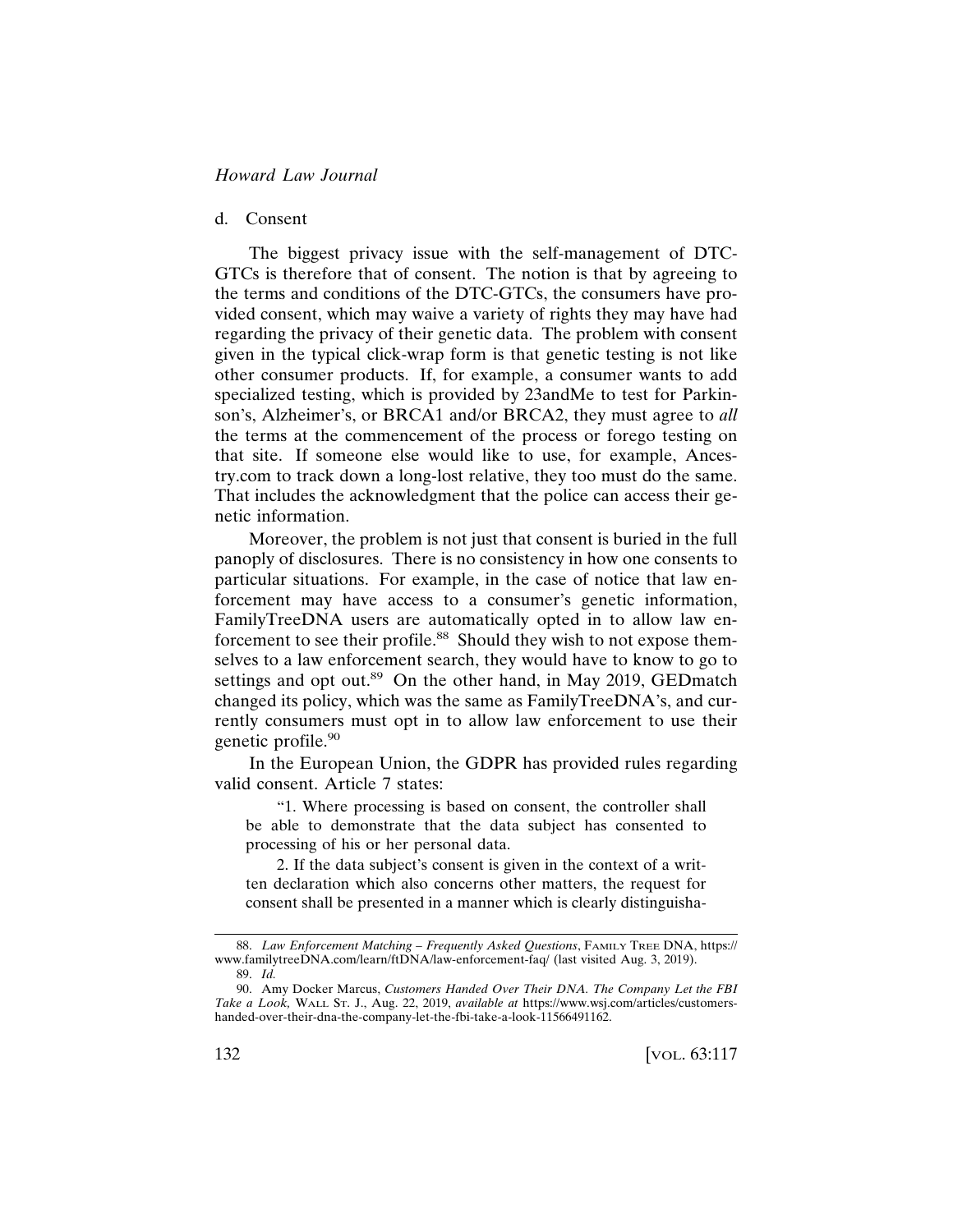ble from the other matters, in an intelligible and easily accessible form, using clear and plain language. Any part of such a declaration which constitutes an infringement of this Regulation shall not be binding.

3. The data subject shall have the right to withdraw his or her consent at any time. The withdrawal of consent shall not affect the lawfulness of processing based on consent before its withdrawal. Prior to giving consent, the data subject shall be informed thereof. It shall be as easy to withdraw as to give consent.

4. When assessing whether consent is freely given, utmost account shall be taken of whether, inter alia, the performance of a contract, including the provision of a service, is conditional on consent to the processing of personal data that is not necessary for the performance of that contract."91

The GDPR does not directly address the law enforcement notice issues, but it does give guidance on how better to provide notice and obtain consent from DTC-GTC consumers. Its requirement in section 2 that consent must be clearly distinguishable when it pertains to different matters is a step in the right direction for making consent issues clearer to the consumer. For example, it also provides for a right to withdraw consent. Finally, section 4 addresses the problem of making services conditional on consent, something that occurs in DTC-GTCs, thereby calling into question the validity of the consent. Nonetheless, the GDPR still puts most of the burden on the consumer and does not address the impact to family members of the consumer.<sup>92</sup>

On the state level, some legislators also have begun to tackle the confusing consent notices used by DTC-GTCs. In early 2020, several representatives in the state of Washington introduced a bill that contains, *inter alia*, the following language:

Sec. 2. (1) To safeguard the privacy, confidentiality, security, and integrity of a consumer's genetic data, a direct-to-consumer genetic testing company shall: (a) Provide clear and complete information regarding the company's policies and procedures for collection, use, or disclosure of genetic data by making available to a consumer: (i) A *high-level privacy policy overview* that includes basic, essential information about the company's collection, use, or disclosure of genetic data; and (ii) A *prominent, publicly available, and easy to*

<sup>91.</sup> *Art. 7 GDPR Conditions for Consent*, INTERSOFT CONSULTING, https://gdpr-info.eu/art-7-gdpr/ (last visited Aug. 3, 2019) (emphasis added).

<sup>92.</sup> Mark MacCarthy, *It's Time for a Uniform National Privacy Law*, CIO (Aug. 23, 2018, 11:49 AM), https://www.cio.com/article/3300106/it-s-time-for-a-uniform-national-privacy-law. html.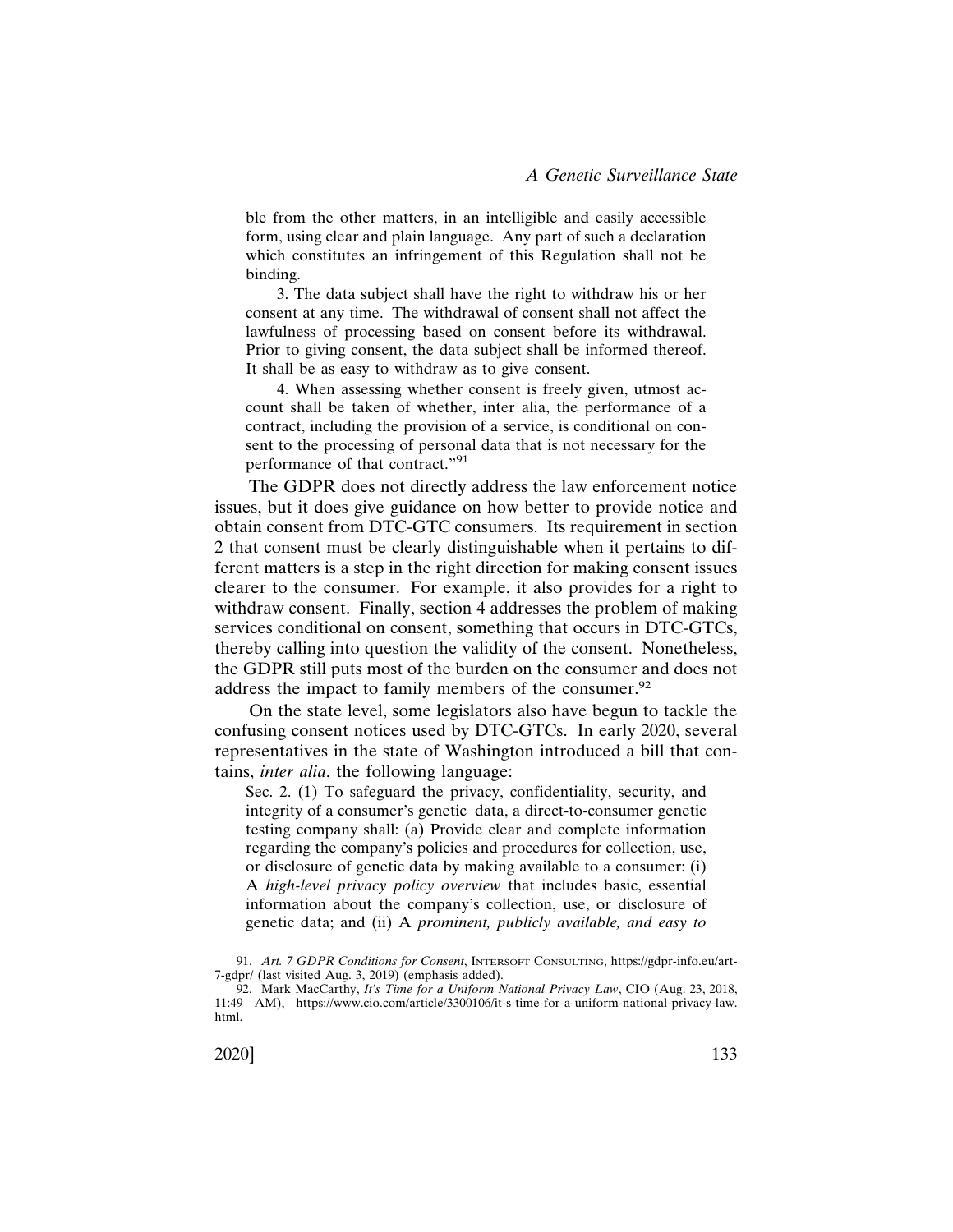*read privacy notice* that includes, at a minimum, information about the company's data collection, consent, use, access, disclosure, transfer, security, and retention and deletion practices; (emphasis added)<sup>93</sup>

Should this become law, it certainly would be a step in the right direction, but without more states following suit, there is little protection for the millions of other users.

#### e. Anonymity, Deidentification and Privacy

Contrary to what consumers may think, using DTC-GTC companies does not ensure anonymity. According to a 23andMe cofounder, Linda Avey, "it's a fallacy to think that genomic data can be fully anonymized."94

Even though DTC-GTCs say that they maintain anonymity of individuals and that they scrub the data so that it is "deidentified," the fact is that even the Privacy Guidelines themselves state that the deidentified information of individuals does not "strongly protect" them from reidentification: "Deidentification and Genetic Data: Deidentified information is not subject to the restrictions in this policy, provided that the deidentification measures taken establish strong assurance that the data is not identifiable. "We note that currently, *Genetic Data held at the individual-level that has been de-identified cannot be represented as strongly protecting individuals from re-identification, based upon existing deidentification tools and standards*. Such data may be protected in other ways and used for research with appropriate consent and security controls"<sup>95</sup>

Even if consumers do take the time to delve a little deeper into the methods used for de-identification or what that actually means for privacy, doing so would unlikely clarify the situation for them. In a footnote, the Privacy Guidelines cite the U.S. Department of Health & Human Services Guidance on Methods of Deidentification for HIPAA, which provides a rather complex set of procedures for any person to completely understand.96 Thus, assuming that a consumer

<sup>93. 2020</sup> Wash. Sess. Laws HB 2485.

<sup>94.</sup> *See* Pitts, *supra* note 74.

<sup>95.</sup> *See* Future Of Privacy Forum, *supra* note 48, at 5 (emphasis added).

<sup>96.</sup> *Id. at n. 18*; *see Guidance Regarding Methods for De-identification of Protected Health Information in Accordance with the Health Insurance Portability and Accountability Act (HIPAA) Privacy Rule*, U.S. DEPARTMENT OF HEALTH & HUMAN SERVICES, https://www.hhs. gov/hipaa/for-professionals/privacy/special-topics/de-identification/index.html (last visited Aug. 3, 2019) (presenting guidance for the HIPAA Safe Harbor Method).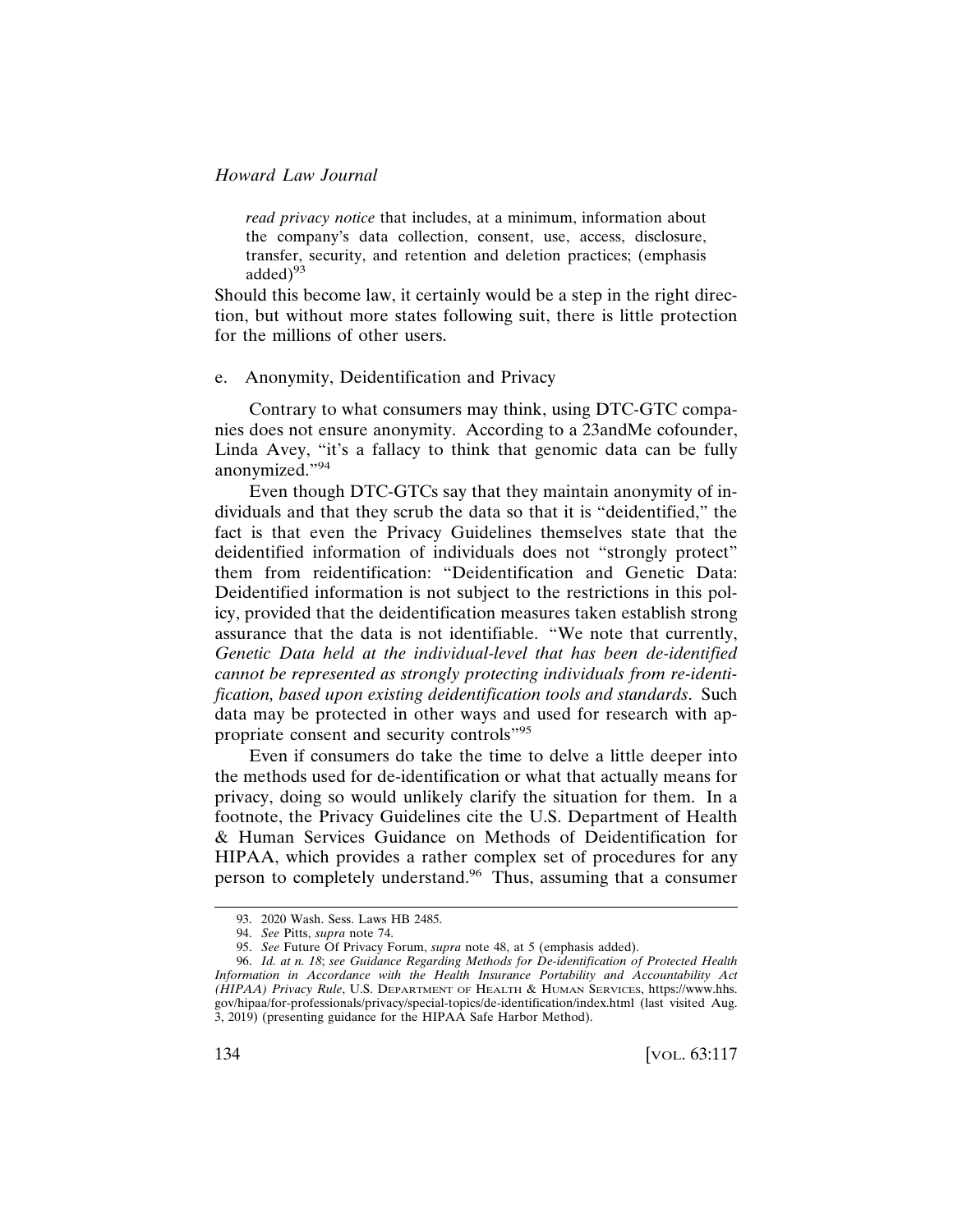has even gone this far, without a genetics background, the U.S. Department of Health & Human Services Guidance is unlikely to shed any light on the issue. Providing the consumer with information about their efforts to maintain anonymity, if anything, gives consumers a false sense of security. Other sections of the notices in some DTC-GTCs support that idea.

For example, Paragraph 6 of 23andMe's Privacy Policy, entitled Security Measures, states: De-identification/Pseudonymization. Registration Information is stripped from Sensitive Information, including Genetic and Self-Reported Information. This data is then assigned a randomly generated ID so an individual cannot reasonably be identified.<sup>97</sup>

However, what is readily apparent is that law enforcement can and does get information that can be reidentified by someone, either within the DTC-GTCs or by some other party. For example, 23andMe's Privacy Statement states:

As required by law: Under certain circumstances your Personal Information may be subject to processing pursuant to laws, regulations, judicial or other government subpoenas, warrants, or orders. For example, we may be required to disclose Personal Information in coordination with regulatory authorities in response to lawful requests by public authorities, including to meet national security or law enforcement requirements. *23andMe will preserve and disclose any and all information to law enforcement agencies or others if required to do so by law or in the good faith belief that such preservation or disclosure is reasonably necessary to: (a) comply with legal or regulatory process (such as a judicial proceeding, court order, or government inquiry) or obligations that 23andMe may owe pursuant to ethical and other professional rules, laws, and regulations*; (b) enforce the 23andMe Terms of Service and other policies; (c) respond to claims that any content violates the rights of third parties; or (d) protect the rights, property, or personal safety of 23andMe, its employees, its users, its clients, and the public. View our Transparency Report for more information.<sup>98</sup>

Much like the other large DTC-GTCs, 23andMe's Privacy Policy makes clear that 23andMe will abide by a subpoena, warrant, judicial proceeding, court order, or government inquiry and turn over information about the consumer if required to do so by law.

<sup>97.</sup> *Privacy Highlights*, 23ANDME (July 17, 2018), https://www.23andme.com/about/privacy/ (last visited September 9, 2019).

<sup>98.</sup> *Id.*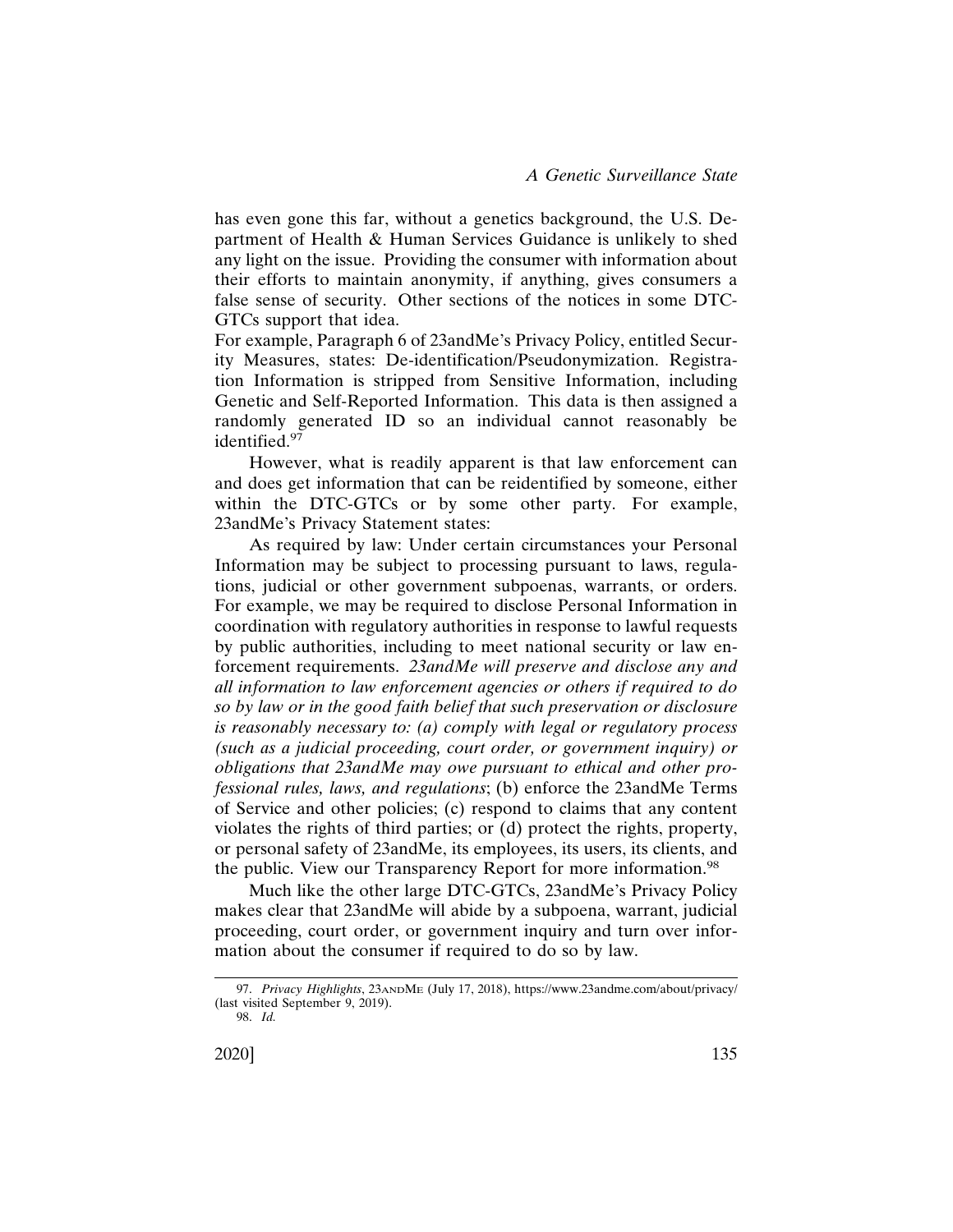It also goes on to say, somewhat vaguely, that it will also turn the consumer's information over due to "obligations that 23andMe may owe pursuant to ethical and other professional rules, laws, and regulations."99 It is unclear how broadly this part of the policy is applied by the DTC-GTC or what exact information they will provide.

Thus, de-identification of data does not mean that consumers have true anonymity when the data can be re-identified. Recent high publicity criminal cases prove that anonymity is not even a bump in the road when the police use third party familial DNA testing to find a suspect. The samples and results can be re-identified quite easily. More worrisome is the fact that with open source sites like GEDmatch they are an ". . . open source trove of potential leads, which, unlike forensic databases, contains genetic bits of code that can be tied to health data and other personally identifiable information."<sup>100</sup>

Additionally, GEDmatch's Terms of Service and Privacy Policy states, "GEDmatch exists to provide DNA and genealogy tools for comparison and research purposes. It is supported entirely by users, volunteers, and researchers. DNA and Genealogical research, by its very nature, requires the sharing of information. Because of that, users participating in this Site agree that their information will be shared with other users."101

Of course, it is fair to assume that to the average reader using this site, the other users are people like them, who are attempting to conduct DNA or genealogical research. It also is not clear what information is being shared.

Moreover, a consumer can upload not only their own raw DNA data, but they can upload the DNA of a person for whom they serve as guardian, the DNA of a person who has given the user authority to upload their data to GEDmatch, the DNA of a deceased person, [and] DNA that is "obtained and authorized by law enforcement to identify a perpetrator of a violent crime against another individual, where 'violent crime is defined as murder, nonnegligent manslaughter, aggravated rape, robbery, or aggravated assault."<sup>102</sup> Interestingly, by their

<sup>99.</sup> *Id.*

<sup>100.</sup> Megan Molteni, *The Future of Crime-Fighting is Family Tree Forensics*, WIRED (Dec. 26, 2018, 8:00 AM), https://www.wired.com/story/the-future-of-crime-fighting-is-family-treeforensics/.

<sup>101.</sup> *See* GEDmatch, *supra* note 73.

<sup>102.</sup> *Id.*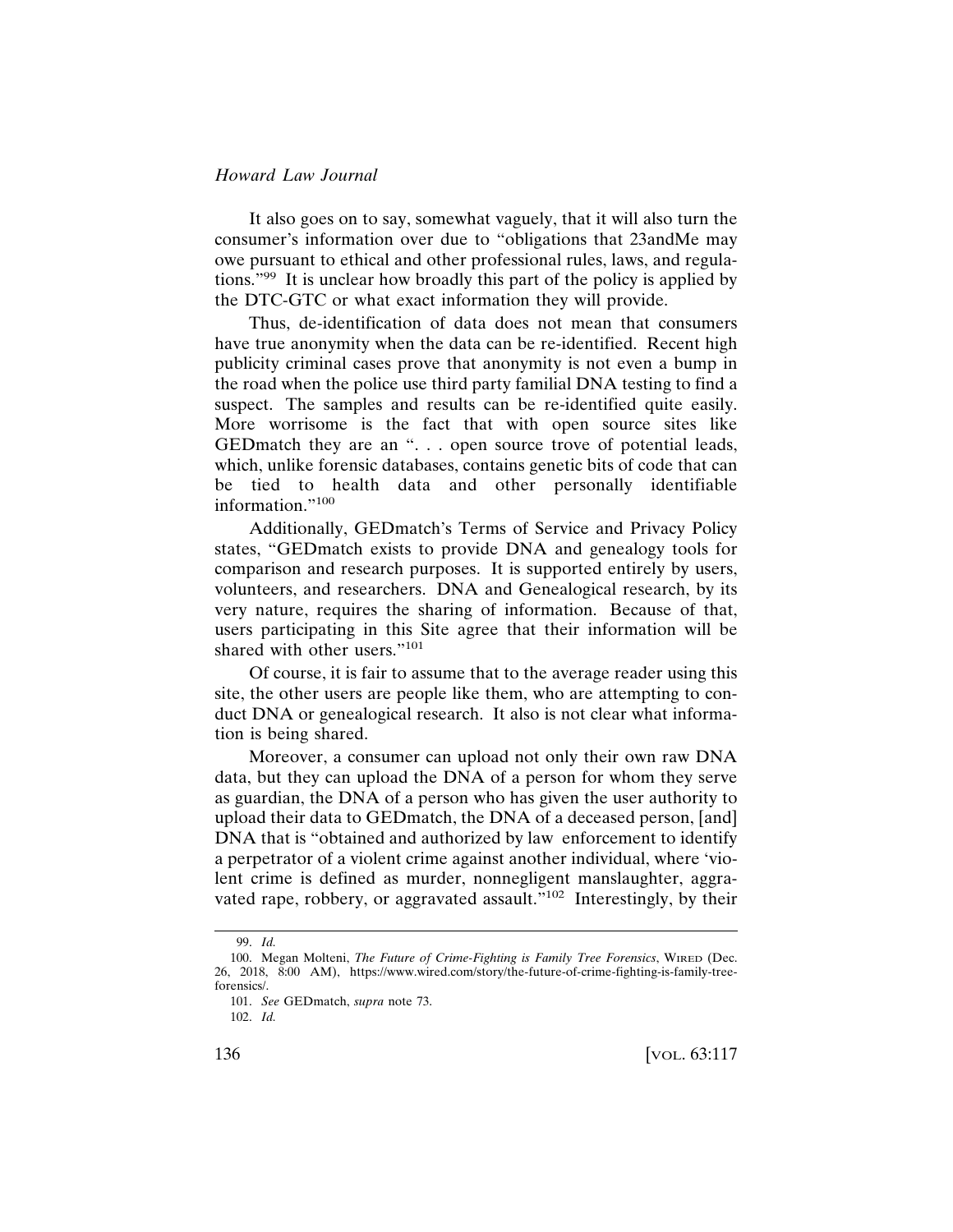own definition, DNA from a "non-aggravated" rape case would not be authorized as raw data that can be submitted. How GEDmatch defines an aggravated rape is not stated.<sup>103</sup>

Their sentence construction also makes it appear that a robbery need not be "aggravated."104 Perhaps it is using definitions from the company's state of incorporation or location, but given that it presumably works with law enforcement from around the country, such vague word usage merely adds to consumer confusion.

## III. LAW ENFORCEMENT USE OF GENETIC DATA AND THE FOURTH AMENDMENT

a. Putting Away the "Bad Guys"

At the beginning of any genetic privacy discussion in the DTC-GTC and genealogical research arenas, it bears mentioning that there may be multiple stakeholders of that right. Among them are: (1) the consumer; (2) all of the members of the consumer's immediate and extended family, alive or not yet born who share the consumer's DNA profile (including the target of a law enforcement who may ultimately be charged with a crime); (3) the DTC-GTC company itself that may claim ownership rights as a result of their agreement with the consumer; (4) and any other company who may claim ownership rights, for example, via a purchase of any or all of the Data the DTC-GTC has.

At the heart of this discussion, however, is the original consumer and, for purposes of this article, the focus largely remains there. As in so many situations in which an individual's privacy right has been balanced against a concern for "safety," privacy rights sometimes have been ceded for the "greater good." In the world of criminal justice, unfortunately, it sometimes seems no price is too high for some as long as we "put away the bad guys," especially when the "bad guy" is someone who has committed numerous, heinous crimes like the Golden State Killer.

Those arguments might work better with something less intrusive, like fingerprints, but not one's genetic code. DNA is different. The genome that makes an individual unique and carries with it such private information is not like a fingerprint. As Supreme Court Justice Antonin Scalia astutely noted in *Arizona v. Hicks*, "there is nothing

<sup>103.</sup> *See* GEDmatch, *supra* note 73.

<sup>104.</sup> *Id.*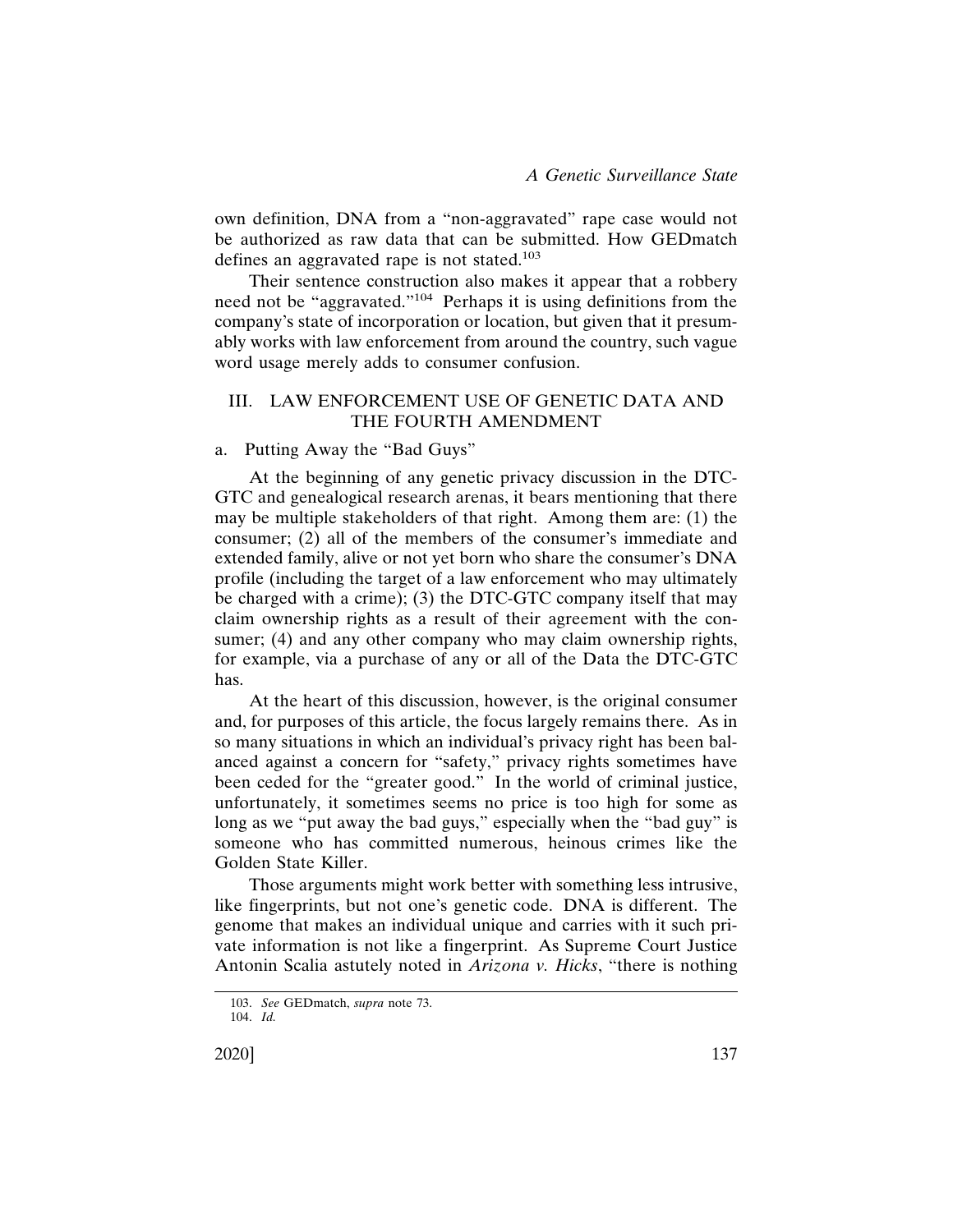new in the realization that the Constitution sometimes insulates the criminality of a few in order to protect the privacy of us all."<sup>105</sup>

Of course, the compelling "greater good" arguments are not just restricted to "putting bad guys away." Some might argue that a future where everyone's genetic profile is in a centralized database would be safer for society. Others may argue that having everyone's DNA in one database would be more racially diverse than the existing CODIS database is.106 Or, for example, when balancing privacy with the "greater good" of finding a cure for Alzheimer's, Parkinson's, or cancer, some would argue that individual genetic privacy should cede to medical advancements or cures for these diseases, and that genetic codes, even in DTC-GTC databases, should be used in that research.107

The arguments are no doubt compelling, but they do not overcome the magnitude of the societal invasion of privacy. No one can argue that catching criminals, especially those who have committed the most heinous of crimes, is not a valid interest. Moreover, no one would argue against finding a cure for deadly diseases. And indeed, a universal database may make society safer and it may be less racially biased than the CODIS database. However, a universal database would require the permanent relinquishment of every single person's most private information.

### b. Law Enforcement's Use of DTC-GTCs

The serious nature of the relinquishment of genetic privacy cannot be overstated or, for that matter, easily understood by non-geneticists. Moreover, those genetic data privacy rights are that of not only the consumer, but the consumer's entire family. What is particularly concerning about genetic privacy is what we do not know about DNA and its future uses. The average person who has used these DTC-GTCs or genealogy websites most likely is not an expert on genetics. Even non-geneticists who happen to know a bit more about genetics than the average person cannot predict what the magnitude of their privacy violation may be in an evolving genetics world. Its potential uses, both for good and bad, and the permanent privacy concerns

<sup>105.</sup> Arizona v. Hicks, 107 S. Ct. 1149, 1155 (1987).

<sup>106.</sup> Kirsten Dedrickson, *Universal DNA Databases: A Way to Improve Privacy?*, 4 J.L. & BIOSCIENCES 637, 647 (2018).

<sup>107.</sup> This genetic data used in research may have more protections under GINA and HIPAA than other types of genetic data.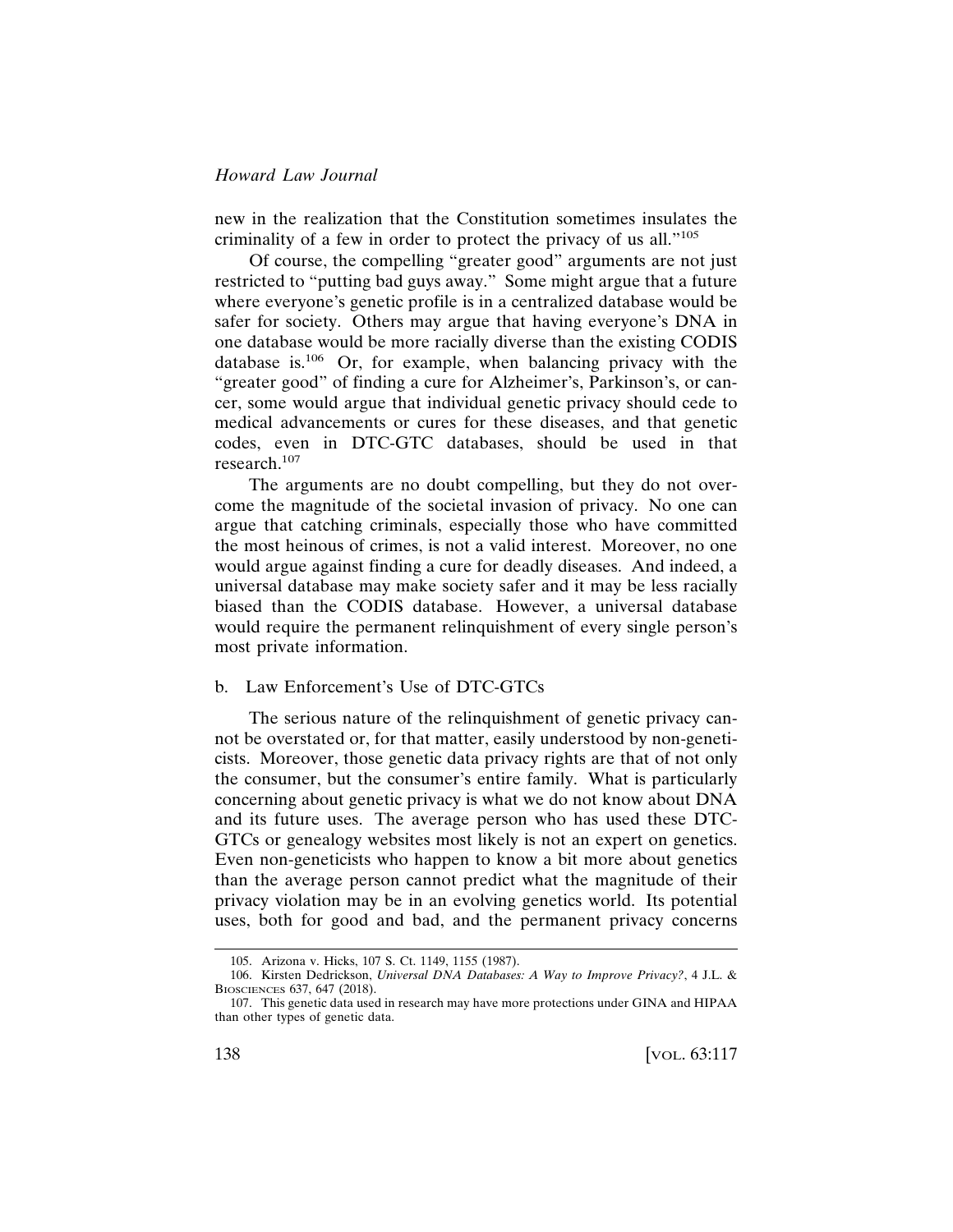DNA and its data have are not easily graspable. The only certain thing we do know about DNA and genetic data is that we cannot comprehend or predict what advances in DNA we will be able to accomplish in the future. Thus, it makes sense that the average consumer may not have immediate concerns about something they cannot even fathom may occur. Herein lies the problem: consumers cannot fear what they cannot even foresee to be a danger or a threat.<sup>108</sup>

Familial DNA testing through DTC-GTCs is being used more and more by law enforcement, although it is unclear how many times they have done so.109 Familial DNA testing is when a genetic profile is created from the DNA sample from a crime scene and then run through a database to determine whether another genetic profile or profiles in that database are similar to it. That match will then provide an investigative lead into determining who might be a relative of the potential suspect.

According to its Transparency Report, current as of February 14, 2020 23andMe has had 7 law enforcement requests for the data of 10 users and has not provided any data without the "prior explicit consent of the users.<sup>110</sup> Ancestry.com's 2019 Transparency Report states that in 2019 it received nine "valid" law enforcement requests for information and it provided information in six out of the nine.111 Eight of the nine were requests for investigations for credit card misuse, fraud, and identity theft.<sup>112</sup> However, one request was for access to Ancestry's DNA database pursuant to a warrant. According to its Transparency report, Ancestry challenged the validity of that request on "jurisdictional grounds" and did not provide any information to the police.113 In 2018 Ancestry.com received 10 requests, complied

<sup>108.</sup> During the writing of this article, I had more than a dozen informal conversations with friends, family and acquaintances curious about the topic of my article. Interestingly, nearly all of them had done some sort of DTC-GTC testing or were thinking about doing it. When I asked about whether they had concerns about privacy, each of them gave me similar responses. They all told me it was anonymous so they were not worried. None of them had read the entire notice and consent sections of the websites. One person told me she had nothing to hide. However, when asked about whether they had not given any thought to the potential future uses of their (and their family members' DNA) by some unknown third party, they had not.

<sup>109.</sup> Some DTC-GTCs publish transparency reports, but not all do. This is an entirely selfregulated reporting decision by a DTC-GTC. Additionally, it is unknown how many times, for example, a law enforcement agency has used a service like GEDmatch surreptitiously.

<sup>110.</sup> *See Transparency Report*, 23ANDME, https://www.23andme.com/transparency-report/ (last visited February 24, 2020).

<sup>111.</sup> *Id.*

<sup>112.</sup> *Ancestry 2019 Transparency Report,* ANCESTRY, https://www.ancestry.com/cs/trans parency (Aug. 3, 2019).

<sup>113.</sup> *Id*.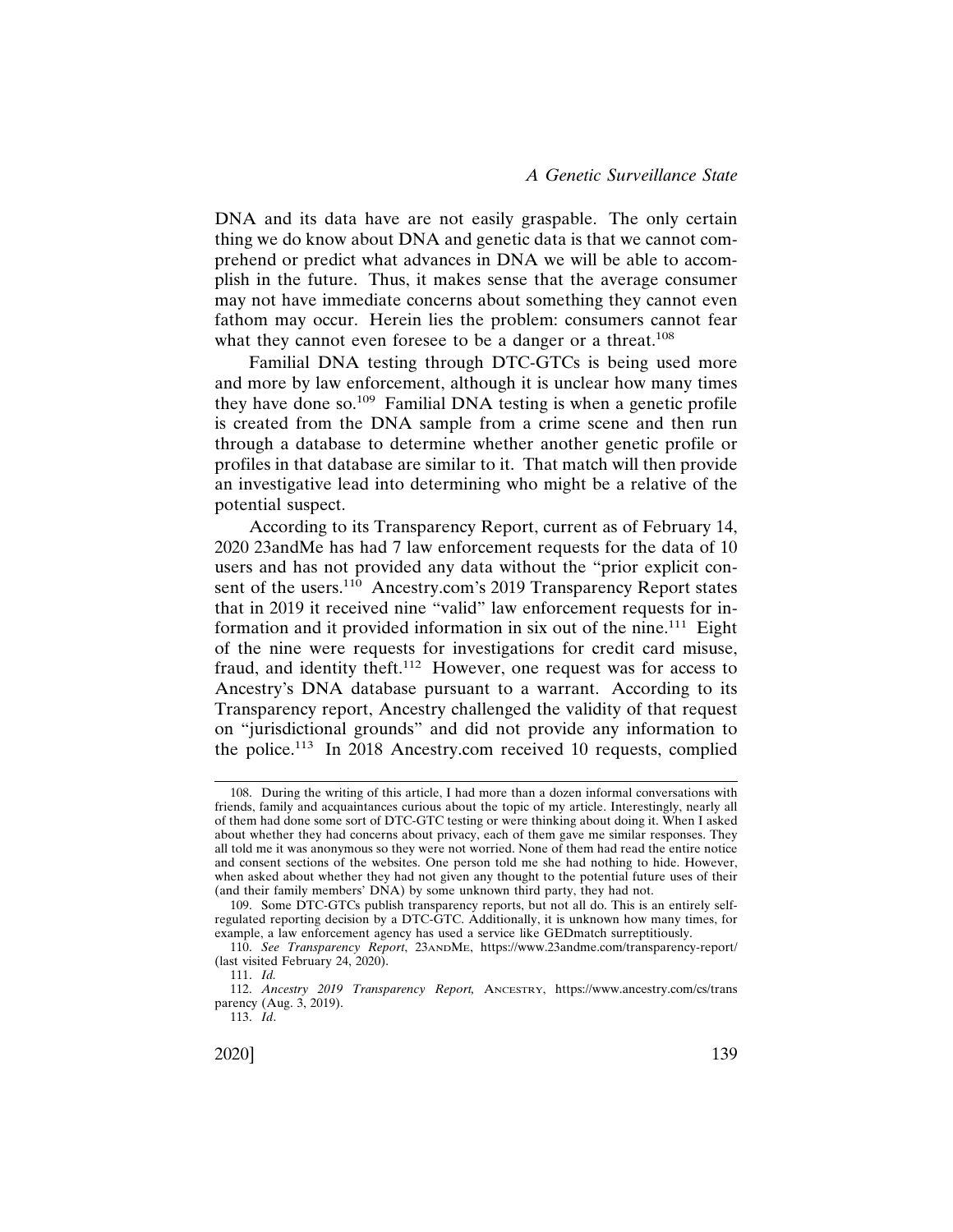with 7, and that all the requests were for investigations for credit card misuse, fraud, and identity theft.<sup>114</sup> It also states that it received no "valid" requests for genetic information and did not provide any genetic information to law enforcement in 2018.115

After much searching on FamilyTreeDNA's website for a Transparency Report, this statement was found in the seventh and final section of the FamilyTreeDNA Law Enforcement Guide: "FamilyTreeDNA is working on publishing an updated Transparency Report that contains details on all law enforcement requests for user information that we receive. This report will also be updated to include the number of forensic samples and files we have received."<sup>116</sup> It also states, "Unless we are legally barred from doing so, our policy for any request of additional user information is to notify users of the request and supply a copy of the request prior to disclosure. In the U.S., law enforcement officials may prohibit this disclosure by submitting a court order pursuant to 18 U.S.C. § 2705(b) or state statute signed by a judge. We will assess requests not to notify users from law enforcement outside the U.S. under applicable law. For all requests, we may also elect, in our sole discretion, not to notify the user if doing so would be considered counterproductive and if we are not legally permitted to do so."117

GEDmatch has publicly stated that approximately 50 law enforcement agencies or their representatives have submitted samples to GED match and that approximately 150 cases have been submitted.<sup>118</sup> Another genetics laboratory that routinely works with law enforcement, Parabon Nanolabs, has stated that its work has yielded almost 36 arrests.119 Whether or not there is overlap between these figures is unclear. The methodology used by law enforcement to generate leads through familial DNA testing and the creation of a genetic tree of suspects can vary. In some instances, investigators take DNA from a crime scene and send it to a genetic laboratory, like Parabon Nano-

<sup>114.</sup> *Id*.

<sup>115.</sup> *Id*.

<sup>116.</sup> *FamilyTreeDNA Law Enforcement Guide*, FAMILYTREEDNA, https://www.familytree DNA.com/legal/law-enforcement-guide (last visited Aug. 3, 2019).

<sup>117.</sup> *Id*.

<sup>118.</sup> Amy Docker Marcus, *The FBI Came Calling. The DNA Firm Answered.,* WALL ST. J., Aug. 22, 2019.

<sup>119.</sup> Madison Pauly, *Police Are Increasingly Taking Advantage of Home DNA Tests. There Aren't Any Regulations to Stop It*, MOTHER JONES (Mar. 12, 2019), https:// www.motherjones.com/crime-justice/2019/03/genetic-genealogy-law-enforcement-golden-statekiller-cece-moore/.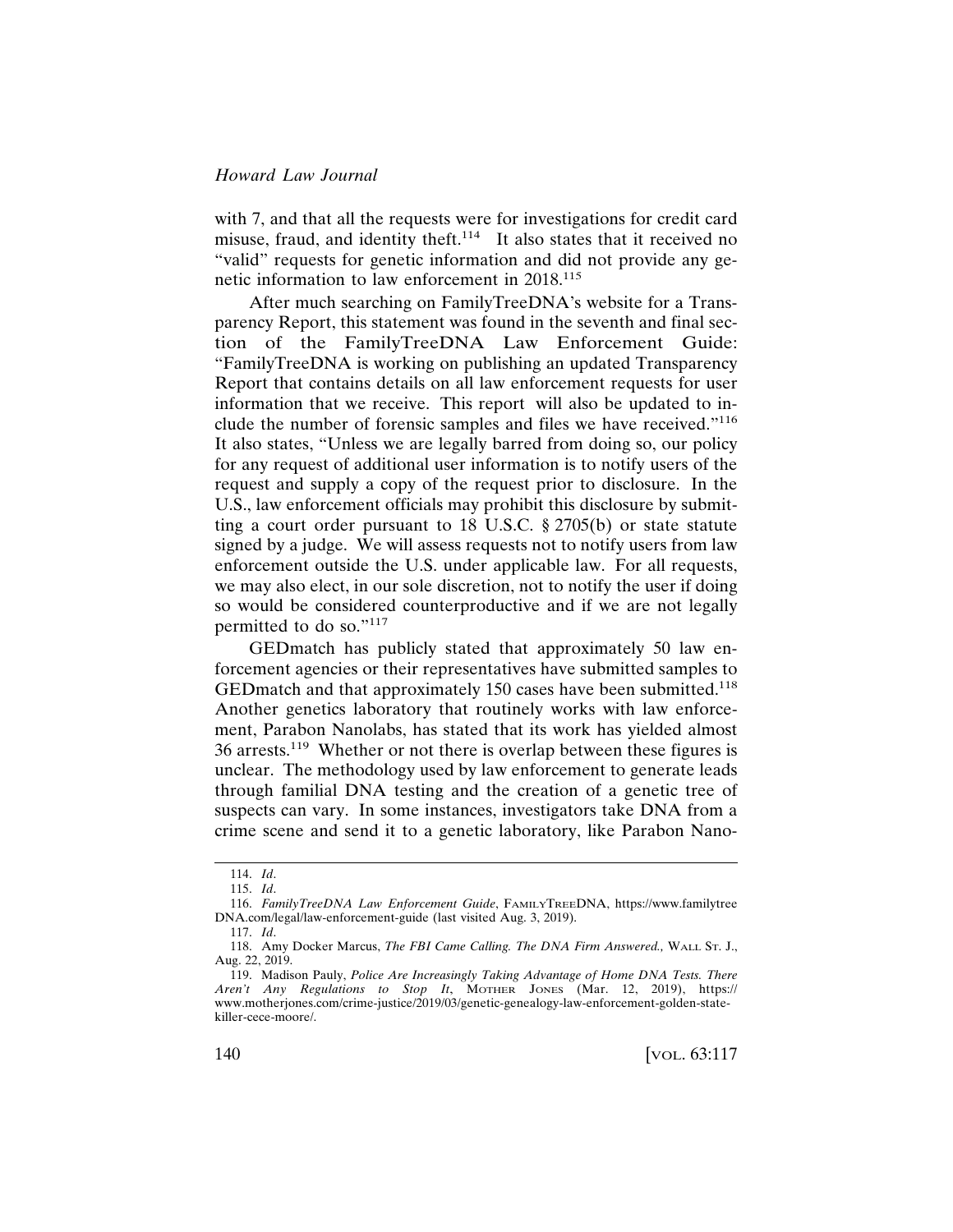labs. They then create a DNA profile that is like one a consumer would get from a DTC-GTC like 23andMe or Ancestry. That profile can be uploaded to GEDmatch to see if there are matches.

There can be more than one match of relatives to the 9th degree.120 Another example of how law enforcement can build a genetic family tree of suspects is illustrated by their collaboration with Family-TreeDNA. In 2018, FamilyTreeDNA made headlines when it shared its DNA database with federal investigators without having notified its users.121 Apparently, FamilyTreeDNA had allowed the FBI to search its database of consumer genetic profiles to solve cold murder and rape cases.<sup>122</sup> The arrangement between FamilyTreeDNA appears to have been the first DTC-GTC to provide information knowingly to the government without a subpoena or warrant.<sup>123</sup> When it finally did notify its customers, it informed them that the FBI would be able to access their database like any other user would.<sup>124</sup> However, the arrangement between the FBI and FamilyTreeDNA goes further than allowing the FBI full access to its database. Pursuant to the agreement, FamilyTreeDNA's genetic testing laboratory also creates data profiles from the FBI's DNA samples, which will then allow the FBI to use them to search other genealogy websites.<sup>125</sup> "The method is being used more and more by police departments around the country. In the process, they have called upon geneticists to assist them in creating forensic family trees in order to solve cases."126

Familial DNA testing is prohibited by the FBI and the Agency cannot run those searches through the Combined DNA Index System ("CODIS") or the National Combined DNA Index System ("NDIS"), which is part of CODIS, although familial DNA testing is allowed in certain states.127 In Arkansas, California, Colorado, Florida, Michi-

125. *Id.*

<sup>120.</sup> *See* Megan Molteni, *The Future of Crime-Fighting is Family Tree Forensics*, WIRED (Dec. 26, 2018, 8:00 AM), https://www.wired.com/story/the-future-of-crime-fighting-is-familytree-forensics/.

<sup>121.</sup> Matthew Haag, *FamilyTreeDNA Admits to Sharing Genetic Data with F.B.I.*, N.Y. TIMES (Feb. 4, 2019), https://www.nytimes.com/2019/02/04/business/family-tree-DNA-fbi.html. 122. *Id.*

<sup>123.</sup> *Id.*

<sup>124.</sup> Press Release: Connecting Families and Saving Lives, FAMILYTREEDNA (Feb. 1, 2019), https://blog.familytreeDNA.com/press-release-connecting-families-and-saving-lives/.

<sup>126.</sup> *See* MOLTENI, *supra* note 120.

<sup>127.</sup> *See Frequently Asked Questions on CODIS and NDIS*, FBI, https://www.fbi.gov/services/laboratory/biometric-analysis/codis/codis-and-ndis-fact-sheet (last visited Aug. 8, 2019) ("Are familial searches performed at NDIS? No, familial searching is not currently performed at NDIS); *see also* 73 Fed.Reg. 74937 (Dec.10, 2008); *see also* Lauren Keiper, *More U.S. States Use Familial DNA as Forensic Tool*, REUTERS (Mar. 30, 2011, 8:38 PM), https://www.reuters.com/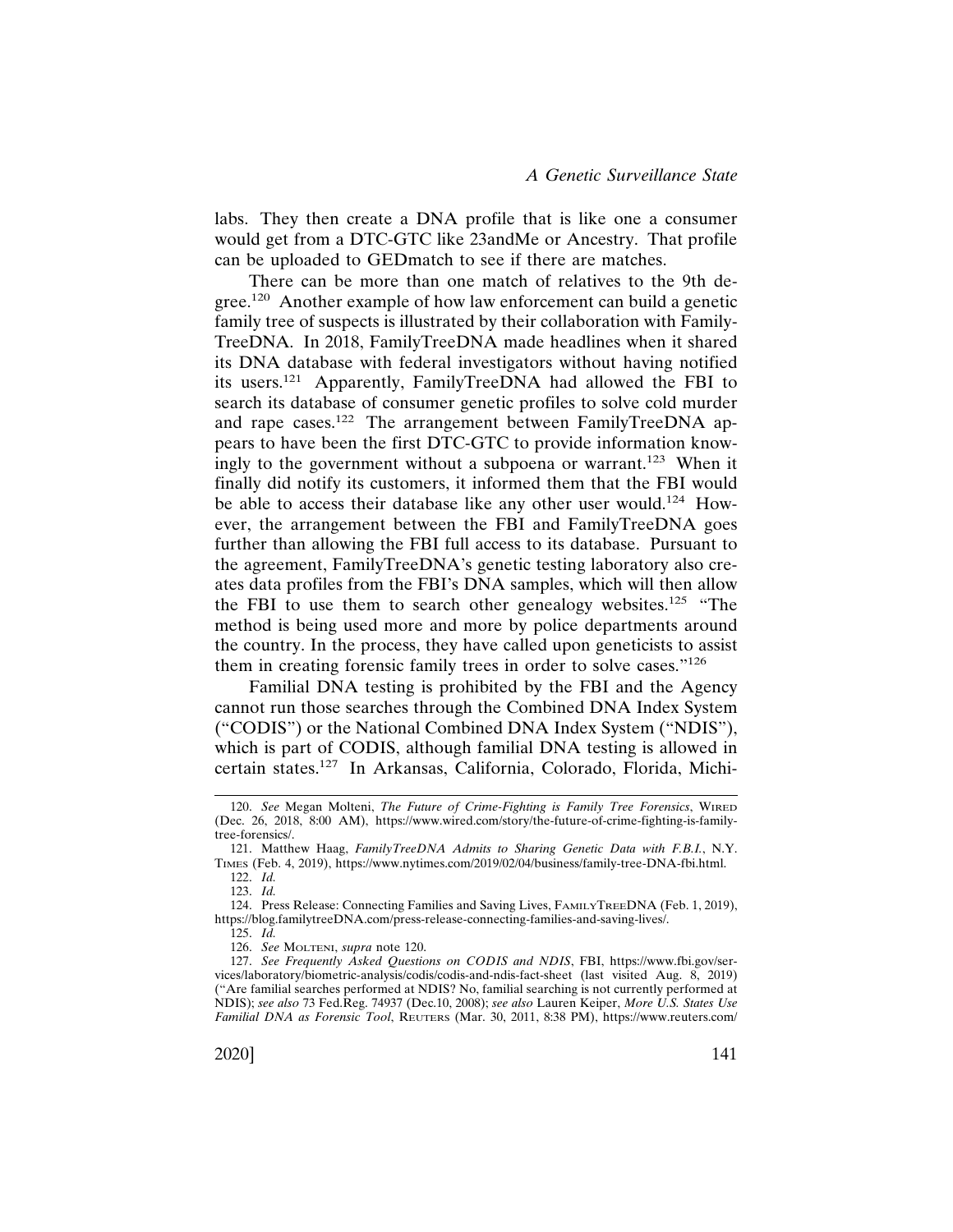gan, Texas, Utah, Virginia, Wisconsin, and Wyoming, familial DNA testing is legal and authorized for searches in CODIS/NDIS.128 Maryland and Washington DC expressly prohibit familial searches done in CODIS/NDIS.129 Additionally, on January 22, 2019, Maryland's House Judiciary Committee held a hearing on House Bill 30, introduced by Maryland State Senator Charles Sydnor III. House Bill 30 sought to amend Maryland's statute prohibiting familial DNA testing in the CODIS/NDIS database. The amendment to the statute would read: "A person may not perform a search of the statewide DNA database *OR ANY OTHER DNA OR GENEALOGICAL DATA BASE* for the purpose of identification of an offender in connection with a crime for which the offender may be a biological relative of the individual from whom the DNA sample was acquired." (caps original, emphasis added). That bill failed, and in February 2020, another bill was introduced again attempting to regulate various types of genetic database searches<sup>130</sup>

Other state legislators have been attempting to address the concerns about familial DNA testing. A Utah State Representative has introduced a bill that would limit the use by police of genetic databases for familial matches and the submission of genetic information to a genetic genealogy service. The Bill also would prohibit the police from entering false information or making a false representation to a genetic testing company or a genetic genealogy company.131

The familial DNA matching process has been done through CODIS and its related databases. The samples in those databases are samples that have been submitted of individuals processed through either a state or federal criminal justice system. That stands in stark contrast to law enforcement's use of GEDmatch, an open source gen-

article/us-crime-DNA-familial-idUSTRE72T2QS20110331 (allowed in Colorado, California, and Virginia, and under consideration in Pennsylvania).

<sup>128.</sup> FBI, *supra* note 124.125 https://www.fbi.gov/services/laboratory/biometric-analysis/codis/ codis-and-ndis-fact-sheet

<sup>129.</sup> *See* Avi Selk, *The Ingenious and 'Dystopian' DNA Technique Police Used to Hunt the 'Golden State Killer' Suspect*, THE SALT LAKE TRIBUNE (Apr. 28, 2018), https://www.sltrib.com/ news/nation-world/2018/04/28/the-ingenious-and-dystopian-DNA-technique-police-used-tohunt-the-golden-state-killer-suspect/ ("Familial DNA searches, in fact, had an 83 percent failure rate in a 2014 British study, Wired wrote. This is part of the reason that many warn against the

practice, even as law enforcement agencies master its uses.").

<sup>130.</sup> DNA Databases Are Boon to Police But Menace to Privacy, Critics Say, THE PEW CHARITABLE TRUSTS, https://www.pewtrusts.org/en/research-and-analysis/blogs/stateline/2020/ 02/20/dna-databases-are-boon-to-police-but-menace-to-privacy-critics-say (last visited Feb. 26, 2020)., http://mgaleg.maryland.gov/2020RS/bills/sb/sb0848F.pdf

<sup>131.</sup> *Id.*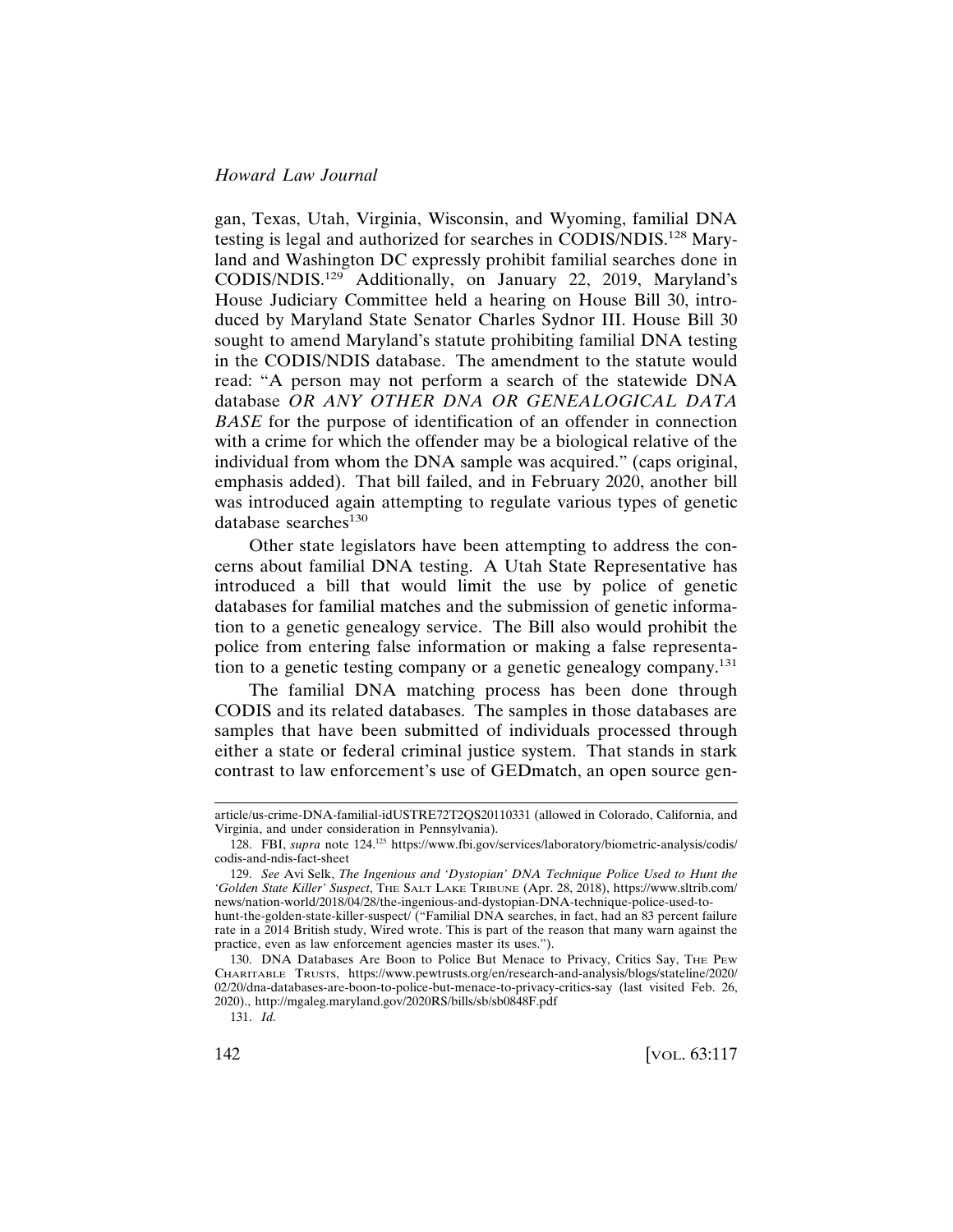ealogical research website, MyHeritage.com, 23andMe, Ancestry.com, and other DTC-GTCs like them where *innocent* citizens are submitting their DNA for reasons entirely personal to them. Thus, the important difference between familial DNA testing in the CODIS database and the use of DTC-GTCs is that the collection of samples submitted through CODIS are not only regulated and restricted, but they are of individuals who have been arrested and/or convicted of crimes. In stark contrast, law enforcement is now able to scour private DNA databases that contain the DNA of entirely innocent individuals. With the introduction of DTC-GTCs without any effective controls on the use of that DNA, the threat of use by law enforcement raises even more concerns. With their ever-growing database of DNA profiles, DTC-GTCs and "open source" genealogy websites like GEDmatch have become of great interest and use to law enforcement agencies, with or without the permission of the customers.<sup>132</sup>

The big-picture view of the future of DNA and its uses is a complex one. The use of DNA testing in criminal cases always has been a double-edged sword. DNA testing has proven to be an extraordinary tool in proving people's innocence. The strides made in the Innocence Movement would not have been possible without DNA testing. Moreover, as more samples are obtained from those arrested, the CODIS database grows and allows law enforcement to use those samples for comparison. Thus, there exists an uncomfortable relationship between the increase in exonerations through DNA testing and the growth and growing use of databases. One could not exist without the other. However, the CODIS database apparently has not sufficed. Law enforcement has, with increasing frequency, turned to DTC-GTC and other genealogy databases to solve cases. It is important to note that the CODIS database and the private genealogy databases differ in that, "[g]enetic genealogy . . . is drawn from hundreds of thousands of genetic variants called SNPs (for single nucleotide polymorphisms). The technique can give away details about a person's appearance, medical conditions and possibly even predisposition to mental health problems."133 At least one journalist has referred to the ever-growing

<sup>132.</sup> MOLTENI *supra* note 120. The use of websites like GEDmatch currently do not require court orders

<sup>133.</sup> Tina Hesman Saey, *Genealogy Companies Could Struggle to Keep Clients' Data from Police,* SCIENCE NEWS (June 10, 2019, 12:00 pm), https://www.sciencenews.org/article/forensic-ge netic-genealogy-companies-police-privacy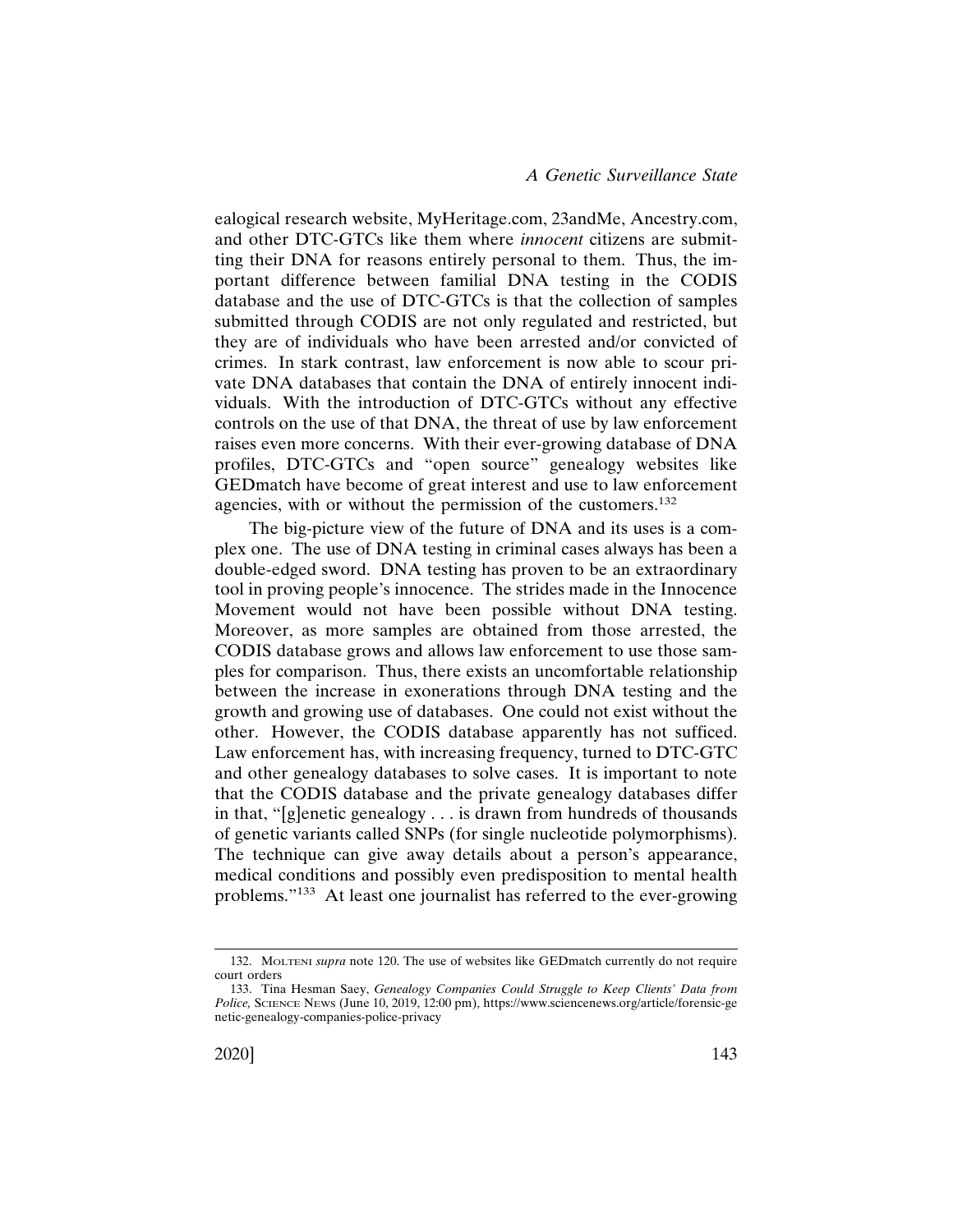private genetic databases as the soon-to-be *de facto* national database<sup>134</sup>

Recently, the Golden State Killer of California was identified as Joseph DeAngelo and captured using familial DNA testing through GEDmatch.135 The police uploaded a fake profile using the DNA from the case.136 Between 1976 and 1986, the Golden State killer had killed 12 people and raped 45 women.<sup>137</sup> One of DeAngelo's distant relatives had uploaded their profile into the GEDmatch database and police were able to get a partial match to the genetic evidence they had uploaded with the fake profile they created.<sup>138</sup> Law enforcement does not actually need court approval to use GEDmatch or, for that matter, any other genetic database.<sup>139</sup> Moreover, there is very little that currently can be done to prevent them from creating false profiles and submitting samples in that manner.

In 2019, GEDmatch violated its own policy by restricting exactly which types of cases it would grant police permission to search its database for when it allowed Utah police to search its database in an aggravated assault and burglary case. Police submitted the DNA profile and matched it to a 17- year-old's great uncle. The 17- year- old was subsequently arrested and charged with aggravated assault and burglary.140

## c. The Fourth Amendment and the Innocent Citizen

Privacy is at the heart of the Fourth Amendment. The Founding Fathers went to great lengths to protect citizens from governmental intrusion and Fourth Amendment jurisprudence has been evolving for

<sup>134.</sup> Natalie Ram, *The U.S. May Soon Have a De Facto National DNA Database*, SLATE (Mar. 19, 2019), https://slate.com/technology/2019/03/national-DNA-database-law-enforcementgenetic-genealogy.html.

<sup>135.</sup> SELK, *supra* note 129.

<sup>136.</sup> Sarah Zhang, *How a Tiny Website Became the Police's Go-To Genealogy Database*, THE ATLANTIC (June 1, 2018), https://www.theatlantic.com/science/archive/2018/06/gedmatch-policegenealogy-database/561695/.

<sup>137.</sup> Avi Selk, *The ingenious and 'dystopian' DNA Technique Police Used to Hunt the 'Golden State Killer' suspect*, THE SALT LAKE TRIBUNE (Apr. 28, 2018), https://www.sltrib.com/ news/nation-world/2018/04/28/the-ingenious-and-dystopian-dna-technique-police-used-to-huntthe-golden-state-killer-suspect/.

<sup>138.</sup> *Id.*

<sup>139.</sup> Megan Molteni, *The Future of Crime-Fighting is Family Tree Forensics*, WIRED (Dec. 26, 2018, 8:00 AM), https://www.wired.com/story/the-future-of-crime-fighting-is-family-treeforensics/.

<sup>140.</sup> Terry Spencer*, Use of Online DNA Databases by Law Enforcement Leads to Backlash and Website Changes*, PBS (June 7, 2019), https://www.pbs.org/newshour/nation/use-of-onlinedna-databases-by-law-enforcement-leads-to-backlash-and-website-changes.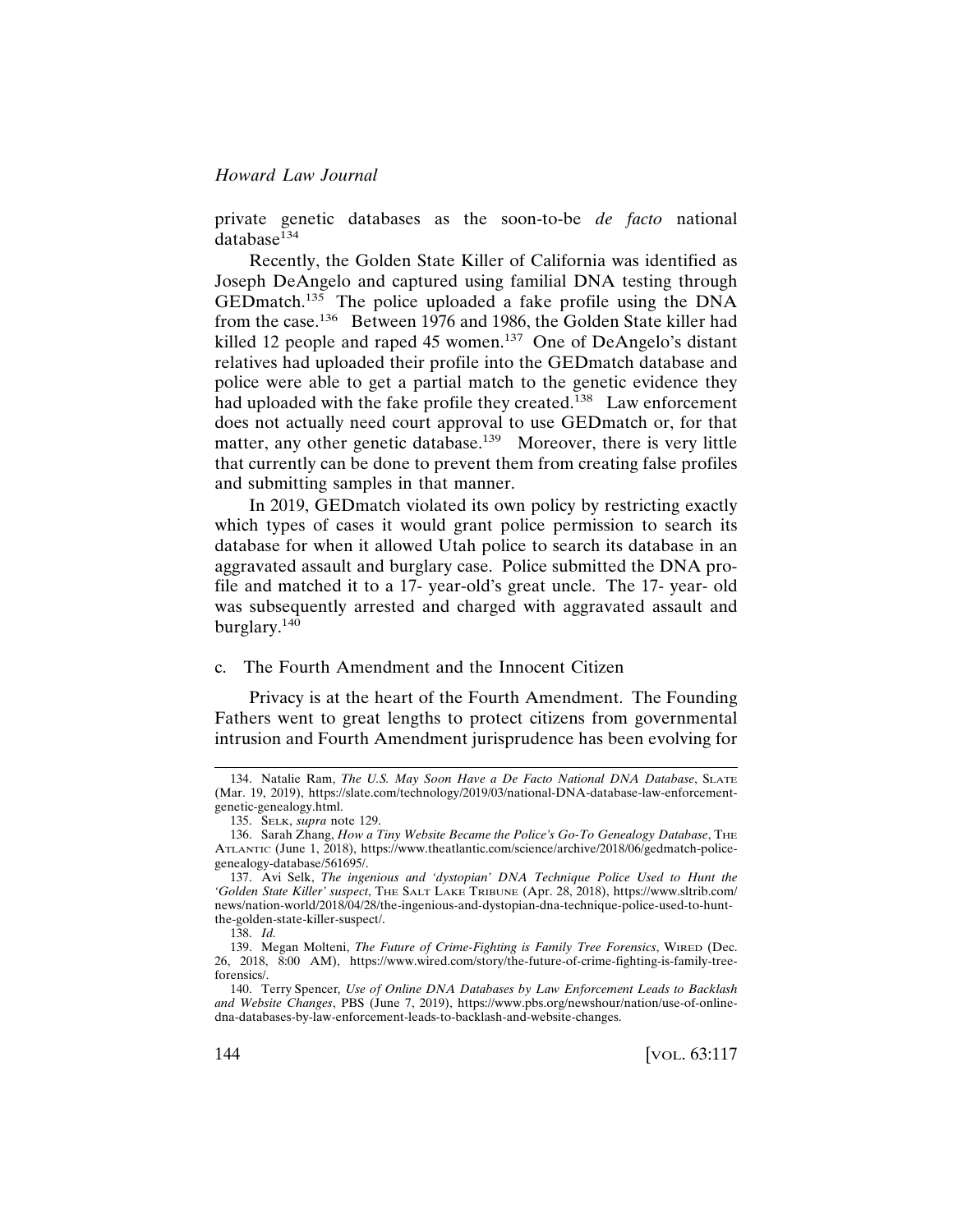hundreds of years since then. In the context of law enforcement's use of DTC-GTCs, modern Fourth Amendment jurisprudence must grapple with a very basic question: does the Fourth Amendment offer any protection to the millions of innocent individuals who use these genetic databases?141 In the past, scholars have argued for an Innocence Model of Fourth Amendment jurisprudence.<sup>142</sup> Others have maintained that the innocent are irrelevant to Fourth Amendment jurisprudence. And while remedies for privacy violations exist in tort and civil rights actions,<sup>143</sup> those remedies, when offered for a violation of the privacy right stemming from genetic material, submitted for one's own personal use, do not, and cannot, undo the irrevocable damage that occurs when a person's genetic information is obtained and used by law enforcement and other entities merely to create a potential suspect family tree.

Historically, Fourth Amendment concerns were not exclusively about criminal cases and exclusion of evidence at criminal trials, but also were about civil actions brought by citizens.144 According to Professor Akil Reed Amar, the Fourth Amendment did not at the onset require exclusion of evidence in criminal cases, but rather it presupposed civil trespass suits.145 "The 'right of the people to be secure in their persons, houses, papers, and effects' presupposes and conjures up tort law, which protects persons and property from unreasonable invasions. Here too, textual analysis is strongly supported by historyno framer ever argued for exclusion, nor did any early commentator, or judge-and by common sense: unlike tort law, exclusion rewards the guilty but gives absolutely zilch to the innocent citizen, whom the government seeks to hassle."146 Thus, Amar argued, warrants were

<sup>141.</sup> Sherry F. Colb, *Innocence, Privacy, and Targeting in Fourth Amendment Jurisprudence*, 96 COLUM. L. REV. 1457, 1461 (1996) https://scholarship.law.cornell.edu/cgi/viewcontent.cgi?arti cle=1813&context=facpub. *See also* Tonja Jacobi and Ross Berlin, *Supreme Irrelevance: The Court's Abdication in Criminal Procedure Jurisprudence*, 51 UNIV. OF CAL. DAVIS 2033, 2038 (2018).

<sup>142.</sup> Sherry F. Colb, *Innocence, Privacy, and Targeting in Fourth Amendment Jurisprudence*, 96 COLUM. L. REV. 1457, 1463 (1996) https://scholarship.law.cornell.edu/cgi/viewcontent.cgi?arti cle=1813&context=facpub.

<sup>143.</sup> Peter Swire*, Professor Peter Swire Testimony in Irish High Court Case—Chapter 7: Individual Remedies in US Privacy Law*, ALSTON & BIRD (last visited Aug. 3, 2019), https:// www.alston.com/-/media/files/insights//peter-swire-testimony-documents/chapter-7—individualremedies-in-us-privacy-law.pdf?la=en.

<sup>144.</sup> Akhil R. Amar, *The Fourth Amendment, Boston, and the Writs of* Assistance, 30 SUF-FOLK U. L. REV. 53, 64 (1996–97), https://digitalcommons.law.yale.edu/cgi/viewcontent.cgi ?article=1950&context=fss\_papers.

<sup>145.</sup> *Id.*

<sup>146.</sup> *Id.*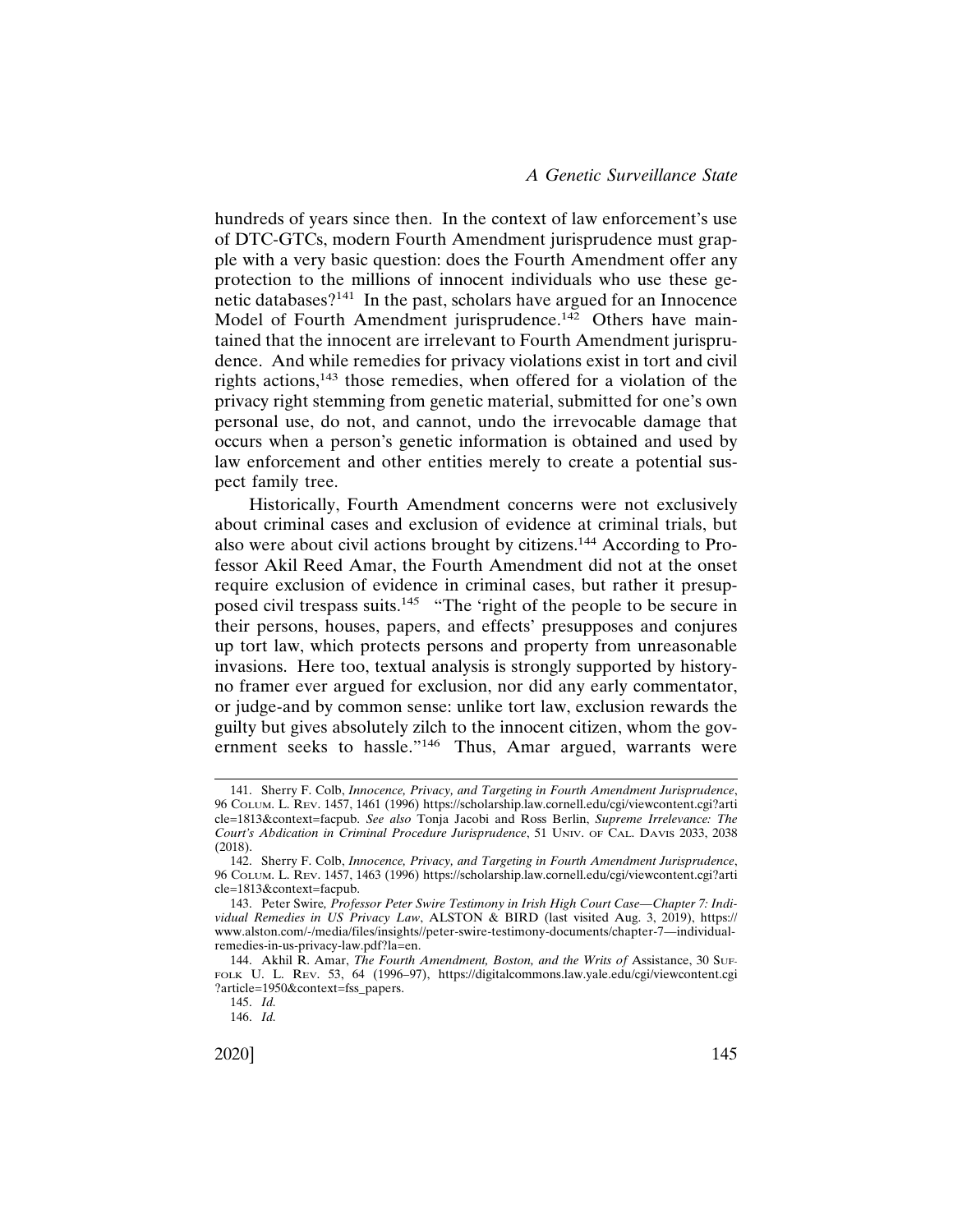meant to immunize the government from tort claims.<sup>147</sup> Nonetheless, the trajectory of Fourth Amendment jurisprudence moved from the more general privacy focus over the course of several hundred years to one that is almost purely focused on exclusion of evidence at trial.<sup>148</sup>

Thus, modern Fourth Amendment jurisprudence seems ill-prepared to handle the collapse of genetic privacy rights that may come with an unregulated genetic information world. It is fair to assume that as private genetic databases grow, law enforcement will turn to those databases with much greater frequency to solve crimes. On many of these sites, innocent citizens who would like to obtain genetic testing or to do genealogy research are left without a choice but to "consent" to allowing law enforcement to rummage through, and possibly use, their genetic data or they must forgo testing altogether on the vast majority of DTC-GTCs.

Many legal arguments made in support of allowing law enforcement to obtain and test these genetic samples have focused upon that Third-Party Doctrine, which is premised on the notion that information voluntarily provided to a third party vitiates any privacy claim one may have and that no warrant is needed by the police in order to obtain that information.149 In *Carpenter v. United States*, however, the Supreme Court restricted the use of the Third Party Doctrine and held that the police need warrants to obtain historical cell-site location information about a person's whereabouts from a third party.<sup>150</sup> Justice Roberts, writing for the majority, observed that there have been "seismic shifts in digital technology that made possible the tracking of not only Carpenter's location but also everyone else's, not for a short period but for years and years."151 Part of the reasoning included consideration of the fact that these records provide so much information about their users for so long.152

The rationale in *Carpenter* can be applied to genetic data because of its nature and because it belongs not only to the consumer, but to everyone who shares that consumer's genetic information. Genetic

<sup>147.</sup> *Id*. at 60.

<sup>148.</sup> *Id.* at 64.

<sup>149.</sup> John Villasenor, *What You Need to Know About the Third-Party Doctrine*, THE ATLAN-TIC (Dec. 30, 2013), https://www.theatlantic.com/technology/archive/2013/12/what-you-need-toknow-about-the-third-party-doctrine/282721/.

<sup>150.</sup> Carpenter v. United States, 138 S. Ct. 2206, 2207 (2018).

<sup>151.</sup> *Id*. at 2219.

<sup>152.</sup> *Id*. at 2217.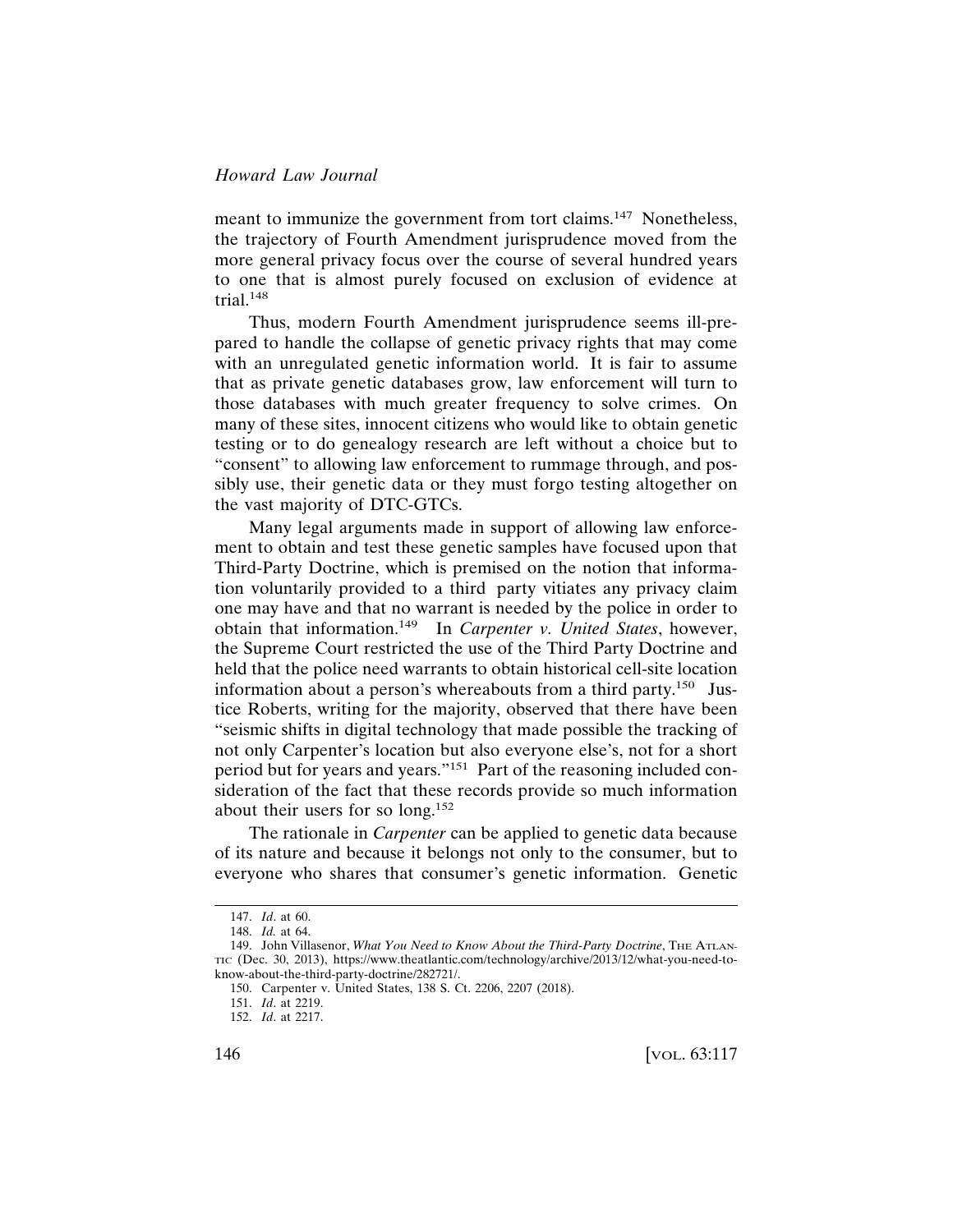data is not like a bank record, a telephone record, or even cell-site location data.153 The content of those records does not reveal such personal information to the same extent. Genetic data can provide information about genetic familial markers, conditions, and other incredibly private details about an individual and their family members.

Additionally, there is support for the argument for greater genetic privacy protection in *Carpenter*'s dissenting opinions. Justice Kennedy dissented in *Carpenter* because he determined that Carpenter did not have ownership rights or control over the cell-site locations records and therefore had no expectation of privacy at all. Justice Gorsuch dissented stating that he would do away with the reasonable expectation of privacy test (as would Justice Thomas) and the thirdparty doctrine in favor of focusing on whether someone has some sort of property rights in the information. In contrast to the *Carpenter* facts, consumers who use DTC-GTCs do maintain some property rights. If consumers have the right to request that their information be deleted and that their samples be destroyed, they maintain control and ownership to some degree of their genetic data.

The genetic data housed at DTC-GTCs or other genealogy websites ought to be protected by, the Fourth Amendment. Law enforcement should be prohibited from conducting the genetic, modern-day equivalent of a search pursuant to a writ of assistance.<sup>154</sup> These are nothing more than genetic dragnet searches when the sole purpose of going through these databases is to find possible familial DNA matches in a case where there is no other clue as to who the suspect is. Without such a prohibition, there is no protection. Justice Scalia said, "Solving unsolved crimes is a noble objective, but it occupies a lower place in the American pantheon of noble objectives than the protection of our people from suspicionless law-enforcement searches. The Fourth Amendment must prevail."155

While concerns of genetic privacy pervade other areas such as health care and consumer protection, the constitutional privacy right against unreasonable searches and seizures is of the utmost concern, particularly because the intrusion also affects unknowing family mem-

<sup>153.</sup> *See* United States v. Miller, 425 U.S. 435 (1976) (holding no expectation of privacy for bank records); *see also* Smith v. Maryland, 442 U.S. 735 (1979) (holding records of telephone calls have no expectation of privacy).

<sup>154.</sup> See Thomas K. Clancy, *The Role of Individualized Suspicion in Assessing the Reasonableness of Searches and Seizures*, 25 U. MEM. L. REV. 483, 501–512 (1995) (detailing history of American search and seizure case law).

<sup>155.</sup> *Id*.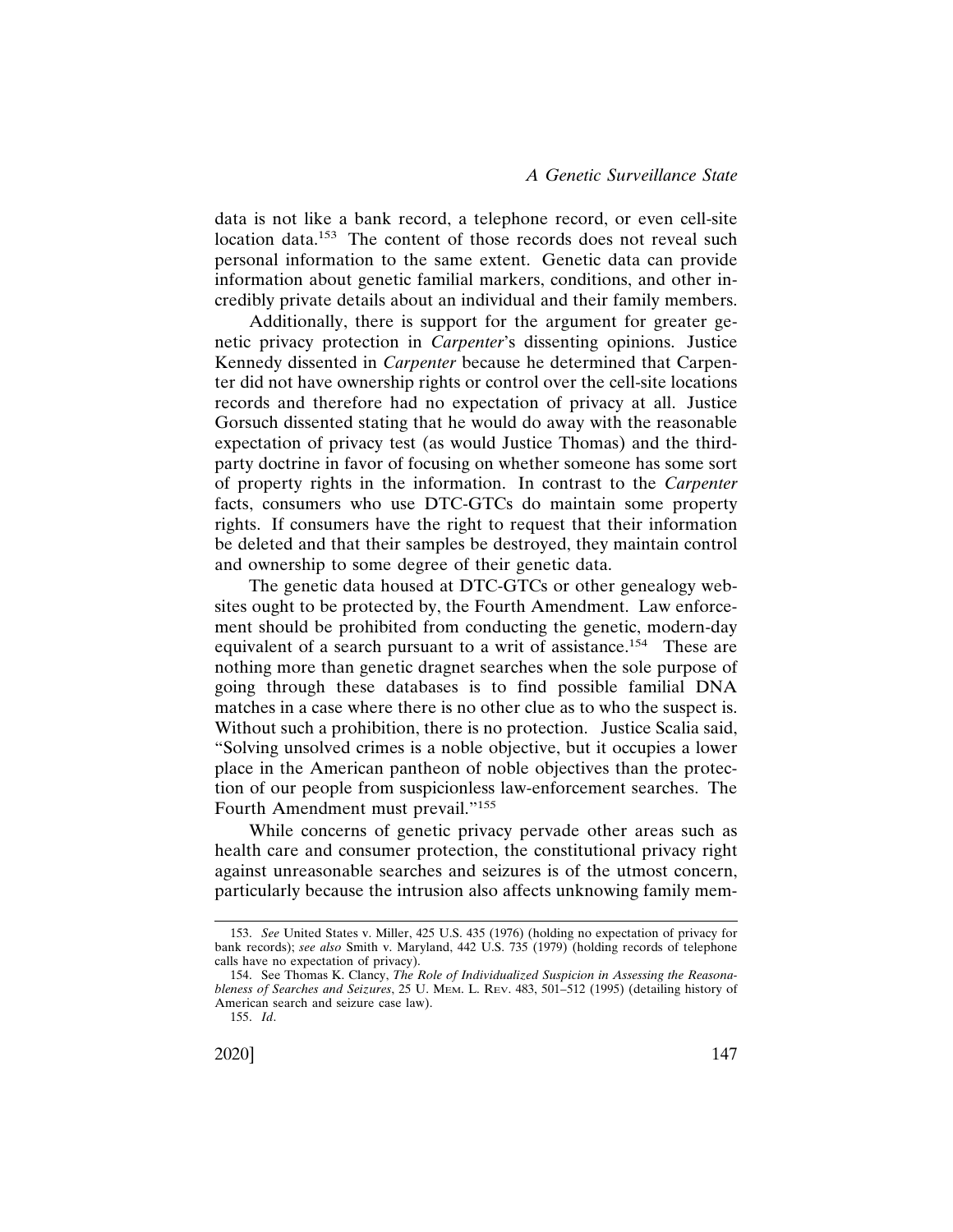bers separated by as many as nine degrees.<sup>156</sup> These privacy infractions are a world apart from those the courts historically were accustomed to dealing with during searches by the government. Such searches usually occurred at a moment in time. If there is an unlawful search of a home, it may be intrusive at that time, but it also is somewhat final and finite. In contrast, the privacy concern with genetic materials is more permanent and irreversible and as such cannot be viewed through the same lens. This rings especially true when the net is cast so wide as to include the genetic information of millions of completely innocent individuals use DTC-GTCs or genealogy research websites, which information may then be shared with 4th party providers in order to build a genetic family suspect tree.

If and when the police do seek a warrant, courts also must act as vigilant gatekeepers of our privacy rights in these types of cases.<sup>157</sup> There exist serious issues regarding whether or not search warrants affecting the privacy rights of millions of people ought to be issued for these types of database searches when the sole purpose is to obtain a familial match using the DNA of an innocent citizen. A search warrant requires probable cause, i.e. a fair probability that a search will result in evidence of a crime being discovered.158 Search warrants also require specificity and particularity. For these reasons, the validity of these search warrant applications should not be a foregone conclusion. A warrant application for a search of a DTC-GTC or a genealogy research database is no more than a fishing expedition that also engages in a fair amount of bootstrapping. The only information law enforcement might possibly obtain is that of an innocent distant relative of an unknown suspect, assuming of course that the police have not established with probable cause that the suspect's own genetic profile is in the database. Depending on when in the process the police seek a warrant, it is only a possibility that an unknown suspect's family member will have submitted a sample to that database. It is entirely speculative. Even if the application for a search warrant occurs at some point after they have submitted a sample to the database, the sample matched in the DTC-GTC alone will not directly identify the suspect. It is only by bootstrapping the information derived from

<sup>156.</sup> *See* Megan Molteni, *The Future of Crime-Fighting is Family Tree Forensics*, WIRED (Dec. 26, 2018, 8:00 AM), https://www.wired.com/story/the-future-of-crime-fighting-is-familytree-forensics/.

<sup>157.</sup> Nothing short of a search warrant should be utilized to obtain evidence from DTC-GTCs or a genealogical website.

<sup>158.</sup> Illinois v. Gates, 103 S. Ct. 2317, 2320 (1983).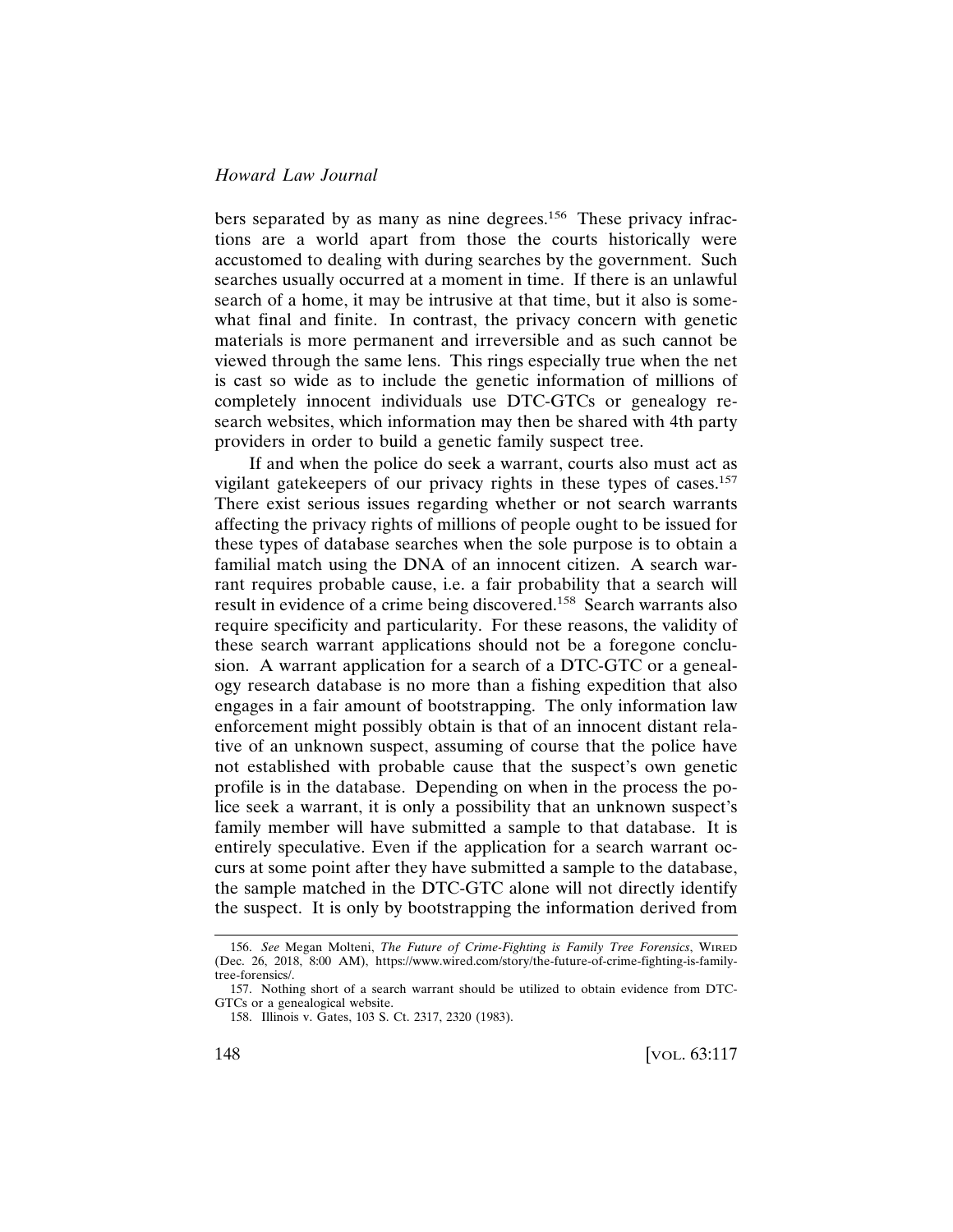the DTC-GTC to a second, yet-to-be done testing process, like the service provided by fourth party providers such as Parabon Nano-Labs, genealogy researchers, or hobbyists, that police can link any possible family members with an actual suspect. Even then, law enforcement only can build a genetic family tree of suspects. Thus, it is too attenuated, should not establish probable cause, and the judiciary should exercise extreme caution and restraint in issuing such search warrants for these types of cases.

At least one court has not taken this cautious approach. In December 2019, the New York Times reported that a Florida detective announced at a police convention that he had obtained a warrant from a Florida judge to search the entire GedMatch database containing 1.2 million genetic profiles. What is especially troubling about the warrant is that the judge's order allowed the detective to override the privacy settings that were selected by users on Gedmatch. Of the 1.2 million Gedmatch users, in fact only 185,000 of the 1.2 million of the users, roughly 15%, had opted-in to allow law enforcement to view their genetic profiles.<sup>159</sup> Thus, approximately 1,015,000 people were subjected to non-consensual searches. Interestingly, that very same month that the court approved the Gedmatch search, Gedmatch was acquired by Verogen, Inc., a company that according to its website, was created exclusively to be a forensics genomic lab. It states, "Working in partnership with the community, we can elevate the forensic genomics lab's role in preserving public safety—and improve global justice for all."160 Verogen is a company that already has ties to law enforcement in that Verogen's next-gen DNA technology has been approved by the FBI for upload to the National DNA Index System or NDIS. NDIS allows for DNA comparison of profiles submitted by both federal, state laboratories.<sup>161</sup>

#### **CONCLUSION**

Until there is consensus about the unique nature of genetic samples and data and its potential for revealing the most private confidential information about an individual, there can be no easy solution to

<sup>159.</sup> Kashmir Hill & Heather Murphy, *Your DNA Profile is Private? A Florida Judge Just Said Otherwise,* N.Y. TIMES (2019), https://www.nytimes.com/2019/11/05/business/dna-databasesearch-warrant.html (last visited Feb. 28, 2020).

<sup>160.</sup> Company, VEROGEN, https://verogen.com/company/ (last visited Feb 28, 2020).

<sup>161.</sup> FBI Approves Verogen's Next-Gen Forensic DNA Technology for National DNA Index System (NDIS), VEROGEN (2019), https://verogen.com/ndis-approval-of-miseq-fgx/ (last visited Feb 28, 2020).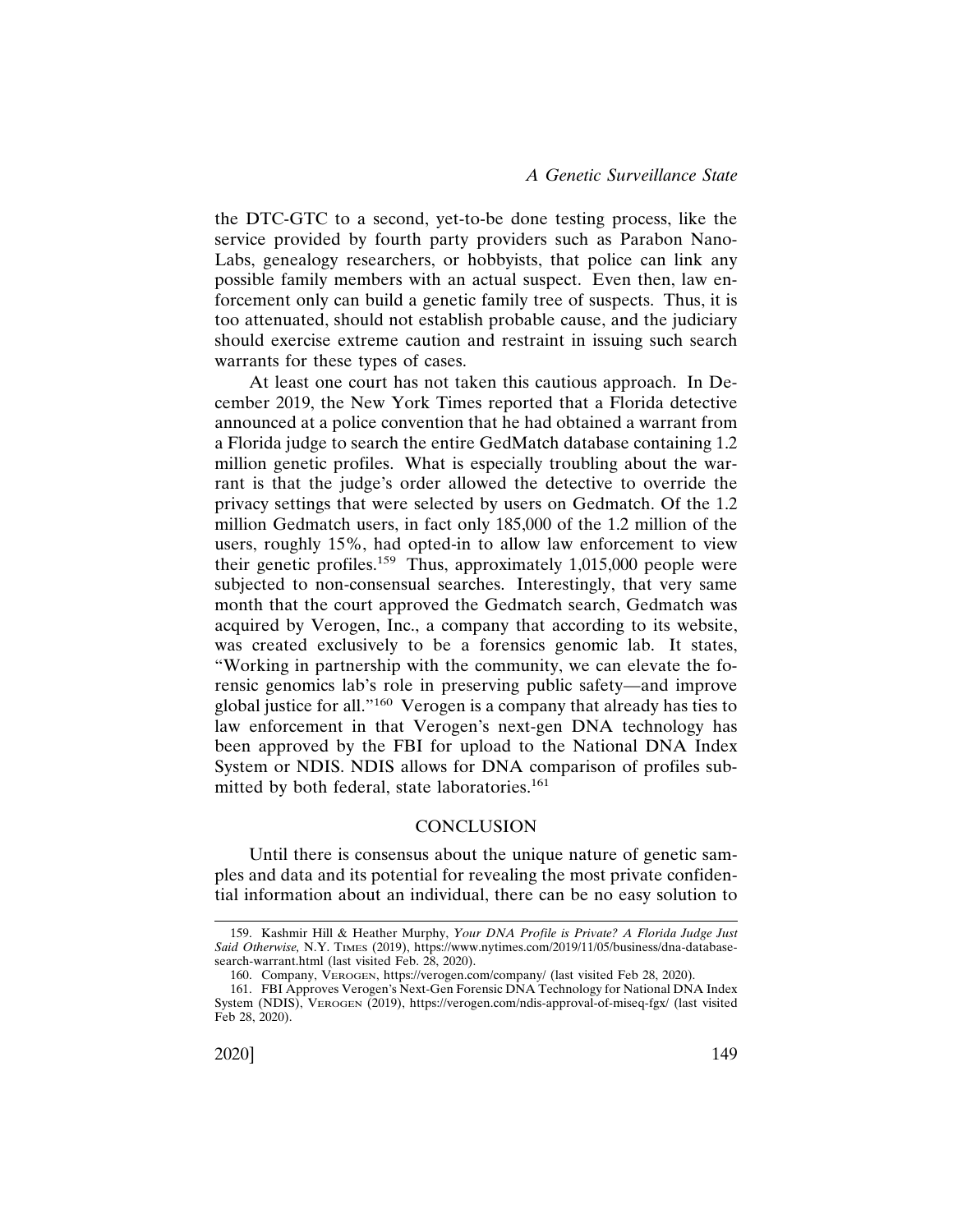genetic privacy. The genetic privacy of consumers who use DTC-GTCs should not be treated like other consumer data privacy. Because of the extremely sensitive and unique information about a person's genome, genetic data simply cannot be viewed in the same light as other data, digital or otherwise.

Nothing short of a complete ban by Congress on law enforcement's use of DTC-GTCs or ban on DTC-GTCs and other genealogical databases sharing such information with law enforcement will protect consumers, and society in general. Congress could create a national data privacy law, much like EU has done with the GDPR, or a free-standing genetic privacy law that prohibits familial DNA searches of any genealogical database. The same can be said of state legislatures. A hard and clear line must be drawn on the privacy of an *innocent* individual's DNA information that is contained in a DTC-GTC or genealogical database. To do less would be to take another step on the already slippery slope, which will inevitably lead to a complete loss of privacy for not only the person who used the DTC-GTC, but for that person's entire family.

If federal law enforcement agencies such as the FBI cannot, and do not, employ familial DNA testing using CODIS, which only houses the DNA of certain arrestees and convicted criminals, it makes absolutely no sense to allow them and other state or local law enforcement agencies to conduct those very same searches of innocent citizens through a back door.<sup>162</sup> Current use of DTC-GTCs amounts to a genetic fishing expedition, especially now as consumers play catch-up on the importance of protecting their genetic privacy. Such fishing expeditions violate the constitutional privacy rights of innocent citizens and their families. As DTC-GTCs databases grow larger, law-enforcement's appetite for using DTC-GTCs will grow along with them and could lead to an unregulated genetic surveillance state. What may have started as an interest in solving serious homicide cold cases, like that of the Golden State Killer, has already pivoted into a first line of defense for solving any and all crimes.<sup>163</sup>

<sup>162.</sup> Natalie Ram, *The U.S. May Soon Have a De Facto National DNA Database*, SLATE (Mar. 19, 2019), https://slate.com/technology/2019/03/national-dna-database-law-enforcementgenetic-genealogy.html.

<sup>163.</sup> *See* Natalie Ram, *The Genealogy Site That Helped Catch the Golden State Killer is Grappling With Privacy*, SLATE (May 29, 2019), https://slate.com/technology/2019/05/gedmatch-dnaprivacy-update-law-enforcement-genetic-geneology-searches.html.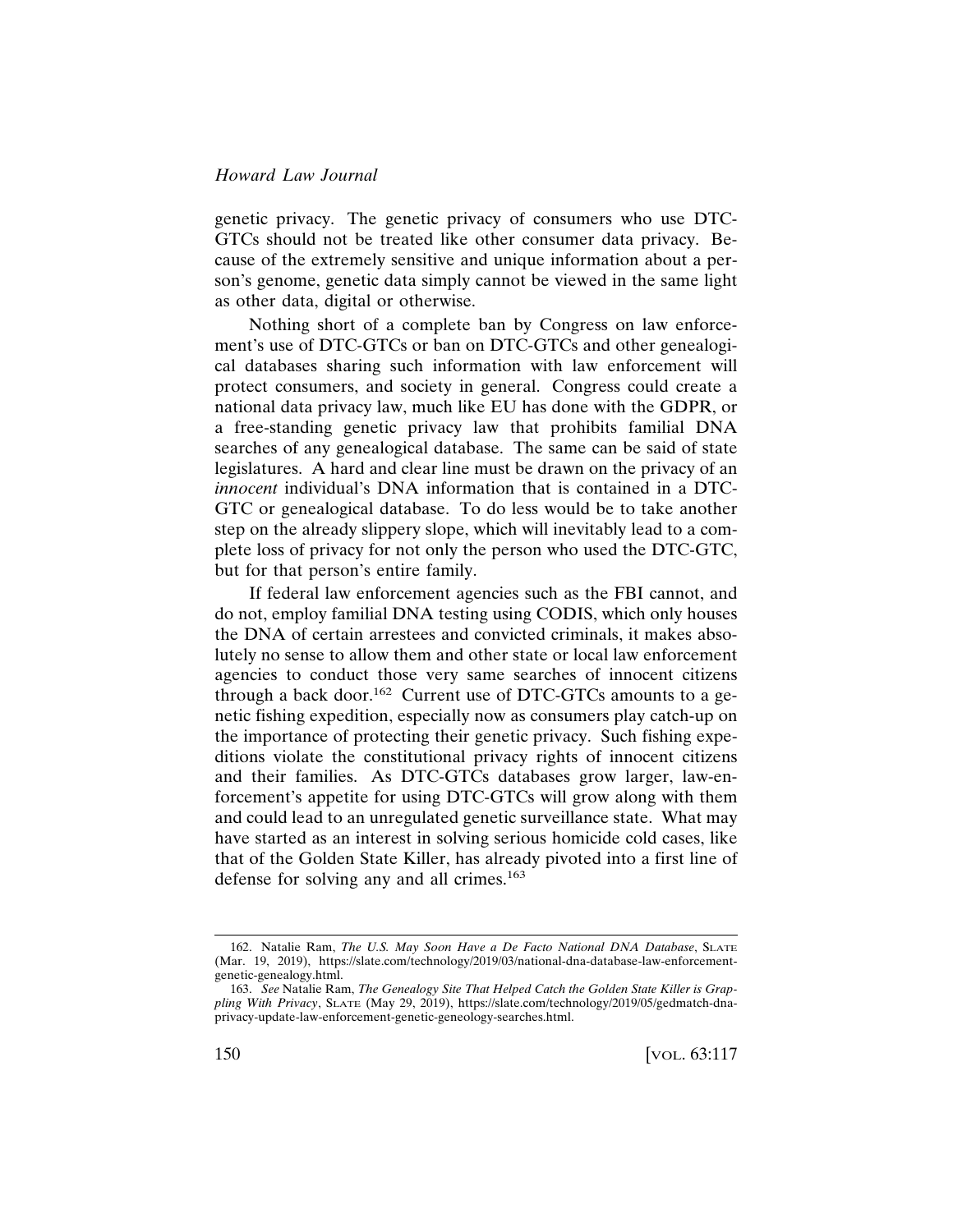At the moment, there really is nothing in the way of DTC-GTCs deciding to allow the government to utilize their databases to conduct DNA searches for any and all crimes. For this reason, a genetic privacy law considered by Congress or the states should include a ban on the use of DTC-GTCs by law enforcement to conduct familial DNA testing. Whether or not they are inclined to do so remains to be seen. Perhaps the GEDmatch already has violated its own Terms and Policies when it permitted law enforcement to investigate an aggravated assault instead of the stated policy that is restricted to homicides, sexual assaults and abductions.

Passing such a blanket law seems unlikely, despite the necessity for such a hard line. Congress did not act when law enforcement continued to collect historical cell-site data. Rather, it took a decision from the Supreme Court in *Carpenter* to hold such warrantless searches unconstitutional. Given that congressional leaders may not want to appear "soft" on crime, it does not seem likely that they will want to ban familial DNA testing completely.

Absent Congressional or state action, there are other measures, admittedly only stop-gap in nature, that can be taken. First, all courts should acknowledge and consider the serious consequences of allowing such practices to continue absent strict limits. The Fourth Amendment's privacy right must be jealously guarded in order to insure the privacy of innocent citizens. The Third- Party Doctrine should not be applied and nothing short of a search warrant should be used to gain access to genetic information from a DTC-GTC or any other genealogical database. In that regard, courts should strictly adhere to the probable cause and specificity and particularity requirements, and not issue search warrants in cases such as these where law enforcement merely seeks to conduct a fishing expedition in a genetic database in the hopes of building their genetic suspect tree.

Additionally, even though at least one court was willing to completely ignore the privacy of over a million consumers, all genetic databases should be required to adopt an express opt-in model like the one adopted by GEDmatch. Otherwise, consumers have no choice, but to accept the Notice and Choice model generally used on DTC-GTCs websites if they seek to use the genetic testing company. These notices and terms are unnecessarily complex and convoluted and as such, any blanket type of user consent should not be construed as a voluntary waiver of any rights to be free of searches by law enforcement. Further, innocent citizens should not have to automati-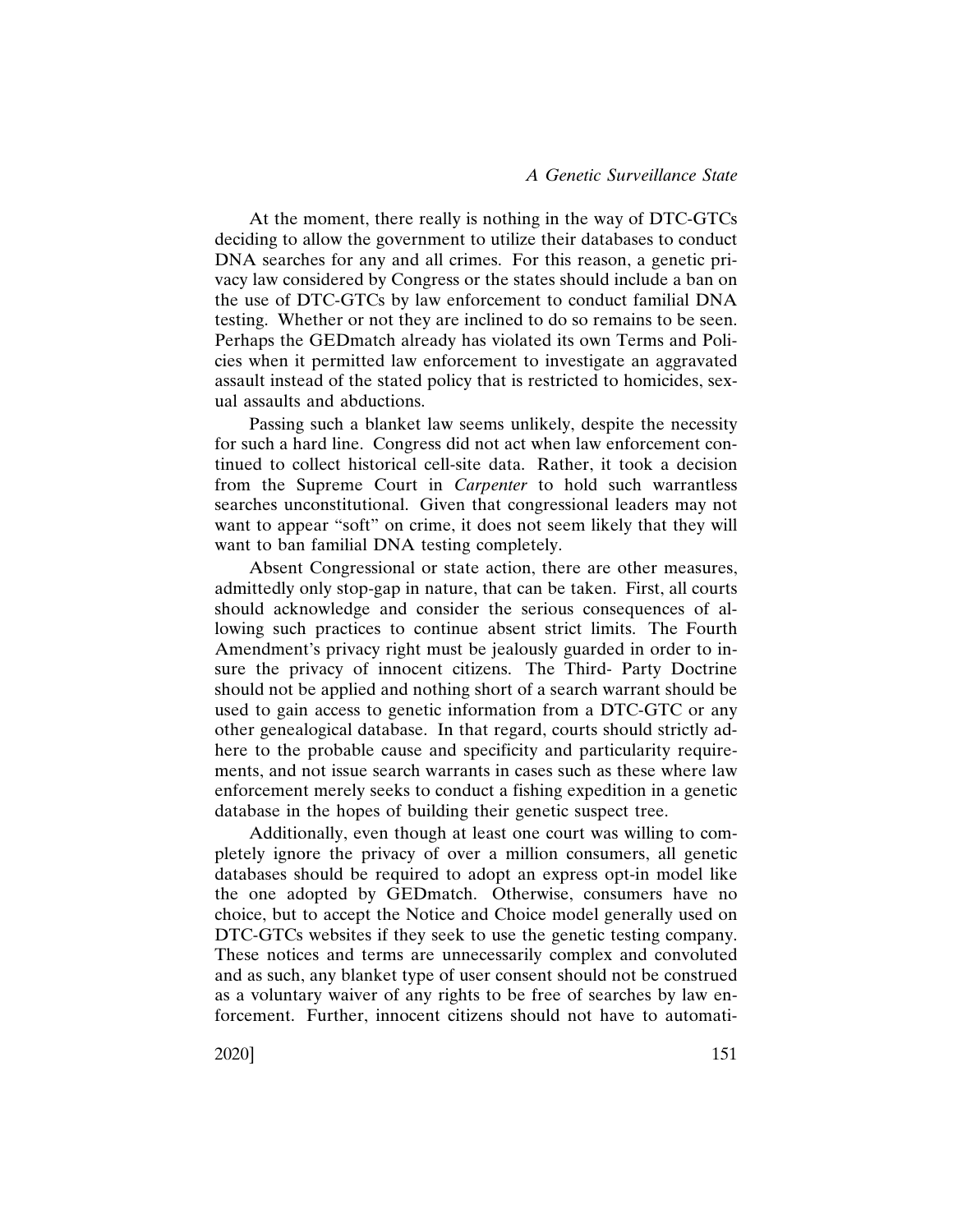cally consent to the possibility of the police using their DNA in order to use a DTC-GTC, thus any notice of consent without more should not be deemed a waiver that allows police use. That consent also should not be part of a long laundry list of notices, buried in a myriad of other notices, but rather in a separate and distinct format. In that opt-in notice, transparency about the process and consequences of their consent should be required as well. Thus, the opt-in notice should explain, among other things, that by consenting to this use, their genetic profile and that of their immediate and extended family members, including the unborn, may be shared with additional parties other than law enforcement, such as third party geneticists, or ancestry volunteers and that their DNA data may possibly be entered into other unregulated websites and databases. It also should inform the consumer that while the use of their DNA may assist in catching a perpetrator of a crime, it also may implicate other family members who are innocent. It should state that any privacy rights that the consumer may have had with the DTC-GTC may not apply. Finally, it should inform the consumer that future unforeseen and unknown use of their genetic data by unknown companies or individuals is possible.

In conclusion, we, as a society, are at a crossroads. Congress, State legislatures, and all courts are at a crossroads. The concern about genetic privacy goes beyond the already significant general data privacy rights of the consumer. Do citizens want to live in a genetic surveillance state? Our Founding Fathers could not have imagined a world where the advances of science could identify a person on the genetic level. Justice Scalia, in his scathing dissent in *Maryland v. King*, aptly warned of a genetic panopticon. His warning applies even more to the government's use of the genetic information of private citizens and the concern that we are becoming a genetic surveillance state. Privacy is something that was then, and is now, recognized as a fundamental right in the United States. And genetic privacy ought to be considered sacred.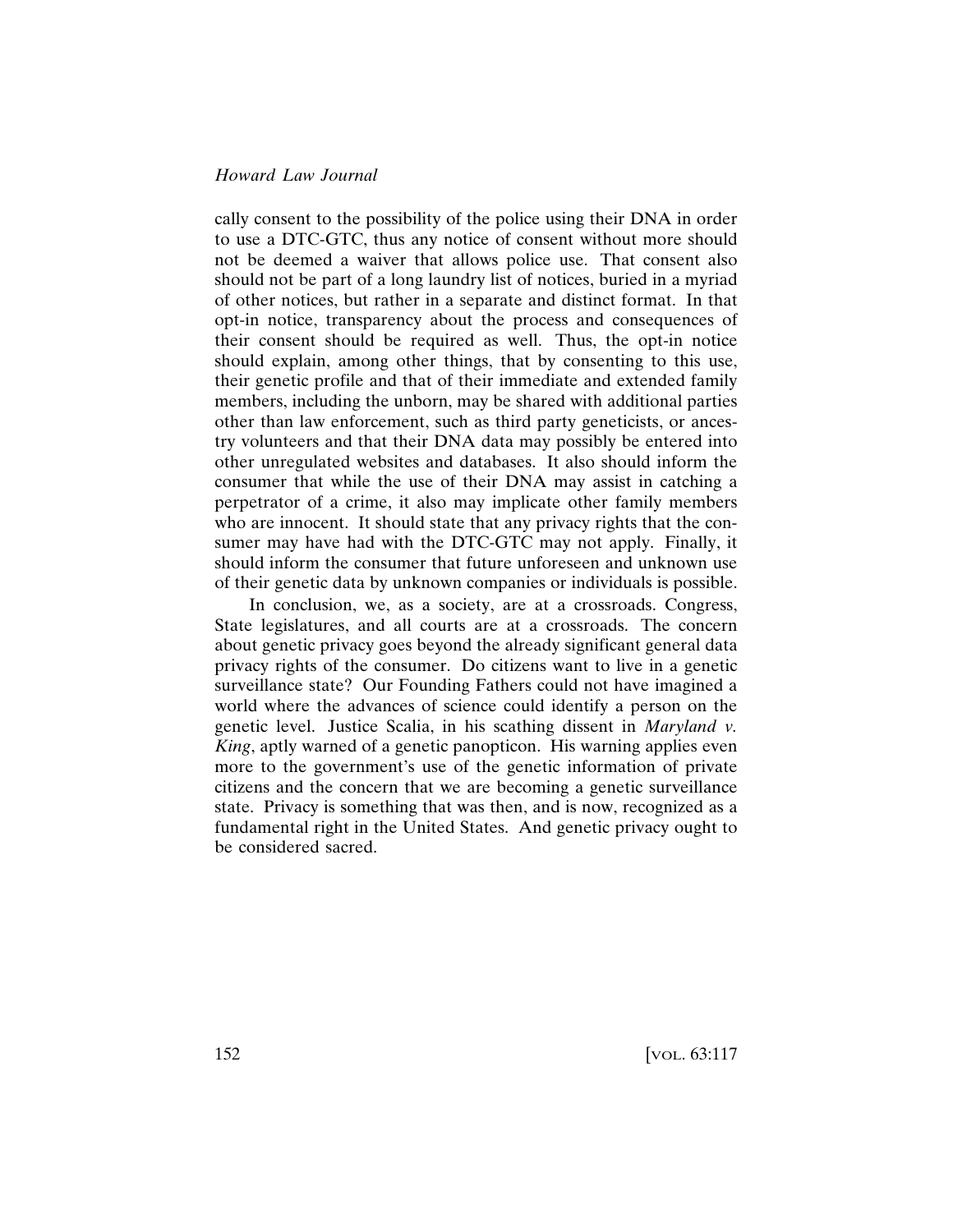# The Travel Ban, Judicial Deference, and the Legacy of *Korematsu*

#### JOHN IP\*

#### I. INTRODUCTION

One week into the start of his administration, President Donald Trump issued an executive order that would become known as the travel ban.1 This executive order, and the two others that would eventually succeed it, suspended the entry into the United States of nationals from specified Muslim-majority countries. Legal challenges were brought against all the orders, and various district and circuit courts would enjoin the implementation of the various iterations of the travel ban. In mid-2018, the legal challenge to the third iteration of the travel ban finally reached the Supreme Court. In its decision in *Trump v. Hawaii*, a majority of the Court ruled in the government's favor, upholding the travel ban largely on the basis that deference was owed by the courts to the executive concerning matters of national security.<sup>2</sup> In dissent, Justice Sotomayor likened the majority opinion to the World War II-era decision of *Korematsu v. United States*<sup>3</sup> one of the Supreme Court's most egregious failures, and a decision

2020 Vol. 63 No. 2

<sup>\*</sup> Faculty of Law, University of Auckland. My thanks to An Hertogen, Janet McLean and participants at the 2017 Tri-Nations Public Law Symposium for comments on earlier versions. Any errors remain my own.

<sup>1.</sup> I use the term "travel ban" because it is the most common description used, even though it is in many ways inaccurate. *See* Shoba Sivaprasad Wadhia, *National Security, Immigration and the Muslim Bans*, 75 WASH. & LEE L. REV. 1475, 1483 (2018) (stating that "The bans the President signed do not merely restrict travel (e.g., a long weekend to Disneyworld) but in fact prevent the ability for people to enter the United States period. In my view, 'Muslim ban' is an accurate description of the first three bans the President signed; two as executive orders and one as a presidential proclamation. In all three versions, the bulk of nations targeted have Muslim populations of more than 90%, and the bans have had devastating impacts on nationals from these countries.").

<sup>2.</sup> Trump v. Hawaii, 138 S. Ct. 2392, 2421 (2018).

<sup>3.</sup> Korematsu v. United States, 323 U.S. 214 (1944).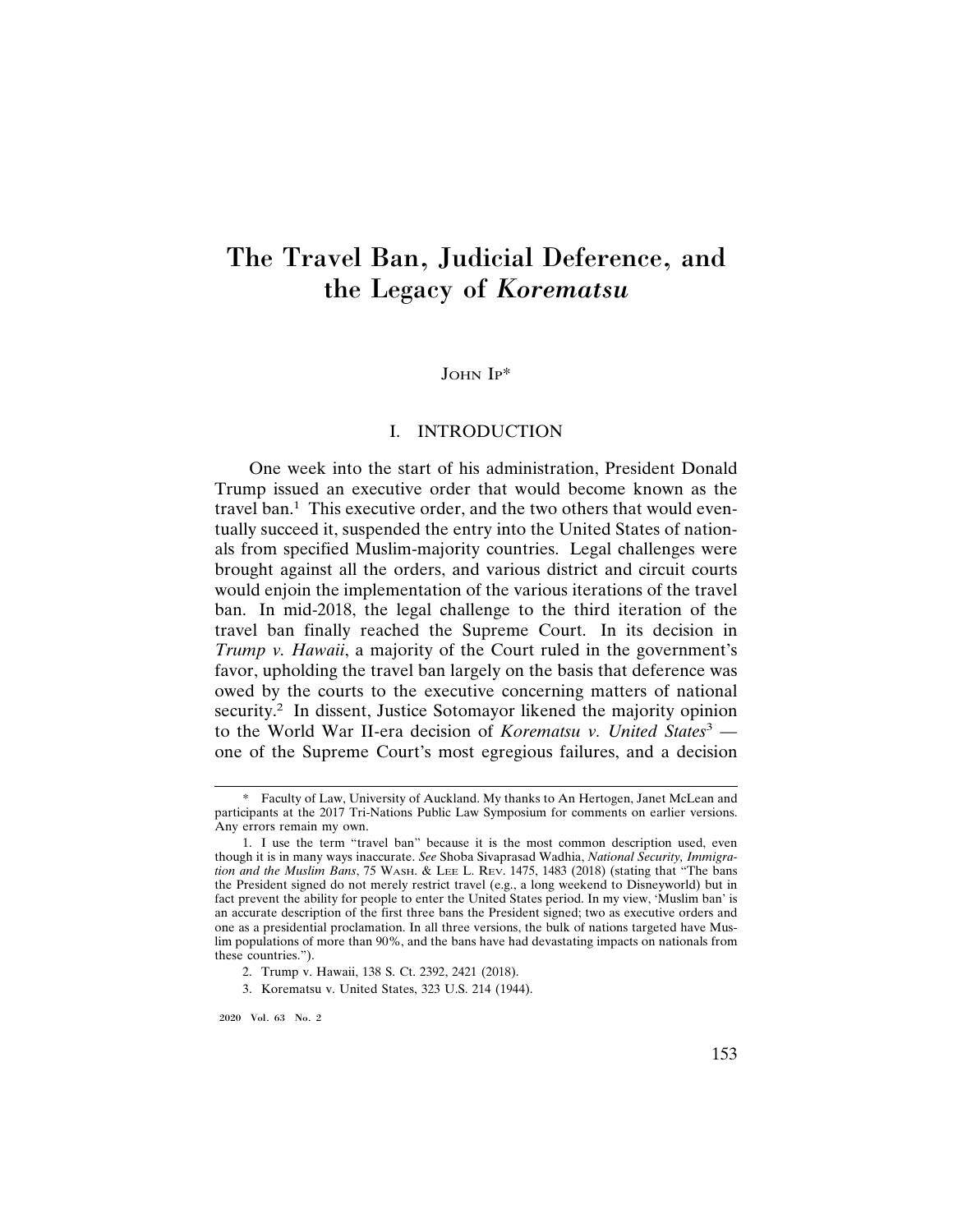widely regarded as anti-canonical.<sup>4</sup> Chief Justice Roberts forcefully denied the relevance of *Korematsu* to the travel ban case, and also took the opportunity to overrule it.<sup>5</sup>

In this article, I argue that the disagreement over the relevance of *Korematsu* evident in the conflicting opinions of Chief Justice Roberts and Justice Sotomayor reflects their fundamentally differing conceptions of what *Korematsu* means. I begin Part II by outlining the background to the various versions of the travel ban and the earlier litigation. In Part III, I describe the Supreme Court's decision concerning the third iteration of the ban, focusing particularly on the Chief Justice's majority opinion and Justice Sotomayor's dissent. In Part IV, I turn to the prime point of contention between Chief Justice Roberts and Justice Sotomayor, namely the parallels, or lack thereof, between the travel ban decision and *Korematsu*. Because of its anticanonical status, *Korematsu*'s wrongness is so widely accepted as to not require explanation. But this consensus is a shallow one, and obscures uncertainty and disagreement about what the main wrong of *Korematsu* is. As I argue, for Chief Justice Roberts, the wrong is that the Court endorsed a truly odious government policy — on his account, an explicitly race-based system of internment that burdened a large number of citizens. As a result, *Korematsu* has no relevance to *Hawaii*, a case concerning a facially neutral policy that merely denied the privilege of admission to non-citizens. For Justice Sotomayor, however, the wrong of *Korematsu* is different: it is the judicial endorsement of a sweeping and discriminatory policy targeting a disfavored outgroup on the basis of a nebulous claim of national security.

In attempting to deny *Korematsu*'s relevance to the travel ban case, however, Chief Justice Roberts necessarily constructs a highly stylized version of what the case concerned. Indeed, I contend that Chief Justice Roberts' construction of *Korematsu* is so circumscribed as to be ahistorical. And his narrow construction of the case should also affect how we view *Hawaii's* overruling of *Korematsu*; this aspect of *Hawaii*, I suggest, flatters to deceive.

By contrast, if we adopt Justice Sotomayor's more general take on *Korematsu*, the parallels between the two cases come into clearer focus. These include how nativist anxieties directed at outgroups per-

<sup>4.</sup> *Hawaii*, 138 S. Ct. at 2447–48 (Sotomayor, J., dissenting). *See* text accompanying *infra* notes 126-133. *See generally* Jamal Greene, *The Anticanon*, 125 HARV. L. REV. 379, 422–27 (2011).

<sup>5.</sup> *Hawaii*, 138 S. Ct. at 2423.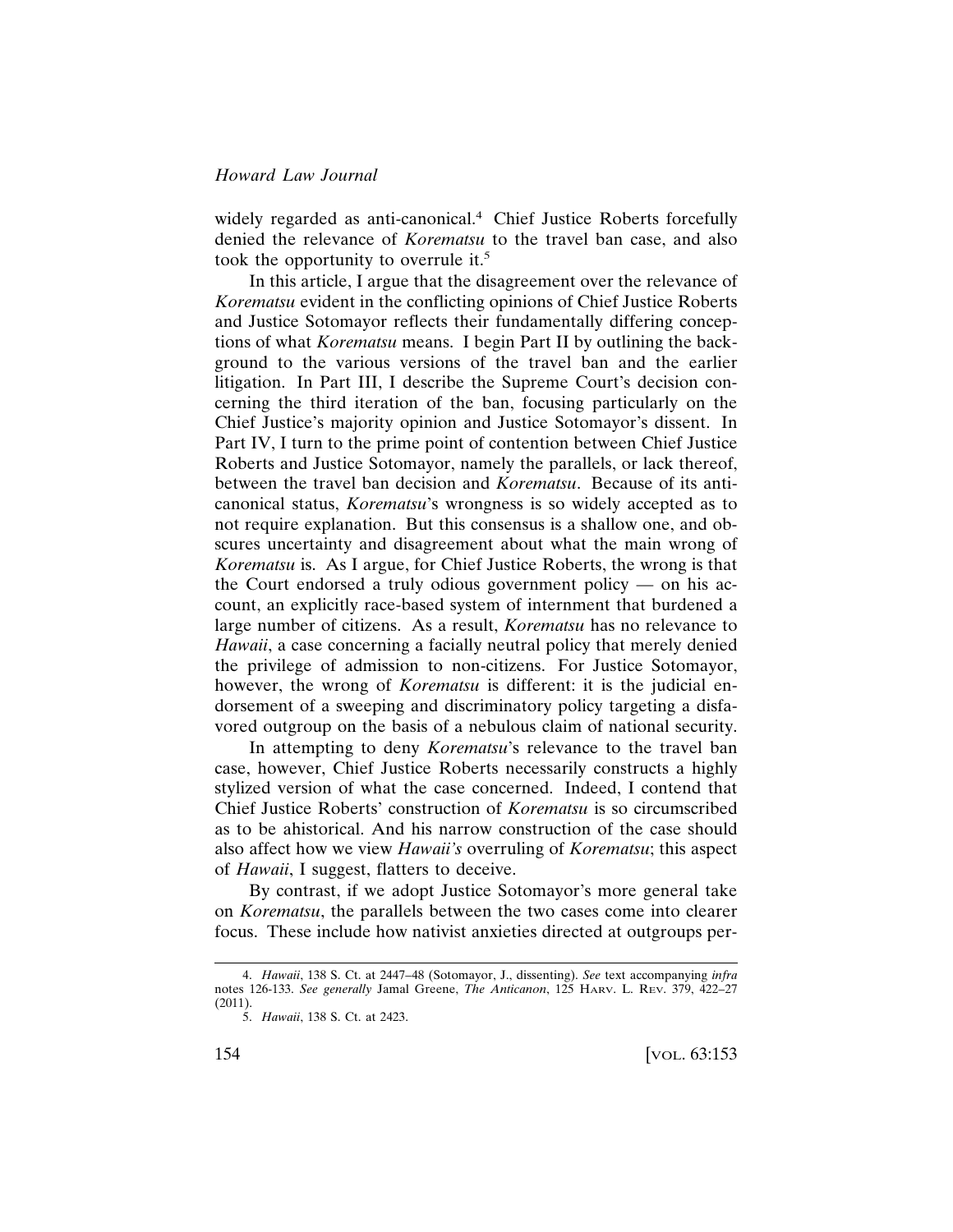ceived as unassimilable can creep into policy ostensibly concerned with national security, and above all, the critical role of judicial deference, which operates to powerfully inhibit the robustness of judicial scrutiny once the government has invoked the mantra of national security. Just as Justice Black's majority opinion in *Korematsu* credulously accepted the government's claim that military necessity required the wholesale internment of Japanese persons living in the West Coast of the United States, Chief Justice Roberts' opinion in *Hawaii* credulously accepts the national security justification for the travel ban — despite strong signs that it was little more than a pretextual rationalization added after the fact to obscure a more nefarious motivation.

Moreover, the deferential approach adopted by the *Hawaii* majority would not have changed the outcome of *Korematsu*, and, at the same time, is inconsistent with the rationale for deference on which the majority purports to rely. Consequently, I conclude that Justice Sotomayor's charge that the majority is guilty of repeating the error of *Korematsu* is valid, and that Chief Justice Roberts' attempt to cast *Korematsu* as an odious relic of the benighted past, distant and unrelated to the travel ban litigation, is ultimately unconvincing.

## II. THE TRAVEL BAN TRILOGY

## A. Executive Order 1

On January 27, 2017, President Trump signed Executive Order 13769, entitled Protecting the Nation from Foreign Terrorist Entry into the United States  $(EO-1)$ .<sup>6</sup> EO-1 suspended the entry into the United States of foreign nationals from seven countries (Iraq, Iran, Libya, Somalia, Sudan, Syria, and Yemen) for 90 days, directed government officials to review existing visa processes during this period,<sup>7</sup> suspended all refugee admissions for 120 days,<sup>8</sup> and suspended the admission of refugees from Syria indefinitely.<sup>9</sup> EO-1 further provided that, upon resumption of refugee admissions, priority ought to be given to refugees who were fleeing persecution and who were members of a minority religion in their homeland.10

<sup>6.</sup> Exec. Order No. 13769137691376913,769, 82 Fed. Reg. 8977897789778,977 (Jan. 27, 2017) [hereinafter EO-1].

<sup>7.</sup> EO-1, §3(c), 82 Fed. Reg. at 8,978.

<sup>8.</sup> EO-1, §5(a), 82 Fed. Reg. at 8,979

<sup>9.</sup> EO-1, §5(c), 82 Fed. Reg. at 8,979.

<sup>10.</sup> EO-1, §5(b), 82 Fed. Reg. at 8,979.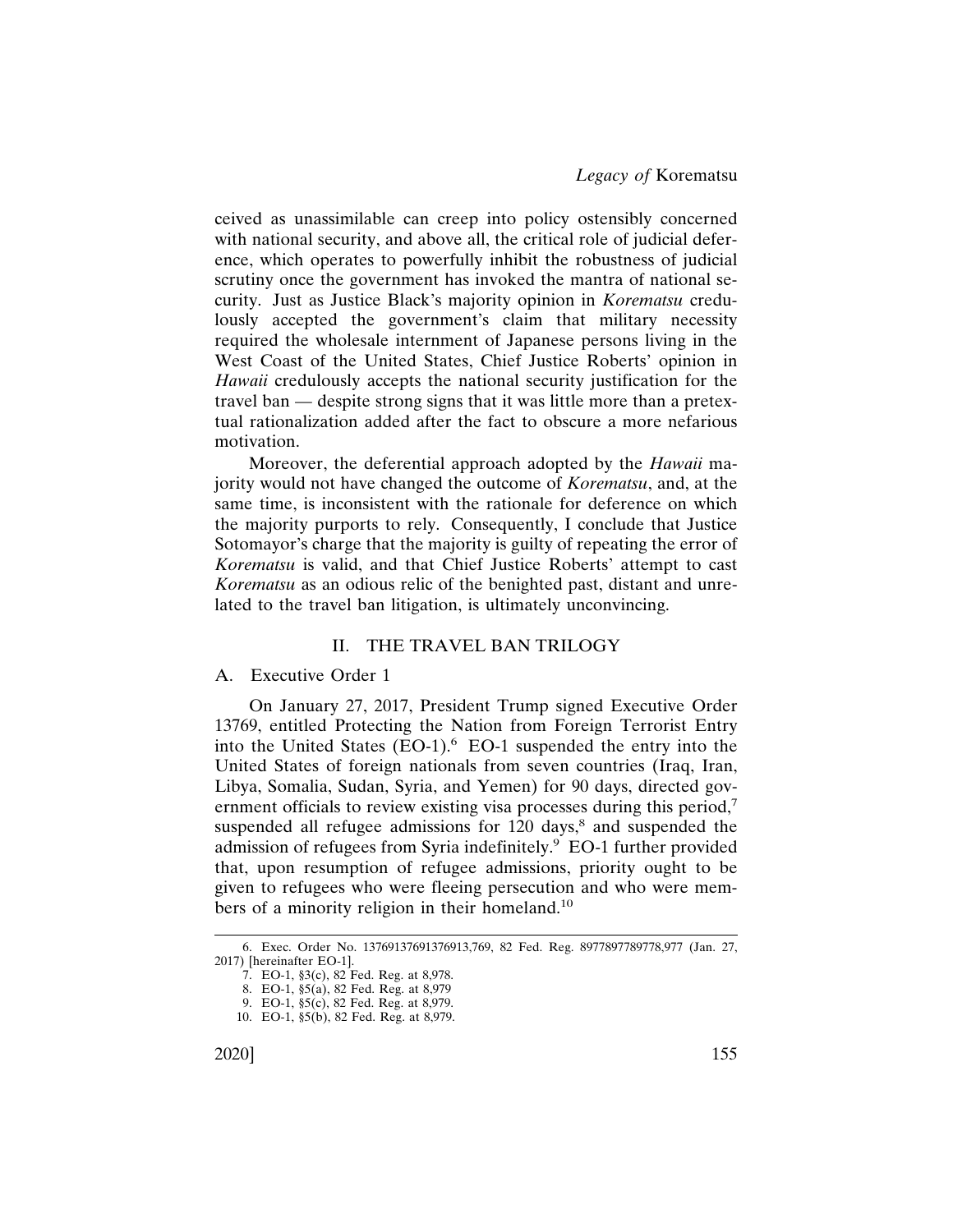EO-1 took effect immediately. Both immigrant and non-immigrant visas of nationals of the seven affected countries were revoked, meaning that none of the affected individuals were able to lawfully enter or remain in the United States. Scenes of chaos ensued at various international airports, where distraught family members were soon joined by protesters and volunteer lawyers.<sup>11</sup> On January 28, the first legal proceedings were filed, and courts soon began issuing orders preventing the government from removing affected visa holders.12 On January 30, a new strand of litigation began. The state of Washington, later joined by Minnesota, sought a temporary restraining order (TRO) in relation to EO-1, that was granted by Judge Robart on February 3.13 This order, applying nationwide, prevented the government from implementing the ban on the entry of nationals from Iraq, Iran, Libya, Somalia, Sudan, Syria, and Yemen, and the ban on the entry of refugees.<sup>14</sup>

The government promptly sought a stay from the Ninth Circuit. On February 9, a three-judge panel denied the government's emergency motion for a stay.<sup>15</sup> In doing so, the panel expressed tentative doubts about the constitutionality of EO-1 on the grounds that there were strong arguments that it infringed upon the due process rights of visa-holders, and whether it amounted to a breach of the Establishment Clause of the First Amendment.<sup>16</sup> At the request of one of its judges (via a sua sponte en banc call), the Ninth Circuit considered whether the judgment of the three-judge panel ought to be reheard by the en banc court.17 The Ninth Circuit ultimately declined to hear the case en banc, with five judges dissenting.18 In the meantime, however, the Trump administration, having initially signalled that an appeal to the Supreme Court was likely, instead issued a revised executive order.

<sup>11.</sup> Maryellen Fullerton, *Trump, Turmoil, and Terrorism: The US Immigration and Refugee Ban*, 29 INT'L J.REFUGEE L. 327, 329 (2017).

<sup>12.</sup> *Id*.

<sup>13.</sup> Washington v. Trump, No. C17-0141JLR, 2017 U.S. Dist. LEXIS 16012, at \*2–3 (W.D. Wash. Feb. 3, 2017).

<sup>14.</sup> *Id.* at \*7–8.

<sup>15.</sup> Washington v. Trump, 847 F.3d 1151, 1156 (9th Cir. 2017).

<sup>16.</sup> *Id.* at 1167–68.

<sup>17.</sup> Washington v. Trump, 858 F.3d 1168, 1168 (9th Cir. 2017).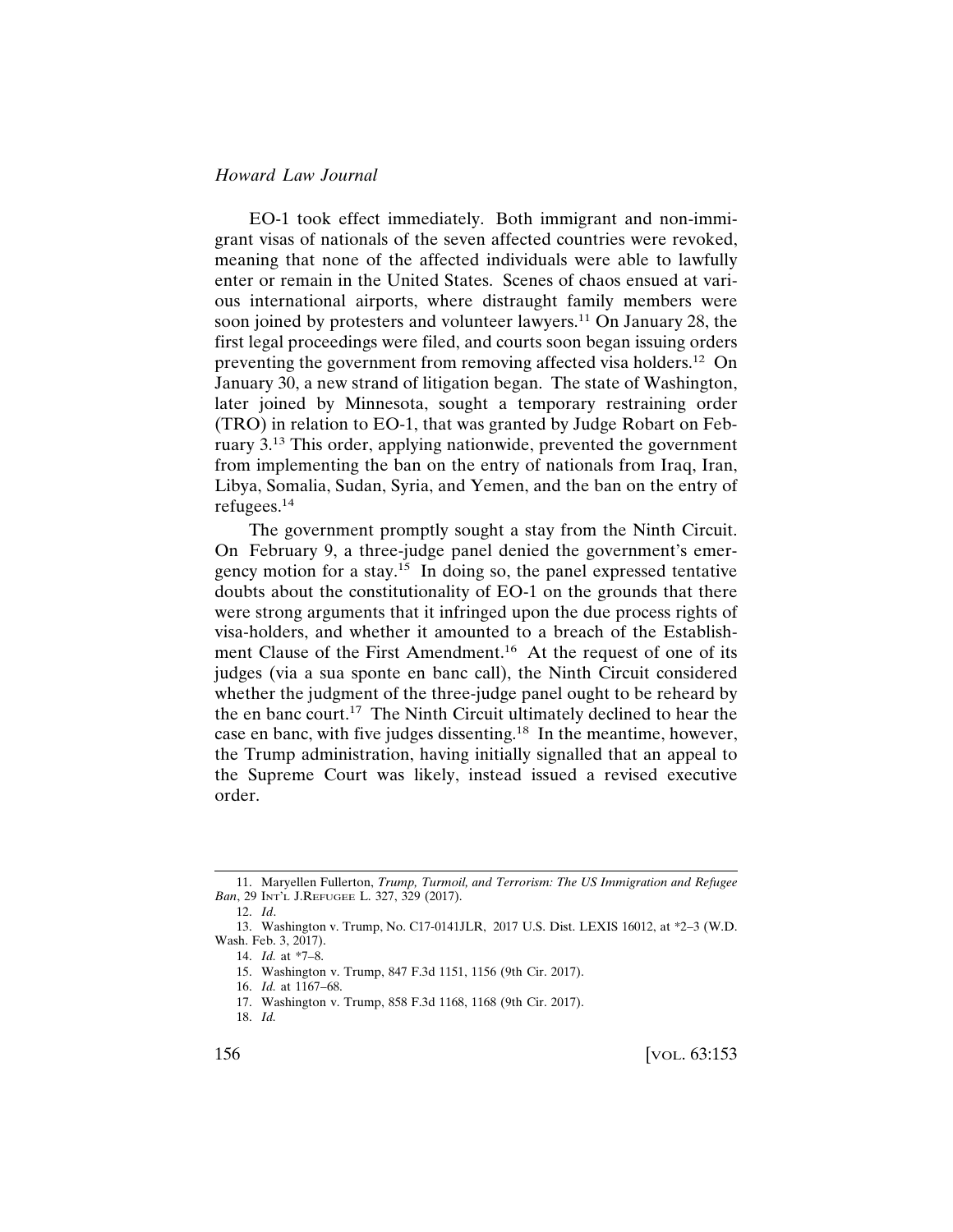#### B. Executive Order 2

Executive Order 13780 (EO-2) made some changes to EO-1, while keeping its basic contours intact.<sup>19</sup> The Secretary for Homeland Security was tasked with reviewing and reporting on whether foreign governments worldwide provided adequate information about their nationals applying for United States visas.<sup>20</sup> The ninety-day suspension of entry of foreign nationals from certain countries was maintained, but Iraq was dropped from the list.<sup>21</sup> The suspension of all refugee admissions for 120 days remained,<sup>22</sup> but the singling out of Syrian refugees was removed. EO-2 also capped the number of refugees entering the United States in the 2017 fiscal year at 50,000.23

Although stated to rescind EO-1, EO-2 went out of its way to defend its predecessor — it notably spends a paragraph refuting the claim that animus against Muslims motivated  $EO-1<sup>24</sup>$  At the same time, certain changes to EO-2 were likely shaped by the litigation regarding EO-1. Gone was EO-1's provision affording priority to refugees fleeing religious persecution, which had been a focal point for claims of religious discrimination.<sup>25</sup> To nullify the sting of arguments based on due process, the ban on nationals of the six remaining countries exempted lawful permanent residents in the United States, nonimmigrant visa holders already in the United States, and people outside the United States who held valid non-immigrant entry visas.<sup>26</sup> Finally, EO-2 made provisions for discretionary, case-by-case waivers to allow the entry of non-exempt individuals from the six banned countries on the basis of undue hardship.27

Nonetheless, litigation quickly ensued in relation to EO-2. Various plaintiffs, notably the state of Hawaii and the International Refugee Assistance Project, which brought a case in Maryland, sought to halt EO-2 before it could enter into effect on March 16, 2017. On March 15, Judge Derrick Watson of the Federal District Court of Hawaii, finding that the Establishment Clause claim was likely to suc-

<sup>19.</sup> Exec. Order No. 13780, Protecting the Nation from Foreign Terrorist Entry into the United States, 82 Fed. Reg. 13209132091320913,209 (Mar. 6, 2017) [hereinafter EO-2].

<sup>20.</sup> EO-2, §2(a)–(b), 82 Fed. Reg at 13,212–13.

<sup>21.</sup> EO-2, §2(c), 82 Fed. Reg at 13,213.

<sup>22.</sup> EO-2, §6(a), 82 Fed. Reg. at 13,215.

<sup>23.</sup> EO-2, §6(b), 82 Fed. Reg. at 13,216.

<sup>24.</sup> Fullerton, *supra* note ,11, at 334.

<sup>25.</sup> *See* Washington v. Trump, 847 F.3d 1151, 1167 (9th Cir. 2017).

<sup>26.</sup> EO-2, 82 Fed. Reg, at 13,213–14.

<sup>27.</sup> EO-2, §3(c), 82 Fed. Reg. at 13,214.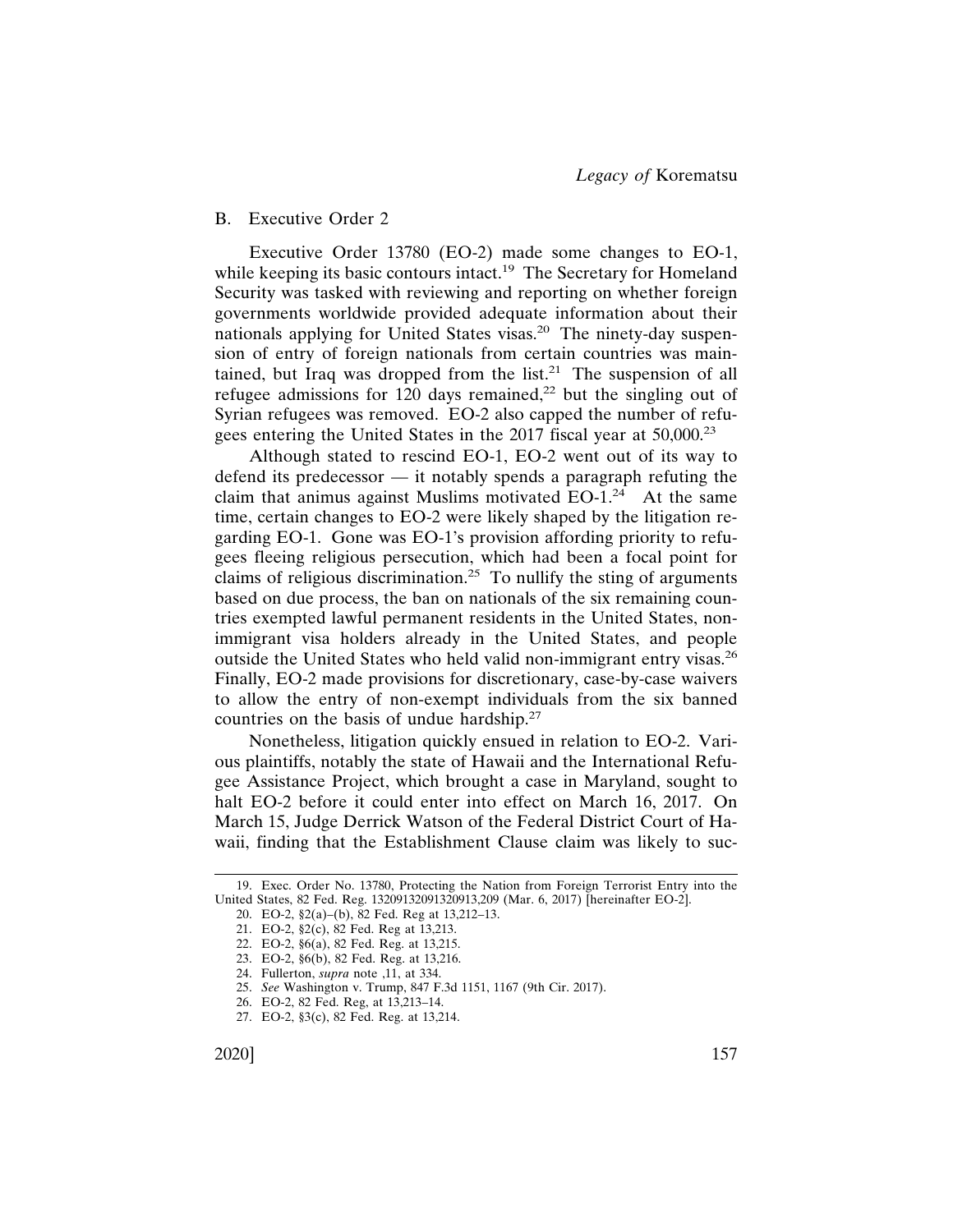ceed, enjoined all of section 2 — including the ninety-day suspension of entry of nationals from the six affected countries, as well as provisions related to the government's internal review of visa processes and all of section  $6$  — including the 120-day suspension of refugee admissions, the reduction of the refugee cap to 50,000 and internal review provisions.28 On the same day, Judge Theodore Chuang in the Federal District Court of Maryland, who also concluded that the Establishment Clause claim was likely to succeed, issued a narrower order enjoining section 2(c)'s 90-day suspension of entry of nationals from the six affected countries.29 These decisions were appealed to the Ninth and Fourth Circuits respectively.

The Fourth Circuit issued its decision on May 25, 2017. An en banc court upheld Judge Chuang's decision, with three dissenters.<sup>30</sup> The majority's decision was based on the Establishment Clause. Specifically, the majority concluded that the primary purpose of section  $2(c)$ 's ninety-day suspension on entry was religious in that a reasonable observer would conclude — based particularly on the affected countries all being predominantly Muslim, $31$  and on statements made by Trump and his surrogates during the campaign and around the time of the executive orders themselves — that section  $2(c)$  was motivated by an anti-Muslim animus, or a desire to exclude Muslims from the United States.<sup>32</sup>

On June 12, 2017, a unanimous three-judge panel of the Ninth Circuit largely upheld Judge Watson's decision, but not on the basis of the Establishment Clause claim underlying his decision.<sup>33</sup> Rather, like several of the concurring judges in the Fourth Circuit,  $34$  the Ninth Circuit based its decision on the Immigration and Nationality Act ("INA"), finding that the plaintiffs had shown that they were likely to succeed in their claims that EO-2 violated provisions of the INA.<sup>35</sup>

<sup>28.</sup> Hawaii v. Trump, 241 F. Supp. 3d 1119, 1140 (D. Haw. 2017).

<sup>29.</sup> Int'l Refugee Assistance Project v. Trump, 241 F. Supp. 3d 539, 566 (D. Md. 2017).

<sup>30.</sup> *See* Int'l Refugee Assistance Project v. Trump, 857 F.3d 554, 638–39 (4th Cir. 2017), *vacated and remanded*, 138 S. Ct. 353 (2017).

<sup>31.</sup> *Id*. at 572. The populations of the affected countries range between 92.8% to 99.5% Muslim.

<sup>32.</sup> *Id*. at 603–04.

<sup>33.</sup> *See* Hawaii v. Trump, 859 F.3d 741, 761 (9th Cir. 2017).

<sup>34.</sup> Int'l Refugee Assistance Project v. Trump, 857 F.3d 554, 610–11 (4th Cir. 2017) (Kennan, J., concurring); *id*. at 612–13 (Wynn, J., concurring); *id*. at 638 (Thacker, J., concurring). The concurring judges all agreed with the majority's ruling that EO-2 likely violated the Establishment Clause.

<sup>35.</sup> Hawaii v. Trump, 859 F.3d 741, 782 (9th Cir. 2017), *vacated and remanded*, 138 S. Ct. 377 (2017).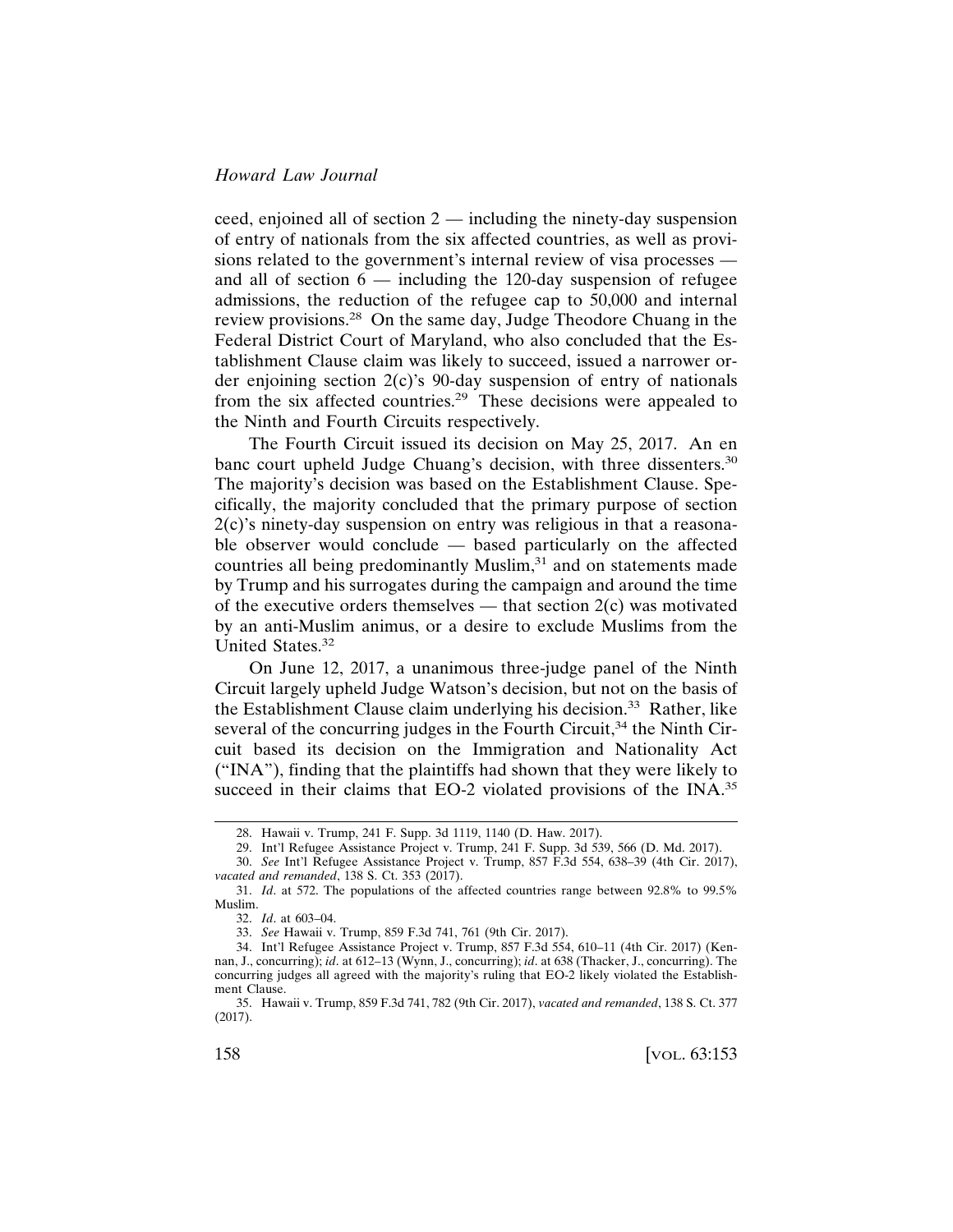The Court accordingly upheld the injunction, except in relation to the provisions governing the government's internal review.36

The government filed petitions for certiorari in relation to both decisions. In late June, the Supreme Court declared that it would review the Fourth and Ninth Circuits' decisions, and, by majority narrowed the scope of the injunctions in the interim.<sup>37</sup> This allowed the ninety-day suspension of the entry of nationals from the six affected countries and the suspension on refugee entry to go into effect, except in relation to persons with a credible claim of a bona fide relationship with a person or entity in the United States.<sup>38</sup>

The timing of the Supreme Court's intervention was such that, by the time the Court's term began in October, the time periods for both the entry and refugee bans (of ninety days and 120 days respectively) were close to expiring.<sup>39</sup> The Supreme Court therefore did not in the end hear the appeals in relation to EO-2. Instead, it vacated both judgments, and remanded them to the lower courts with instructions to dismiss the challenges to EO-2 as moot.40

C. Executive Order 3

On September 24, 2017, President Trump issued a third set of entry restrictions by way of a Presidential proclamation (for convenience, "EO-3").41 EO-3 continues to restrict the entry of foreign nationals from specified countries, but this time indefinitely. EO-3, stated to be informed by the result of the review of the procedures and practices of governments worldwide, indefinitely bans nationals of seven countries (Iran, Libya, Syria, Yemen, Somalia, Chad, and North Korea) from entry to the United States as immigrants.<sup>42</sup> It also bans

<sup>36.</sup> *Id*. at 788–89.

<sup>37.</sup> Trump v. Int'l Refugee Assistance Project, 137 S. Ct. 2080 (2017).

<sup>38.</sup> *Id*. at 2088–89.

<sup>39.</sup> The third set of restrictions is discussed below. The refugee ban was replaced with a system allowing resumption of admissions with stricter security screening for refugees from eleven countries. *See* Exec. Order No. 13815, Presidential Executive Order on Resuming the United States Refugee Admissions Program with Enhanced Vetting Capabilities, 82 Fed. Reg. 50,055 (Oct. 24, 2017). The eleven countries are Egypt, Iran, Iraq, Libya, Mali, North Korea, Somalia, South Sudan, Sudan, Syria, and Yemen. *See* Tally Kritzman-Amir & Jaya Ramji-Nogales, *Nationality Bans*, 2019 U. ILL. L. REV. 563, 592 (2019).

<sup>40.</sup> International Refugee Assistance Project v. Trump, 138 S. Ct. 353; Trump v. Hawaii, 138 S. Ct. 377 (2017).

<sup>41.</sup> *See generally* Proclamation No. 9645, Enhancing Vetting Capabilities and Processes for Detecting Attempted Entry Into the United States by Terrorists or Other Public-Safety Threats, 82 Fed. Reg. 45,161 (Sept. 24 2017) [hereinafter *EO-3*].

<sup>42.</sup> EO-3, §2, 82 Fed. Reg. at 45,165–67.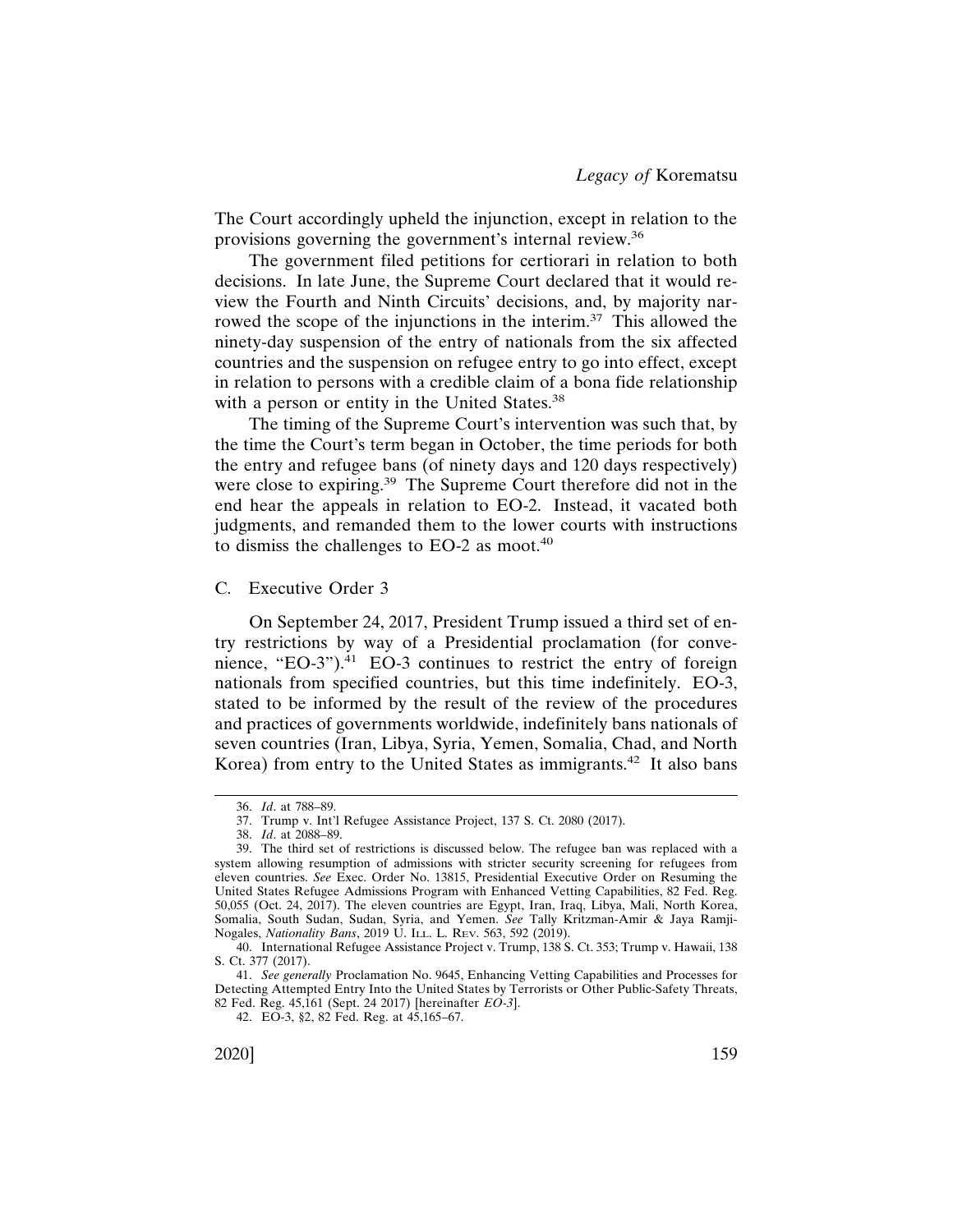or restricts entry to the United States of certain persons as non-immigrants. Nationals of North Korea and Syria are categorically barred; nationals of Iran may only enter on student or exchange visitor visas, and are subject to extra screening; and nationals of Chad, Libya and Yemen, together with a small group of nationals of Venezuela (officials of particular government agencies and their immediate family) may enter, but not on business, tourist or business/tourist visas, and Somali nationals are permitted to enter as non-immigrants, but are subject to additional scrutiny.<sup>43</sup>

Once again, litigation followed. Judge Watson in the Federal District Court of Hawaii granted a nationwide TRO in relation to most of §2 of EO-3.44 On appeal, the Ninth Circuit upheld the decision based on the statutory arguments concerning the INA, while narrowing the scope of the injunction.<sup>45</sup> Judge Chuang in the Federal District Court of Maryland, having found that the plaintiffs were likely to succeed on one of the statutory arguments based on the INA and the Establishment Clause, granted a similar TRO,<sup>46</sup> which a majority of the Fourth Circuit upheld.47 The Supreme Court granted certiorari in respect of the Hawaii litigation.

#### III. THE SUPREME COURT WEIGHS IN

On June 26, 2018, the Supreme Court issued its decision in *Trump v. Hawaii*, in which a majority of the Court upheld EO-3.<sup>48</sup> Chief Justice Roberts wrote the opinion of the Court.<sup>49</sup> There were two concurring opinions: Justice Kennedy's resigned concurrence, which seemed directed to reassuring the world that the United States government is obliged to respect the Constitution, even if the Court was unwilling to enforce compliance in this case;<sup>50</sup> and Justice Thomas' concurrence, which expressed skepticism about whether district courts have the authority to issue universal injunctions like those that oc-

<sup>43.</sup> *Id*. Restrictions on Chad were later lifted: *See* Proclamation No. 9723, Maintaining Enhanced Vetting Capabilities and Processes for Detecting Attempted Entry Into the United States by Terrorists or Other Public-Safety Threats, 83 Fed. Reg. 15937159371593715,937 (Apr. 10, 2018).

<sup>44.</sup> State v. Trump, 265 F. Supp. 3d 1140, 1160–61 (D. Haw. 2017).

<sup>45.</sup> Hawaii v. Trump, 878 F.3d 662, 683–84, 702 (9th Cir. 2017).

<sup>46.</sup> Int'l Refugee Assistance Project v. Trump, 265 F. Supp. 3d 570, 633 (D. Md. 2017).

<sup>47.</sup> Int'l Refugee Assistance Project v. Trump, 883 F.3d 233, 274 (4th Cir. 2018).

<sup>48.</sup> Trump v. Hawaii, 138 S. Ct. 2392, 2423 (2018).

<sup>49.</sup> *Id*. at 2403–23.

<sup>50.</sup> *Id*. at 2423–24.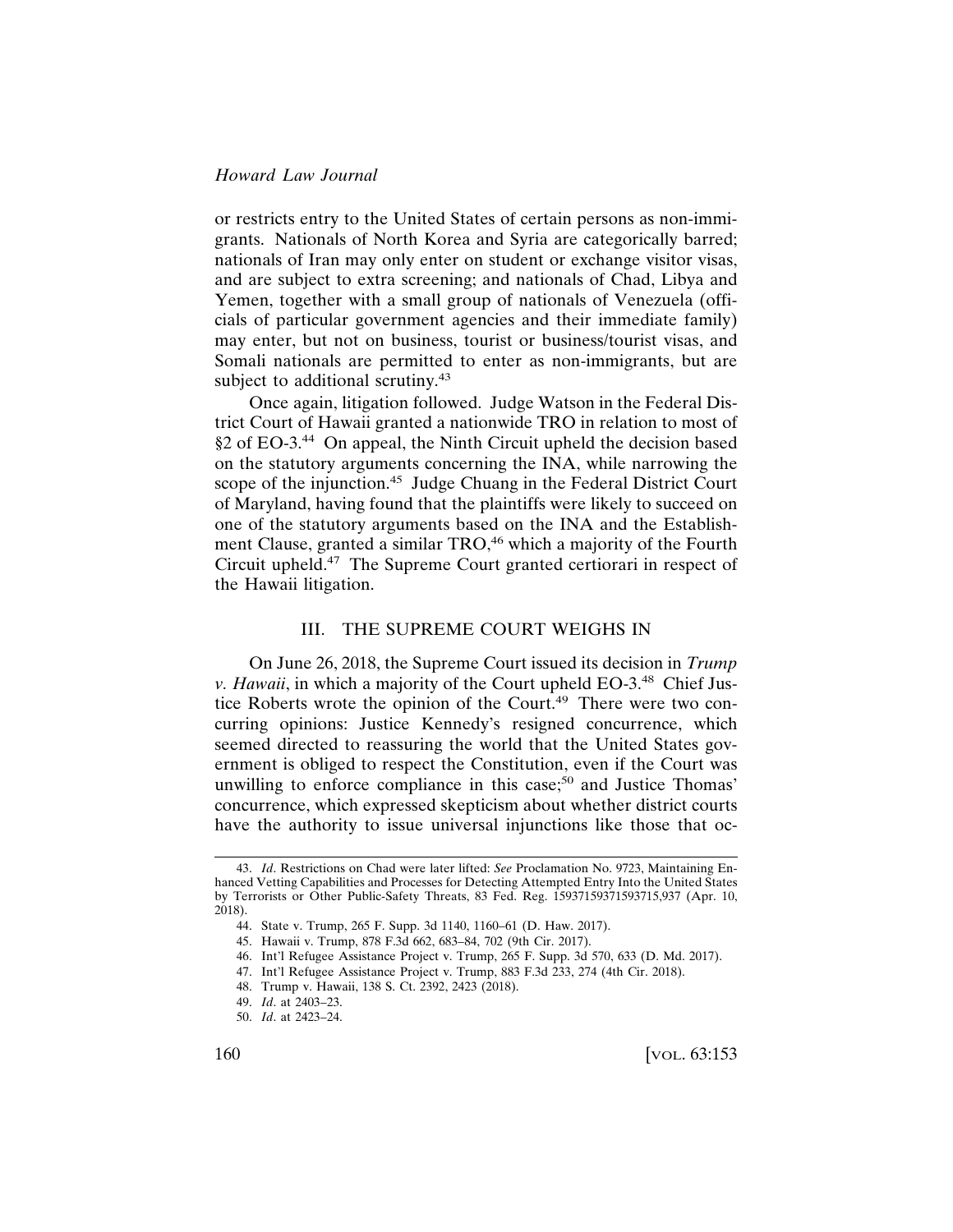curred in the travel ban litigation.<sup>51</sup> There were two dissenting opinions. Justice Breyer's dissent, which was joined by Justice Kagan, honed in on EO-3's system of exemptions and waivers, suggesting that evidence as to how EO-3 was being applied bolstered the claim that it was motivated by religious animus rather than security considerations.52 Justice Sotomayor's more forceful dissent, which was joined by Justice Ginsburg, addressed Chief Justice Roberts' opinion more directly.<sup>53</sup> Given the object of this article is to explore the disagreement over the meaning of *Korematsu* evident in the *Hawaii* decision, the discussion will focus on the opinions of Chief Justice Roberts and Justice Sotomayor.

## A. Chief Justice Roberts' opinion for the Court

Chief Justice Roberts described EO-3 in the most anodyne terms possible, and places great emphasis on the ostensibly careful tailoring of EO-3 and the detailed administrative process involving the input of the national security bureaucracy that led up to it. In particular, his opinion observes that the restrictions imposed on the affected countries were calibrated to the circumstances.<sup>54</sup> The opinion also highlighted the various limits on the scope EO-3: its exemption for lawful permanent residents and those granted asylum, its provisions for caseby-case waivers, and its requirement that the Department of Homeland Security (DHS) monitor and report on the need for the restrictions every 180 days. Furthermore, after the first review period, restrictions on nationals of Chad were lifted in accordance with the recommendation of the Secretary of Homeland Security.55

Chief Justice Roberts then addressed the plaintiffs' two challenges to EO-3: the statutory argument that EO-3 violated provisions in the Immigration and Nationality Act (INA), and the constitutional argument that EO-3 violated the Establishment Clause.<sup>56</sup>

<sup>51.</sup> *Id.* at 2424–29.

<sup>52.</sup> *Id.* at 2429–33. *See also* Michael Price & Peter Keffer, *The Empty Promise of "Waivers" from Trump's Muslim Ban*, JUST SECURITY (Mar. 8, 2018), https://www.justsecurity.org/53484/ empty-promise-waivers-trumps-muslim-ban/.

<sup>53.</sup> *Hawaii*, 138 S. Ct. at 2433–48.

<sup>54.</sup> *Id*. at 2405.

<sup>55.</sup> *Id*. at 2406.

<sup>56.</sup> *Id*.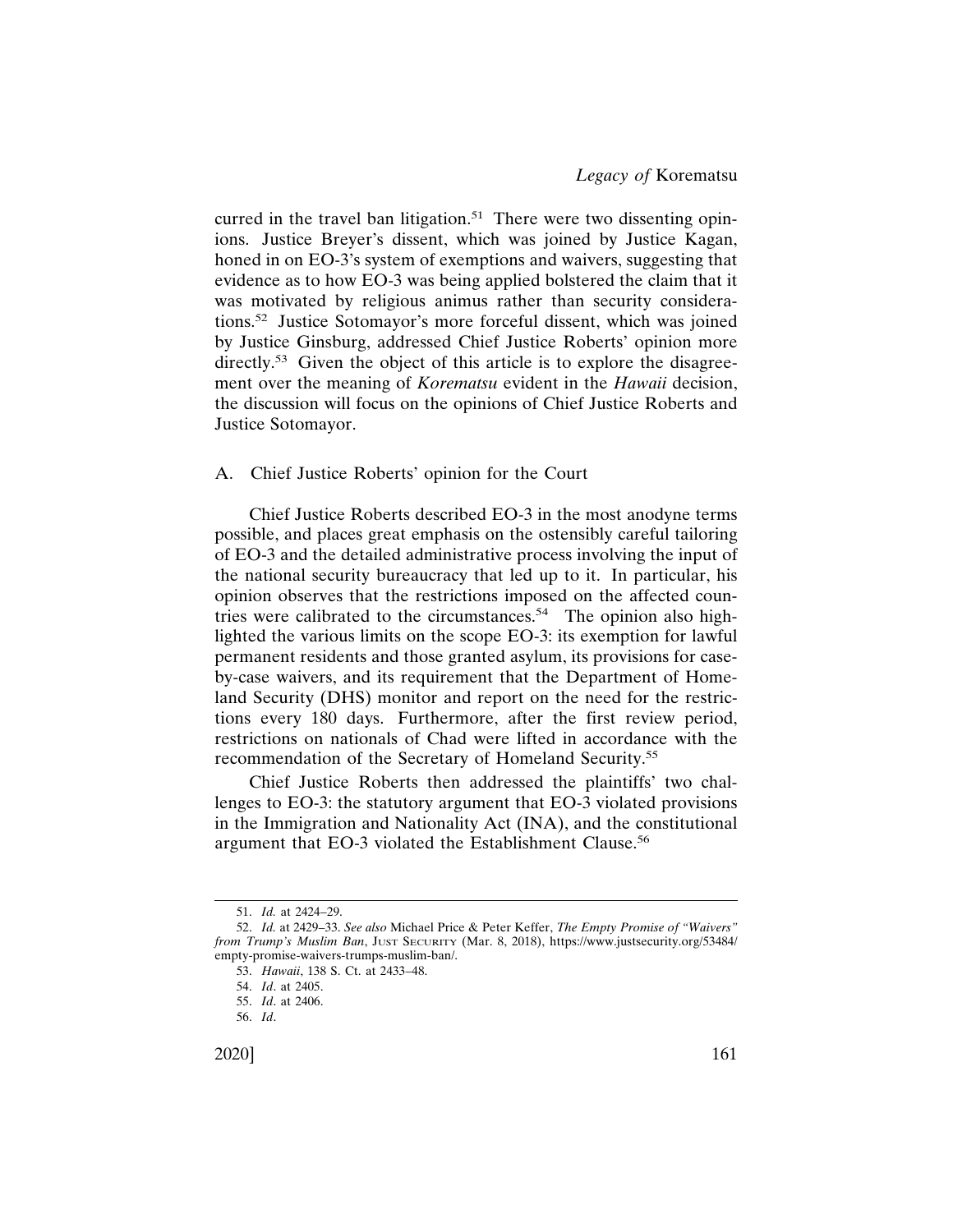#### 1. The statutory argument

As with the legal challenges to the earlier iterations of the travel ban,<sup>57</sup> the two statutory provisions at issue were section 1182(f) and section 1152(a) of the INA. The first provides that the President may suspend the entry of any aliens or of any class of aliens into the United States where the President finds that the entry of such persons "would be detrimental to the interests of the United States."58 The second prohibits discrimination on grounds including nationality in the issuing of immigrant visas.<sup>59</sup>

Chief Justice Roberts rejected the plaintiffs' claims that the President's actions fell outside the scope of the authorization provided for by section 1182(f), reading the language of the provision as providing a broad grant of authority. According to Chief Justice Roberts, the President had "undoubtedly fulfilled" the requirement of finding that the entry of certain non-nationals would be detrimental to the national interest.60 Further, even assuming that the President's finding had to include a sufficiently detailed explanatory justification to enable judicial review, the plaintiffs' claim could not be sustained given the detailed account of the worldwide review process provided in EO-3.<sup>61</sup>

Chief Justice Roberts also gave short shrift to the argument that a broad reading of section1182(f) would effectively override various Congressional judgments about admissibility reflected in other provisions of the INA. To the contrary, Chief Justice Roberts construed EO-3 as complementary to those provisions, as "support[ing] Congress's individualized approach for determining admissibility".62 Chief Justice Roberts also rejected arguments inferring other limitations on the scope of section 1182(f) from legislative history or prior executive practice.63

As for the argument based on section 1152(a), Chief Justice Roberts was similarly unmoved, noting first that the provision applies only to the narrower category of immigrant visas, and second that, in any case, section 1152(a) operates in a different domain from section

<sup>57.</sup> *See, e.g.*, Int'l Refugee Assistance Project v. Trump, 857 F.3d 554 (4th Cir. 2017); Hawaii v. Trump, 859 F.3d 741 (9th Cir. 2017).

<sup>58. 8</sup> U.S.C. § 1182(f).

<sup>59. 8</sup> U.S.C. § 1152(a)(1)(A).

<sup>60.</sup> Trump v. Hawaii, 138 S. Ct. 2392, 2408 (2018).

<sup>61.</sup> *Id*. at 2409.

<sup>62.</sup> *Id*. at 2411.

<sup>63.</sup> *Id*. at 2412–13.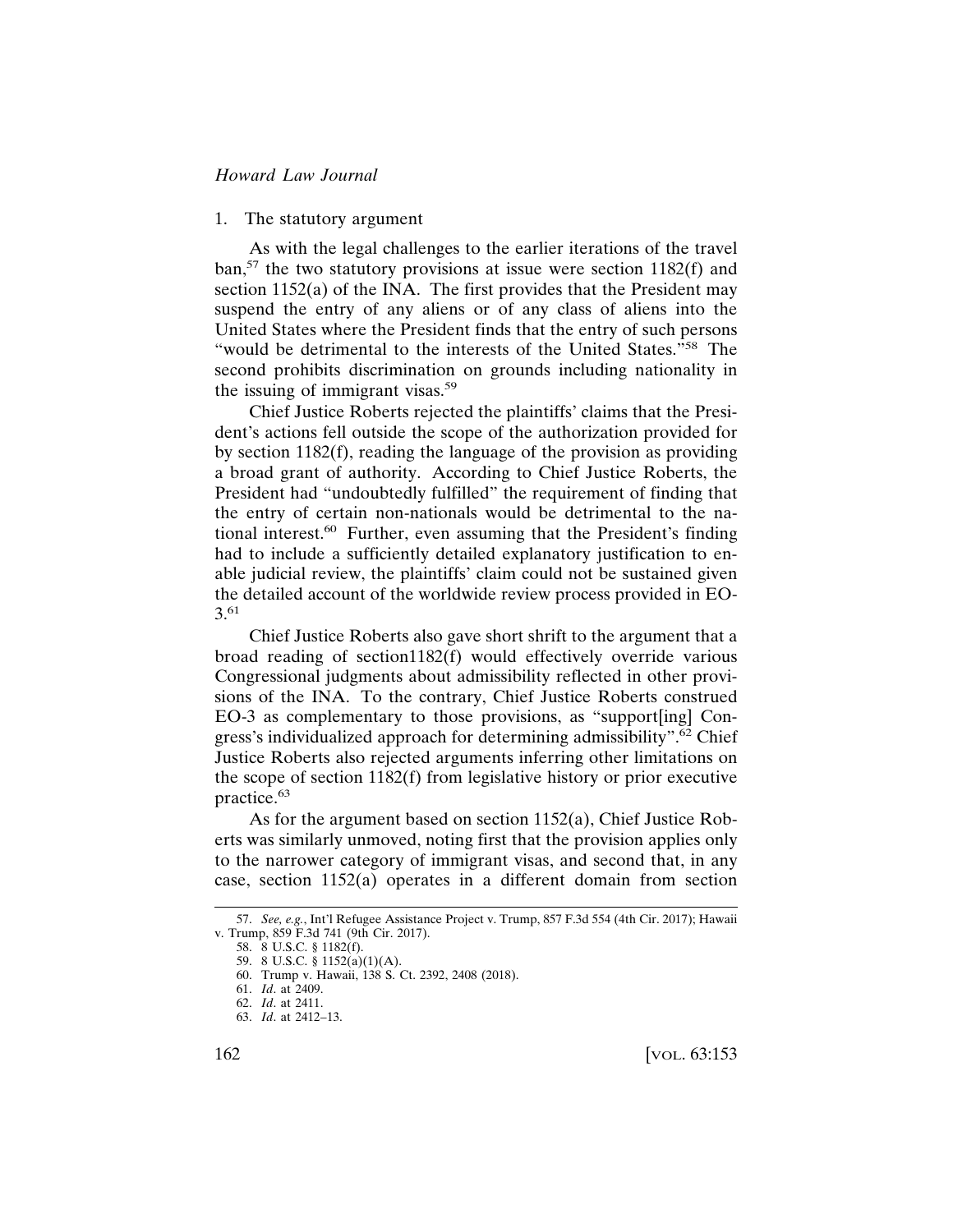1182(f). The former is concerned with entitlement to a visa, while the latter is concerned with admissibility; the holder of a valid United States visa can still be determined to be inadmissible. On this view, section 1152(a) did not constrain the President's authority to act under section  $1182(f).<sup>64</sup>$ 

#### 2. The constitutional argument

Chief Justice Roberts then turned to the plaintiffs' claim that EO-3 violated the Establishment Clause in that it, like its predecessors, "singl[ed] out Muslims for disfavored treatment."65 In other words, the claim was that EO-3 was motivated by religious animus and the stated concerns about security and immigration vetting were mere pretext.<sup>66</sup> This claim relied on a series of statements made by thencandidate Trump promoting a "total and complete shutdown of Muslims entering the United States," and subsequent statements by President Trump and his cohorts concerning EO-1 and EO-2.67 While at pains not to express approval of the content of the statements themselves, instead contrasting them with the more inclusive statements made by Presidents George Washington, Dwight D. Eisenhower and George W. Bush, Chief Justice Roberts emphasized that whether the statements deserved opprobrium was not the issue: "It is instead the significance of those statements in reviewing a Presidential directive, neutral on its face, addressing a matter within the core of executive responsibility."68

The Chief Justice further noted the novelty of applying the Establishment Clause to the facts presented—very different subject matter from religious displays or school prayer, which are the more typical facts of Establishment Clauses cases.<sup>69</sup> Rather, the case concerned the entry of foreign nationals into the United States. In seeking to "invalidate a national security directive regulating the entry of aliens

<sup>64.</sup> *Id*. at 2413–15. For a contrary view about the statutory argument, *see*, Peter Margulies, *The Travel Ban Decision, Administrative Law, and Judicial Method: Taking Statutory Context Seriously*, 33 GEO. IMMIGR. L.J. 159 (2019) [hereinafter Margulies, *The Travel Ban Decision*]; Peter Margulies, *Bans, Borders, and Sovereignty: Judicial Review of Immigration Law in the Trump Administration*, 2018 MICH. ST. L. REV. 1 (2018) [hereinafter Margulies, *Bans, Borders, and Sovereignty*].

<sup>65.</sup> Trump v. Hawaii, 138 S. Ct. 2392, 2417 (2018).

<sup>66.</sup> *Id.*

<sup>67.</sup> *Id*.

<sup>68.</sup> *Id*. at 2418.

<sup>69.</sup> *Id*.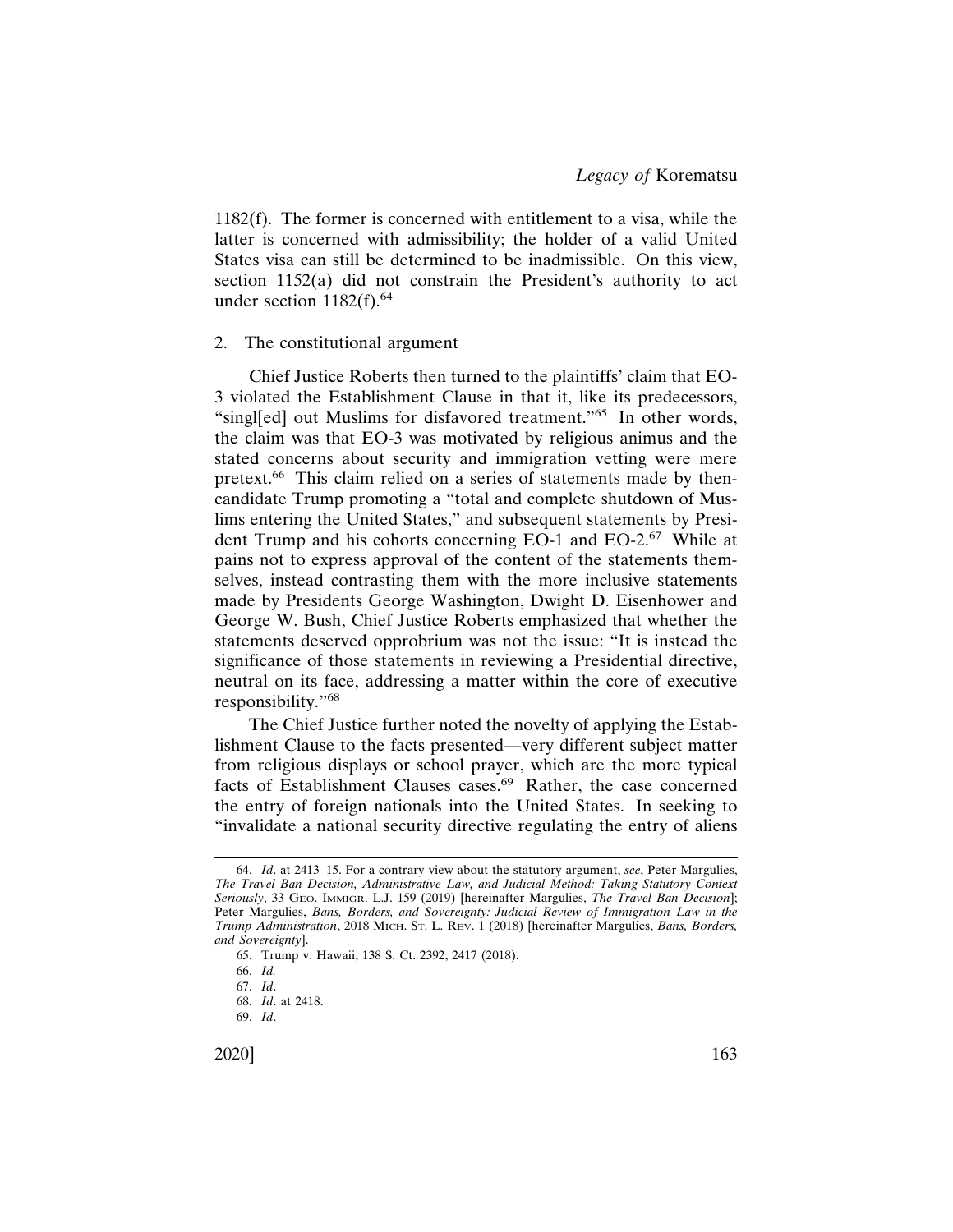abroad,"70 the plaintiffs ran headlong into the Supreme Court precedents concerning the plenary power doctrine, whereby the area of immigration is understood to be a function of sovereign power that is essentially immune from judicial oversight.<sup>71</sup> Even so, Chief Justice Roberts observed that in cases where foreign nationals sought admission to the United States, the courts engaged in "a circumscribed judicial inquiry when the denial of a visa allegedly burdens the constitutional rights of a U.S. citizen."72 Case in point was *Kleindienst v. Mandel*, 73 where American scholars contested on First Amendment free speech grounds the decision to deny a visa to Mandel, a foreign national. In *Mandel*, the Court limited its scrutiny to considering whether the executive had a "facially legitimate and bona fide" reason for its actions.<sup>74</sup>

The Court subsequently employed the test from *Mandel* whether the decision was "facially legitimate and bona fide"—in other cases concerning individuals denied visas.75 Were it applied to EO-3, it would, according to Chief Justice Roberts, have been fatal to the plaintiffs' claim. However, Chief Justice Roberts instead stated he was applying a more lenient standard, rational basis review:

For our purposes today, we assume that we may look behind the face of the Proclamation to the extent of applying rational basis review. That standard of review considers whether the entry policy is plausibly related to the Government's stated objective to protect the country and improve vetting processes. . . . As a result, we may consider plaintiffs' extrinsic evidence, but will uphold the policy so long as it can reasonably be understood to result from a justification independent of unconstitutional grounds.76

Having recited the truism that the Court rarely invalidates a policy when applying the deferential standard of rational basis scrutiny, Chief Justice Roberts observed that EO-3 was legitimately based on this standard:

It cannot be said that it is impossible to "discern a relationship to legitimate state interests" or that the policy is "inexplicable by anything but animus." Indeed, the dissent can only attempt to argue

<sup>70.</sup> *Id*.

<sup>71.</sup> *Id*.

<sup>72.</sup> *Id*. at 2419.

<sup>73. 408</sup> U.S. 753 (1972). *See also* Peter Schuck, *Kleindienst v. Mandel: Plenary Power v. the Professors*, *in* IMMIGRATION LAW STORIES 169 (David A. Martin & Peter Schuck eds., 2005). 74. *Kleindienst*, 408 U.S. at 770.

<sup>75.</sup> *See, e.g., Kerry v. Din*, 135 S. Ct. 2128 (2015).

<sup>76.</sup> Trump v. Hawaii, 138 S. Ct. 2392, 2420 (2018).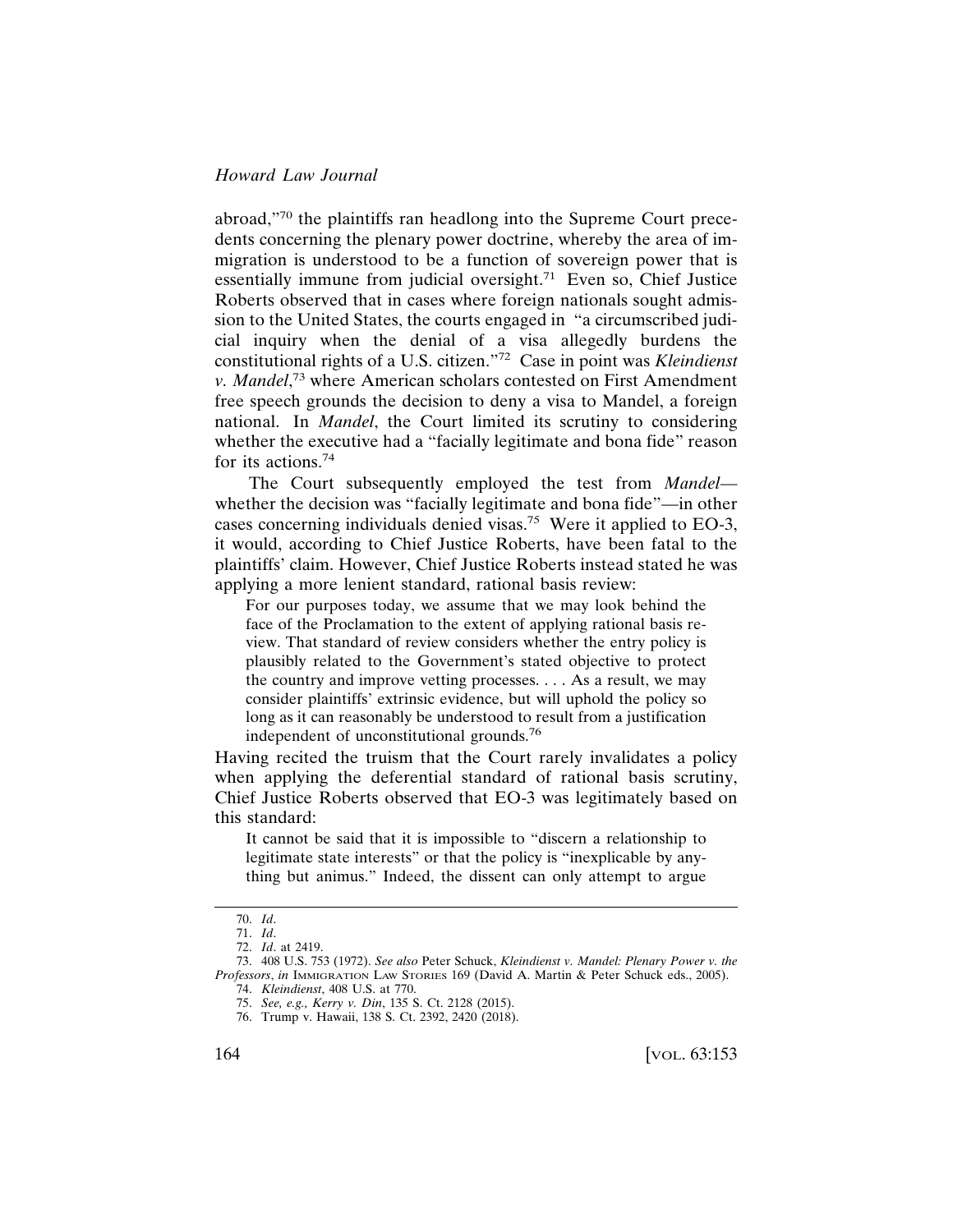otherwise by refusing to apply anything resembling rational basis review. Indeed, the dissent can only attempt to argue otherwise by refusing to apply anything resembling rational basis review. But because there is persuasive evidence that the entry suspension has a legitimate grounding in national security concerns, quite apart from any religious hostility, we must accept that independent justification.<sup>77</sup>

Chief Justice Roberts emphasized that EO-3's text contained no specific reference to religion, that EO-3 only affected a small percentage of the world's Muslim population and focused on countries previously identified as security risks.78 And, once again, Chief Justice Roberts highlighted that EO-3 resulted from a "worldwide review process undertaken by multiple Cabinet officials and their agencies".79 Additionally, for Chief Justice Roberts, there were three further characteristics of EO-3 that bolstered its genuine national security credentials. First, since January 2017, restrictions on three Muslim-majority countries (Iraq, Sudan and Chad) had been lifted, suggesting that the ongoing review process regarding entry restrictions was not a dead letter. Second, EO-3 included significant exceptions for certain categories of foreign nationals from the affected states, particularly in relation to non-immigrant visas. Third, EO-3 also made provision for a system of individual waivers, applicable on a case-by-case basis.<sup>80</sup> To conclude, Chief Justice Roberts stated:

The Government has set forth a sufficient national security justification to survive rational basis review. We express no view on the soundness of the policy. We simply hold today that plaintiffs have not demonstrated a likelihood of success on the merits of their constitutional claim <sup>81</sup>

#### B. Justice Sotomayor's dissent

Justice Sotomayor expressed her view of EO-3 at the outset of her opinion unequivocal fashion:

The United States of America is a Nation built upon the promise of religious liberty. Our Founders honored that core promise by embedding the principle of religious neutrality in the First Amend-

<sup>77.</sup> *Id*. at 2420–21.

<sup>78.</sup> *Id*. at 2421. Aziz Huq observes that only some Muslims are affected by the travel ban hardly demonstrates the absence of a discriminatory animus. *See* Aziz Z. Huq, *Article II and Antidiscrimination Norms*, 118 MICH. L. REV. 47, 75 (2019).

<sup>79.</sup> *Hawaii*, 138 S. Ct. at 2421.

<sup>80.</sup> *Id*. at 2422–23.

<sup>81.</sup> *Id*. at 2423.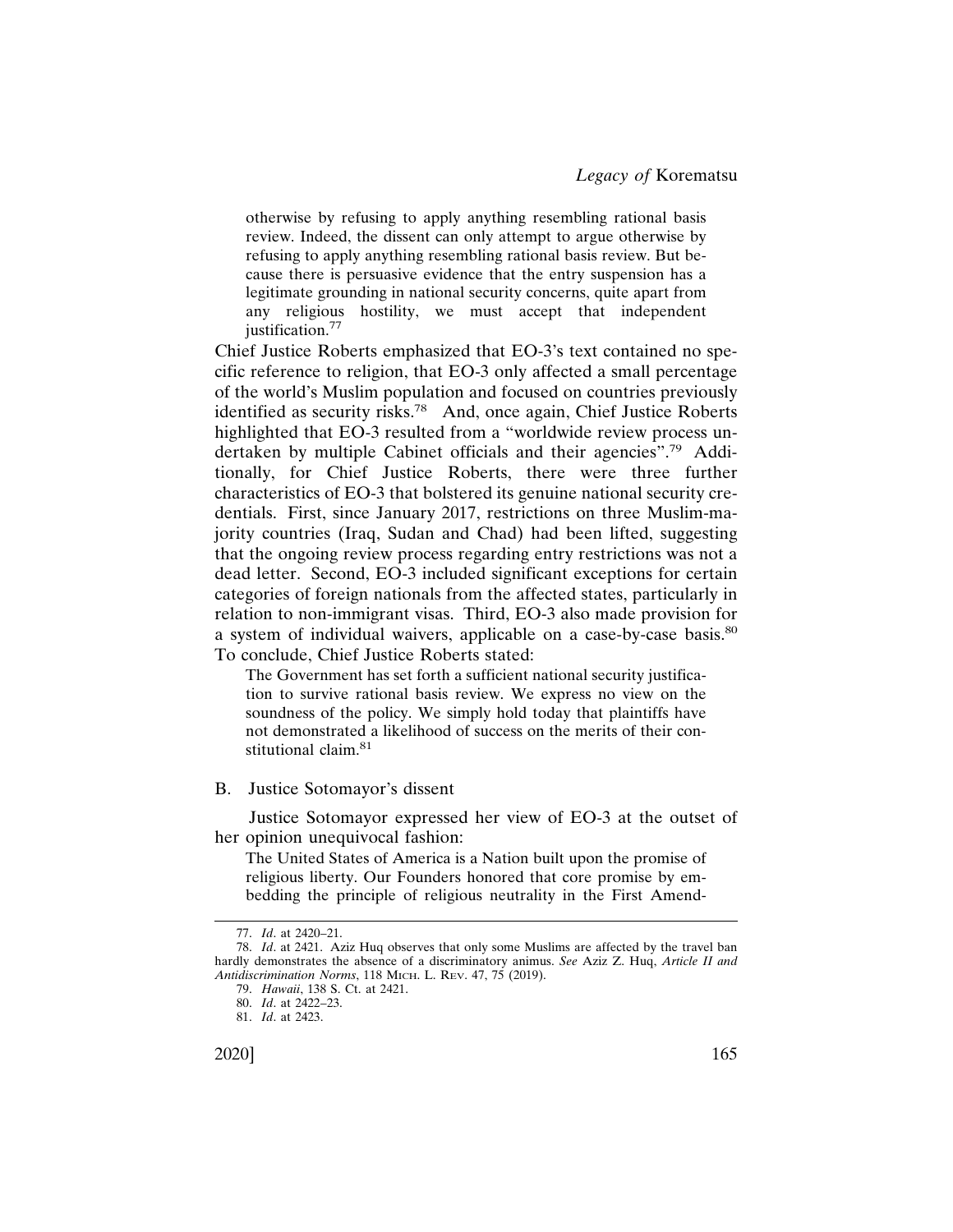ment. The Court's decision today fails to safeguard that fundamental principle. It leaves undisturbed a policy first advertised openly and unequivocally as a "total and complete shutdown of Muslims entering the United States" because the policy now masquerades behind a façade of national-security concerns. But this repackaging does little to cleanse Presidential Proclamation No. 9645 of the appearance of discrimination that the President's words have created. Based on the evidence in the record, a reasonable observer would conclude that the Proclamation was motivated by anti-Muslim animus.<sup>82</sup>

Her opinion expressed no view about the statutory argument, and instead dealt only with the constitutional argument. Recalling the basic injunction of the Establishment Clause, namely that government may not prefer one religion over another, Justice Sotomayor applied the conventional approach developed in the case law concerned with religious displays:

To determine whether plaintiffs have proved an Establishment Clause violation, the Court asks whether a reasonable observer would view the government action as enacted for the purpose of disfavoring a religion. . . . In answering that question, this Court has generally considered the text of the government policy, its operation, and any available evidence regarding "the historical background of the decision under challenge, the specific series of events leading to the enactment or official policy in question, and the legislative or administrative history, including contemporaneous statements made by" the decisionmaker.<sup>83</sup>

Justice Sotomayor's dissent then set out a lengthier and less sanitized account of the factual context underlying the constitutional argument. It began with then-candidate Trump's December 2015 statement calling for a "total and complete shutdown of Muslims entering the United States", which was justified at the time by the candidate by reference to the Japanese-American internment during World War II.84 The dissent then traversed statements by the President and his advisers about the travel ban and the related litigation, together with other comments hitting the familiar beats of Islamophobic anxieties the need for surveillance of mosques in the United States, the failure

<sup>82.</sup> *Id*. at 2433.

<sup>83.</sup> *Id*. at 2434–35.

<sup>84.</sup> *Hawaii*, 138 S. Ct. at 2435.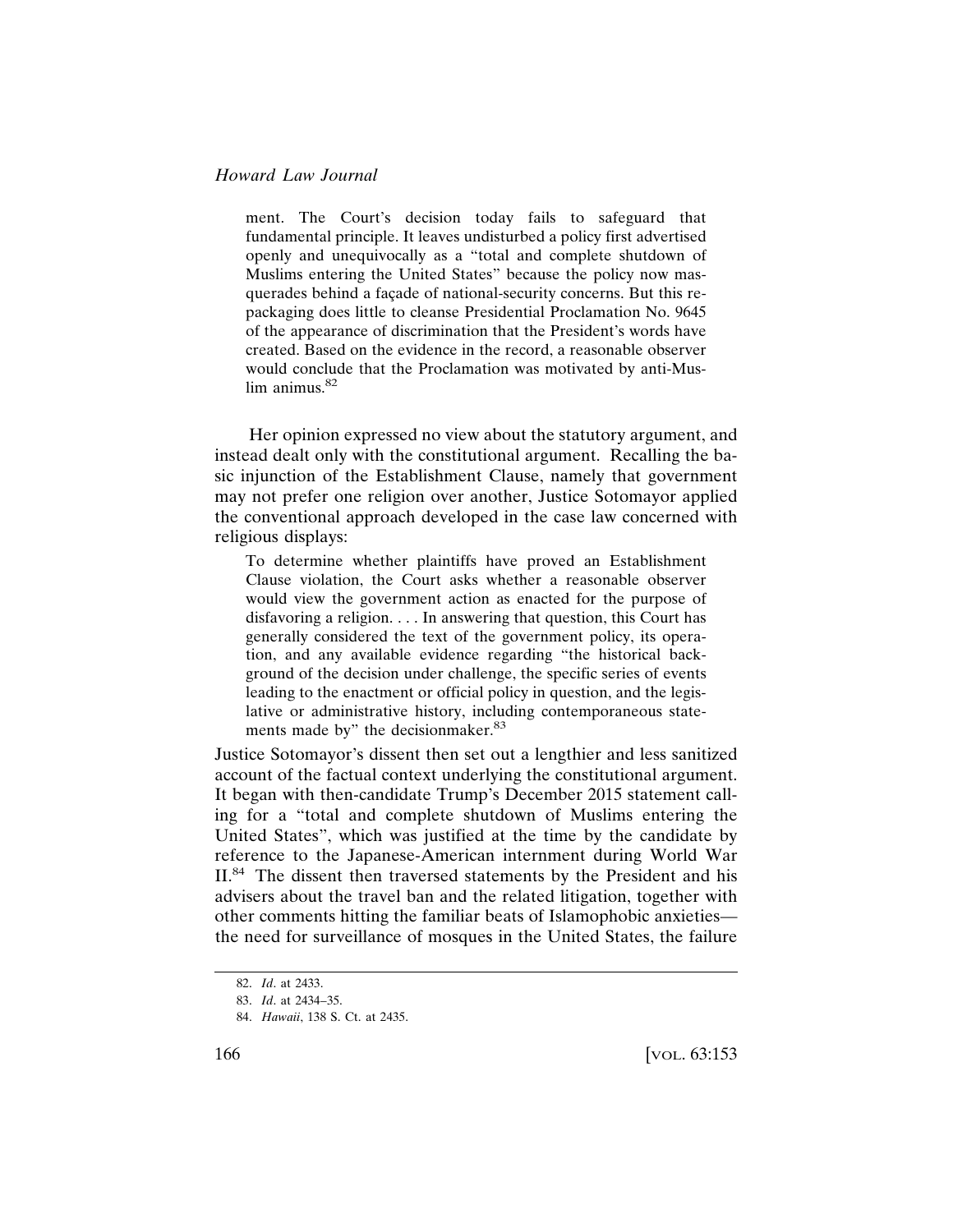of Muslims to assimilate, their commitment to Sharia law, and the threat of radical Islamic terrorism.85

Unsurprisingly, Justice Sotomayor held that a reasonable observer, when confronted with this factual context leading up to EO-3, "would conclude that the Proclamation was driven primarily by anti-Muslim animus, rather than by the Government's asserted nationalsecurity justifications".<sup>86</sup> She further observed that the President "had never disavowed any of his prior statements about Islam", $87$  and that in another case in the same term, conspicuous by its absence from the majority opinion, the Court had found a much more equivocal expression of hostility towards a religion by an official to be of constitutional significance.<sup>88</sup>

Justice Sotomayor assailed the majority for applying what she saw as a watered-down standard of review given that the claim was based on the Establishment Clause.<sup>89</sup> She further contended that EO-3 would fail even under the more lenient standard of rational basis review applied by the majority because of the serious doubts about EO-3's legitimate basis and scope, all of which suggested that the claimed national security rationale was a smokescreen for an action motivated by hostility towards Muslims.<sup>90</sup>

She also disputed the majority's various claims about EO-3. While EO-3 did not expressly target Islam, it remained the case that EO-3, notwithstanding the removal of a few Muslim-majority countries and the addition of two non-Muslim-majority countries, "overwhelmingly target [ed] Muslim-majority nations".<sup>91</sup> In particular, the addition of two non-Muslim-majority countries, North Korea and Venezuela, to EO-3's list of banned countries was little more than window-dressing given that the entry of North Korean nationals was already restricted<sup>92</sup> and given that EO-3 only covers a few Venezuelan officials and their families.<sup>93</sup>

<sup>85.</sup> *Id*. at 2435–38.

<sup>86.</sup> *Id*. at 2438.

<sup>87.</sup> *Id*. at 2439.

<sup>88.</sup> *Id*. (referring to Masterpiece Cakeshop, Ltd. v. Colorado Civil Rights Comm'n, 138 S. Ct. 1719 (2018)). *See also* Leah Litman, *What Masterpiece Cakeshop Tells Us About the Travel Ban*, NAT'L L.J. (June 5, 2018), https://www.law.com/nationallawjournal/2018/06/05/what-master piece-cakeshop-tells-us-about-the-travel-ban/.

<sup>89.</sup> *Hawaii*, 138 S. Ct. at 2441.

<sup>90.</sup> *Id*. at 2441–42.

<sup>91.</sup> *Id*. at 2442.

<sup>92.</sup> Int'l Refugee Assistance Project v. Trump, 265 F. Supp. 3d 570, 623 (D. Md. 2017).

<sup>93.</sup> *Hawaii*, 138 S. Ct. at 2442.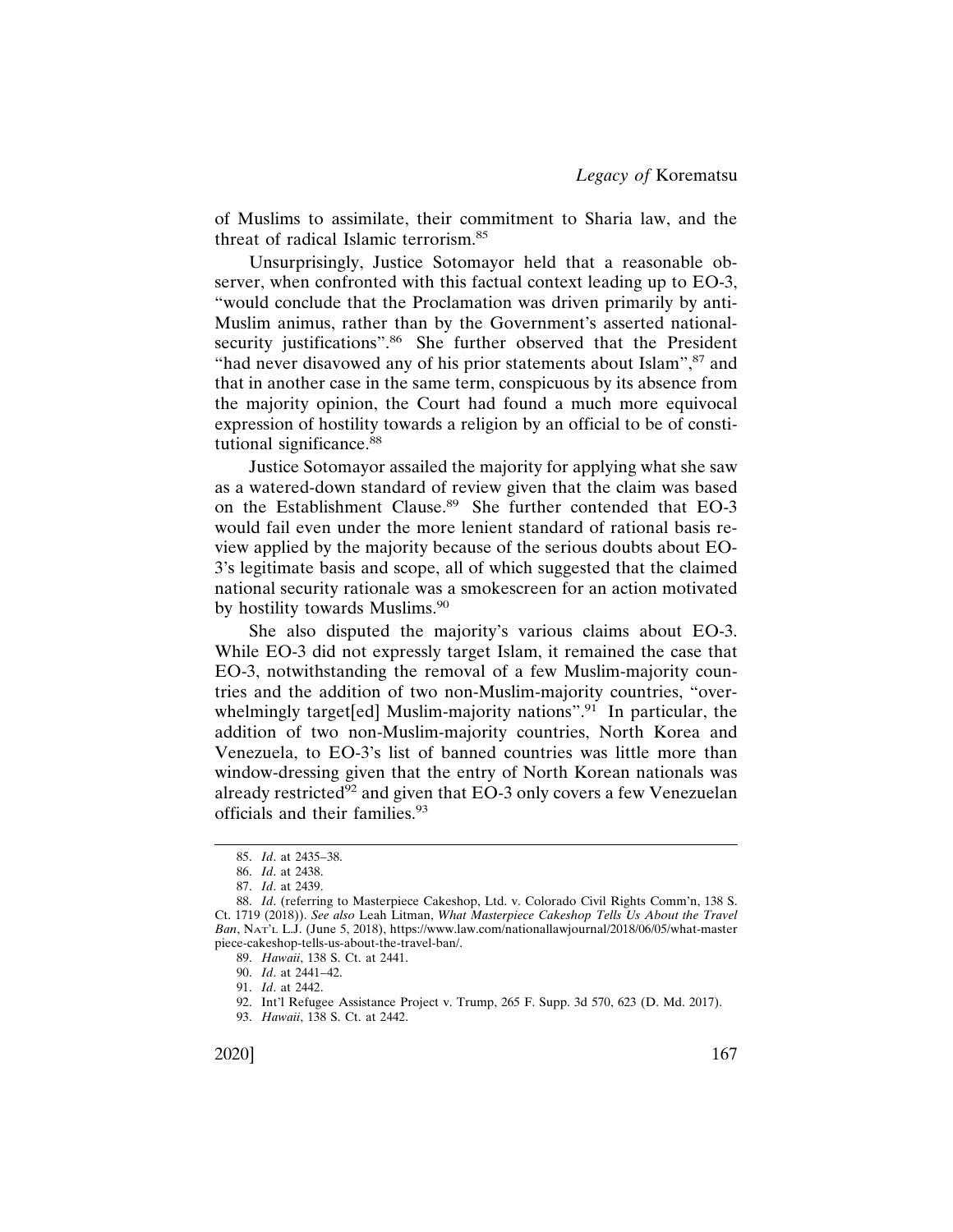Justice Sotomayor was also less convinced by the worldwide review process that so enamoured the majority. She noted that the product of that review process, which the government refused to disclose, was revealed by Freedom of Information Act litigation to be a paltry seventeen pages in length.<sup>94</sup> Further, Justice Sotomayor observed that the government had been unable to identify any gap that EO-3 could be said to be responding to—that is, what national-security need there was for EO-3 given that the INA already set out a comprehensive scheme regulating the admission of persons to the United States, and given the extant vetting procedures employed by the government.95 Finally, like Justice Breyer, Justice Sotomayor expressed skepticism about the reality of EO-3's system of waivers, a point that was formalistically relied upon by the majority to demonstrate the proclamation's careful calibration.<sup>96</sup> In sum, Justice Sotomayor concluded in no uncertain terms that the plaintiffs were likely to succeed in their constitutional claim:

[N]one of the features of the Proclamation highlighted by the majority supports the Government's claim that the Proclamation is genuinely and primarily rooted in a legitimate national-security interest. What the unrebutted evidence actually shows is that a reasonable observer would conclude, quite easily, that the primary purpose and function of the Proclamation is to disfavor Islam by banning Muslims from entering our country.97

#### IV. THE LONG SHADOW OF *KOREMATSU*

As noted earlier, the relevance of *Korematsu* to the travel ban litigation is the subject of a dispute between Chief Justice Roberts and Justice Sotomayor. In both of their opinions, reference to *Korematsu* is made towards the very end, with Justice Sotomayor highlighting the parallels and echoes and Chief Justice Roberts accentuating the differences. Justice Sotomayor's dissent invokes *Korematsu* in the following way:

Today's holding is all the more troubling given the stark parallels between the reasoning of this case and that of *Korematsu v. United*

<sup>94.</sup> *Id*. at 2442–43.

<sup>95.</sup> *Id.* at 2443–44.

<sup>96.</sup> *Id*. at 2445. The dissenters' skepticism has proven justified: *see* Joshua A. Geltzer & Neal K. Katyal, *The Travel Ban Shows What Happens When the Supreme Court Trusts Trump*, N.Y. TIMES (June 25, 2019), https://www.nytimes.com/2019/06/25/opinion/supreme-court-travelban-trump.html.

<sup>97.</sup> *Hawaii*, 138 S. Ct. at 2445.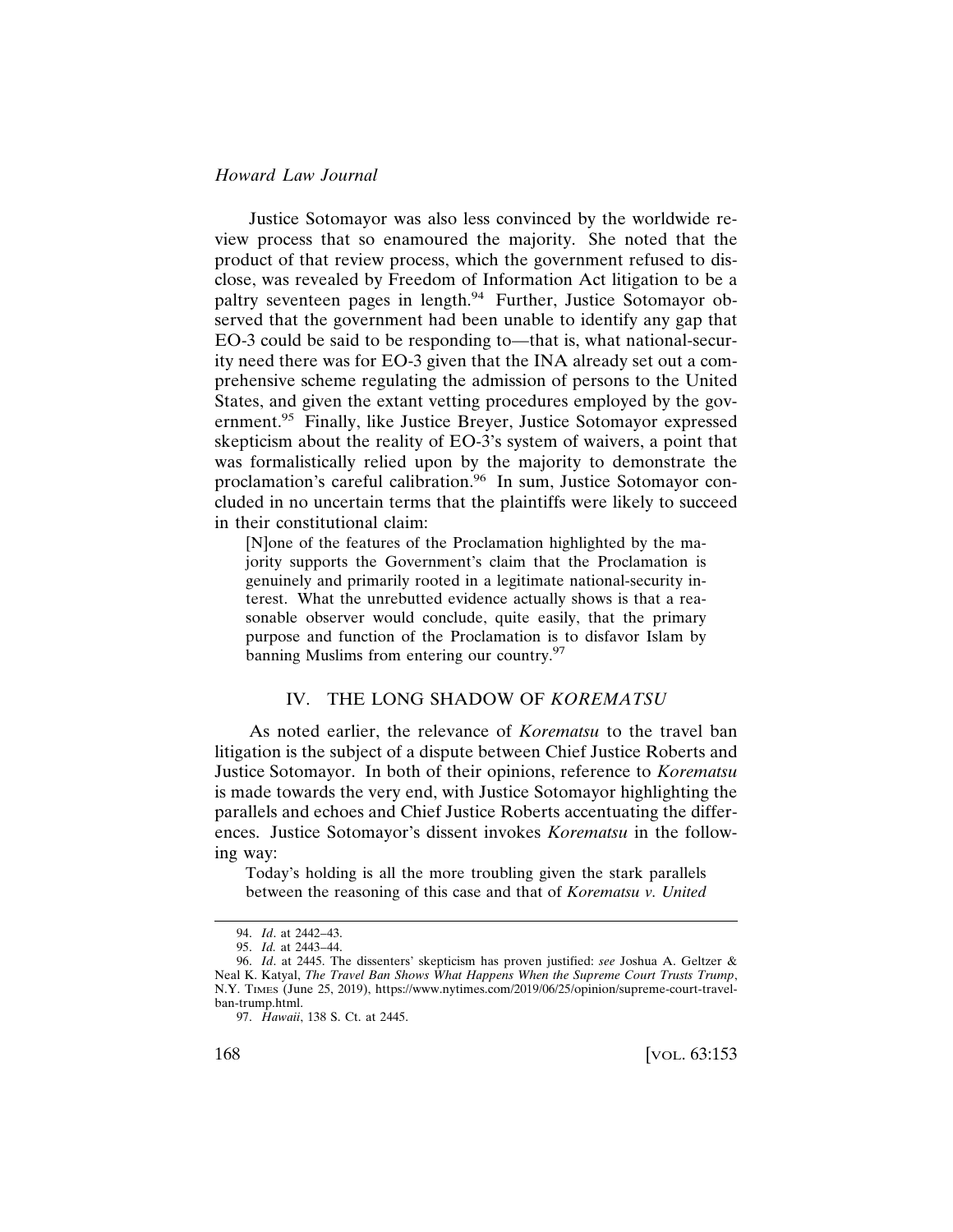*States*, 323 U.S. 214 (1944). . . . In *Korematsu*, the Court gave "a pass [to] an odious, gravely injurious racial classification" authorized by an executive order. . . . As here, the Government invoked an illdefined national-security threat to justify an exclusionary policy of sweeping proportion. As here, the exclusion order was rooted in dangerous stereotypes about, *inter alia*, a particular group's supposed inability to assimilate and desire to harm the United States. . . . As here, the Government was unwilling to reveal its own intelligence agencies' views of the alleged security concerns to the very citizens it purported to protect. . . . And as here, there was strong evidence that impermissible hostility and animus motivated the Government's policy.<sup>98</sup>

Chief Justice Roberts' opinion refers to *Korematsu* in this way:

Finally, the dissent invokes *Korematsu v. United States*, 323 U.S. 214 (1944). Whatever rhetorical advantage the dissent may see in doing so, *Korematsu* has nothing to do with this case. The forcible relocation of U.S. citizens to concentration camps, solely and explicitly on the basis of race, is objectively unlawful and outside the scope of Presidential authority. But it is wholly inapt to liken that morally repugnant order to a facially neutral policy denying certain foreign nationals the privilege of admission. . . . The entry suspension is an act that is well within executive authority and could have been taken by any other President—the only question is evaluating the actions of this particular President in promulgating another wise valid Proclamation.

The dissent's reference to *Korematsu*, however, affords this Court the opportunity to make express what is already obvious: *Korematsu* was gravely wrong the day it was decided, has been overruled in the court of history, and—to be clear—"has no place in law under the Constitution."<sup>99</sup>

The likely sequence of events is that the Chief Justice saw the reference to *Korematsu* in Justice Sotomayor's draft dissent and responded by overruling the decision as a way of removing the sting of the dissent's argument.

The majority opinion's overruling of *Korematsu* attracted a range of responses, with commentators referring to it as unexpected, $100$  a

<sup>98.</sup> *Id*. at 2447 (Sotomayor, J., dissenting).

<sup>99.</sup> *Id*. at 2423. For discussion of the use of the anti-cannon as a "rhetorical trump", see Greene, *supra* note 4, at 474–75.

<sup>100.</sup> Quinta Jurecic, *The Travel Ban Decision and the Ghost of Korematsu*, LAWFARE (June 28, 2018), https://www.lawfareblog.com/travel-ban-decision-and-ghost-korematsu.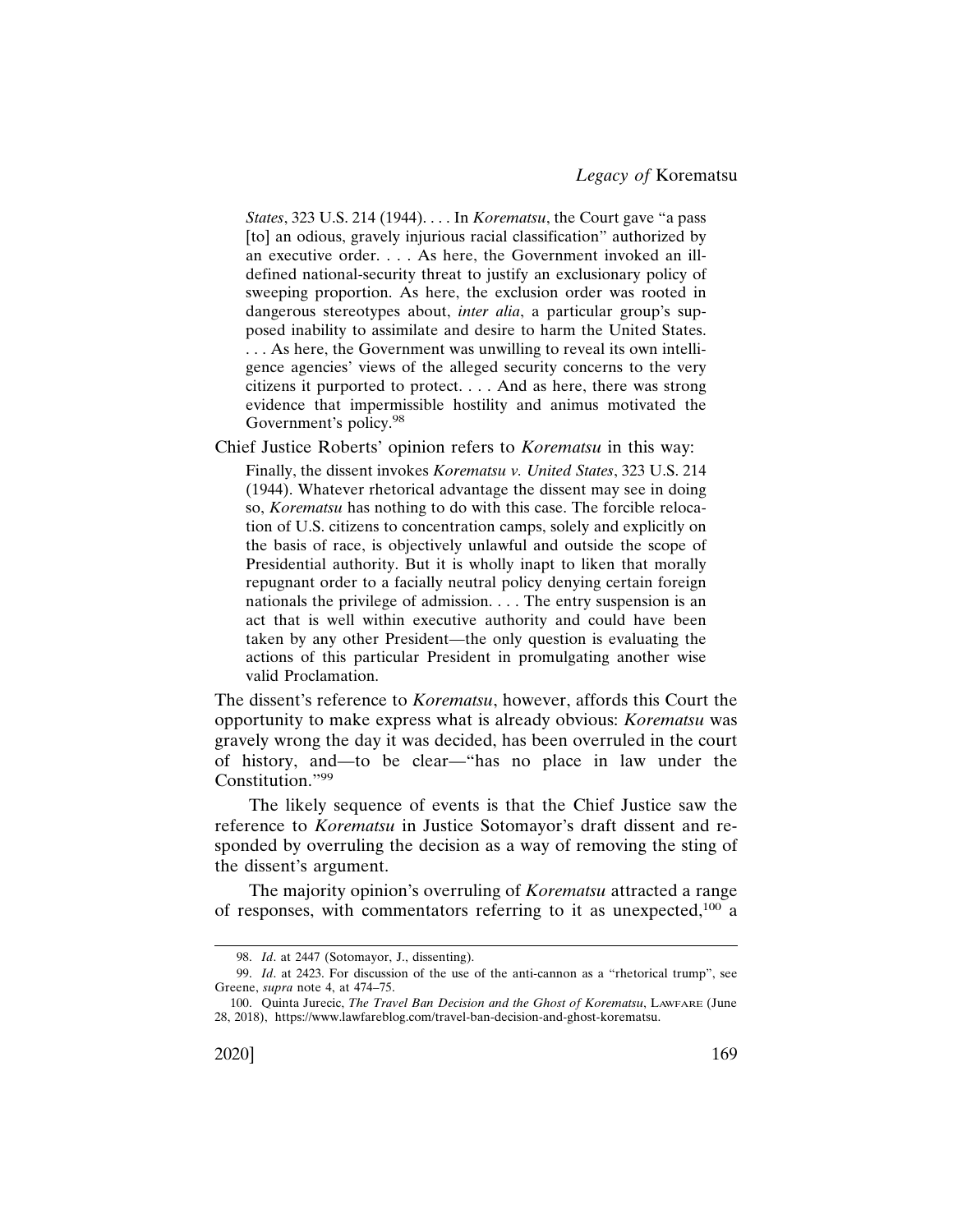good thing,<sup>101</sup> a distraction,<sup>102</sup> a "desperate attempt to change the subject",103 or a cheap trick.104 Jamal Greene's assessment is particularly damning, describing the "overruling" as "empty but also grotesque."105 In order to make some sense of these differing assessments, I provide an account of what was overruled—the Supreme Court's *Korematsu* decision from 1944—as well as the historical circumstances surrounding the decision, and the subsequent events that shaped the decision's social meaning. The protean nature of invocations and discussions of *Korematsu* suggest an unexamined prior question about what is actually wrong with the decision, and, hence, how the decision's repudiation ought to be viewed. Clarifying this initial premise goes a long way towards explaining the divergent views about the overruling of a near-universally discredited precedent, and addressing whether the majority opinion was right to claim that "*Korematsu* has nothing to do with this case."<sup>106</sup> Contrary to the majority opinion in *Hawaii*, I argue that there are several clear parallels between the two cases, perhaps most crucially in how the respective majorities responded to the government's national security-based justifications for its actions.

# A. The Japanese American internment and the legacy of *Korematsu*

The basic facts of the Japanese American internment are well known.107 On 19 February 1942, some three months after the attack on Pearl Harbor, President Roosevelt signed Executive Order 9066,<sup>108</sup>

105. Jamal Greene, *Is Korematsu Good Law?*, 128 YALE L.J.F. 629, 629 (2019).

<sup>101.</sup> Amy Davidson Sorkin, *One Really Good Thing in the Supreme Court's Travel-Ban Ruling: Korematsu Is Gone*, THE NEW YORKER (June 26, 2018), https://www.newyorker.com/news/ daily-comment/one-really-good-thing-in-the-supreme-courts-travel-ban-ruling-korematsu-isgone.

<sup>102.</sup> Benjamin Wittes, *Reflections on the Travel Ban Case and the Constitutional Status of Pretext*, LAWFARE (July 6, 2018), https://www.lawfareblog.com/reflections-travel-ban-case-andconstitutional-status-pretext.

<sup>103.</sup> Noah Feldman, *A Decision That Will Live in Infamy*, BLOOMBERG (June 27, 2018), https://www.bloomberg.com/opinion/articles/2018-06-26/supreme-court-s-travel-ban-decision-isa-historic-mistake.

<sup>104.</sup> Anil Kalhan, *Trump v. Hawaii and Chief Justice Roberts' "Korematsu Overruled" Parlor Trick*, ACS BLOG (June 29, 2018), https://www.acslaw.org/expertforum/trump-v-hawaii-andchief-justice-robertss-korematsu-overruled-parlor-trick/.

<sup>106.</sup> Trump v. Hawaii, 138 S. Ct. 2392, 2423 (2018).

<sup>107.</sup> *See generally* PERSONAL JUSTICE DENIED: REPORT OF THE COMMISSION ON WARTIME RELOCATION AND INTERNMENT OF CIVILIANS 1–16 (1982) [hereinafter CWRIC]; GREG ROBIN-SON, A TRAGEDY OF DEMOCRACY 92-132 (2009).

<sup>108.</sup> Exec. Order No. 9066, 7 Fed. Reg. 1407 (Feb. 19, 1942).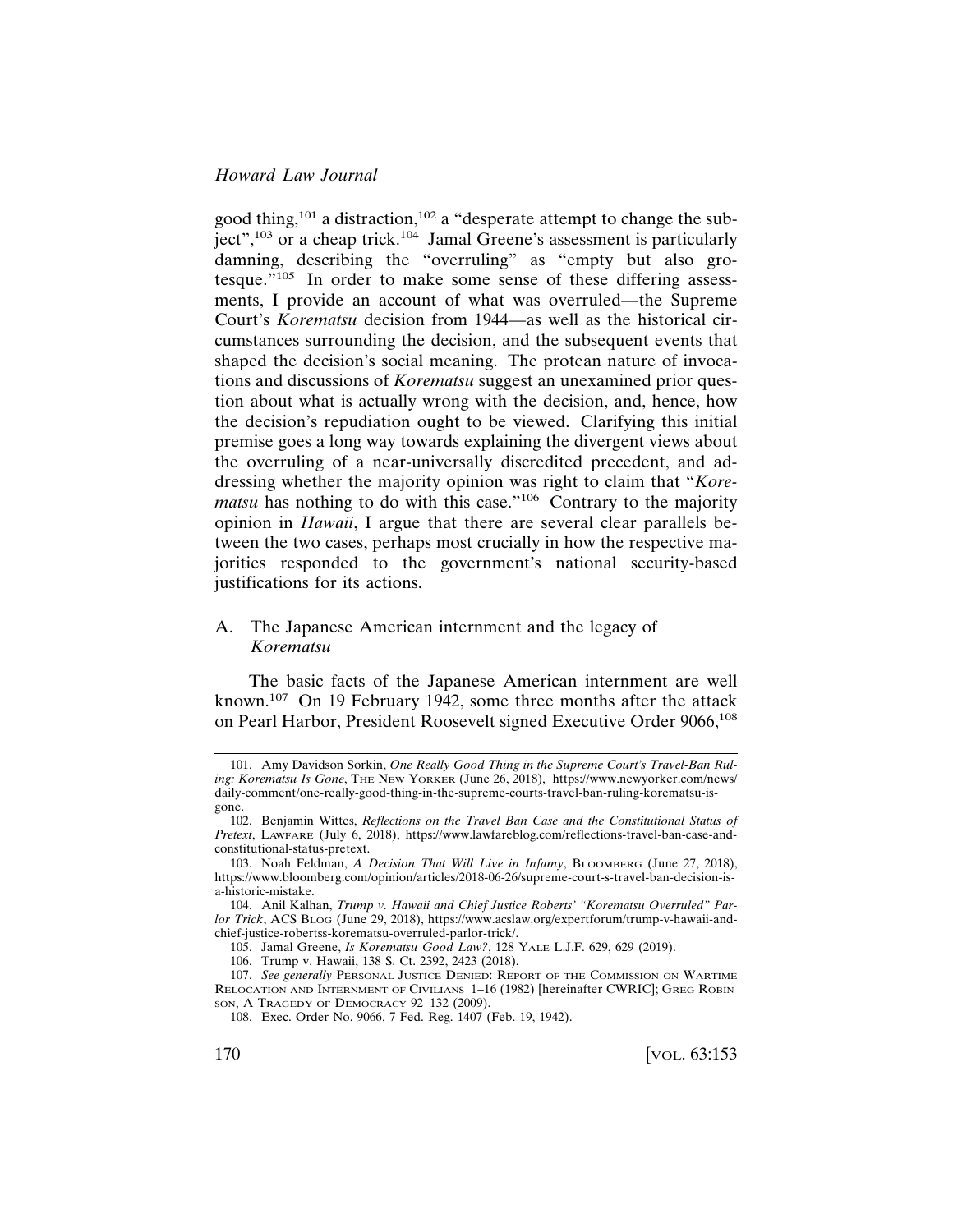which granted the Secretary of War, and the military, the power to create zones subject to military control. Although not apparent from the text, the order was intended to authorize, and was understood by relevant government officials to authorize, the removal of all Japanese persons living on the West Coast, a group that included both migrants from Japan (the Issei) and their native-born citizen children (the Nisei).<sup>109</sup> In March 1942, General John DeWitt, the commander of the Western Defense Command, announced the creation of the military zones, $110$  and Congress enacted a law making it an offense to "enter, remain in, leave, or commit any act in any military area or military zone . . . contrary to the restrictions applicable to any such area or zone or contrary to the order of the Secretary of War or any such military commander[.]"111

With this legal framework in place, the Issei and Nisei were subject to restrictions, such as curfew, before eventually being removed from their homes on the West Coast and held in internment camps located in remote areas of the United States. Some 120,000 Issei and Nisei spent on average three years in internment. There were no individual hearings beforehand, nor was there ever a documented case of disloyal activity on the part of the Issei or Nisei on the West Coast.<sup>112</sup>

Several Nisei brought legal challenges.<sup>113</sup> Among them was Fred Korematsu, who had been convicted of remaining in a military area in contravention of Civilian Exclusion Order No. 34.114 He argued that his conviction was in violation of the Constitution. The Supreme Court rejected this claim, instead accepting the government's argument, which was substantially based on assertions made in General DeWitt's Final Report,<sup>115</sup> that the internment was justified by military necessity.116

114. *Korematsu*, 323 U.S. at 215–16.

115. U.S. GOV'T PRINTING OFFICE, FINAL REPORT: JAPANESE EVACUATION FROM THE WEST COAST 1942 vii (1943) [hereinafter FINAL REPORT].

116. *See Korematsu*, 323 U.S. at 223–24.

<sup>109.</sup> CWRIC, *supra* note 107, at 49.

<sup>110.</sup> *Id*. at 100–01.

<sup>111.</sup> Act of Mar. 21, 1942, ch. 191, 56 Stat. 173 (1942). The legislation was necessary to ensure clear legal authority to impose sanctions for failure to comply with the military's orders. *See* CWRIC, *supra* note 107, at 95.

<sup>112.</sup> CWRIC, *supra* note 107, at 3; GEOFFREY R. STONE, PERILOUS TIMES 287 (2004).

<sup>113.</sup> *See* Hirabayashi v. United States, 320 U.S. 81 (1943); *see also*, Yasui v. United States, 320 U.S. 115 (1943); *see also*, Korematsu v. United States, 323 U.S. 214 (1944); *see also Ex parte* Endo, 323 U.S. 283 (1944). These were but a small subset of cases concerning the Japanese American internment. *See* Eric L. Muller, *The Japanese American Cases - A Bigger Disaster than We Realized*, 49 HOWARD L.J. 417 (2006).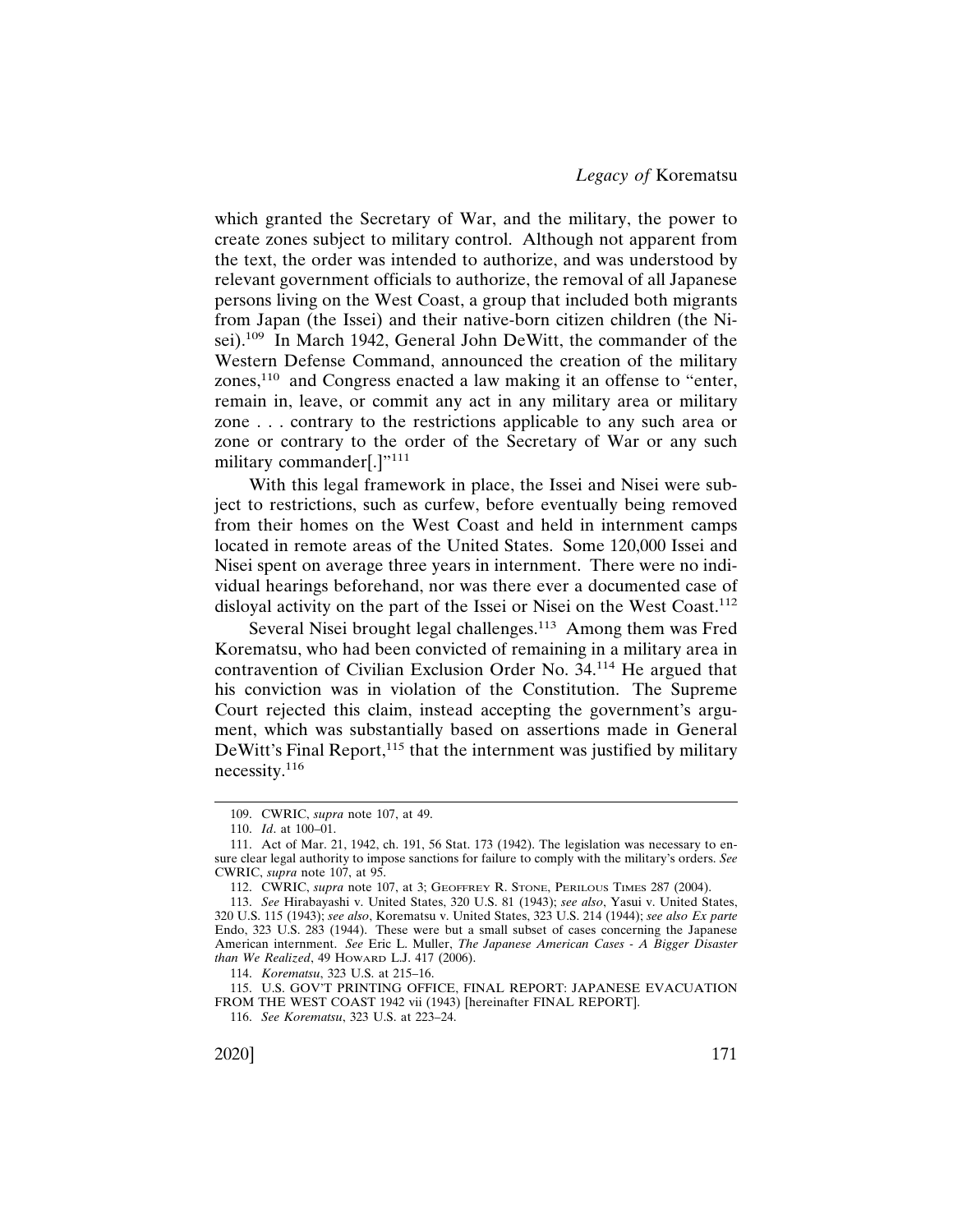In 1980, as a result of a decades-long grassroots campaign pushing for redress, Congress established the Commission on Wartime Relocation and Internment of Civilians (CWRIC) to look into the circumstances of Executive Order 9066 and the impact of the internment.<sup>117</sup> The judgment subsequently rendered by CWRIC was that the internment was not justified by military necessity, but was rather the product of "race prejudice, war hysteria and a failure of political leadership".118 CWRIC recommended, among other things, a public apology and compensation for those wronged.<sup>119</sup>

Around the same time, researchers uncovered evidence of government misconduct during the litigation regarding Korematsu and other Nisei internees.120 It came to light that the government had doctored portions of General DeWitt's Final Report<sup>121</sup>—the key document that set out the basis for the internment and formed the core of the government's military necessity justification—in order to conceal DeWitt's racism. Further, it emerged that the government possessed material that contradicted key claims about the disloyalty of Japanese Americans made in DeWitt's Final Report but withheld this material from the Supreme Court.122

Because of this government deception, a federal court would later grant the writ of *coram nobis* and vacate Fred Korematsu's wartime conviction.<sup>123</sup> In 1988, in keeping with CWRIC's recommendations, Congress enacted the Civil Liberties Act, whereby the United States government apologized for the internment and provided for the payment of \$20,000 to each survivor subject to Executive Order 9066.124 In 2011, the Acting Solicitor General confessed error in re-

<sup>117.</sup> Commission on Wartime Relocation and Internment of Civilians Act, Pub. L. No. 96- 317, 94 Stat. 964 (1980).

<sup>118.</sup> CWRIC, *supra* note 107, at 18.

<sup>119.</sup> *Id.* at 8-9. UNITED STATES COMMISSION ON WARTIME RELOCATION AND INTERNMENT OF CIVILIANS, PERSONAL JUSTICE DENIED PART 2: RECOMMENDATIONS 8–9 (1983).

<sup>120.</sup> *See* PETER IRONS, JUSTICE AT WAR viii–x (1983).

<sup>121.</sup> FINAL REPORT, supra note 115.

<sup>122.</sup> Korematsu v. United States, 584 F. Supp. 1406, 1417–20 (N.D. Cal. 1984); Hirabayashi v. United States, 828 F.2d 591, 597–98 (9th Cir. 1987). *See also* ERIC K. YAMAMOTO, IN THE SHADOW OF KOREMATSU: DEMOCRATIC LIBERTIES AND NATIONAL SECURITY 39–41 (2018); Neal Kumar Katyal, *The Solicitor General and Confession of Error*, 81 FORDHAM L. REV. 3027, 3037 (2013). This information was put before the CWRIC, but it was not included in the report. *See* ROGER DANIELS, THE JAPANESE AMERICAN CASES 166 (2013).

<sup>123.</sup> Korematsu v. United States, 584 F. Supp. 1406, 1419–20 (N.D. Cal. 1984). *See also* Hirabayashi v. United States, 828 F.2d 591, 608 (9th Cir. 1987). Min Yasui died before his case was resolved. *Id*. at 594 n. 4. Pub. L. No. 100-383, §1, 102 Stat. 903, 905–06 (1988). Eventually \$1.6 billion was paid to 82,250 individuals. DANIELS, *supra* note 122, at 164.

<sup>124.</sup> Pub. L. No. 100-383, §1, 102 Stat. 903, 905–06 (1988). Eventually \$1.6 billion was paid to 82,250 individuals. DANIELS, *supra* note 122, at 164.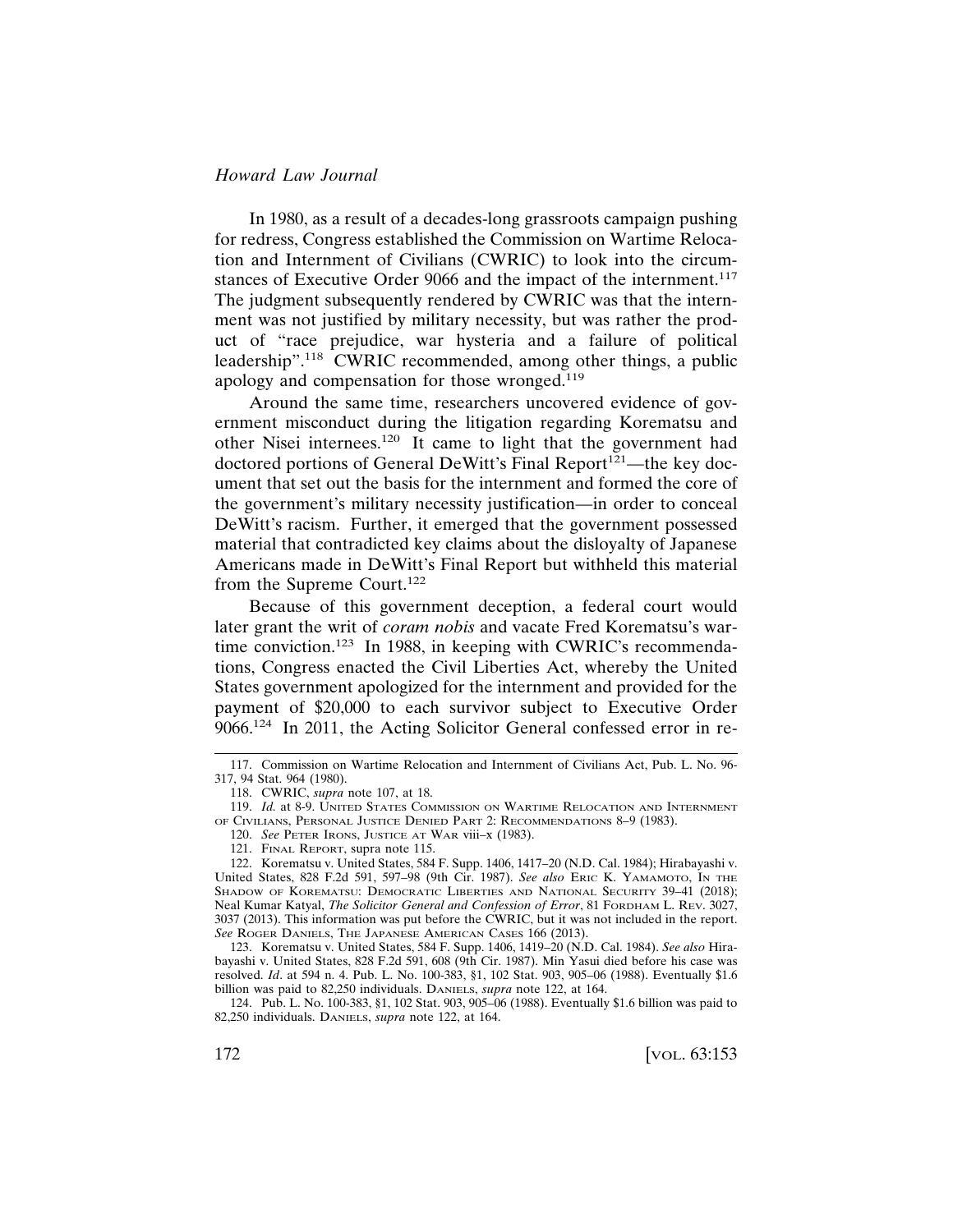spect of *Korematsu*, acknowledging in effect that the government should not have prevailed on account of its misconduct during the litigation.<sup>125</sup>

These events reflect and reinforce the modern consensus that the internment was a gross injustice inflicted upon Japanese Americans, and also that *Korematsu* amounted to a shameful failure on the part of the Supreme Court. The CWRIC's verdict was that "*Korematsu* lies overruled in the court of history".126 David Harris describes it as a "historical curiosity, a relic of an era in which the country collectively lost its head to the toxic combination of war hysteria, xenophobia, and racism".127 Eric Muller describes the decision as "defunct",128 and "deeply discredited".129 In fact, *Korematsu* is so discredited that it features in discussions of anti-canonical decisions, the Supreme Court's hall of shame as it were.<sup>130</sup> The decision has been explicitly disavowed by a series of Supreme Court Justices either in opinions or confirmation hearings.131 It even features as a kind of constitutional canary in a coalmine of decisions of overseas courts concerning national security, $132$  and as a cautionary tale about the limitations of courts in wartime in overseas legal scholarship.<sup>133</sup>

The September 11 terrorist attacks led to renewed interest in *Korematsu*. There is a considerable amount of scholarly discussion about the decision in post-9/11 legal literature, and, in particular, whether implementing certain security measures might amount to a

<sup>125.</sup> The confession of error extended also to Hirabayashi v. United States, 320 U.S. 81 (1943). Katyal, *supra supra* note 122, at 3029.

<sup>126.</sup> CWRIC, *supra* note 107, at 238.

<sup>127.</sup> David A. Harris, *On the Contemporary Meaning of Korematsu: "Liberty Lies in the Hearts of Men and Women"*, 76 MO. L. REV. 1, 8 (2011).

<sup>128.</sup> Eric L. Muller, *Inference or Impact-Racial Profiling and the Internment's True Legacy*, 1 OHIO ST. J. CRIM. L. 103, 106 (2003).

<sup>129.</sup> Eric L. Muller, *12/7 and 9/11: War, Liberties, and the Lessons of History*, 104 W. VA. L. REV. 571, 586 (2002). *See also* Craig Green, *Ending the Korematsu Era: An Early View from the War on Terror Cases*, 105 NW. U.L. REV. 983, 985 (2011).

<sup>130.</sup> *See* Greene, *supra* note 4; Gerald N. Rosenberg, *Protecting Privilege: The Historic Role of the U.S. Supreme Court and the Great Progressive Misunderstanding*, *in* JUDICIAL POWER AND THE LEFT 78–90 (Richard Ekins & Graham Gee eds., 2017).

<sup>131.</sup> Harris, *supra* note 127, at 9–10; Greene, *supra* note 4, at 398–99.

<sup>132.</sup> *See, e.g.,* A v. Secretary of State for the Home Department, [2005] 2 A.C. 68, para. 41 (U.K.) (citing passage from Judge Patel's *coram nobis* decision in *Korematsu*); A v. Secretary of State for the Home Department (no. 2), [2006] 2 A.C. 221, para. 113 (citing the loaded weapon metaphor from Justice Jackson's *Korematsu* dissent).

<sup>133.</sup> *See, e.g.,* Johan Steyn, *Guantanamo Bay: The legal black hole*, 53 INT'L & COMP. L.Q. 1, 2–3 (2004); Tom Bingham, *Personal Freedom and the Dilemma of Democracies*, 52 INT'L & COMP. L.Q. 841, 855–56 (2003); Keith Ewing, *The Futility of the Human Rights Act*, 2004 PUB. L. 829, 851 n. 115.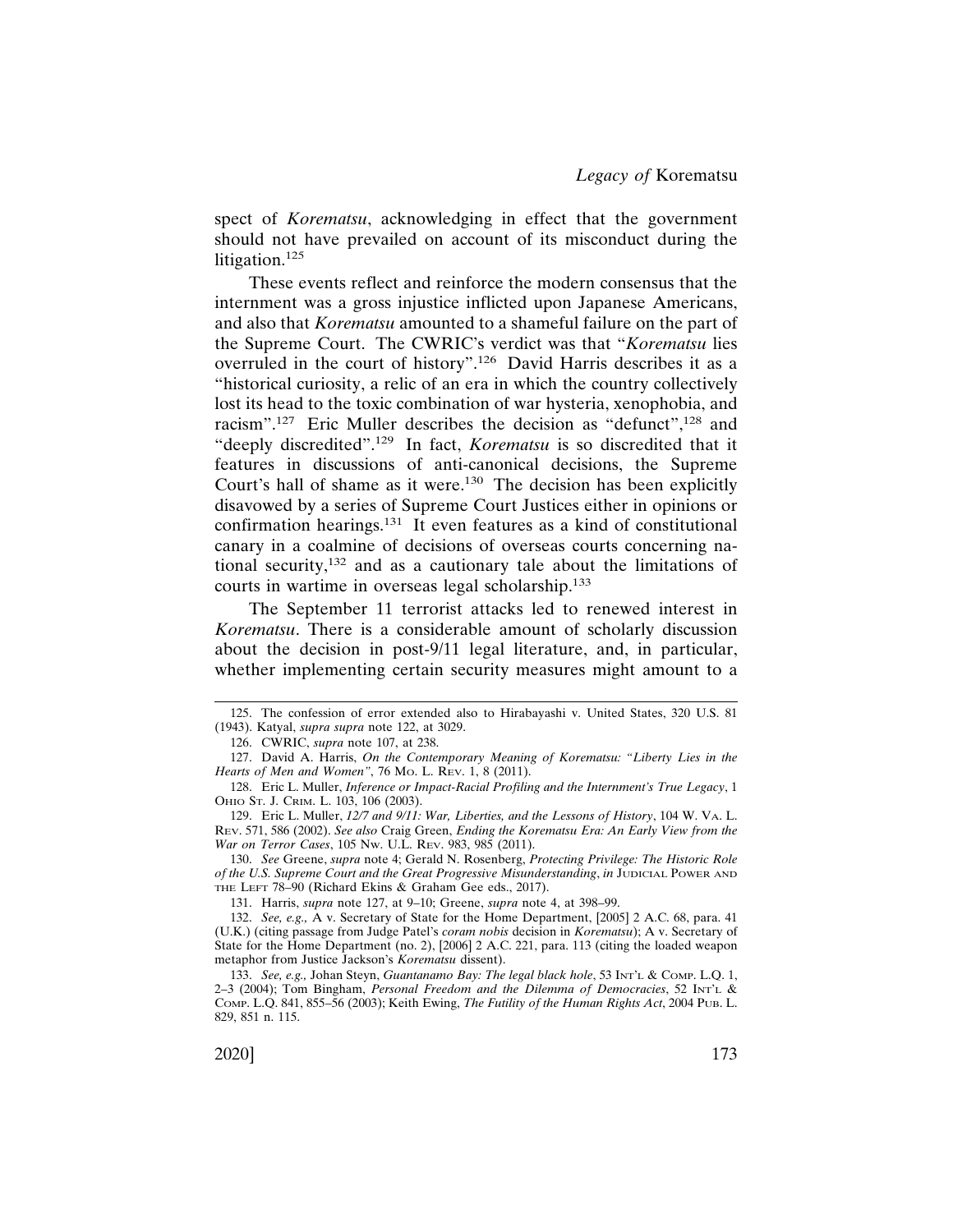failure to heed the lessons of *Korematsu*. 134 The post-9/11 era has also seen *Korematsu* periodically deployed as a pro-security talking point in discussions about counterterrorism measures $135$ —for example, in relation to a proposed registry for migrants from Muslim countries,<sup>136</sup> as well as with the then-proposed travel ban itself.137 The deployment of *Korematsu* in this way speaks to the persistent generative power of judicial precedent. And prior to June 2018, *Korematsu* technically remained good law in the sense that it had never been overruled, regardless of the verdict of history.138

Another thing revealed by the revival of interest in *Korematsu* since 9/11 is the fuzziness about what is wrong with the decision. To some extent, this is endemic to case law precedents. Cases often stand for more than one proposition, and each can be understood at differing levels of generality. Anticanonical (and also canonical) cases, which function like teachable moments in constitutional law, have an additional layer of fuzziness in that they "can stand for (or be made to stand for) many different things to different theorists."<sup>139</sup> In the case of *Korematsu*, while there may be a clear consensus that it is a bad decision, its "wrongness is a matter of incompletely theorized consensus."<sup>140</sup>

There are two complicating factors. First, while related, the wrongness of the Japanese American internment is not the same as the wrongness of the Supreme Court's *Korematsu* decision.<sup>141</sup> Suppose the Court had managed to find some procedural avenue to avoid

<sup>134.</sup> See, e.g., Harris, *supra* note 127, at 27–32; John Ip, *How Do the Abuses of Civil Liberties Under the George W. Bush Administration Compare to the Internments of Japanese Aliens and* Japanese-Americans During World War II?, 36 WM. MITCHELL L. REV. 5023 (2010); Muller, *supra* note 129, at 584–87; Mark Tushnet, Defending Korematsu? *Reflections on Civil Liberties in Wartime*, 2003 WIS. L. REV. 273.

<sup>135.</sup> YAMAMOTO, *supra* note 122, at 5–7; Eric K. Yamamoto & Rachel Oyama, *Masquerading Behind a Facade of National Security*, 128 YALE L.J.F. 688, 699–701 (2019).

<sup>136.</sup> Jonah Engel Bromwich, *Trump Camp's Talk of Registry and Japanese Internment Raises Muslims' Fears*, N.Y. TIMES (Nov. 17, 2016), https://www.nytimes.com/2016/11/18/us/politics/japanese-internment-muslim-registry.html.

<sup>137.</sup> *Hawaii*, 138 S. Ct. 2392, 2435 (2018).

<sup>138.</sup> Harris, *supra* note 127, at 12. *Korematsu* has often been cited positively for what it says about strict scrutiny and racial classifications. *See* Greene, *supra* note 4, at 398.

<sup>139.</sup> Greene, *supra* note 4, at 462.

<sup>140.</sup> Greene, *supra* note 105, at 630. Elsewhere, Greene suggests incomplete theorization is inherent to anticanonical cases. *See* Greene, *supra* note 4, at 460–61.

<sup>141.</sup> *See* Korematsu v. United States, 323 U.S. 214, 245–46 (1944) (Jackson, J., dissenting) ("Much is said of the danger to liberty from the Army program for deporting and detaining these citizens of Japanese extraction. But a judicial construction of the due process clause that will sustain this order is a far more subtle blow to liberty than the promulgation of the order itself.").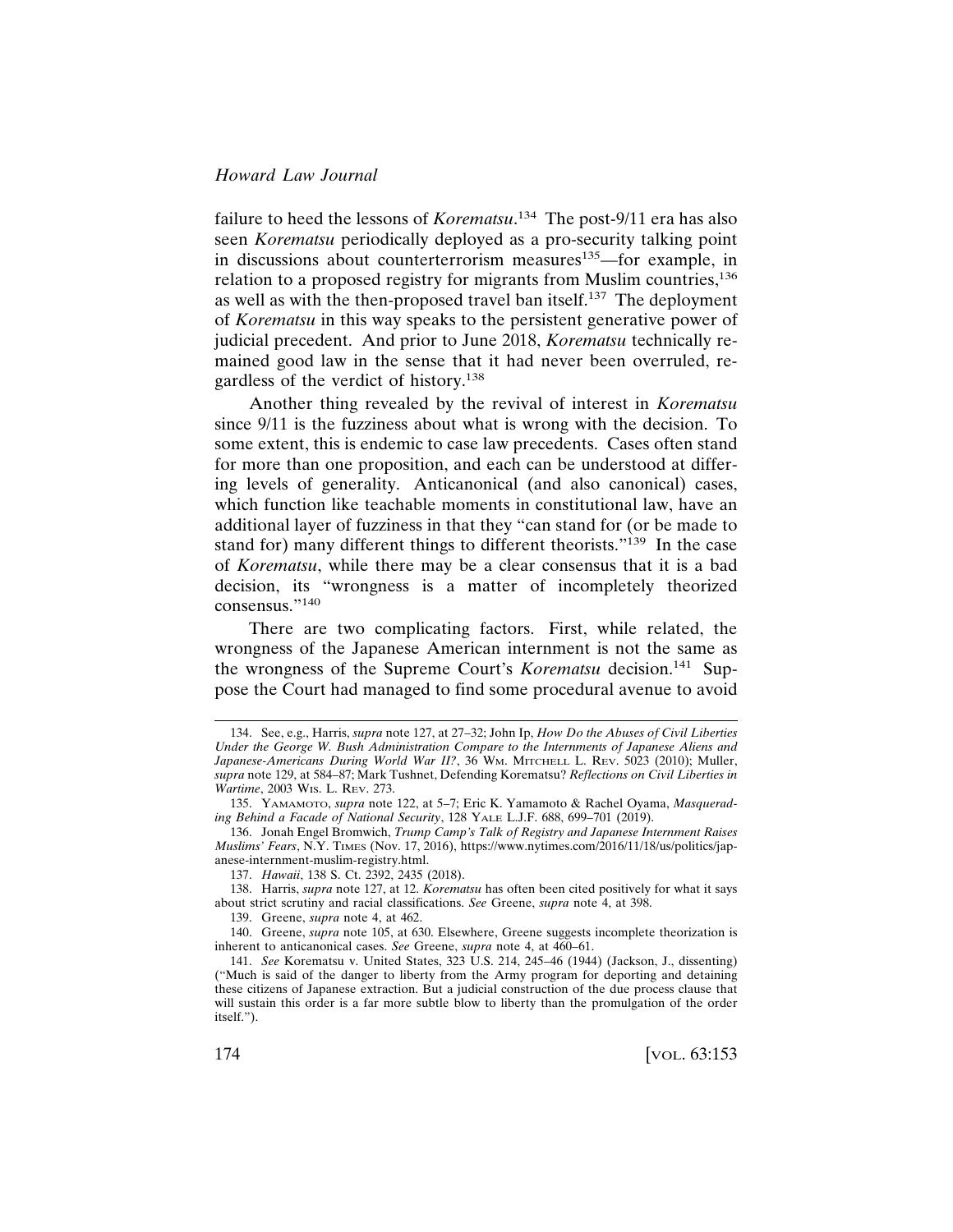placing its "valuable institutional stamp on racism".142 Our view of the decision's anticanonical status might well be different, but the wrongfulness of the internment and the blameworthiness of its architects would remain. Second, there is more than one candidate for the core wrong of the internment that the Court ought not have blessed.143 It could, for example, be the use of race as a proxy for being a security threat,<sup>144</sup> the use of this proxy only in relation to Japanese (but not Germans and Italians), $145$  or that the use of the proxy led to the gross burdens imposed by the internment.<sup>146</sup> This uncertainty filters through to what it means to stop a repeat of *Korematsu*. The thing to be prevented from recurring could be detention measures similar to mass internment or some lesser security measure that burdens a discrete group. Or it could refer to the problem of ensuring meaningful judicial scrutiny over government claims about what national security requires.<sup>147</sup> Logically, this uncertainty must also complicate how we should view the overruling of *Korematsu*. 148

#### B. Two conceptions of *Korematsu*

This incompletely theorized consensus about why *Korematsu* is wrong, I suggest, helps explain the divide between Chief Justice Roberts and Justice Sotomayor. When the Chief Justice maintained that "*Korematsu* had nothing to do with this case,"149 he did so with a reliance on a particular conception of what the case was about. Chief Justice Roberts' narrow, stylized account of the case has three elements. *Korematsu* concerned a specific government policy, the "forcible relocation" of people to "concentration camps", that burdened "U.S. citizens" and was carried out "solely and explicitly on the basis of race."150 Implicitly, the wrong of *Korematsu* for Chief Justice Roberts is closely tethered to the wrong of the internment—that is, *Korematsu* is wrong for its endorsement of the "morally repugnant"

<sup>142.</sup> Greene, *supra* note 4, at 425.

<sup>143.</sup> Greene, *supra* note 105, at 634. *See generally* Muller, *supra* note 128, at 115.

<sup>144.</sup> Greene, *supra* note 4, at 423–24; Geoffrey R. Stone, *National Security, National Origin, and the Constitution: 75 Years after EO 9066*, 68 CASE W. RES. L. REV. 1067, 1080 (2018).

<sup>145.</sup> Muller, *supra* note 128, at 115–16.

<sup>146.</sup> Muller ultimately singles this out as the "fundamental error" of the internment. *Id*. at 116–17. *See also* Samuel R. Gross & Debra Livingston, *Racial Profiling under Attack*, 102 COLUM. L. REV. 1413, 1424–25 (2002).

<sup>147.</sup> Green, *supra* note 129, at 1033. See also Sandra L. Lynch, *Constitutional Integrity: Lessons from the Shadows* 92 N.Y.U. L. REV. 623, 635–36 (2017).

<sup>148.</sup> Greene, *supra* note 105, at 632.

<sup>149.</sup> *Hawaii*, 138 S. Ct. 2392, 2423 (2018).

<sup>150.</sup> *Id*. at 2423.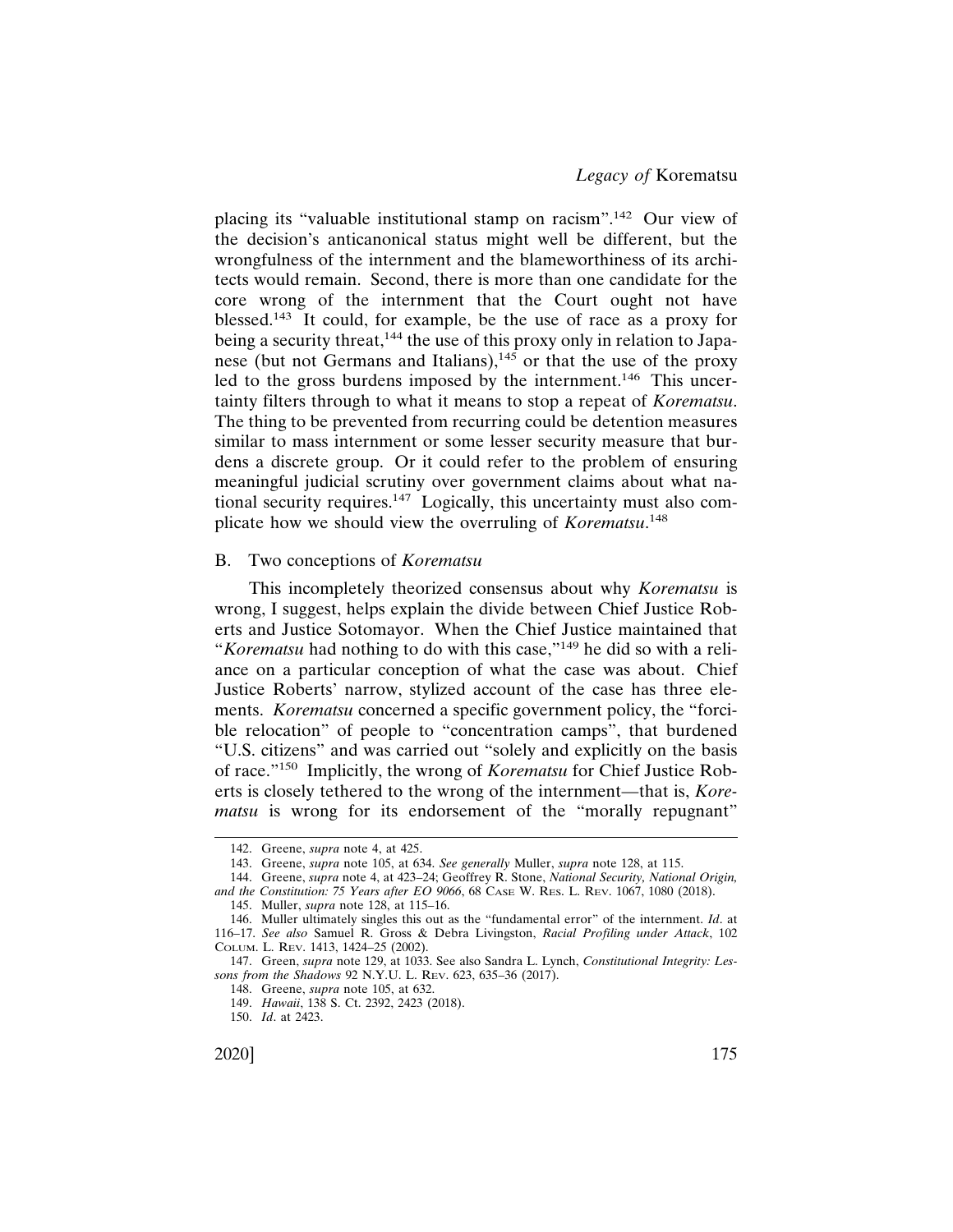Executive Order 9066, which inflicted the burdens of internment upon American citizens on the basis of race.<sup>151</sup>

Chief Justice Roberts' goal is clear enough: to try and disassociate *Hawaii* from *Korematsu* by highlighting the discontinuities between the two cases. And it is hard to deny that there is a certain intuitive logic to the proposition that denying non-citizens the privilege to enter the United States is different from the mass internment of citizens on the basis of race. Even if one accepts Aziz Huq's observation that the "distinction between entry and internment . . . is less crisp than first appears,"152 a point that has been highlighted by the recent mass detention of asylum seekers fleeing violence in Central America, it is hard to argue that the travel ban is a greater wrong than the Japanese American internment, however one construes the wrong of the former.

However, Chief Justice Roberts' three elements work in concert to construct a heavily qualified and artificial version of the case that is at odds with the facts of the case and the Court's decision in *Korematsu*. This has troubling implications. First, the implication that the case concerned detention at internment camps does not accord with the framing of the *Korematsu* majority itself. Justice Black's opinion explicitly refused to address the question of detention at assembly and relocation centers, and instead exclusively focused on Korematsu's exclusion from the West Coast.153 Accordingly, Justice Black professed ignorance as to what would have happened to Korematsu had he obeyed the exclusion order<sup>154</sup>—despite the government's brief stating that he would have been detained.155 Indeed, Chief Justice Roberts' account accords more closely with how the *Korematsu* minority characterized the case,<sup>156</sup> and with the common (but technically incorrect)

<sup>151.</sup> *Id*.

<sup>152.</sup> Huq, *supra* note 78, at 91.

<sup>153.</sup> Korematsu v. United States, 323 U.S. 214, 223 (1944) (Black, J.) ("Regardless of the true nature of the assembly and relocation centres . . . we are dealing specifically with nothing but an exclusion order.").

<sup>154.</sup> *Id*. at 221–22. This formalistic sleight of hand was part of a broader strategy adopted by the Supreme Court. *See* Jerry Kang, *Denying Prejudice: Internment, Redress, and Denial*, 51 UCLA L. REV. 933, 944–64 (2004).

<sup>155.</sup> Kang, *supra* note 154, at 952.

<sup>156.</sup> *Korematsu*, 323 U.S. at 226 (Roberts, J., dissenting) ("[I]t is the case of convicting a citizen as a punishment for not submitting to imprisonment in a concentration camp, based on his ancestry, and solely because of his ancestry, without evidence or inquiry concerning his loyalty and good disposition towards the United States."); *id*. at 243 (Jackson, J., dissenting) ("Even more unusual is the series of military orders which made this conduct a crime. They forbid such a one to remain, and they also forbid him to leave. They were so drawn that the only way Korematsu could avoid violation was to give himself up to the military authority. This meant submis-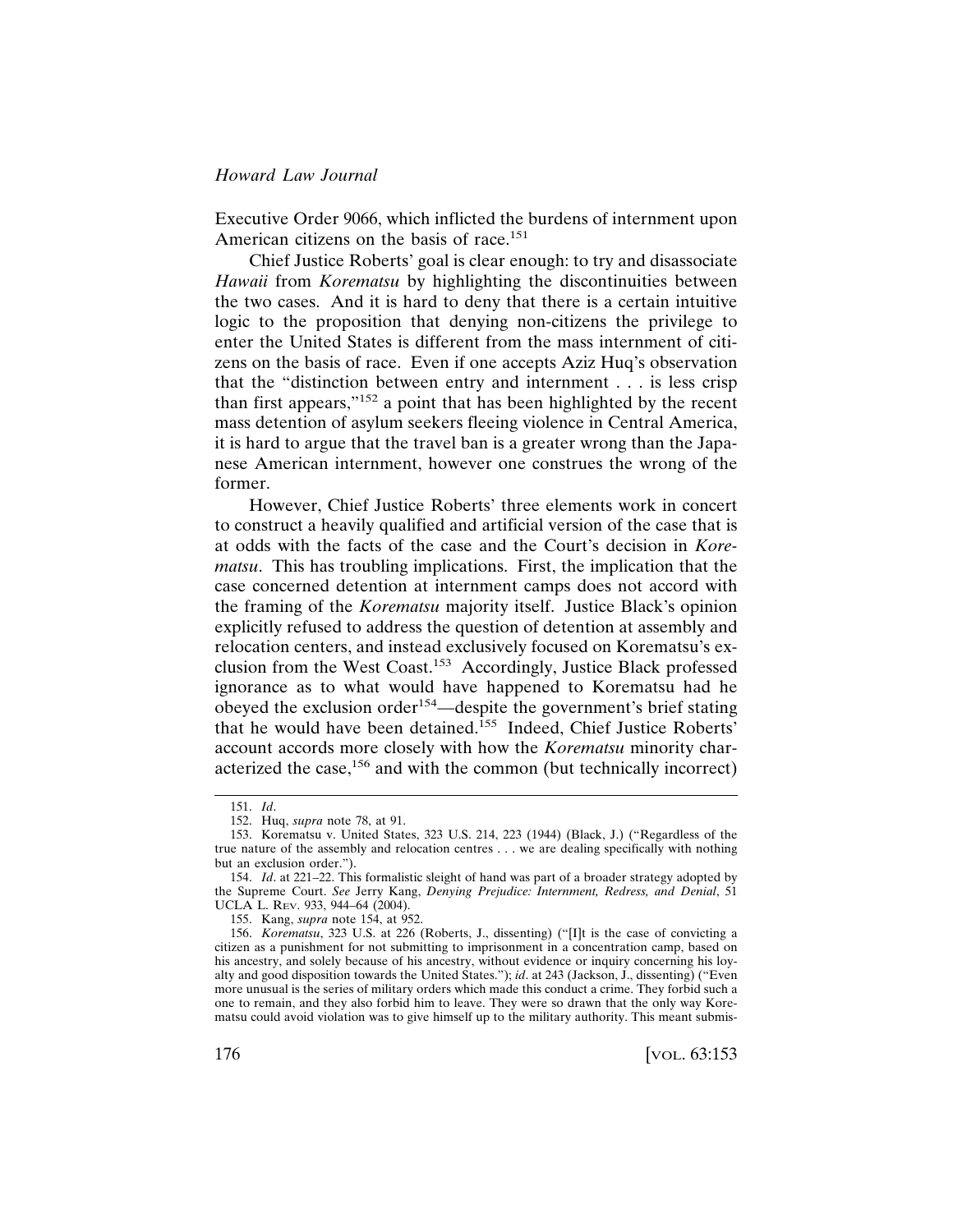## *Legacy of* Korematsu

understanding of *Korematsu* as the case where the Court upheld the constitutionality of the Japanese American internment.<sup>157</sup> Putting that point aside, it is unclear how the Chief Justice views race-based security measures that fall short of mass internment—that is, the kind of security measures that are a far more likely prospect in the modern age than a repeat of the Japanese American internment. This uncertainty is further heightened by the majority opinion leaving the earlier *Hirabayashi* decision, which concerned an order imposing a racebased curfew, undisturbed.158

Second, regardless of what one makes of the position that citizens have superior rights to non-citizens, $159$  there are complications in distinguishing the internment and travel ban on the basis that one burdens citizens and the other non-citizens. This is because it is not true to say that the travel ban only affects non-citizens. Even the majority opinion accepts that citizens are affected for the purposes of establishing standing—more specifically, they are kept separated from family members and relatives from the countries covered by the travel ban.160 Moreover, Chief Justice Roberts' account of *Korematsu*, in omitting non-citizens, strikingly erases the Issei, who constituted a third of those detained in the internment.161 Whether intended or not, his account recalls the sanguine extrajudicial take on the Japanese American internment offered by Chief Justice Rehnquist, which suggested that the problematic aspect of the internment was that it extended to citizens—with the implication being that the internment would have been less problematic, or even defensible, had it been limited to the non-citizen Issei, $162$  since they would technically have been

sion to custody, examination, and transportation out of the territory, to be followed by indeterminate confinement in detention camps.").

<sup>157.</sup> Corinna Barrett Lain, *Three Supreme Court Failures and a Story of Supreme Court Success* 69 VAND. L. REV. 1019, 1056 (2016) (noting the irony that "the case condemned for upholding the Japanese American internment never actually ruled on it at all"). *See also* Muller, *supra* note 128, at 110 n. 48.

<sup>158.</sup> *See generally* Eric L. Muller, Hirabayashi *and the Invasion Evasion*, 88 N.C. L. REV. 1333, 1335 (2009).

<sup>159.</sup> Certainly this is the position under United States law. *See* Margulies, *The Travel Ban Decision*, *supra* note 64, at 170 ("foreign nationals located abroad . . . are not subject to U.S. laws and therefore have no reciprocal claim to U.S. legal protections").

<sup>160.</sup> *Hawaii*, 138 S.Ct. 2392, 2416 (2018). *See also* Huq, *supra* note 78, at 97–98.

<sup>161.</sup> Greene, *supra* note 105, at 634.

<sup>162.</sup> WILLIAM H. REHNQUIST, ALL THE LAWS BUT ONE 206–10 (1998).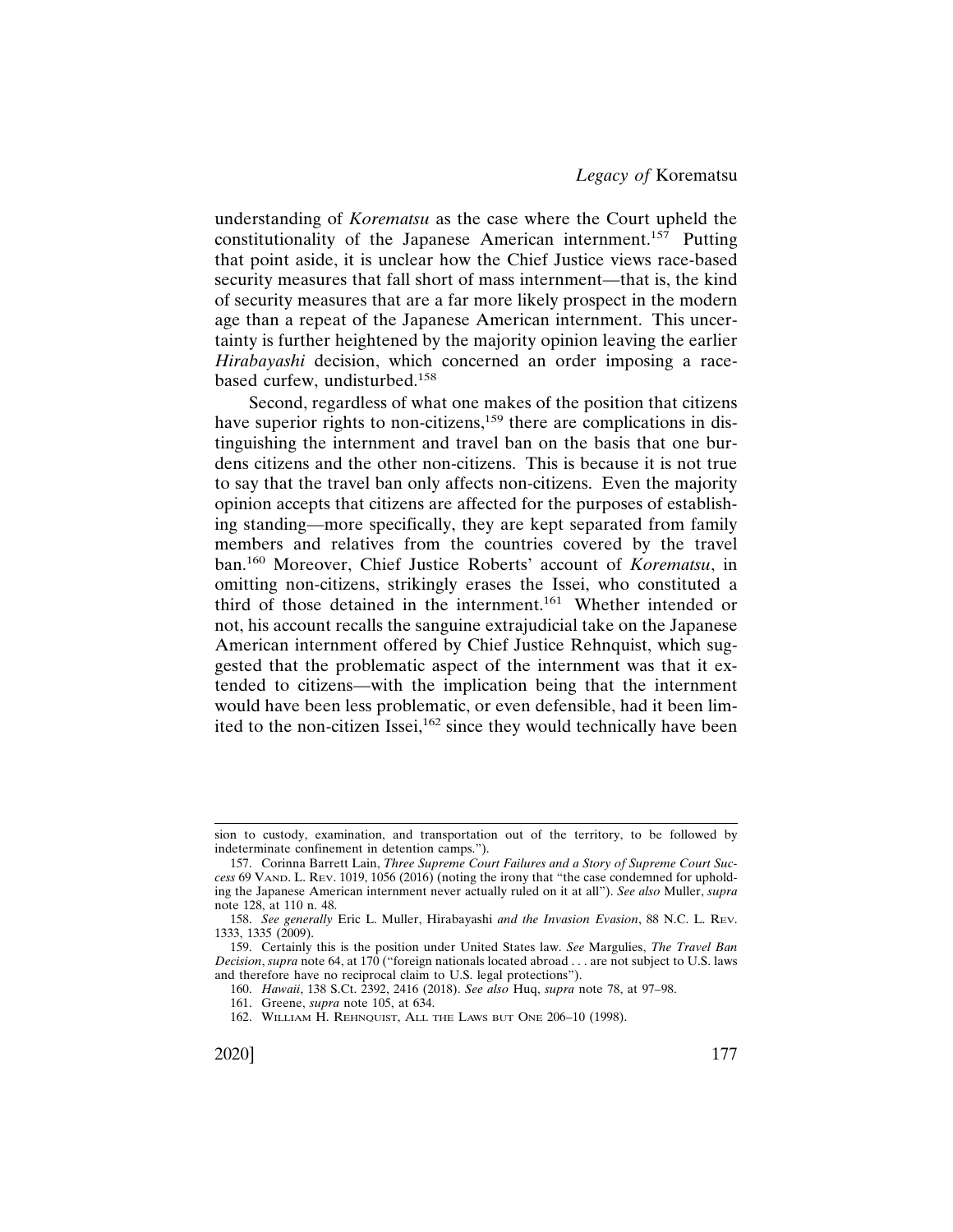detainable as enemy aliens.163 Chief Justice Roberts' version of *Korematsu* is open to the same reading.<sup>164</sup>

Third, the majority opinion's characterization of the exclusion order at issue in *Korematsu*, and by extension the Japanese American internment more broadly, as being "solely and explicitly on the basis of race"165 is problematic in several respects. In general, as Jamal Greene observes, "It is difficult to imagine a government policy of any kind for which the *sole* criterion is race".<sup>166</sup> While *Korematsu* concerned an exclusion order that explicitly applied only to persons of Japanese ancestry, it is not clear that it even it satisfies the Chief Justice's "solely and explicitly on the basis of race" standard.167 If race were really the sole basis for internment, then the failure to intern Japanese Americans in Hawaii, where other pragmatic considerations came into play, is difficult to explain.168 Moreover, the case was not argued by the government nor understood by the *Korematsu* majority in this way—that is, as being a case of government action motivated solely and explicitly on the basis of race.<sup>169</sup>

In sum, in order to make a superficially plausible claim that *Korematsu* had nothing to do with the travel ban litigation, Chief Justice Roberts had to construct a highly stylized version of *Korematsu* namely, the case as being concerned with the mass internment of citizens solely on the basis of race.<sup>170</sup> *Hawaii* overrules this straw-version of *Korematsu*. 171 But change any of the elements, and it is not clear whether the *Hawaii* majority's repudiation of *Korematsu* extends that far. All we can be reasonably sure of is that Chief Justice Roberts' overruling forecloses a repeat of the Japanese American internment as it applied to the Nisei (though possibly not the Issei).

<sup>163.</sup> An Act Respecting Alien Enemies, ch. 66, 1 Stat. 577 (1798). Chief Justice Rehnquist does not acknowledge that the Issei were legally barred from naturalization. Kang, *supra* note 154, at 940. The same is true of Chief Justice Roberts' opinion.

<sup>164.</sup> Greene, *supra* note 105, at 634; Huq, *supra* note 78, at 97.

<sup>165.</sup> *Hawaii*, 138 S.Ct. at 2423.

<sup>166.</sup> Greene, *supra* note 105, at 634 (emphasis in original). Greene suggests that the majority may be preserving space for government decisions to detain or exclude on grounds such as national origin or religion. *Id*. at 636. Huq also argues that the internment was based on national origin rather than race. Huq, *supra* note 78, at 83.

<sup>167.</sup> *Hawaii*, 138 S. Ct. at 2423.

<sup>168.</sup> Huq, *supra* note 78, at 87.

<sup>169.</sup> *See infra* text accompanying notes 364-368.

<sup>170.</sup> *Hawaii*, 138 S. Ct. at 2423.

<sup>171.</sup> Greene, *supra* note 105, at 637.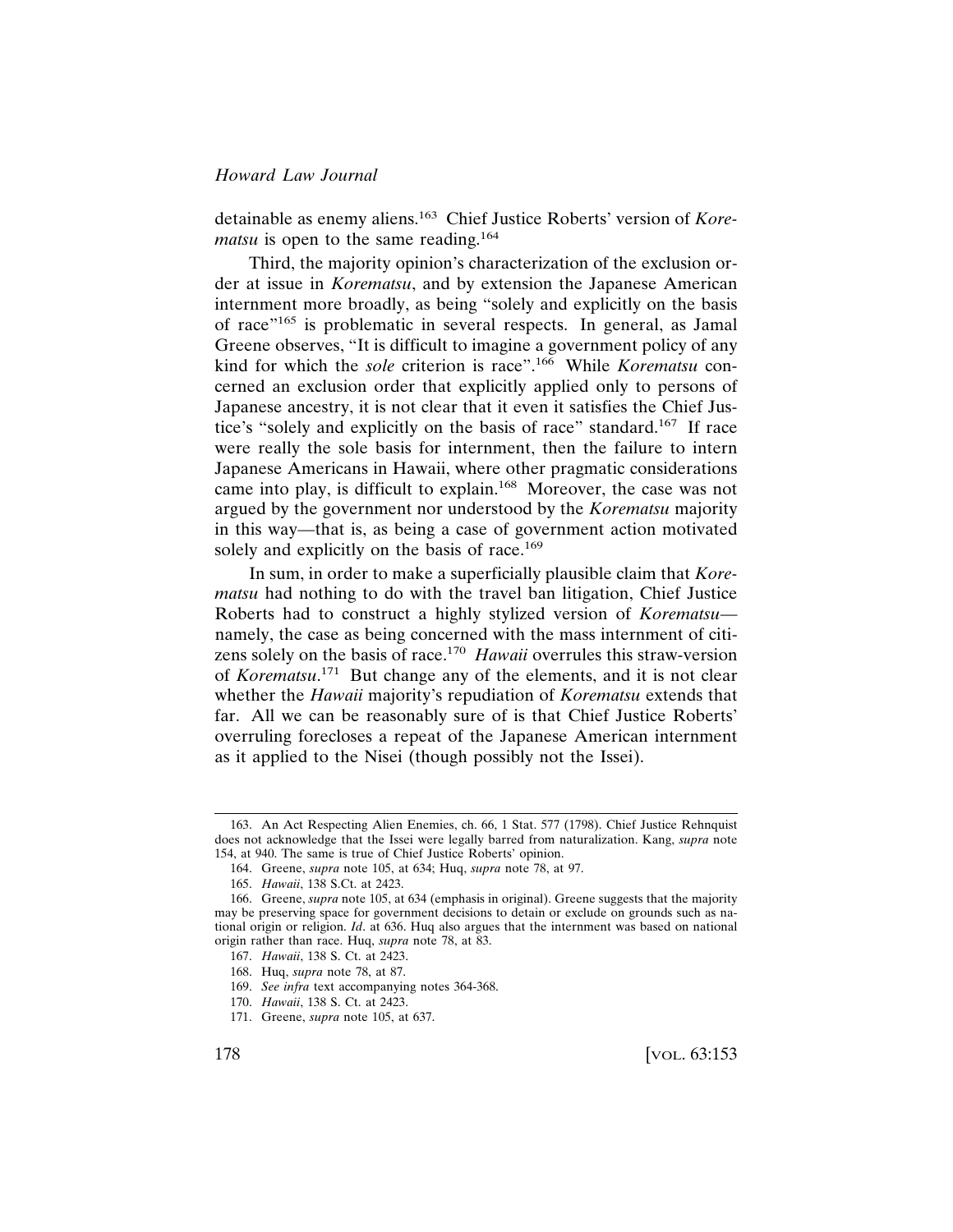### *Legacy of* Korematsu

By contrast, for Justice Sotomayor, *Korematsu* has everything to do with the travel ban case.172 Her conception of *Korematsu* is broader than Chief Justice Roberts' account, which I argued was so constricted as to be ahistorical.173 Justice Sotomayor's account of the wrong of *Korematsu* reflects her broader concept of the case. The wrong is not simply that the court endorsed the specific policy of the Japanese American internment, but rather that it bought the government's argument that a discriminatory policy was really concerned with national security, despite there being sound reasons to suspect that the national security claim was a masquerade.<sup>174</sup> In doing so, Justice Sotomayor affords the *Korematsu* majority more agency than Chief Justice Roberts' bare statement that *Korematsu* was "gravely wrong."<sup>175</sup>

Once we dispense with the majority opinion's artificial version of *Korematsu*, the "stark parallels" between it and *Hawaii* become clear.176 More specifically, both *Korematsu* and *Hawaii* concern security measures applied against marginalized outgroups long the target of nativist anxieties; in both cases, the claimed rationale was national security, when evidence suggested that prejudice or animus on the part of decision-makers was the key motivation; in both cases, the information before the court was incomplete; and in both cases, the Supreme Court responded to the government's invocation of national security by adopting a deferential posture that proved crucial to upholding the constitutionality of the government's actions.

C. Parallel 1: A broadly applied, non-individualized security measure directed at marginalized outgroups justified in the name of national security

While the specific policies at issue in *Korematsu* and *Hawaii* differ, both cases concern broad, group-based responses directed at

<sup>172.</sup> *Hawaii*, 138 S. Ct. at 2447 (Sotomayor, J., dissenting).

<sup>173.</sup> *See supra* text accompanying notes 153–170.

<sup>174.</sup> *Hawaii*, 138 S. Ct. at 2447 (Sotomayor, J., dissenting).

<sup>175.</sup> *Id.* at 2423.

<sup>176.</sup> *Id*. at 2447 (Sotomayor, J., dissenting). *See also* Greene, *supra* note 105, at 639; Huq, *supra* note 78, at 87–101; Neal Kumar Katyal, Trump v. Hawaii*: How the Supreme Court Simultaneously Overturned and Revived* Korematsu, 128 YALE L.J.F. 641 (2019); Richard Primus, *How Trump Gave the Supreme Court a Second Chance on Japanese Internment*, POLITICO MAGAZINE (May 30, 2017) https://www.politico.com/magazine/story/2017/05/30/donald-trump-korematsujapanese-internment-supreme-court-215208.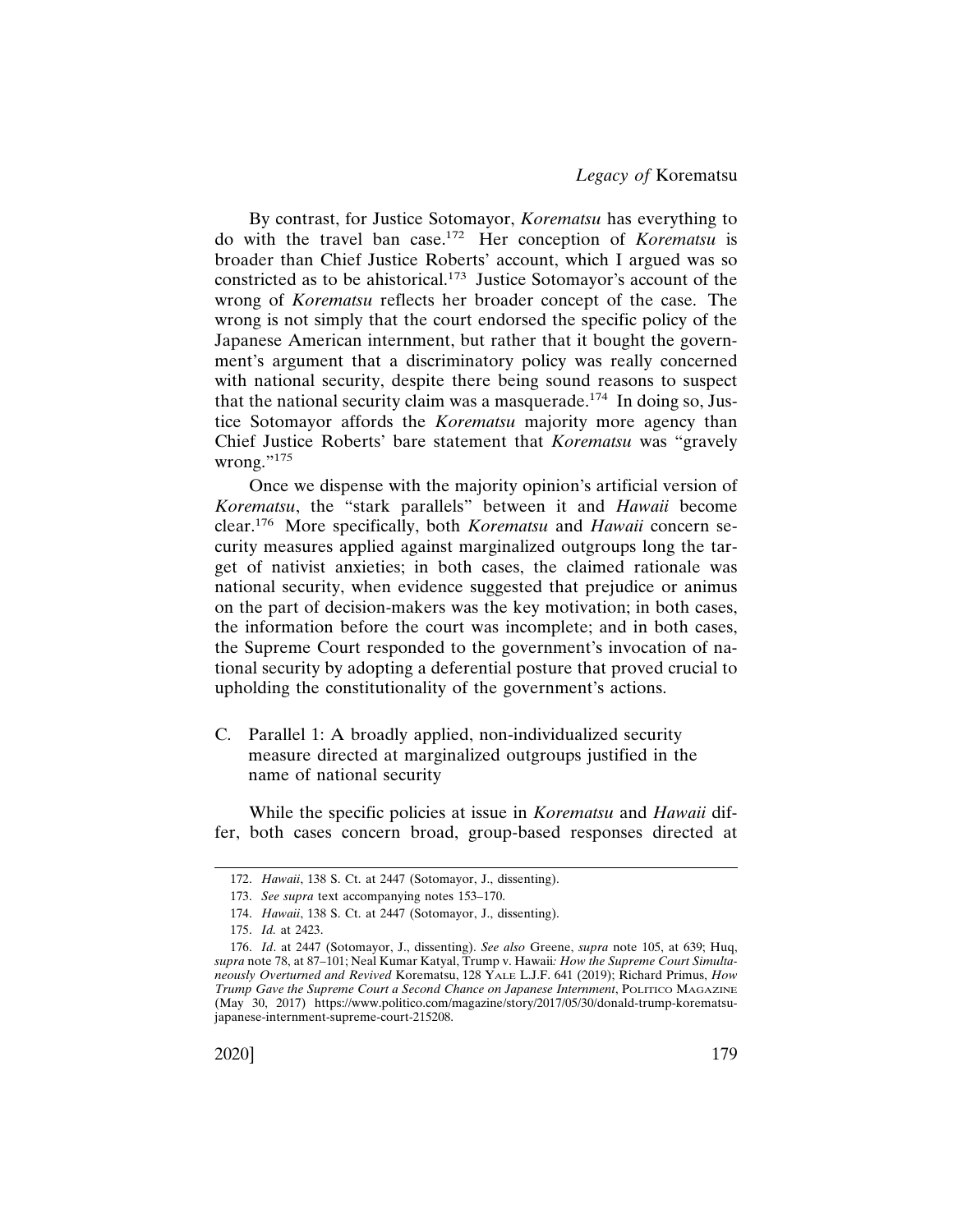marginalized outgroups justified in the name of national security.<sup>177</sup> In both cases, the government justified its use of a broad, group-based security measure by claiming that distinguishing threats from nonthreats was impossible or infeasible. In relation to the internment, the government claimed that the loyalty of Japanese Americans as a group was suspect on account of lack of assimilation and racial and cultural ties to Japan, $178$  and it was impossible for the government to differentiate between the loyal and the disloyal in the time available. Thus, a group-based internment was militarily necessary.179 Referring to the Court's earlier *Hirabayashi* decision that upheld the imposition of a curfew,180 Justice Black accepted this claim:

It was because we could not reject the finding of the military authorities that it was impossible to bring about an immediate segregation of the disloyal from the loyal that we sustained the validity of the curfew order as applying to the whole group. In the instant case, temporary exclusion of the entire group was rested by the military on the same ground.<sup>181</sup>

However, as Justice Murphy pointed out in his dissent, the claim of insufficient time made in Dewitt's Final Report was hard to reconcile with the pedestrian pace with which the internment had actually been implemented.182

Justice Murphy's skepticism would prove well-founded, as archival research revealed decades later that General DeWitt had not considered mass internment necessary because of a lack of time to sort the loyal from the disloyal.<sup>183</sup> An earlier version of DeWitt's Final Report expressly disclaimed the argument that there was not enough time; rather, DeWitt considered that sorting the loyal Japanese from the disloyal was impossible—all the time in the world would have made no difference.184 At the insistence of Assistant Secretary of War

<sup>177.</sup> Robert S. Chang et al., *Stop Repeating History: The Story of an Amicus Brief and Its Lessons for Engaging in Strategic Advocacy, Coalition Building, and Education Symposium: National Security, National Origin, and the Constitution: 75 Years after EO 9066, 68 CASE W. RES.* L. REV. 1223, 1255 (2018).

<sup>178.</sup> *Korematsu*, 323 U.S. at 237. See also YAMAMOTO, *supra* note 122, at 30.

<sup>179.</sup> YAMAMOTO, *supra* note 122, at 32.

<sup>180.</sup> *Hirabayshi*, 320 U.S. at 99.

<sup>181.</sup> *Korematsu*, 323 U.S. at 219.

<sup>182.</sup> *Id*. at 241 (Murphy, J., dissenting).

<sup>183.</sup> Hirabayashi v. United States, 828 F.2d 591, 603 (9th Cir. 1987).

<sup>184.</sup> *Id*. at 598 ("The original version differed materially from the official version. Most significantly, the original report did not purport to rest on any military exigency, but instead declared that because of traits peculiar to citizens of Japanese ancestry it would be impossible to separate the loyal from the disloyal, and that all would have to be evacuated for the duration of the war."); IRONS, *supra* note 120, at 208.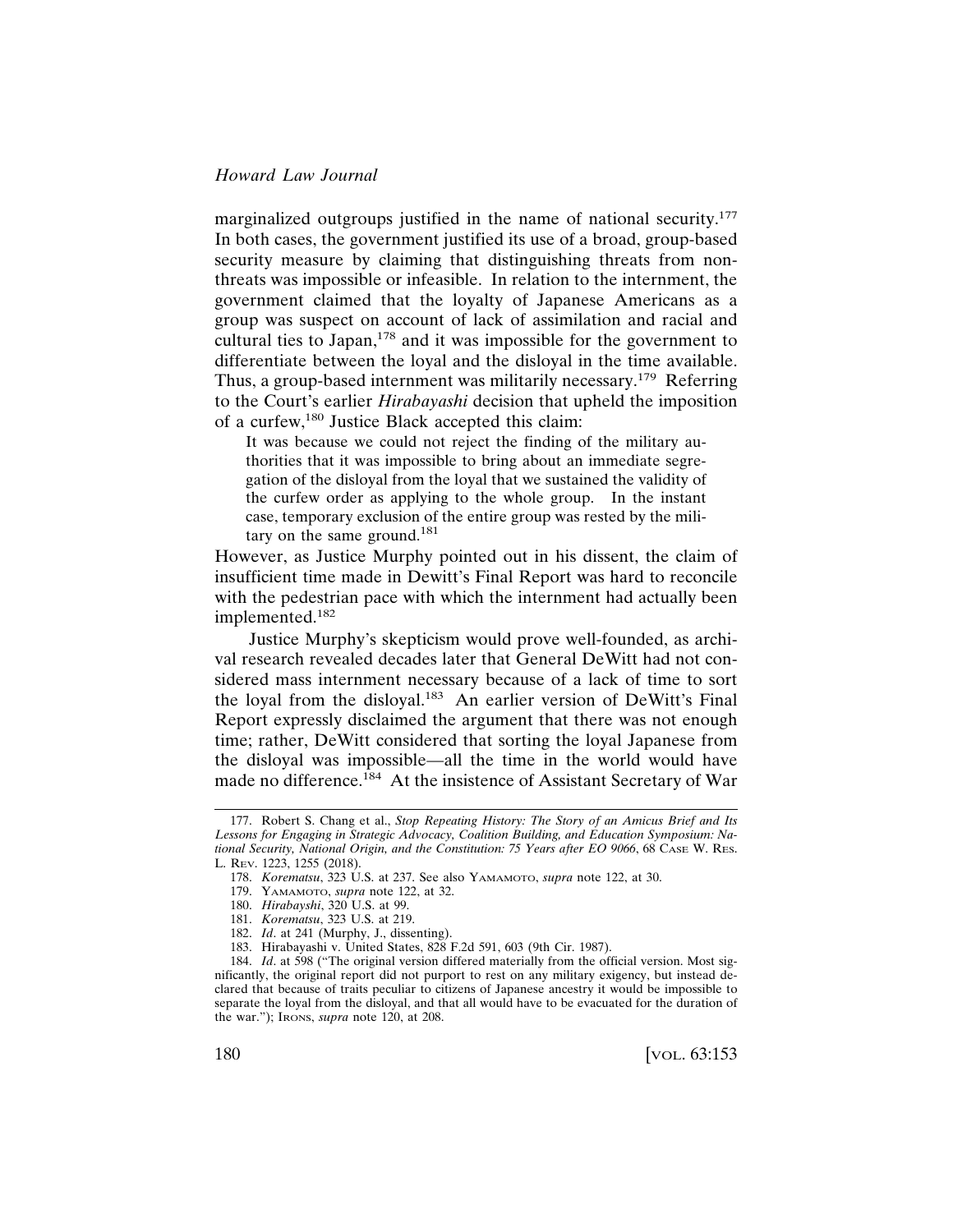#### *Legacy of* Korematsu

John McCloy, these portions of the report were redrafted to minimize the racist overtones and to protect the government's litigation position.185 Thus DeWitt's claim of the impossibility of sorting the loyal from the disloyal became claims that "time was of the essence" and that the Army had "no ready means" of determining loyalty of the Issei and Nisei.186 This language made its way into the sanitized version of the Final Report.<sup>187</sup> In order to ensure that the Justice Department did not rely on the original version of the Final Report in defending the government before the Supreme Court, the War Department had all known copies of the original version and associated documents burnt.<sup>188</sup>

In respect to the travel ban litigation, the government claimed that the restrictions imposed by EO-3 were necessary in order to "prevent the entry of those foreign nationals about whom the United States Government lacks sufficient information to assess the risks they pose to the United States".189 EO-3's claim about the infeasibility of sorting out threats from non-threats, thereby necessitating a broad, group-based response, mirrors claims advanced in relation to the Japanese American internment.<sup>190</sup>

Moreover, in both cases, the broad, group-based measure targeted a long-marginalized outgroup. The Japanese American internment cannot be properly understood without an appreciation of the history of discrimination and racist treatment against Japanese in the United States.191 As Peter Irons observes, most of the arguments that would be later put forward by proponents of the internment were originally deployed by nativists like the Chinese.192 The Japanese who immigrated to the United States, like the Chinese before them, settled on the West Coast, where they attracted the attention of xenophobic

<sup>185.</sup> IRONS, *supra* note 120, at 208.

<sup>186.</sup> *Hirabayashi*, 828 F.2d at 598; IRONS, *supra* note 120, at 210.

<sup>187.</sup> FINAL REPORT, *supra* note 115, at vii, 9.

<sup>188.</sup> IRONS, *supra* note 120, at 211. One surviving copy would be found in the National Archives by Aiko Herzig-Yoshinaga, a former internee who became the chief researcher for the CWRIC. *See Hirabayashi*, 828 F.2d at 594.

<sup>189.</sup> EO-3, §1(h)(i), 82 Fed. Reg. at 45,164.

<sup>190.</sup> Brief of Amicus Curiae the Japanese American Citizens League in Support of Respondents at 14, *Hawaii*, 138 S. Ct. 2392 (2018) [hereinafter JACL Amicus].

<sup>191.</sup> CWRIC, *supra* note 107, at 28. *See also* Keith Aoki, *No Right to Own: The Early Twentieth-Century Alien Land Laws as a Prelude to Internment*, 19 B.C. THIRD WORLD L.J. 37, 37–40 (1998).

<sup>192.</sup> IRONS, *supra* note 120, at 9.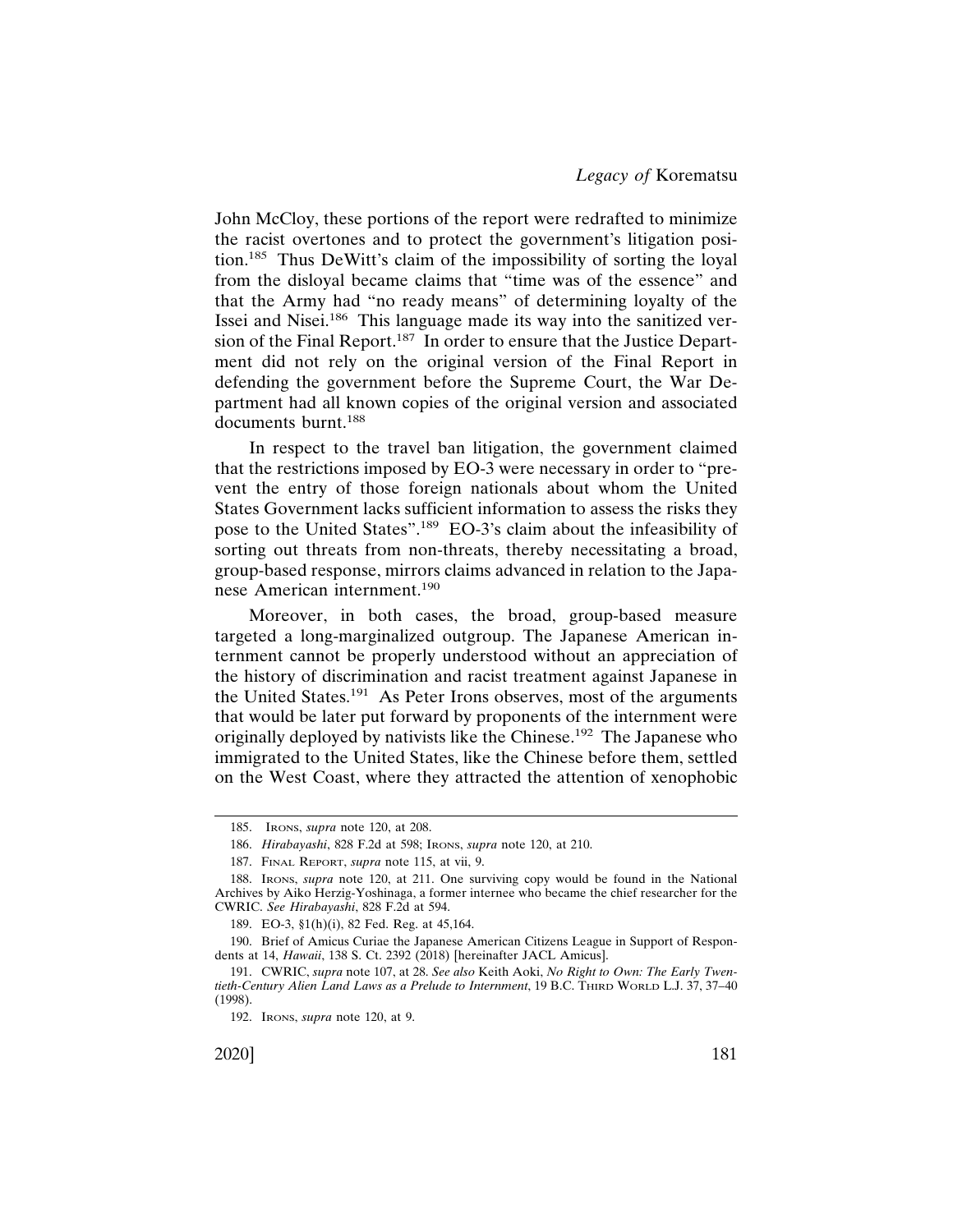nativist groups, particularly in California.<sup>193</sup> The agitations of those groups would bear fruit in the early 20th century in the form of federal restrictions on immigration (which eventually became a complete ban),<sup>194</sup> and state legislation barring alien land ownership.<sup>195</sup>

The period immediately following the attack on Pearl Harbor, however, was characterized by calm, and calls for the internment of Japanese on the West Coast did not arise until various white nativist groups began pushing for internment.196 These voices were soon echoed by the media, and both congressional members and state level officials in the West.197 There was no clear direction from the federal government—the War Department was initially ambivalent, and the Justice Department skeptical.<sup>198</sup> But the political pressure to remove the Issei and Nisei from the West Coast was unrelenting.199 Finally, on February 14, 1942, General DeWitt sent a memorandum to Secretary of War, Henry Stimson, recommending the mass removal of the Japanese American population on account of the West Coast being under threat from Japan and the Japanese American population ultimately remaining loyal to Japan.<sup>200</sup> Five days later, President Roosevelt signed Executive Order 9066, the legal foundation of the internment.201 While it made no explicit reference to race or nationality, the order was "understood to apply only to persons of Japanese ancestry".202 As the CWRIC would later observe, nativist forces had carried the day:<sup>203</sup>

The War Department and the President, through the press and politicians with the aid of General DeWitt, had been sold a bill of

<sup>193.</sup> CWRIC, *supra* note 107, at 37 ("This notion [of the yellow peril] stirred both fear and hatred, although at its peak in 1907 Japanese immigration was less than 3% of immigration to the United States, and in California the Japanese never reached 3% of the state's population.").

<sup>194.</sup> Immigration Act of 1924, Pub. L. 68-139; 43 Stat. 153, 162 (1924) (revised 1952). *See generally* Kritzman-Amir & Ramji-Nogales, *supra* note 39, at 566–67.

<sup>195.</sup> CWRIC, *supra* note 107, at 28–36; IRONS, *supra* note 120, at 9–12.

<sup>196.</sup> CWRIC, *supra* note 107, 67–68.

<sup>197.</sup> *Id*. at 67–71, 80–81. *See also* Eugene V. Rostow, *The Japanese American Cases—A Disaster*, 54 YALE L.J. 489, 496–97 (1944).

<sup>198.</sup> CWRIC, *supra* note 107, at 72–77.

<sup>199.</sup> *Id*. at 80–81.

<sup>200.</sup> *Id*. at 82.

<sup>201.</sup> Exec. Order No. 9066, 7 Fed. Reg. 1407 (Feb. 19, 1942).

<sup>202.</sup> Stone, *supra* note 144, at 1067–68.

<sup>203.</sup> CWRIC, *supra* note 107, at 91. *See also* Rostow, *supra* note 197, at 496 ("The dominant factor in the development of this policy was not a military estimate of a military problem, but familiar West Coast attitudes of race prejudice. The program of excluding all persons of Japanese ancestry from the coastal area was conceived and put through by the organized minority whose business it has been for forty-five years to increase and exploit racial tensions on the West Coast.").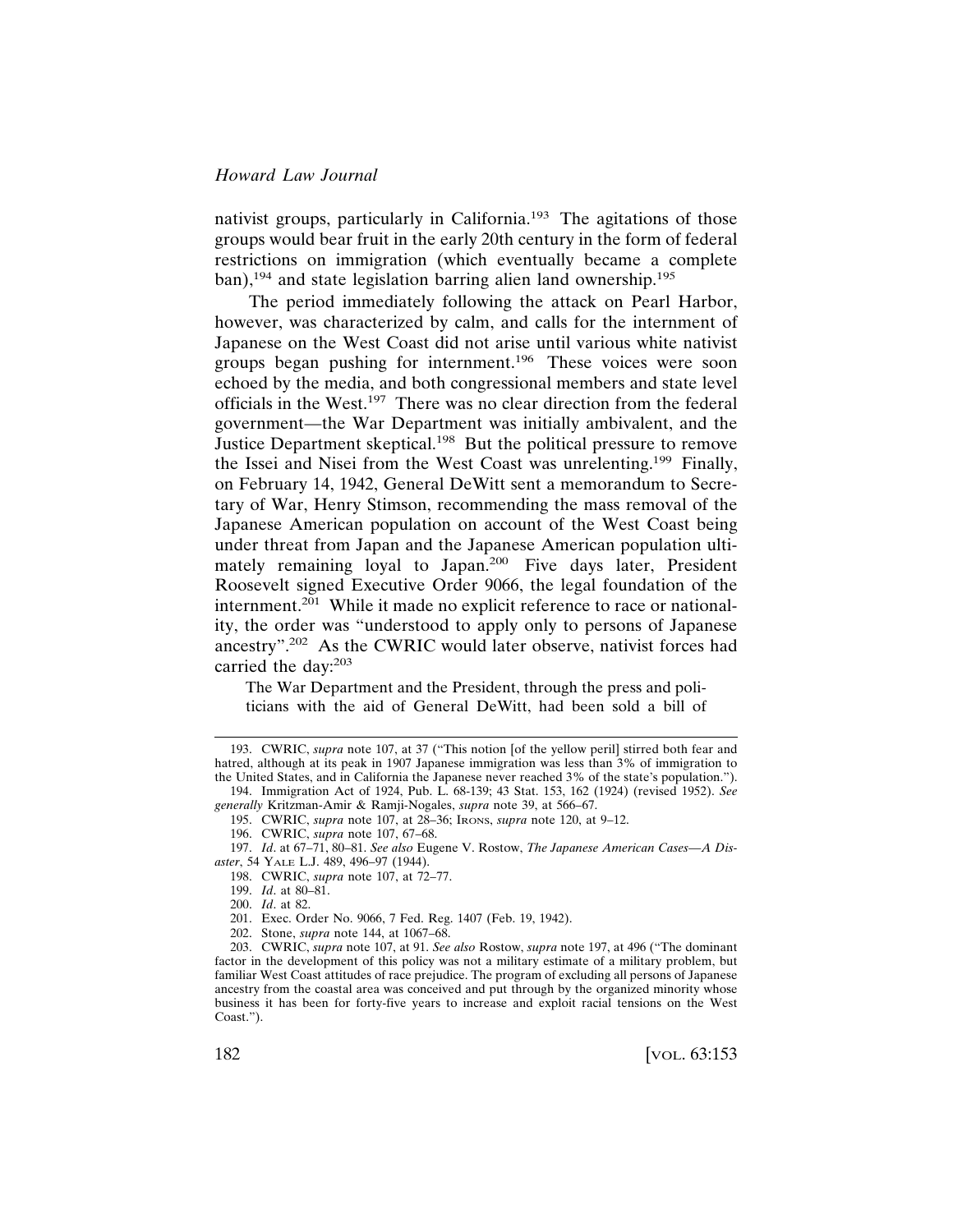goods. In accepting the vicious views of California's ugly past, they came to believe that the Issei and Nisei represented a threat to the security of the coast.

In the case of the travel ban, those affected are overwhelmingly Muslims. Accordingly, EO-3 should be understood in the context of longstanding views, reinforced by the legal system, about Muslims as outsiders.204 The travel ban's origins derive from then-candidate Trump's call for a crackdown on Muslims entering the United States in effect "a full-fledged campaign strategy of Islamophobia".205 Khaled Beydoun defines Islamophobia as "the presumption that Islam is inherently violent, alien, and unassimilable, a presumption driven by the belief that expressions of Muslim identity correlate with a propensity for terrorism".206 This describes the very premise of the travel ban.

As Beydoun observes, while candidate Trump may have made Islamophobia mainstream with his call for a crackdown on Muslims entering the United States, by definition he was tapping into latent anxieties.207 Indeed the idea of the Muslim as an undesirable Other long predates the Trump Administration. The clearest legal manifestation of this was the Naturalization Act of 1790, which restricted naturalization to someone who was a "free white person".208 As Cheryl Harris observes, "the very fact of citizenship itself was linked to white racial identity".209 Other than an Amendment after the Civil War to extend eligibility to "aliens of African nativity and to persons of African descent",<sup>210</sup> the law remained unchanged until the mid-20th century.211 One effect of the law was to deny the possibility of citizenship via naturalization for the Issei;<sup>212</sup> another, as Beydoun explains, was to exclude Muslims:

<sup>204.</sup> *See generally* Khaled A. Beydoun, *'Muslims Bans' and the (Re) Making of Political Islamophobia*, 2017 U. ILL. L. REV. 1733; ARUN KUNDNANI, THE MUSLIMS ARE COMING! IS-LAMOPHOBIA, EXTREMISM, AND THE DOMESTIC WAR ON TERROR 220 (2014).

<sup>205.</sup> Khaled A. Beydoun, *On Islamophobia, Immigration, and the Muslims Bans*, 43 OHIO N.U. L. REV. 443, 451 (2017).

<sup>206.</sup> KHALED A. BEYDOUN, AMERICAN ISLAMOPHOBIA 28 (2018).

<sup>207.</sup> Khaled A. Beydoun, *The Ban and the Borderlands Within: The Travel Ban as a Domestic War on Terror Tool*, 71 STAN. L. REV. ONLINE 251, 257 (2018).

<sup>208.</sup> Act of Mar. 26, 1790, ch. 3, §1, 1 Stat. 103.

<sup>209.</sup> Cheryl I. Harris, *Whiteness as Property*, 106 HARV. L. REV. 1707, 1744 (1993).

<sup>210.</sup> Act of July 14, 1870, ch. 255, §7, 16 Stat. 254.

<sup>211.</sup> John Tehranian, *Compulsory Whiteness: Towards a Middle-Eastern Legal Scholarship*, 82 IND. L.J. 1, 9 (2007).

<sup>212.</sup> Ozawa v. United States, 260 U.S. 178 (1922) (holding that a person of Japanese ancestry was not white and was therefore ineligible for naturalization); *see also* CWRIC, *supra* note 107, at 28–29.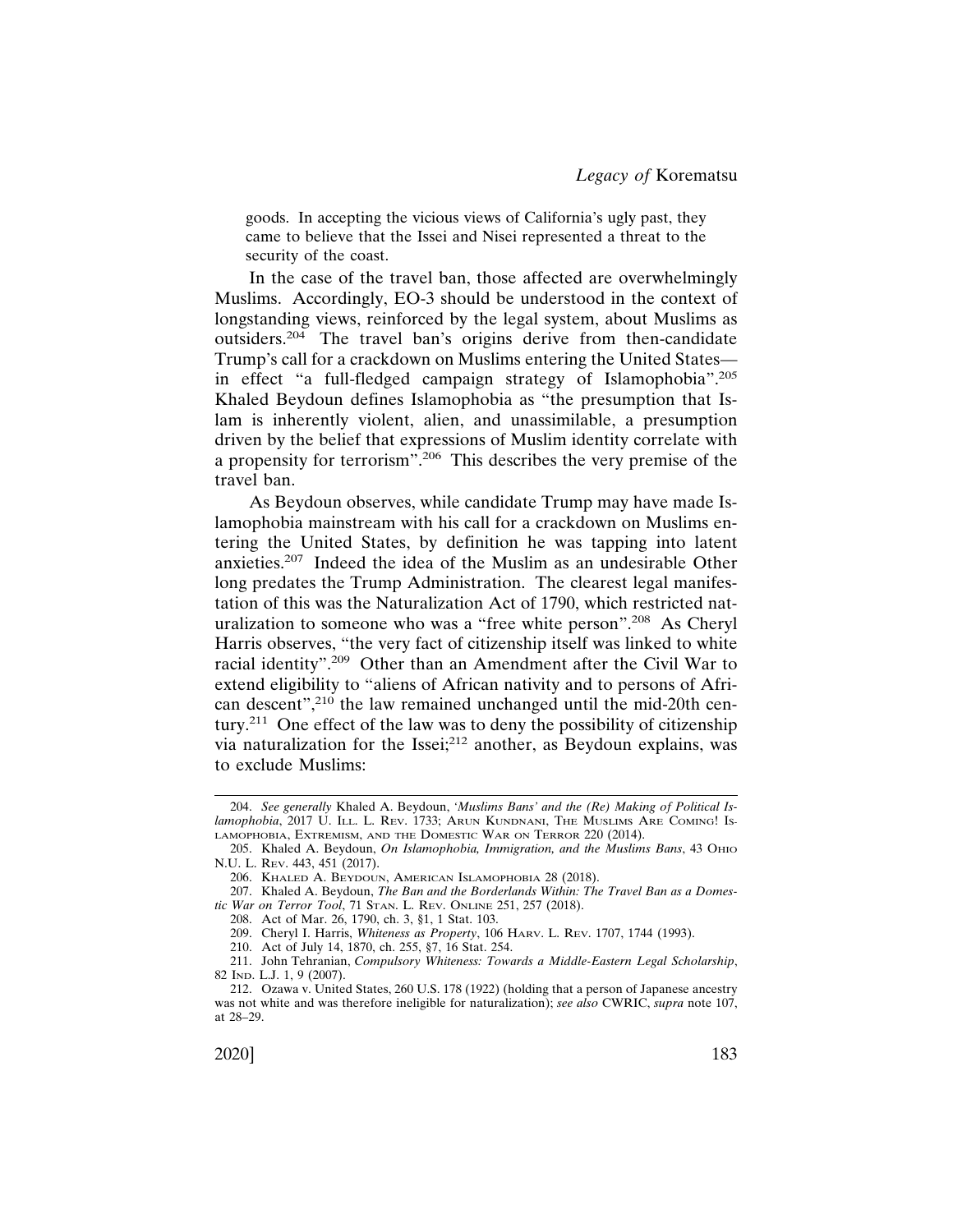[T]he Naturalization Act of 1790 also curbed the migration of Muslims to the United States, as they were largely aware of the opposition their religious identity would spur at ports of entry like Ellis Island. The Naturalization Act persuaded many Muslims considering emigrating to the United States to stay home, while those who did travel across the Atlantic for the promise of a better life were largely destined to become lifelong aliens in a new land, restricted from becoming naturalized citizens on account of their Muslim identity.<sup>213</sup>

The ban on Muslims becoming naturalized citizens lasted until 1944.214 So, in a historical sense, the Trump Administration's travel ban, which affects Muslims almost exclusively, is neither new nor aberrational.215 Its effects have been entirely predictable. The flow of visitors and immigrants from affected countries has slowed to a trickle.216 Refugee numbers have dropped, with Muslim refugee numbers dropping the most.217 Indeed, the travel ban, together with the implementation of aggressive immigration enforcement measures $^{218}$ and the push to build a wall on the Southern border, $2^{19}$  can be understood as a broad effort on the part of the Trump Administration to reverse the diversifying demographic trends of the United States by rolling the immigration system back to the pre-1965 situation that favored white immigrants.220

<sup>213.</sup> BEYDOUN, *supra* note 206 at 48.

<sup>214.</sup> *Id*.

<sup>215.</sup> *Id*. at 46–47.

<sup>216.</sup> Alicia Parlapiano, *The Travel Ban Has Been Upheld. Here Are Some of Its Effects So Far*, N.Y. TIMES (June 27, 2018), https://www.nytimes.com/interactive/2018/06/27/us/politics/ trump-travel-ban-effects.html.

<sup>217.</sup> *Id.*

<sup>218.</sup> Most cruelly with the policy of separating illegal immigrants from their minor children. *See* Rose Cuison Villazor & Kevin R. Johnson, *The Trump Administration and the War on Immigration Diversity*, 54 WAKE FOREST L. REV. 575, 602–03 (2019). Although the policy was later officially abandoned, children continue to be separated from their families. Miriam Jordan & Caitlin Dickerson, *U.S. Continues to Separate Migrant Families Despite Rollback of Policy*, N.Y. TIMES (Mar. 9, 2019), https://www.nytimes.com/2019/03/09/us/migrant-family-separationsborder.html.

<sup>219.</sup> Matthew Lindsay, *The Perpetual "Invasion": Past as Prologue in Constitutional Immigration Law*, 23 ROGER WILLLIAMS U. L. REV. 369, 369 (2018).

<sup>220.</sup> Villazor & Johnson, *supra* note 218, at 582 ("[T]he 1965 Immigration Act in fact precipitated a revolution by undoing . . . nearly a century of immigration laws and policies preferring white Europeans for admission to the United States."); Kritzman-Amir & Ramji-Nogales, *supra* note 39, at 601 ("There is also a racial dimension to the U.S. nationality bans, especially when viewed in the context of the Trump administration's vocal hostility to immigrants of color. Set alongside policies that separate migrant children from their parents and ramp up prosecutions for illegal entry along the southwestern border, the nationality bans can be understood as part of a broader effort to prevent racial diversification in the United States."); Huq, *supra* note 78, at 77 (observing that "the travel ban is an effective agent of demographic purification"). Indeed the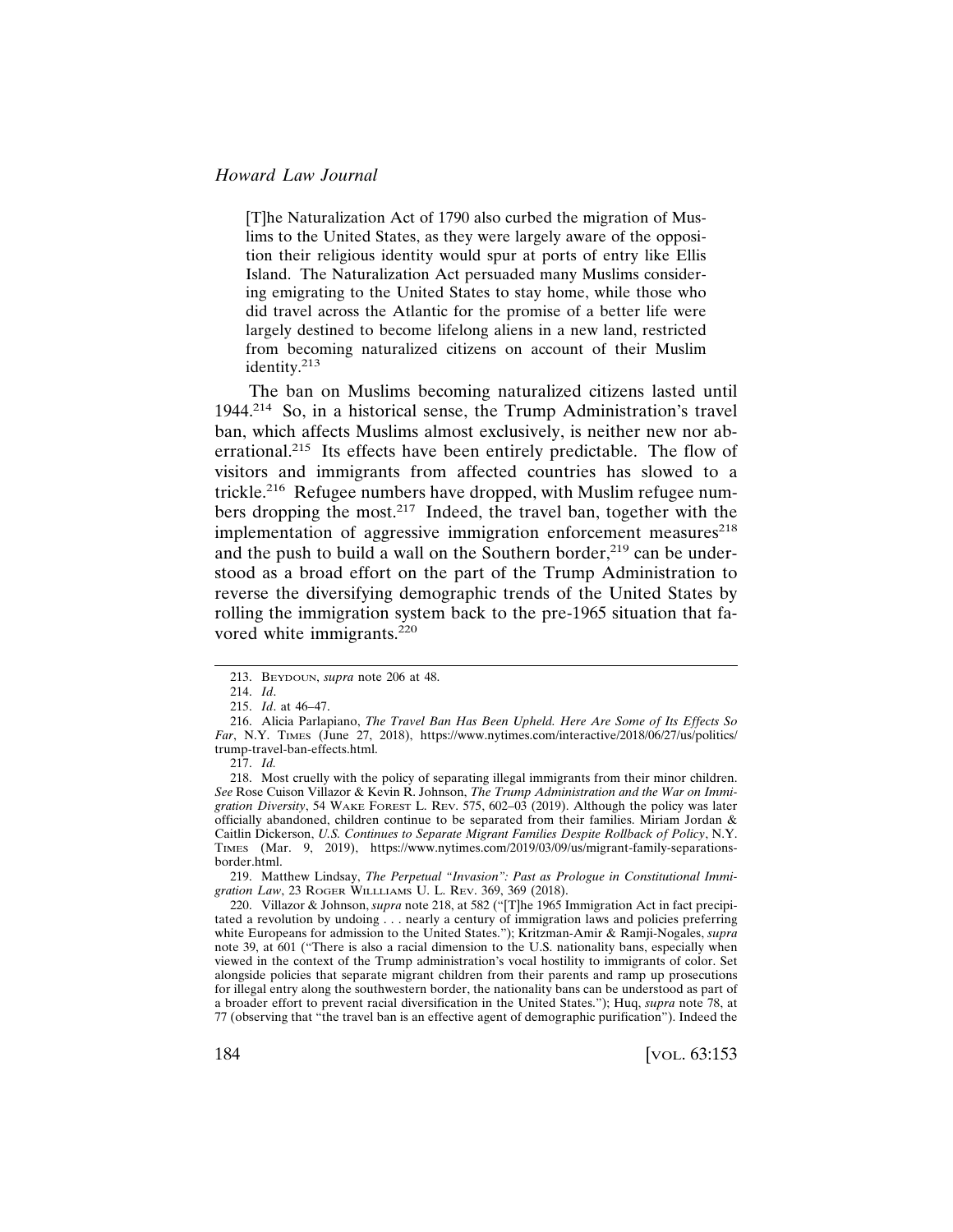D. Parallel 2: The security measure is an ill-fit for the claimed national security imperative.

A second commonality is that the security measures in question (the internment and the travel ban) have obvious flaws in terms of their empirical foundations and scope. In the case of the internment, every investigation into the loyalty of the Japanese Americans concluded that the vast majority posed no threat at all, and that any threat there was from specific individuals had already been adequately dealt with.221 More specifically, investigations by John Franklin Carter (on behalf of President Roosevelt), Commander Kenneth Ringle of the Office of Naval Intelligence, and the FBI all concluded that the claims of disloyalty on the part of Japanese Americans had little basis in fact.222 Further, the approximately two thousand Japanese non-citizens that the government considered dangerous, along with several hundred German and Italian non-citizens, were already in custody prior to the internment, having been arrested by the FBI immediately after Pearl Harbor on the basis of a three-tiered compilation of suspect enemy aliens known as the "ABC list."<sup>223</sup> Also of note is that there was no mass internment in Hawaii, despite it having actually been attacked by Japan in 1941, and despite its proportionately larger Japanese American population.<sup>224</sup> The reasons for this are several. Hawaii lacked the xenophobic anti-Asian history of the West Coast. The commanding military decision-makers took a different view about the loyalty of local Japanese from General DeWitt, and the economic consequences of interning over one-third of the population (some 158,000 people) presented a different proposition to the internment of Issei and Nisei on the mainland. As well, the military already had

emails of Stephen Miller, the Senior Advisor to the President who was integral to both the creation of the travel ban and the child separation policy, reveal an admiration for the racebased restrictions characteristic of 1920s immigration law and a distaste for the 1965 law that undid those restrictions. See Adam Serwer, *Trump's White-Nationalist Vanguard*, THE ATLANTIC (Nov. 19, 2019), https://www.theatlantic.com/ideas/archive/2019/11/stephen-miller-alarmingemails/602242/.

<sup>221.</sup> *Korematsu*, 323 U.S. at 241 (Murphy, J., dissenting). *See also* JACL Amicus, *supra* note 190, at 16–17.

<sup>222.</sup> CWRIC, *supra* note 107, at 51–54; ROBINSON, *supra* note 107, at 54–56.

<sup>223.</sup> IRONS, *supra* note 120, at 203; Kang, *supra* note 154, at 937.

<sup>224.</sup> CWRIC, *supra* note 107, at 261 ("Surely, if there were dangers from espionage, sabotage and fifth column activity by American citizens and resident aliens of Japanese ancestry, danger would be greatest in Hawaii, and one would anticipate that the most swift and severe measures of control would be taken there. Nothing of the sort happened."). Less than 2,000 ethnic Japanese persons, about one third of them American citizens, were taken into custody. *Id*. at 278.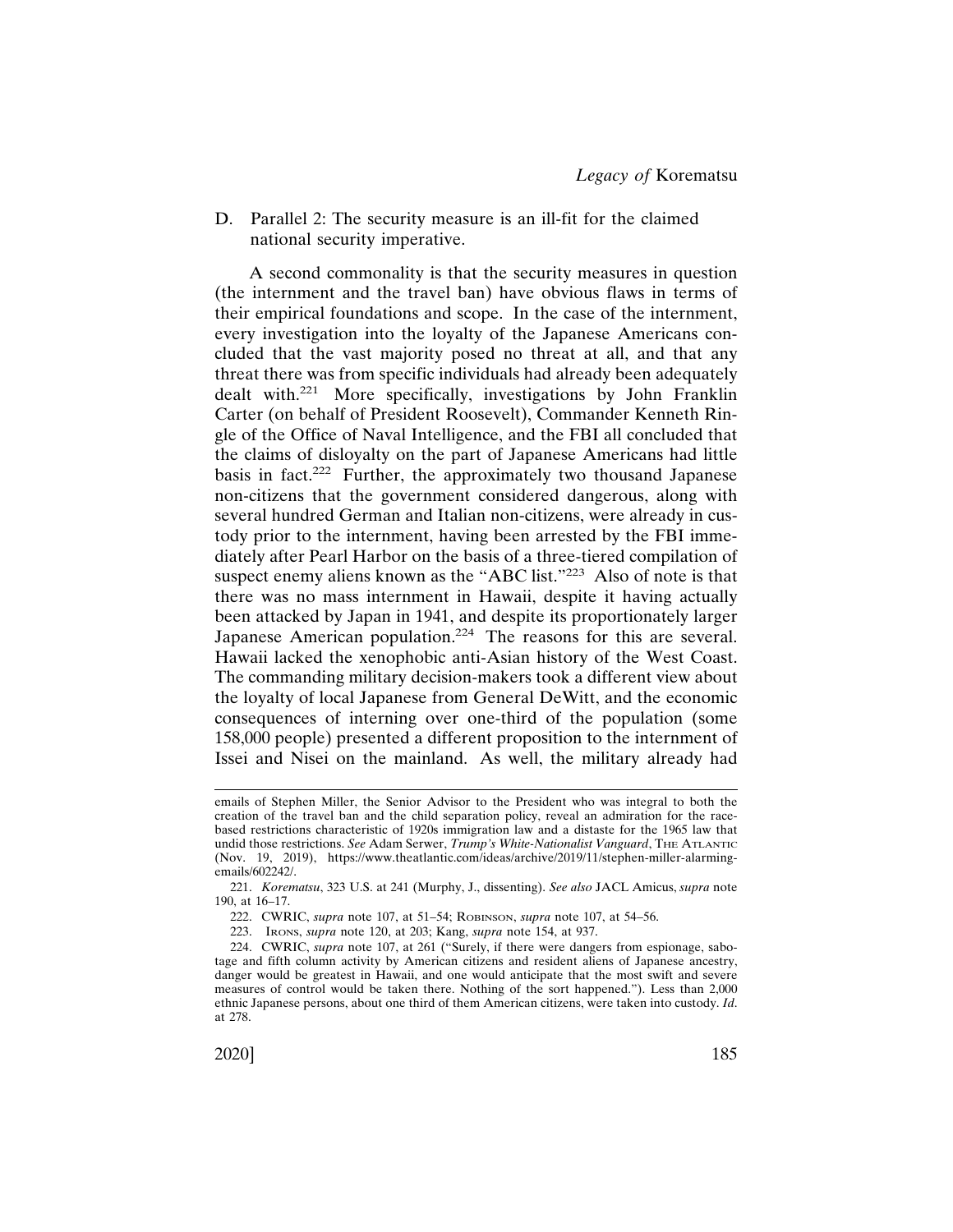greater control over the territory, with the declaration of martial law in December 1941.225

Furthermore, the prospect of an invasion of the West Coast that might be aided by disloyal elements was never real. As Eric Muller highlights, military officials already knew in early 1942 that there was no realistic prospect of invasion by Japan:

Archival records now make clear that all this talk of a Japanese invasion bore no relationship to the military situation in the eastern Pacific in early 1942—not just the military situation we can see with the benefit of hindsight, but the one that *the military actually perceived at that time*. Top army and navy officials viewed a Japanese invasion of California, Oregon, or Washington as impracticable in early 1942. They were neither anticipating nor preparing for any such assault. Indeed, during the key time period of early 1942, the Army was more concerned with *scaling back* the defense of the West Coast from land attack than with bolstering it. $226$ 

Certainly by the time *Korematsu* reached the Court, the tide of the war had long swung in favor of the United States.<sup>227</sup> Even if the government can be forgiven for thinking that there was a prospect of Japanese invasion in early 1942, it is harder to do so after June 1942, when the United States won a decisive battle at Midway.<sup>228</sup> In June 1942, the relocation centers had been open only for weeks, and most of the excluded Issei and Nisei were still at the assembly centers. It was only six to twelve weeks after Midway that the government would move the great majority of them to the relocation centers to be interned.229

Quite apart from its dubious empirical foundation, the internment's scope is indefensible even if it were true that there was good reason to suppose that some amongst the population of ethnic Japanese living on the West Coast posed a security threat. DeWitt's orders to remove all Japanese from the West Coast were applied in a literal fashion—to all ages, to those of one sixteenth Japanese blood, to those who had been unaware of their Japanese ancestry, to orphans and children in the care of white foster parents, $230$  and to the infirm,

<sup>225.</sup> *Id*. at 261–62.

<sup>226.</sup> Muller, *supra* note 158, at 1337 (emphasis in original).

<sup>227.</sup> Rostow, *supra* note 197, at 502.

<sup>228.</sup> CWRIC, *supra* note 107, at 12; Eric L. Muller, *All the Themes but One*, U. CHI. L. REV. 1395, 1412 (1999).

<sup>229.</sup> Muller, *supra* note 228, at 1413.

<sup>230.</sup> JACL Amicus, *supra* note 190, at 7; ROBINSON, *supra* note 107, at 126.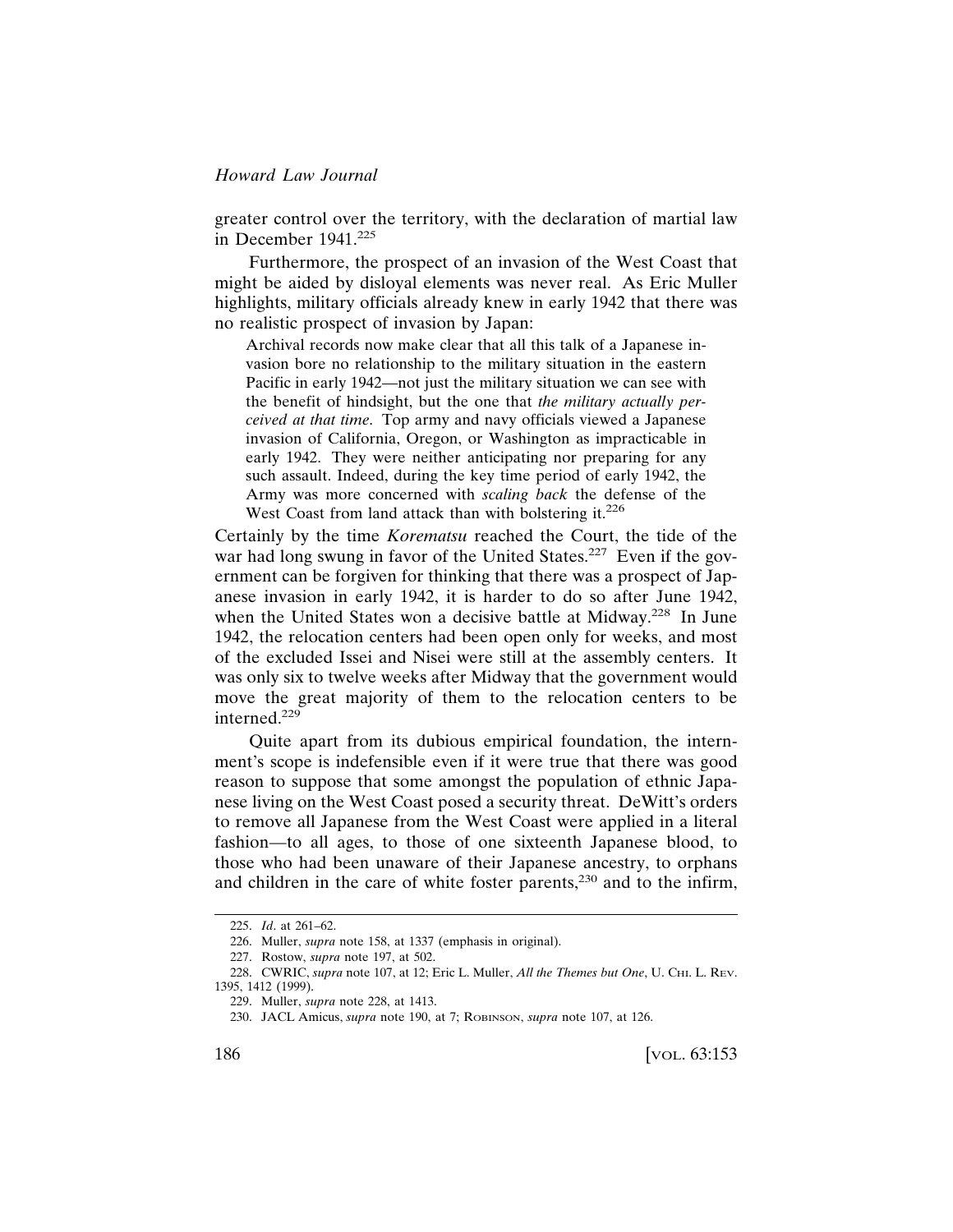some of whom were "transported to the camps on stretchers from West Coast hospitals."231

The internment's over-inclusiveness—plainly, the very young, the old, and infirm could pose no realistic security threat—was mirrored by its under-inclusiveness. If the United States government operated under the proposition that broad security measures against a particular group could be justified by virtue of some amongst that group posing a security threat, then internment measures ought to have applied more broadly—for there was, at the very least, an equivalent (if not greater) threat to the East Coast. In contrast to a few sporadic and inconsequential attacks by Japanese forces on the West Coast, German submarines in 1942 were regularly sinking ships within view of East Coast beaches, and German saboteurs came ashore in New York and Florida.<sup>232</sup> There were also suspicions of assistance being provided to German submarines from those on shore. However, there was no mass exclusion or internment of either German Americans or Italian Americans.233 Although certain German and Italian citizens, together with a few German Americans, were subject to such security measures on an individualized basis.<sup>234</sup>

Regarding the travel ban, Harold Koh observed that "the U.S. government never offered a sworn declaration from a single executive official who was willing to describe the national-security-based need for the orders, or the process that led to their adoption."<sup>235</sup> One possible reason for this is that the empirical basis and scope of the travel ban are manifestly flawed. The empirical basis for the travel ban is suspect on several levels. First, its focus on foreign nationals is dubious because the "overwhelming majority" of perpetrators of terrorist crimes in the United States since the 9/11 attacks have been citizens or

<sup>231.</sup> Eric L. Muller, Korematsu*,* Hirabayashi*, and the Second Monster*, TEX. L. REV. (forthcoming 2019) (manuscript at 15).

<sup>232.</sup> CWRIC, *supra* note 107, at 283–88.

<sup>233.</sup> *Id*. at 283–84; JACL Amicus, *supra* note 190, at 10–11. The CWRIC observed that the larger population of Germans and Italians would have made mass internment both practically infeasible and both economically and politically costly. Those groups were also perceived to pose a lesser threat than the Japanese. CWRIC, *supra* note 107, at 286, 89.

<sup>234.</sup> CWRIC, *supra* note 107, at 284–85.

<sup>235.</sup> Harold Hongju Koh, Trump v. Hawaii: Korematsu's *Ghost and National Security Masquerades*, JUST SECURITY (June 28, 2018), https://www.justsecurity.org/58615/trump-v-hawaiikorematsu-ghost-national-security-masquerades/. *See also* Brief of Amici Curiae Former National Security Officials In support of Respondents at 3, Trump v. Hawaii, 138 S. Ct. 2392 (2018) [hereinafter FNSO Amicus].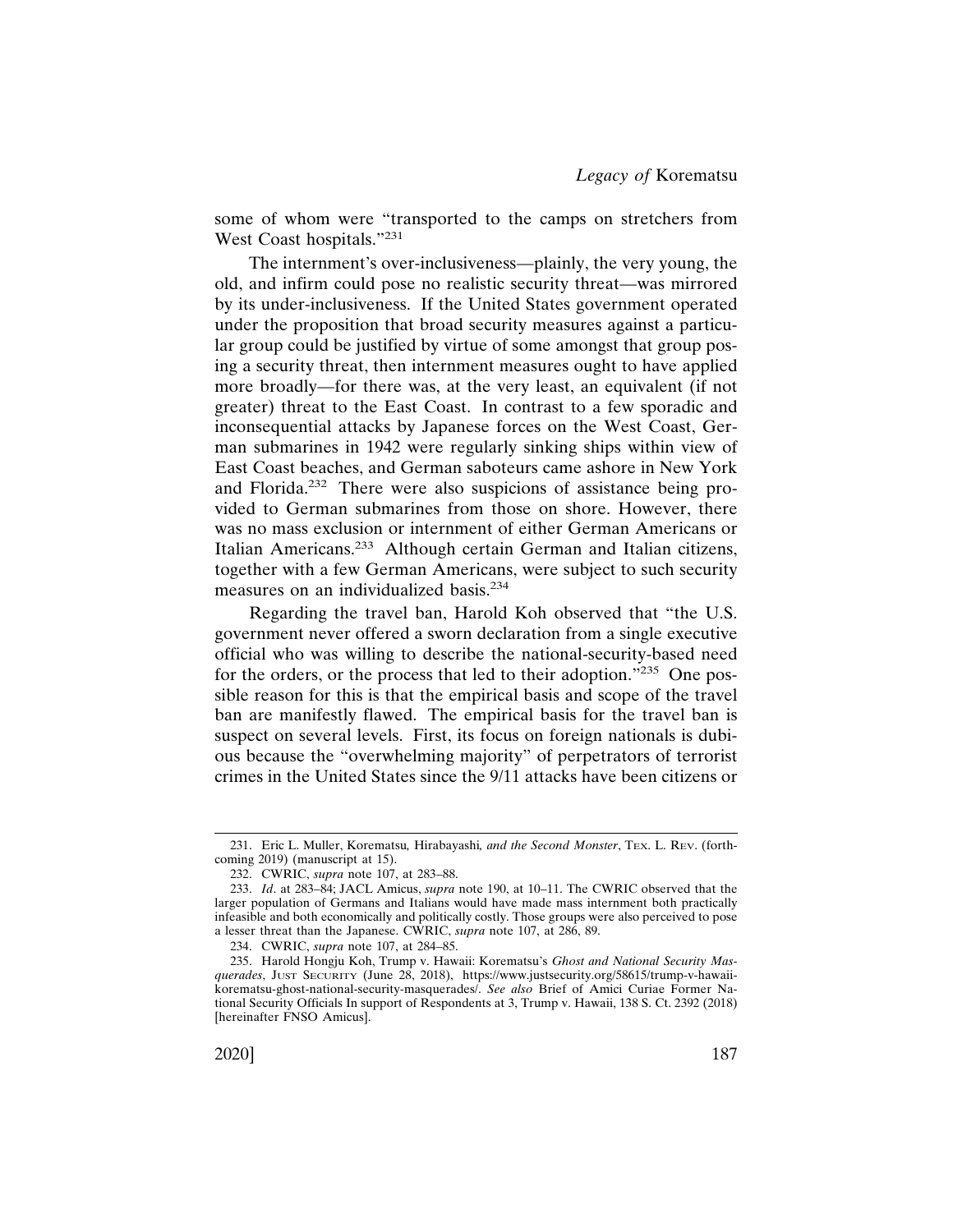long-term residents.<sup>236</sup> Even putting this point aside, the restrictions imposed by EO-3 on the nationals of the banned countries are hard to square with the empirical data: the nationals of the eight countries originally covered by EO-3 "have committed *no deadly terrorist attacks on U.S. soil in the last forty years*."237 Indeed, if one were to apply the basic logic of the travel ban, and target countries where individuals who have committed terrorist attacks in the United States have come from, the result would have been a substantially different list of countries—none of the top five countries of origin for foreigners who committed or attempted to commit a terrorist attack in the United States from 1975 to 2016 have been subject to the travel ban.238

Third, it is not as if there would be no control over the entry of persons into the United States, but for the measures put in place by the travel ban. After the 9/11 terrorist attacks, the United States government established an extensive system of security vetting that utilizes the resources of law enforcement and intelligence agencies and applies to travellers at multiple stages.<sup>239</sup> As well, the burden of proof lies firmly upon the visa applicant, $240$  and consular officials must deny a visa if an applicant even "appears" ineligible.<sup>241</sup> In practice, this means "visa applicants who cannot provide information or cannot be vetted are routinely denied".242 Empirical data suggests that the vetting system has, since the reforms made after the 9/11 attacks, been highly effective.<sup>243</sup> This casts further doubt upon the need for the nationality-based restrictions of the travel ban.

The scope of the travel ban is equally problematic. Being based on nationality, it is over-inclusive in that it affects millions of people from the affected countries, and it cannot plausibly be claimed that

<sup>236.</sup> FNSO Amicus, *supra* note 235, at 18. The DHS's own draft study concluded the same. *See* Margulies, *Bans, Borders, and Sovereignty*, *supra* note 64, at 65.

<sup>237.</sup> FNSO Amicus, *supra* note 235, at 18 (emphasis in original).

<sup>238.</sup> These being Saudi Arabia, Pakistan, Egypt, Cuba and Croatia. *See* Alex Nowrasteh, *Guide to Trump's Executive Order to Limit Migration for "National Security" Reasons* (Jan. 26, 2017), https://www.cato.org/blog/guide-trumps-executive-order-limit-migration-national-security-reasons. The majority of foreign nationals who committed terrorist offences in the United States were also long-term residents. *See* Margulies, *Bans, Borders, and Sovereignty*, *supra* note 64, at 65–66.

<sup>239.</sup> FNSO Amicus, *supra* note 235, at 15.

<sup>240. 8</sup> U.S.C. §1361.

<sup>241. 8</sup> U.S.C. §1201(g).

<sup>242.</sup> FNSO Amicus, *supra* note 235, at 17. *See also* David Bier, *Extreme Vetting of Immigrants: Estimating Terrorism Vetting Failures,* CATO INST. 29 (Apr. 17, 2018), https://object.cato.org/sites/cato.org/files/pubs/pdf/pa-838.pdf.

<sup>243.</sup> Bier, *supra* note 242, at 29.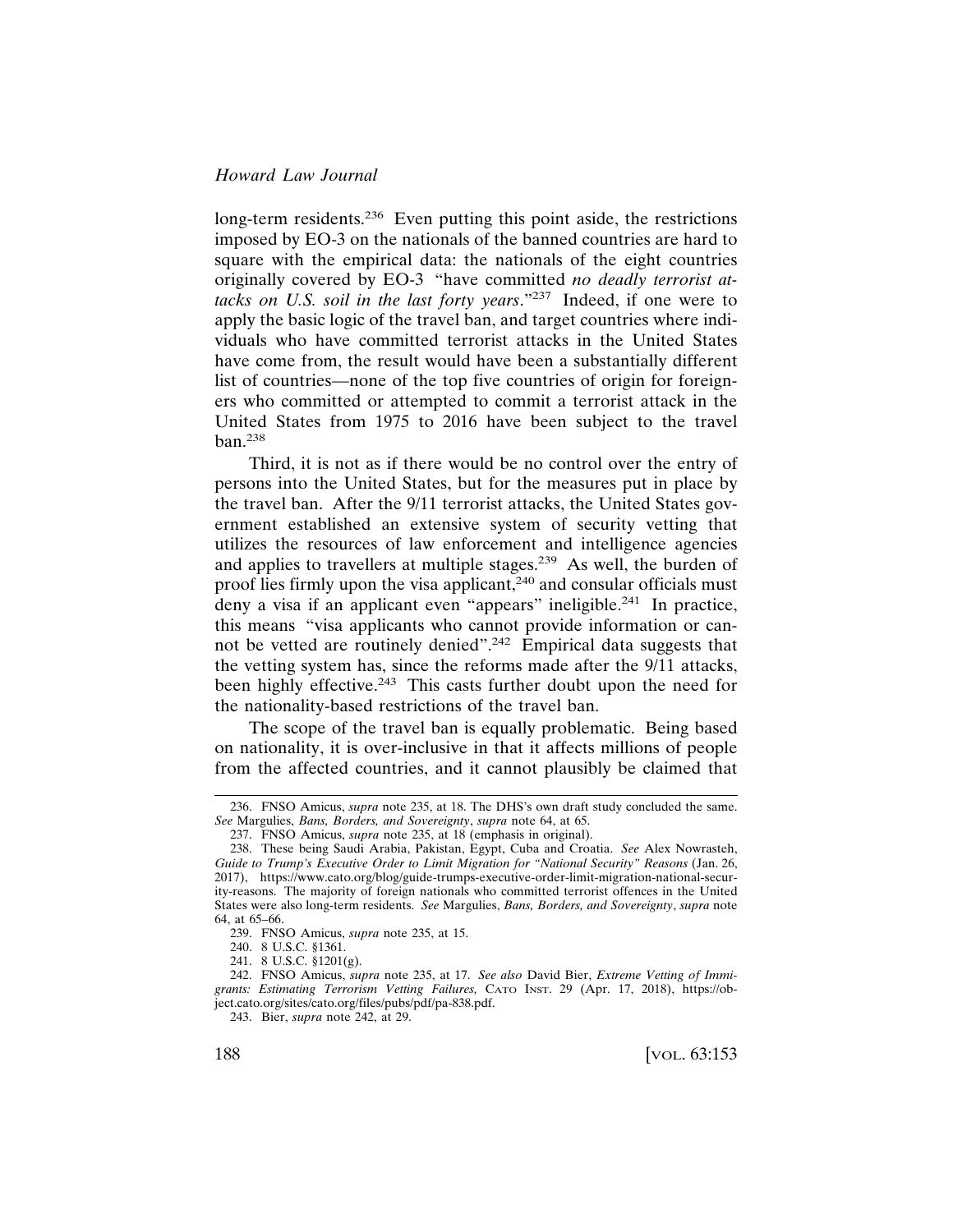the entry of all but a fraction of those affected is actually detrimental to the national interest of the United States.<sup>244</sup> Included among those are persons who pose no plausible threat—notably children, even infants.245 As Peter Margulies notes, EO-3's treatment of children demonstrates its over-inclusiveness most clearly:

Vetting young children requires little more than a doctor's note and a DNA test. Moreover, children under the age of 12 rarely have criminal records or terrorist experience that would render them inadmissible. Information security is also not a major concern for this group; young children will typically not need to cover up travel that might raise concerns, such as efforts to join ISIS forces in Syria or Iraq. Finally, a young child is unlikely to have skeletons in his or her closet that would remain under wraps until after the child's entry into the United States and is also not likely to commit crimes immediately after her entry.246

The travel ban is also over-inclusive because it fails to follow its own logic. EO-3 outlines an ostensibly objective and rational process, describing the worldwide review from which the DHS developed a baseline that foreign states needed to satisfy before their nationals could enter the United States.<sup>247</sup> As described by Chief Justice Roberts, the DHS baseline consisted of three components:

The first, "identity-management information," focused on whether a foreign government ensures the integrity of travel documents by issuing electronic passports, reporting lost or stolen passports, and making available additional identity-related information. Second, the agencies considered the extent to which the country discloses information on criminal history and suspected terrorist links, provides travel document exemplars, and facilitates the U. S. Government's receipt of information about airline passengers and crews traveling to the United States. Finally, the agencies weighed various indicators of national security risk, including whether the foreign state is a known or potential terrorist safe haven and whether it regularly declines to receive returning nationals following final orders of removal from the United States.<sup>248</sup>

<sup>244.</sup> Indeed this can be understood as an example of probability neglect. *See* Kritzman-Amir & Ramji-Nogales, *supra* note 39, at 593.

<sup>245.</sup> Trump v. Hawaii, 138 S. Ct. 2392, 2445 (2018).

<sup>246.</sup> Margulies, *The Travel Ban Decision*, *supra* note 64, at 180–81.

<sup>247.</sup> EO-3, §1(c)–(h), 82 Fed. Reg. at 45,162–164. *See also* David Bier, *Travel Ban Is Based on Executive Whim, Not Objective Criteria*, CATO AT LIBERTY (Oct. 9, 2017), https://www.cato. org/blog/travel-ban-based-executive-whim-not-objective-criteria.

<sup>248.</sup> *Hawaii*, 138 S. Ct. at 2404–05.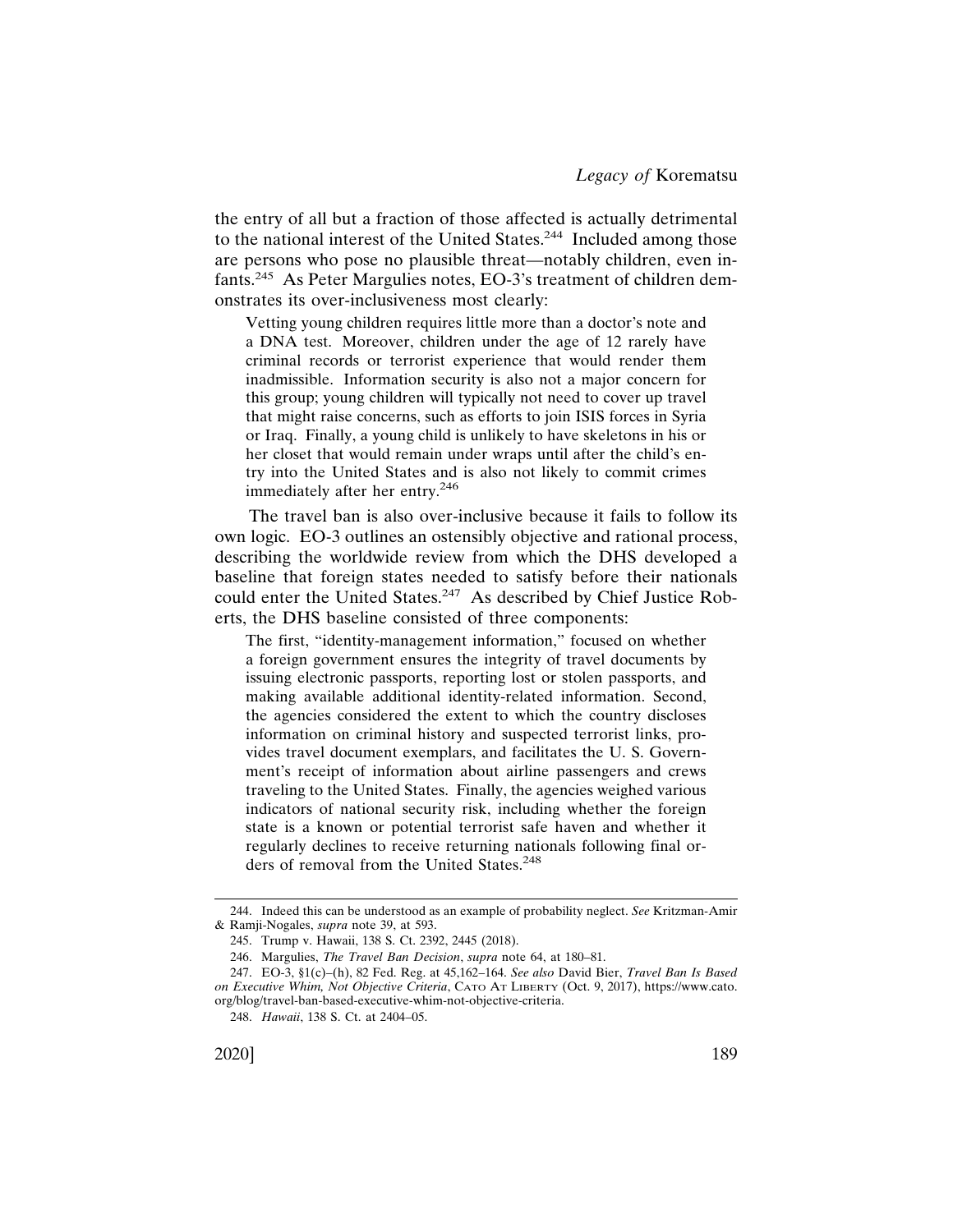Having examined this information, DHS identified sixteen countries as failing to meet the baseline, and a further thirty-one countries at risk of doing so. Diplomatic efforts encouraged many states to improve their compliance, and ultimately, the Acting Secretary of Homeland Security concluded that only eight countries—Chad, Iran, Iraq, Libya, North Korea, Syria, Venezuela, and Yemen—fell short. The Acting Secretary's subsequent recommendation that the President impose entry restrictions in respect of nationals from those countries largely reflected this, except with respect to Somalia, which was said to present special circumstances justifying restrictions, and Iraq, which was not included despite failing to meet the baseline. These recommendations were adopted by the President, who having consulted with members of his Cabinet and other officials, issued the proclamation (or EO-3).<sup>249</sup>

Even the majority opinion's account indicates that the results of the worldwide review process were not simply replicated in the list of banned countries in EO-3.<sup>250</sup> Iraq was found to fall short of the baseline, but was not subject to the ban for policy reasons.251 Conversely, Somalia is subject to a ban on all immigration despite being found to satisfy the standard for information sharing.<sup>252</sup> Further digging into the details of the baseline standard reveals further anomalies. For example, certain banned countries (such as Iran) comply with what is required by one component of the baseline—by issuing electronic passports—while, at the same time, many countries that are not subject to the ban continue to permit the use of paper passports.253 Similarly, Iran, which reportedly cooperates in relation to stolen passports, is banned, whereas many countries that rarely or never report stolen passports are not subject to the ban.254 Bier's analysis of the inconsistencies in the application of the baseline and its components is damning:

[T]he proclamation [EO-3] admits that the president did not ban all countries that failed the requirements and did ban others that met them. It applies higher-than-the-baseline criteria to the countries on

<sup>249.</sup> *Id*. at 2405.

<sup>250.</sup> *See generally* Bier, *supra* note 247.

<sup>251.</sup> Iraq is stated to be an important ally that is committed to fighting the Islamic State. EO-3, §1(g), 82 Fed. Reg. at 45,163.

<sup>252.</sup> Because of the special circumstances created by its "government's inability to effectively and consistently cooperate" and "the terrorist threat that emanates from its territory". EO-3, §1(i), 82 Fed. Reg. at 45,165.

<sup>253.</sup> Margulies, *Bans, Borders, and Sovereignty*, *supra* note 64, at 63–64.

<sup>254.</sup> Bier, *supra* note 247.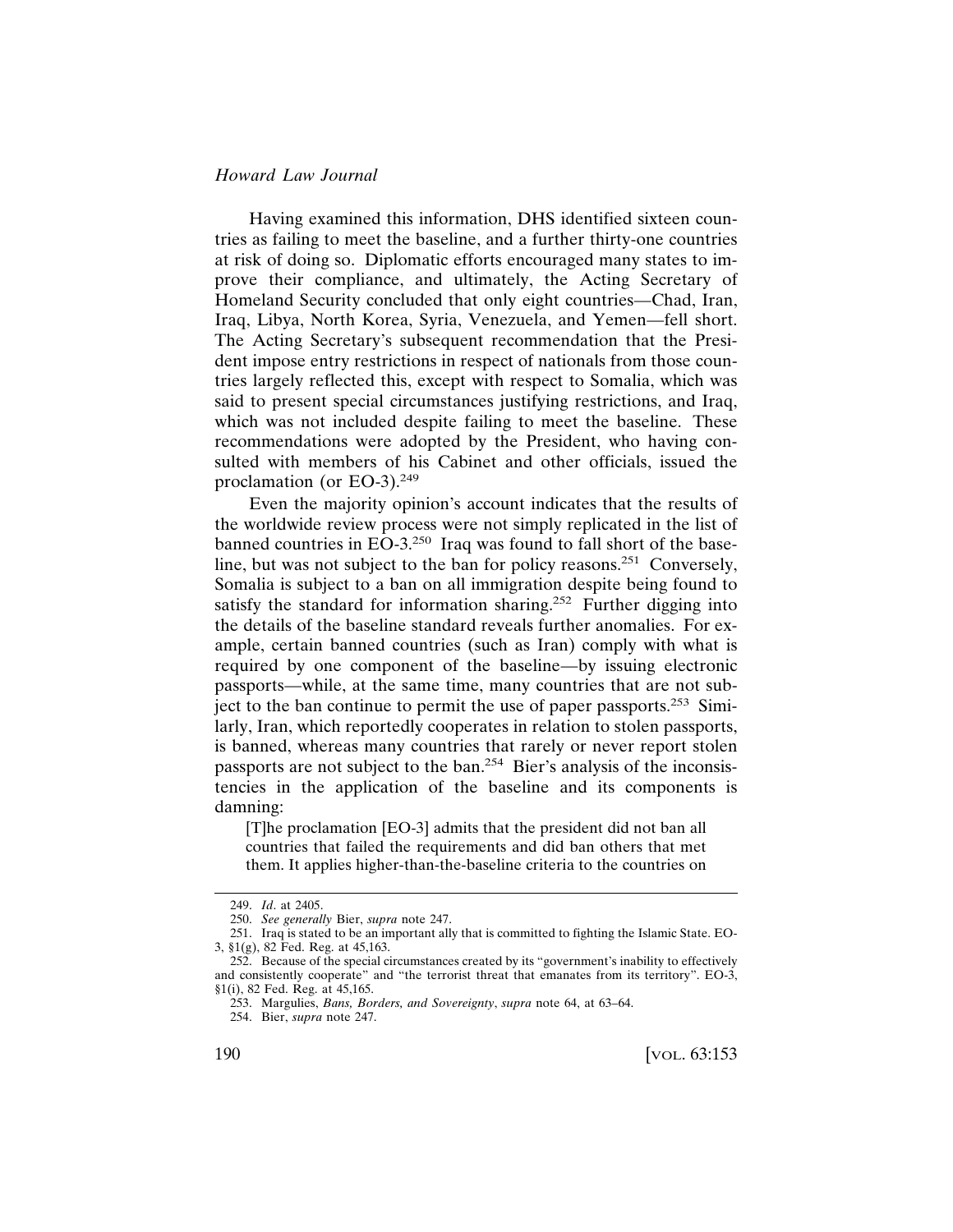the list, but never applies those more stringent criteria to other countries that remained off the list. The president's proclamation also applies mitigating factors to avoid banning every failing country but then didn't apply those new mitigating factors to the other banned countries. Even when applying all of these additional criteria, no set of failed or met factors can explain the proclamation's choices of which countries to ban. The travel ban simply lacks an objective grounding.255

EO-3, being a nationality-based travel ban, is also under-inclusive since it uses nationality as a proxy for proximity to terrorism (which, in turn, is a proxy for terrorist threat). So, for example, it applies to a Syrian national who has spent their life in Europe, but not to someone who has lived in a part of Syria controlled by terrorists but who has not obtained Syrian citizenship.<sup>256</sup>

EO-3's differentiation between various categories of visa applicants demonstrates further problems. If it is thought necessary to restrict the entry of nationals of a particular country because it fails to meet the requirements of information sharing with the United States government, then it is not obvious why the entry of persons from that same country as students and exchange visitors is nonetheless permitted. Yet this is precisely what EO-3 does.257 While restricting persons entering the United States as immigrants, but not as non-immigrants, may conform to nativist logic, it makes little sense from the standpoint of security—if the needs of security require that children from a country be categorically denied entry to the United States as immigrants, then it is hard to rationally justify why adults from the same country can nonetheless be admitted as students, tourists and visitors.258 Similarly, to the extent that EO-3 is meant to incentivise affected countries to improve their vetting processes so as to meet the requirements of the United States, this is also undermined by the non-inclusion of nonimmigrant visa applicants.<sup>259</sup>

E. Parallel 3: Evidence suggests prejudice on the part of decisionmakers is the key motivation.

General DeWitt's racial prejudice against Japanese, which had a major impact on his thinking about the threat posed by the Issei and

<sup>255.</sup> *Id*.

<sup>256.</sup> Int'l Refugee Assistance Project v. Trump, 857 F.3d 554, 634–35 (4th Cir. 2017).

<sup>257.</sup> *Hawaii*, 138 S. Ct. at 2445.

<sup>258.</sup> Margulies, *The Travel Ban Decision*, *supra* note 64, at 181.

<sup>259.</sup> *Id*.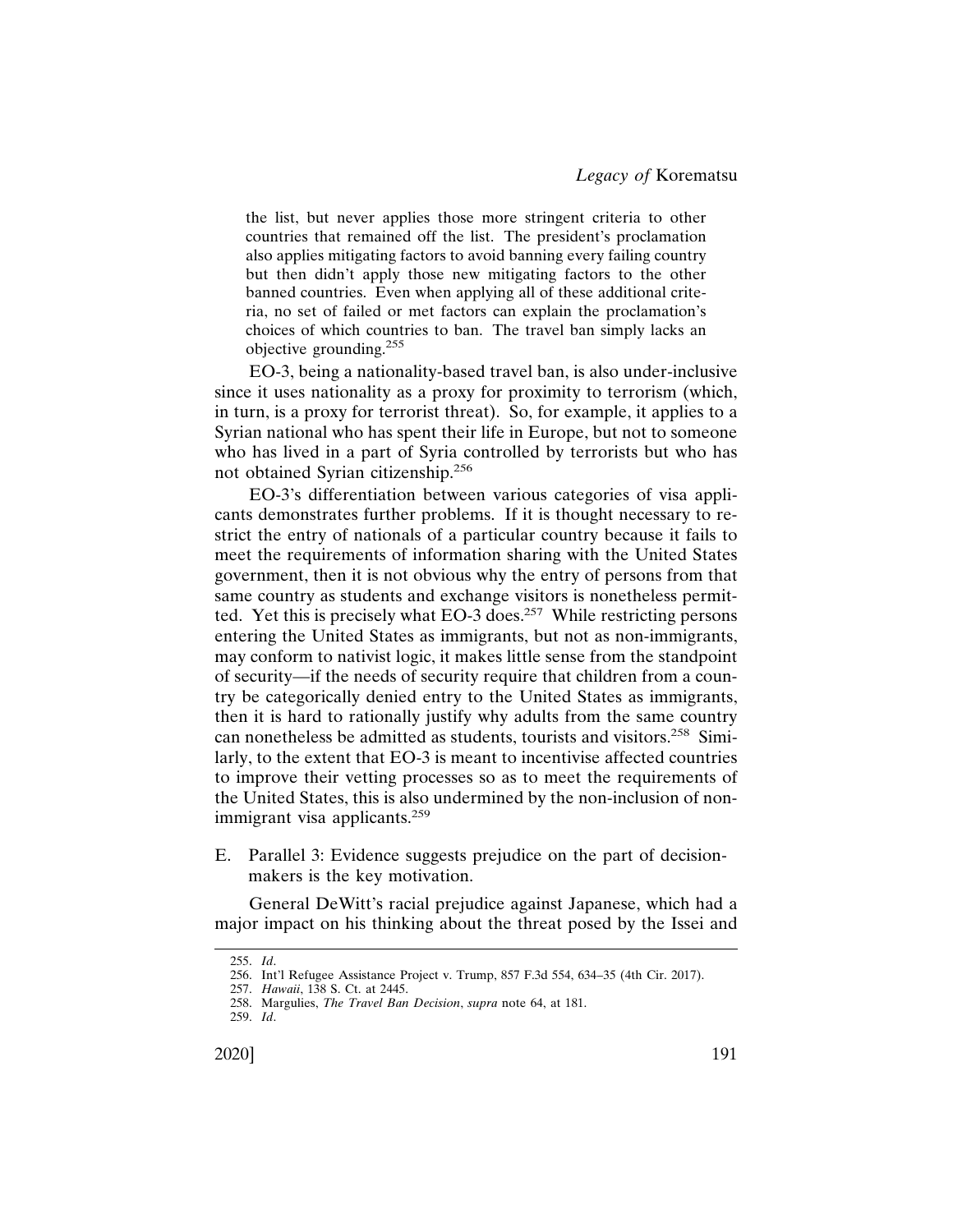Nisei, was clear from his candid public statements on the subject. His 1943 Final Report provides perhaps the clearest example:

The Japanese race is an enemy race and while many second and third generation Japanese born on United States soil, possessed of United States citizenship, have become "Americanized", the racial strains are undiluted. To conclude otherwise is to expect that children born of white parents on Japanese soil sever all racial affinity and become loyal Japanese subjects, ready to fight and, if necessary, to die for Japan in a war against the nation of their parents. That Japan is allied with Germany and Italy in this struggle is no ground for assuming that any Japanese, barred from assimilation by convention as he is, though born and raised in the United States, will not turn against this nation when the final test of loyalty comes. It, therefore, follows that along the vital Pacific Coast over 112,000 potential enemies, of Japanese extraction, are at large today.<sup>260</sup>

His other public comments were similarly blunt. For example, DeWitt reiterated before a Congressional committee his view that ethnic loyalty trumped national loyalty in the case of the Japanese, but not Germans and Italians.<sup>261</sup> Around this time, he also made his infamous "a Jap is a Jap" comment to the media while defending his position that Nisei serving in the United States military should not be allowed in the exclusion zones of the West Coast.<sup>262</sup>

It is clear, then, that General DeWitt's motivation for issuing his orders providing for curfew and exclusion was "ignorant race prejudice" rather than any reasoned judgment about the needs of national security.263 Given this fact, and given that he was in charge of Western Defense Command, DeWitt has accordingly assumed the primary villain's role in most accounts of the internment,<sup>264</sup> although it is likely that his views about the Japanese were not qualitatively different from those of his civilian superiors.<sup>265</sup>

<sup>260.</sup> FINAL REPORT, *supra* note 115, at 34.

<sup>261.</sup> CWRIC, *supra* note 107, at 66.

<sup>262.</sup> *Id*. at 220, 222.

<sup>263.</sup> Hirabayashi v. United States, 828 F.2d 591, 601 (9th Cir. 1987); Rostow, *supra* note 197, at 520.

<sup>264.</sup> *See, e.g.,* Tushnet, *supra* note 134, at 288 ("General John L. DeWitt, the West Coast military commander, was a racist who simply assumed, without evidence, that Japanese Americans posed a threat of sabotage and espionage.").

<sup>265.</sup> President Roosevelt likely shared DeWitt's racialized assumptions about the loyalty of Japanese Americans. *See* GREG ROBINSON, BY ORDER OF THE PRESIDENT: FDR AND THE IN-TERNMENT OF JAPANESE AMERICANS 118–24 (2001). The same goes for Secretary of War Henry Stimson. *See* IRONS, *supra* note 120, at 364.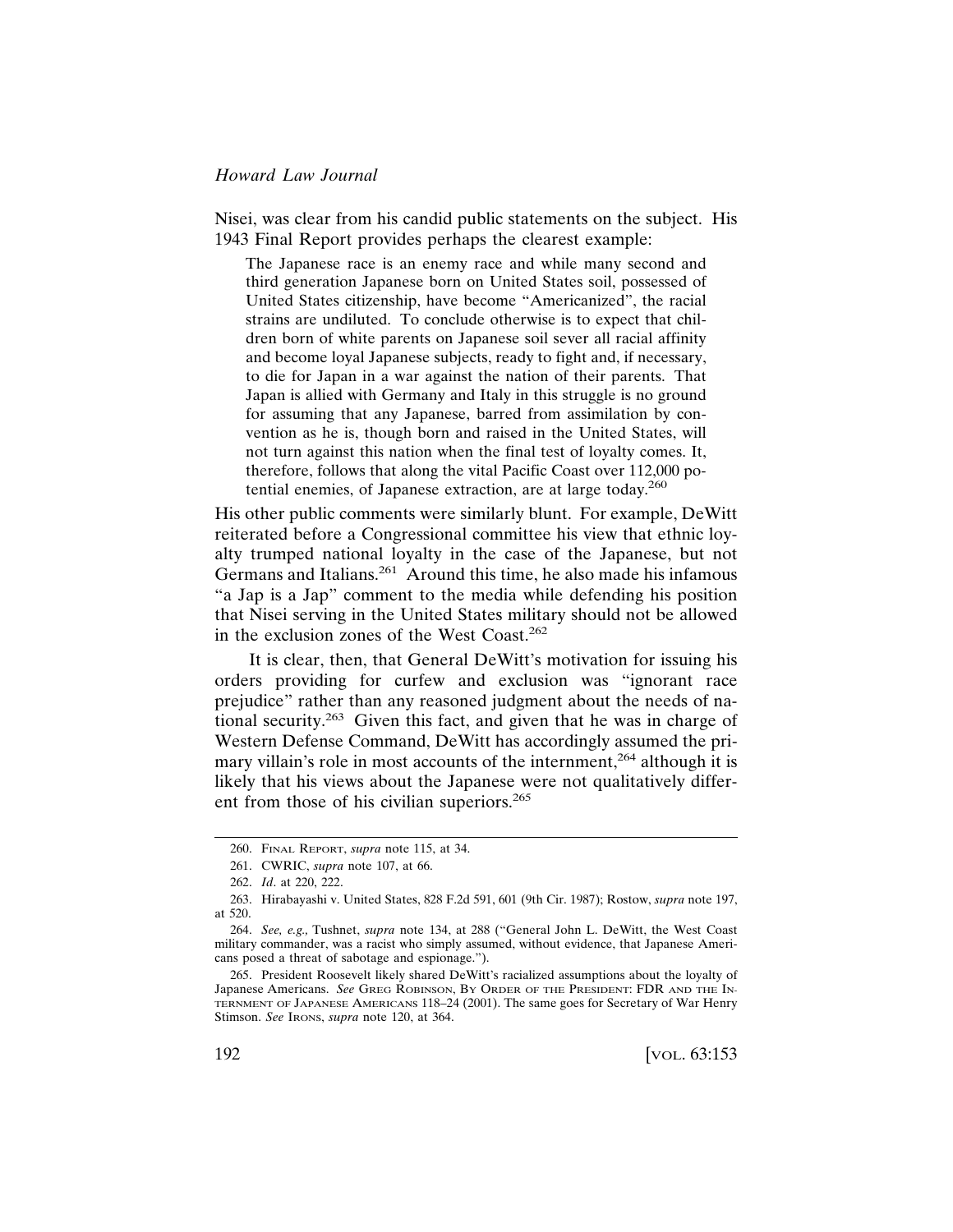### *Legacy of* Korematsu

In the case of the travel ban, as detailed in Justice Sotomayor's dissent, there is a long record of anti-Muslim animus on the part of key decision-makers and President Trump. The key pre-election statement was the election pledge on December 7, 2015, calling for "a total and complete shutdown of Muslims entering the United States".<sup>266</sup> The full statement, which remained on the Trump campaign's website until May 2017, referred to the threat of jihadi terrorism and the brutality of Sharia law, particularly for women. The following day, candidate Trump defended his proposal by reference to the Japanese American internment.<sup>267</sup> His subsequent statements on the campaign trail continued in the same vein. He refused to disavow his call for banning Muslims from entering the United States and reiterated his claims about the inherent dangerousness of Muslims, unassimilable and committed to Sharia law.<sup>268</sup>

Nothing changed upon his taking office. President Trump and his advisors were candid about the religious preference manifest on the face of EO-1 and the "connection between EO-1 and the 'Muslim ban' that the President had pledged to implement if elected".<sup>269</sup> With EO-2 and EO-3, the Trump Administration continued to reiterate its steadfast commitment to fulfil that campaign promise, and stated that the modifications made to the original travel ban were only at the insistence of the government's lawyers. During the same period, President Trump also turned to Twitter to publicize the apocryphal story of General Pershing's killing of Muslim insurgents in the Philippines, and to retweet three anti-Muslim videos originally posted by a British farright extremist group.270 At no point did President Trump resile from his earlier statements about Muslims.<sup>271</sup>

There is another clue as to the true motivation underlying the travel ban in the texts of EO-1 and EO-2. The end of EO-1's purpose section provides:

In order to protect Americans, the United States must ensure that those admitted to this country do not bear hostile attitudes toward it and its founding principles. The United States cannot, and should not, admit those who do not support the Constitution, or those who would place violent ideologies over American law. In addition, the

2020] 193

<sup>266.</sup> *Hawaii*, 138 S. Ct. 2392, 2435 (2018) (Sotomayor, J., dissenting).

<sup>267.</sup> *Id*. at 2435.

<sup>268.</sup> *Id*. at 2436.

<sup>269.</sup> *Id*.

<sup>270.</sup> *Id*. at 2437–38. 271. *Id*. at 2439.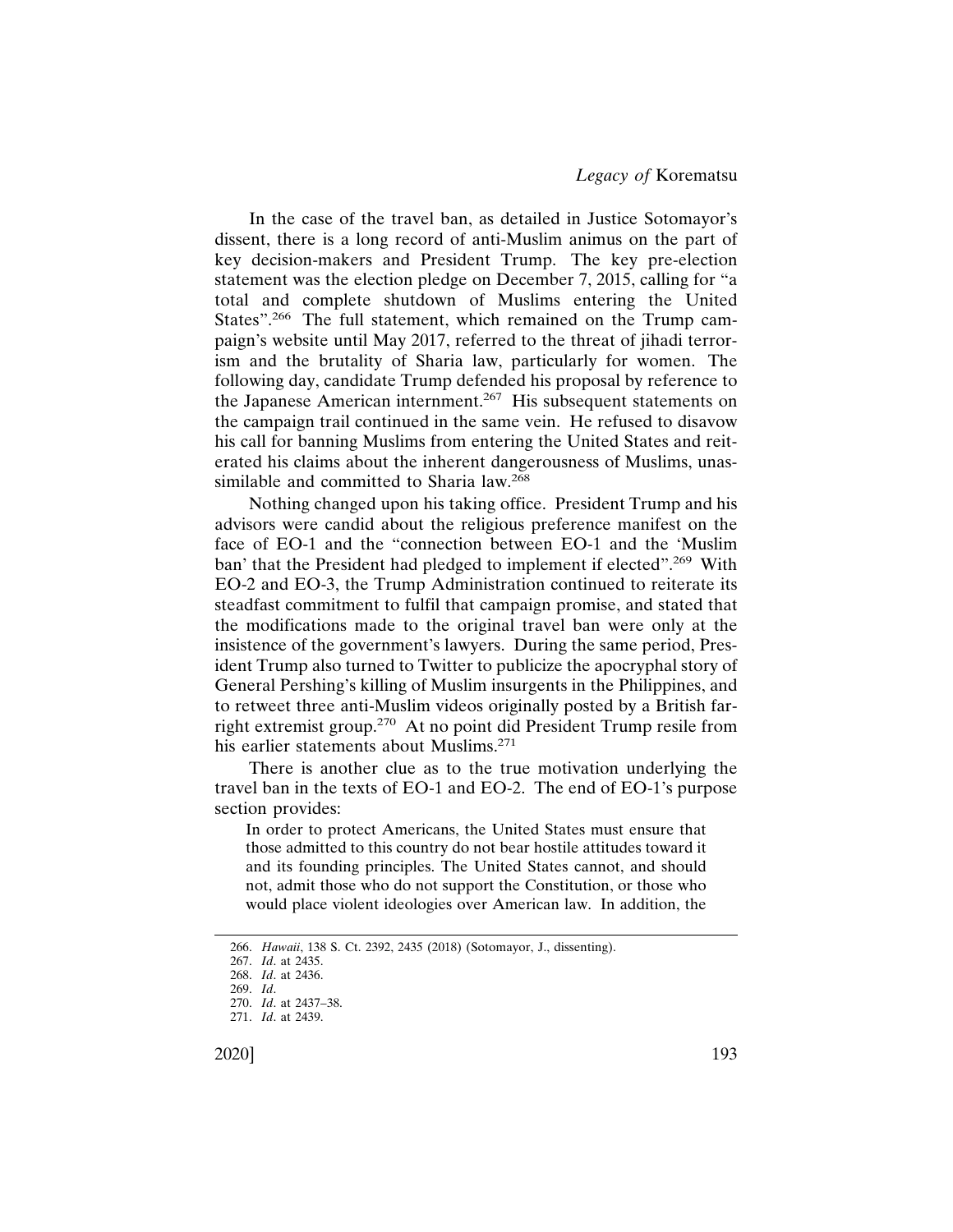United States should not admit those who engage in acts of bigotry or hatred (including "honor" killings, other forms of violence against women, or the persecution of those who practice religions different from their own) or those who would oppress Americans of any race, gender, or sexual orientation.<sup>272</sup>

Honor killings make another appearance later in EO-1, with the Secretary of Homeland Security, in consultation with the Attorney General, being required to collect data and report every 180 days on a number of matters, including "information regarding the number and types of acts of gender-based violence against women, including honor killings, in the United States by foreign nationals".<sup>273</sup> The reference to honor killing was removed from the purpose section of EO-2, but the requirement to collect data and report remains.274

At first glance, the references to honor killings, a particular form of gendered violence, in executive orders that ostensibly concern national security is incongruous. But their inclusion, which trades on the supposed association between Islam and honor killings, $275$  serves as a dog whistle: Muslims are dangerous Others who ought to be excluded on account of their retrograde and barbaric treatment of women.276 The majority in the Fourth Circuit's decision on EO-2 recognized this:

Plaintiffs suggest that EO-2 is not facially neutral, because by directing the Secretary of Homeland Security to collect data on "honor killings" committed in the United States by foreign nationals, EO-2 incorporates "a stereotype about Muslims that the President had invoked in the months preceding the Order." . . . Numerous amici explain that invoking the specter of "honor killings" is a well-worn tactic for stigmatizing and demeaning Islam and painting the religion, and its men, as violent and barbaric. . . . We find this text in EO-2 to be yet another marker that its national security purpose is secondary to its religious purpose.<sup>277</sup>

<sup>272.</sup> EO-1, §1, 82 Fed. Reg. at 8,977.

<sup>273.</sup> EO-1, §10(a)(iii), 82 Fed. Reg. at 8,981.

<sup>274.</sup> EO-2, §11(a)(iii), 82 Fed. Reg. at 13,217. A report was accordingly issued. *See* Executive Order 13780: Protecting the Nation from Foreign Terrorist Entry into the United States: Initial Section 11 Report, UNITED STATES DEP'T OF JUSTICE (Jan. 2018), https://www.justice.gov/opa/ press-release/file/1026436/download.

<sup>275.</sup> Brief of Muslim Rights, Professional and Public Health Organizations as Amici Curiae, In Support of Appellees, And in Opposition to Appellants' Motion for a Stay and on the Merits, Hawaii v. Trump, 859 F.3d 741 (9th Cir. 2017). *See also* Leti Volpp, *Protecting the Nation from Honor Killings: The Construction of a Problem Symposium: Constitutional Law in the Trump Era*, 34 CONST. COMMENT. 133, 167–68 (2019).

<sup>276.</sup> Volpp, *supra* note 275, at 136; Huq, *supra* note 78, at 74 n. 158.

<sup>277.</sup> International Refugee Assistance Project v. Trump, 857 F.3d 554, 596 n. 17 (4th Cir. 2017). *See also id*. at 635 (Thacker, J., concurring) ("EO-2 identifies and discriminates against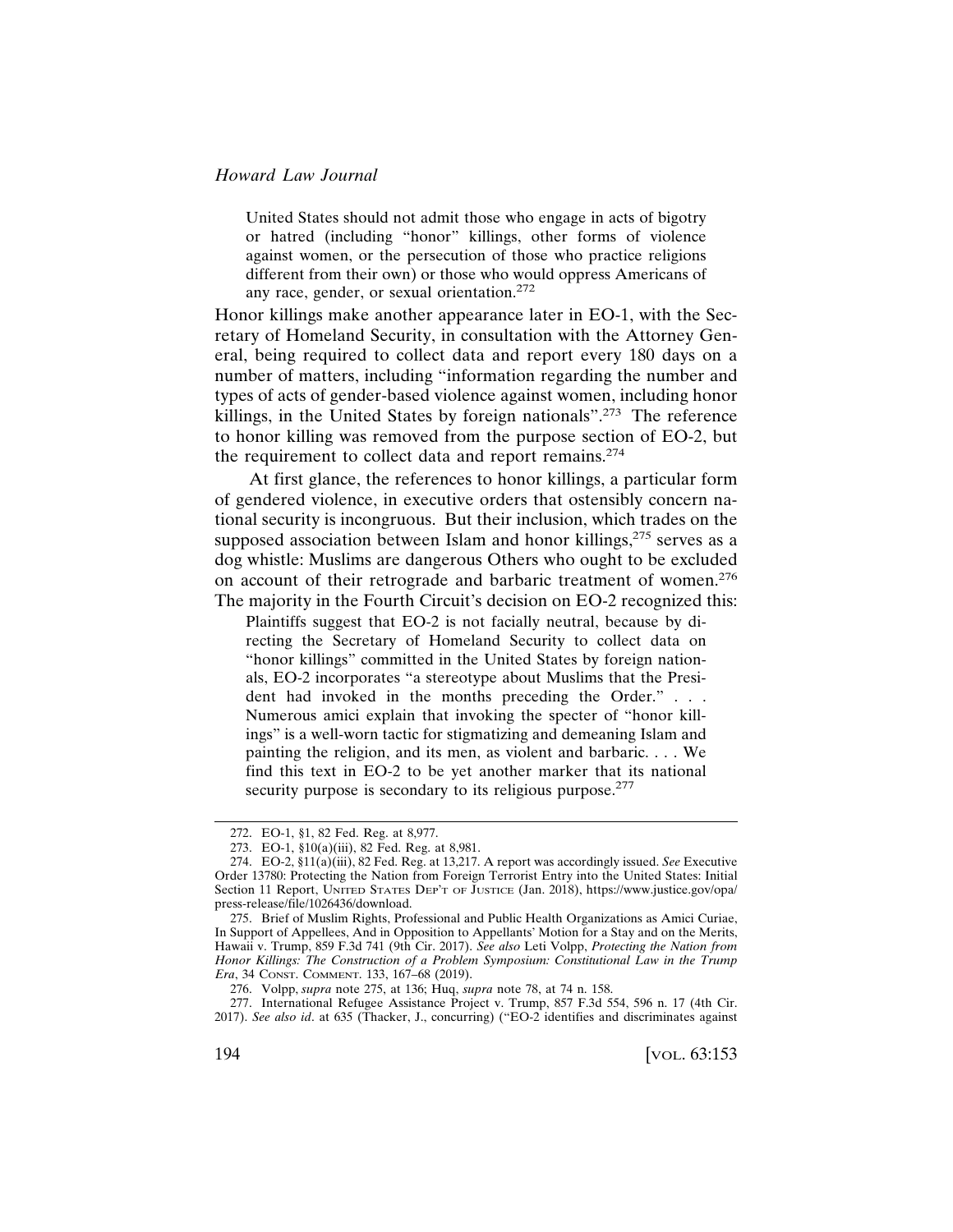The Supreme Court's decision on the travel ban, however, made no mention of honor killing. On some level this is unsurprising—EO-3, unlike its predecessors, does not include any reference to honor killings. But here it bears reiterating that EO-3 is a proclamation made after the worldwide review process set out in EO-2.<sup>278</sup> While the permanent entry restrictions imposed by EO-3 replaced the temporary, 90-day restrictions imposed by EO-2, EO-3 does not revoke or replace EO-2 in the way that EO-2 replaced EO-1.<sup>279</sup> Accordingly, the obligation in EO-2 to collect data and report on honor killings, remains intact,280 which, when combined with the consistent pattern of the statements by candidate Trump and President Trump, provides further evidence that the true motivation behind the travel ban was anti-Muslim animus.

F. Parallel 4: Information before the court is incomplete because of the government's actions.

In both *Korematsu* and *Hawaii*, the courts were denied the complete factual picture because relevant information in the hands of the government was withheld.<sup>281</sup> As noted earlier, in the litigation concerning *Korematsu* (and also *Hirabayashi*), the government had misled the Supreme Court by altering the Final Report to conceal General DeWitt's true motivation, and by withholding material showing that the threat of disloyalty on the part of the Issei and Nisei was minimal (the Ringle report), and that the FBI and Federal Communications Commission had discredited the Final Report's allegations of ship-to-shore communications between Japanese submarines and Japanese Americans.282 As a result, the Department of Justice deceived the Supreme Court with an argument based on a faulty premise,

Muslims on its face. It identifies only Muslim majority nations, thus banning approximately 10% of the world's Muslim population from entering the United States. It discusses only Islamic terrorism. And, it seeks information on honor killings—a stereotype affiliated with Muslims—even though honor killings have no connection whatsoever to the stated purpose of the Order."); Gerald Neuman, *Neither Facially Legitimate Nor Bona Fide–Why the Very Text of the Travel Ban Shows It's Unconstitutional*, JUST SECURITY (June 9, 2017), https://www.justsecurity.org/ 41953/facially-legitimate-bona-fide-why-unconstitutional-travel-ban/ (arguing that the directive to collect data and report on honor killing "has no conceivable relation to the alleged national security purpose of the travel ban, and it continues to reveal the true underlying purpose of both orders").

<sup>278.</sup> EO-3, §1(c)–(i), 82 Fed. Reg. at 45,162–165.

<sup>279.</sup> *See* EO-2, §13, 82 Fed. Reg. at 13,218.

<sup>280.</sup> Volpp, *supra* note 275, at 140.

<sup>281.</sup> Katyal, *supra* note 176, at 654.

<sup>282.</sup> *See* Korematsu v. United States, 584 F. Supp. 1406, 1418–19 (N.D. Cal. 1984); IRONS, *supra* note 120, at 202–12, 280–92; YAMAMOTO, *supra* note 122, at 42–44.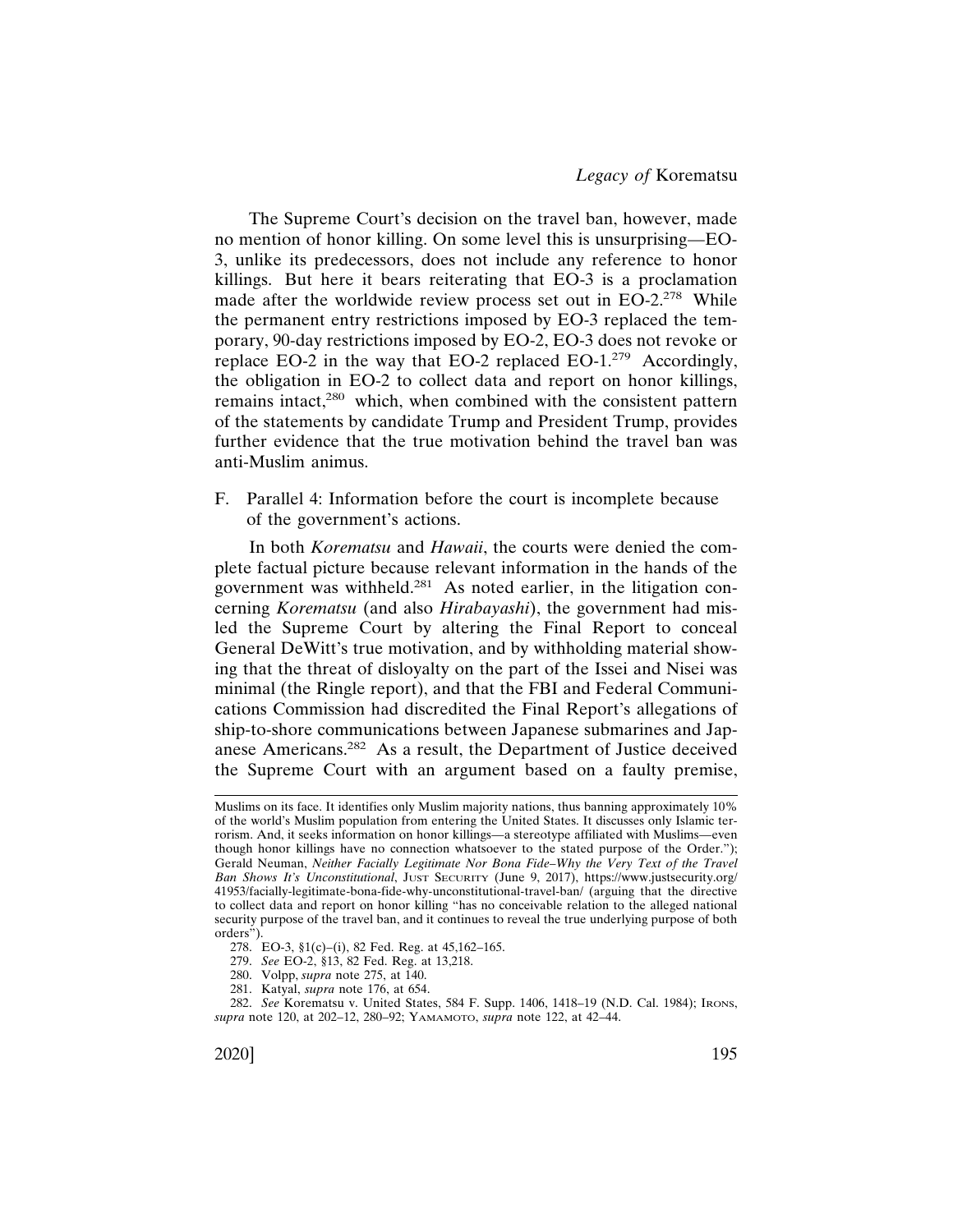which would subsequently lead to the *coram nobis* petitions for Korematsu and other internees in the 1980s and the acting Solicitor-General's subsequent confession of error in 2011.

As for the travel ban, there is not, as yet, evidence of any equivalent misconduct—although some commentators have suggested that the Solicitor General may have misled the Court as to the operation of the waiver system and as to President Trump's motives.283 Whatever the merits of these claims might be, what is clear at this point in time is that the Supreme Court did not have before it a crucial piece of the puzzle. This is because the government refused to make available in any form the results of the worldwide review—the claimed basis for the travel ban<sup>284</sup>—and indeed strenuously fought to keep it hidden from public view.285 What is known about the report produced after the worldwide review is its brevity—it runs a mere seventeen pages. Although Chief Justice Roberts' opinion in *Hawaii* is dismissive of the relevance of a "simple page count,"286 the length of the report and the sheer amount of information it would need to canvas—"the identity systems, information practices, and security situation in every country in the world"287—must cast considerable doubt upon the document's rigor, $288$  and strengthen suspicions that its function was to serve as "mere pretextual legal scaffolding" rather than as a genuine and sound empirical basis for EO-3.289

## G. Parallel 5: The Turn to Judicial Deference

In perhaps the most important parallel between *Korematsu* and *Hawaii*, the path to the majority upholding the government's actions as lawful was the same. As I explore further below, that was to adopt

<sup>283.</sup> Jed Shugerman, *A New Korematsu*, SLATE (June 26, 2018), https://slate.com/news-andpolitics/2018/06/trump-v-hawaii-the-travel-ban-ruling-will-be-the-roberts-courts-shameful-legacy.html; Ilya Somin, *Evidence Indicates there is no "Extensive" Analysis Backing Trump's Travel Ban*, VOLOKH CONSPIRACY, (May 24, 2018), https://reason.com/volokh/2018/05/24/evidence-indicates-there-is-no-extensive/.

<sup>284.</sup> *Hawaii*, 138 S. Ct. 2392, 2443 (2018) (Sotomayor, J., dissenting). *See also* Chang et al., *supra* note 177, at 1241.

<sup>285.</sup> Katyal, *supra* note 176, at 654.

<sup>286.</sup> *Hawaii*, 138 S. Ct. at 2421.

<sup>287.</sup> David Bier, *Government Claims It Has "Extensive" Analysis Backing the Travel Ban— It's Not True,* CATO AT LIBERTY (May 24, 2018), https://www.cato.org/blog/government-claimsit-has-extensive-analysis-backing-travel-ban-its-not-true.

<sup>288.</sup> *Hawaii*, 138 S. Ct. at 2443 (Sotomayor, J., dissenting) ("That the Government's analysis of the vetting practices of hundreds of countries boiled down to such a short document raises serious questions about the legitimacy of the President's proclaimed national-security rationale.").

<sup>289.</sup> JACL Amicus, *supra* note 190, at 20. *See also* Somin, *supra* note 283.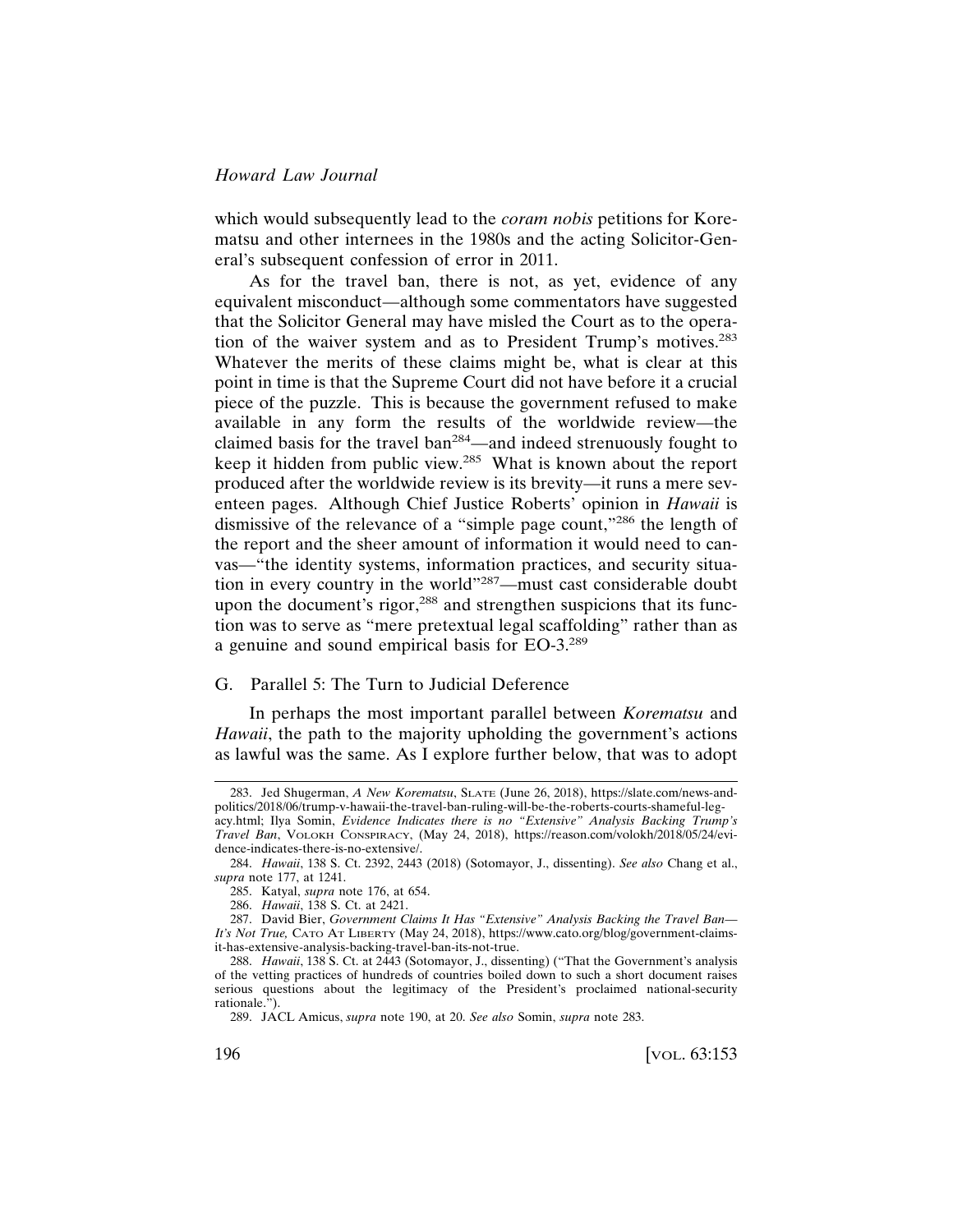an approach highly deferential to the government's assessments concerning what national security required.

1. Judicial deference in matters concerning national security and immigration

Paul Horwitz defines deference as "a decisionmaker following a determination made by some other individual or institution that it might not otherwise have reached had it decided the same question independently".290 He goes on to identify two main rationales for deference:291 deference on the grounds of legal authority—because, for example, the decision-maker is politically accountable or has democratic legitimacy;<sup>292</sup> and deference on the grounds of epistemic authority, with the most notable version being deference for reasons of relative (or comparative) institutional competence:

[W]hen courts defer to other decisionmakers on epistemic grounds related to comparative institutional competence, they are actually doing two things. First, they are suggesting that some other decisionmaker actually possesses important information, experience, and skills that will help it decide some relevant question correctly. Second, they are suggesting that the other decisionmaker is not just a good one: it is also a *superior* decisionmaker, relative to the court.<sup>293</sup>

Executive claims for deference on account of relative institutional competence in the realm of national security are legion.<sup>294</sup> The claim of relative institutional competence in the national security domain coalesces around the executive having superior access to information and relevant expertise, meaning that it is likely to make better judgments and decisions concerning matters of national security.<sup>295</sup>

As well as implicating national security, the travel ban concerns the federal government's authority to regulate immigration. The Constitution itself is silent on the regulation of immigration;<sup>296</sup> the pre-

<sup>290.</sup> Paul Horwitz, *Three Faces of Deference*, 83 NOTRE DAME L. REV. 1061, 1072 (2008). 291. *Id*. at 1068.

<sup>292.</sup> *Id*. at 1080–82.

<sup>293.</sup> *Id*. at 1085–86 (emphasis in original). *See also* Eric A. Posner, *Deference to the Executive in the United States After September 11: Congress, the Courts, and the Office of Legal Counsel*, 35 HARV. J. L. & PUB. POL'Y 213, 216 (2012).

<sup>294.</sup> *See* Robert M. Chesney, *National Security Fact Deference*, 95 VA. L. REV. 1361, 1404 (2009); Aziz Z. Huq, *Structural Constitutionalism as Counterterrorism*, 100 CALIF. L. REV. 887,  $892(2012)$ 

<sup>295.</sup> Chesney, *supra* note 294, at 1404–11.

<sup>296.</sup> Adam B. Cox & Cristina M. Rodríguez, *The President and Immigration Law*, 119 YALE L.J. 458, 466 (2009).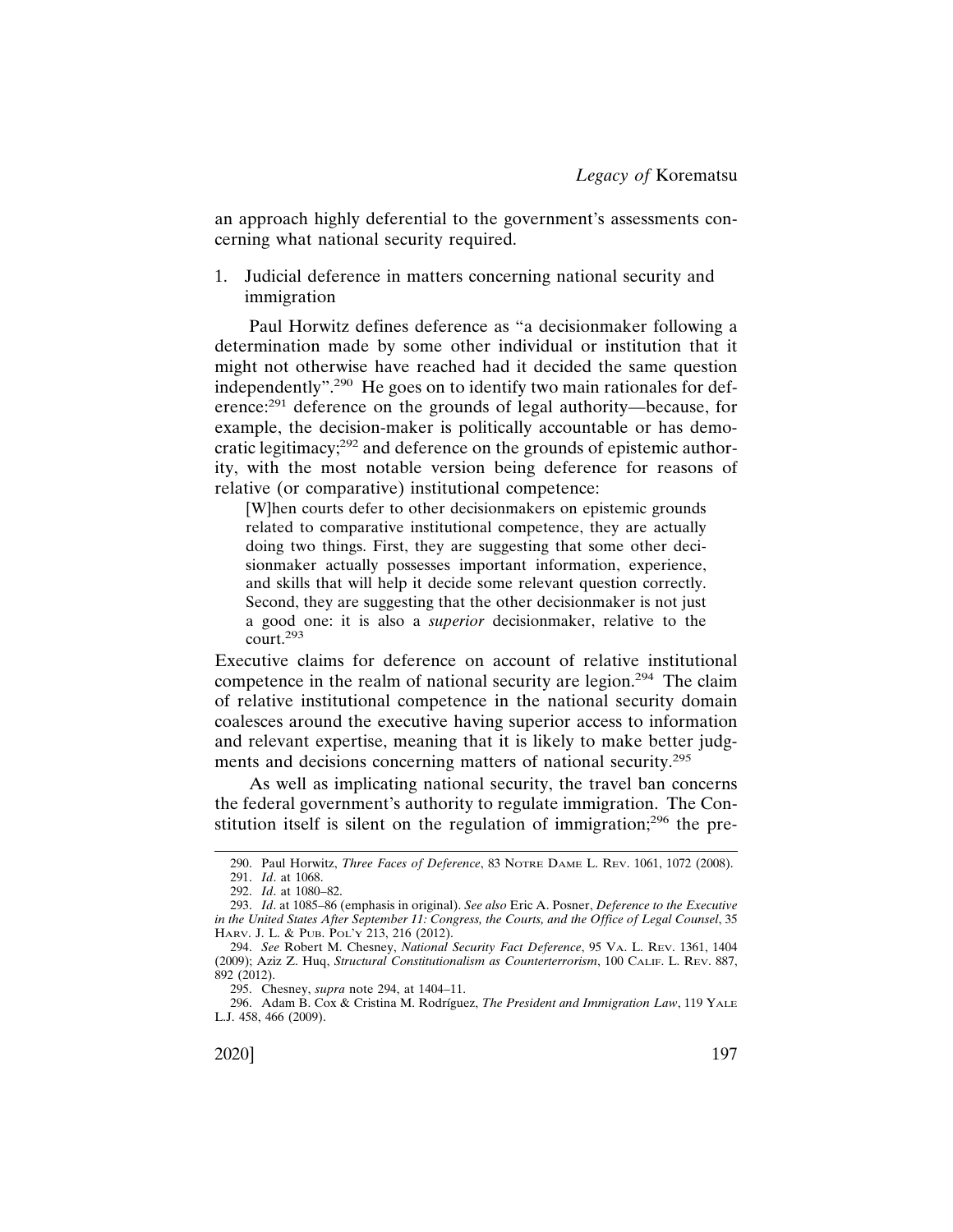eminence of the federal government in this area stems from Supreme Court precedent from the late nineteenth century, beginning with the *Chinese Exclusion Case*, 297 which gave rise to the plenary power doctrine.298 Shawn Fields identifies three tenets of the plenary power doctrine: (1) the authority to control immigration does not stem from the Constitution, but is an incident of sovereignty; (2) immigration control is not subject to ordinary constitutional constraints and is primarily the domain of the political branches; and (3) the judiciary should afford deference in cases concerning immigration because of its connection to foreign affairs, and afford even greater deference if the matter also implicates national security.299

The scholarly consensus is that the courts, consistent with the third identified tenet of the plenary power doctrine, have been highly deferential in matters concerning immigration.<sup>300</sup> Indeed, the strength of the plenary power doctrine has been such that, over the years, this deferential judicial posture has extended even to immigration cases lacking any obvious nexus to foreign affairs or security.<sup>301</sup> In immigration cases that do have national security dimensions, the plenary power doctrine's strength reaches its zenith, with the result that the courts may "overlook significant, deliberate constitutional rights violations in deference to vaguely articulated national security interests". 302

## 2. Relaxed standards of review

The Trump Administration positioned itself to benefit from deferential judicial review in several ways. The titles of EO-1, EO-2 and EO-3 all refer in some way to protecting the United States from the entry of terrorists, firmly claiming a security rationale for the various immigration restrictions forming the heart of the travel ban. In keep-

<sup>297.</sup> Chae Chan Ping v. United States, 130 U.S. 581 (1889); Fong Yue Ting v. United States 149 U.S. 698 (1893). *See generally* Gabriel J. Chin, Chae Chan Ping *and* Fong Yue Ting*: The Origins of Plenary Power*, *in* IMMIGRATION LAW STORIES 7 (David A. Martin & Peter Schuck eds., 2005).

<sup>298.</sup> Michael Kagan, *Plenary Power Is Dead! Long Live Plenary Power!*, 114 MICH. L. REV. FIRST IMPRESSIONS 21, 23 (2015).

<sup>299.</sup> Shawn E. Fields, *The Unreviewable Executive? National Security and the Limits of Plenary Power*, 84 TENN. L. REV. 713, 737–38 (2017). *See also* Peter J. Spiro, *Explaining the End of Plenary Power*, 16 GEO. IMMIGR. L.J. 339, 340 (2002).

<sup>300.</sup> Spiro, *supra* note 299, at 339; Stephen H. Legomsky, *Immigration Law and the Principle of Plenary Congressional Power*, 1984 SUPT. CT. REV. 255, 260 (1984); Cox & Rodr´ıguez, *supra* note 296, at 460.

<sup>301.</sup> Spiro, *supra* note 299, at 350.

<sup>302.</sup> Fields, *supra* note 299, at 747.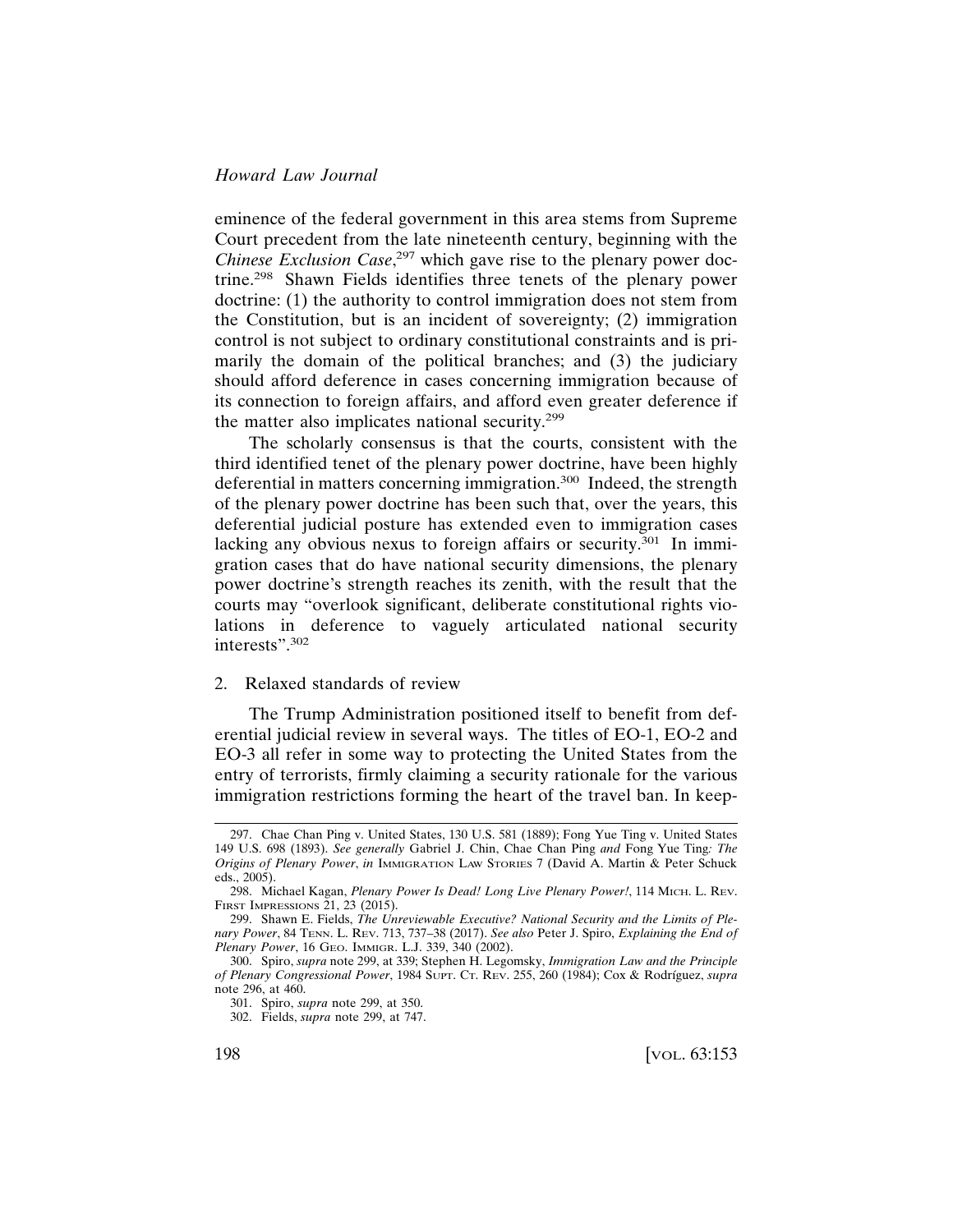ing with this, the government consistently argued that the Court ought to exercise deference given that the subject matter concerned national security and immigration.<sup>303</sup> The majority of the Supreme Court obliged in upholding the constitutionality of EO-3, with deference playing an important role in that outcome:

[P]laintiffs and the dissent challenge the entry suspension based on their perception of its effectiveness and wisdom. They suggest that the policy is overbroad and does little to serve national security interests. But we cannot substitute our own assessment for the Executive's predictive judgments on such matters, all of which "are delicate, complex, and involve large elements of prophecy" . . . . While we of course "do not defer to the Government's reading of the First Amendment," the Executive's evaluation of the underlying facts is entitled to appropriate weight, particularly in the context of litigation involving "sensitive and weighty interests of national security and foreign affairs."304

Shirin Sinnar accordingly characterizes the decision as "only the latest example of judicial deference to the executive in national security cases,"305 thereby situating *Hawaii* as part of a body of case law that fails to uphold civil liberties because the courts exercise deference upon the executive's invocation of national security.306

The significance of the travel ban case concerning admission to the United States, and hence the area of immigration, is also clear. Despite sustained academic critique,<sup>307</sup> the plenary power doctrine remains, even if its worst edges have been pared down somewhat—with

<sup>303.</sup> *See* JACL Amicus, *supra* note 190, at 26.

<sup>304.</sup> *Hawaii*, 138 S. Ct. 2392, 2421–22. (2018).

<sup>305.</sup> Shirin Sinnar, *Procedural Experimentation and National Security in the Courts*, 106 CA-LIF. L. REV. 991, 993 (2018). *See also* Margulies, *The Travel Ban Decision*, *supra* note 64, at 184 ("[T]he *Hawaii* majority's argument for EO-3's constitutional validity reduces to the familiar theme of deference."); Kritzman-Amir & Ramji-Nogales, *supra* note 39, at 590 (describing the majority opinion as "exhibit[ing] extreme deference to the executive"); Yamamoto & Oyama, *supra* note 135, at 715 (describing the decision as showing "unconditional deference to the executive branch"); Greene, *supra* note 105, at 638 ("The parallel between [*Hawaii's*] deferential posture and the Court's performance in *Korematsu* is nearly impossible to ignore. . . ."); Katyal, *supra* note 176, at 642 ("[T]he Court's decision . . . perpetuates the very-near-blind deference to the executive branch that led the *Korematsu* Court astray."); Mari J. Matsuda, *This Is (Not) Who We Are:* Korematsu*, Constitutional Interpretation, and National Identity*, 128 YALE L.J.F. 657, 675–76 (2019) (arguing that the decision "reenacted the *Korematsu* majority's complete deference to executive claims of necessity, ignoring copious evidence that animus, not national security, was the government's motivation").

<sup>306.</sup> *See, e.g.,* REHNQUIST, *supra* note 162; STONE, *supra* note 112; Kim Lane Scheppele, *The New Judicial Deference*, 92 B.U. L. REV. 89 (2012).

<sup>307.</sup> *See, e.g.,* Louis Henkin, *The Constitution and United States Sovereignty: A Century of "Chinese Exclusion" and Its Progeny*, 100 HARV. L. REV. 858, 863 (1987); Legomsky, *supra* note 300, at 288–89; Spiro, *supra* note 299, at 340.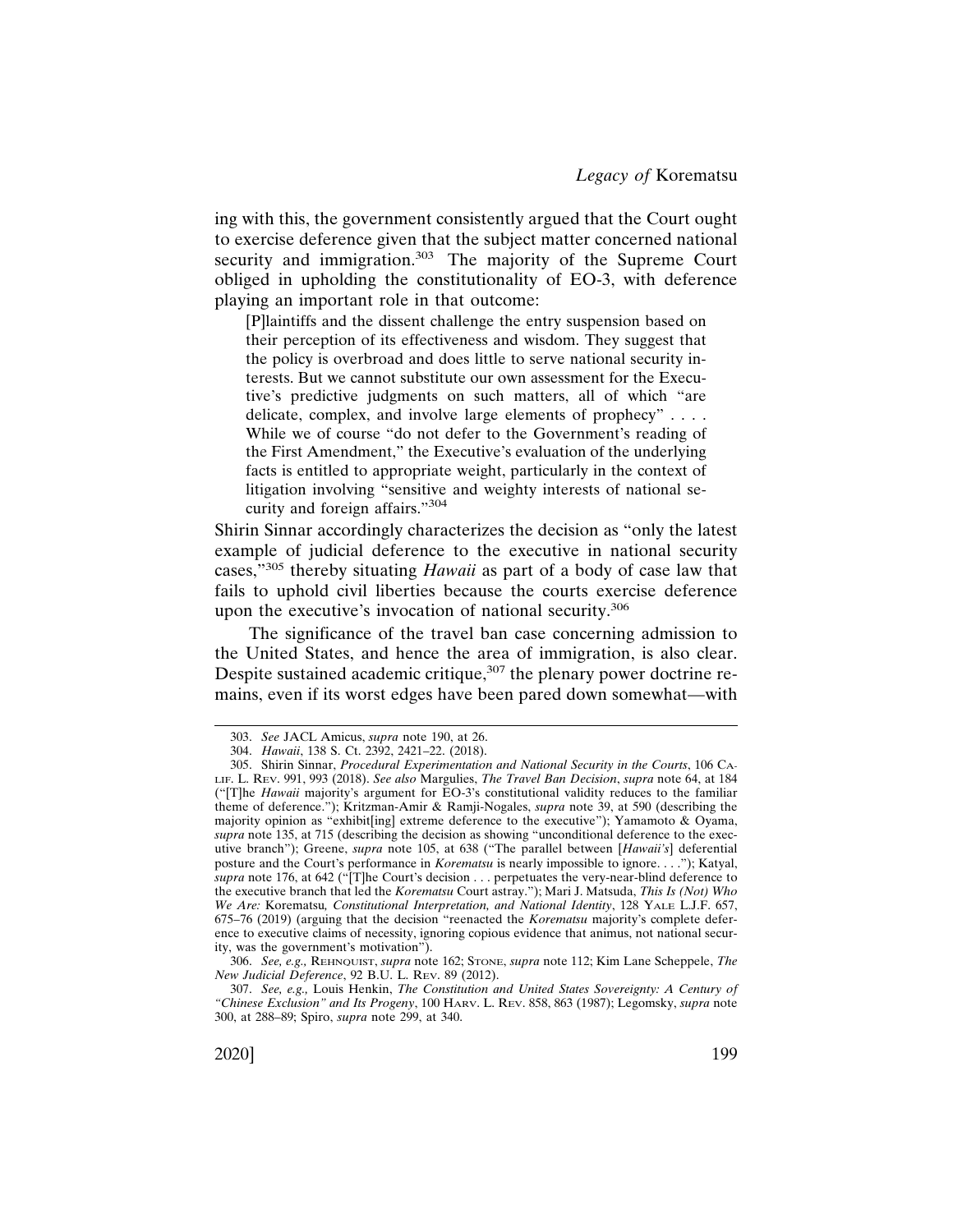it evolving from "strict nonjusticiability to a highly deferential standard of review".308 In keeping with this, the majority in *Hawaii* did not decline to examine the constitutionality of the travel ban, but rather it went about this task while affording a great deal of weight to the government's judgements. Initially, the majority considered the "facially legitimate and bona fide" standard, which originated from *Kleindienst v. Mandel.*309 This case concerned Mandel, a Belgian Marxist, who was presumptively ineligible for a visa under the applicable law because of a specific provision barring those who advocated communism. The Attorney General, who had the power to make an exception for Mandel, declined to do so on the basis that Mandel had violated the terms of his visas on prior visits to the United States. The Supreme Court, noting Congress' plenary power to regulate the entry of aliens, exercised deference by formulating a limited test that asked only whether the government had a facially legitimate and bona fide reason to exclude an alien. On the facts, the Attorney General's decision, based on Mandel's admission that he had violated the terms of his previous visas, met the requirements of being facially legitimate and bona fide, meaning that the Mandel's claim failed.<sup>310</sup>

The majority opinion asserted that the standard in *Kleindienst v. Mandel* would clearly have been met on the facts of *Hawaii*. 311 Nonetheless, it went on to apply a standard of review that ostensibly allowed a more wide-ranging inquiry—one that allowed the Court to look beyond the four corners of EO-3 itself and consider the plaintiffs' extrinsic evidence "to the extent of applying rational basis review."312 But this apparently generous concession to the plaintiffs ultimately flattered to deceive.

The majority opinion's application of rational basis scrutiny is suspect. Chief Justice Roberts began with the conventional observation that the Court rarely invalidates a policy when applying this standard of review.<sup>313</sup> However, as the majority opinion itself acknowledged, the precedents discussed did not give the government

<sup>308.</sup> Shalini Bhargava Ray, *Plenary Power and Animus in Immigration Law*, 80 OHIO ST. L.J. 13, 30 (2019).

<sup>309.</sup> Kleindienst v. Mandel, 408 U.S. 753 (1972).

<sup>310.</sup> *Id*. at 769–70. Although it appears this was a pretext and the decision was made because of disfavor towards Mandel's political views. Schuck, *supra* note 73, at 182–83.

<sup>311.</sup> *Hawaii*, 138 S. Ct. 2392, 2420 (2018). For a contrary view, see Margulies, *The Travel Ban Decision*, *supra* note 64, at 177–78.

<sup>312.</sup> *Hawaii*, 138 S. Ct. at 2420.

<sup>313.</sup> *Id*. Eyer argues that this is a misleading simplification. *See generally* Katie R. Eyer, *The Canon of Rational Basis Review*, 93 NOTRE DAME L. REV. 1317 (2018).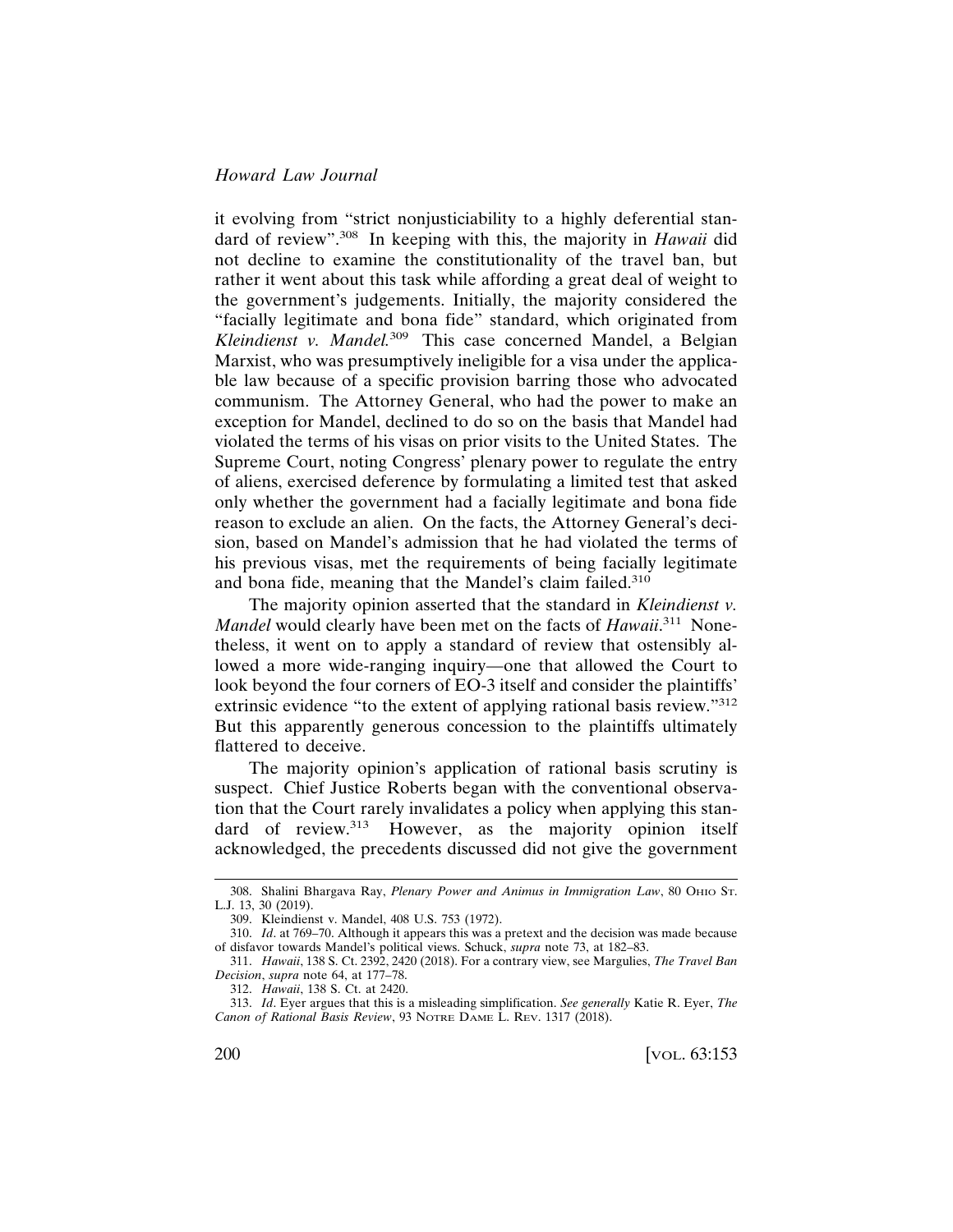carte blanche.<sup>314</sup> Rather, the standard of review arising from those precedents, termed rational basis with bite, requires some connection between ends and means—marked under- or over-inclusiveness can lead to invalidation.315 But the majority opinion did not engage in such scrutiny, ignoring the over-inclusive and under-inclusive aspects of EO-3.316 Thus, there is a disconnect between the rigor of the advertised standard of review and the rigor of the standard of review as it is actually applied by the majority.<sup>317</sup>

Similarly, in *Korematsu*, the government argued that the Court ought to defer to what the military considered necessary for the defense of the nation.318 A majority of the Supreme Court obliged, gullibly accepting that the actions in question were motivated by the imperative of national security.<sup>319</sup> Significantly, the majority did so while purporting to apply an early version of strict scrutiny,<sup>320</sup> which Justice Black set out at the start of his opinion:

It should be noted, to begin with, that all legal restrictions which curtail the civil rights of a single racial group are immediately suspect. That is not to say that all such restrictions are unconstitutional. It is to say that courts must subject them to the most rigid scrutiny. Pressing public necessity may sometimes justify the existence of such restrictions; racial antagonism never can.<sup>321</sup>

Strict scrutiny in *Korematsu* proved to be anything but fatal in fact.<sup>322</sup> And subsequently, the decision would become, as Michael Dorf puts

<sup>314.</sup> *Hawaii*, 138 S. Ct. at 2420 (citing United States Department of Agriculture v. Moreno, 413 U.S. 528, 534 (1973), City of Cleburne v. Cleburne Living Center, 473 U.S. 432, 448–450 (1985), and Romer v. Evans, 517 U.S. 620, 632, 635 (1996)).

<sup>315.</sup> Margulies, *The Travel Ban Decision, supra* note 64, at 178–79; Kenji Yoshino, *The New Equal Protection*, 124 HARV. L. REV. 747, 759–61 (2011).

<sup>316.</sup> *See supra* text accompanying notes 244 to 259.

<sup>317.</sup> Margulies, *The Travel Ban Decision, supra* note 64, at 210 ("In relying on the *Cleburne* line of cases, the *Hawaii* majority wanted to have it both ways. Those cases apply a robust brand of means-ends scrutiny, as in *Cleburne's* own cavil that the defendant town's special permit ordinance for group homes did not apply to other uses with similar impacts, such as dormitories and hospitals. The *Hawaii* majority wished to advertise its allegiance to these 'rational basis with bite' cases, without actually committing itself to their robust methodology.").

<sup>318.</sup> JACL Amicus, *supra* note 190, at 26.

<sup>319.</sup> Korematsu v. United States, 323 U.S. 214, 223 (1944).

<sup>320.</sup> The decision is understood for establishing this proposition. *See* Peter J. Rubin, *Taking its Proper Place in the Constitutional Canon:* Bolling v. Sharpe, Korematsu*, and the Equal Protection Component of the Fifth Amendment Due Process*, 92 VA. L. REV. 1879, 1891 (2006); Greene, *supra* note 105, at 635–36.

<sup>321.</sup> *Korematsu*, 323 U.S. at 216.

<sup>322.</sup> In this respect it stands out as one of the handful of cases where a racial classification survived strict scrutiny. *See* Fullilove v. Klutznick, 448 U.S. 448, 507 (1980) (Powell J., concurring) ("Only two of this Court's modern cases have held the use of racial classifications to be constitutional. See *Korematsu v. United States*, 323 U.S. 214 (1944); *Hirabayshi v. United States*,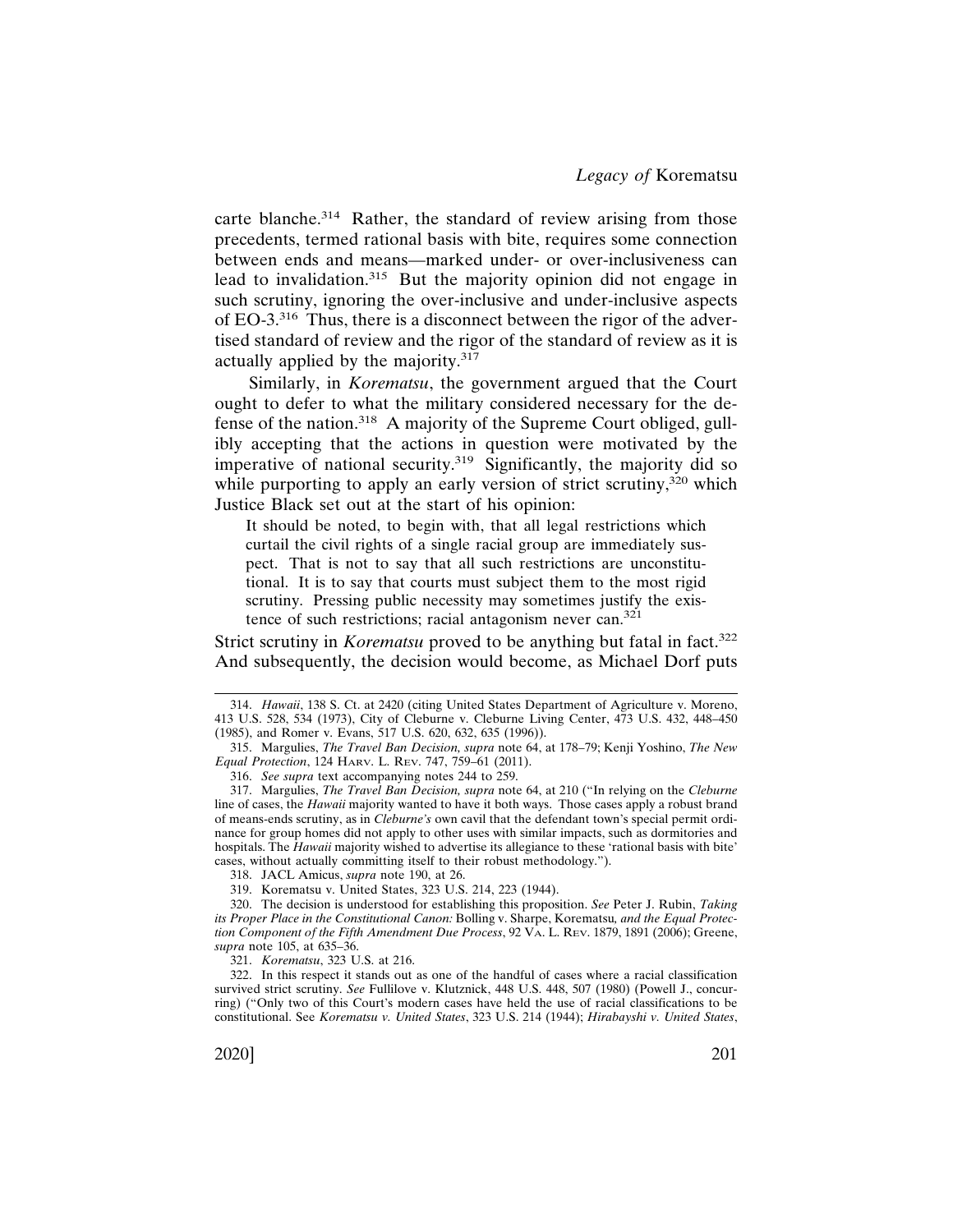it, "a cautionary tale about what happens when the Court recites its obligation to apply strict scrutiny but in fact defers to the executive's assertion of a national security interest."323

Rather than providing meaningful scrutiny of the relationship between the means and ends of EO-3 in accordance with the 'rational basis with bite' standard of review, the majority opinion in *Hawaii* instead relied on the ostensibly impressive worldwide review process conducted by the DHS.<sup>324</sup> Chief Justice Roberts' opinion is replete with references to it.<sup>325</sup> This worldwide review process was crucial to the outcome of *Hawaii* in two ways. First, the fact that the worldwide review was carried out served as a demonstration of due diligence on the part of the Trump administration, giving the majority in *Hawaii* sufficient cover to adopt a deferential posture. Second, it functioned as the basis for showing that there was a plausible independent justification for the travel ban other than anti-Muslim animus, namely national security.

## 3. Due diligence and deference on the grounds of epistemic authority

As outlined earlier, the argument for judicial deference in relation to national security is typically premised upon the executive's epistemic authority—that is, the executive's relative institutional competence stemming from its superior access to expertise and information, means that judges ought to afford great weight to the executive's judgments.<sup>326</sup>

Discussions about deference and relative institutional competence tend to be framed in general and abstract terms.<sup>327</sup> The execu-

<sup>320</sup> U.S. 81 (1943). Indeed, the failure of legislative action to survive strict scrutiny has led some to wonder whether our review of racial classifications has been strict in theory, but fatal in fact. See Gunther, The Supreme Court, 1971 Term — Foreword: In Search of Evolving Doctrine on a Changing Court: A Model for a Newer Equal Protection, 86 Harv. L. Rev. 1, 8 (1972).").

<sup>323.</sup> Michael C. Dorf, *SCOTUS Travel Ban Argument Post-Mortem and the Surprising Relevance of Korematsu*, TAKE CARE (Apr. 25, 2018), https://takecareblog.com/blog/scotus-travelban-argument-post-mortem-and-the-surprising-relevance-of-korematsu.

<sup>324.</sup> Margulies, *The Travel Ban Decision*, *supra* note 64, at 180.

<sup>325.</sup> *See* Hawaii, 138 S. Ct. at 2392.

<sup>326.</sup> *See, e.g.,* Daphna Renan, *Presidential Norms and Article II*, 131 HARV. L. REV. 2187, 2256–57 (2018) (noting that "The rationale that courts should defer, for example, to the President's national security judgment has not been an argument entirely about democratic accountability. It has been grounded as well in the idea that the presidency, as an institution, is better equipped to exercise sound national security judgment. This is in part because of informational asymmetries that limit judicial capacity to evaluate policy and national security strategy.").

<sup>327.</sup> Chesney, *supra* note 294, at 1404.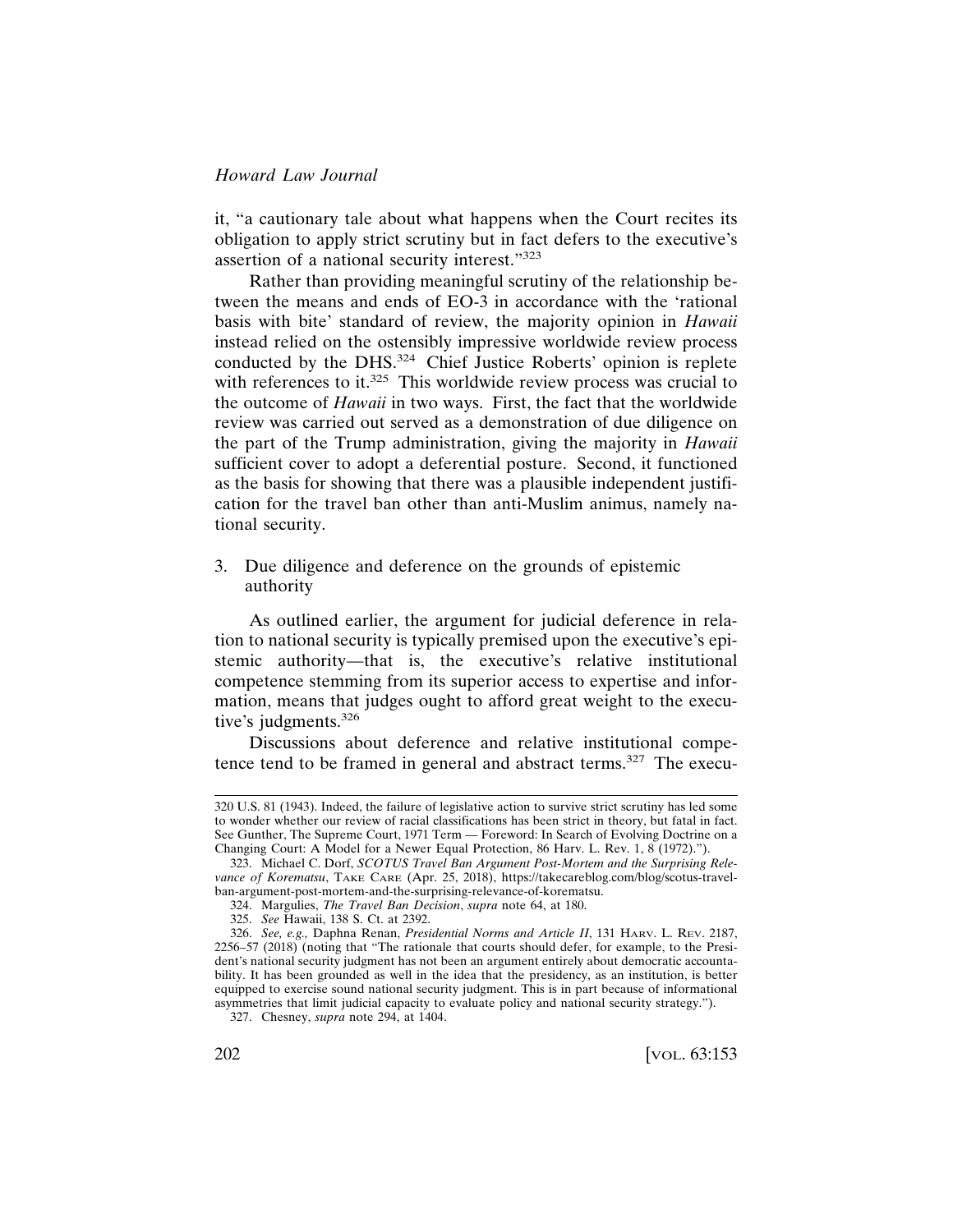tive is a superior decision-maker regarding national security as compared to courts because of its abstract institutional qualities.<sup>328</sup> But, for a variety of reasons, the relative institutional competence of the executive should not be so categorically presumed.329 While it is not disputed that the executive branch has superior capacity to gather information, it is not so much the capacity to gather information that matters, but rather an institution's "capacity to assess information at the point when factfinding occurs."<sup>330</sup> If the key task is assessing information rather than accessing it, it is not so obvious that judges necessarily operate at a disadvantage.<sup>331</sup> Further, the executive's advantage in access to relevant information and expertise is only meaningful if that superior access is utilized. Therefore, in order to legitimately claim deference on the grounds its epistemic authority, the executive first ought to be able to show that it has made use of its institutional advantages.332

In reality, showing that the executive's national security expertise has been leveraged entails demonstrating the involvement of the sites of such expertise. The executive is not a monolith—it is headed by the Presidency, but is composed of a network of constituent agencies, bureaucracies and other bodies.333 The claim about the executive's superior access to expertise and information is accordingly a shorthand—the executive's national security expertise is concentrated in particular agencies within the executive. In sum, if the government can show that it has done its due diligence and leveraged its superior access to relevant information and expertise by involving the relevant agencies, then this strengthens the case for the courts to defer on epistemic grounds.<sup>334</sup>

<sup>328.</sup> *Id.*

<sup>329.</sup> Huq, *supra* note 294, at 904–18.

<sup>330.</sup> Chesney, *supra* note 294, at 1406.

<sup>331.</sup> *Id*.

<sup>332.</sup> Horwitz, *supra* note 290, at 1101–02 ("Under an epistemically based rule of deference, a party that invokes deference should display a number of qualities. First and most obviously, to the extent that judicial deference to such an institution is based on its epistemic superiority, we should oblige such an institution to actually bring the weight of its expertise to bear on the problem before the court."). *See also* Chesney, *supra* note 294, at 1411–12; Huq, *supra* note 294, at 947–48.

<sup>333.</sup> Huq, *supra* note 294, at 904.

<sup>334.</sup> W. Neil Eggleston & Amanda Elbogen, *The Trump Administration and the Breakdown of Intra-Executive Legal Process*, 127 YALE L.J. F. 825, 847 (2018) (stating that "Courts are inclined to defer to the President's judgments in the national security arena, in no small measure because of the perception that a full array of experts at the National Security Council, the State Department, the Central Intelligence Agency, the Department of Homeland Security, the Department of Justice and other agencies is there to provide him with legal advice, intelligence,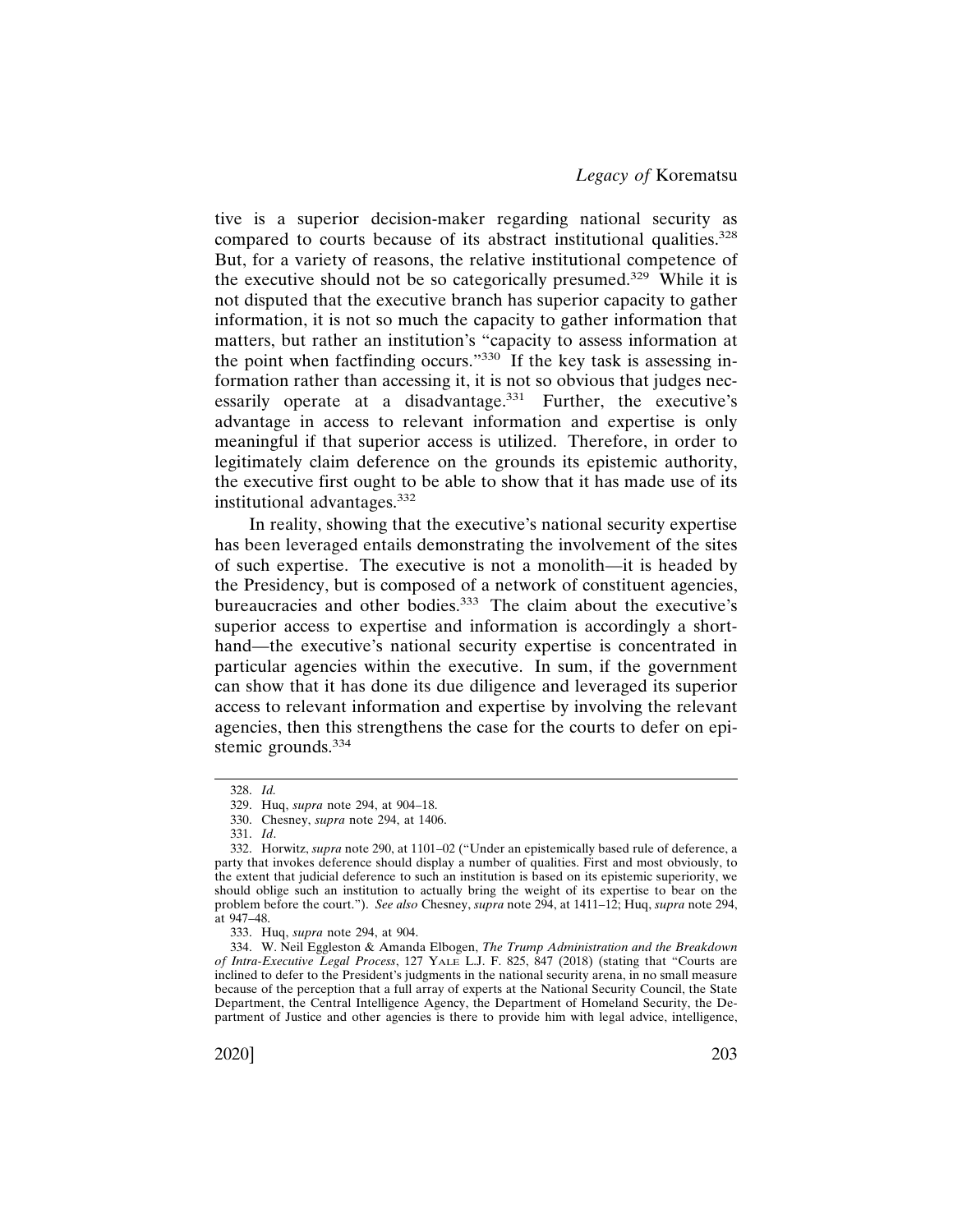This can be illustrated by considering the contrasting attitudes of courts towards EO-1 and EO-2, both made before the worldwide review process, and EO-3. The recitals of reasons for why the travel ban was needed were amateurish in both EO-1 and EO-2, and there was little to no involvement of agencies with relevant expertise. EO-1 began with an allusion to the 9/11 terrorist attacks being the result of lax screening of visas, and went on to state that "[n]umerous foreign-born individuals have been convicted or implicated in terrorism-related crimes" since 9/11, including foreign nationals who had entered the United States on various visas or as refugees.<sup>335</sup> The focus on foreign nationals, for the reasons discussed earlier, is empirically dubious.<sup>336</sup> The reference to 9/11 is also puzzling since EO-1 (and for that matter EO-2 and EO-3) would not have applied to the perpetrators of the 9/ 11 attacks.337 These are obvious flaws. Their presence in the case put forward by EO-1 is partly explicable by the irregular process that led to it. The Trump Administration bypassed the usual intra-agency process, meaning that agencies with relevant expertise—including the DHS and the Department of Justice—were not involved.<sup>338</sup>

More executive agencies were involved with EO-2,<sup>339</sup> which included a recital of factual findings in response to judicial criticism of EO-1 being unsupported by evidence.<sup> $3\overline{40}$ </sup> But this recital was still flimsy. It began with boilerplate language lifted from State Department reports about general security conditions in the six banned countries, but not the security threat posed by the entry of nationals of those countries.341 This was followed by three vague examples about

339. FNSO Amicus, *supra* note 235, at 12.

340. *See, e.g.,* Washington v. Trump, 847 F.3d 1151, 1168 (9th Cir. 2017) ("The Government has pointed to no evidence that any alien from any of the countries named in the Order has perpetrated a terrorist attack in the United States.").

341. EO-2, §1(e), 82 Fed. Reg at 13,210–211. *See also* Aziz Huq, *The "Travel Ban" Executive Order as Separation-of-Powers Test Case*, JUST SECURITY (Mar. 10, 2017), https://www.justsecurity.org/38675/travel-ban-executive-order-separation-of-powers-test-case/.

diplomatic information, and policy development to formulate the best policy. When a President wakes up one morning and decides to change a policy by tweet without involving that extensive apparatus, the courts simply cannot be expected to defer to the President's judgment.").

<sup>335.</sup> EO-1, §1, 82 Fed. Reg. at 8,977.

<sup>336.</sup> *See supra* text accompanying notes 236 to 238.

<sup>337.</sup> Mark Berman, *Supreme Court partially restores Trump travel ban that wouldn't have kept out anyone behind deadly terrorist attacks*, WASH. POST (June 26, 2017), https:// www.washingtonpost.com/news/post-nation/wp/2017/06/26/supreme-court-partially-restorestrump-travel-ban-which-wouldnt-have-kept-out-anyone-behind-deadly-terrorist-attacks/.

<sup>338.</sup> Hawaii v. Trump, 859 F.3d 741, 755 (9th Cir. 2017) (noting lack of interagency review regarding EO-1); FNSO Amicus, *supra* note 235, at 9 (noting that EO-1 "received little, if any, advance scrutiny by the Departments of State, Justice, Homeland Security, or the intelligence community").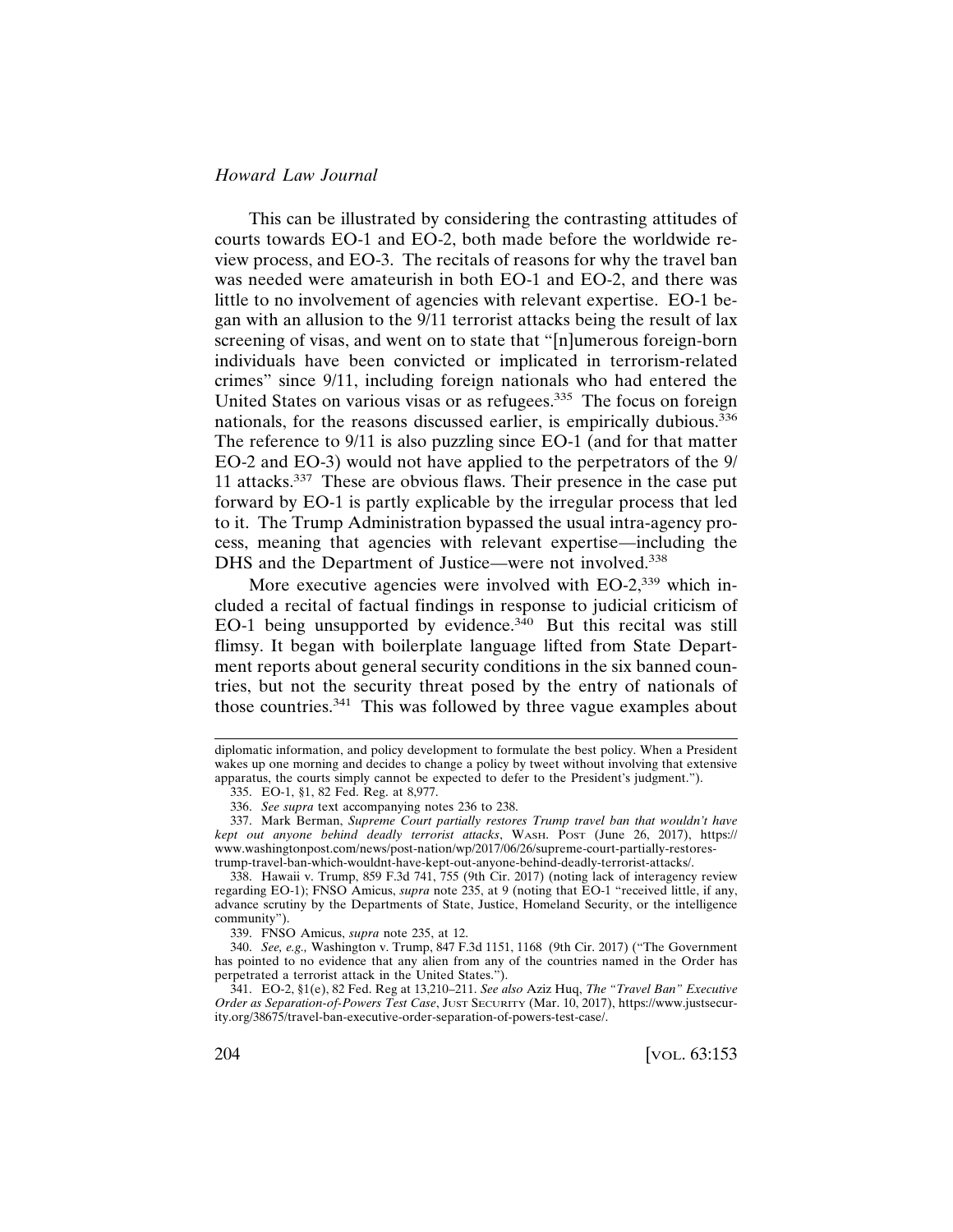the supposed threat posed by outsiders,<sup>342</sup> all of which collapsed upon scrutiny. The first was the claim that 300 persons who entered as refugees were being investigated by the FBI (although there was no indication of whether all, some, or any of this group came from the six banned countries). The second was the case of two Iraqis refugees who were sentenced for supporting terrorist activity overseas as part of an FBI sting operation. $343$  In any case, Iraq was not covered by EO-2. The third was the case of a Somali refugee who arrived in the United States as a child and tried to detonate a bomb in Portland with the assistance of the FBI, which nabbed him in a sting.

The courts were unimpressed. Indeed, the fact that the relevant agencies cobbled together a national security justification for the travel ban only after the initial litigation setback concerning EO-1 did little to quell judicial doubts about the government's claim that EO-2 was motivated by genuine national security imperatives. The view of the majority of the Fourth Circuit is illustrative:

EO-2's text does little to bolster any national security rationale: the only examples it provides of immigrants born abroad and convicted of terrorism-related crimes in the United States include two Iraqis—Iraq is not a designated country in EO-2—and a Somalian refugee who entered the United States as a child and was radicalized here as an adult. . . . The Government's asserted national security purpose is therefore no more convincing as applied to EO-2 than it was to EO-1.344

By contrast, EO-3 had been preceded by the worldwide review process undertaken by the DHS, with involvement from the State Department and the intelligence community.345 Chief Justice Roberts' opinion in *Hawaii* recounted the worldwide review process in some detail,346 and appeared impressed by its rigor, noting that EO-3's "12 page Proclamation . . . thoroughly describes the process, agency evaluations, and recommendations underlying the President's chosen restrictions".<sup>347</sup> Being able to point to a process of information gathering as well as the involvement of the national security bureau-

<sup>342.</sup> EO-2, §1(h), 82 Fed. Reg at 13,212.

<sup>343.</sup> Samantha Schmidt & Lindsey Bever, *Kellyanne Conway cites 'Bowling Green massacre' that never happened to defend travel ban*, WASH. POST (Feb. 3 2017), https://www.washington post.com/news/morning-mix/wp/2017/02/03/kellyanne-conway-cites-bowling-green-massacrethat-never-happened-to-defend-travel-ban/.

<sup>344.</sup> Int'l Refugee Assistance Project v. Trump, 857 F.3d 554, 596 (4th Cir. 2017).

<sup>345.</sup> Trump v. Hawaii, 138 S. Ct. 2392, 2404 (2018).

<sup>346.</sup> *Id*. at 2408–09.

<sup>347.</sup> *Id*. at 2409.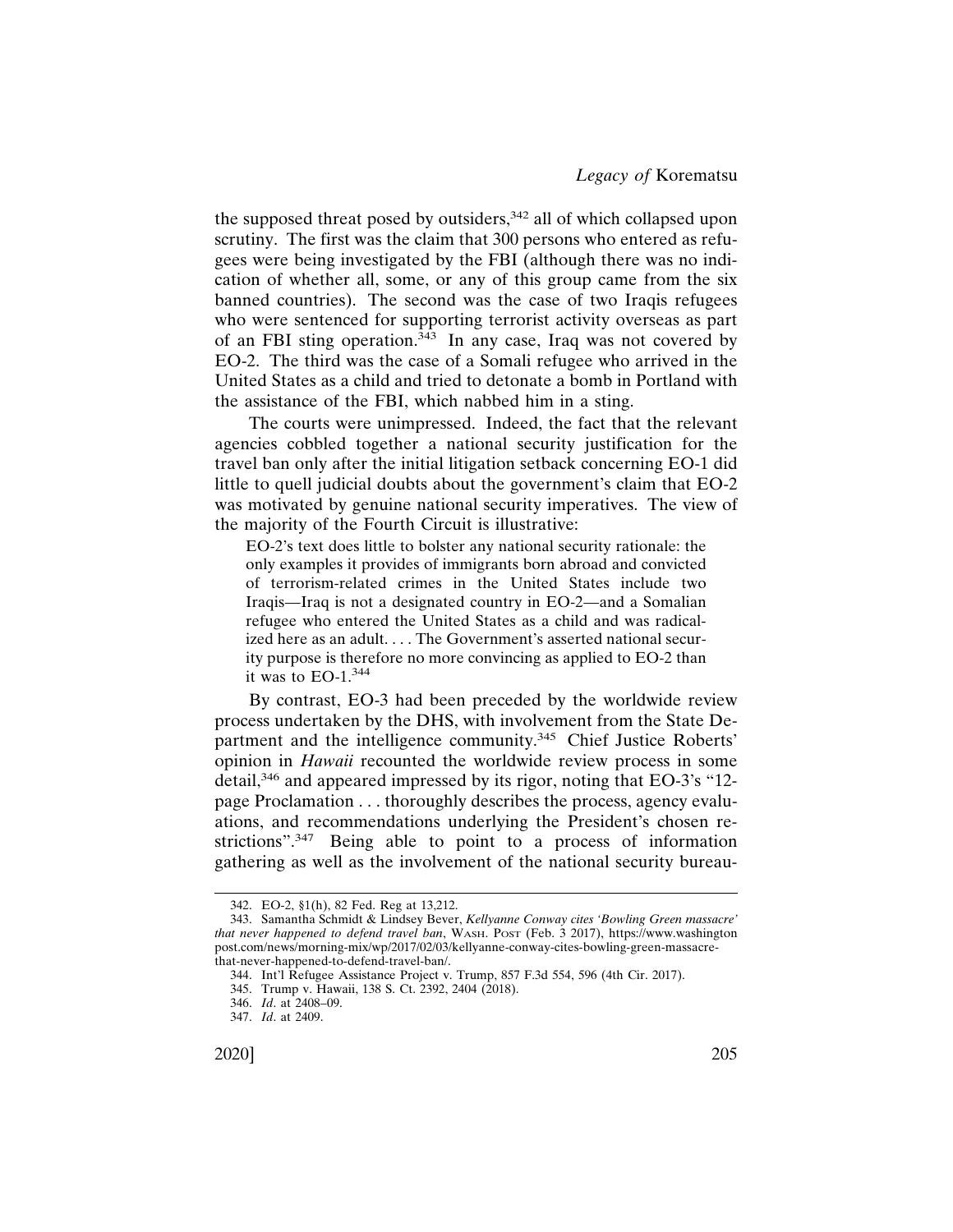cracy via worldwide review resulted in the government's case meeting with a more hospitable judicial reception.

Whether the worldwide review process really deserves the faith the majority places in it is another question. First, as noted earlier, the precise relationship between the findings of the worldwide review and the actual restrictions imposed by EO-3 remain murky. More specifically, it is unclear whether the DHS's baseline was faithfully applied or whether other unstated considerations played a role in determining which countries were subject to EO-3.<sup>348</sup> Additionally, the relationship between the worldwide review, the recommendations of the Acting Secretary of Homeland Security, and the restrictions actually imposed by EO-3 is unclear. In particular, the restrictions imposed on non-immigrant visas are expressly stated to be in accordance with the recommendations of the Secretary of Homeland Security. There is no equivalent language in EO-3 regarding the restrictions imposed on immigrant visas.<sup>349</sup> One plausible explanation for this contrasting text is that EO-3's restrictions on non-immigrant entry from affected states are based on the recommendations of the DHS, whereas the restrictions on immigrant entry are not (or, it could even be that they contradict the recommendations of the DHS). If so, then there is no basis for deference on epistemic grounds, at least with respect to the restrictions concerning immigrant entry.350 Second, if the effect of EO-3 is compared to EO-1, it is hard to avoid the conclusion that the only changes resulting from this worldwide review process were a few cosmetic adjustments—the inclusion of two non-Muslim majority countries in a way that affects negligible number of people from those countries—while leaving the fundamental structure and approach of EO-1 in place. $351$ 

Put plainly, convincing a court that deference is not due because of particular matters of detail regarding the worldwide review is a more difficult task than convincing a court that deference is not due

<sup>348.</sup> *See supra* text accompanying notes 250 to 255.

<sup>349.</sup> EO-3, §1(h)(ii)–(iii), 82 Fed. Reg. at 45,164.

<sup>350.</sup> Eric Rothschild, *The Government Has Yet to Produce Evidence Showing the Travel Ban is About National Security*, JUST SECURITY (June 21, 2018), https://www.justsecurity.org/58256/ government-produce-evidence-travel-ban-national-security/.

<sup>351.</sup> FNSO Amicus, *supra* note 235, at 13 ("Travel Ban 3.0's generalized, country based approach remains virtually identical to its predecessors. This Ban includes a few new exceptions and names a slightly different list of countries, but still relies on sweeping and unprecedented nationality-based bans, directed at almost exclusively Muslim- majority countries, nearly all of which were on the prior lists. . . . Whatever additional governmental process transpired plainly was not meant to alter the structure, substance, or purpose of the original Travel Ban 1.0.").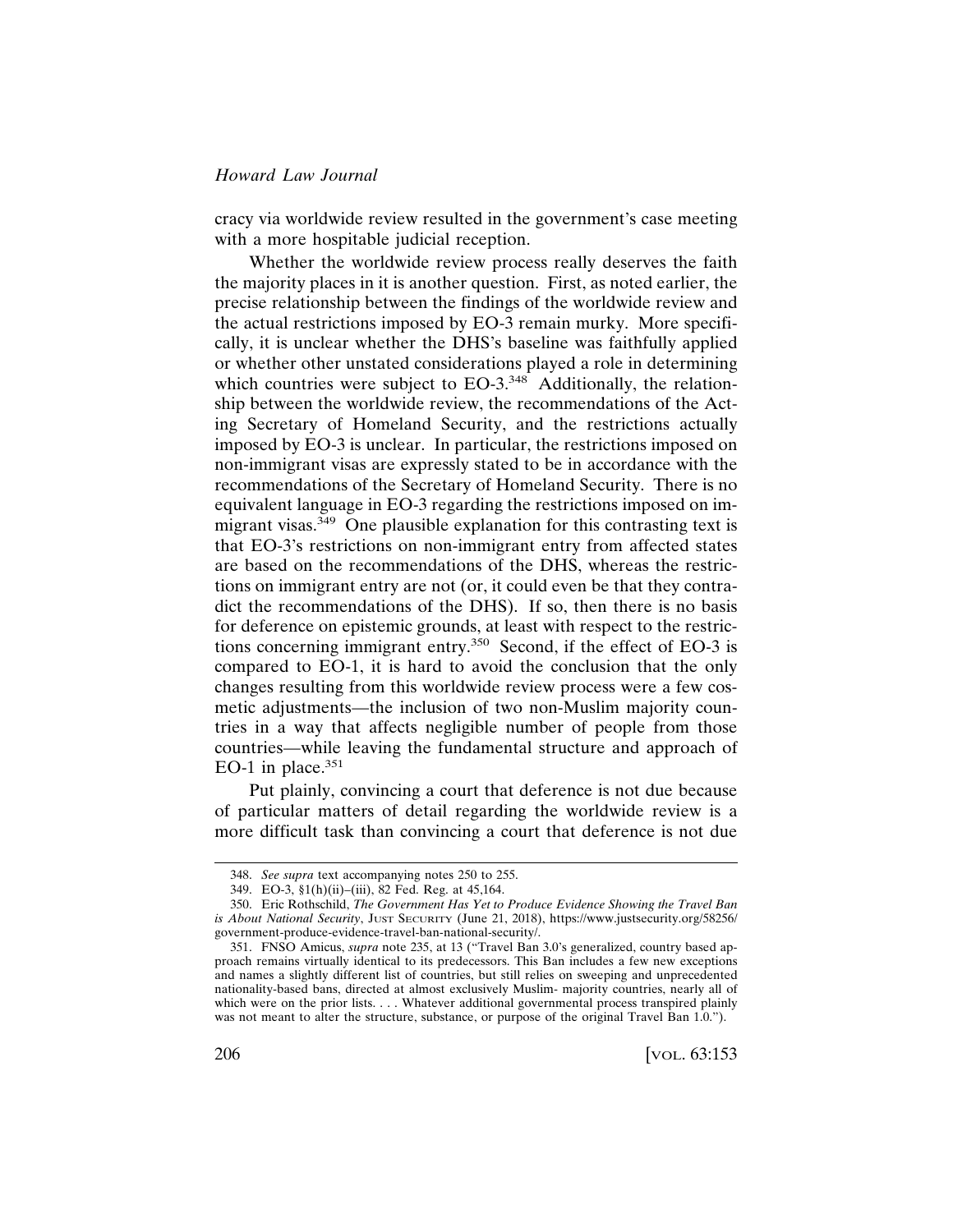because of the failure to follow normal decision-making practices.352 So, in contrast with the judicial doubts expressed about the national security bona fides of EO-1 and EO-2, in respect of which the courts noted there had either been no involvement or limited and belated involvement of the relevant national security experts, the majority in *Hawaii* was able to rely on the record of the worldwide review process as demonstrating sufficient executive conscientiousness so as to warrant deference. Having assumed such a deferential posture, the majority was never likely to consider whether the worldwide review process was conducted to reach a predetermined outcome;<sup>353</sup> instead, it was content to rely on and, in effect, approve the worldwide review "mechanically and without meaningful scrutiny".<sup>354</sup>

#### 4. The sufficiency of hypothetical reasons

In addition to the process of going through the worldwide review giving the majority the necessary cover to defer on epistemic grounds, the outcome of the worldwide review served the purpose of supplying an independent basis for the travel ban untainted by unconstitutional animus. Chief Justice Roberts' majority opinion made two key moves to achieve this. The first was to apply the relaxed, rational basis standard of review in the way it did:

For our purposes today, we assume that we may look behind the face of the Proclamation to the extent of applying rational basis review. That standard of review considers whether the entry policy is plausibly related to the Government's stated objective to protect the country and improve vetting processes. See *Railroad Retirement Bd. v. Fritz*, 449 U. S. 166, 179, 101 S. Ct. 453, 66 L. Ed. 2d 368 (1980) . . . As a result, we may consider plaintiffs' extrinsic evidence, but will uphold the policy so long as it can reasonably be understood to result from a justification independent of unconstitutional grounds.<sup>355</sup>

This standard of review was sufficiently relaxed to allow the travel ban to be upheld provided the government could plausibly argue that it had resulted from a justification independent of anti-Muslim animus.<sup>356</sup> In effect, the majority applies what Shalini Ray terms a

<sup>352.</sup> Renan, *supra* note 326, at 2267.

<sup>353.</sup> Huq, *supra* note 78, at 74–75.

<sup>354.</sup> *Id*. at 75.

<sup>355.</sup> Trump v. Hawaii, 138 S. Ct. 2392, 2420 (2018).

<sup>356.</sup> *Id*.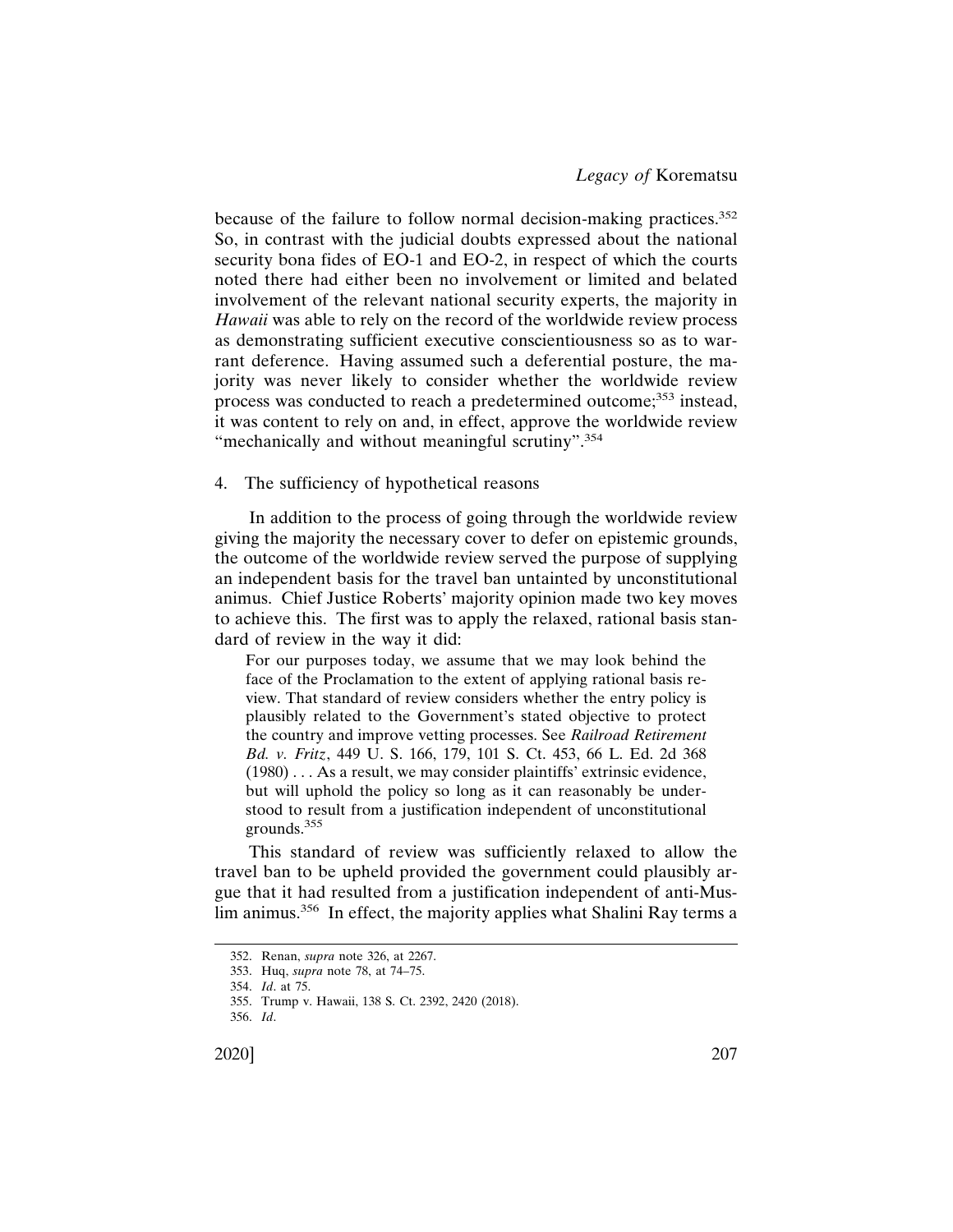"sole motive standard".<sup>357</sup> That is, in order for the plaintiffs to have prevailed, they would have had to be able to show that anti-Muslim animus was the only motive behind the travel ban. The availability of another motive, such as national security, meant that the government won.358

The second move, then, was for the majority opinion to rely on the worldwide review process as establishing the independent justification for the travel ban.359 Chief Justice Roberts thus avoided having to squarely confront the clear record of anti-Muslim animus on the part of the Trump Administration. His majority opinion did not claim that the evidential record demonstrated that the travel ban was not motivated by anti-Muslim animus,<sup>360</sup> but instead relied on the government being able to come up with a separate justification—national security—for the travel ban.<sup>361</sup>

At this point, let us return to Chief Justice Roberts' account of *Korematsu* as concerning an order "solely and explicitly on the basis of race".362 Chief Justice Roberts thus sets up *Korematsu* as concerning a government policy where the sole motive was race. As noted earlier, this was part of Chief Justice Roberts' attempt to distance the facts of *Hawaii* from those of *Korematsu*. On this view, the sole motive standard is met in *Korematsu* because General DeWitt's exclusion order was based solely on race. But *Hawaii* does not satisfy this standard because there was an independent and legitimate motive available for the travel ban, namely national security.

Although certain contemporary commentators at the time did comprehend the racial basis underlying the internment,<sup>363</sup> Chief Justice Roberts' description of the internment as being "solely and ex-

<sup>357.</sup> Ray, *supra* note 308, at 29.

<sup>358.</sup> *See also* Aziz Huq, *The travel ban decision echoes some of the worst Supreme Court decisions in history*, VOX (June 26, 2018), https://www.vox.com/the-big-idea/2018/6/26/17507014/ travel-ban-internment-camp-supreme-court-korematsu-muslim-history.

<sup>359.</sup> *Hawaii*, 138 S. Ct. at 2421.

<sup>360.</sup> Margulies, *The Travel Ban Decision*, supra note 64, at 177–78 ("It would have been appropriate to forthrightly assess whether the statements vitiated the stated grounds for EO-3's restrictions. The majority's failure to integrate candidate Trump's statements into its analysis of EO-3 left a yawning gap at the heart of its opinion.").

<sup>361.</sup> *Hawaii*, 138 S. Ct. at 2421 ("But because there is persuasive evidence that the entry suspension has a legitimate grounding in national security concerns, quite apart from any religious hostility, we must accept that independent justification."). *See also* Ray, *supra* note 308, at 29–30.

<sup>362.</sup> *Hawaii*, 138 S. Ct. at 2423.

<sup>363.</sup> *See* Rostow, supra note 197, at 496–97; *Nanette Dembitz, Racial Discrimination and the Military Judgment: The Supreme Court's* Korematsu *and* Endo *Decisions*, 45 COLUM. L. REV. 175, 176 (1945).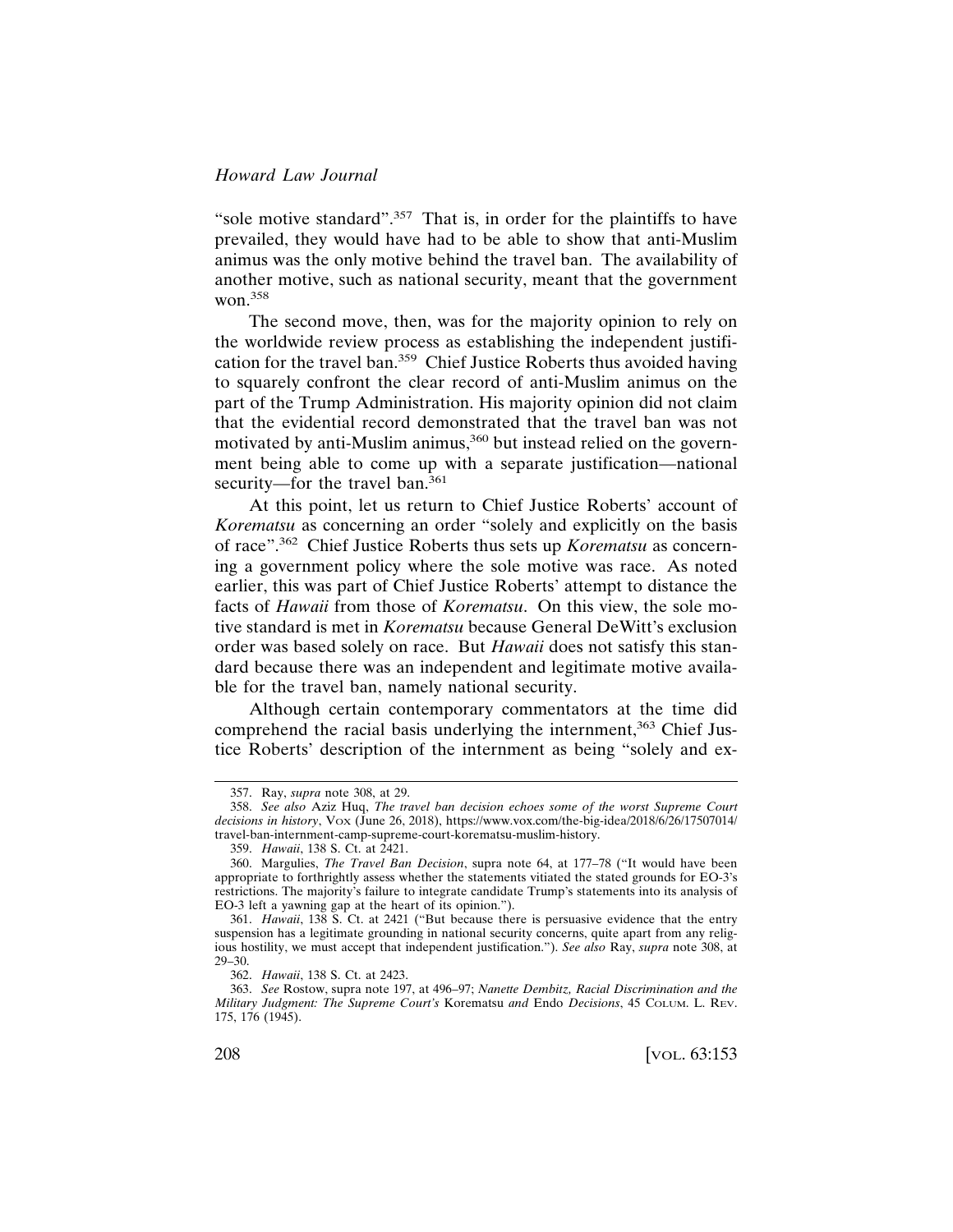plicitly on the basis of race"364 represents a contemporary understanding of the internment—one that became mainstream after later developments such as the redress movement, the CWRIC, and the *coram nobis* cases. But it does not square with how *Korematsu* was argued, or with how the majority in *Korematsu* understood the facts as they were presented to the Court.365 The following exchange between Justice Frankfurter and Solicitor General Fahy during oral argument is instructive:

MR. JUSTICE FRANKFURTER: Suppose the commanding general, when he issued Order No. 34, had said, in effect, "It is my judgment that, as a matter of security, there is no danger from the Japanese operations; but under cover of war, I had authority to take advantage of my hostility and clear the Japanese from this area." Suppose he had said that, with that kind of crude candor. It would not have been within his authority, would it?

#### MR. FAHY: It would not have been.<sup>366</sup>

Likewise, Justice Black's opinion unequivocally denied that racial prejudice against Japanese people had anything to do with Korematsu's exclusion, and asserted instead that it had everything to do with national security:

It is said that we are dealing here with the case of imprisonment of a citizen in a concentration camp solely because of his ancestry, without evidence or inquiry concerning his loyalty and good disposition towards the United States. Our task would be simple, our duty clear, were this a case involving the imprisonment of a loyal citizen in a concentration camp because of racial prejudice. . . . To cast this case into outlines of racial prejudice, without reference to the real military dangers which were presented, merely confuses the issue. Korematsu was not excluded from the Military Area because of hostility to him or his race. He was excluded because we are at war with the Japanese Empire, because the properly constituted military

<sup>364.</sup> *Hawaii*, 138 S. Ct. at 2423.

<sup>365.</sup> *See* Ray, *supra* note 308, at 60 ("As even the majority opinion in *Korematsu* makes clear, however, that case has never been considered one in which the government offered *no justification apart from animus*. Indeed, the government in that case argued that national security justified the civilian exclusion order, and the *Korematsu* majority invoked that very justification in upholding Fred Korematsu's conviction.").

<sup>366.</sup> Hirabayashi v. United States, 828 F.2d 591, 600 (9th Cir. 1987) (reproducing portions of the oral argument in *Korematsu*). Justice Frankfurter's hypothetical about General DeWitt's motivations was closer to the mark than he realized; *Id*. at 601 ("The government also agrees with petitioner and the district court that General DeWitt acted on the basis of his own racist views and not on the basis of any military judgment that time was of the essence.").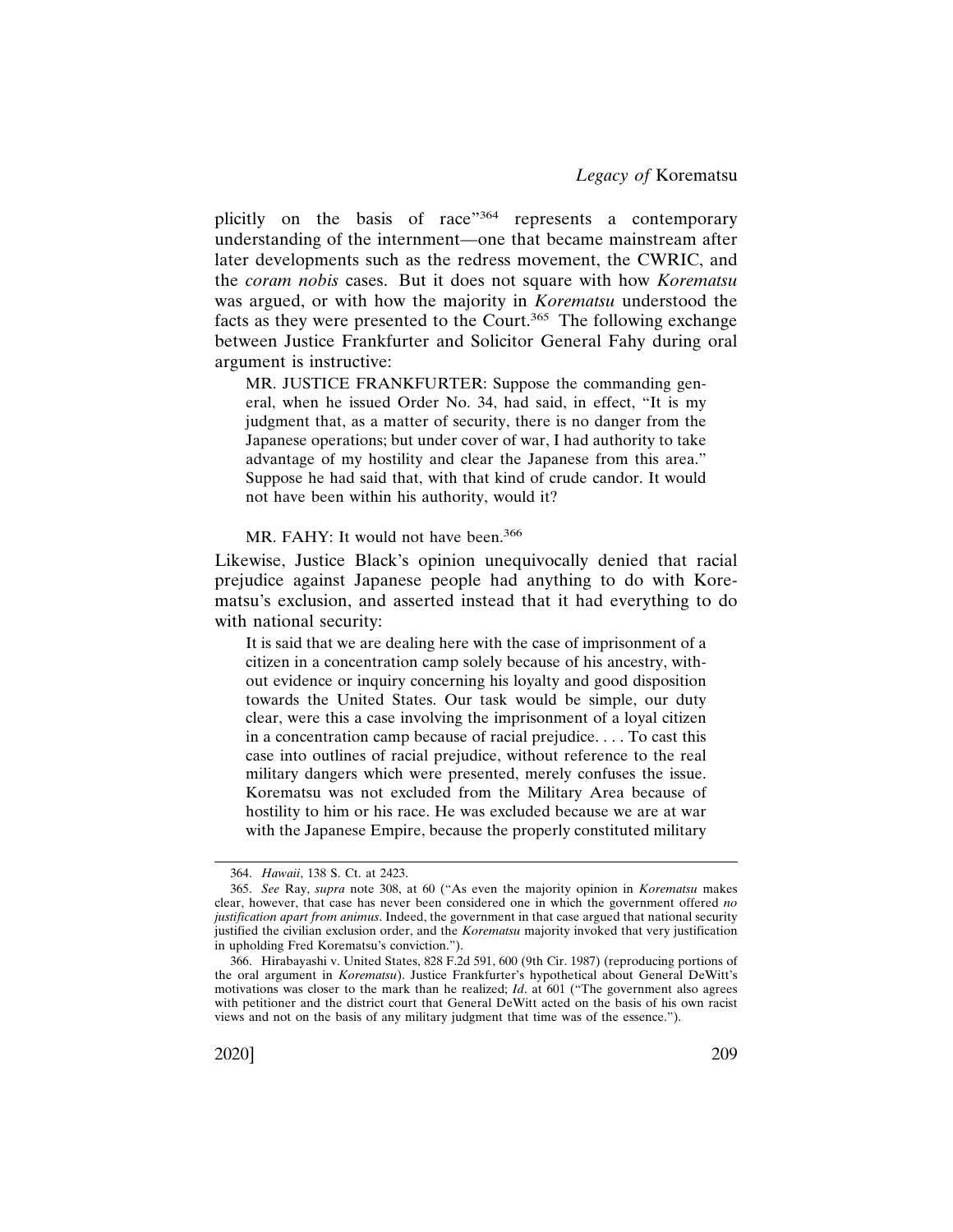authorities feared an invasion of our West Coast and felt constrained to take proper security measures . . . .<sup>367</sup>

The upshot of this is striking: under the standard of review applied by the majority opinion in *Hawaii*, the Japanese American internment would have been upheld as constitutional. This is because the approach taken by the majority opinion in *Hawaii* does not require that the government actually be motivated by a legitimate motive (such as national security), so long as the impugned action can plausibly be understood to be justified by a legitimate motive. Under this approach, Fred Korematsu could only have succeeded if he could show that racial prejudice against the Japanese was the sole motive for his exclusion. But this was always going to be impossible, unless the government was unable to construct a separate independent justification. Of course, the government did proffer arguments based on national security, which the Court readily accepted. Thus, Justice Black denied that racial prejudice was the relevant motivation and insisted that Korematsu's exclusion (and by logical extension, the internment) was motivated by the needs of national security.<sup>368</sup>

Thus, even though Chief Justice Roberts describes *Korematsu* as "gravely wrong the day it was decided,"<sup>369</sup> if one applies the logic of his majority opinion—that an impermissible animus only invalidates government action if it is the sole available motive—*Korematsu* ends in the same result as it did in 1944. Indeed, the approach taken in *Hawaii* is more troubling in the following way. The majority in *Korematsu* accepted that racial prejudice would have been an impermissible reason for exclusion. For this reason, Justice Black at least needed to deny, however implausibly, that anti-Japanese prejudice was the rationale underlying the decision to exclude. If the approach taken by the *Hawaii* majority is adopted, however, that denial would not even have been needed provided the government could put forward an independent justification based on national security.

There is a further problem with the standard of review applied by the majority opinion in *Hawaii*. If the standard of review only requires that an untainted justification be available—as opposed to requiring that justification to have actually motivated the decision-

<sup>367.</sup> Korematsu v. United States, 323 U.S. 214, 223 (1944).

<sup>368.</sup> *See also* Huq, *supra* note 358.

<sup>369.</sup> *Hawaii*, 138 S. Ct. at 2423.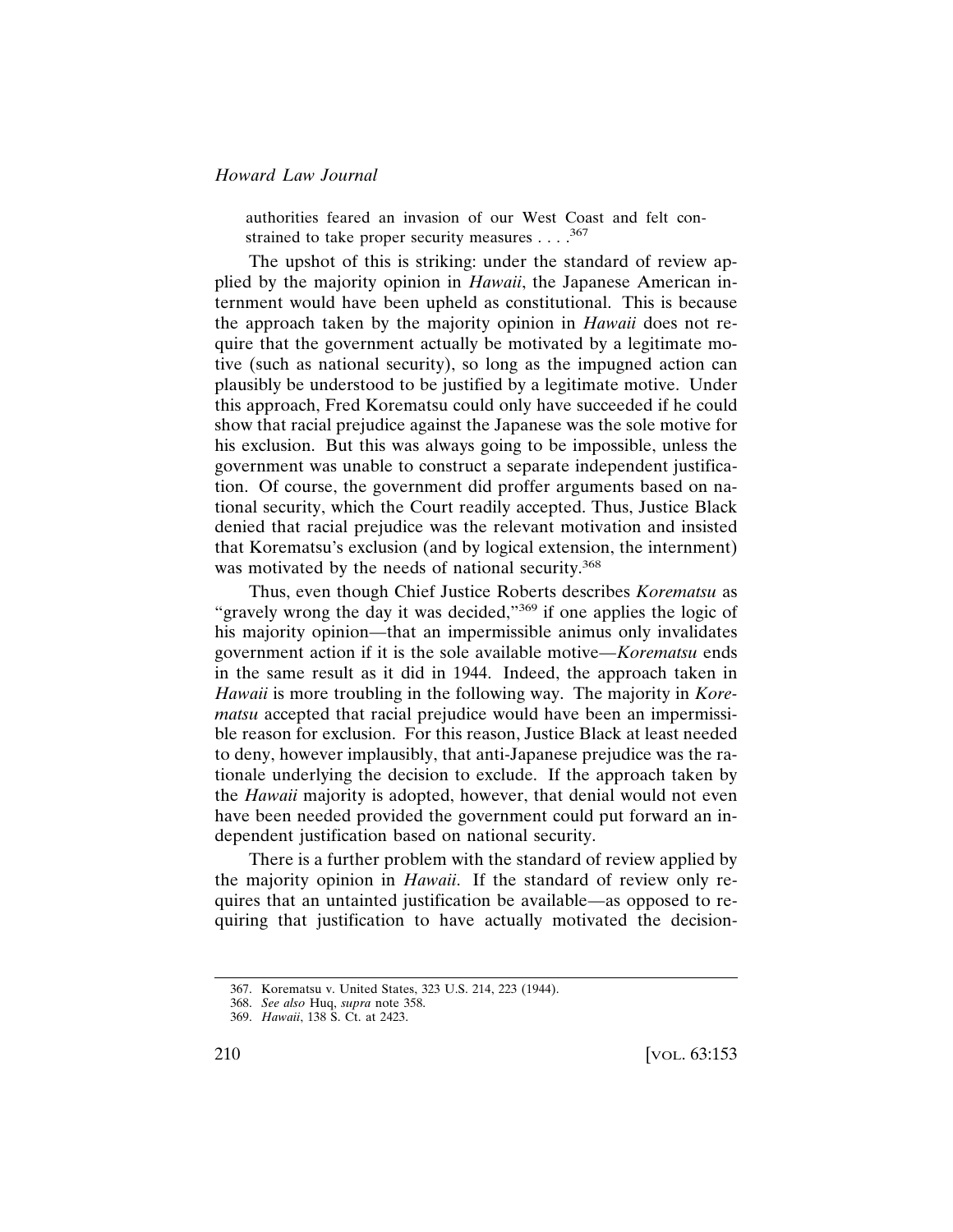making—then this undermines the case for deference on epistemic grounds, an idea to which the majority opinion repeatedly refers.370

As we saw earlier, the majority placed great weight upon the executive branch's having conducted a thorough worldwide review process involving various administrative agencies with the relevant expertise, although it never required the government to demonstrate that the worldwide review process actually justified the restrictions imposed by EO-3,371 as opposed to being a post-hoc "animus-laundering" device.<sup>372</sup> Fundamentally, the majority opinion's approach is indifferent between these two outcomes. This is because the standard of review applied by the majority is sufficiently relaxed as to be agnostic as to whether the independent, legitimate justification was actually the motivation for action, or whether it is merely a hypothetical justification.373 What mattered was that this alternative legitimate justification (national security) existed, meaning that the illegitimate justification (anti-Muslim animus) was not the sole motive available for the travel ban.

However, if national security was a justification added after the fact—that is, a hypothetical set of good reasons for the government's action concocted by executive branch lawyers to strengthen the government's litigation position in defending the travel ban—and was not what actually motivated the travel ban, then it is not obvious why a court ought to defer on epistemic grounds, since under these conditions, the government policy is not actually the result of the informed deliberations of the national security bureaucracy.<sup>374</sup>

<sup>370.</sup> *Id*. at 2419 ("[O]n questions of national security, 'the lack of competence on the part of the courts is marked.'"); *id*. at 2422 ("[T]he Executive's evaluation of the underlying facts is entitled to appropriate weight, particularly in the context of litigation involving 'sensitive and weighty interests of national security and foreign affairs.'").

<sup>371.</sup> Huq, *supra* note 78, at 85.

<sup>372.</sup> Joshua Matz, *Thoughts on the Chief's Strategy in the Census Case*, TAKE CARE (July 1, 2019), https://takecareblog.com/blog/thoughts-on-the-chief-s-strategy-in-the-census-case.

<sup>373.</sup> Huq, *supra* note 78, at 85.

<sup>374.</sup> Richard Primus, *The Travel Ban and Inter-Branch Conflict*, TAKE CARE (June 26, 2018), https://takecareblog.com/blog/the-travel-ban-and-inter-branch-conflict ("The idea that the executive branch should get deference because of its superior expertise in foreign affairs and national security makes sense on its own terms. But to the extent that that rationale is the basis for judicial deference, courts should be examining the executive branch's actual reasons for action, not a more palatable set of hypothetical reasons that the courts (or the executive branch's lawyers) can imagine. The point of deferring to expertise is that the expert knows better. If a more expert branch takes an action and explains why its expertise points to that action, courts should be reluctant to think that they know better than the expert. But if the court judges the constitutionality of an action on the basis of something that isn't actually the real reason why the other branch acted, then the rationale to which it is deferring is not the rationale that persuaded an expert to act. It's just a rationale that the expert's lawyers figured would sound plausible to non-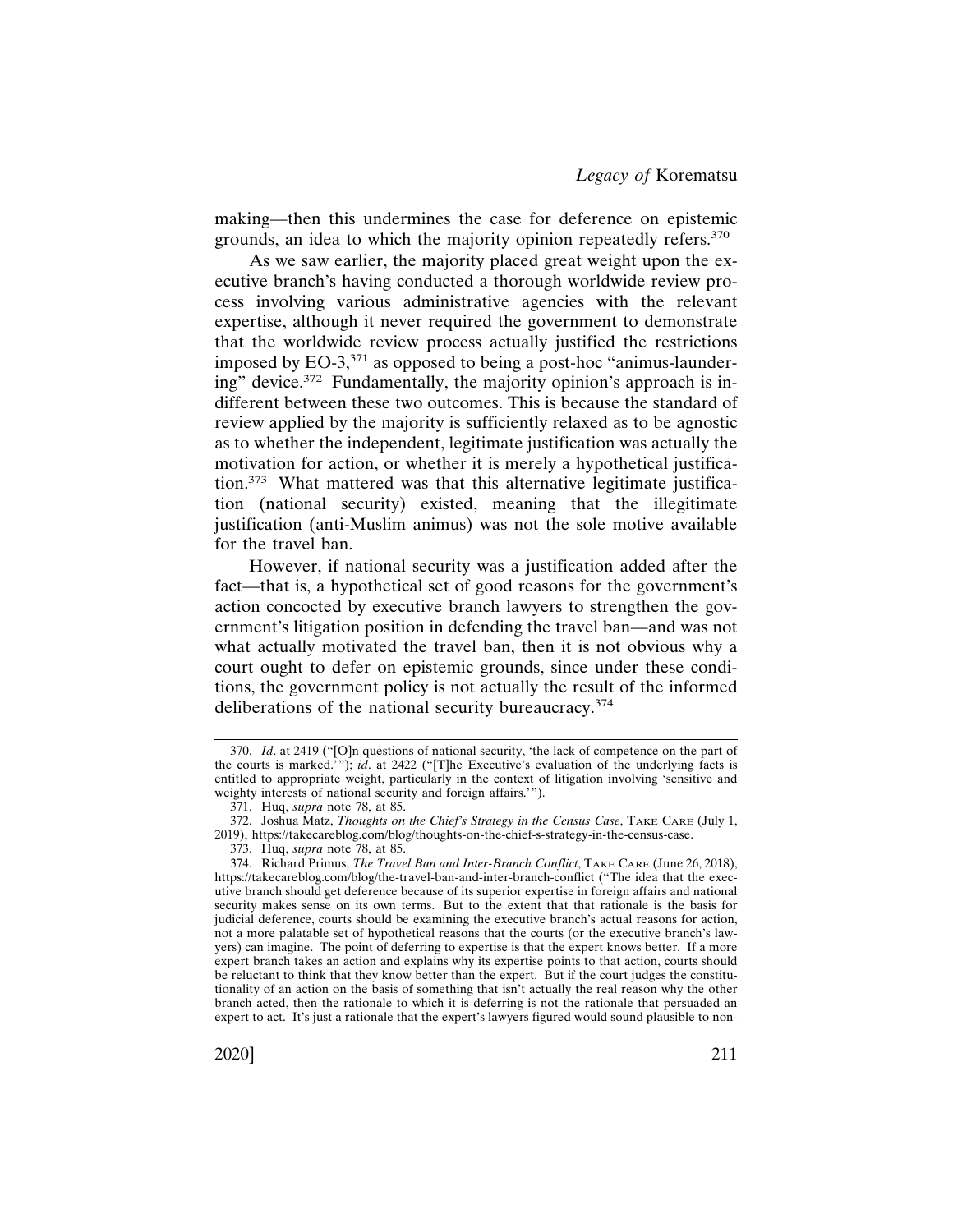#### V. CONCLUSION

Contrary to Chief Justice Roberts' claim that "*Korematsu* has nothing to do with" the travel ban case,  $375$  I have argued that the two cases have significant parallels—in respect of the general contours of the impugned government action, the motivation underlying that action, and, above all, the deferential posture assumed by the majority of the Supreme Court. That posture was so deferential that even unusually unequivocal evidence that the travel ban was motivated by discriminatory animus against Muslims did not suffice to render it invalid. As Peter Spiro observes, "[i]f Trump's statements will not taint executive branch conduct in judicial eyes, no extrinsic evidence ever will."376

While the majority in *Hawaii* attempted to distance its upholding of the travel ban from the constitutional pariah of *Korematsu*, what the *Hawaii* majority did in sanctioning the travel ban is in certain respects even less excusable. This stems from two other differences (or non-parallels). First, at the time of *Korematsu*, it was not yet firmly established that action of the federal government that made classifications based on race or national origin was wrong as a matter of constitutional law.377 Obviously, the same cannot be said of *Hawaii*, given legal developments in the latter half of the twentieth century.<sup>378</sup> Second, the Japanese American internment was a grossly unjust government policy undertaken during wartime. The verdict of history rendered by the CWRIC was that it resulted not from military necessity, but from "race prejudice, war hysteria and a failure of political leadership".379 War hysteria is not even available here as an excuse; the travel ban is not a wartime measure.<sup>380</sup> Indeed, it is a symbolic

expert judges. And the other branch is getting the benefit of deference because it is in general considered an expert on the topic, whether or not it is actually applying that expertise in the case at hand.").

<sup>375.</sup> *Hawaii*, 138 S. Ct. at 2423.

<sup>376.</sup> Peter J. Spiro, Trump v. Hawaii, 113 AM. J. INT'L. L. 109, 114 (2019). *See also First Amendment — Establishment Clause — Judicial Review of Pretext* — Trump v. Hawaii, 132 HARV. L. REV. 327, 334 (2018) ("The travel ban decision thus suggests that even the strongest evidence of discriminatory motive will not trigger heightened scrutiny, as long as that evidence is extrinsic to the face of the law under challenge. So even where challengers to a law like EO-3 can persuade a court to 'look behind' that law, doing so may be futile.").

<sup>377.</sup> Richard A. Primus, *Bolling Alone*, 104 COLUM. L. REV. 975, 985 (2004) ("[N]o holding yet established a constitutional rule that would override a legislative or administrative choice to discriminate.").

<sup>378.</sup> *See, e.g.,* Bolling v. Sharpe, 347 U.S. 497 (1954).

<sup>379.</sup> CWRIC, *supra* note 107, at 18.

<sup>380.</sup> JACL Amicus, *supra* note 190, at 28.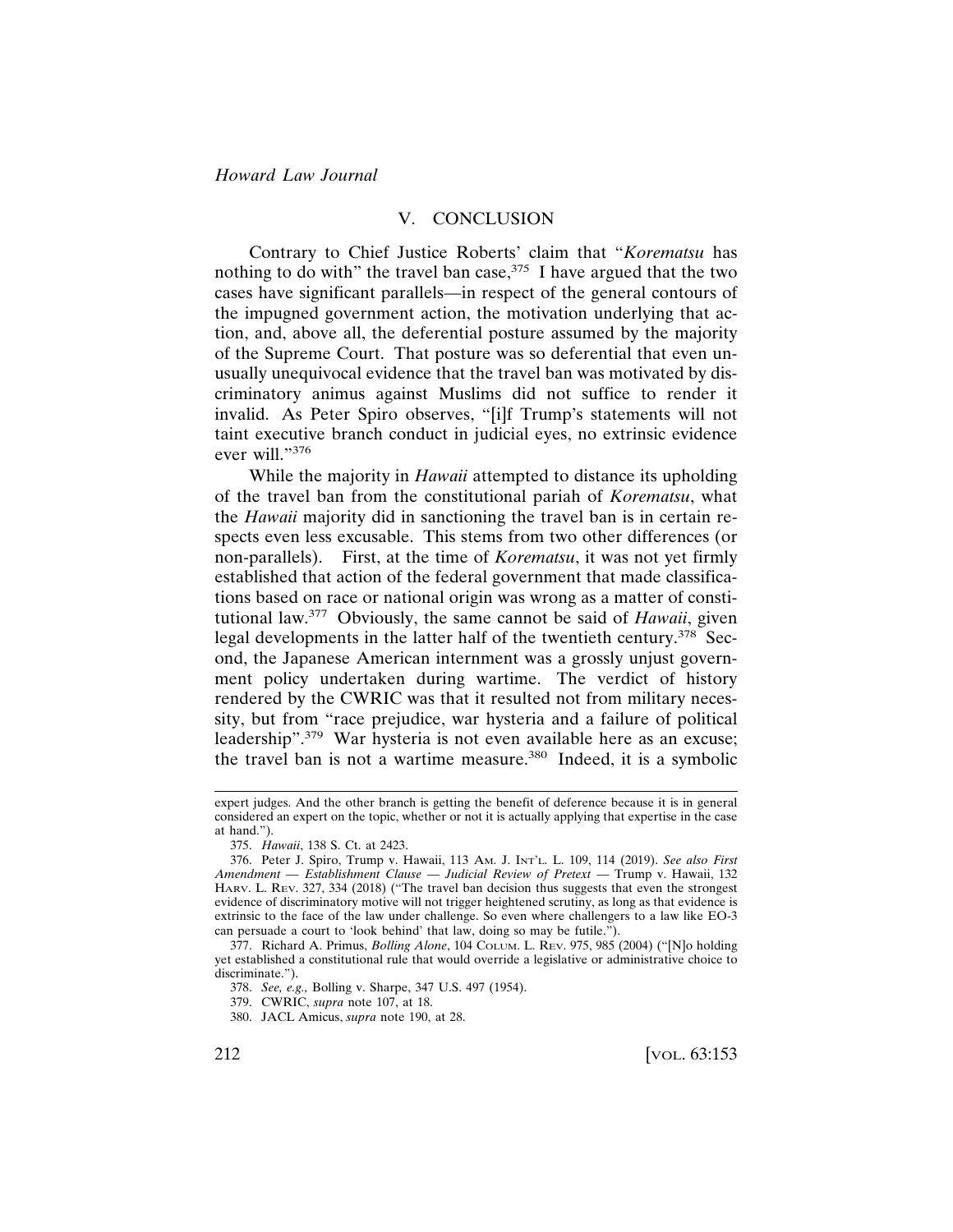response to an imagined emergency, and one imagined and manufactured for political gain.<sup>381</sup>

Regardless of whether the Court was in the position to technically overrule *Korematsu*, 382 it is safe to say that *Trump v. Hawaii* confirms finally that *Korematsu* is no longer good law. But, in the end, perhaps the only greater irony than overruling a decision a paragraph after asserting it has "nothing to do with" the case at hand,<sup>383</sup> is, as Justice Sotomayor's dissent suggests, overruling an anti-canonical decision while simultaneously replicating its logic:

Today, the Court takes the important step of finally overruling *Korematsu*, denouncing it as "gravely wrong the day it was decided." . . . This formal repudiation of a shameful precedent is laudable and long overdue. But it does not make the majority's decision here acceptable or right. By blindly accepting the Government's misguided invitation to sanction a discriminatory policy motivated by animosity toward a disfavored group, all in the name of a superficial claim of national security, the Court redeploys the same dangerous logic underlying *Korematsu* and merely replaces one "gravely wrong" decision with another.<sup>384</sup>

<sup>381.</sup> Jill E. Family, *The Executive Power of Political Emergency: The Travel Ban,* 87 UMKC L. Rev. 611, 624–25 (2018).

<sup>382.</sup> Muller, *supra* note 129, at 586 ("In order to overrule a precedent, as distinct from merely disapproving it, that precedent must stand squarely in the way of the Court's achieving a desired outcome in a new case.").

<sup>383.</sup> *Hawaii*, 138 S. Ct. at 2423. 384. *Id*. at 2448.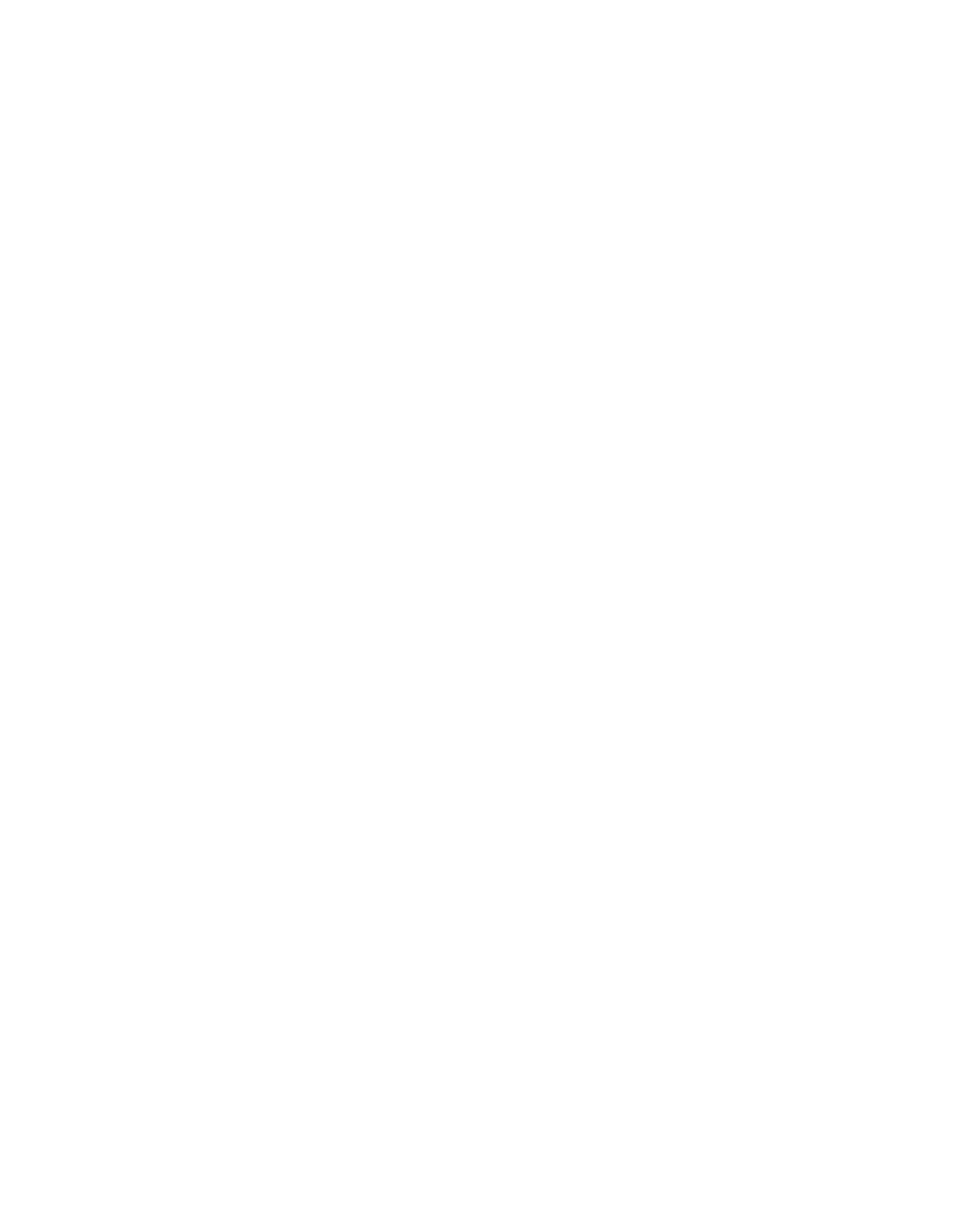# The Ray Corollary Initiative: How to Achieve Diversity and Inclusion in Arbitrator Selection†

#### BY HOMER C. LA RUE†† AND ALAN A. SYMONETTE†††

## TABLE OF CONTENTS

| PARTI A RESTATEMENT OF THE PROBLEM  216            |  |
|----------------------------------------------------|--|
|                                                    |  |
| A. Jay-Z's Cried Alarm—Current Statement of an Old |  |
|                                                    |  |
| B. What We Know About the Numbers and Why They     |  |
|                                                    |  |

† This article grew out of a workshop presented by the authors at the 13th Annual Labor and Employment Law Conference of the American Bar Association Section of Labor and Employment Law. The conference took place on November 9, 2019 in New Orleans, LA.

The workshop description was:

Parties select arbitrators based upon a reputation for acceptability and fairness. However, parties have criticized the makeup of arbitration panels as being too white, too male and too old. Yet those same parties select "who they know to hear and resolve disputes presented. The recruitment and advancement of women and persons of color to serve as arbitrators and mediators presents a vexing problem in the labor and employment ADR community. This panel will discuss the challenges and opportunities in developing more diverse rosters of arbitrators.

13th Annual Labor and Employment Conference, ABA Section of Labor and Employment Law *Program Guide* 1, 23 (Nov. 6-9, 2019).

†† Homer C. La Rue is Professor of Law at Howard University School of Law, and he is the Founder and Director of the Howard Law ADR Program. He has been arbitrating labormanagement and employment disputes since 1983. Professor La Rue is a Vice-President and member of the Board of Governors of the National Academy of Arbitrators. He also is the recipient of the 2020 D'Alemberte-Raven Award—the highest honor bestowed on an individual by the ABA Section of Dispute Resolution for long-standing and outstanding contribution to the ADR field. The Award was made at the 2020 Annual Meeting of the Section of Dispute Resolution in April in New Orleans, LA.

††† Alan A. Symonette has been a full-time labor arbitrator since 1989 and an arbitrator of employment disputes since 1995. He is the Owner of Symonette ADR Services, Inc. He is a Vice-President and a member of the Board of Governors of the National Academy of Arbitrators. He is Vice President of the College of Labor and Employment Lawyers.

2020 Vol. 63 No. 2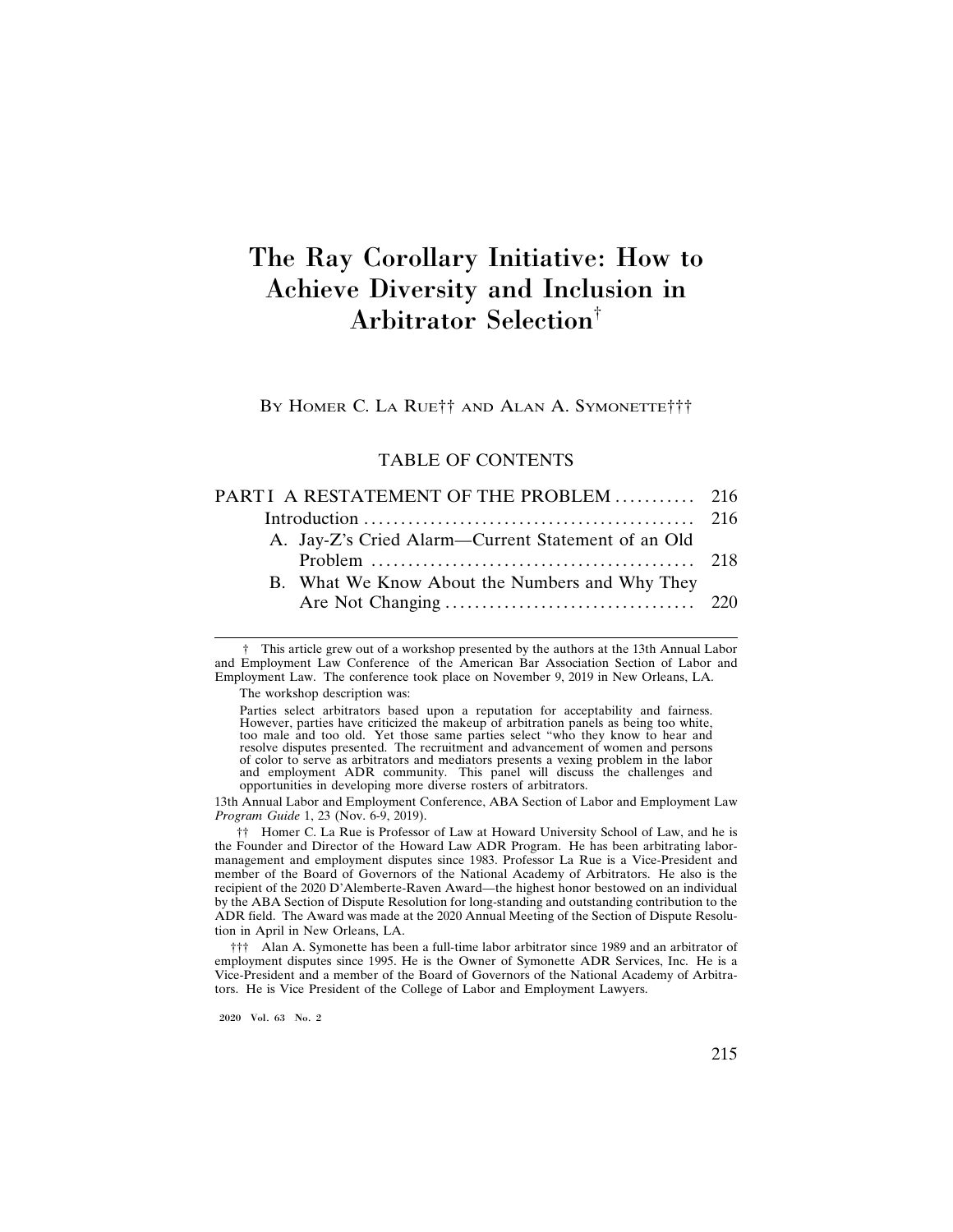|                                | C. The Factors that Lead to Under-Selection of     |     |
|--------------------------------|----------------------------------------------------|-----|
|                                | Persons of Color and Women in Labor-Management     |     |
|                                |                                                    | 221 |
|                                | PART II HOW TO ACHIEVE DIVERSITY AND               |     |
|                                | <b>INCLUSION IN ARBITRATION SELECTION: TIME</b>    |     |
|                                | TO EXPAND THE MANSFIELD-RULETM LAW-                |     |
|                                | FIRM INITIATIVE TO THE SELECTION OF ADR            |     |
|                                |                                                    | 229 |
|                                | A. Thinking Outside-of-the-Box Based on Empirical  |     |
|                                |                                                    | 229 |
|                                | B. New Status Quo Around Race and Sex-Does         |     |
|                                | Getting Two in the Pool Matter?                    | 230 |
|                                | C. The Mansfield Rule—Origins and How it Works     | 235 |
|                                | D. The Mansfield Rule Builds on the Success Shown  |     |
|                                | by the Rooney Rule in the NFL                      | 235 |
|                                | E. The Ray Corollary—the ADR Expansion of the      |     |
|                                | Mansfield-Rule Concept                             | 238 |
|                                | F. The Ray Corollary is a Natural Outgrowth of ABA |     |
|                                | Resolution 113 and Resolution 105                  | 240 |
| CONCLUSION AND RECOMMENDATIONS |                                                    | 242 |
|                                |                                                    | 242 |
|                                | B. The Road to Success is Not Empty; There Are     |     |
|                                | Guideposts and Waymarks                            | 243 |
|                                | CONTACT INFORMATION FOR THE AUTHORS                | 247 |

## **PARTI**

# A RESTATEMENT OF THE PROBLEM

#### Introduction

To understand diversity and inclusion in the selection of arbitrators, the discussion must begin with a brief exposition of the ABA's work to eliminate bias and enhance diversity.<sup>1</sup> The authors believe it necessary to begin with a brief exposition of the efforts of the ABA ". . . to become more diverse and inclusive as an Association and a profession."2 The *Goal III Report* states:

Diversity, inclusion, and equity—both the legal profession and the pursuit of justice are core values the American Bar Association

<sup>1.</sup> *Goal III* of the ABA's mission is to "Eliminate Bias and Enhance Diversity." Robert M. Carlson, *Letter from the ABA President*, *Goal III Report 2019* 4 (2019). 2. *Id.*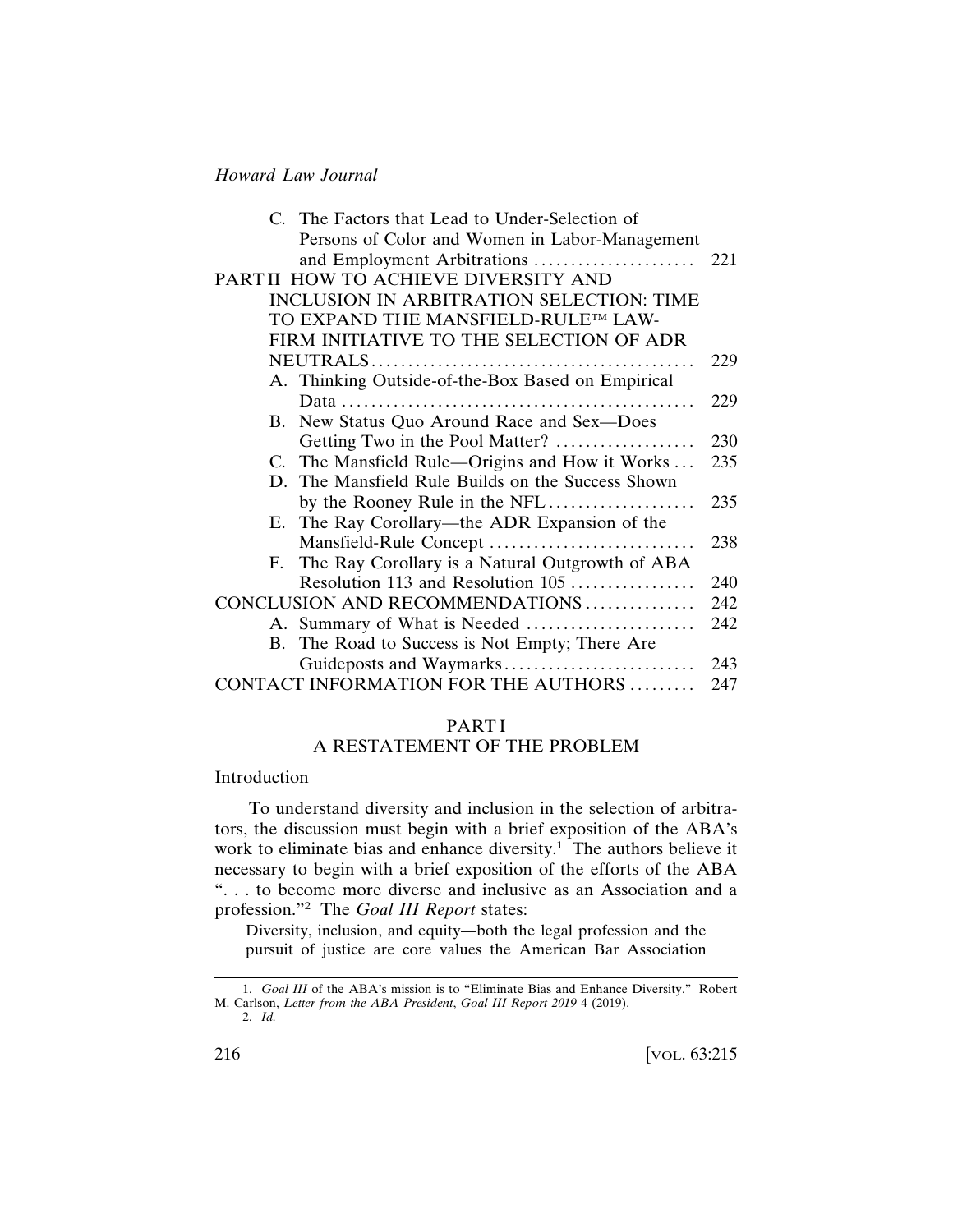(ABA, or the Association). Among the ABA's most visible initiatives is Goal II (*formerly Goal IX*—Eliminate Bias and Enhance Diversity. Its objectives are to promote the full and equal participation in the Association, the profession, and the justice system by all persons and to eliminate bias in the profession and the justice system.<sup>3</sup>

\* \* \*

In 1986, the Commission on Racial and Ethnic Diversity, the Commission on Disability Rights, the Commission on Women in the Profession, and the Commission on Sexual Orientation and Gender Identity—individually published an annual "Goal III Report," collecting data from the ABA Sections, Divisions and Forums (SDFs) on the participation within the ABA leadership of their respective diverse groups—racial minorities, persons with disabilities, women and persons who are lesbian, gay, bisexual or transgender (LGBT). Collecting this data is critical to measuring how the Association is doing in its efforts to advance *Goal III*. 4

It is significant to note that Goal  $IX<sup>5</sup>$  was amended,

". . . to include "persons with disabilities," and in 2008 to include "persons of differing sexual orientation and gender identities.". . . [T]he House of Delegates voted to revise the Association's Goals to ensure that the rights of other underrepresented groups could be addressed, and Goal III was adopted.6

These provisions of the *Goal III Report* are significant for the discussion that follows. As Goal III indicates, the ABA's goal is to expand the mission of the Association, in the elimination of bias and the enhancement of diversity. The issue dealt with in this paper is that of arbitrator selection, and discussion that follows, as well as, the recommended plan of action is intended to be inclusive as expressed in Goal III. The unconscious bias that is at play in the selection of arbitrators of color and woman are equally at play in the selection of persons with disabilities and persons for those persons in the LGBTQ+ community. The authors fully intend that the discussion and the plan of action be read expansively rather than narrowly.

Second, the primary focus of this paper is on the selection of arbitrators of color and women and the problems posed by unconscious

<sup>3.</sup> *Id.* at 5.

<sup>4.</sup> *Id.* at 6.

<sup>5.</sup> Carlson, *supra* note 1 at 2 (explaining that that the American Bar Association adopts a ninth goal: "Goal IX: To Promoted Full and Equal Participation in the Profession by Minorities and Women").

<sup>6.</sup> *Id.*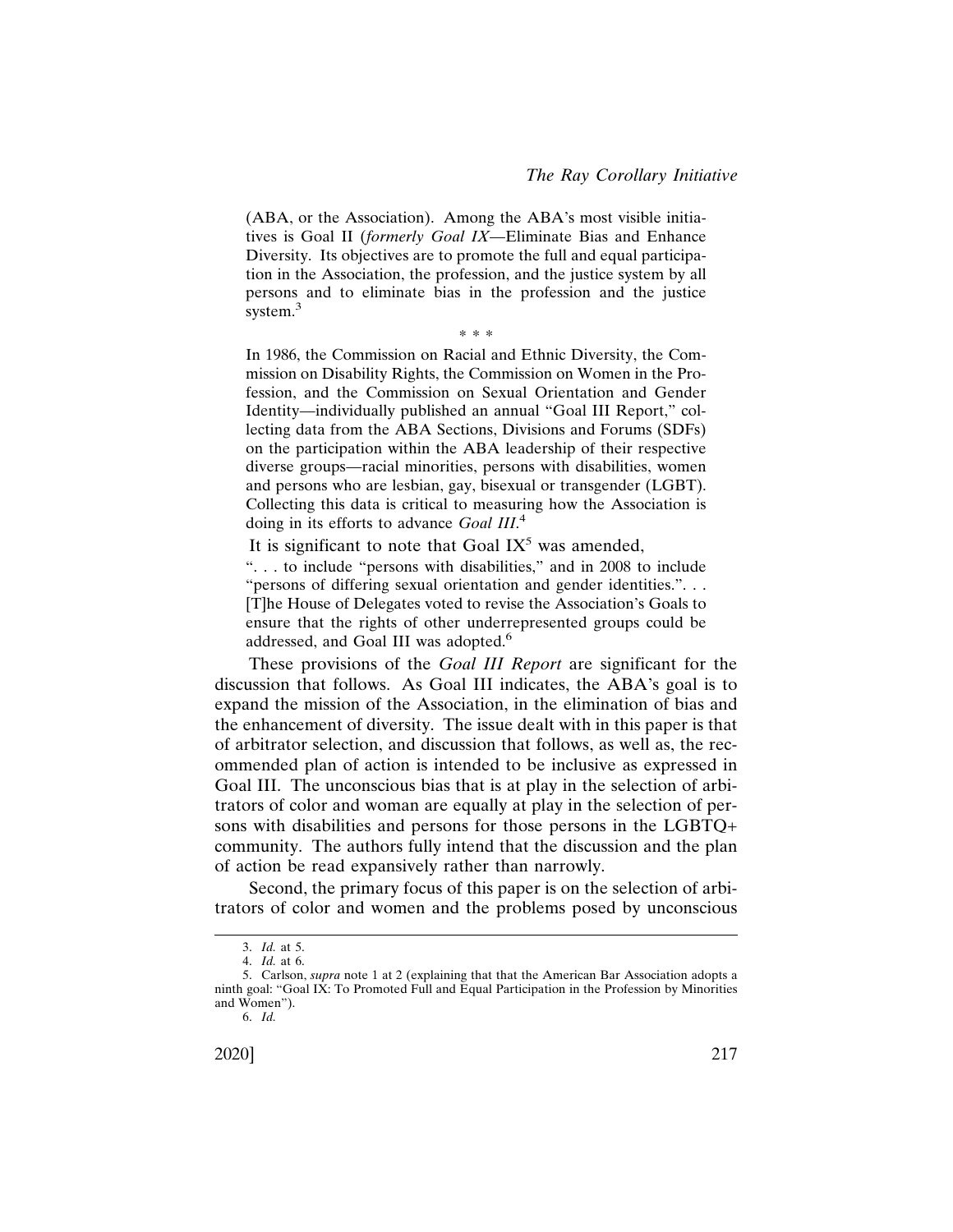bias in that selection process. By focusing on the selection of arbitrators, the authors do not intend to minimize the challenges facing persons, particularly persons of color and women, who seek to become arbitrators.7 For this reason, Part I of this paper goes into some detail about the process for becoming an arbitrator of labor-management and employment disputes.

The authors further believe, however, that as daunting as the challenges of entry are, the challenges of selection for cases so that one can continue, thrive, and succeed are seemingly insurmountable. As the authors discuss in Part II of the paper, the challenges of bias, while difficult, are possible to overcome. Indeed, there is a strategy for the diminution or hopeful elimination of the problems of bias. We begin the discussion of the problem of arbitrator selection with a discussion of the challenges raised with the entry into the profession—a restatement of the long-existing problem.

#### A. Jay-Z's Cried Alarm—Current Statement of an Old Problem

On November 28, 2018, in the Music Section of the New York Times an article appeared which covered a commercial dispute between an entrepreneur named Shawn Carter and the Iconix Brand Group.8 The dispute concerned an infringement matter involving the use of the "Roc Family" of trademarks principally promoted and associated with the well-known hip hop performer Shawn Carter ("Jay-Z"). Jay-Z was sued by Iconix because his entertainment company called Roc Nation had entered into an agreement with Major League Baseball to sell New Era baseball caps with the Roc Nation paperairplane logo. Iconix claimed that the agreement violated the original sale agreement with Jay-Z involving the sale of his Rocawear Brand. Jay-Z counterclaimed saying that the agreement he had with Iconix applied only to Rocawear, not Roc Nation. The agreement of sale provided that the parties were to have the matter presented to a panel of arbitrators under the rules of the American Arbitration Association as it applied to Large and Complex Cases.

The AAA provided a list of twelve arbitrators to the parties from its database of neutrals qualified to handle such cases. According to

<sup>7.</sup> *See* ABA Resolution 105, August 2018 (adopted), *Report* at 3–9.

<sup>8.</sup> Deb Sopan, *Jay-Z Criticizes Lack of Black Arbitrators in a Battle Over a Logo*, N.Y.TIMES, (Nov. 28, 2018), https://www.Nytimes.Com/2018/11/28/Arts/Music/Jay-Z-Roc-Na tion-Arbitrators.Html?Searchresultposition=1) (hereinafter *Jay-Z Criticizes Lack of Black Arbitrators. . .*).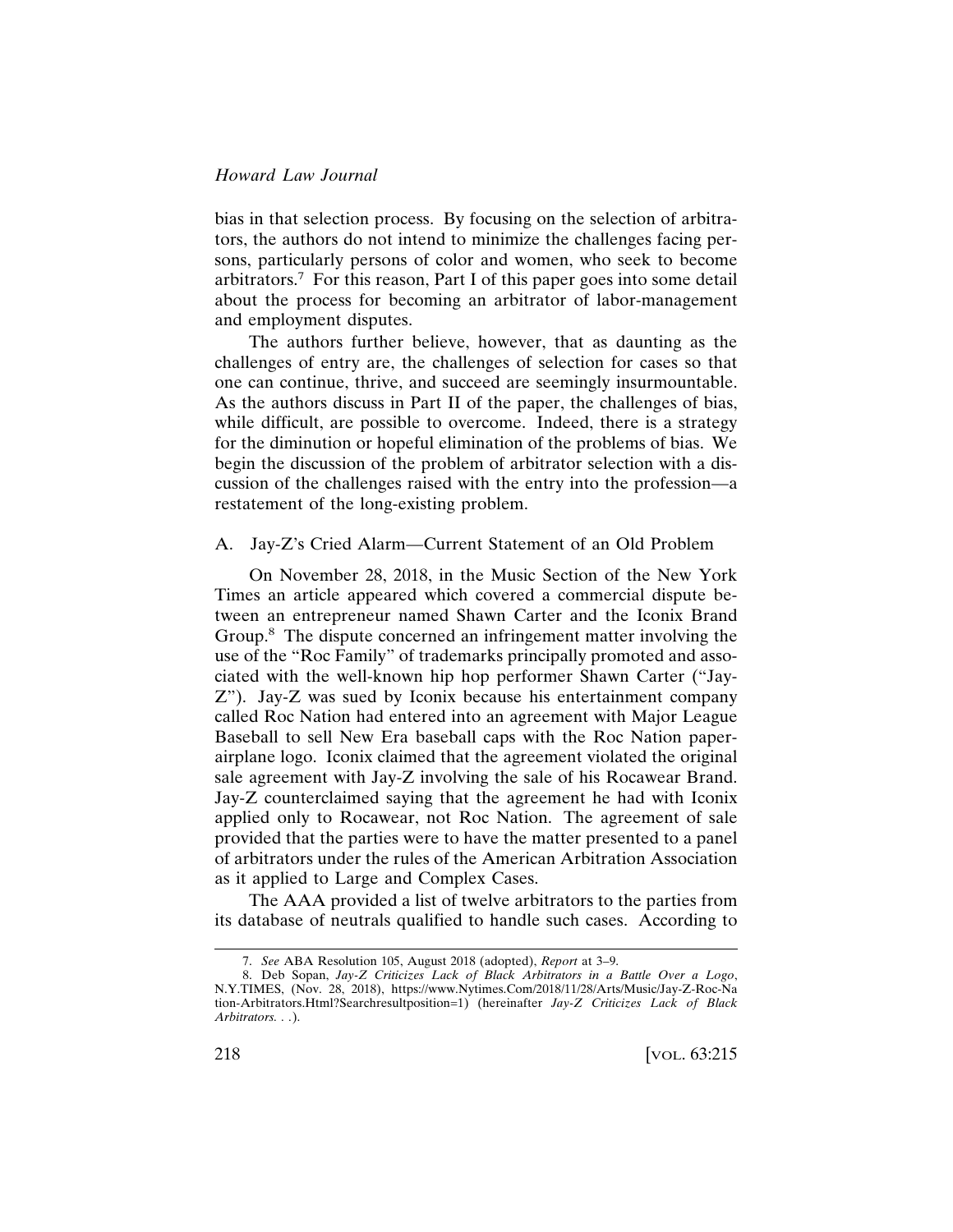Jay-Z, he "could not identify a single African-American arbitrator on the Large and Complex Cases roster."9 Jay-Z expressed his concern to the AAA and discovered that out of the 200 eligible arbitrators on the roster only three identified as African American, two men and one woman. One of the men had a conflict of interest leaving just two arbitrators to choose from. On November 27, 2018, counsel for Jay-Z filed a petition asking the NY Supreme Court in Manhattan to enjoin the processing of the arbitration if the dispute was not resolved. According to the New York Times article, "The dearth of qualified black arbitrators deprives litigants of color of a meaningful opportunity to have their claims heard by a panel of arbitrators reflecting their backgrounds and life experience: because of "unconscious bias" that most people have against people of different races, Jay-Z's lawyer, Alex Spiro, wrote in the filing." This according to the lawyers was a form of racial discrimination. The Times noted that the petition did not cite any legal precedent. However, it noted that courts have ruled that jurors in criminal trials cannot be eliminated from jury pools on the basis of race.<sup>10</sup>

For many involved in the arbitration of labor or employee/management disputes, this news is not new. The underrepresentation of people of color as neutrals in labor and employment arbitration has been a constant concern within the labor management community. This issue has resonance considering an increasingly diverse workforce. The lack of diversity among neutrals has the potential impact of discrediting the benefits of the ADR process.

For example, in 1991 the Supreme Court ruled that the Federal Arbitration Act requires the enforcement of an arbitration clause to compel arbitration of statutory Age Discrimination in Employment Act claims.<sup>11</sup> In delivering the opinion of the Court, Justice White, citing Mitsubishi v. Soler Chrysler-Plymouth, Inc.12 stated "by agreeing to arbitrate a statutory claim, a party does not forgo the substantive rights afforded by the statute; it only submits to their resolution in an arbitral rather than a judicial forum." 550 U.S. 20, 27.

<sup>9.</sup> *Id.*

<sup>10.</sup> The petition itself was not published. However, for an understanding of the underlying dispute *see* Iconix Brand Group., Inc. v. Roc Nation Apparel Group., LLC, 2019 U.S. Dist. Lexis 169140 (US District Court SD NY, 2019).

<sup>11.</sup> Gilmer v. Interstate/Johnson Lane Corp., 500 U.S. 20 (1991)

<sup>12.</sup> Mitsubishi Motors Corp. v. Soler Chrysler-Plymouth, Inc. 473 U.S. 614 (1985)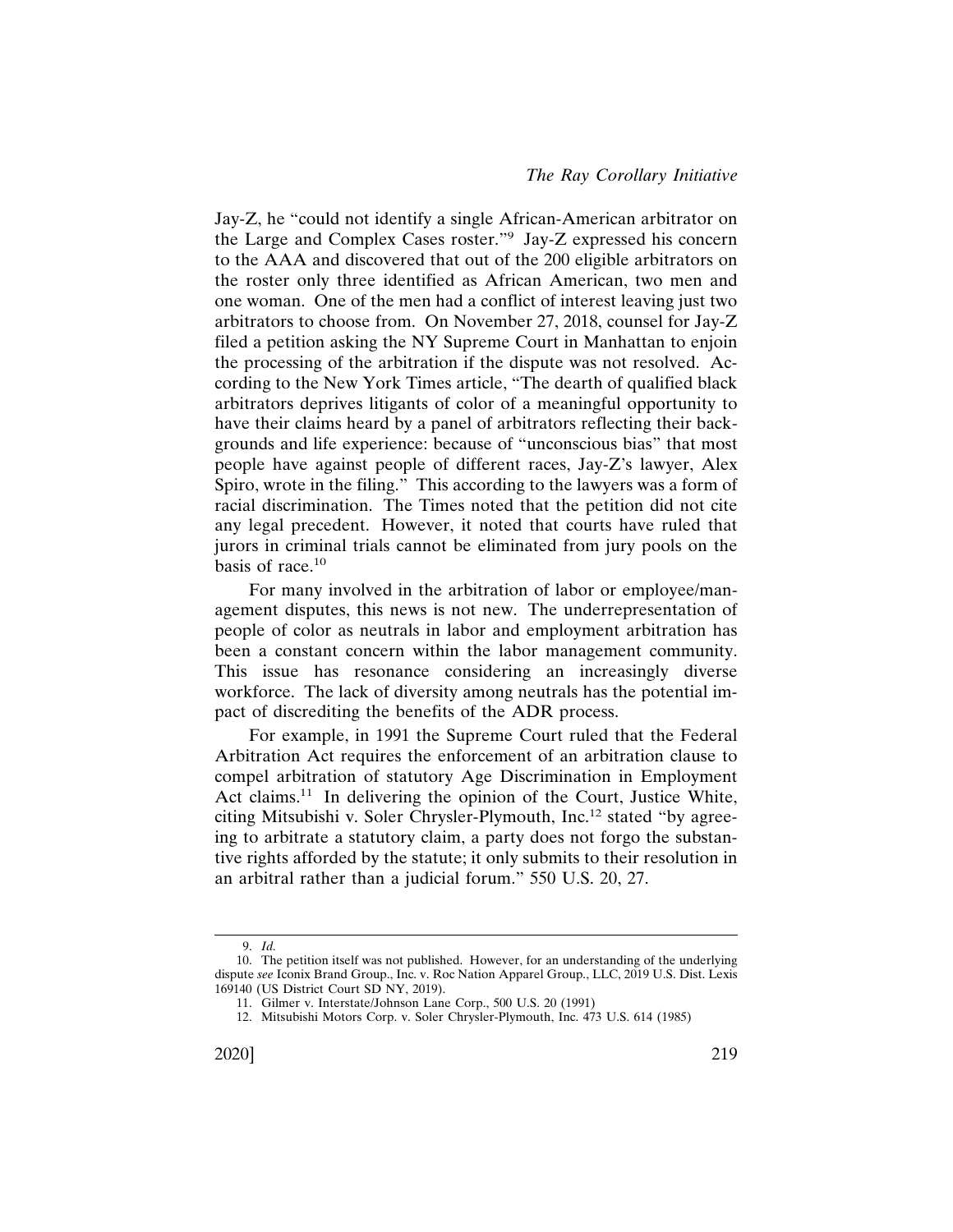B. What We Know About the Numbers and Why They Are Not Changing

There is limited information describing the extent of the lack of diverse neutrals involved in labor management dispute resolution. None of the major appointing agencies, the American Arbitration Association or Federal Mediation and Conciliation Service or JAMS keep demographic statistics of its arbitrators. The authors of this paper are members of the National Academy of Arbitrators. The National Academy is a "professional and honorary organization of arbitrators."13 of labor-management and employment disputes. Its members are made up of persons in the United States and Canada. The Academy was founded in 1947. According to its NAA website,

members are chosen by involved parties to hear and decide thousands of labor and employment arbitration cases each year in private industry, the public sector and non-profits in both countries. Admission standards are rigorous in keeping with the goal of establishing and fostering the highest standards of integrity and competence.<sup>14</sup>

According to its website, the Academy was formed

[t]o establish and foster the highest standards of integrity, competence, honor and character among those engaged in the arbitration of labor-management disputes on a professional basis, including those who as a part of their professional practice hold hearings and issue written decision in other types of workplace disputes; to secure the acceptance of and adherence to the Code of Responsibility for Arbitrators of Labor-Management Disputes prepared ty the National Academy of Arbitrators, the American Arbitration Association and the Federal Mediation and Conciliation Service. . . .15

In other words the members of the Academy represent many of the most acceptable and respected labor and employment arbitrators in North America.

In order to attain membership in the Academy one must apply and generally demonstrate that he or she: (1) is of good moral character, as demonstrated by adherence to sound ethical standards in professional activities; and (2) have substantial and current experience as an impartial neutral arbitrator of labor-management disputes, so as to

<sup>13.</sup> Nat'l Acad. of Arbs., *Const. and By-Laws, Article III, Sec. 1* (Updated June 2019), https://naarb.org/constitutions-and-by-laws/ (hereinafter NAA Con.).

<sup>14.</sup> Nat'l Acad. of Arbs., *Who We Are*, (last accessed Feb. 13, 2020, 10:11PM), https://naarb .org/who-we-are/.

<sup>15.</sup> NAA Con. at article II, sec. 1.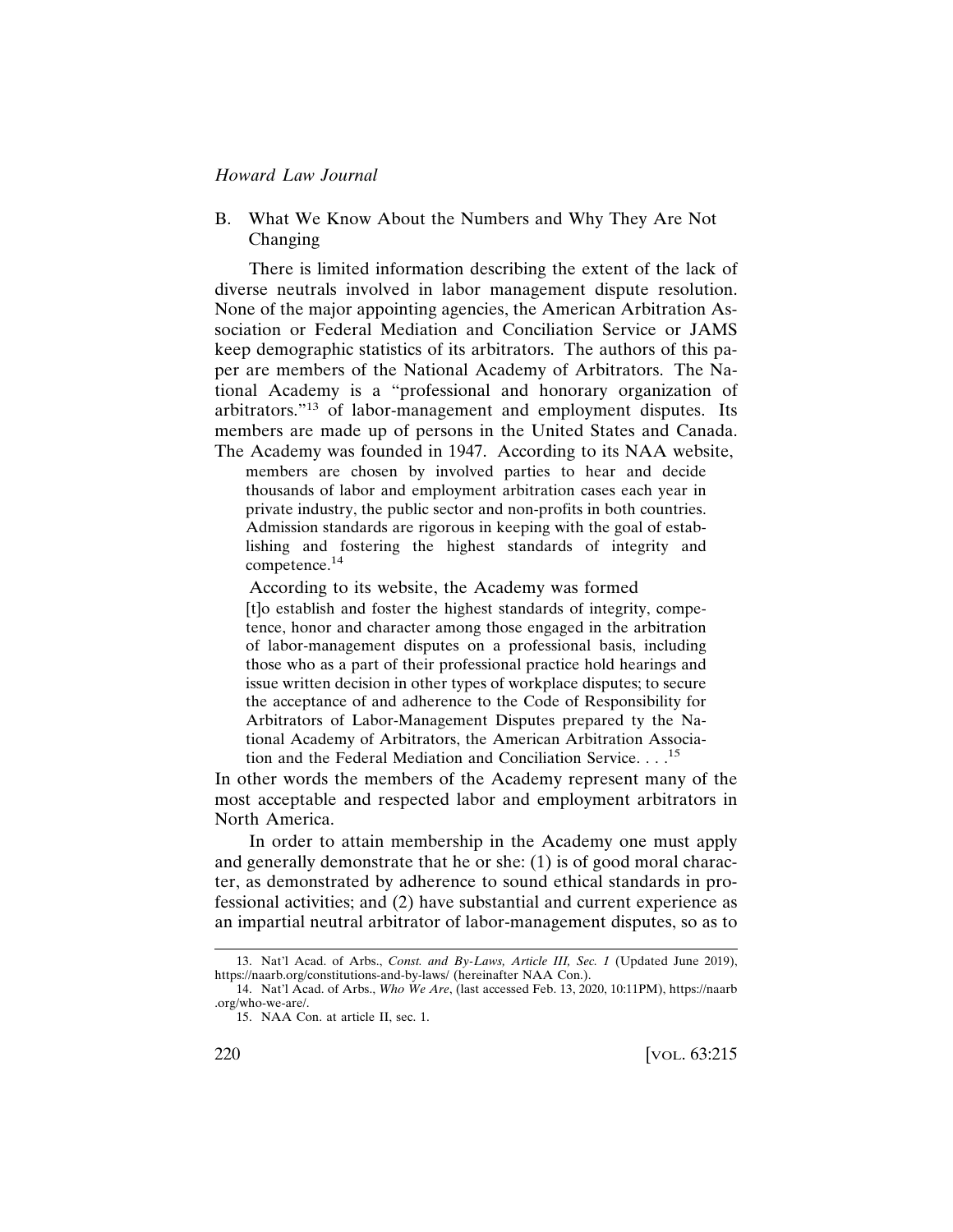reflect general acceptability by the parties or alternatively (3) if the applicant has limited but current experience in arbitration but has attained general recognition thorough scholarly publication or other activities as an important authority on labor–management relations.<sup>16</sup>

As members of the National Academy of Arbitrators, the authors of this paper have been able to research the membership rolls and through our personal knowledge of members and the body's oral history and institutional history have been able to identify nearly all of the persons of color who have served or are serving members of the organization. We have determined that as of January 25, 2019, the Academy had accepted 1484 members over its 72 years; approximately 35 persons or 2.35% of that group were persons of color. Half of those persons of color have been admitted within the last 25 years. While membership in the Academy does not represent all the individuals who have held themselves as arbitrators of labor/employee – management disputes we submit that these statistics adequately represent the gross underrepresentation of people of color in the profession.

C. The Factors that Lead to Under-Selection of Persons of Color and Women in Labor-Management and Employment Arbitrations

The objective of this paper is to discuss the various factors that contribute to the overall demographic makeup of professional arbitrators.17 We submit that most of these factors have a very neutral impact on the challenges one must face to become a professional arbitrator. However, one's success in the profession depends almost exclusively on the ability of the individual to be recognized and selected by the parties as being competent, fair and ethical and do the best job possible in resolving the underlying dispute. In making these selections, the parties almost consistently select arbitrators with whom they are comfortable based on reputation or prior experience. In short, the parties tend to select "who they know." This function can at times lend itself to unintended biases or a general failure to recognize

<sup>16.</sup> NAA Con., article VI, sec. 1.

<sup>17.</sup> This paper focuses on arbitration and the issues related to the underutilization of persons of color and women, but those issues are not limited to the selection of neutrals in arbitration; rather, they apply equally to the selection of neutrals in mediation—particularly high-stakes mediations. *See* Marvin E. Johnson & Homer C. La Rue*, The Gated Community: Risk Aversion, Race, and the Lack of Diversity in the Top Ranks* 15 DISPUTE RESOLUTION MAGAZINE 17, 17 (Spring 2009).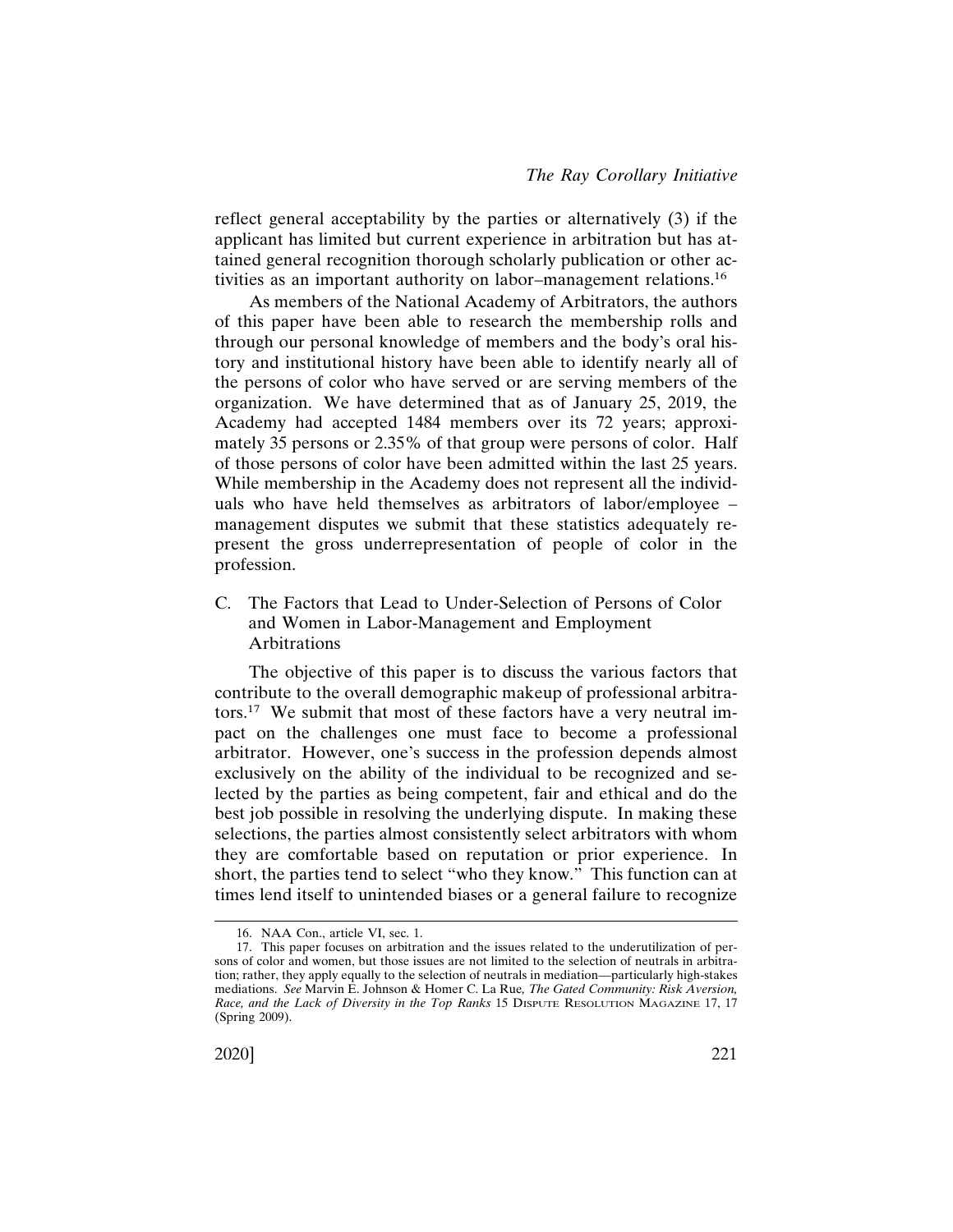equally competent and capable but somewhat less experienced neutrals. Other factors contribute to the failure to select even highly experienced neutrals of color or women.18

A successful arbitrator in labor-management and employment disputes is one who is acceptable to the parties, and one who is recognized for their ability to run a hearing, and one who is discerning and judicious in their writing and decision making. There is no pattern for one to become eligible to serve as a labor/employment arbitrator.<sup>19</sup> Arbitrators have extensive experience in the field as advocates, teachers, judges or hearing officers. In order to work as an employment  $arbitrary<sup>20</sup>$  one gains the necessary experience advocating on behalf of employers or employees as litigators, or in-house counsel. Over time, even before the person presents as an arbitrator, the person should have become recognized as someone who not only knows the processes of dispute resolution but is civil and fair to all parties. What is important here is that anyone seeking to arbitrate employment disputes may continue their practice on behalf of employers or employees while deciding those cases.

On the other hand, one who wishes to arbitrate labor-management disputes must be experienced in the area and recognized by the

<sup>18.</sup> Johnson and La Rue participated in a forum sponsored by the ABA Section of Dispute Resolution in 2003. That forum resulted in their identifying three primary themes that gave rise to a diversity initiative called *ACCESS ADR*. The themes were:

<sup>[</sup>T]he first theme was that the ADR user-community acknowledged that there was a lack of diversity in the pool of persons whom they regularly call upon for arbitration or mediation services, and participants further acknowledged the need to correct this imbalance.

The second theme was the acknowledgment by the ADR user-community that many of those who are responsible for the selection of arbitrators and mediators are lawyers who are responsible for the representation of their clients' interests. As such, they typically avoid selecting an unknown mediator without an assurance that the mediator has the perceived requisite knowledge, skill, and experience. To decide otherwise would, in the minds of many lawyers, compromise the interests of their clients, something that their ethical obligations do not permit. That risk aversion translates into the decision not to call upon the services of a neutral whom the lawyer does not know, or one whom the lawyer cannot easily learn about from a close colleague.

The third theme was that mediators from racial and ethnic groups that are underrepresented in the ADR field, no matter how experienced, are usually unknown to the relatively small group of lawyers who are responsible for selecting arbitrators and mediators. Although arbitration was included in the dialogue, much of the discussion centered around mediation. The initiative that resulted from the forum dialogue thus also focused on mediation.

*Id.* at 17–18.

<sup>19.</sup> When we discuss the practice of arbitration, we are exclusively referring to arbitration in labor and employment matters. We believe, however, that much of what we write about labor and employment arbitration is equally applicable to other modes of arbitration as well as other ADR processes.

<sup>20.</sup> These are individuals who arbitrate disputes not arising out of the collective bargaining process.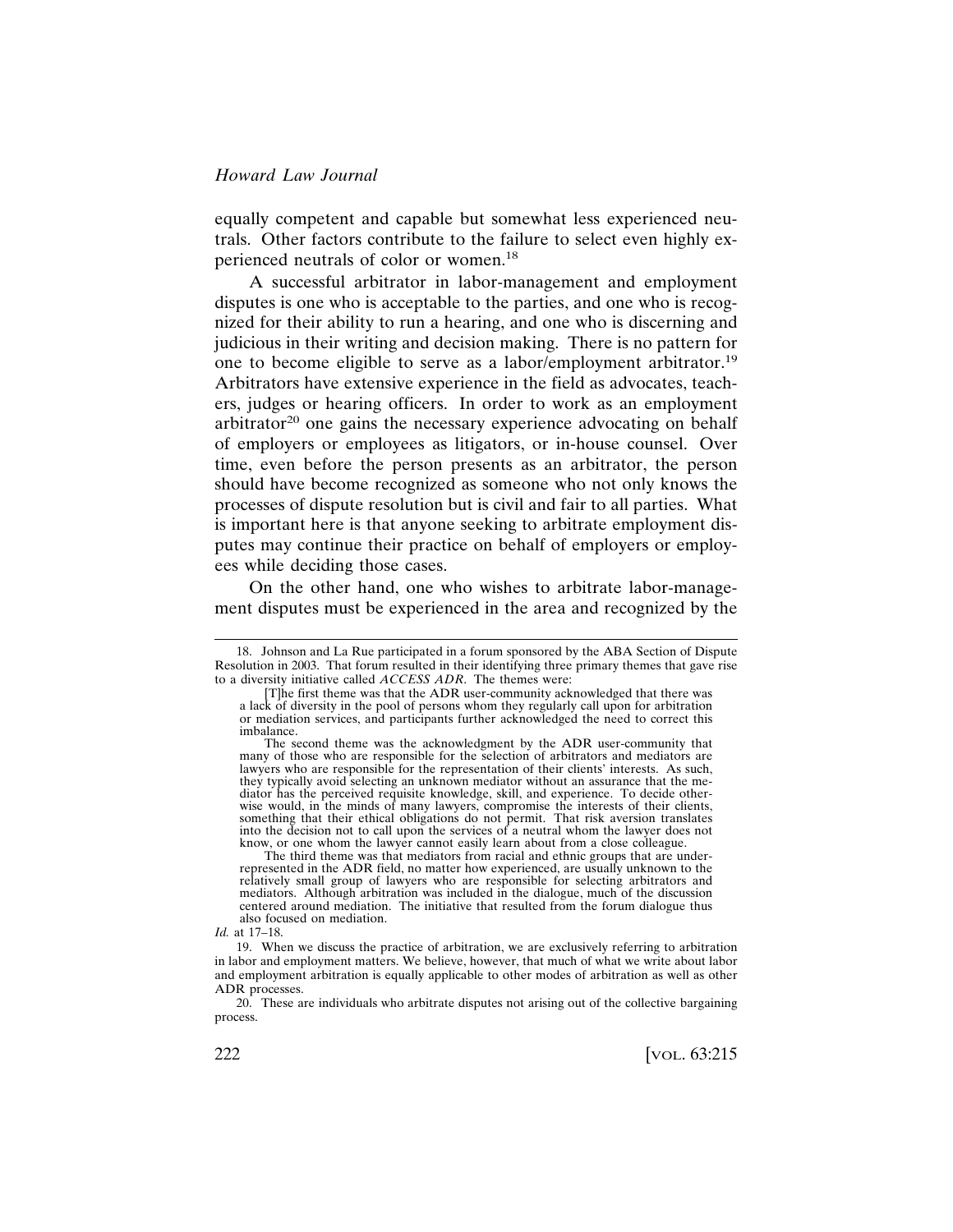parties as neutral—not engaged in the representation of either labor or management. Many arbitrators have been former agents with the government agencies notably the National Labor Relations Board or other labor focused federal and state agencies. Many are academicians engaged in the study of labor relations law and/or policy. Unlike with employment arbitrators, one does not have to have a law degree to serve. Therefore, many successful arbitrators have experience as former management executives or union representatives.

It is extremely important to understand that there are stark differences in the paths taken to become qualified as an employment versus a labor arbitrator. In labor-management arbitration, in addition to having experience advocating on behalf of management and/or labor, one usually approaches one or several established arbitrators and enters a relationship as a mentee as one develops the practice. The type of relationship may vary. In most examples, the novice arbitrator will consult with one or more to receive pointers in drafting awards or handling the business considerations in setting up a practice. From time to time the novice arbitrator will sit in with an experienced neutral and observe the hearing. This is not solely for the purpose of observing the process from a neutral's point of view. In sitting with a well-respected arbitrator, the novice receives an implicit "seal of approval" indicating to the parties that that person will eventually be acceptable for selection.

Many experienced arbitrators sometimes have the new person "shadow write", write a second award on the same matter in order to have the experienced arbitrator review and critique the novice's analysis and drafting skills. In other cases, the novice may serve as a "ghost writer" for the experienced arbitrator. This exercise is like that of a law clerk for a judge. The novice will meet with the arbitrator, understand his or her thinking and create a draft that is edited and finalized. Meanwhile, while engaging in this mentorship process, the novice will also attempt to spend time networking at conferences and seminars in order to gain recognition by the parties.

At some point, the aspiring arbitrator will notify practitioners that he or she is available for selection by approaching one of the rostering agencies and asked to be placed on their panels. If one wants to practice in the employment area, he or she may approach agencies such as the American Arbitration Association or, depending on the persons reputation, he or she may receive and invitation to join JAMS.

2020] 223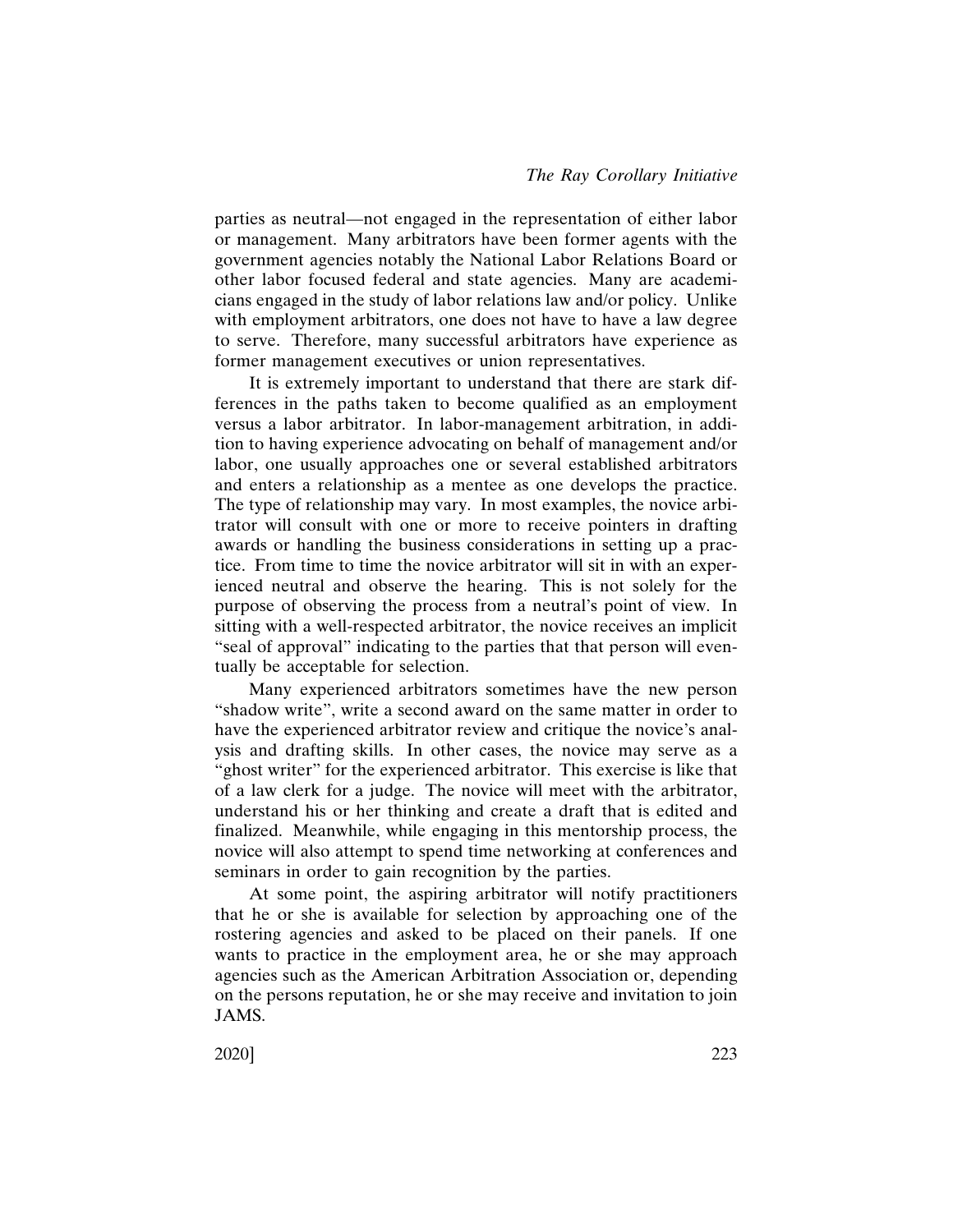For labor-management matters, one approaches either the American Arbitration Association and, as their experience increases, Federal Mediation or Conciliation Service to apply to be placed on the labor or employment panel.<sup>21</sup> The AAA maintains several panels in addition to labor and employment. It also administers panels of arbitrators with expertise in resolving disputes in construction, commercial and international relations. The necessary qualifications for admission to the labor and employment panels are similar in many respects but there are stark differences.

Candidates for the employment panel must meet the following qualification criteria:

- Attorneys with a minimum of 10 years' experience in employment law with fifty (50) percent of your practice devoted to this field, retired judges, or academics teaching employment law.
- Educational degrees and or professional licenses(s) appropriate to your field of expertise.
- Honors, awards and citations indicating leadership in your field.
- Training or experience in arbitration and/or other forms of dispute resolution.
- Membership in a professional association(s)
- Other relevant experience or accomplishments (e.g. published articles.<sup>22</sup>

In addition to this specific criteria, the candidate must demonstrate neutrality defined as "freedom from bias and prejudice" and commitment to impartiality; an "ability to evaluate and apply legal, business or trade principles" and judicial capacity defined as the "ability to manage the hearing process" and to evaluate evidence.23

The qualification criteria for admittance to the labor panel is quite different and the process is lengthy. Candidates must meet the following qualifications:

• Must have a minimum of 10 years senior level business or professional experience or legal practice directly related to the labor industry.

<sup>21.</sup> The individual seeking to practice as a labor arbitrator may also seek to be placed on panels maintained by state public employee relations boards or other national boards such as the National Mediation Board which administers panels of arbitrators with experience in handling disputes in the railroad and airline industry.

<sup>22.</sup> *Qualification Criteria and Responsibilities for Members of the AAA*® *Panel of Employment Arbitrators*, AMERICAN ARBITRATION ASSOCIATION, 1 (last visited Feb. 14, 2020), https:// www.adr.org/sites/default/files/document\_repository/Employment%20Arbitrators%20Qualifica tion%20Criteria.pdf.

<sup>23.</sup> *Id.*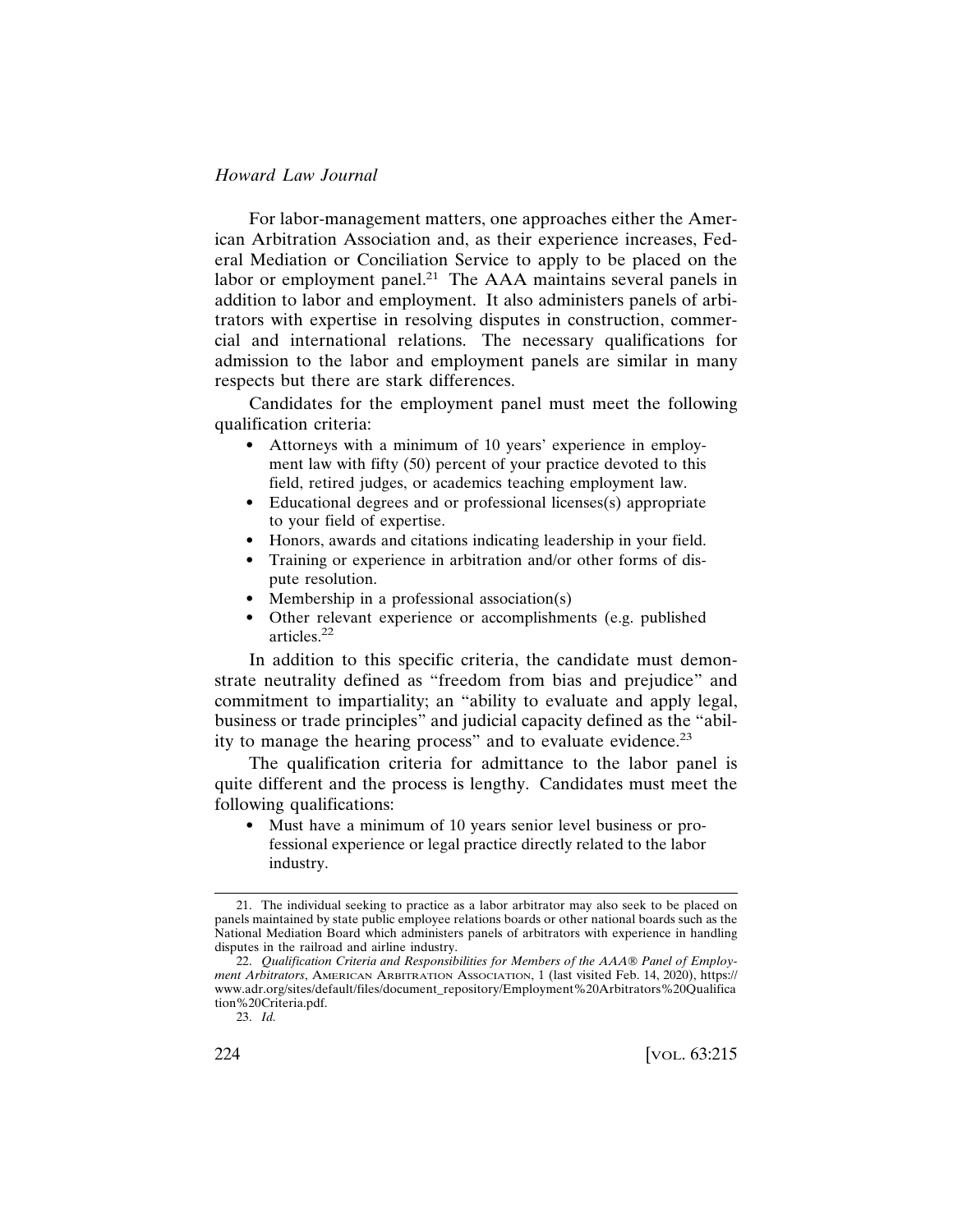- **Cannot be an active advocate for labor or management.**
- Must possess significant hands-on knowledge about Labor Relations.
- Must have a judicial temperament.
- Must have strong writing skills. The AAA may ask for a writing sample.
- Educational degree(s) and /or professional license(s) appropriate to your field of expertise.
- Honors, awards and citation indicating leadership in your field.
- Training and experience in arbitration and/or other forms of dispute resolution.
- Membership in a professional association(s)
- Other relevant experience or accomplishment (e.g. published articles, part of a mentoring program. [Bold emphasis in original document.]<sup>24</sup>

The individual candidate must also have the reputational attributes discussed above, including neutrality, judicial capacity and reputation.<sup>25</sup>

The candidate for admission to the labor panel must also undergo a rigorous application process.

- Applicants must have someone **prominent in the Labor/Management field or user of AAA's services, preferably another arbitrator who is familiar with the applicant's work, write a letter of nomination** and include a copy of the applicant's resume and send it to the Labor/Employment/Elections Senior Vice President at 200 State Street, 7th Floor, Boston, MA 02109
- The AAA will review the nominating letter and the resume and then, if applicable, will schedule an interview to discuss the application process and AAA's expectations.
- If it is determined to proceed with the application, the AAA will send the nominee an application package, which will need to be completed and returned to the AAA for processing. **Included in the package is a request to identify nine (9) references; 3 management references; 3 union references, and 3 arbitrator references.**
- The AAA will write to your references and request their comments with regard to the nature and duration of their relationship with the applicant, why they think the applicant would be

<sup>24.</sup> *Qualification Criteria for Admittance to the AAA*® *Labor Panel*, AMERICAN ARBITRA-TION ASSOCIATION, 1 (last visited Feb. 14, 2020), https://www.adr.org/sites/default/files/document \_repository/Labor\_QualificationsCriteria\_AAAPanel.pdf.

<sup>25.</sup> *Id.*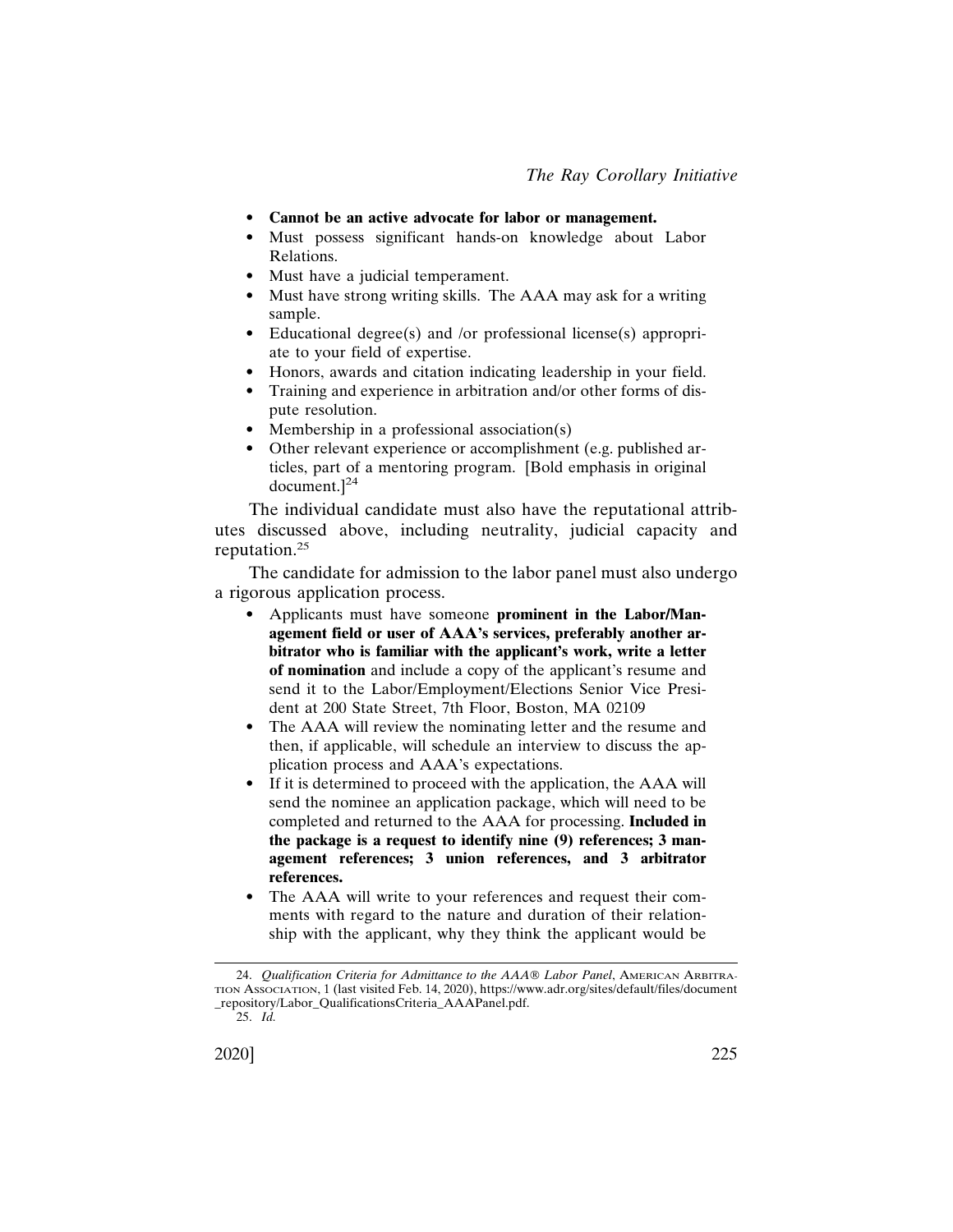qualified to serve, and the number of arbitration cases the references was involved during the past 24 months. The application package will not be finalized until all the references are received.

• All follow-up to the references will be done by the nominee. [Bold emphasis is in the original.26

The new labor arbitrator usually then applies to the FMCS for admission to their panel. The eligibility criteria and application process are set forth at 29 C.F.R. Part 1404 and is highly rigorous as well. The candidate must provide references as well as five recent labor arbitration awards that are final and binding or successfully complete the FMCS labor arbitrator training course and either submit one award or complete and apprenticeship that meets the specifications of the Agency may provide.<sup>27</sup> In addition, the regulation specifically states the following:

Any person who at the time of application is an advocate as defined in paragraph  $(c)(1)$  of this section, must agree to cease such activity before being recommended for listing on the Roster by the [Review] Board. Except in the case of persons listed on the Roster as advocates before November 17, 1976, any person who did not divulge his or her advocacy at the time of listing or who becomes an advocate while listed on the Roster and who did not request to be placed on inactive status pursuant to § 1404.6 prior to becoming an advocate, shall be recommended for removal by the Board after the fact of advocacy is revealed.<sup>28</sup>

Advocacy is broadly defined in the regulation.

It is acknowledged that the requirements of neutrality do place a unique burden on a person seeking to become a labor arbitrator regardless of demographic representation. The candidate must effectively stop his or her practice and find another source of income while seeking to build a labor arbitration practice. However, while the integrity of arbitration has come under intense scrutiny by a media which has blanketly referred to the arbitration process and arbitrators as incompetent or corrupt, $29$  the requirements described above have

<sup>26.</sup> *Id.* at 2.

<sup>27. 29</sup> C.F.R. §1404.5 (a) and (b).

<sup>28. 29</sup> C.F.R. §1404.5 (c).

<sup>29.</sup> *See* Jessica Silver-Greenberg and Robert Gebeloff, *Arbitration Everywhere, Stacking the Deck of Justice*, N.Y. TIMES, Oct. 31, 2015, at A1; Jessica Silver-Greenberg and Michael Corkery, In Arbitration, a 'Privatization of the Justice System', N.Y. TIMES, Nov. 1, 2015, at A1; The Vir*tues of Arbitration*, N.Y. TIMES, Nov. 14, 2015, Opinion; Jessica Silver-Greenberg and Michael Corkery, *Efforts to Reign In Arbitration Come Under Well-Financed Attack*, N.Y. TIMES, Nov. 15, 2015, at B1; and Jessica Silver-Greenberg and Michael Corkery, *Bipartisan Bill Would Protect Service Members' Right to Avoid Arbitration*, N.Y. TIMES, Nov. 20, 2015, at B16.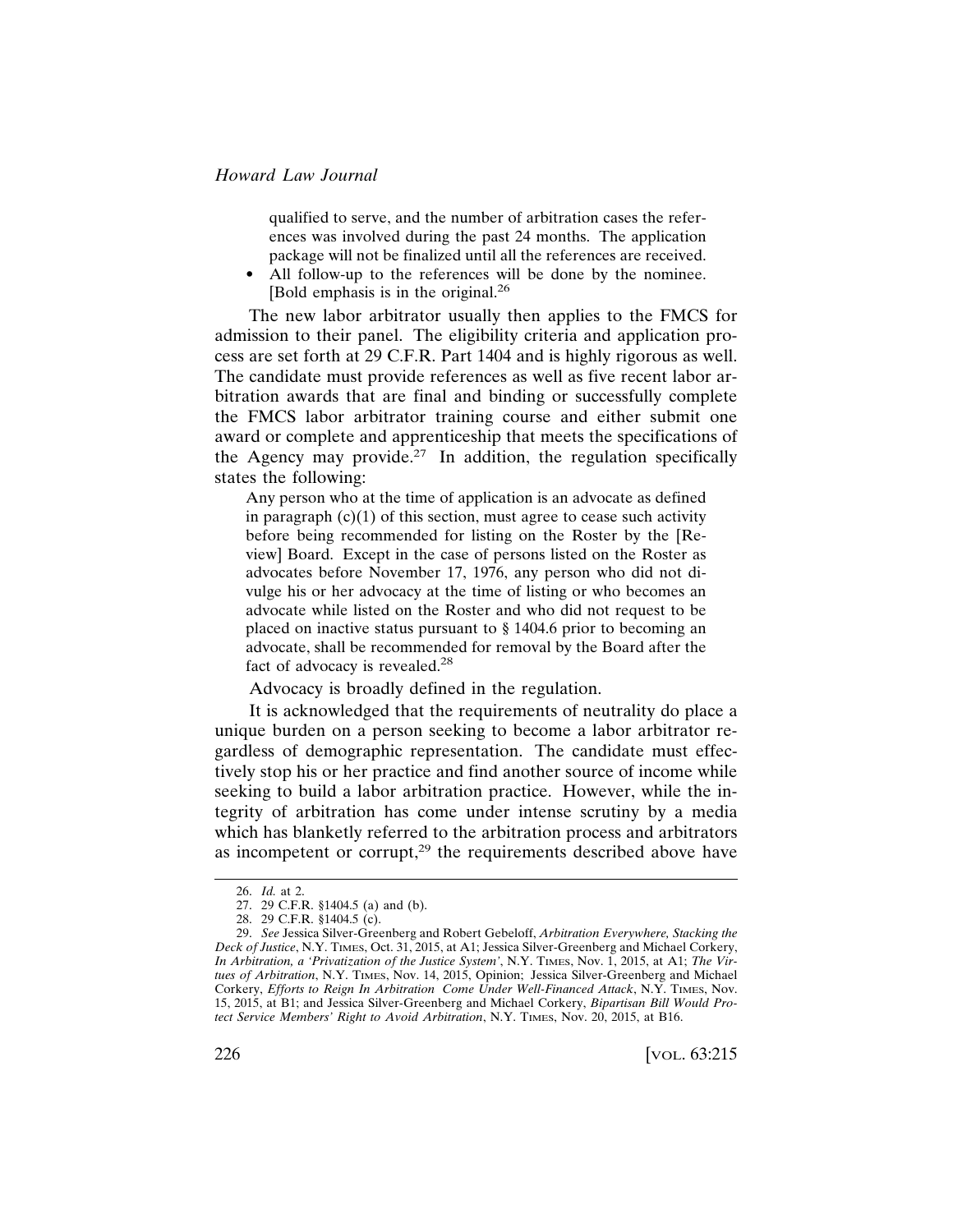supported its integrity as arbitration applies to collective bargaining. Indeed, some have suggested that the advocacy standard be relaxed to enable more candidates of color to enter the field without presenting a significant risk to their livelihood while they are struggling to make a "go of it". Many would disagree. Any advantage that may be given to candidates as a result of this change will have a far greater negative impact on the integrity of the process and unfairly label such arbitrators as being somehow underqualified to adequately handle such cases.

Regardless of the rigorous challenges one has to undergo to become an arbitrator, it is apparent that in order to qualify for consideration one must, besides getting the requisite experience, one must seek to generate requisite recognition, and establish a reputation that would make one suitable to decide labor and employment disputes. This requires extensive guidance and mentoring. There are several examples of organizations and panel agencies that have worked with younger, less experienced arbitrators especially arbitrators of color and have trained and nurtured them through the qualification process. The National Academy of Arbitrators has for several years have reached out to individuals pursuing careers as arbitrators and have established mentoring relationships to help qualify them for acceptance to the agency panels and eventually to membership in the Academy itself. The American Arbitration Association has, since 2009, created the A. Leon Higginbotham, Jr. Fellows Program in order to provide training and "networking opportunities to up and coming diverse alternative dispute resolution professionals who have historically not been included in meaningful participation in the field of alternative dispute resolution."30

Despite the training efforts and mentoring of underrepresented professionals in dispute resolution, these individuals cannot be successful unless they are regularly selected by the parties themselves. Arbitration, after all, is a voluntary process when it comes to the selection of neutrals. Parties have the freedom to select who they choose to resolve their disputes. Indeed, this privilege is codified in the Code of Federal Regulations. It states, "Nothing contained in this part should be construed to limit the rights of parties who use FMCS

<sup>30.</sup> *AAA Higginbotham Fellows Program*, AMERICAN ARBITRATION ASSOCIATION, (last visited Feb. 14, 2020), https://www.adr.org/higginbothamfellowsprogram.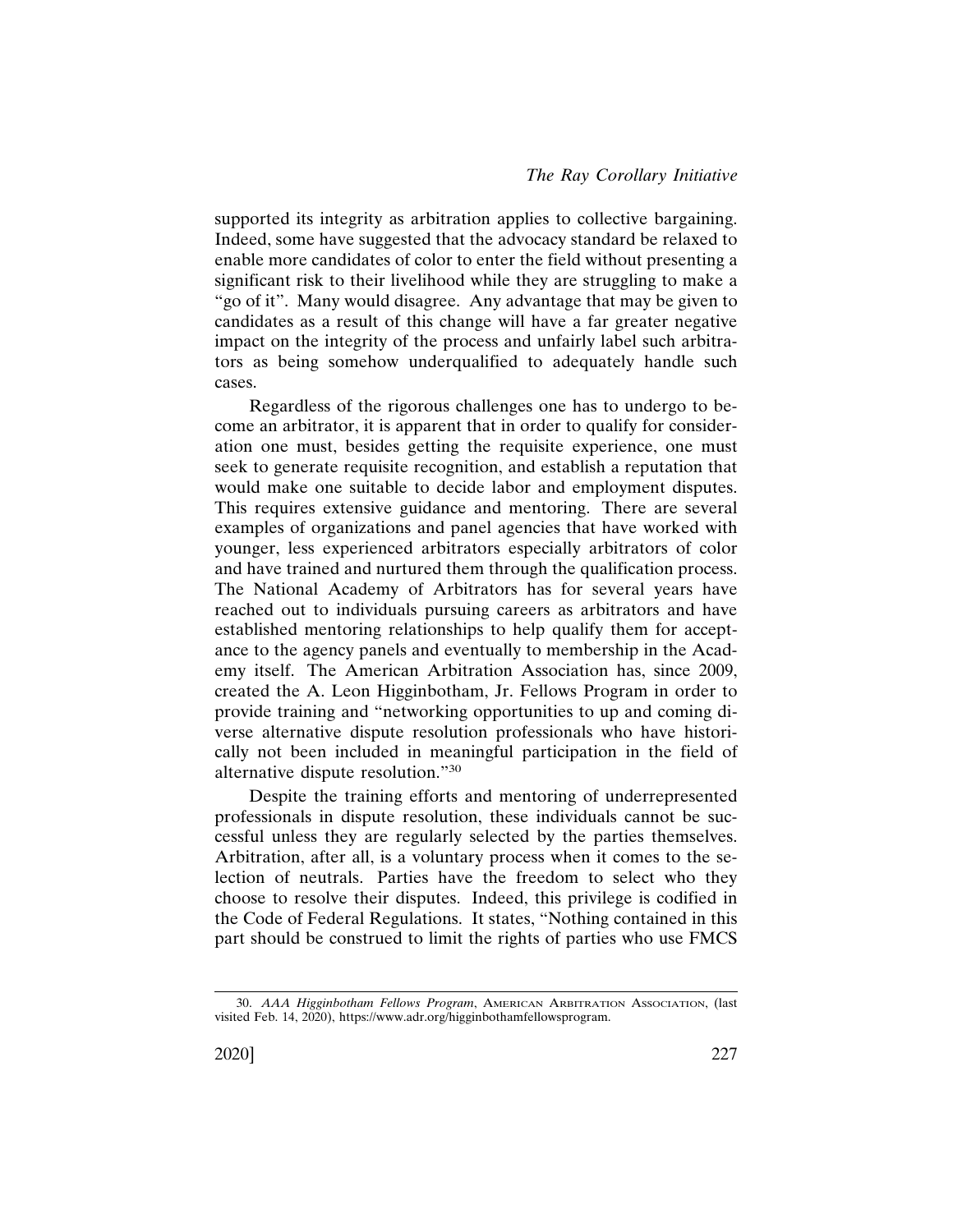arbitration services to jointly select any arbitrator or arbitration procedure acceptable to them."31

Parties as the gatekeepers to the selection of neutrals use a variety of processes and have differing reasons for selecting an arbitrator. The selection may depend on the parties' comfort level with the arbitrator based on one's perceived fairness and the comfort of the client.32 Parties have expressed preferences for arbitrators based upon the nature of the case, the arbitrator's fee schedule, his or her willingness to travel and his or her handling of expenses.

The selection process may include certain biased perceptions based upon an arbitrator's race or gender as it relates to the arbitrator's ability to make fair and reasoned decisions.<sup>33</sup> Some parties have also expressed preferences based upon the perception that an arbitrator's race or gender may show a bias toward individuals of the same race or gender. While the NAA and the appointing agencies have been engaged in the mentoring and nurturing new arbitrators of color, there is little they can do to combat exclusion from consideration for cases based on unfounded bias of the parties.

The American Bar Association has challenged practitioners to step up their efforts to select more persons of color and women as arbitrators. As the authors discuss below, initiatives begun by the Diversity Lab offer some promising opportunities for the ADR community. In 2017, the Diversity Lab partnered with thirty (30) of the country's leading law firms to pilot the *Mansfield Rule*™34. The *Mansfield Rule* measures whether law firms affirmatively consider women and attorneys of color for leadership and governance roles. It is our view that a similar initiative could be applied in the selection of neutrals in the labor-management and employment field. The ABA, in general and this section, could urge users and providers of dispute res-

<sup>31. 29</sup> C.F.R. §1404.8. It should be noted that while the parties have right to select arbitrators, the parties may not request that an arbitrator be included or excluded from a panel for selection "because of age, race, color, gender, national origin, disability, genetic information, or religion." 29 C.F.R. §1404.11 (b).

<sup>32.</sup> The role of unconscious bias has been shown to play a role as we discuss later in the paper.

<sup>33.</sup> For example interviews of James Harkless and the Honorable Harry T. Edwards, "The Art and Science of Labor Arbitration" College of Labor and Employment Lawyers, Video History Project. *See generally* DVD: The Art and Science of Labor Arbitration (Carol M. Rosenbaum 2013).

<sup>34.</sup> The use of *Mansfield Rule* and *Mansfield Rule Certified* in this paper is intended to be consistent with the rights of *Diversity Lab* as the owner of the service mark rights for these terms*.*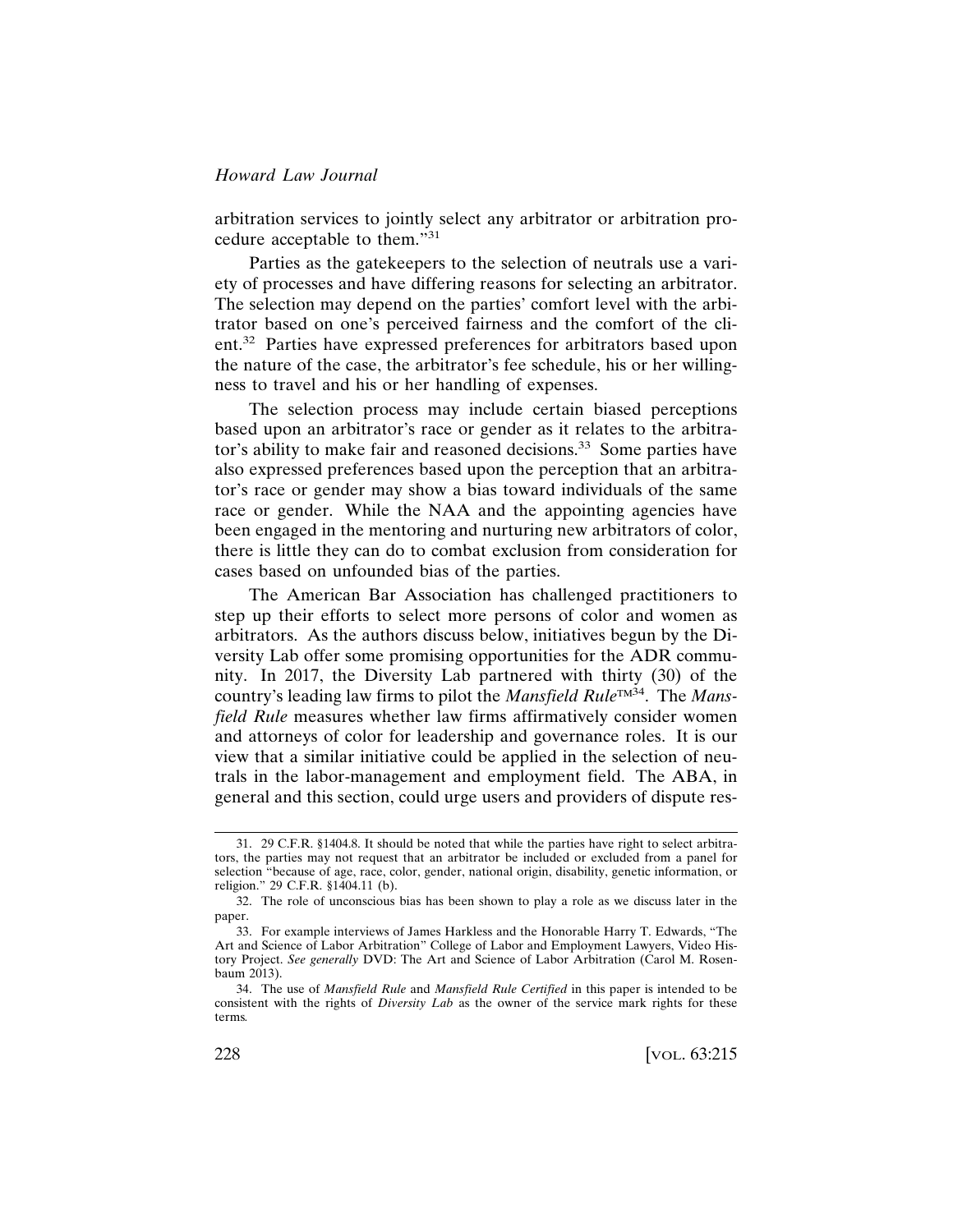olution services to expand ways to develop and encourage the selection of diverse neutrals.

#### PART II

# HOW TO ACHIEVE DIVERSITY AND INCLUSION IN ARBITRATION SELECTION: TIME TO EXPAND THE MANSFIELD-RULE™ LAW-FIRM INITIATIVE TO THE SELECTION OF ADR NEUTRALS

#### A. Thinking Outside-of-the-Box Based on Empirical Data

In this portion of the paper we address the proposal to meet the challenges posed in correcting the problem of the under-selection of women and persons of color as arbitrators<sup>35</sup>. Both parts of the paper speak to the vexing problem of the *selection* of women and persons of color to serve as arbitrators and mediators in labor-management and employment disputes. The paper does not address the front-end issue of increasing diversity in the rosters—not that there is not course correction to be done there as well. It is the *black box*, in the selection of arbitrators and other neutrals, that must be opened, and the information therein decoded to create a solution to why there are so many *crashes* in the selection process when persons of color and women are involved.

The suggestions put forward in this portion of the paper address the suggestion of expanding the *Mansfield Rule*™36 *Law-Firm Initiative* (the *Mansfield Initiative*). We believe that the *Mansfield Initiative* demonstrates an opportunity for the ADR community to think "outside of the box." There is empirical data to support the notion that ADR providers and selectors must find ways to overcome unconscious biases that appears to operate against true diversity and inclu-

<sup>35.</sup> The reader is reminded that the authors intend this portion of the paper to be read broadly as applicable to those persons embraced by Goal III of the ABA's mission. The elimination of bias and the enhancement of diversity is viewed as applicable to racial minorities, persons with disabilities, women and persons who are lesbian, gay, bisexual, or transgender (LGBTQ+).

<sup>36.</sup> Diversity Lab is the owner of the service mark rights for *MANSFIELD RULE* and *MANSFIELD RULE CERTIFIED*, and Diversity Lab is the sole entity that can use and authorize other parties to use these service marks in connection with diversity programs. These terms should not be used unless a law firm or other entity is registered and participating in the Mansfield Rule certification process administered by Diversity Lab. *Mansfield Rule 3.0,* DIVERSITY LAB, (last accessed Feb. 14, 2020), https://www.diversitylab.com/pilot-projects/mansfield-rule-3-  $\Omega$ 

The use of the terms *Mansfield Rule* and *Mansfield Rule Certified* in this paper are intended to be used as descriptive of the programs administered by Diversity Lab. Hereinafter, the service mark will not be included when using the terms *Mansfield Rule* and *Mansfield Rule Certified*.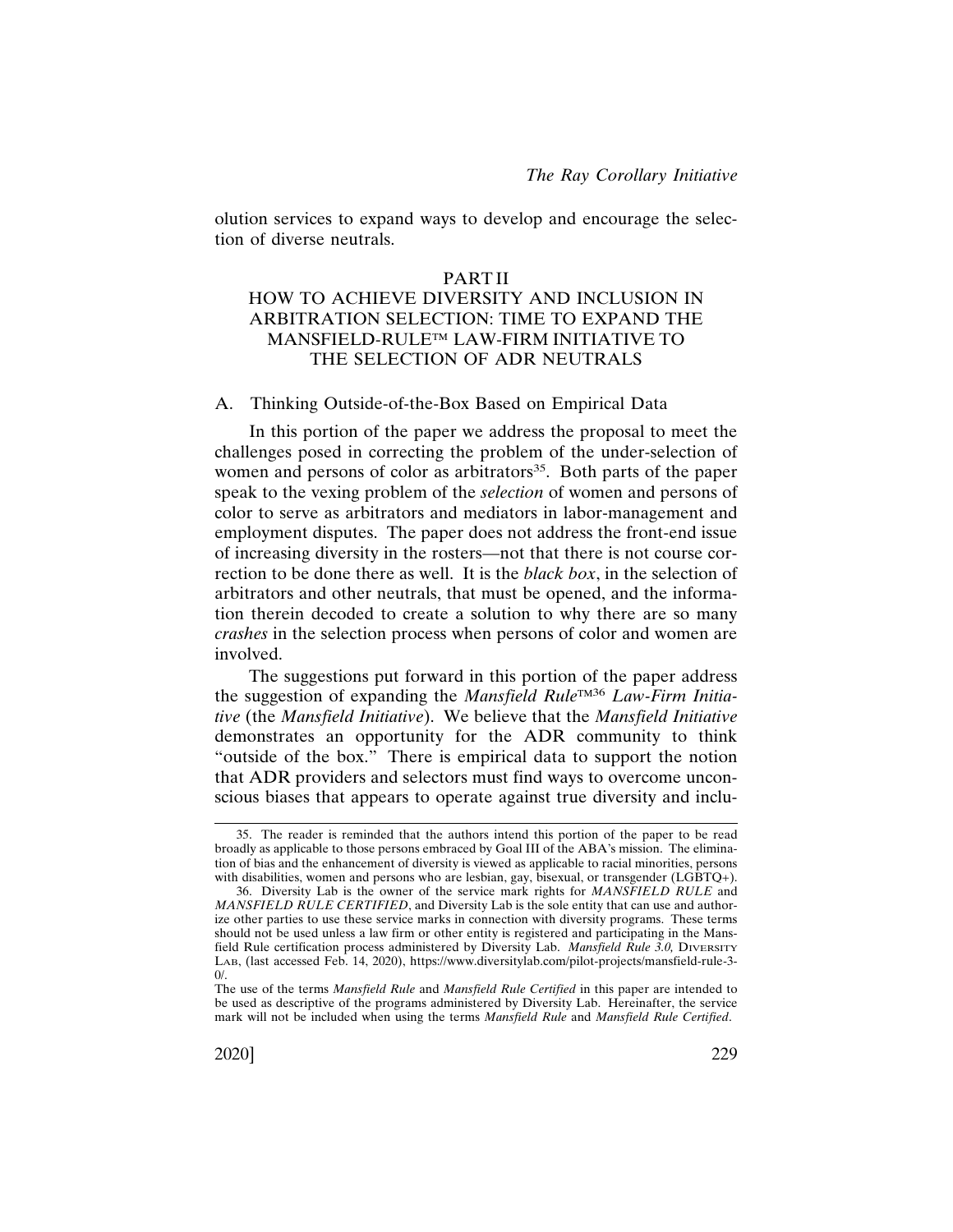sion in the selection of neutrals. If there is going be significant movement toward diversity and inclusion, there must be an intent coupled with a plan of action. Mere urging, we now know is insufficient.

This portion of the paper restricts itself to a discussion of the application of the *Mansfield Initiative* in the selection of arbitrators who are persons of color and women in the labor-management and employment arbitration arena. We see no reason, however, why the *Mansfield Initiative* could not have application in commercial and international arbitration as well as labor-management arbitration.

B. New Status Quo Around Race and Sex—Does Getting Two in the Final-Selection Pool Matter?

Earlier, we asserted that "[t]he ABA, in general and this section, in particular could urge users and providers of dispute resolution services to expand ways to develop and encourage the selection of diverse neutrals."37 Of course, this is not the first exhortation to action as we explained in the first part of this paper. Indeed, it is worth noting a humorous moment in the development of *ACCESS ADR.*<sup>38</sup> This was an initiative to expand the selection of experienced mediators of color in commercial mediation matters. The initiative was co-sponsored by the ABA Section of Dispute Resolution and JAMS. All the sponsors of the initiative were genuinely impressed with the quality of neutrals identified and invited to participate in *AC-CESS ADR*. During the stage of the execution of the program in which the initiative was recruiting plaintiff and defendant advocates to agree to select *ACCESS ADR Fellows* (as participants were called), buy-in was slow. One of the sponsors was astonished and remarked, "I never thought that this would be so hard."

That sponsor's remark is indicative of the seeming intractability of the problem of persuading users of ADR services, whether in labor-management and employment matters or in commercial matters, to use persons of color and women as arbitrators or as mediators. The surprise expressed in the *ACCESS ADR* sponsor's statement is also reflected in the data related to efforts to increase diversity.

Despite the ever-growing business case for diversity, roughly 85% of board members and executives are white men. This doesn't

<sup>37.</sup> *See* text on page 16.

<sup>38.</sup> *See* Johnson & La Rue, *infra* note 85.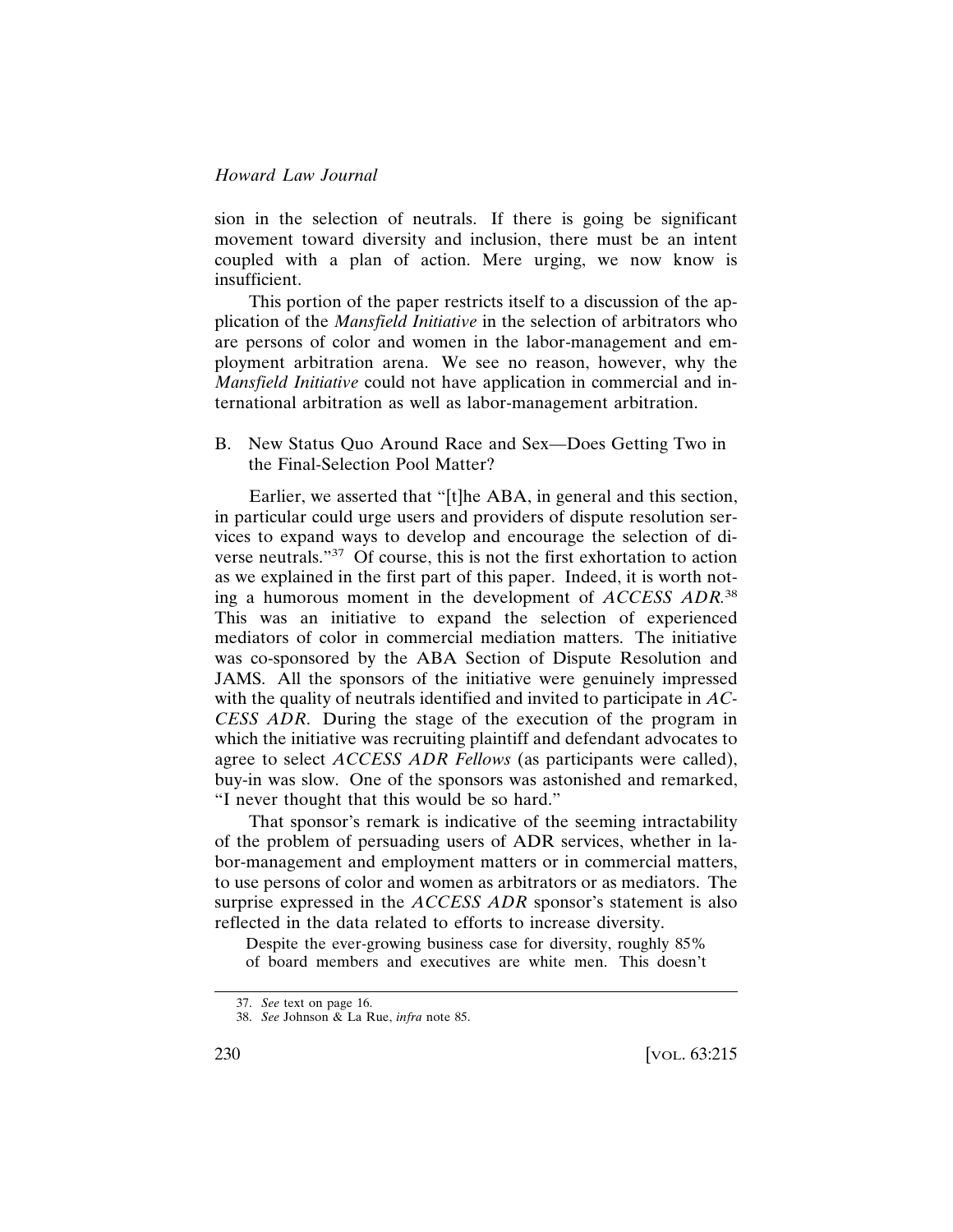mean that companies haven't tried to change. Many have started investing hundreds of millions of dollars on diversity initiatives each year. But the biggest challenge seems to be figuring out how to overcome unconscious biases that gets in the way of these well-intentioned programs. . . . [R]ecently conducted research . . . suggests a potential solution.39

As the authors further note:

[i]t's well known that people have a bias in favor of preserving the status quo; change is uncomfortable. So because 95% of CEOs are white men, the status quo bias can lead board members to unconsciously prefer to hire more white men for leadership roles.<sup>40</sup>

The authors, whose statistics are cited in the above paragraphs, conducted two (2) empirical studies to determine ". . . what happens when you change the status quo among finalists for a job position."<sup>41</sup> The results of the studies were what the empiricists had predicted. In the first study, participants (144 undergraduate students) were asked to ". . . review the qualifications of three job candidates who made up a finalist pool of applicants. The applicants had the same credentials—the only difference among them was their race."42

Participants indicated the extent to which they agreed that each candidate was the best for the job. Half of them evaluated a finalist pool that had two white candidates and one black candidate, and the other half evaluated a finalist pool that had two black candidates and one white candidate. . . . [The researchers] found that when a majority of the finalists were white (demonstrating the status quo), participants tended to recommend hiring a white candidate. But when a majority of finalists were black, participants tended to recommend hiring a black candidate . . . [formula omitted].<sup>43</sup>

The second study was equally as revealing. It involved 200 undergraduate students, focused on gender rather than race, with a similar result.

In this case, . . . [the researchers] expected that the status quo would be to hire women, so . . . [they] looked at the effect of having two

<sup>39.</sup> Stefanie K. Johnson, David R. Hekman, & Elsa T. Chan, *If There's Only One Woman in Your Candidate Pool, There's Statistically No Chance She'll Be Hired*, HARVARD BUS. REV. Reprint H02U2U, 1, 2 (April 26, 2016) [hereinafter *If There's Only One . . .* ], https://hbr.org/ 2016/04/if-theres-only-one-woman-in-your-candidate-pool-theres-statistically-no-chance-shellbe-hired.

<sup>40.</sup> *Id.* at 3.

<sup>41.</sup> *Id.*

<sup>42.</sup> *Id.* 43. *Id.*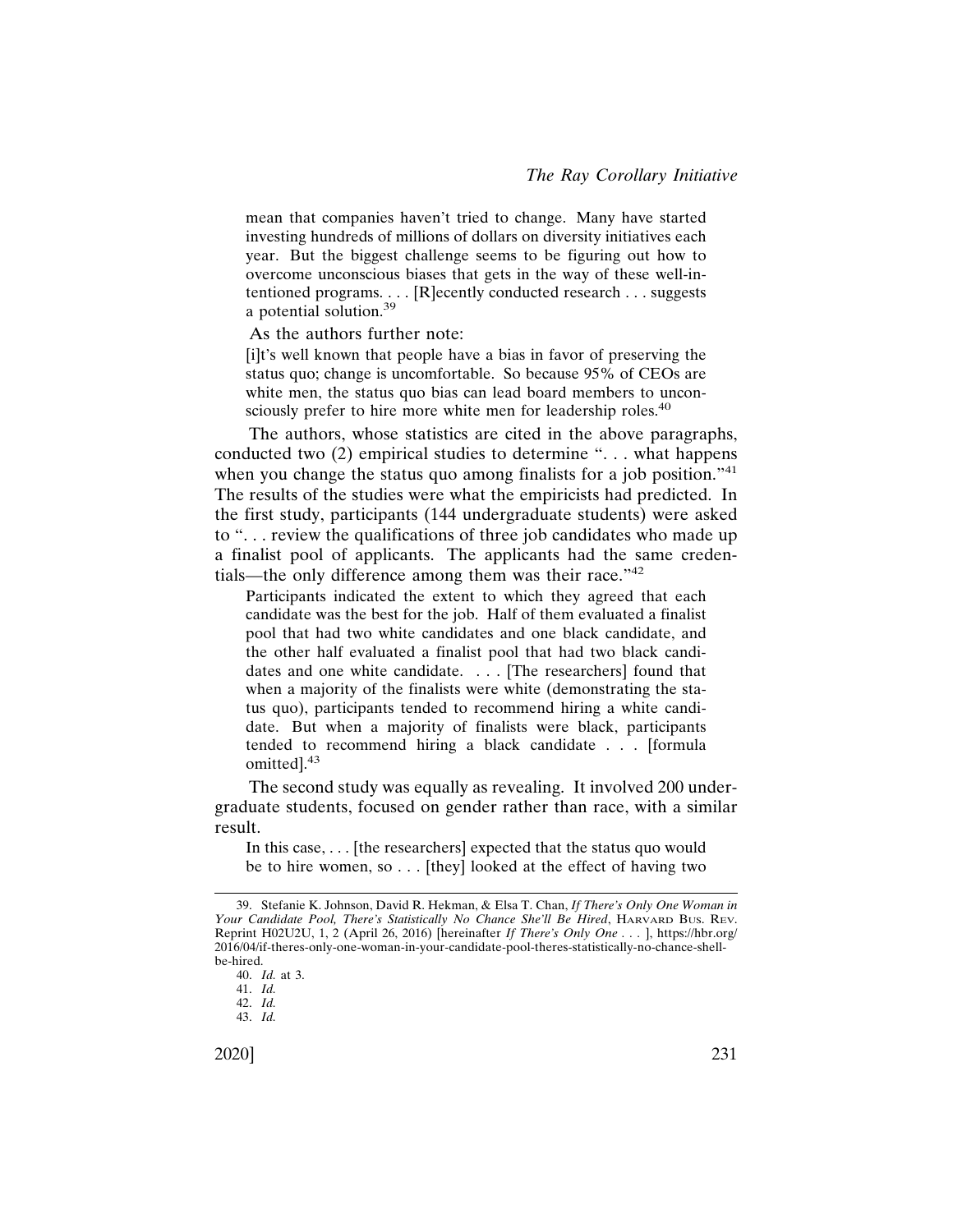men in the pool. . . . [They] found that when two of the three finalists were men, participants tended to recommend hiring a man, and when two of the three finalists were women, participants tended to recommend hiring a woman . . . [formula omitted].<sup>44</sup>

As the researchers predicted, "[w]hen there were two minorities or women in the pool of finalists, the status quo changed, resulting in a woman or minority becoming the favored candidate."45 Perhaps equally enlightening about the two studies is that the researchers "... were also able to measure each participant's unconscious racism or sexism using implicit association tests (IATs)—reaction-time tests that measure unconscious bias."46

The researchers found

that the status quo effect was particularly strong among participants who had scored high in unconscious racism or sexism on the IAT. So when hiring a black candidate was perceived to be the status quo (i.e., the pool was two black candidates and one white candidate), individuals scoring average in unconscious racism tended to rate the black candidate 10% better than the white candidate; individuals scoring one standard deviation above average in unconscious racism tended to rate the black candidate 23% better than the white candidate [formula omitted]. . . . [They] found a similar effect for gender.<sup>47</sup>

In a third study to test the *status-quo hypothesis*, the researchers examined ". . . a university's hiring decisions of white and nonwhite women and men for academic positions."48 Their sample included ". . . 598 job finalists, 174 of whom received job offers over a threeyear period. Finalist pools ranged from three to 11 candidates (the average was four)."49

The researchers wanted ". . . to see . . . whether more than one woman or minority in the finalist pool . . . would increase the likelihood of hiring a woman or minority—beyond the increased . . . [expected] simply due to probability."50

The findings were somewhat startling. They found that

. . . when there were two female finalists, women had a significantly higher chance of being hired . . . [formula omitted]. The odds of

<sup>44.</sup> *Id.* 45. *If There's Only One . . .* , *supra* note 39, at 4.

<sup>46.</sup> *Id.*

<sup>47.</sup> *Id.*

<sup>48.</sup> *Id.*

<sup>49.</sup> *Id.* 50. *Id.*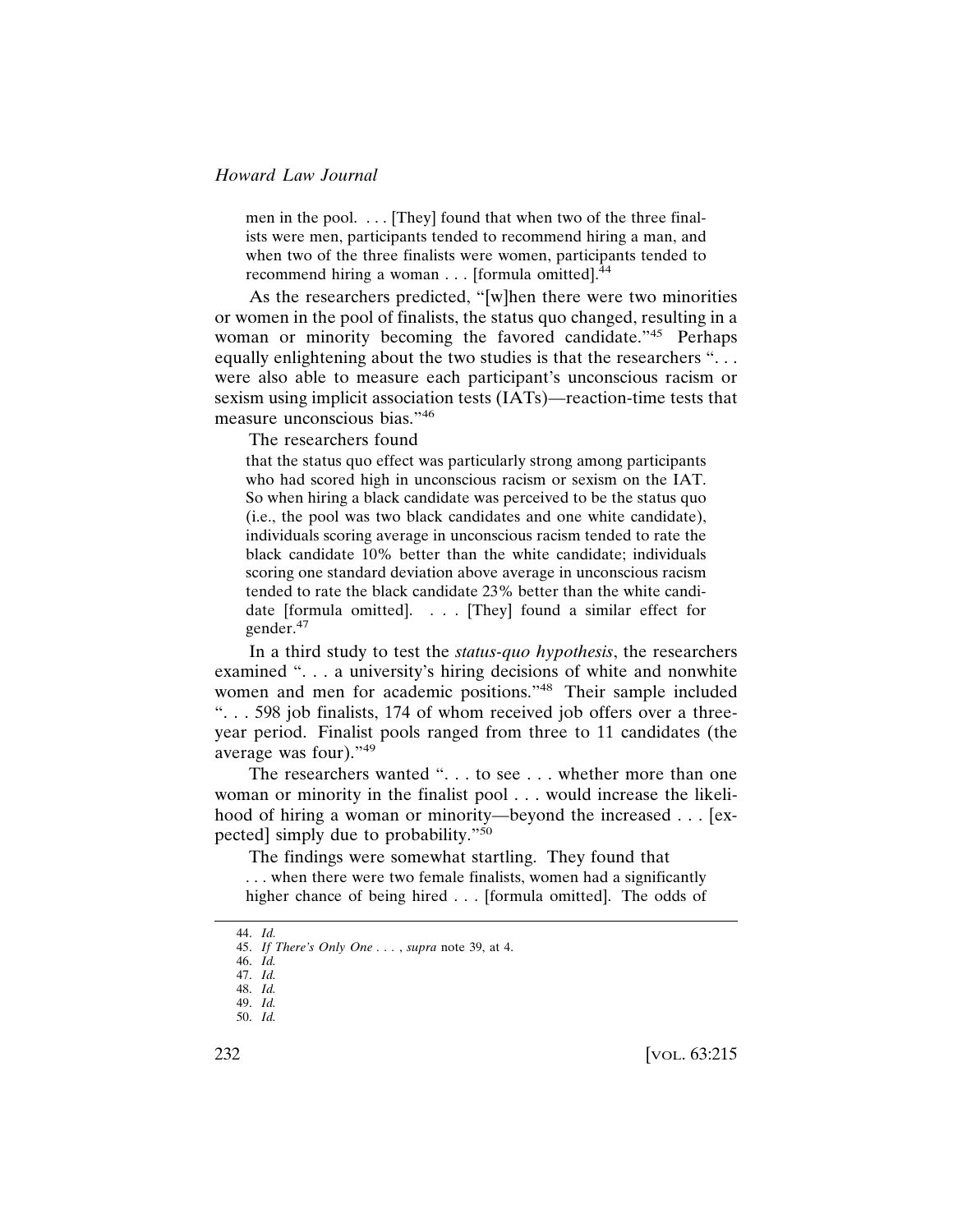hiring a woman were *79.14* times greater than if there were at least two women in the finalist pool (controlling for the number of other men and women finalists) [emphasis added]. There was also a significant effect for race . . . [formula omitted]. The odds of hiring a minority were *193.72* greater if there were at least two minority candidates in the finalist pool (controlling for the number of other minority and white finalists) [emphasis added]. This effect held no matter the size of the pool (six finalists, eight finalists, etc.), and these analyses excluded all cases in which there were no women or minority applicants."<sup>51</sup>

The researchers concluded the following:

[b]asically, . . . [the] results suggest that we can use bias in favor of the status quo to actually change the status quo. When there was only one woman or minority candidate in a pool of four finalists, their odds of being hired were statistically zero. But when we created a new status quo among the finalist candidates by adding just one more woman or minority candidate, the decision makers actually considered hiring a woman or minority candidate. $52$ 

What might this study begin to tell us about lawyers who select arbitrators and neutrals? In arbitration, the lawyers want to win their cases. Every advocate and arbitrator, however, knows that winning is not completely dependent on the arbitrator; although, it cannot be gainsaid that in some cases who the neutral is weighs heavier than in others. This brings the discussion back to the point that lawyers tend to be *risk adverse*; and therefore, they do not want to explain to their client that they lost the case and that this was the first time that the lawyer had appeared before this arbitrator. The client may very well ask, "why didn't you stay with the status quo—who you knew?"

Juxtaposing the lawyer's dilemma with the findings from the study just discussed, a lawyer might very well decide that a "strike/ rank" list that contains only one woman or person of color "... highlights how different . . . [the woman or person of color] is from the norm."53 It follows that ". . . deviating from the norm can be risky for the decision . . . [maker], as people tend to ostracize people who are different from the group. For women and minorities, having ... [those] differences made salient can also lead to inferences of incompetence."54 Thus, the lawyer is less likely to select the person of color

<sup>51.</sup> *If There's Only One . . .* , *supra* note 39, at 5.

<sup>52.</sup> *Id.* 53. *If There's Only One . . .* , *supra* note 39, at 6.

<sup>54.</sup> *Id.*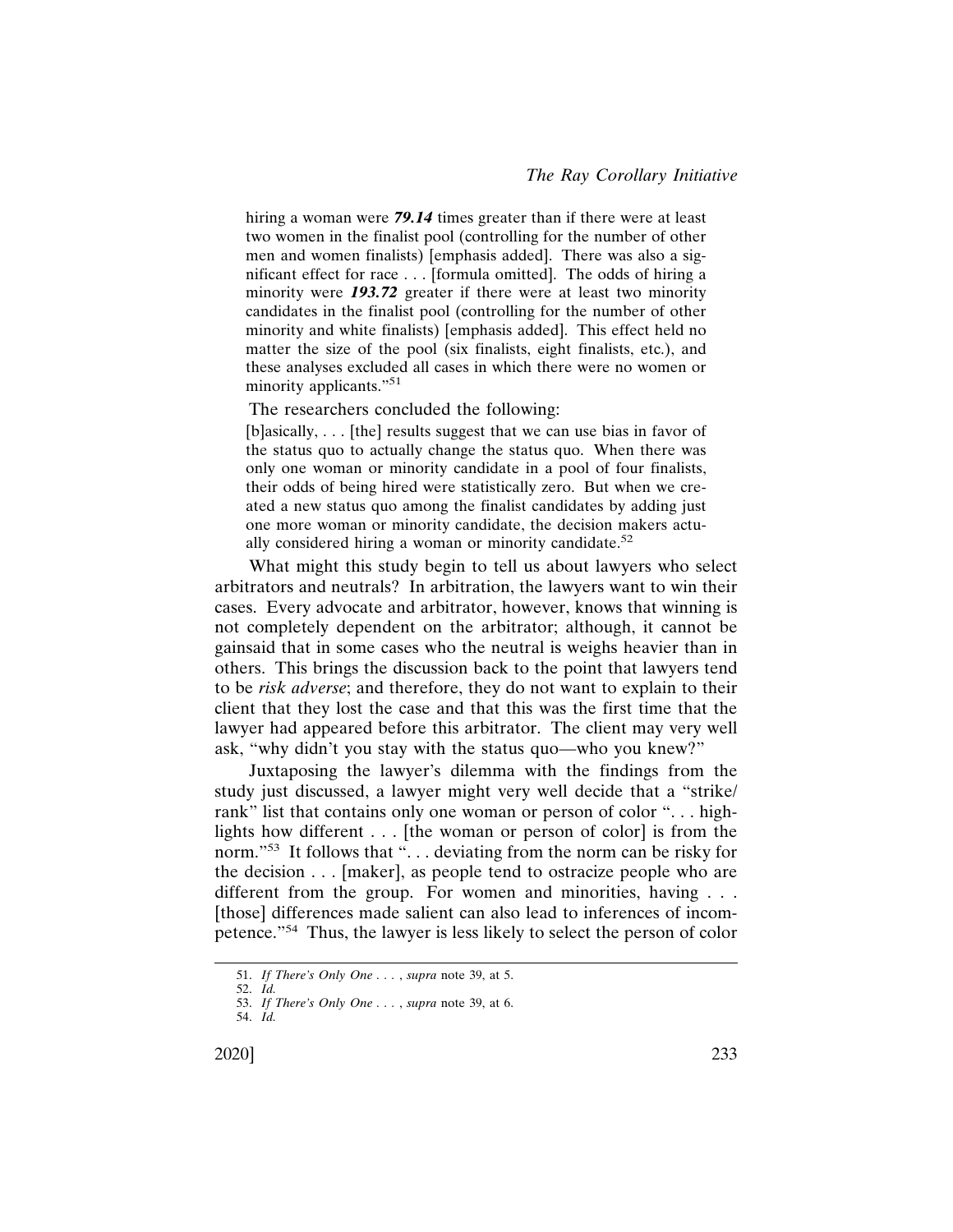or the woman as the arbitrator. The researchers suggest that their study provides a start to providing a solution to the problem of diversity in the selection of who to hire. They ". . . believe that the *get two in the pool effect* represents an important first step for overcoming unconscious biases and ushering in the racial and gender balance that we want in organizations . . . [and in the arbitrator-selection process]." [emphasis added].<sup>55</sup>

The authors also reject the notion that their proposal to add "... a second minority or woman candidate to the finalist pool is a type of affirmative action or reverse discrimination against white men."56 According to the authors such a criticism "... implies that there are fewer qualified women or nonwhite candidates than white male candidates."57 They suggest a change in the perception of what is the status quo, achieved in part, by *get two in the pool effect*, moves the selection process closer to a *blind audition*. In such *blind auditions*, more women than men are hired as programmers and engineers—similarly true in blind auditions for professional orchestras.<sup>58</sup>

By citing the results of this study, the authors of this paper do not suggest that it contains a panacea to speed up the incredibly slow pace of moving toward true diversity and inclusion in the selection of arbitrators. We do suggest, however, that the community of providers and advocates must acknowledge what is ". . . apparent[,] that an individual [who] is female or nonwhite  $\ldots$  [is] rated worse than when  $\ldots$ [that individual's] sex or race is obscured.]"<sup>59</sup> The purpose for obscuring is not an attempt to achieve the platitude, "I don't see race or sex." The purpose is to ensure that unconscious bias about race and sex does not eliminate from selection qualified persons because of race and sex.

<sup>55.</sup> *Id.*

<sup>56.</sup> *Id.*

<sup>57.</sup> *Id.*

<sup>58.</sup> Curt Rice, *How Blind Auditions Help Orchestras to Eliminate Gender Bias*, THE GUARDIAN (Oct. 14, 2013, 7:00 AM), https://www.theguardian.com/women-in-leadership/14, 2013/oct/14/blind-auditions-orchestras-gender-bias.).

<sup>59.</sup> *If There's Only One*. . . , *supra* note 39, at 6*.*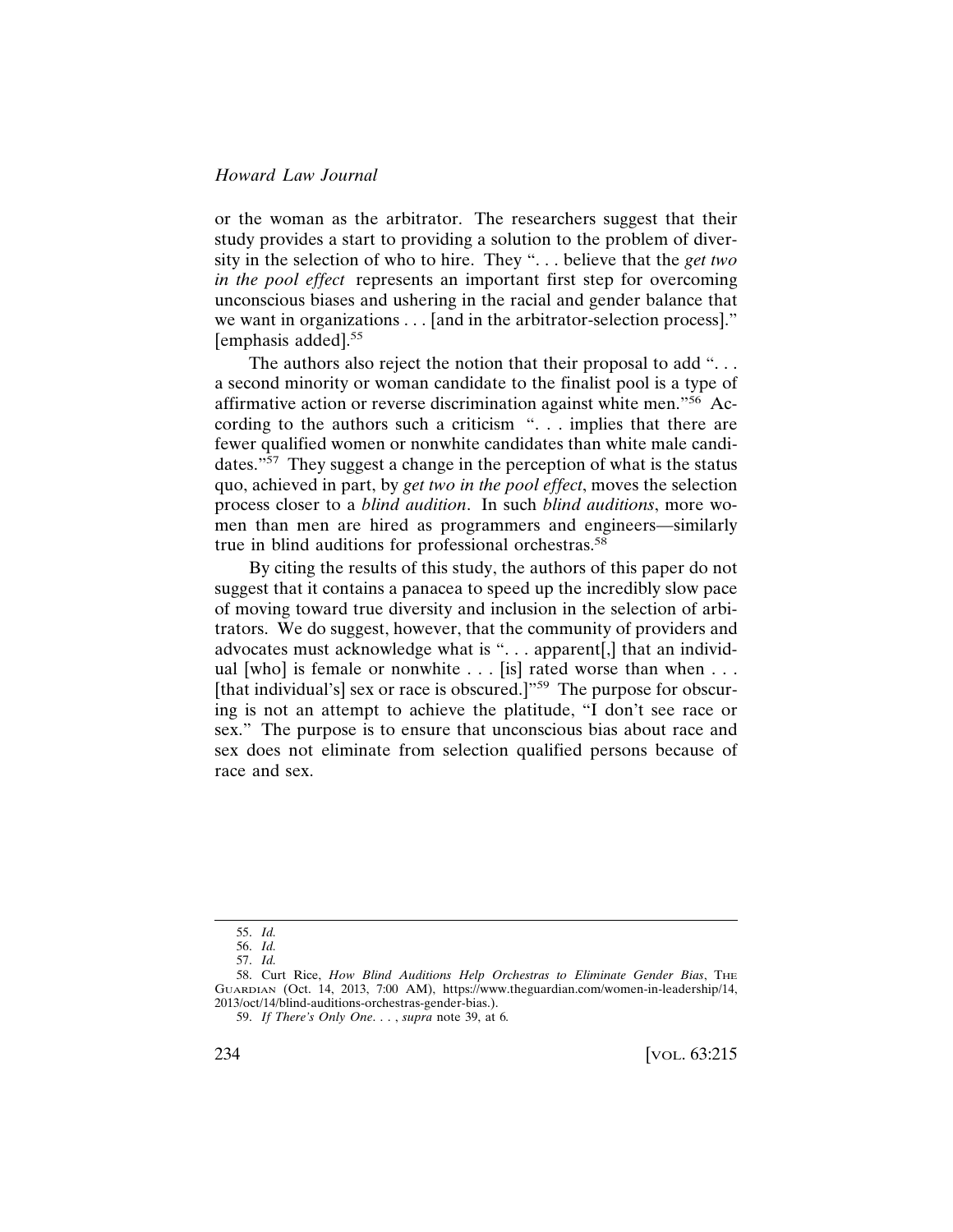C. The Mansfield Rule—Origins and How it Works

On September 3, 2019, Diversity Lab<sup>60</sup> ". . . announced . . . that ... 102 trailblazing law firms ... are piloting Mansfield Rule 3.0."<sup>61</sup> Now in its third iteration, the Mansfield Rule Certification measures whether law firms have affirmatively considered at least 30 percent women, attorneys of color, LGBTQ+ and lawyers with disabilities for leadership and governance roles, equity partner promotions, formal client pitch opportunities, and senior lateral positions. New for 3.0 is the addition of lawyers with disabilities. There are also five participating firms, Eversheds Sutherland, Hogan Lovells, Holland & Hart, Miller Canfield, and Stoel Rives, that have volunteered to pilot a more intensive tracking process that measures the consideration of individual demographic groups for each category. The goal of the Mansfield Rule is to boost the representation of diverse lawyers in law firm leadership by broadening the pool of candidates considered for these opportunities.<sup>62</sup>

D. The Mansfield Rule Builds on the Success Shown by the Rooney Rule in the NFL

The *Mansfield Rule Initiative* began on June 7, 2017 in San Francisco. Diversity Lab announced a partnership with ". . . 30 of the country's leading firms to pilot the *Mansfield Rule*."63 The *Mansfield Rule* got its genesis from the National Football League's "Rooney Rule". The brief historical origin of the "Rooney Rule" is that:

[f]or decades, many criticized NFL teams' minority hiring practices. These criticisms peaked in 2002, as data revealed that while more than 60% of players were black, only 6% of head coaches were.[footnote omitted] The "Rooney" Rule, adopted in 2003 and

<sup>60. &</sup>quot;Diversity Lab is an incubator for innovative ideas and solutions that boost diversity and inclusion in law. Experimental ideas are created through our Hackathons and piloted in collaboration with more than 50 top law firms and legal departments across the country. We leverage data, behavioral science, design thinking, and technology to further develop and test the ideas, measure the results, and share the lessons learned." DIVERSITY LAB, https://www .diversitylab.com/ (last visited Feb. 13, 2020).

<sup>61.</sup> *Mansfield Rule: Boosting Diversity in Leadership,* DIVERSITY LAB, https://www.diversity lab.com/pilot-projects/mansfield-rule-3-0/.

<sup>62.</sup> *Id.*

<sup>63.</sup> Caren Ulrich Stacy, *30 Law Firms Pilot Version of Rooney Rule to Boost Diversity in Leadership Ranks,* DIVERSITY LAB*,* (June 7, 2017), https://amlawdaily.typepad.com/files/mans field-rule-release.pdf; https://amlawdaily.typepad.com/files/mansfield-rule-release.pdf; *Id.* ("Named after Arabella Mansfield, the first woman admitted to the practice of law in the United States . . . "); *see* Donald E. Young, *America's First Woman Lawyer*, ARABELLA MANSFIELD, https://arabellamansfield.com/ (stating that Belle Babb was admitted to the practice of law in 1869).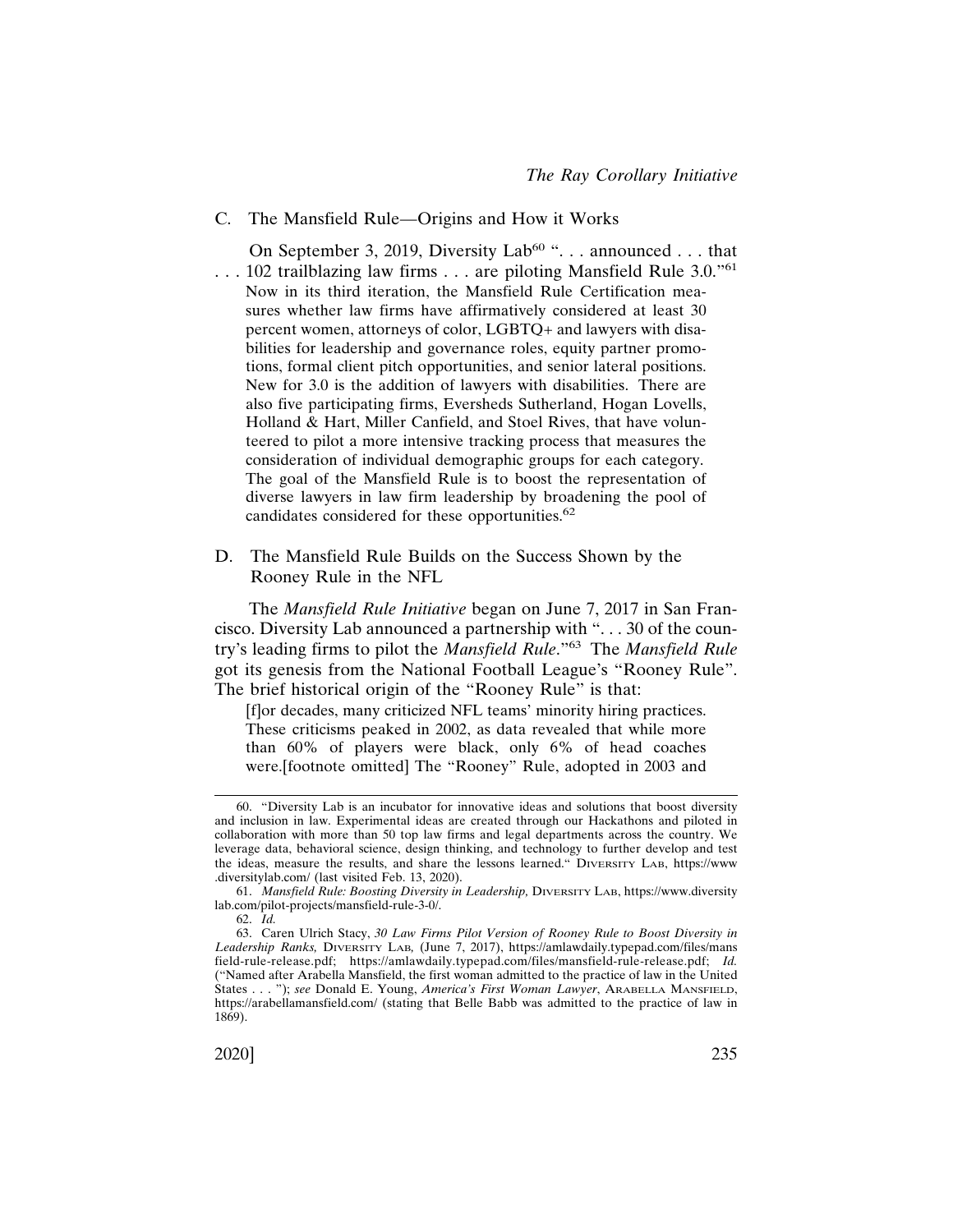named for then-Pittsburgh Steelers Chairman Dan Rooney, [footnote omitted] requires teams to interview at least one minority candidate for a head coaching vacancy.<sup>64</sup>

Data from "... the 1992 through 2014 seasons ... suggests that a minority candidate is . . . statistically significant . . . more likely . . . to fill an NFL head coaching vacancy in the post-Rooney era than the pre-Rooney era."65 While one may argue that progress in the number of minority coaches in the NFL is still woefully slow compared with the percent of NFL players who are persons of color, it cannot be gainsaid that there has been a significant increase in minority head coaches during the Rooney Rule era.

Indeed, the United States Senate, based on the success of the Rooney Rule in the NFL,

. . . encourages each corporate, academic, and social entity, regardless of size or field, to—

- (1) Develop an internal rule modeled after a successful business practice, such as the Rooney Rule or RLJ Rule, and in accordance with title VII of the Civil Rights Act of 1964 (42 U.S.C. 2000e et seq.), adapt that rule to specifications that will best fit the procedures of the individual entity; and
- (2) Institute the individualized rule described in paragraph (1) to ensure that the entity will always consider candidates from underrepresented populations before making a final decision with respect to selecting a business vendor or filling a leadership position.<sup>66</sup>

A recent study in 2016 attempted to measure the impact of the "Rooney Rule" in the hiring of head coaches in the NFL. "The Rooney Rule" is an example of a "soft" affirmative action policy in that no quota or preference is given to minorities in the hiring decision . . . . "67

[T]eams are simply required to interview at least one minority candidate. If a team fails to interview a minority candidate for a vacant

<sup>64.</sup> *The Mansfield Rule and "Big Law's" Embrace of Diversity Hiring*, MEDIA, https://lawshelf.com/blog/post/the-mansfield-rule-and-big-laws-embrace-of-diversity-hiring.

<sup>65.</sup> Cynthia DuBois, *The Impact of "Soft" Affirmative Action Policies on Minority Hiring in Executive Leadership: The Case of the NFL's Rooney Rule,* 18 AMER. L. & ECON. REV. 208 (2015), https://pdfs.semanticscholar.org/1db6/1062a0988cb16e203bf309e7673a1960d7b9.pdf?\_ga= 2.86868571.2106868983.1581908856-124013924.1581908856.208, 210 (2016).)

<sup>66.</sup> S. Res. 11, 115th Cong. (2017) (Senate Resolution 11 was introduced by Tim Scott (R-South Carolina)). Senator Scott was joined by cosponsors Senators Rand Paul (R-KY), Rob Portman (R-OH), Marco Rubio (R-FL), Cory Booker (D-NJ), Sherrod Brown (D-OH), and Kamala Harris (D-CA).

<sup>67.</sup> *DuBois, supra* note 65.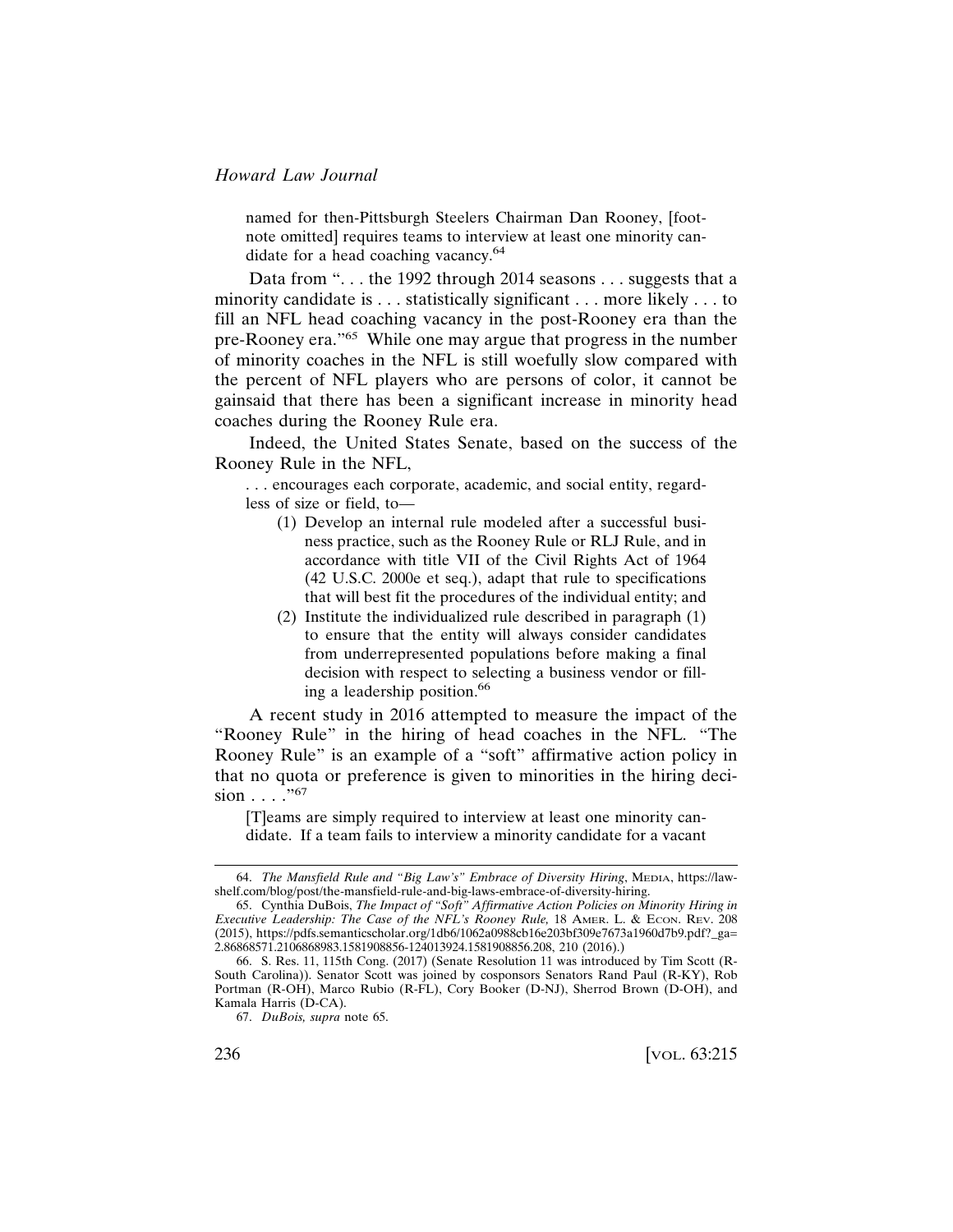head-coaching position they are subject to league-imposed sanctions. For example, in 2003 the Detroit Lions were fined \$200,000 for failure to interview a minority *candidate*. *However, other than the 2003 fine and reprimand levied on the* Detroit Lions, no other NFL team has been found in violation of the Rooney Rule when hiring a head coach.<sup>68</sup>

There are two things that are significant about the author's account of her research on the Rooney Rule and its implementation. First, the interview of minority candidates for head-coaching positions is mandatory by the NFL. This means that there is accountability—an important element to the successful implementation of any policy even a *soft affirmative action* policy.

Second, the study seems to be consistent with the research cited earlier in this paper about the composition of the candidate pool. Both studies seem to suggest that how the candidate pool is composed is crucial to overcoming unconscious bias. "[T]he Rooney Rule does not impact hiring criteria but simply the racial composition of candidates interviewed."69 Similarly, in the consideration and selection of arbitrators, the criteria for selection (e.g., high ability to run an efficient and fair hearing and the ability to write a clear and well-reasoned award) do not change. Both studies suggest that the racial and sexual composition (number, race and sex) of the candidates in the pool considered for selection as the arbitrator does matter.

It is beyond the scope of this article to assess the success or impact of the Rooney Rule; however, the authors do note that the Rooney Rule has not proven to be the *answer* that some may have hoped for the dearth of head coaches of color in the NFL. We are reminded that three-quarters of the players in the NFL are African American. "In November [2019, however], Richard Lapchick, the director of the Institute for Diversity and Ethics in Sport, issued his annual report on the hiring of women and minorities in the N.F.L. and gave the league its lowest grade since the Institute began tracking this data in 2004."70

"We're celebrating the 100th anniversary of the N.F.L., yet we have only three head coaches of color, said Rod Graves, a former N.F.L. general manager and league executive who now runs the Fritz Pol-

<sup>68.</sup> *Id.*

<sup>69.</sup> *Id.*

<sup>70.</sup> Ken Belson, *Only Three N.F.L. Coaches Are Black. 'It's Embarrassing.",* N.Y. Times 1 (January 1, 2020), https://www.nytimes.com/2019/12/31/sports/football/nfl-coach-diversity.html? smid=nytcore-ios-share.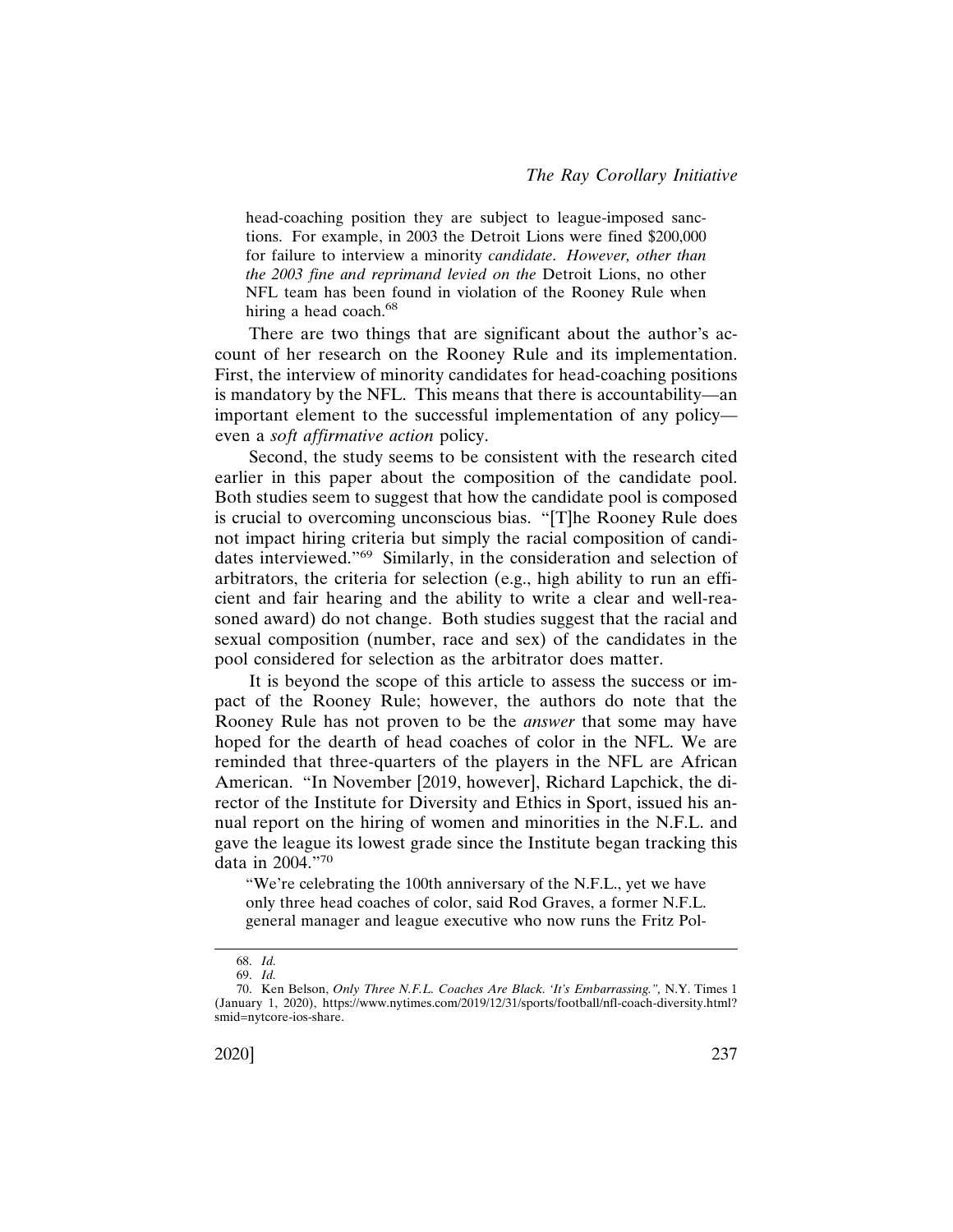lard Alliance, which promotes diversity in football. "For all the hoopla that football has become in this country, that kind of progress, or lack of it, is shameful."

As Graves noted, the December firing of Carolina Panthers Coach Ron Rivera, who is Hispanic, brought the number of minority head coaches to three—Mike Tomlin of the Steelers, Anthony Lynn with the Chargers and Brian Flores with the Dolphins—down from a record eight, in 2018 and other years. (Perry Fewell, who is African-American, replaced Rivera, but only on an interim basis.) There are just two general managers of color. $71$ 

Jeff Pash<sup>72</sup>, perhaps summed up the impact of the Rooney Rule best when he said:

. . . [T]he Rooney Rule, while imperfect, has been impactful. "It's made a difference in our league that's been valuable and important[,] and I think over time it will continue to be a valuable part of what we do." [citation omitted] Mehri, meanwhile, sees the Rooney Rule as a process, not a numerical solution. "We're not asking for a leg up. Just give us a level playing field. At least we have a plan for progress." [citation omitted].73

E. The Ray Corollary—the ADR Expansion<sup>74</sup> of the Mansfield Rule Concept

The goal of this paper is to call on the ADR community to act to increase diversity in the selection of arbitrators and other neutrals in labor-management and employment disputes. The Diversity Lab's work with 102 law firms ensures that *Mansfield Certified* entities have considered at least 30% diverse lawyers for all governance and leadership roles. This means that these firms have ". . . affirmatively considered at least 30 percent women, attorneys of color, LGBTQ+ and lawyers with disabilities for . . . equity partner promotions, formal client pitch opportunities and senior lateral positions."<sup>75</sup>

<sup>71.</sup> *Id. See also* Pamela Newkirk*,* DIVERSITY, INC. 170 (2019) in which the author cites Cyrus Mehri, co-founder of the Fritz Pollard Alliance Foundation along with former civil rights lawyer Johnny Cochran.

Mehri acknowledged that the Rooney Rule only works if there's oversight. "They're going through the motions," Mehri said of some of the companies that have adopted . . . [the Rooney Rule]. "Who's actually enforcing it? If someone doesn't own carrying it out, it doesn't happen. You need accountability. [citation omitted].

<sup>72.</sup> Jeff Pash is the N.F.L. Executive Vice President and General Counsel. *Id.* at 165.

<sup>73.</sup> DIVERSITY, INC. at 175.

<sup>74.</sup> HOMER C. LA RUE, COROLLARY—THE ADR EXPANSION AND RAY COROLLARY CERTIFICATION (forthcoming) (on file with author).

<sup>75.</sup> Diversity Lab, *Mansfield Rule 3.0, Mansfield Rule: Boosting Diversity in Leadership*, DIVERSITY LAB, (Sept. 3, 2019), .https://www.diversitylab.com/pilot-projects/mansfield-rule-3-0/.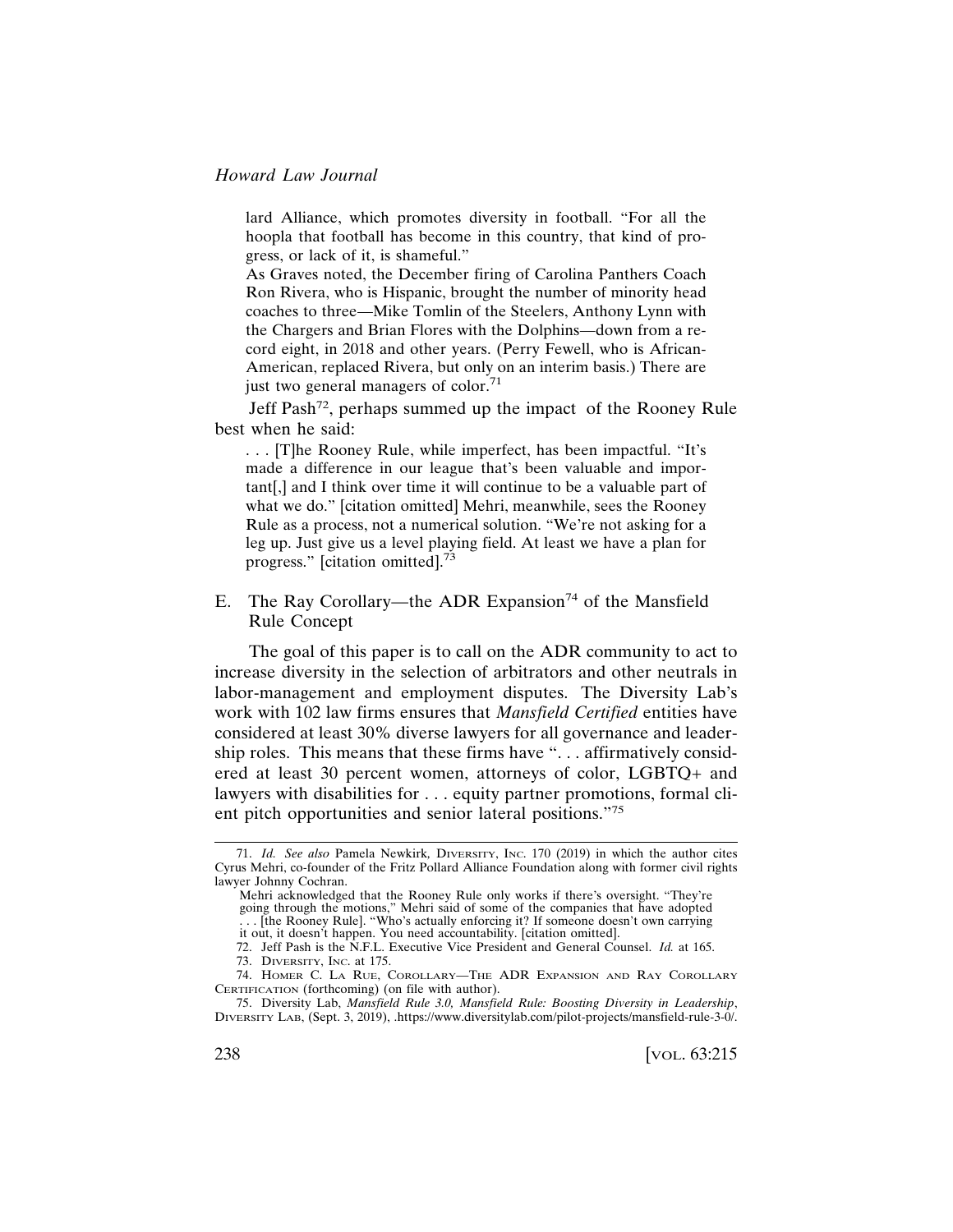The *Ray Corollary*76 to the *Mansfield Rule* is quite simple. Expand the work that has been done and the lessons that have been learned in "biglaw" to the arbitration-selection process in the ADR community. The *Ray Corollary—the ADR Expansion* of the *Mansfield Rule* is an initiative that calls for the commitment and collaboration of the sections of the American Bar Association, those entities that maintain arbitrator rosters, those lawyers who select arbitrators, those public and private entities that hire the lawyers who select arbitrators, and other neutrals. The *Ray Corollary* would be the title for a national task force that would reach out to the Diversity Lab to partner with the ADR community to help bring about diversity in the selection of ADR neutrals.

It is beyond the scope of this paper to specify the details of how the national task force will ultimately compose itself or what the outcomes will be. The charge of the task force, however, would be as stated in Senate Resolution 11:

. . . [To] [d]evelop an internal rule modeled after a successful business practice, such as the Rooney Rule . . . and in accordance with title VII of the Civil Rights Act of 1964 (42 U.S.C. 2000e et seq.), adapt that rule to specifications that will best fit the procedures of the . . . [ADR community] and

. . . [To] [i]nstitute the individualized rule described . . . [above] to ensure that the entity will always consider candidates from underrepresented populations before making a final decision with respect to selecting  $\ldots$  [an arbitrator or other neutral].<sup>77</sup>

An important element of the charge of the task force would be to build into any rule or procedure *accountability* on the part of the participants. A way to hold those seeking *Ray Corollary Certification* accountable to the initiative would be an integral part of what the task force would need to work through. These, however, are not new challenges, and they have been faced and overcome in the work done by Diversity Lab with its partners in the *Mansfield Rule* program.

Finally, the authors of this paper suggest that such a task-force undertaking would excite a good deal of interest in the ADR community—that finally the issue of diversity in the selection of arbitrators and other neutrals is being tackled and not just talked about. While

<sup>76.</sup> J. CLAY SMITH JR., EMANCIPATION: The MAKING OF THE BLACK LAWYER 1844-1944 55 (U. of Pa. Press ed., 1993) (explaining that the "Corollary" is named after Charlotte E. Ray, who " . . . graduated from Howard University School of Law in 1872 . . . [and is] the first black woman

to receive a law degree and the first to be admitted to the bar in the . . . [United States])."

<sup>77.</sup> S. Res. 11, 115th Cong. (2017).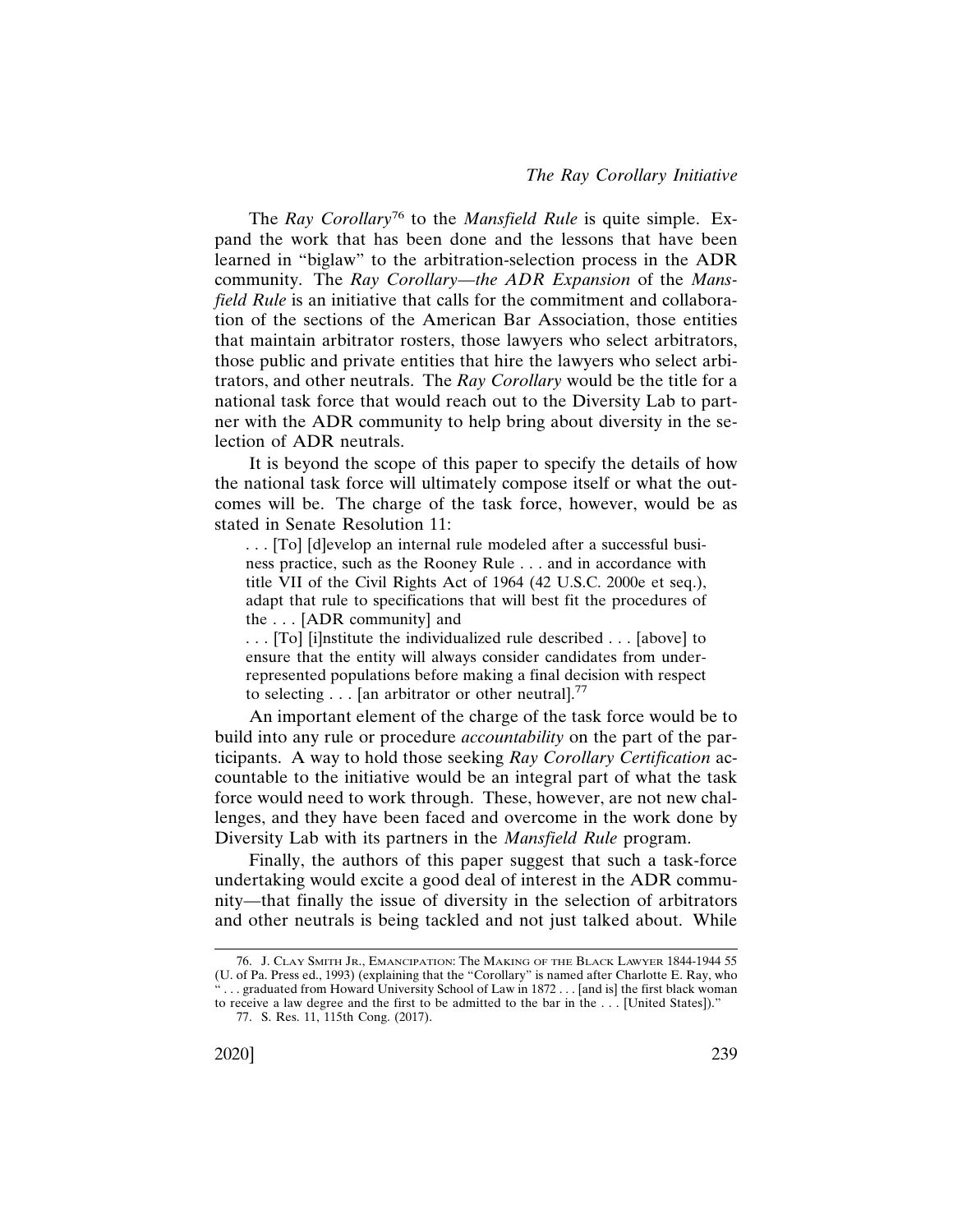the authors do not speak on behalf of the National Academy of Arbitrators (NAA) or the NAA Research and Education Foundation (REF), the authors are, nonetheless, confident that a proposal for the funding of such national task force would be of great interest to both the NAA and the REF.

F. The Ray Corollary is a Natural Outgrowth of ABA Resolution 113 and Resolution 105

In 2016, the American Bar Association's House of Delegates, the governing body of the American Bar Association (ABA), approved Resolution 113. It reads:

RESOLVED, That the American Bar Association urges all providers of legal services, including law firms and corporations, to expand and create opportunities at all levels of responsibility for diverse attorneys; and

FURTHER RESOLVED, That the American Bar Associate urges clients to assist in the facilitation of opportunities for diverse attorneys, and to direct a greater percentage of the legal services they purchase, both currently and in the future, to diverse attorneys; and FURTHER RESOLVED, That for purposes of this resolution, "diverse attorneys" means attorneys who are included within the ambit of Goal III of the American Bar Association.78

In 2018, the Section of Dispute Resolution of the ABA introduced, in the ABA House of Delegates, Resolution 105 pertaining to diversity in ADR. It reads:

RESOLVED, That the American Bar Association urges providers of domestic and international disputes to expand their rosters with minorities, women, persons with disabilities, and persons of differing sexual orientations and gender identities ("diverse neutrals") and to encourage the selection of diverse neutrals; and

FURTHER RESOLVED, That the American Bar Association urges all users of domestic and international legal and neutral services to select and use diverse neutrals.79

<sup>78.</sup> American Bar Association, *Adopted by the House of Delegates 113*, A.B.A. (2016), https://law.duke.edu/sites/default/files/centers/judicialstudies/panel\_4-american\_bar\_association resolution.pdf.

<sup>79.</sup> American Bar Association, *Section of Dispute Resolution Report to the House of Delegates 105,* A.B.A. (2018), https://www.americanbar.org/content/dam/aba/images/abanews/2018- AM-Resolutions/105.pdf.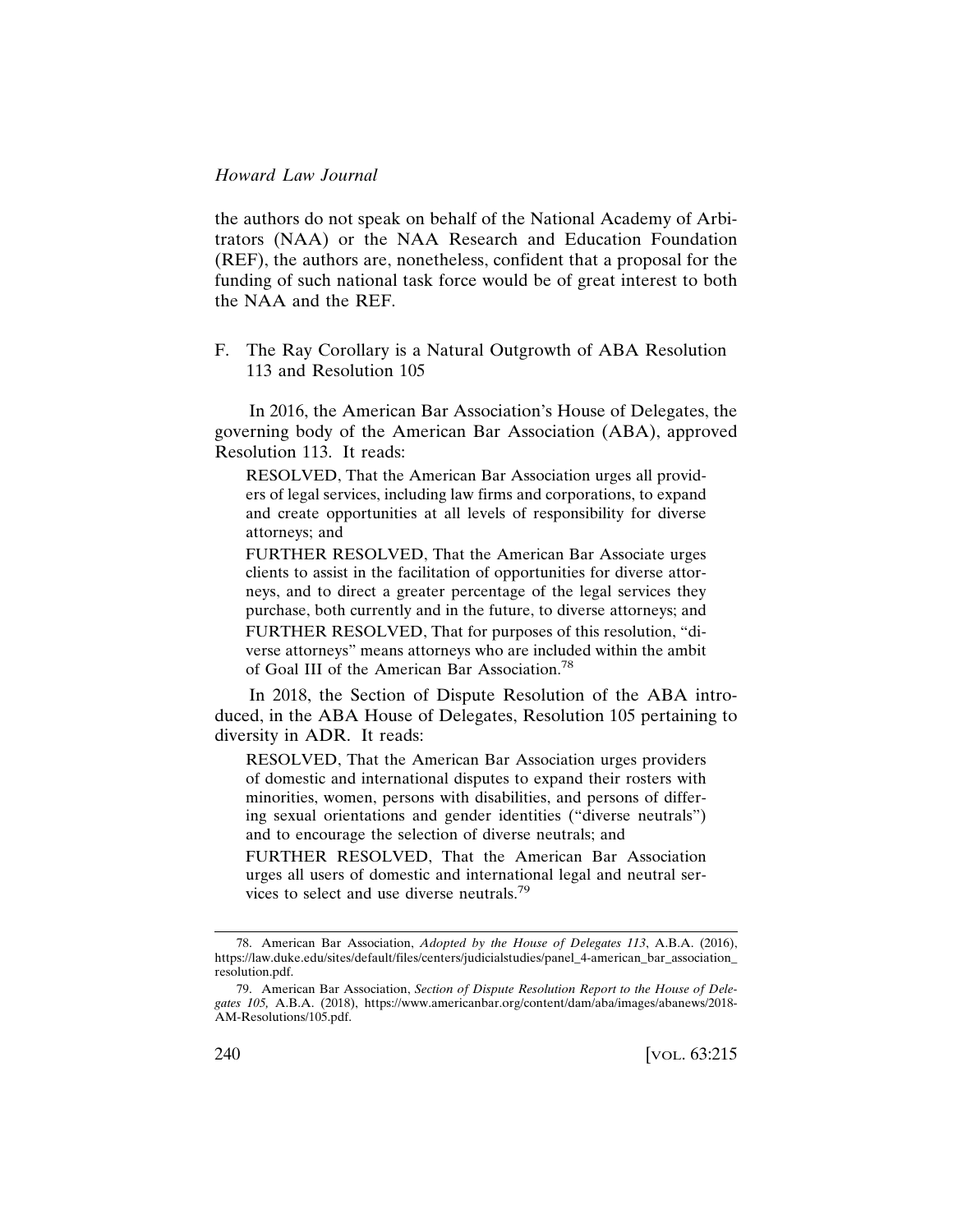The Report to the House of Delegates that accompanied Resolution 105 concisely summarized the problem pertaining to the selection of *diverse neutrals*:

To enhance diversity and inclusion in Dispute Resolution, it is essential to shine a spotlight on the low level of diverse representation on neutral rosters and the special challenges created by the combination of the network-based culture within the profession, implicit bias, and the confidentiality that tends to obscure the degree to which Dispute Resolution lags behind the legal profession as a whole. By explicitly linking ABA Goal III to Dispute Resolution, this Resolution provides precisely the spotlight needed to encourage active engagement on the part of all stakeholders with the ability to move the needle to increase representation of diverse neutrals on rosters, and to enhance their likelihood of success in the selection process.<sup>80</sup>

Then 2018 Dispute Resolution Section Chair, Harrie Samaras wrote to explain the new policy (i.e., Resolution 105) adopted by the ABA. It was " . . . aimed at increasing diversity in the hiring of neutrals  $\dots$   $\cdot$ <sup>81</sup>. In pertinent part, she stated:

Diverse neutrals may not be chosen or recommended for a number of reasons including: because they are not "like" the individuals choosing them; implicit bias about their capabilities and experience; and the inaccurate belief that experienced and qualified diverse neutrals do not exist. Clients lose out because they are deprived of the opportunity to have the valuable experience, expertise, and perspectives of diverse neutrals.

*So what does this mean to you?* Regardless of whether you are an advocate/law firm, court, client/corporation, or ADR service provider – you can make a difference. $82$ 

Resolution 113 and Resolution 105 are well-intentioned and fall short of what the authors of this paper believe is necessary at this point in history. First, the data suggests that the needle does not move unless there is accountability and identifiably achievable goals. The authors would suggest that the next iteration of Resolution 105 include additional "Resolved" statements. They would read:

FURTHER RESOLVED, That the American Bar Association urges providers and users of neutral services, including law firms,

<sup>80.</sup> *Id.*

<sup>81.</sup> Email from Harrie Samaras, 2018 Chair, Section of Dispute Resolution (on file with author).

<sup>82.</sup> *Id.*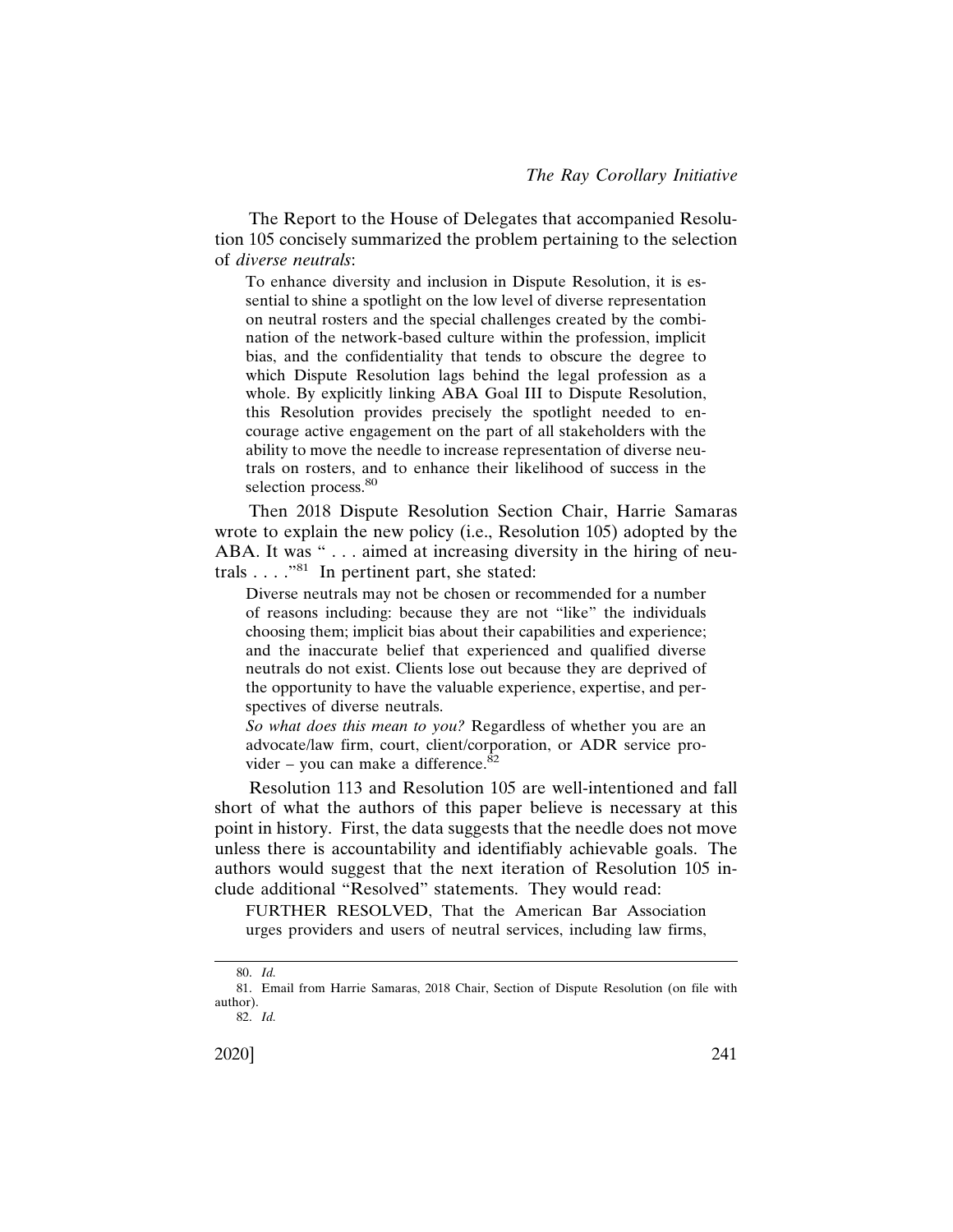corporations, and other users of neutral service to develop an internal rule modeled after a successful business practice, such as the Rooney Rule, and in accordance with title VII of the Civil Rights Act of 1964 (42 U.S.C. 2000e et seq.), adapt that rule to specifications that will best fit the procedures and selection processes of the different parts of the ADR community; and

FURTHER RESOLVED, That providers and users of neutral services develop the individualized rule described above to ensure that the entity will always consider candidates from underrepresented populations before making a final decision with respect to arbitrators, mediators and other ADR neutrals.

FURTHER RESOLVED, That providers and users of neutral services affirmatively demonstrate that they have considered persons of color and women—at least 30% of the candidate pool—for appointments as arbitrators, mediators and other ADR neutrals and that the results of such affirmative considerations be objectively measured and reported annually to a certifying entity with responsibility for assistance and oversight of the diversity initiative.

Of course such a resolution would be accompanied by the relevant sections of the ABA participating in the *Ray Corollary Initiative*. It is through such collaborative action that the needle can be moved in the ADR community toward real diversity and inclusion.

#### CONCLUSION AND RECOMMENDATIONS

#### A. Summary of What is Needed

The authors of this paper suggest that much progress has been made at the entry level of the ADR field. While barriers do still exist at the entry level, the real issue is how to get selected to serve as an ADR neutral so that one can make it to the mid-level and on into the master-level of the field. To do that the ADR field must become intentional about overcoming unconscious bias in the selection process. This paper has documented some of the data that makes doubt about the operation of bias in the selection process unwarranted and baseless.

The opportunity, created by the current ongoing crisis pertaining to diversity, is reason for optimism. The *Ray Corollary Initiative* discussed in this paper offers the chance for the ADR community—providers, advocates and neutrals—to come together in a collaborative problem-solving process. The *Ray Corollary—the Expansion to ADR National Task Force* (the *Ray Corollary Task Force*) presents a histor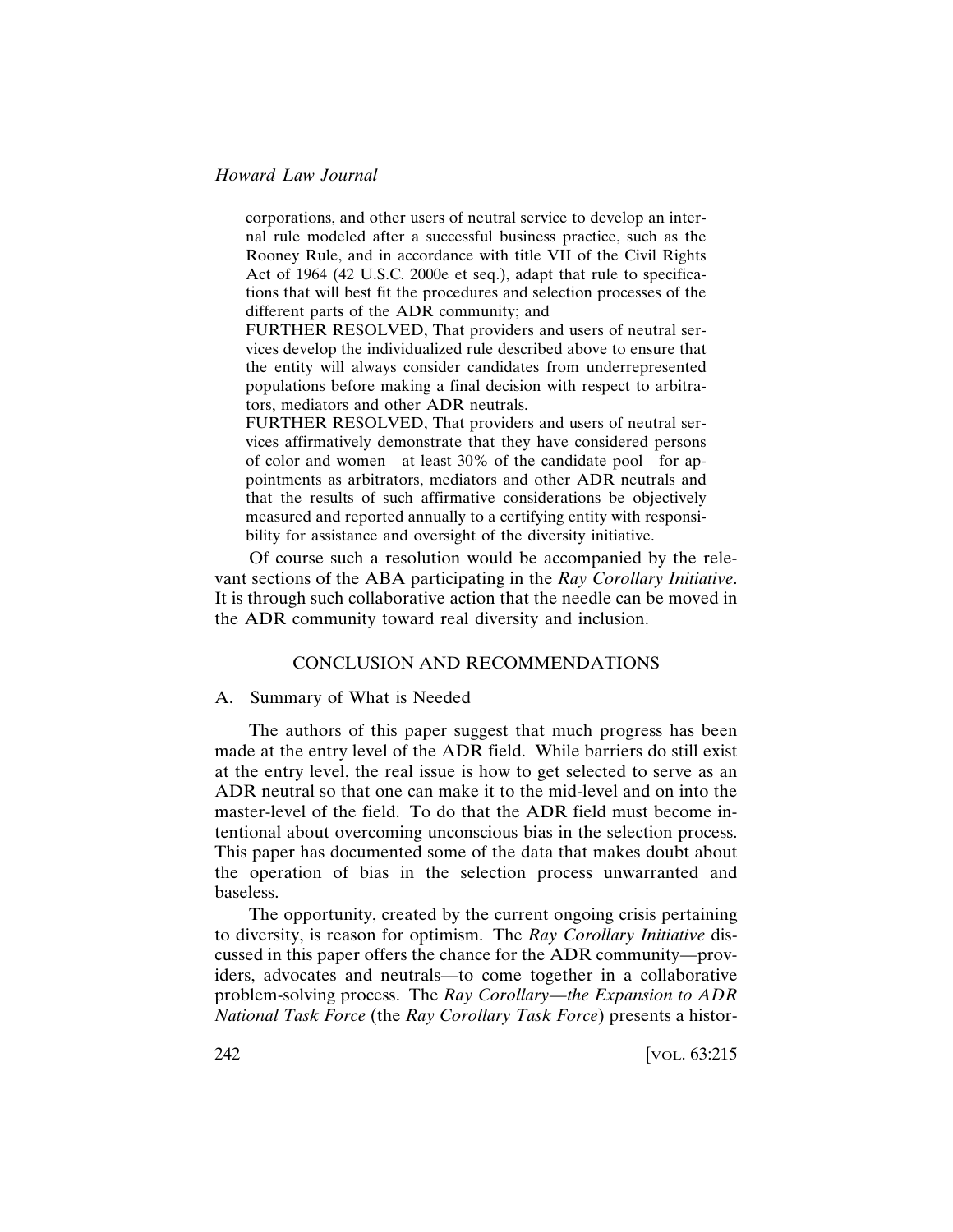ical chance to bring the best talents of our profession to the resolution of what appears (but is not) an intractable problem. All that is required is commitment and genuine accountability for the accomplishment of the task.

B. The Road to Success is Not Empty; There Are Guideposts and Waymarks

The remainder of this section of the paper is devoted to identifying what might be starting points for the *Ray Corollary Task Force*. What is set forth here is not intended to be prescriptive. It is, rather, intended to describe some of the things that the *Task Force* might draw on. In addition to what is described here, there are, no doubt, other initiatives underway by various entities that have gone unnoticed; therefore, this section is not intended to be exhaustive of the potential sources of experience and wisdom.

Much of the literature on diversity initiatives is focused on programs inside organizations and concern first-time hiring, lateral hires, and promotion to more responsible positions in the organization. That fact, notwithstanding, the authors believe that the difference, between the selection of arbitrators to resolve a dispute and the selection of persons for hiring and promotion, are differences without meaningful distinction. In both instances, the goal is to remove the operation of unconscious bias from the selection process. Similar strategies will be required in the plans for increasing diversity and inclusion in the selection of arbitrators and the selection of persons for hiring and promotion.

First, the authors believe that the lack of diversity in the selection of arbitrators (and other ADR neutrals) in labor and employment disputes is a national problem.<sup>83</sup> That problem requires the commitment and efforts of all entities in the ADR community. Hence, a national coordinated effort is called for—one that invites all stakeholders to participate. The *Task Force*, therefore, would be the steering-body for the *Ray-Corollary Initiative* and would serve a clearinghouse and certification function. With the assistance of diversity experts (e.g., Diversity Lab), the *Task Force* would develop the plan of action to be implemented by those participating in the *Ray Corollary Initiative*.

<sup>83.</sup> Indeed, the problem of arbitrator selection because of bias is not limited to labor-management and employment arbitration. The problem can be found in commercial and international arbitration as well; however, it is beyond the scope of this paper to embark on the nuances of the issues facing those other arbitration arenas.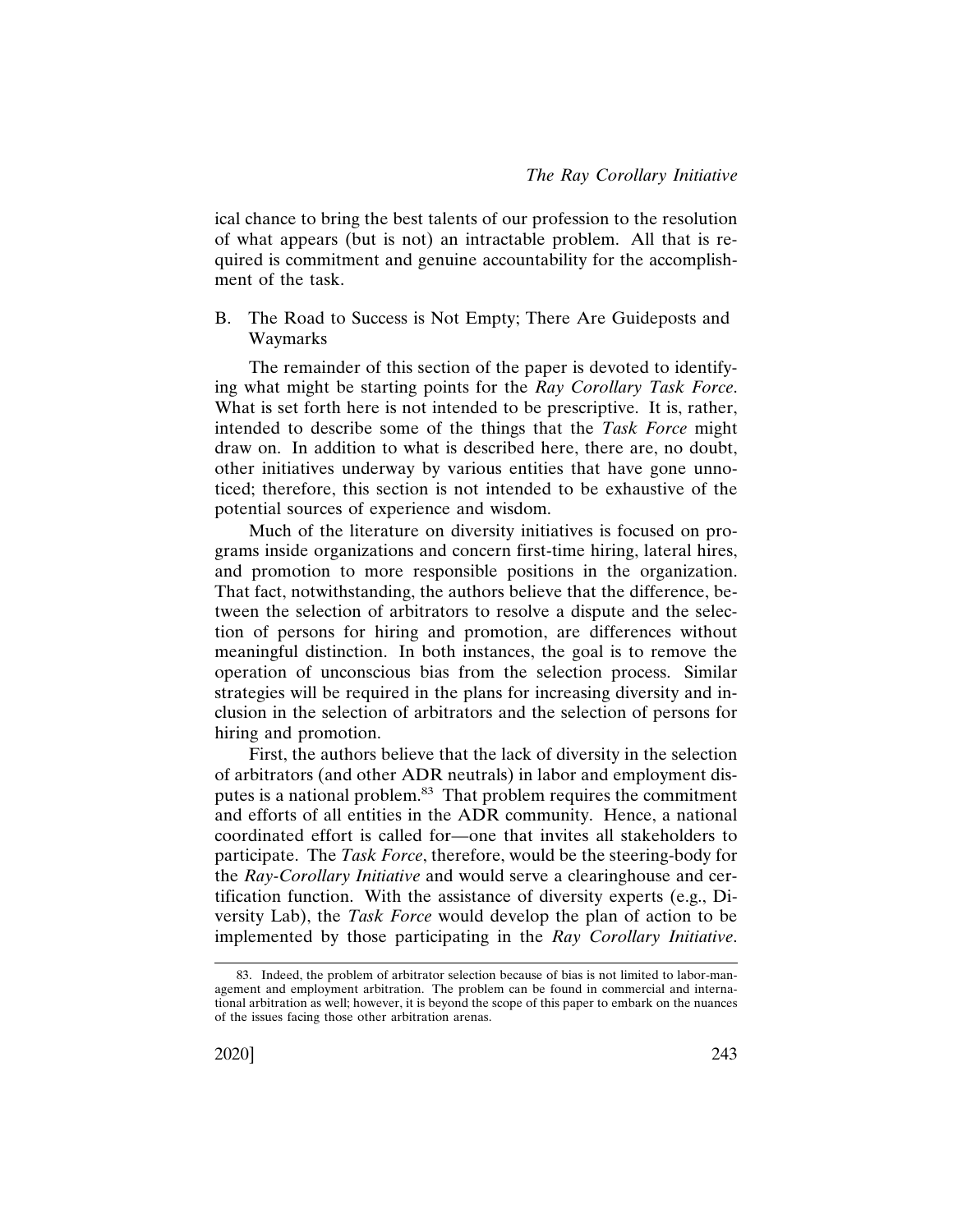The *Task Force*, or its designee, would be responsible for certifying that participating entities are acting consistently with the *Task Force* plan and are meeting targeted goals. Participating entities should be encouraged to have task forces in their respective organizations that would be responsible in those participating enterprises to monitor and to oversee the implementation of the *Ray-Corollary Certification* strategies.<sup>84</sup> Evidence suggests that enterprise task forces help to create "buy-in" among those responsible for implementing the diversity initiative. Because of the periodical progress reports, peers and superiors will know the degree of success of each *Ray Corollary Certification* participant.

Earlier in this paper, the authors referenced a 2004 experiment to increase diversity in the mediation of high-stakes disputes in commercial mediation—*ACCESS ADR*. 85 That initiative proceeded under the auspices of an advisory board made up of a major ADR-services provider and ADR-services users. The advisory board was essentially

*ACCESS ADR* is an initiative to increase the exposure of experienced ADR professionals (with at least five years of experience) who are from ethnic and racial groups, who are available and qualified to handle high stakes/complex cases, but who are under-utilized in the ADR field. \* \* \*

Messrs. Johnson and La Rue are the co-founders and initiators of *Access ADR*. The program was further described in the grant application:

*ACCESS ADR* Fellows will be in the program for a period of twelve (12) to eighteen (18) months. During that period, they will be assigned to mediations that members of the . . . [Advisory Board] will assist in providing. Project Fellows will be paid by the parties at the prevailing rate for mediators of experience in the region in which they are working. *Access ADR* Fellows will be assigned approximately two (2) cases per month for a maximum of twenty-four (24) cases during their tenure in the program. Fellows will be evaluated by the parties to their respective mediations. Those evaluations will be shared with the . . . [Advisory Board] who, in turn, will provide feedback to the Fellows.

At the end of the program, the Fellows will be awarded a certificate of completion. Some Fellows will be asked by the Board to become formal mentors for future groups of *Access ADR* Fellows. Members of the Advisory Board will be asked to use their best efforts to continue to assist former Fellows by helping them to further their careers as full-time ADR neutrals. "*ACCESS ADR*"—HEWLETT GRANT APPLICATION at **Cover Sheet**.).

<sup>84.</sup> *See* Frank Dobbin & Alexandra Kalev, *Spotlight on Building a Diverse Organization, Why Diversity Programs Fail*, *And What Works Better*, HARV. BUS. REV., (July-Aug., 2016), https://hbr.org/2016/07/why-diversity-programs-fail (quoting that "diversity task forces promote social accountability because members bring solutions back to their departments—and notice whether their colleagues adopt them.").

<sup>85.</sup> MARVIN E. JOHNSON & HOMER C. LA RUE, ACCESS ADR-HEWELETT GRANT APPLICATION: RESPONSE TO PROPOSAL NARRATIVE QUESTIONS 1 OF 17 (2004) (Off. of Homer La Rue) (The description and mission of ACCESS ADR are explained as follows:

*ACCESS ADR* is an independent project with an advisory board charged with the oversight and the overall administration of the project. Oversight and administration include: (a) the selection of fellows for the program; (b) the evaluation of the fellows during their tenure in the program; (c) providing mediation cases for fellows during their tenure in the program; (d) overseeing the subsequent mentoring efforts of the fellows.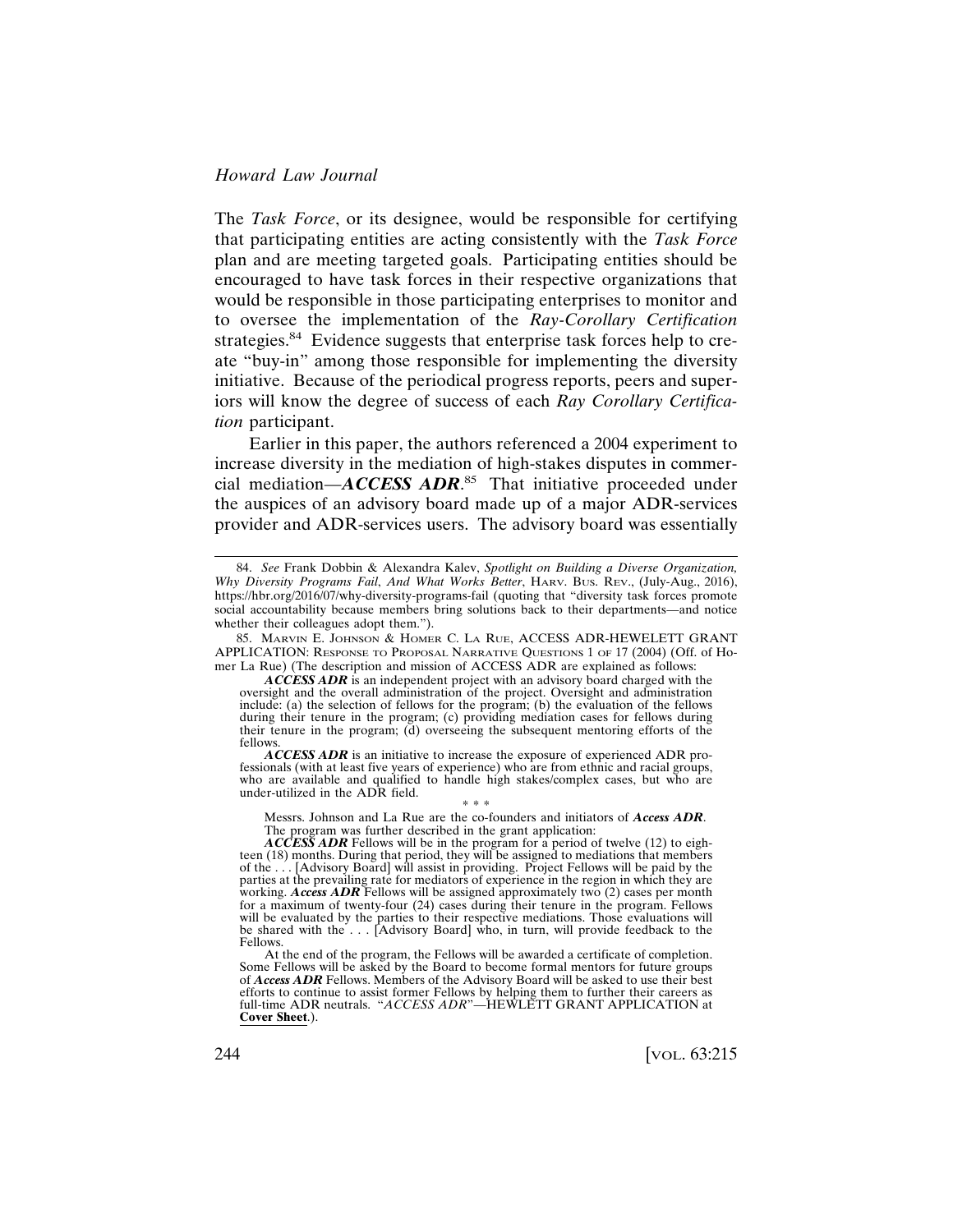a national task force. The model might be useful in formulating the *Ray Corollary Task Force*, and useful as a guide to the organization of the *Task Force.*

Second, the authors believe that a key ingredient for the success of a diversity initiative, of the type described here, is that service providers and users agree to a plan with substantially the following elements:

- a. That users of neutral services affirmatively demonstrate that they have considered persons of color and women—at least 30% of the candidate pool—for appointments as arbitrators, mediators and other ADR neutrals;
- b. That providers of arbitrator rosters make such consideration by the users possible by providing appropriate selection lists;
- c. That the results of such affirmative considerations by service users should be objectively measured and reported periodically to the *Task Force* or its designee, peers and superiors for the purpose of certifying that the 30% consideration requirement is being adhered to.

The elements set forth above come under the headings of *social accountability* and *transparency*, defined simply as " . . . [the] need to look good in the eyes of those around us."<sup>86</sup> In the context of the instant discussion, participants in the *Ray Corollary Initiative* will "look good in the eyes of those around . . . [them]" if they are reported to have met the 30%-consideration goal.<sup>87</sup> The effectiveness of *social accountability* to achieve program success is illustrated in a field study conducted at MIT's Sloan School of Management:

A firm found it consistently gave African Americans smaller raises than whites, even when they had identical job titles and performance ratings. So . . . [the researcher] suggested transparency to activate social accountability. The firm posted each unit's average performance rating and pay raise by race and gender. Once manag-

<sup>86.</sup> Dobbin & Kalev, *supra* note 84.

<sup>87.</sup> The firm of White and Case has participated in the *Mansfield Certification* since the inception of the program. The firm's website clearly states the importance of the "30% consideration factor" as an important element its success in reaching its *Mansfield Certification* goals. In pertinent part, it reads:

<sup>&</sup>quot;The 30 percent metric and the built-in accountability have had a positive effect on encouraging our leaders to expand the pool of talented lawyers they develop and select as the next generation of leaders," said White & Case Vice Chair David Koschik (New York). "Our Plus rating demonstrates that we are continuing to succeed at increasing

diversity in key leadership roles."

https://www.whitecase.com/firm/awards-rankings/award/white-case-receives-2019-mansfieldrule-certification-plus?s=mansfield.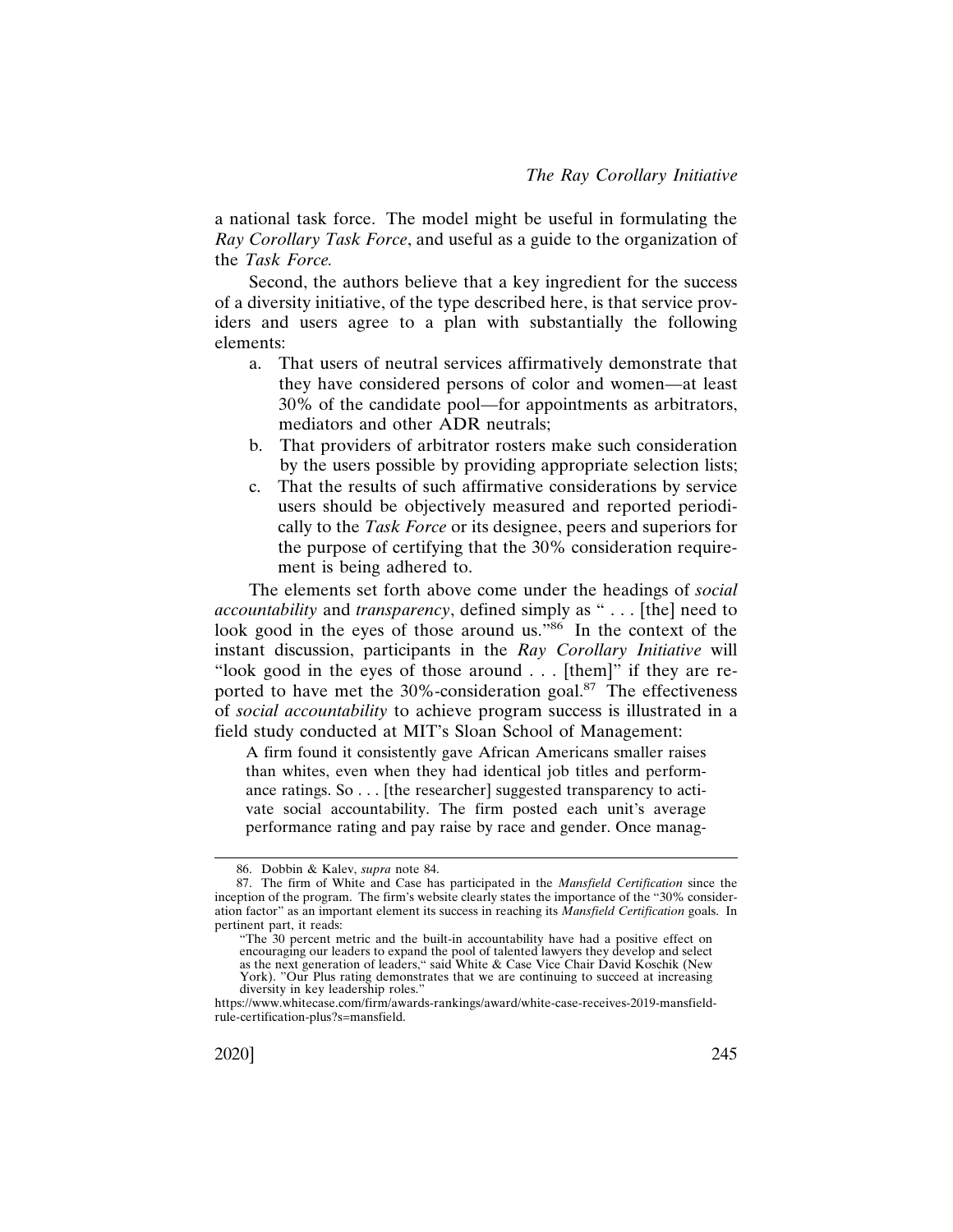ers realized that employees, peers, and superiors would know which parts of the company favored whites, the gap in raises all but disappeared.<sup>88</sup>

Control tactics and injunctive managerial techniques are not effective, according to current thinking, to bring about successful diversity initiatives.<sup>89</sup> There is less diversity, and there is resentment among managers about, from their perspective, being coerced. The lessons learned in the trials and errors in establishing organizational diversity initiatives should be heeded by the *Ray Corollary Task Force*. "It's more effective to engage . . . [the lawyers doing arbitrator-selection] in solving the problem, [to] increase their . . . [professional] contact with . . . [the pool of available arbitrators of color and who are women,] and [to] promote social accountability—the desire to look fairminded."90

A third ingredient for any action plan devised by the *Task Force* ought to focus on creating opportunities for contact between persons of color and women, seeking to be selected as arbitrators, and those doing the selection. If it is true, as the authors state in the title of this paper, "I choose who I know", then the pool of persons, whom the selectors know must be expanded. There is evidence that contact between groups can lessen bias. Increased professional contact between the *Access ADR* Fellows and the members of the Advisory Board was a key element of the planned structure of the program.

<sup>88.</sup> *Id*. (explaining that the field study was conducted by Emilio Castilla, MIT Sloan Sch. of Mgmt); *see* Emilio J. Castilla, *Accounting for the Gap: A Firm Study Manipulating Organizational Accountability and Transparency in Pay Decisions*, 26 Organ. Sci. J., 311, 311 (2015).

<sup>89.</sup> *Id.* (quoting that "In analyzing three decades' worth of data from more than 800 U.S. firms and interviewing hundreds of line managers and executives at length, . . . [researchers saw] . . . that companies get better results when they ease up on the control tactics. It's more effective to engage managers in solving the problem, increase their on-the-job contact with female and minority workers, and promote social accountability—the desire to look fair-minded.").

<sup>90.</sup> *Id.*; *see also* Pamela Babcock, *Diversity Accountability Requires More Than Numbers*, SHRM (Apr. 13, 2009), https://www.shrm.org/ResourcesAndTools/hr-topics/behavioral-compe tencies/global-and-cultural-effectiveness/Pages/MoreThanNumbers.aspx (explaining that the experience expressed by successful diversity officers, the author recounts their statements as noting that "[i]n addition to quantitative measures, diversity and inclusion success should be measured, and rewarded, based on qualitative factors—including key behavioral changes that can create cultural shifts . . . When it comes to creating accountability for diversity and inclusion, experts suggest that organizations: Keep the process clear, simple and understandable. Make sure that the idea of scorecards and accountability is aligned with the culture of your organization, Sodexo's Anand said. "If you don't have metrics and scorecards for other things you can't just have them for diversity." Think carefully about the behaviors that you want. Sodexo first focused heavily on outcome or "quota" metrics such as recruiting, retention and promotion, when in retrospect, Anand said, "we should have focused more on the qualitative measures because those are the behavior changers."").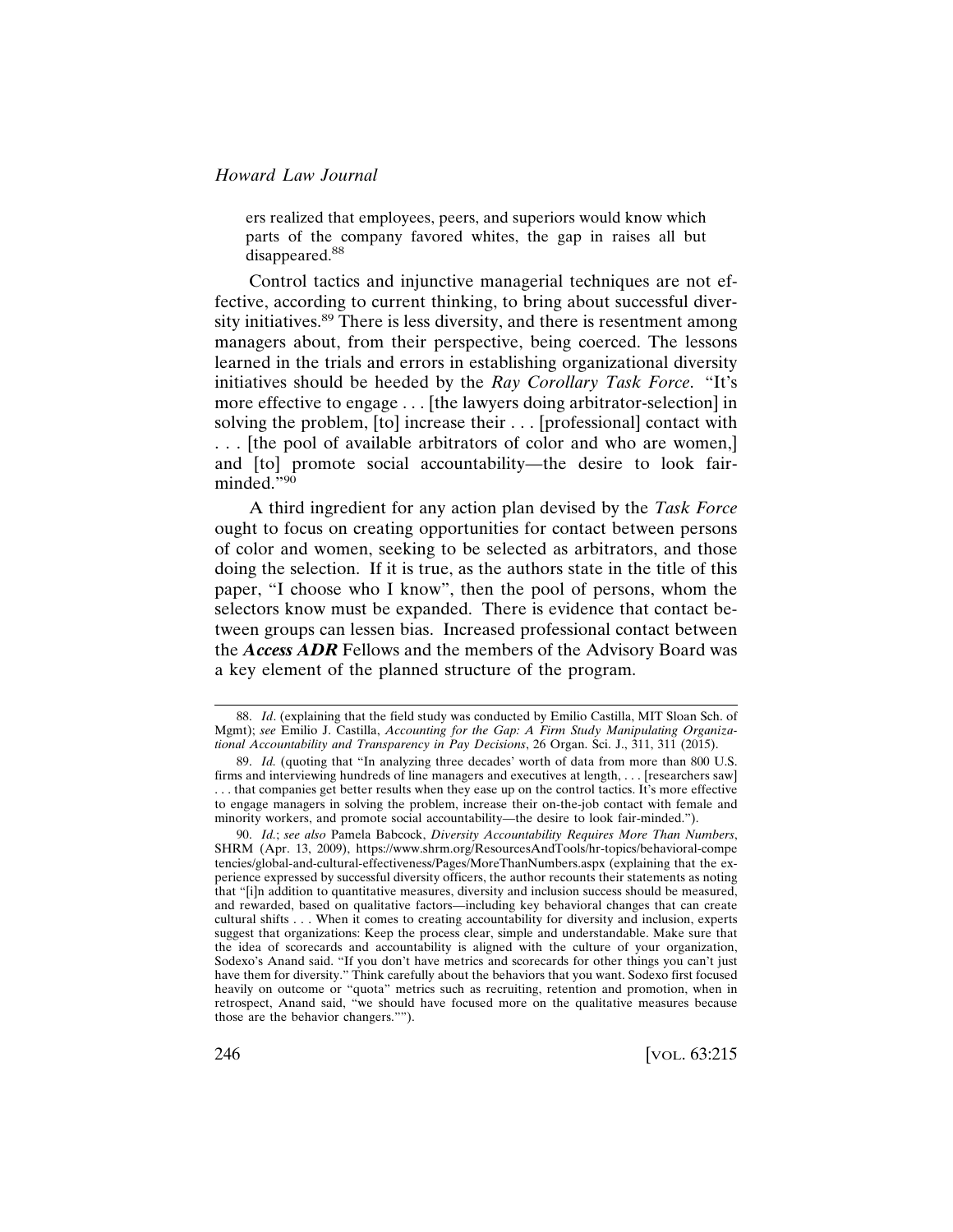## *The Ray Corollary Initiative*

In closing this section of the paper and the overall discussion, the authors reiterate that this section is not intended to prescribe a way forward. It is intended only to note that there *is* a path forward, and that the path is not untrodden. There are guideposts, markers and, of course, new directions to which this path will lead. It is now time to step onto that path to begin the journey.

#### CONTACT INFORMATION FOR THE AUTHORS

#### **Homer C. La Rue, NAA Alan A. Symonette, NAA**

Arbitrator Mediator and Professor of Law Arbitrator Howard University School of Law Owner, Symonette ADR Services, Inc. 5305 Village Center Drive, Suite 339 24 Veterans Square Columbia, MD 21044<br>Email: homer@laruedisputeresolution.com Email: homer@laruedisputeresolution.com Email: asymonette@symonetteadr.com

Ph.: (610) 744-2528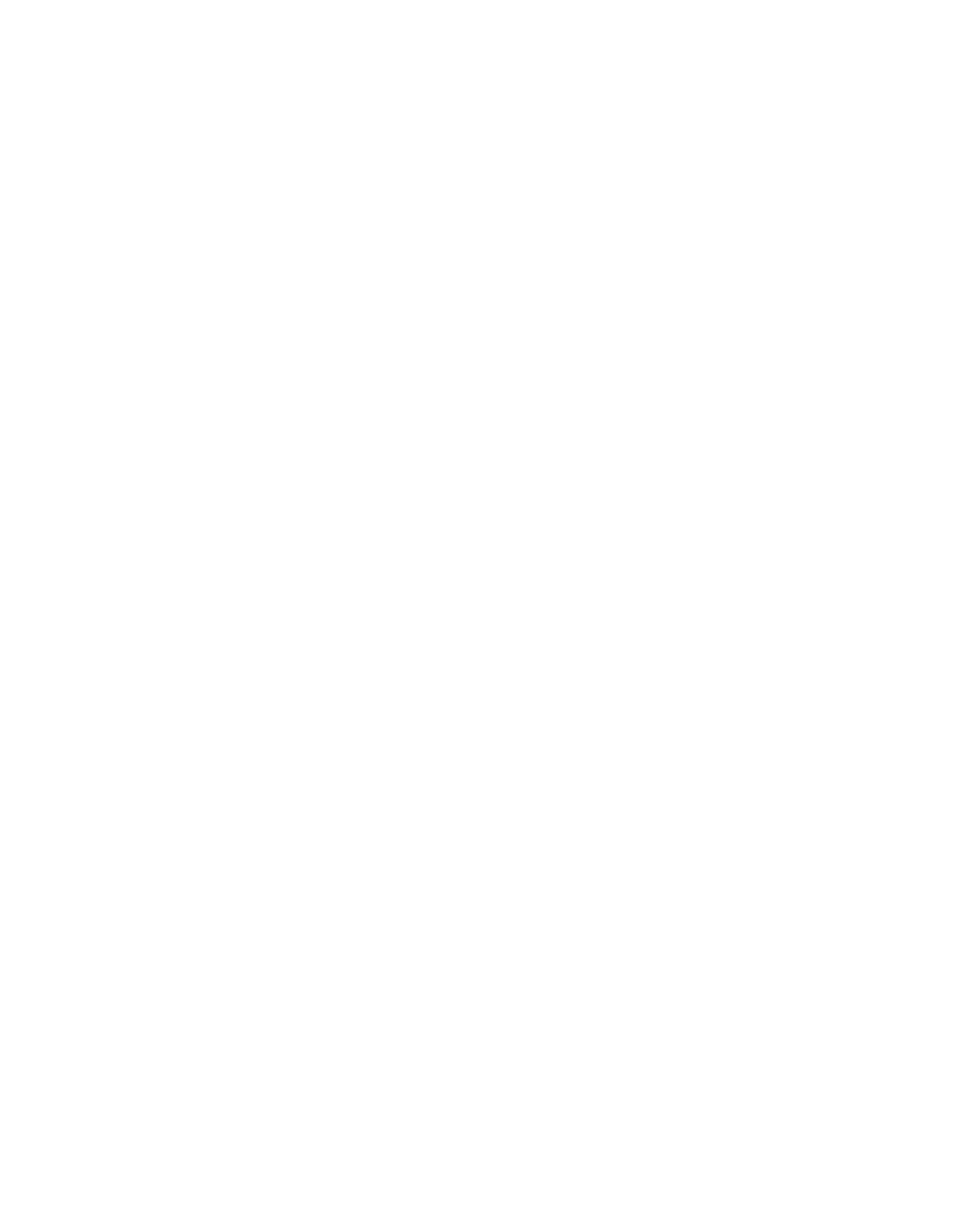# Failed Application of Federal Student Aid—Why the Federal Student Aid Program Fails to Provide Aid to the Most at Risk Youth

JONATHAN THOMPSON

# Table of Contents

| $\mathbf{I}$         | INTRODUCTION AND THESIS                               | 250 |
|----------------------|-------------------------------------------------------|-----|
| H                    | PROVIDING OPPORTUNITY FOR THE FUTURE.                 | 253 |
| HI.                  | THE HURDLE: THE LACK OF PARENTAL                      |     |
|                      | <b>INFORMATION FOR DEPENDENT STUDENTS</b>             |     |
|                      | AND THE CONSEQUENCES OF AN                            |     |
|                      |                                                       | 256 |
| $\mathbf{IV}_{-}$    | THE MOST VULNERABLE STUDENTS ARE                      |     |
|                      | BEING IMPACTED TODAY                                  | 261 |
|                      |                                                       | 261 |
|                      |                                                       | 262 |
|                      | C. Individuals in the LGBTQ Community                 | 264 |
|                      | D. First Generation Americans                         | 265 |
| $\mathbf{V}_{\cdot}$ | MOVING FORWARD: HOW TO ADDRESS THE                    |     |
|                      | "GAP" WITHIN THE FAFSA                                | 267 |
|                      | A. Compelling Parents to Give their Tax Information   |     |
|                      | to their Child for Purposes of Completing the         |     |
|                      |                                                       | 268 |
|                      | B. Allow inter-communication between the              |     |
|                      | Department of Education and the Internal Revenue      |     |
|                      |                                                       | 269 |
|                      | C. Amend the appeal system: Allow students to still   |     |
|                      | receive Financial Assistance despite not having their |     |
|                      |                                                       | 271 |
|                      |                                                       | 272 |
|                      |                                                       |     |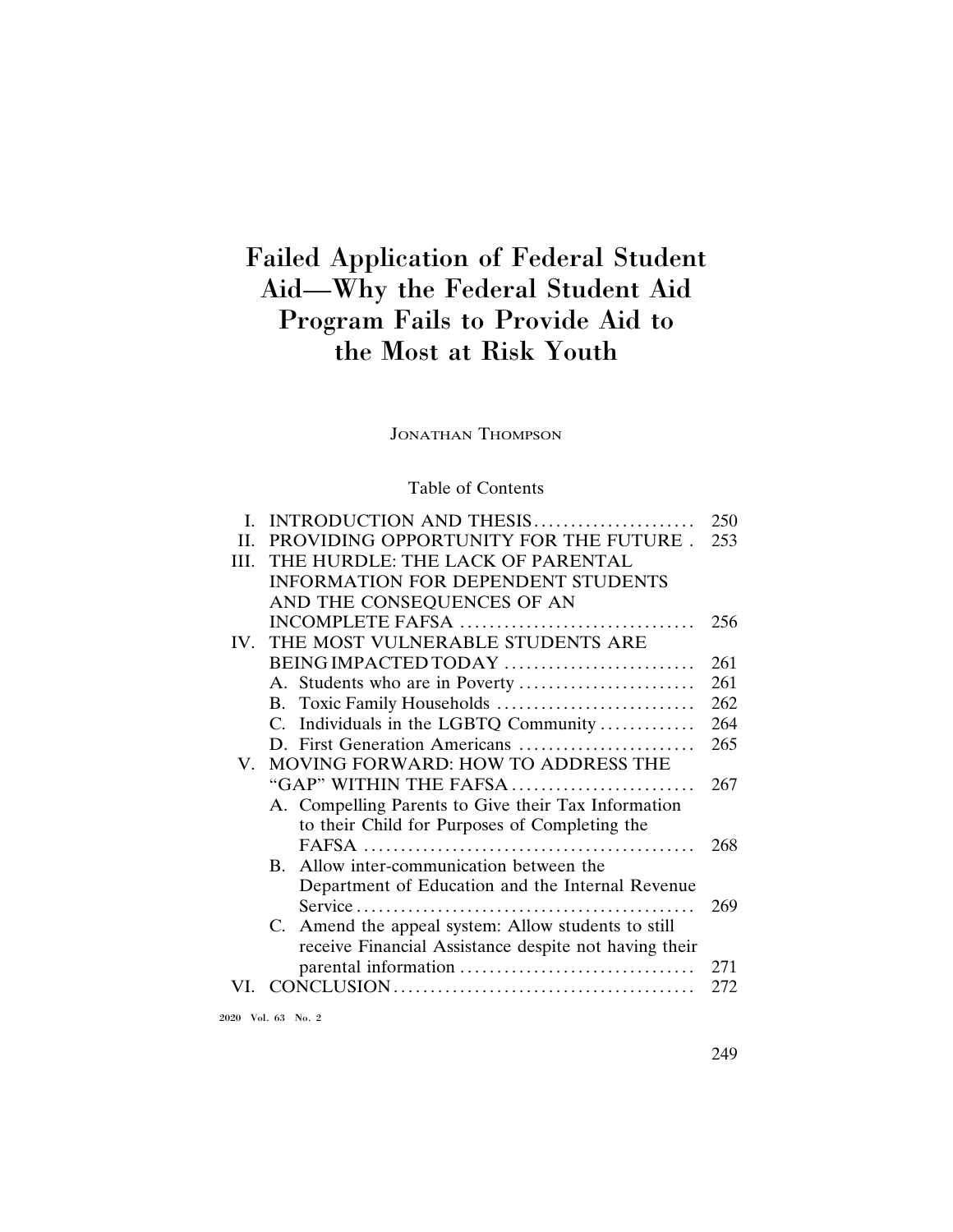#### I. INTRODUCTION AND THESIS

Stressed, overworked, and afraid. That is the reality for many senior high school students who face an important decision: which college or university should they attend. This reality is no less true for Joshua, our hypothetical senior high school student, who is navigating college applications, studying for the SAT, juggling a full-time class load, and working a part-time job. Joshua has worked extremely hard through his high school years and is a great applicant for any university. Joshua has straight A's, a decent SAT score, has been involved with student government, and volunteers for his church every weekend. Despite his successes, Joshua has also faced many challenges at home and in his personal life.

During Joshua's junior year of high school, Joshua's father heard rumors that his son was in a romantic relationship with another male classmate. Joshua's father was furious, demanding that Joshua stop seeing this classmate and attend several sessions of conversion therapy and counseling to help "get him on the correct path towards seeking Christ." Joshua complied with his father's demands and attended these sessions during his junior year and most of his senior year of high school. But when Joshua turned eighteen, he decided to defy his parents' wishes and stopped attending conversion therapy. Joshua was never kicked out of his family's home, but there was a great deal of tension between him and his parents. Joshua was under the impression that this tension would be short lived, as he was about to graduate from high school and attend college. However, a major road block would soon appear.

While Joshua was filing his Free Application for Student Aid, ("FAFSA") it came to his attention that the application required the financial information of his parents. This included his parents' social security numbers, date of birth, savings account balances, and the gross-income amount from their last filed taxes with the IRS.<sup>1</sup> Joshua asked his father and mother for this information, but both refused to give over their financial information. Joshua's parents were upset that Joshua stopped going to his conversion therapy sessions, and the last thing they wanted was for their son to go to a "liberal" school. Not knowing what to do, Joshua went to his high school career counselor, who informed him that without this information, Joshua would be in-

<sup>1.</sup> *Reporting Parent Information*, FED. STUDENT AID, https://studentaid.ed.gov/sa/fafsa/fil ling-out/parent-info (last visited Feb. 11, 2020).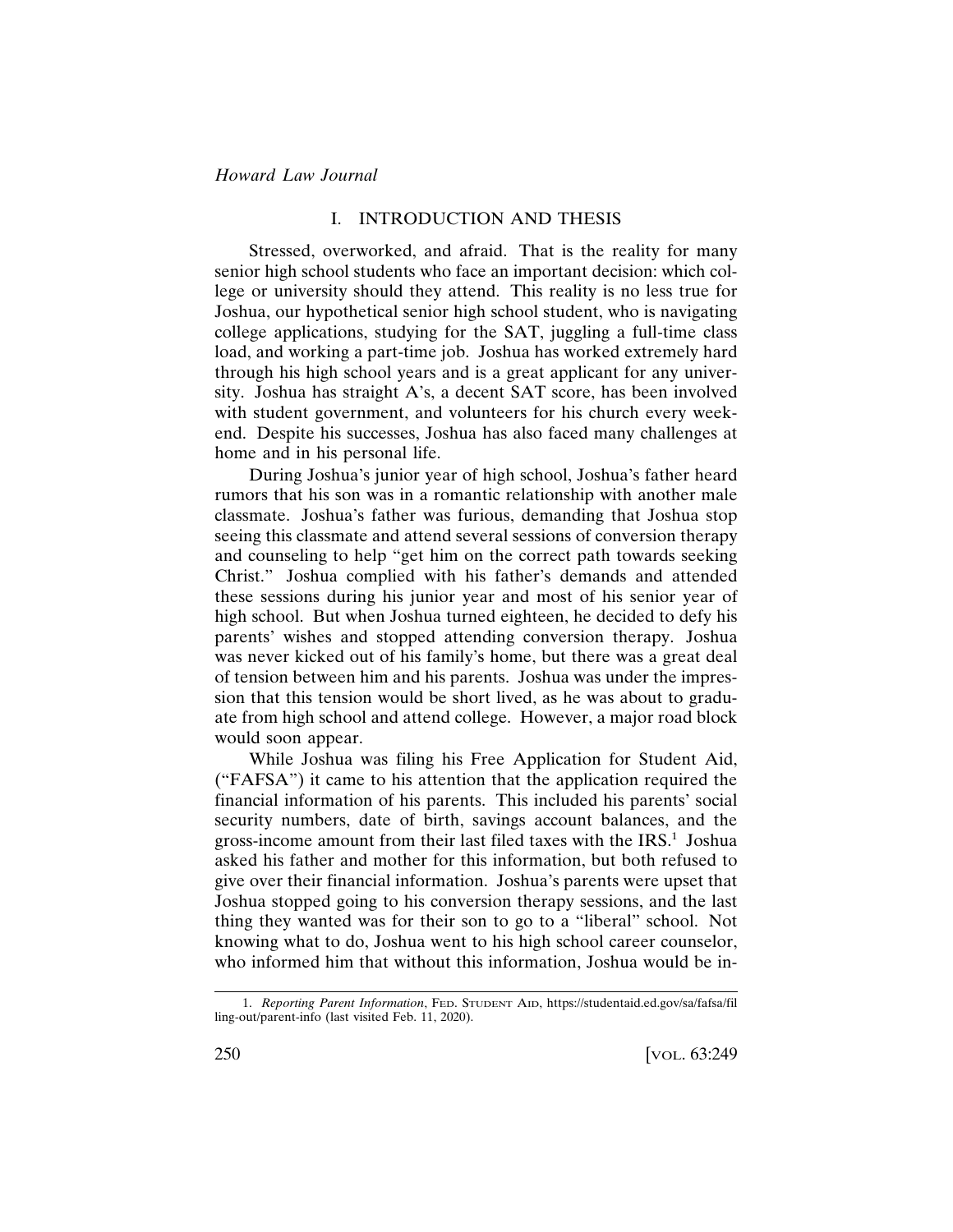eligible for receiving any subsidized loans, financial aid assistance based on income, and would be ineligible for a Pell Grant. Unable to show an Independent status<sup>2</sup> and with no viable co-signer, Joshua was also unable to find any private lender that would give him a private student loan. This left Joshua with no option, other than to work, save, and pay for college classes in cash. Joshua's dream of attending a university was completely dashed by his parents' unwillingness to help him complete his FAFSA.

Joshua's problem is not uncommon. It occurs every year to thousands of high school students.3 There is currently little to no remedy for students who are unable to obtain their parents' information, which is required for the FAFSA.<sup>4</sup> This creates barriers for senior high school students who are already struggling to understand the complex issues surrounding college admissions and the funds they need to pay for the next steps in their education. Applying to colleges and universities is an exciting and fulfilling experience, however, the looming cloud of financial uncertainty is an ever-present reality for many students. The average tuition for a private nonprofit four-year institution is \$34,740 a year, and \$9,970 a year for a public four-year institution.5 With these prices, students have no choice but to turn to the FAFSA for government assistance, or look to private loans, many of which require a co-signer or have extremely high interest rates.

Students who are unable to obtain their parents' financial information, as required by the FAFSA, are debilitated in such a way that attending a college or a university may be impossible. The FAFSA was created as a tool to help assist disadvantaged students to receive a higher education, but the current requirements needed are creating a gap that many students are falling through with no remedy.<sup>6</sup>

A student's inability to obtain and provide the financial information of their parents for the FAFSA is detrimental. Students who are unable to provide their parents' information are immediately ineligi-

<sup>2.</sup> This is a type of undergraduate student defined in 20 U.S.C. § 1087vv (2015).

<sup>3.</sup> Joseph Gentile, *Disowned LGBT Students Need Financial Aid Help*, HUFFINGTON POST (Apr. 4, 2012, 7:45 PM), https://www.huffingtonpost.com/tngg/lgbt-students-financial-aid\_b\_ 1246762.html.

<sup>4.</sup> *Reporting Parent Information*, *supra* note 1; *see* Terry Savage, *The Unfortunate Reality: When Parents Refuse to Fill Out the FAFSA*, IGRAD.COM (Mar. 23, 2018), https://www.igrad.com/ articles/the-unfortunate-reality-when-parents-refuse-to-fill-out-the-fafsa.

<sup>5.</sup> Emmie Martin, *Here's How Much More Expensive It Is for You to Go to College than It Was for Your Parents*, CNBC (Nov. 29, 2017, 9:55 AM), https://www.cnbc.com/2017/11/29/howmuch-college-tuition-has-increased-from-1988-to-2018.html.

<sup>6. 20</sup> USC § 1070 (2018).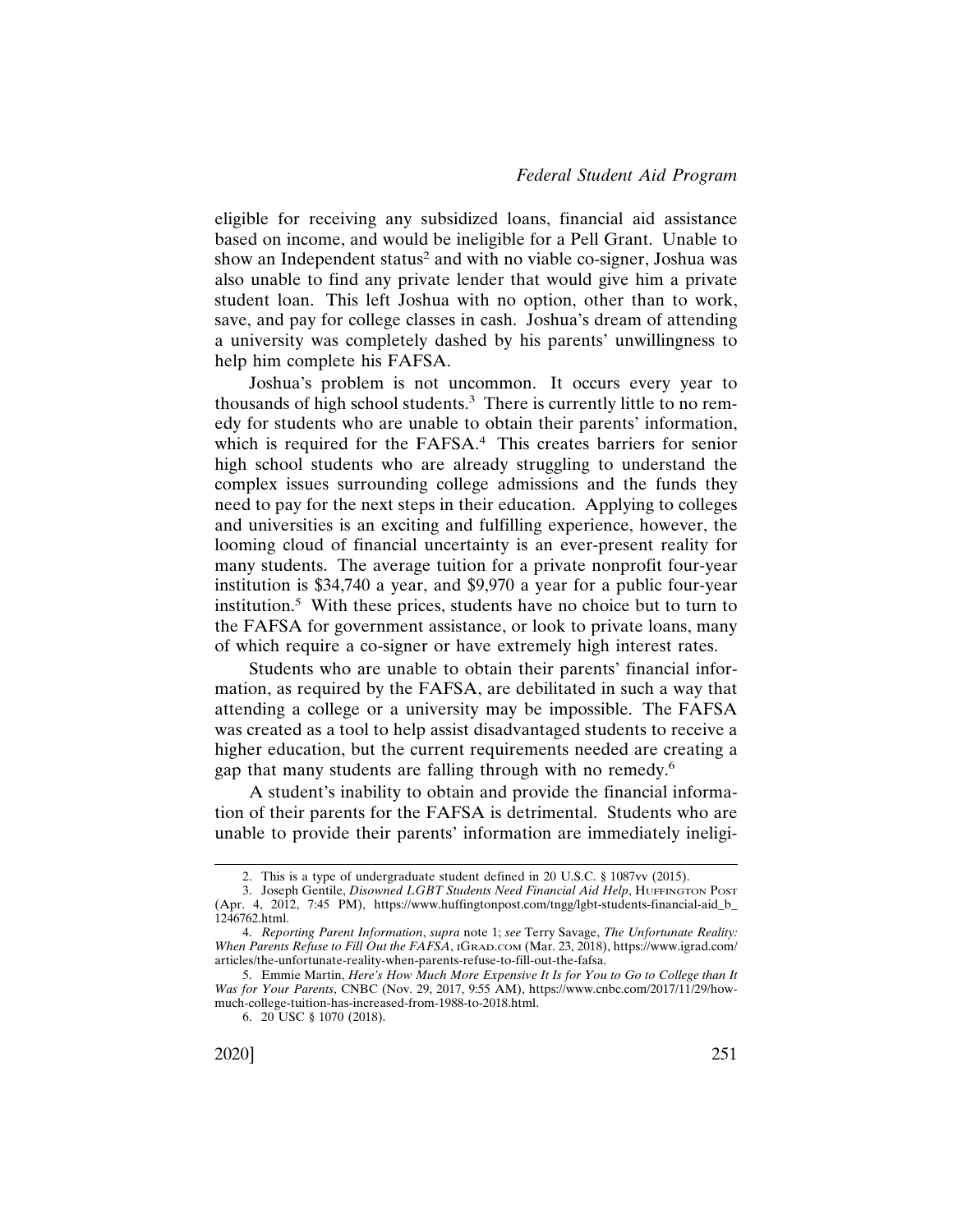ble for obtaining federally funded aid.<sup>7</sup> In addition, students would also be limited from several other forms of private aid within their own colleges or universities.8 Currently there is no adequate remedy for students who are unable to provide their parents' information to complete the FAFSA.<sup>9</sup> The most vulnerable students who may be unable to obtain financial aid information from their parents are at-risk youth within many communities. Many of the students who are unable to obtain their parents' information for FAFSA purposes are students from first-generation families, low-income households, and students who may be facing homelessness.<sup>10</sup> The goal of a social program like the FAFSA is to help those who need assistance in obtaining higher education, yet the current policy negatively impacts the most disadvantaged students who could benefit the most from federal student aid. For these reasons, the FAFSA must be reformed to provide additional options for students who are unable to provide the financial information from their parents.

In this note, this paper will first discuss the history of the federal government's role in aiding individuals in their pursuit of a higher education. The beginning of federal higher education assistance began with the passage of the Higher Education Act of 1965 and has expanded throughout the decades to help lower-income and middle-income Americans. Second, I will demonstrate the detrimental hurdles students face if they are unable to provide their parents' information when completing the FAFSA. The impact of not having a parent's financial information can cause a student to not only be barred from receiving federal aid, but can also impact a student's ability to receive other forms of aid for college. Third, I will discuss how the current process of collecting parent financial information in order for the student to complete the FAFSA negatively impacts our most vulnerable student communities. Lastly, I will discuss how the federal and state governments could remedy this issue so that students may receive assistance for college without needing parental consent to access their financial information.

<sup>7.</sup> *What Are Your Options When Your Parents Refuse to File the FAFSA?*, FASTWEB (Aug. 25, 2017), https://www.fastweb.com/financial-aid/articles/what-are-your-options-when-your-par ents-refuse-to-file-the-fafsa.

<sup>8.</sup> *Id*.

<sup>9.</sup> *Reporting Parent Information*, *supra* note 1.

<sup>10.</sup> Lauren A. DiMartino, *The "Free College" Illusion: How State Tuition Support Programs Are Widening the Opportunity Gap*, 25 GEO. J. POVERTY L. & POL'Y 257, 281–82 (2018).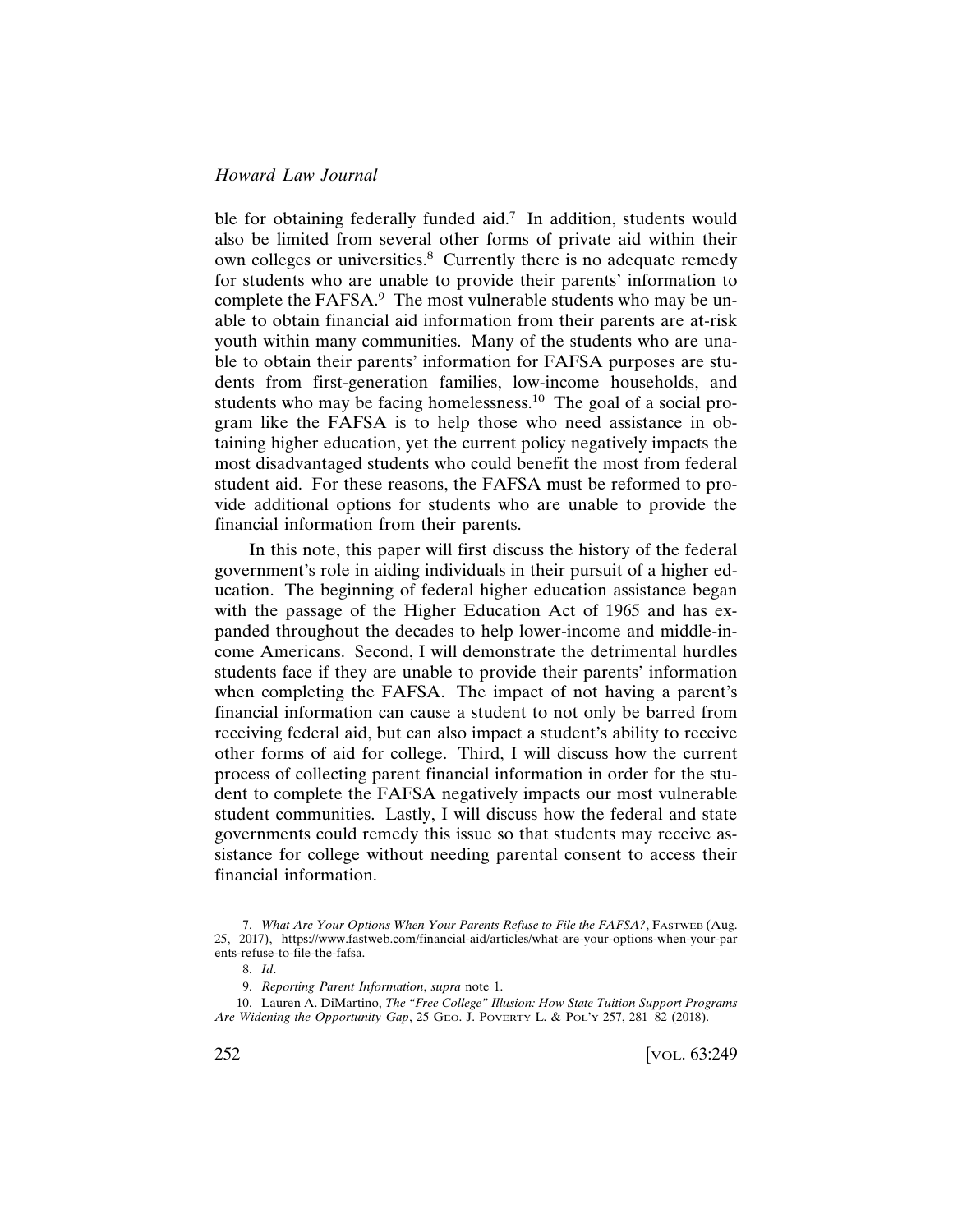### II. PROVIDING OPPORTUNITY FOR THE FUTURE

In 1965, President Johnson's "Great Society" brought about large social changes in the way the national government aided those who were less fortunate.<sup>11</sup> Given the public acceptance of many of the New Deal programs and the post-World War II economic boom, President Johnson was able to pass legislation that expanded the role of government in a way that helped lower income Americans have access to food, housing, and higher education.12 On November 8, 1965, President Johnson signed the Higher Education Act, ("HEA").<sup>13</sup> During the signing of the Act, President Johnson said that obtaining an education was a "path to achievement and fulfillment."<sup>14</sup>

The goal of the Higher Education Act was aimed at helping those less fortunate in accessing an education from a college or university. One congressman stated, "[T]here is increasingly an element of national policy that this Congress is trying to state - that any qualified American should not be denied the opportunity for a college education by reason of lack of financial means."15 In addition, the congressional official statement of purpose for the HEA was "[t]o strengthen the educational resources of our colleges and universities and to provide financial assistance for students in postsecondary and higher education."16 The overall aim of the legislation was to provide a social safety net to those who were qualified and willing to enter into higher education but lacked the financial means to do so. The HEA was passed with the hope of "keep[ing] the college door open to all students of ability, regardless of socioeconomic background."17 The HEA produced several programs to assist colleges and universities in accommodating more lower income students, and provided a number of ways to aid students who sought higher education. Specifically, the HEA provided students coming from lower income backgrounds with

<sup>11.</sup> Joseph Fishkin & William E. Forbath, *The Great Society and the Constitution of Opportunity*, 62 DRAKE L. REV. 1017, 1021 (2014).

<sup>12.</sup> *Id*.

<sup>13.</sup> *Higher Education Act Media Kit*, LBJ PRESIDENTIAL LIBRARY, http://www.lbjlibrary.org/mediakits/highereducation/ (quoting President Johnson's speech during the signing of the Act).

<sup>14.</sup> *Id.*

<sup>15.</sup> Jonathan D. Glater, *To the Rich Go the Spoils: Merit, Money, and Access to Higher Education*, 43 J.C. & U.L. 195, 213 (2018) (citing 1965 Cong. Rec.-House 21,892, Aug. 26, 1965, statement of Rep. Reid).

<sup>16.</sup> Higher Education Act of 1965, Pub. L. No. 89-329, 79 Stat. 1219 (1965).

<sup>17.</sup> Rowe v. Educ. Credit Mgmt. Corp., 559 F.3d 1028, 1030 (9th Cir. 2009).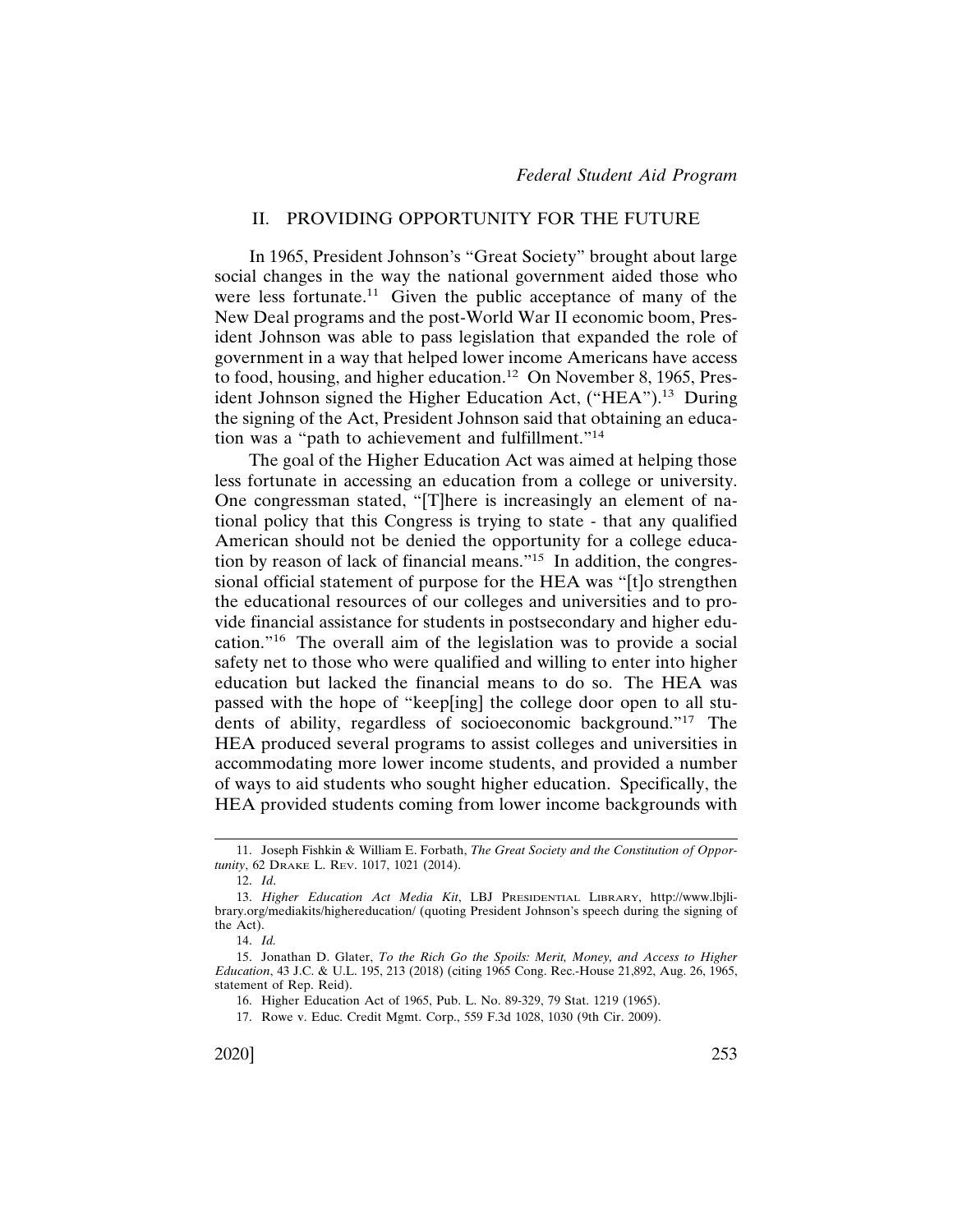the ability to receive scholarship-aid based on their financial needs;<sup>18</sup> provided education loan insurance to encourage financial lending to students;<sup>19</sup> and provided grants to support on-campus work-study programs.20

The HEA legislation was far reaching and many programs, including the Federal Work-Study program, are still incorporated to this day.21 Over the years, additional programs have also been added to the HEA. Today, the federal government awards Pell Grants to help financially needy students meet the costs of attending a college or a university.<sup>22</sup> In addition to grants and scholarships, the federal government also provides a number of Student Loan Programs, including Direct Unsubsidized Loans, Direct PLUS Loans, and the Direct Consolidated Loans.<sup>23</sup> Over the years, student loans have become a main source of assistance for many college students. Unlike many private student loans, the federal government's student loans do not require a credit check or an examination to determine if the student has the ability to repay the students loans taken out.<sup>24</sup> The only requirements to receive federal student aid are those which are instituted by the Department of Education.<sup>25</sup>

With the growth of the federally funded higher education assistance programs, in 1992, the federal government decided to pass a series of Higher Education Amendments, which included the creation of a formula that shows the extent a student's family can contribute to the cost of the student's higher education.<sup>26</sup> The formula created in 1992, which is still in use today, is generally referred to as the student's "Expected Family Contribution" ("EFC"), and is determined when a prospective college student completes their FAFSA.27 The EFC takes into consideration many factors which include: (1) the income of the student, spouse, and student's parents; (2) the number of individuals in the family; (3) the number of dependent family members who are in

<sup>18. 20</sup> U.S.C. § 1070a (2018).

<sup>19. 20</sup> U.S.C. § 1071 (2018).

<sup>20. 20</sup> U.S.C. § 1087-51 (2018).

<sup>21.</sup> *Work-Study Jobs*, FED. STUDENT AID, https://studentaid.ed.gov/sa/types/work-study (last visited Feb. 11, 2020).

<sup>22.</sup> Federal Pell Grant Program, 34 C.F.R. 690.1 (2018).

<sup>23. 20</sup> U.S.C. § 1087e (2018).

<sup>24.</sup> *See* 20 U.S.C. § 1091 (2018).

<sup>25.</sup> *See id.*

<sup>26.</sup> Timothy Chessher, *Keeping Up With The American Dream: An Analysis of the Federally Mandated Pell Grant to Ensure Educational Equality*, 41 SETON HALL LEGIS. J. 391, 397 (2017). 27. *Id.*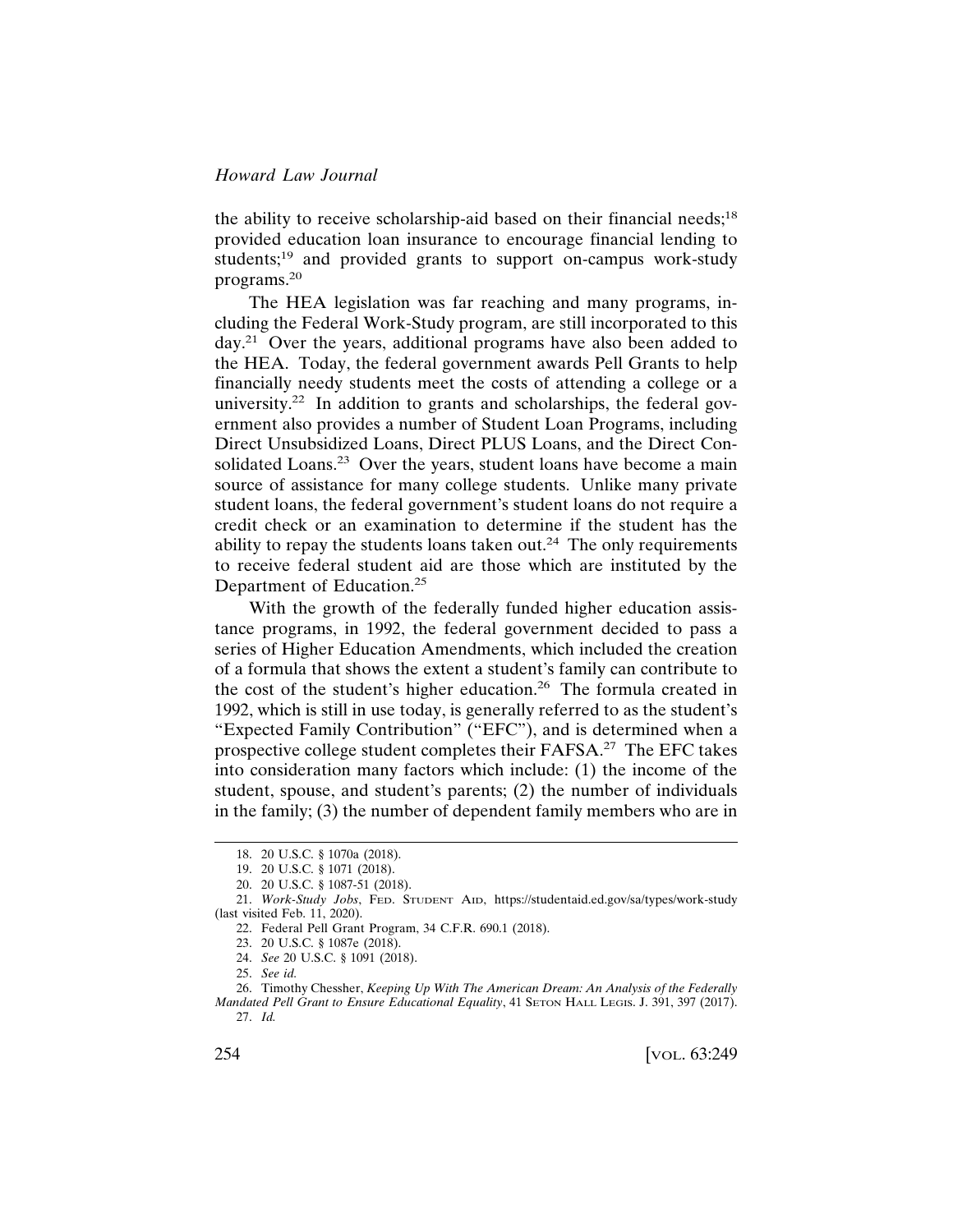post-secondary education at the time the FAFSA is being completed for the prospective student; (4) the student's marital status; (5) the assets of the student, spouse, and student's parents; (6) the age of the student, and the age of the student's parents; and (7) any additional expenses incurred by dual employment of the student or the student's parents.28 The EFC determination is important for all college students, as it is used to regulate whether or not a student is eligible for: the Federal Pell Grant; Federal Supplemental Education Opportunity Grant; Direct Unsubsidized Loan; Federal Perkins Loan; and the ability to participate in a Federal Work-Study program.<sup>29</sup>

In addition to creating a more mechanical way of determining a student's possible assistance from their parents, the 1992 amendments to the Higher Education Act also furthered the federal government's trend of providing more loans to students instead of grants.30 The rationale for moving towards providing assistance through loans rather than grants was to accommodate more middle-income students, rather than solely aiding students who showed extreme financial need. $31$ Overall, the main purpose of the 1992 Amendments remained the same as the 1964 passage of the HEA, which is to encourage students who are low-income and disadvantaged to have an opportunity to access a higher education.<sup>32</sup>

The last major change to the HEA came in 2008 under the Higher Education Opportunity Act.<sup>33</sup> The main purpose of the 2008 amendments were to require the collection of data regarding higher education tuition prices, and the potential cost of attending certain institutions for prospective students.34 However, in addition to the provisions requiring more information to prospective students, the 2008 amendments also required the U.S. Department of Education to promote the use of the federal student financial aid's website to better help inform families of their potential aid eligibility.<sup>35</sup>

All proceeding amendments to the HEA, including the 2008 amendments, have promoted the goal of providing access to funds for

<sup>28.</sup> Higher Education Amendments of 1992, Pub. L. No. 102-305, § 474(b).

<sup>29.</sup> *Federal Student Aid: What's the Expected Family Contribution (EFC)?*, FEDERAL STU-DENT AID, https://studentaid.gov/complete-aid-process/how-calculated#efc.

<sup>30.</sup> Chessher, *supra* note 26, at 398.

<sup>31.</sup> Julia Margetta Morgan, *Consumer Driven Reform of Higher Education: A Critical Look at New Amendments to the Higher Education*, 17 J. L. & POL'Y 531, 541–42 (2009).

<sup>32.</sup> Higher Education Amendments of 1992, Pub. L. No. 102-325, § 101.

<sup>33.</sup> Chessher, *supra* note 26, at 396.

<sup>34.</sup> Morgan, *supra* note 31, at 554.

<sup>35.</sup> *Id.* at 555.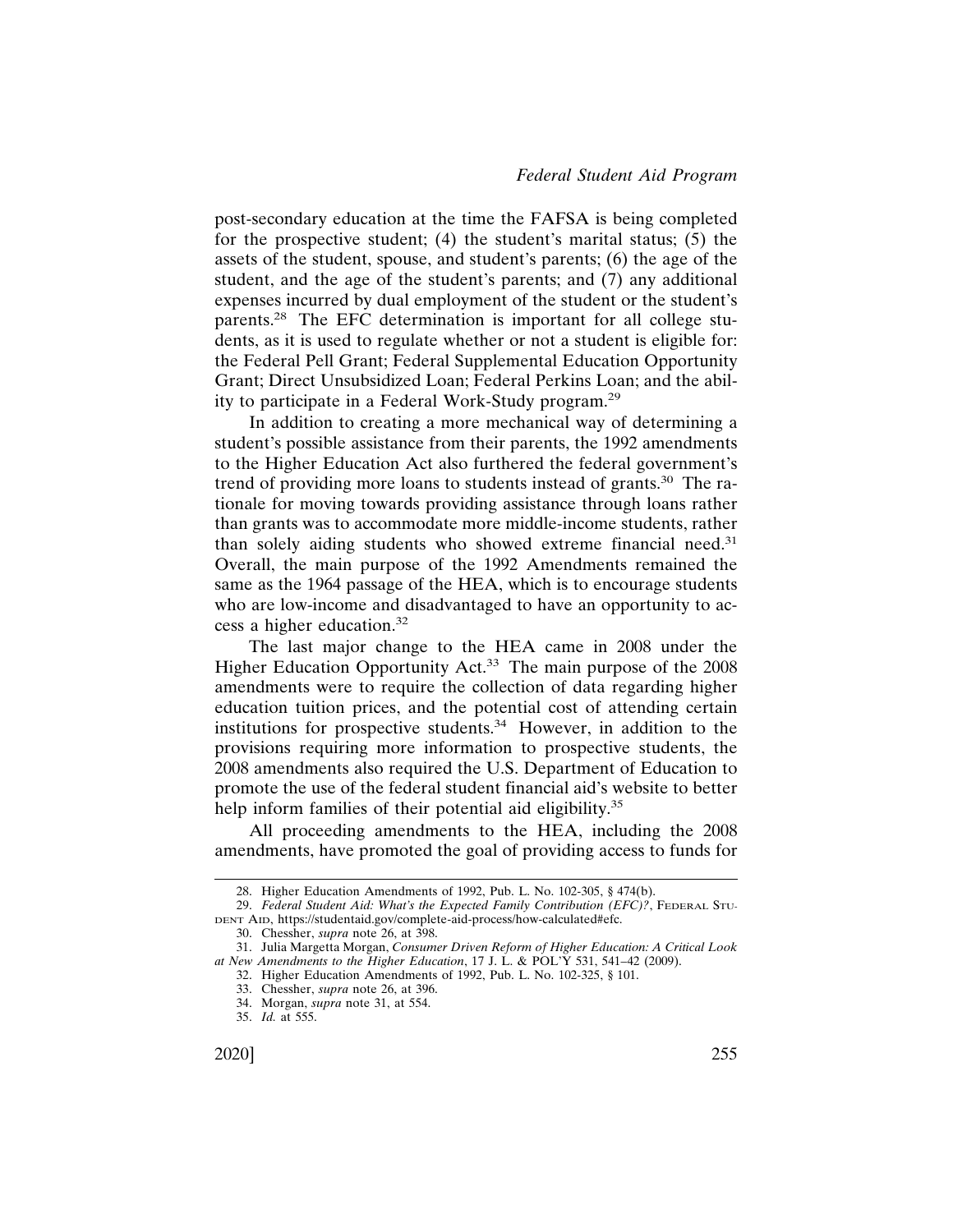students who are otherwise disadvantaged from accessing a higher education. The government has attempted to provide aid through scholarships, grants, loans, and work-study programs. Any improvements that would better assist the federal government in aiding students who are disadvantaged and are not able to receive benefits because of their inability to provide their parents' information for the FAFSA would be consistent with the purpose and history of the HEA. The spirit of the HRA is that any qualified student should not be denied his or her opportunity for a college education because of a lack of financial means. Therefore, addressing the issue of students not able to provide their parent's income information for the completion of the FAFSA, would be a compelling interest for the federal government to consider.

# III. THE HURDLE: THE LACK OF PARENTAL INFORMATION FOR DEPENDENT STUDENTS AND THE CONSEQUENCES OF AN INCOMPLETE FAFSA

For many students, accessing and providing their parents' financial information is not a major obstacle. Many students are able to complete their FAFSA alongside their parents. However, there are students who are unable to access their parents' information and are not able to complete their FAFSA. The first issue facing many students who are unable to provide their parents' financial information, is determining whether or not they are considered to be a "Dependent" or "Independent" student. If the student is able to shows that they are an Independent student, then they are not required to provide their parent's financial information.36

There is a list of possible situations where a student may be considered to be "Independent" under the FAFSA, and would not require the student to provide any of their parents' information for determining their EFC.37 The factors considered include: (1) If the student was born prior to January 1st, 1996 (or be over the age of 24); (2) If the Student is currently married; (3) If the student is working on a graduate degree; (4) If the student is currently or had served in the

<sup>36.</sup> *See* 20 U.S.C. § 1087nn (1998) (stating a parent's income data is required for dependent students); *See also Federal Student Aid: Am I Dependent or Independent?*, FEDERAL STUDENT AID, https://studentaid.ed.gov/sa/fafsa/filling-out/dependency#dependent-or-independent.

<sup>37.</sup> *See* 20 U.S.C. § 1087vv (2014); *see also* 34 C.F.R. § 668.2 (stating, "Any student who does not qualify as an independent student. . ." as being classified as a Dependent student); *Federal Student Aid: Am I Dependent or Independent?*, FEDERAL STUDENT AID, https://student aid.ed.gov/sa/fafsa/filling-out/dependency#dependent-or-independent.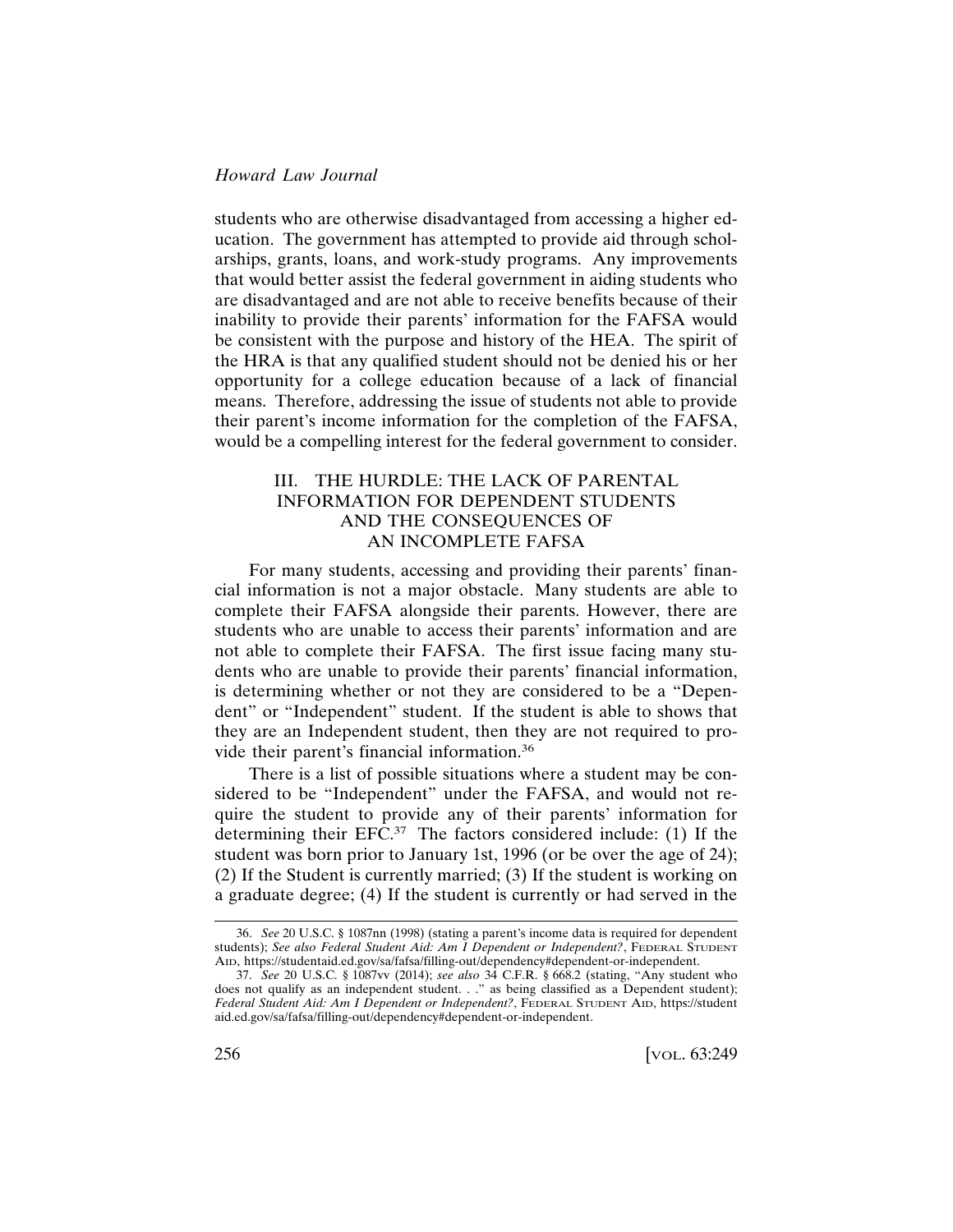U.S. Military; (5) If the student has children or other dependents upon whom they support; (6) If the student's parents have been deceased or the student has been within the foster care system; and (7) If the student is homeless as determined by the U.S. Department of Housing and Urban Development.<sup>38</sup> If a student answers yes to any of these questions, then the student is considered to be an Independent student under the FAFSA, and their parent's financial information is not required.39 If, however, a student is not classified as an Independent student, then they are automatically classified as a Dependent student and must submit their parent's financial information.40 Even considering the outlined factors, the FAFSA states that students who are entering Law school or Medical school may still need to provide the financial information of their parents regardless of their dependency status.<sup>41</sup>

The rules governing the FAFSA and parental information are unbending, and the Department of Education does not provide substantive remedies for students who fall in-between what is considered to be a "Dependent" and "Independent" student. The Department of Education clearly states that even if the student does not live with their parents or if the student is not claimed by their parents on their tax forms, the student will still not be considered an Independent student for the purposes of the FAFSA.<sup>42</sup>

In limited situations that fall outside of the factors used to determine a student's dependency status, the Department of Education has four additional, "special circumstances" which may be considered when concerning Dependent students.<sup>43</sup> These special circumstances include: (1) whether the student's parents are incarcerated; (2) whether the student has left home due to an abusive family environment; (3) whether the student knows or does not know where their parents are and if they are unable to contact them; and (4) if the student is older than 21 but not yet 24 and are unaccompanied, and are either homeless or self-supporting and at risk of being homeless.<sup>44</sup>

<sup>38.</sup> *See* 20 U.S.C. § 1087vv (2014).

<sup>39.</sup> *Id*.

<sup>40.</sup> *See* 20 U.S.C. § 1087oo (2009).

<sup>41. 34</sup> C.F.R. § 668.2; *see* Federal Student Aid, *supra* note 37.

<sup>42.</sup> *Id*.

<sup>43.</sup> *See* 20 U.S.C. § 1087tt (2015); *see also id*.

<sup>44.</sup> *Federal Student Aid: Dependent Students Must Report Their Parents' Information, as well as Their Own, on the FAFSA Form*, FEDERAL STUDENT AID, https://studentaid.gov/applyfor-aid/fafsa/filling-out/parent-info#special-circumstances.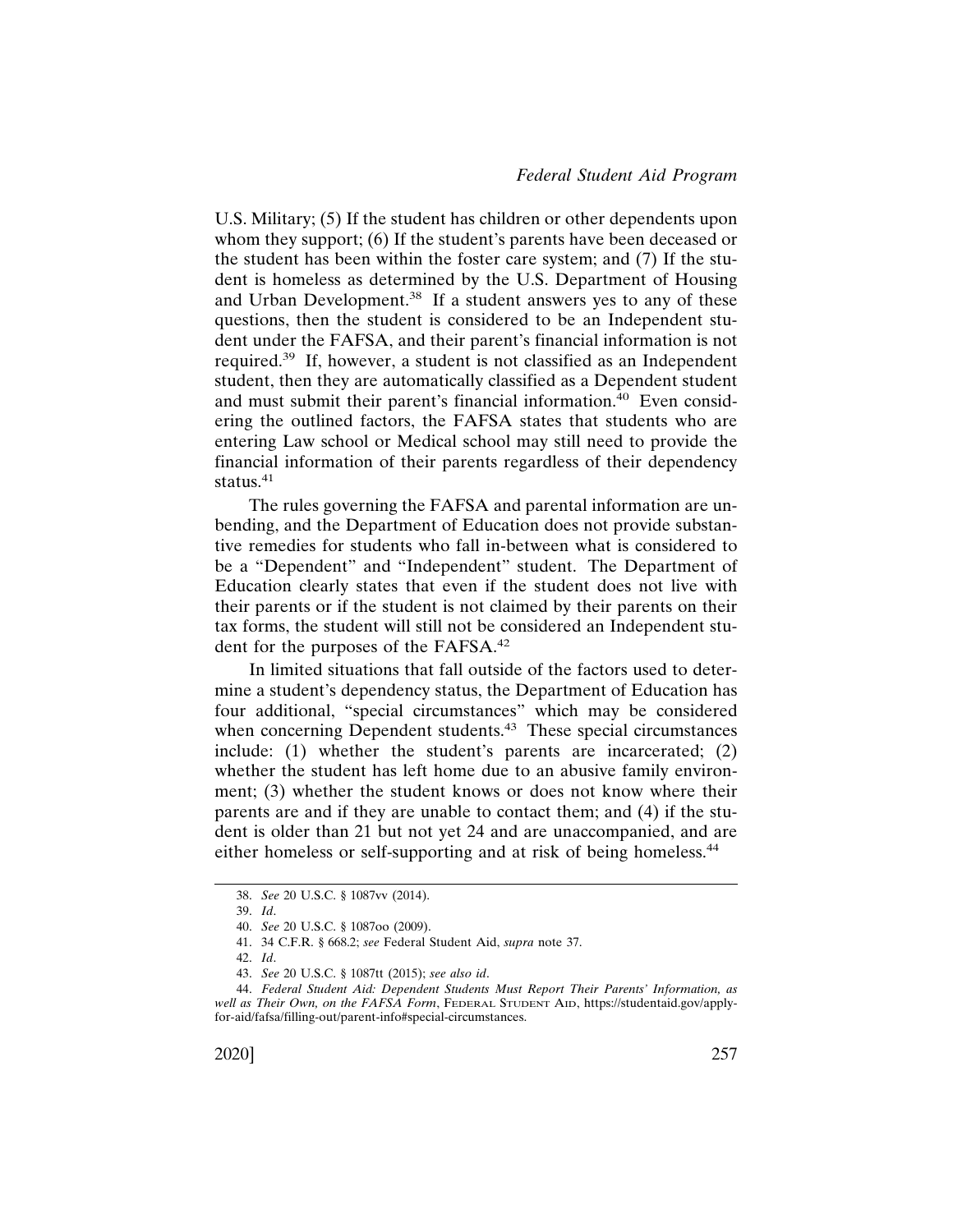However, under these four circumstances, if the student's FAFSA is submitted, it will not be fully processed, and the student's EFC will be deemed "incomplete."45 Furthermore, the student would be required to contact their college's financial aid office and would have to provide evidence and reasoning for why they are unable to obtain their parent's information.46 This type of evidence would include court or law enforcement documents; letters from a clergy, school counselor, or social worker; and any other relevant documents pertaining to the student's circumstance.47 The decision made by the school's financial aid office is final, and cannot be appealed to the Department of Education.<sup>48</sup>

If a student fails to show their independent status and does not fall within one of the limited "special circumstances," then the ability for the student to obtain funds for attending college becomes limited or non-existent.49 The process of obtaining financial assistance from the government without a parent's signature and without being declared an independent student is difficult, and becomes a major obstacle for prospective students.<sup>50</sup>

When a dependent student is not able to retrieve their parents' information, the Department of Education asserts that the student will not be considered independent from their parents, just because the parents refused to sign the FAFSA.<sup>51</sup> However, while the FAFSA provides steps for these "special circumstances," it does not provide any sufficient remedy or alternative. When a student does not qualify for one of the "special circumstances" and their parent refuses to give the student their information, the student may still submit their FAFSA, but the student will not receive any federal student aid other than a partial unsubsidized loan, and even that may not be awarded to the student.<sup>52</sup> The decision determining whether the student receives the unsubsidized loan is ultimately up to the financial aid office or career center of the college the student plans to attend.<sup>53</sup>

<sup>45.</sup> *Id*.

<sup>46.</sup> *Id*. 47. *Id*.

<sup>48.</sup> *Id*.

<sup>49.</sup> Terry Savage, *The Unfortunate Reality: When Parents Refuse to Fill Out the FAFSA*, IGRAD.COM (Mar. 22, 2018), https://www.igrad.com/articles/the-unfortunate-reality-when-par ents-refuse-to-fill-out-the-fafsa.

<sup>50.</sup> *Id*.

<sup>51. 34</sup> C.F.R. § 668.2; *see* Federal Student Aid, *supra* note 37.

<sup>52.</sup> *See* 20 U.S.C. § 1087tt (2015); *see also* Federal Student Aid, *supra* note 37.

<sup>53.</sup> *Id*. § 1087tt.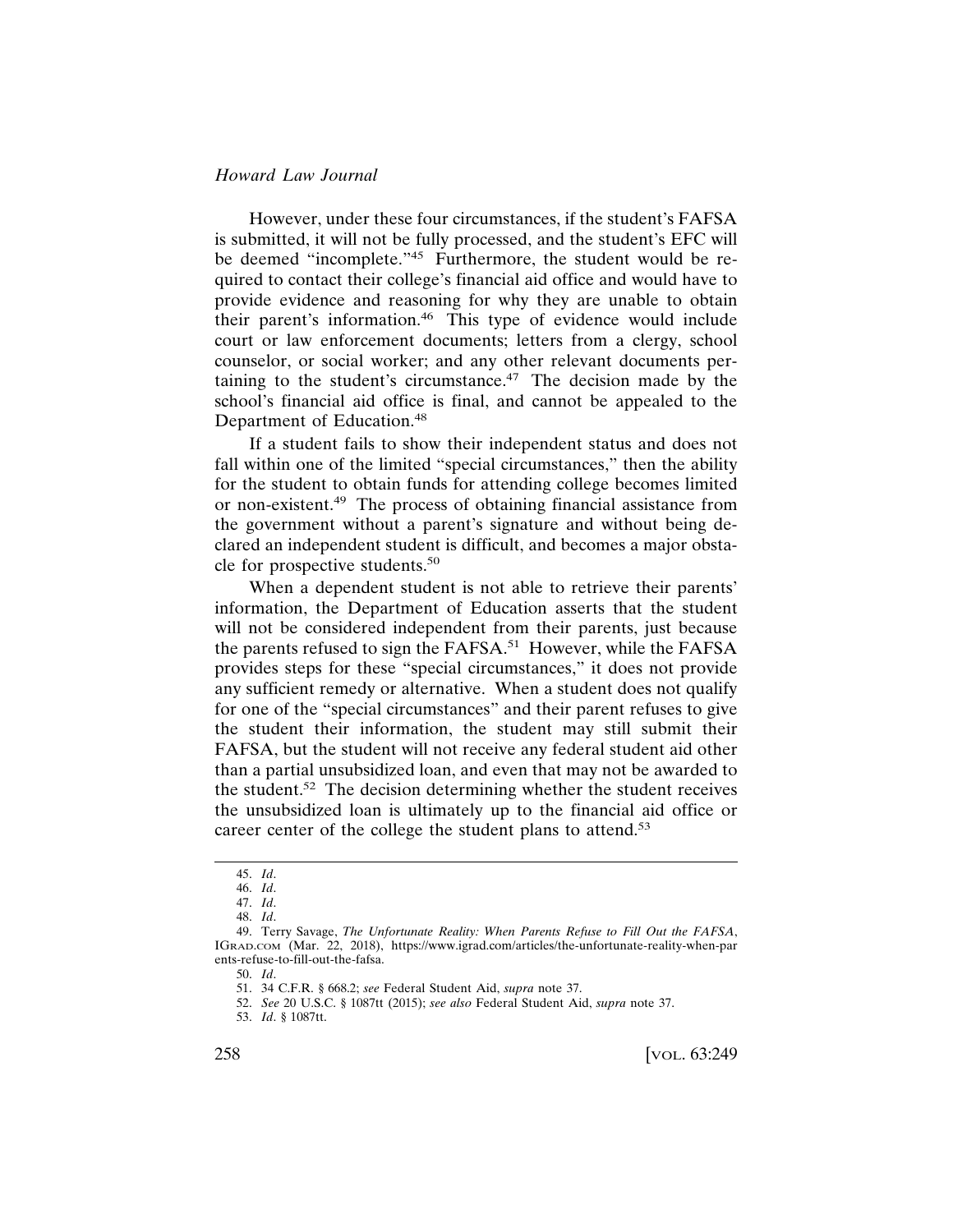When a student submits their FAFSA without their parent's information, the student must immediately contact their prospective college's financial aid office for them to determine if it is possible for the student to receive an unsubsidized loan.<sup>54</sup> The college may request a written statement from the student's parents, indicating that they refused to provide their information on the FAFSA form.<sup>55</sup> However, as one may think, it would be incredibly difficult for a student to receive a written statement from their parents, when their parents refused to grant them information to complete the FAFSA in the first place. Again, the decision made by the college's financial aid department is final, and cannot be appealed to the Department of Education by the student.<sup>56</sup> Therefore, in many instances, a student who is denied help from their college or university is left with no additional options for relief, and the federal government remains silent and apathetic.

In addition to not receiving federal assistance for college expenses, a student who is unable to complete their FAFSA may also face difficulties receiving aid from other financial sources. In a report by Rebecca Safier, she states that fifty-two percent of students believe that the FAFSA is only used to determine federal financial aid.<sup>57</sup> However, as the report points out, many state-run higher education financial assistance programs and many higher education institutions rely on the data supplied by the FAFSA to determine how much financial aid a student should receive from their institutions.<sup>58</sup>

In addition to government aid and institutional aid, private scholarships and grants can also be impacted by an incomplete FAFSA. For example, one of the most generous scholarships available to undergraduate students is the Gates Scholarship. The Gates Scholarship provides funding for the full cost of attendance of a four-year undergraduate institution to an incoming underrepresented college freshmen.59 However, one of the main requirements for the scholarship is that the applicant be "Pell-eligible," meaning that the student must

<sup>54.</sup> *Id*.

<sup>55.</sup> *Id*.

<sup>56.</sup> *Id*.

<sup>57.</sup> Rebecca Safier, *Survey Reveals Deep Misunderstandings About Financial Aid*, STUDENT LOAN HERO (Dec. 3, 2018), https://studentloanhero.com/featured/survey-most-common-finan cial-aid-myths/.

<sup>58.</sup> *Id*.

<sup>59.</sup> THE GATES SCHOLARSHIP, https://www.thegatesscholarship.org/scholarship (last visited Feb. 15, 2019).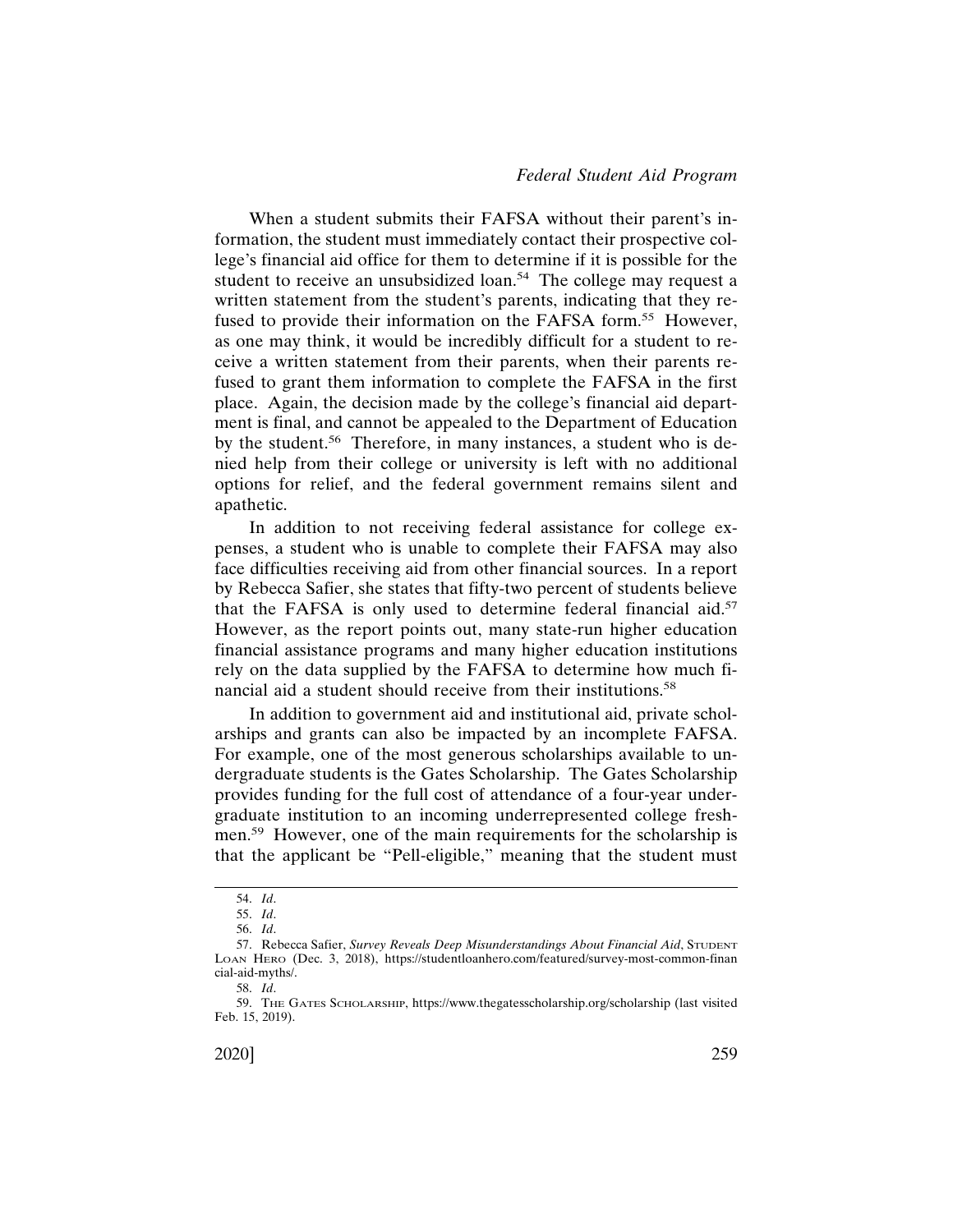qualify for a Federal Pell Grant.<sup>60</sup> As we have seen, the only way to show that a student qualifies for the Federal Pell Grant is through the FAFSA application. So, if the application is incomplete and the student's EFC is never finalized, then the student would automatically be disqualified from applying for the Gates Scholarship.

For students who are unable to obtain the necessary financial information to complete the FAFSA, the inability to receive any federal aid, state aid, institutional aid, and other scholarships and grant opportunities, forces students to apply for private student loans. In cases where the parental figure is absent, these students will also have to apply without the assistance of a co-signer. Many private companies will not offer student loans to a student without a co-signer, and will require a student to demonstrate they have built up some sort of credit.61 Even if a student were able to get approved for a private student loan, the interest rates could be as high as twelve percent.<sup>62</sup> Conversely, the 2018-2019 interest rate for the Direct Subsidized and Unsubsidized undergraduate student loans were capped at five point zero five percent.<sup>63</sup> Student loan debt is a major issue facing over forty-four million Americans, and over ten percent of those who have a large student loan burden default or become delinquent.64 By forcing students to take out private loans with higher interest rates, it will only make it more difficult for students to pay off their student loans.

Dependent students who are unable to provide their parent's information are at a clear disadvantage. A student is essentially "cut off" from state sponsored aid and there are no reasonable alternatives in the private sector. Students who are unable to contact their parents for their financial information are also unlikely to receive support in applying for private student assistance. These students are unable to receive any support for their higher education expenses, which forces the students to cut off their educational goals until they no longer need their parent's financial information or when the student can pay for their higher education expenses in cash.

<sup>60.</sup> *Id*.

<sup>61.</sup> Madison Miller, *Student Loans Without a Cosigner: The Best Options and Alternatives*, VALUEPENGUIN (Oct. 26, 2018), https://www.valuepenguin.com/student-loans/student-loanswithout-a-cosigner.

<sup>62.</sup> *Id*.

<sup>63.</sup> ACCESSLEX.ORG, https://www.accesslex.org/xblog/2018-19-federal-student-loan-interest -rates-announced (last visited Feb. 15, 2019).

<sup>64.</sup> Zack Friedman, *Student Loan Debt Statistics In 2019: A \$1.5 Trillion Crisis*, FORBES (Feb. 25, 2019), https://www.forbes.com/sites/zackfriedman/2019/02/25/student-loan-debt-statis tics-2019/#fba6282133fb.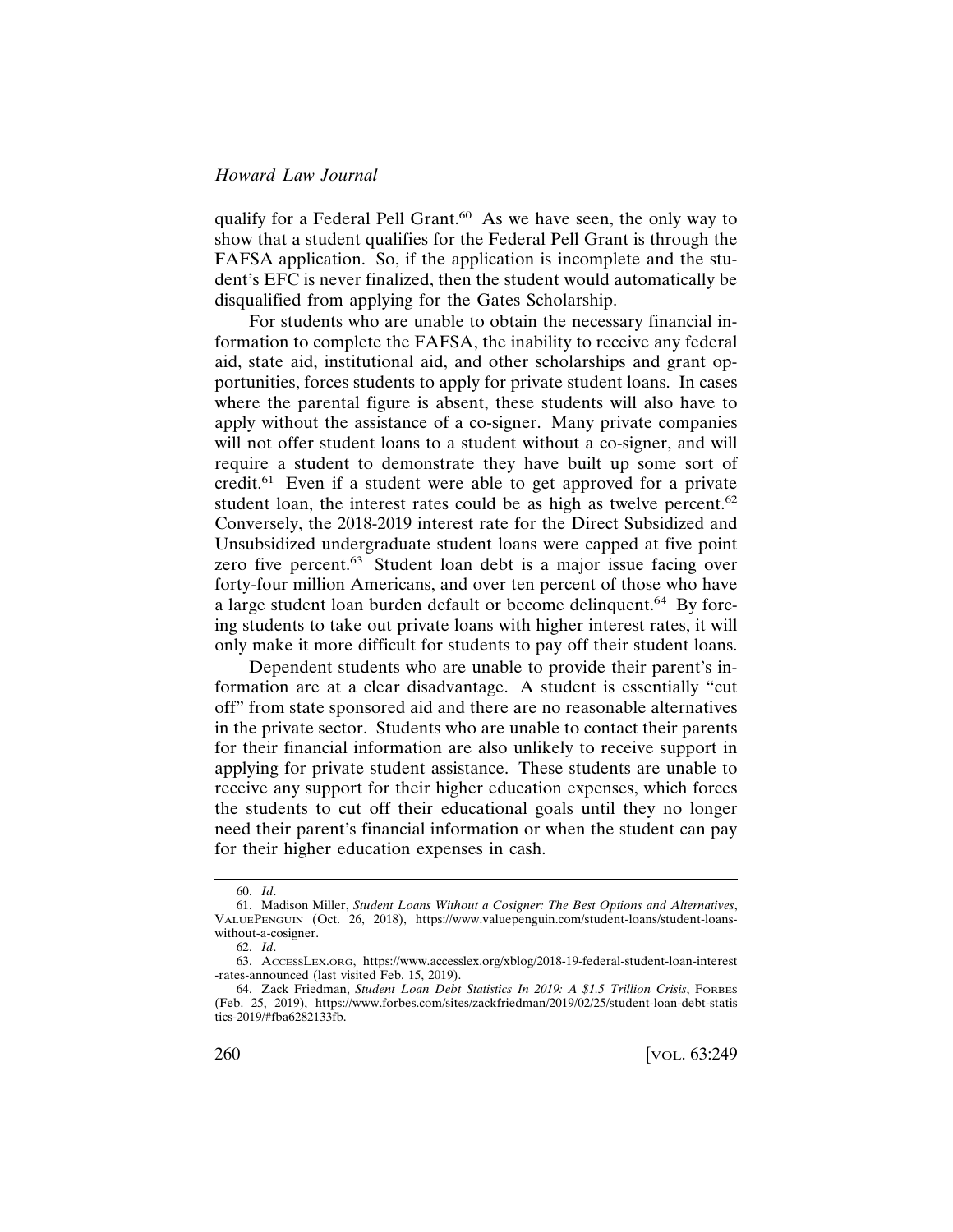# IV. THE MOST VULNERABLE STUDENTS ARE BEING IMPACTED TODAY

Many students are confused by the basic requirements needed to complete their FAFSA application. In a recent survey, fifty-nine percent of the student participants believed they did not need to have their parents' information for the FAFSA if they supported themselves.<sup>65</sup> This is incorrect unless the student can show they are an independent student as defined by the FAFSA, but many students are not informed about this requirement until they actually start to complete the application.<sup>66</sup> For many students, not knowing they need their parents' financial information can be easily fixed. However, if the student finds out about the parental requirement while they are filing their FAFSA application, it may be too late. The students who are most negatively impacted by the rule requiring parental financial information to complete the FAFSA are those who are in communities that are already at risk of not receiving a higher education.

### A. *Students who are in Poverty*

One major group that is negatively impacted by the requirement to provide parental information are students who come from lowerincome homes. Lauren DiMartino states, "Approximately forty percent of low-income students accepted to college never make it to the first day of class, which some attribute to the sticker shock of tuition prices and the complicated array of paperwork requirements."67 For many students, the process of completing the FAFSA is confusing, and many do not know their parents' information is even a requirement.

Many students who come from low income families find it even harder to receive required parent information than their peers who come from more wealthy households.<sup>68</sup> Many low-income students find it difficult to gain access to their parents' financial information as many parents do not communicate their financial situation to their children.69 In a study from the Teachers Insurance and Annuit Association of America, it was found that just eleven percent of parents

<sup>65.</sup> Safier, *supra* note 57.

<sup>66.</sup> *Id*.; *see also*, 34 C.F.R. § 668.2.

<sup>67.</sup> DiMartino, *supra* note 10.

<sup>68.</sup> *Id*. at 282; *see* 20 U.S.C. § 1087tt (2015); *see also* Federal Student Aid, *supra* note 37. 69. *Id*.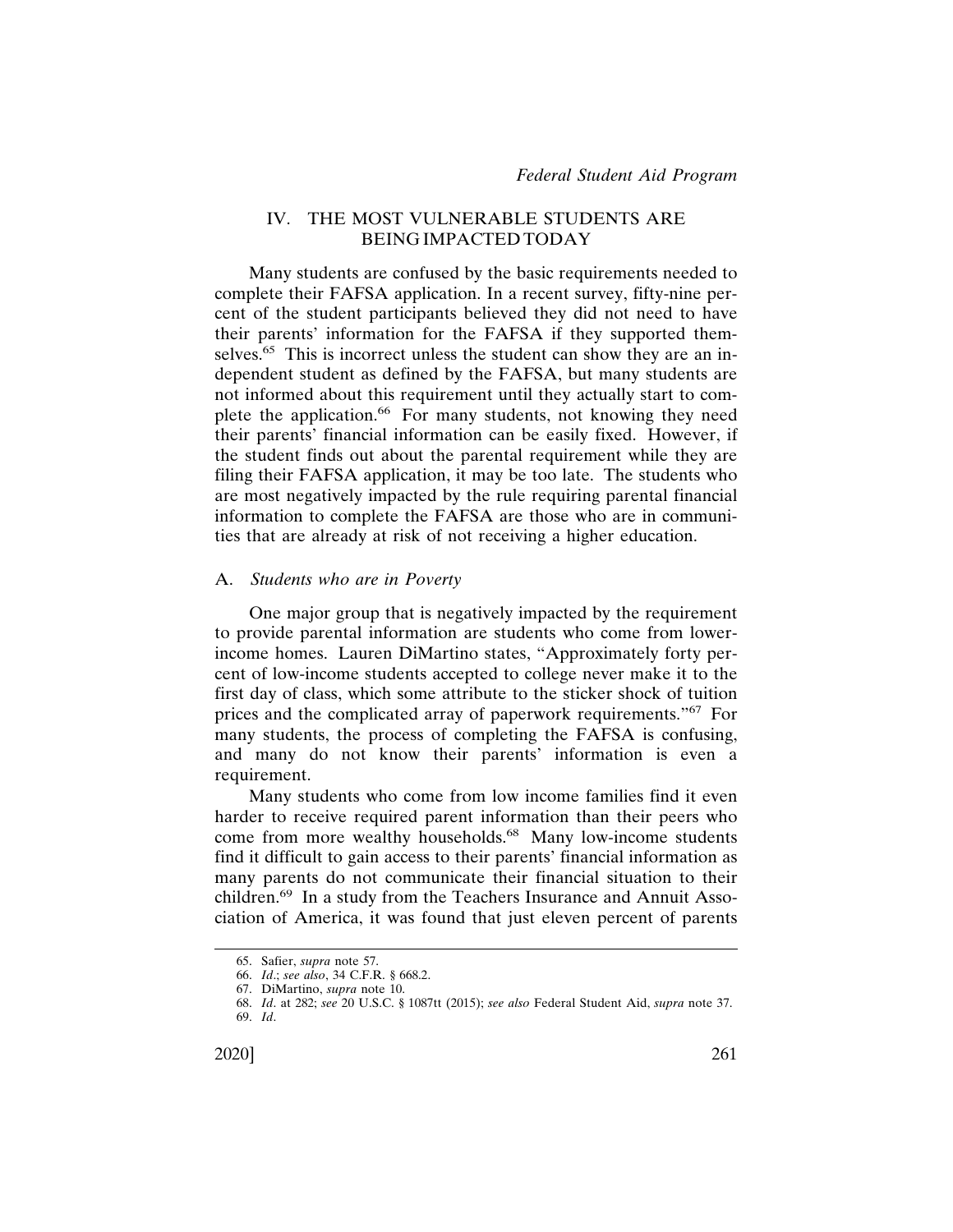will initiate conversations regarding money with their adult children.<sup>70</sup> If parents are not able to talk to their children about finances once their children are adults, it is even more unlikely they will have these conversations with their children when they are still in High School. Finances are a personal matter, and some parents may feel too embarrassed to discuss their financial situation with their children. A parent's unwillingness to give out their financial information due to privacy concerns or embarrassment is not an acceptable excuse under the FAFSA guidelines for independent status, and students are provided no remedy or additional options if their parent refuses to give their financial information.<sup>71</sup>

### B. Toxic Family Households

Another population of students who are at risk of not obtaining aid due to a parent's unwillingness to give their financial information, are students who come from families that do not have a supporting parent or guardian. Students who come from broken or toxic households may no longer be living with their parents or may not communicate with their parents. In a recent study from Chapin Hall at the University of Chicago, research found that as many as one in ten young adults who are eighteen to twenty-five have experienced homelessness over the past year.72 The article states that "experiencing homelessness" may not be the traditional form of being homeless, but could simply include having to live with friends or having to "couch surf" for an extended period.<sup>73</sup> All in all, many homeless youths, would find it difficult to use this as a way to become emancipated from their parents and be deemed to be an Independent student under the current statute and regulation.<sup>74</sup> The process of becoming an "emancipated youth" needs to be reformed. Current regulations should clearly communicate to homeless youth the process they need to take to become emancipated. Additionally, the regulations also need to become less restrictive and complicated, so youth can go

<sup>70.</sup> Elizabeth Anderson, *It's Time for Parents and Their Adult Children to Start Having Better Financial Discussions*, TIAA (Mar. 1. 2017), https://www.tiaa.org/public/about-tiaa/newspress/press-releases/pressrelease663.html.

<sup>71.</sup> *See* 20 U.S.C. § 1087vv(d) (2015).

<sup>72.</sup> M.H. MORTON, A. DWORKSY, & G.M. SAMUELS, MISSED OPPORTUNITIES: YOUTH HOMELESSNESS IN AMERICA. NATIONAL ESTIMATES, VOICES OF YOUTH COUNT 6 (2017), https:// voicesofyouthcount.org/wp-content/uploads/2017/11/VoYC-National-Estimates-Brief-Chapin-Hall-2017.pdf.

<sup>73.</sup> *Id*.

<sup>74.</sup> *See* 20 U.S.C. § 1087vv (2015); *see also* Federal Student Aid, *supra* note 37.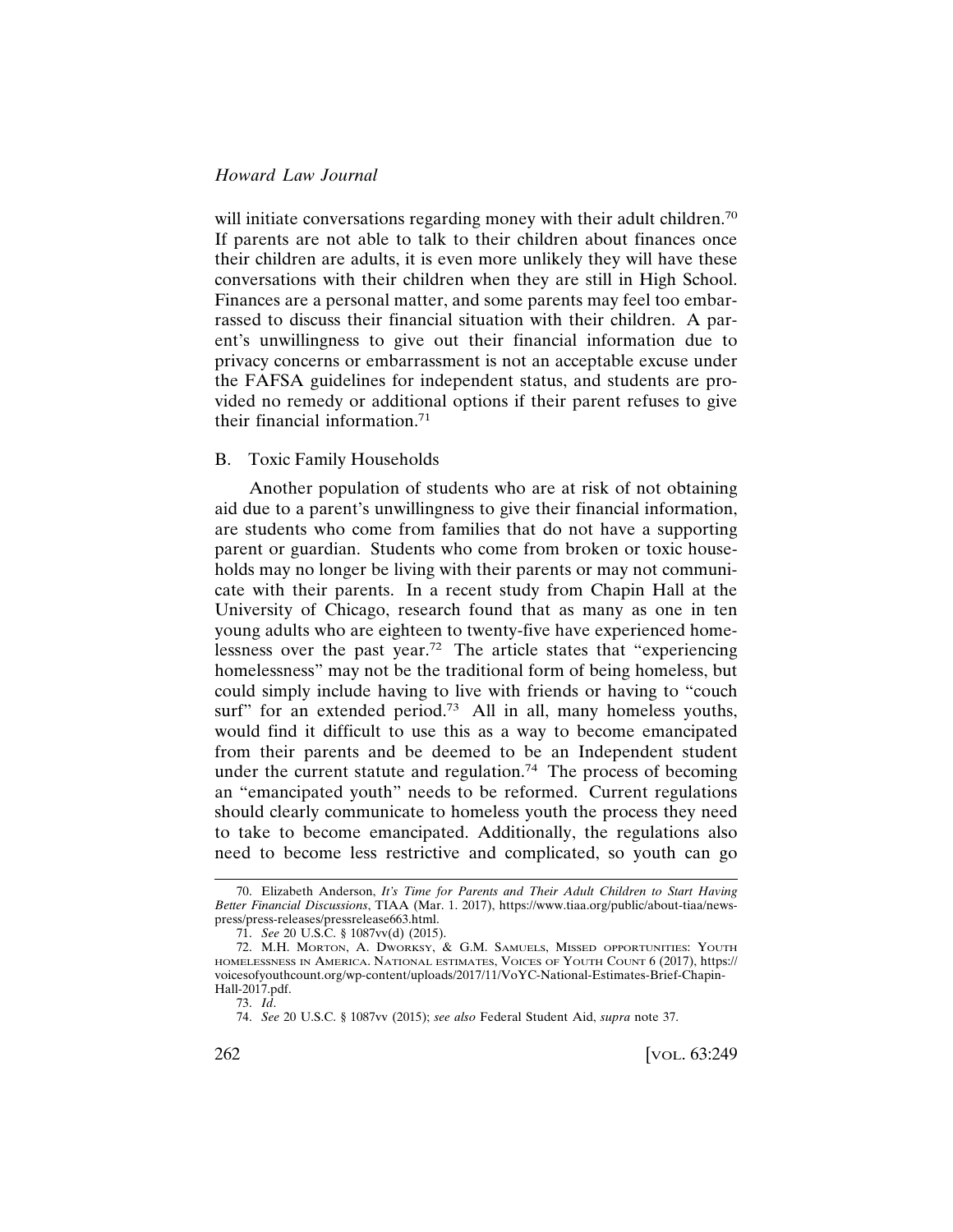through the process without feeling overburdened or intimidated by the legal process.

Many students who come from abusive family homes are forced to work and live independently, and they do so without thinking of the possible consequences of no longer living with their parents.75 However, as stated above, simply not living with one's parents is not sufficient to show that a student is technically an Independent student for the FAFSA.76 The student would still be considered a Dependent student and would still need to find their parents' financial information. However, if the student was able to contact their parents it may still not be enough, as many estranged parents will often refuse to provide their information for their children.77 Moreover, about one-third of the students who have completed their FAFSA will be selected for verification, which mandates that the student collect their parent's tax returns, proof of income, and proof of legal residency.78 The initial process of obtaining parental financial information is already a barrier for many homeless students, but if the students are selected for verification, it adds even more confusion to an already confusing and stressful process.

For obvious reasons, it is difficult for an estranged student to obtain their parents' basic financial information, it is even more difficult for them to provide additional proof upon verification. Many students will likely find the process too overly demanding. The student may determine that it would be impossible to complete FAFSA, let alone an additional verification process.79 With these realizations, many students will likely give up on the application process. It is clear the issues facing many students are their inability to gain information from their parents due to a lack of communication and an overall troubled relationship, so it is illogical that the current system requires a student to have to go back to the very source of the problem itself, their parents.

<sup>75.</sup> Lauren A. DiMartino, *supra* note 10.

<sup>76.</sup> *See* 20 U.S.C. § 1087vv (2015).

<sup>77.</sup> Lauren A. DiMartino, *supra* note 10.

<sup>78.</sup> Meredith Kolodner, *Why Are Low-Income Students Not Showing Up to College, Even Though They Have Been Accepted?*, THE HECHINGER REPORT (Aug. 14, 2015), https://hechinger report.org/why-are-low-income-students-not-showing-up-to-college-even-though-they-havebeen-accepted/.

<sup>79.</sup> DiMartino, *supra* note 10 (citing *Past Due Balances and Collections*, BROOKLYN C., http://www.brooklyn.cuny.edu/web/about/offices/bursar/collections.php (last visited Nov. 11, 2017).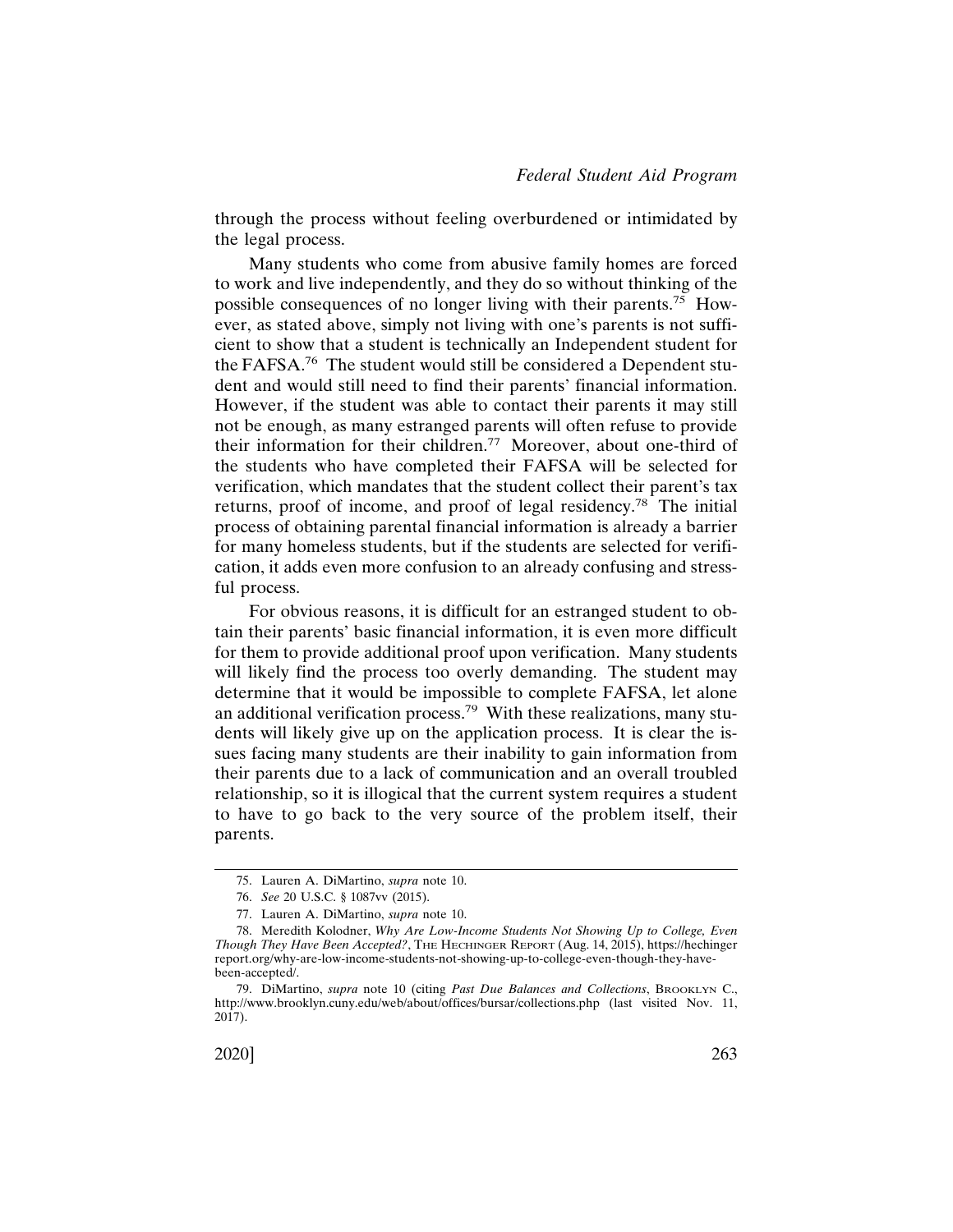Many suggest that the current system already assists displaced youth, stating that those students who have been emancipated from their parents would be counted as being an Independent student under the FAFSA, and they would no longer need their parents' information.80 While it is true, it is not always that easy for a student to become emancipated.<sup>81</sup> One-third of the states have no statutory process in place for unaccompanied youth to become emancipated from their parents.82 Additionally, many unaccompanied youths do not have the resources, money, and knowledge on how to navigate the complex legal process of becoming emancipated through the court system.<sup>83</sup> Therefore, with it being unlikely for these students to obtain their parents' information and documents, and with the confusion of becoming legally emancipated, many students find themselves in a difficult situation with no remedy.

### C. Individuals in the LGBTQ Community

Another group of students who are at risk of not being able to receive their parent's financial information includes students who identify as lesbian, gay, bi-sexual, transgender, or queer (LGBTQ). Those who are in the LGBTQ community have a hundred and twenty higher percentage of being homeless than their non-LGBTQ peers.<sup>84</sup> Unlike their non-LGBTQ peers, LGBTQ youths who are forced to leave home due to family rejection are more likely to enter the juvenile justice system and run away from the child welfare placement programs.85 Overall, younger people who identify as being a part of the LGBTQ community are also more likely to end up homeless given that they have fewer family members and community resources to rely on.86

Moreover, students who identify as LGBTQ face another more unique and nuanced issue. For LGBTQ students who come from more conservative and religious households, the parents of these students may use their information as leverage to influence their student

<sup>80.</sup> *See* 20 U.S.C. § 1087vv (2015).

<sup>81.</sup> Jordan Blair Woods, *Unaccompanied Youth and Private-Public Order Failures*, 103 IOWA L. REV. 1639, 1698 (2018).

<sup>82.</sup> *Id*.

<sup>83.</sup> *Id*.

<sup>84.</sup> MORTON, *supra* note 72.

<sup>85.</sup> Woods, *supra* note 85, at 1698.

<sup>86.</sup> *My So-Called Emancipation*, HUMAN RIGHTS WATCH (May 12, 2010), https://www.hrw. org/report/2010/05/12/my-so-called-emancipation/foster-care-homelessness-california-youth.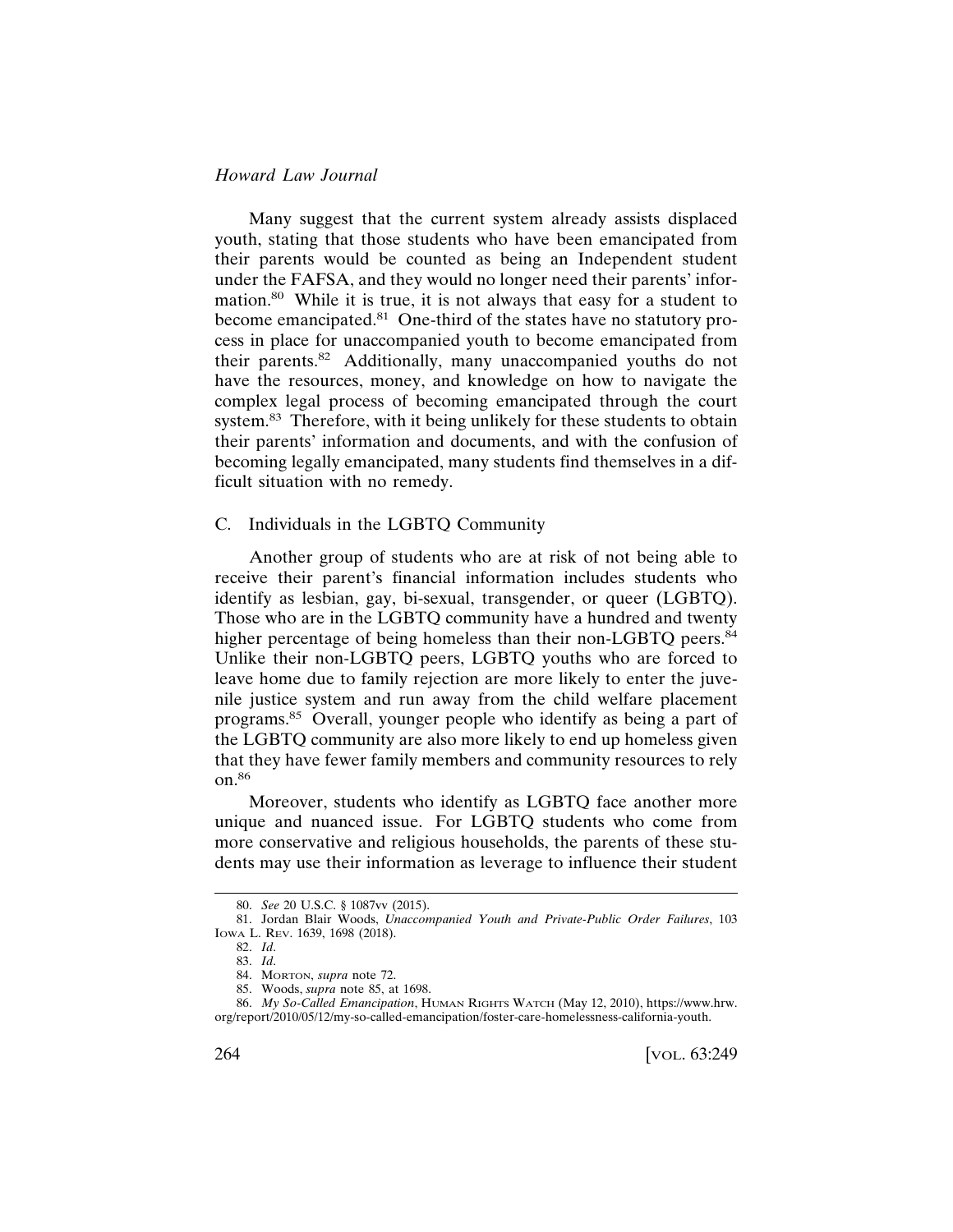in deciding which college or university to attend. Today, parents are becoming even more concerned with where their child goes to college and are attempting to control what their child may be exposed to when they attend college.<sup>87</sup> This is even more true with parents who want to curtail their LGBTQ student's lifestyle.

Christian colleges and universities are institutions that discourage individuals from being a part of the LGBTQ community or acting on their "homosexuality."88 Additionally, some colleges may not discriminate based on one's sexual identity, but punish those who participate in, "homosexual conduct."89 Overall, Christian colleges and universities also discourage and demoralize those in the LGBTQ community in many underhanded ways. In 2016, the Richmond Times-Dispatch reported that the evangelical university, Liberty University, special-ordered their psychology textbooks to omit certain sections on sexual orientation.<sup>90</sup> Overall, the article pointed out that Liberty displays a pattern of pushing a religious-political agenda upon its students and faculty, which many times is an anti-LGBTQ agenda filled with propaganda and misinformation.<sup>91</sup>

Colleges and Universities that openly object and attempt to control those in the LGBTQ community are attractive options for parents who disapprove of their child's sexual orientation and may view their child's attendance at such institution as a way to "fix" their child. With the current requirement that students need to obtain their parents' financial information to complete the FAFSA, gives the parents a degree of control and influence on which institution the student chooses to attend. This is an unintended consequence of how the current FAFSA application gathers student information, and it is harming students who are facing discrimination within their home.

### D. First Generation Americans

The last at-risk group that is negatively impacted by the parental information requirement of the FAFSA are students who are first-

<sup>87.</sup> Scott Jaschik, *Brown Is Completely Off the Table*, INSIDE HIGHER ED (June 26, 2017), https://www.insidehighered.com/admissions/article/2017/06/26/private-college-counselors-reportparents-increasingly-bring-politics.

<sup>88.</sup> *Bob Jones University Student Handbook*, Bob Jones University (2018) at 65.

<sup>89.</sup> *Liberty University Law School Honor Code*, Liberty University School of Law (May 26, 2017) at 23.

<sup>90.</sup> Karin Kapsidelis, *Liberty Psychology Course Omits LGBT Content*, RICHMOND TIMES-DISPATCH (June 14, 2016), https://www.richmond.com/news/virginia/article\_b4de73d5-b0a4-5581 -9ba7-4fa29d63a6a7.html.

<sup>91.</sup> *Id*.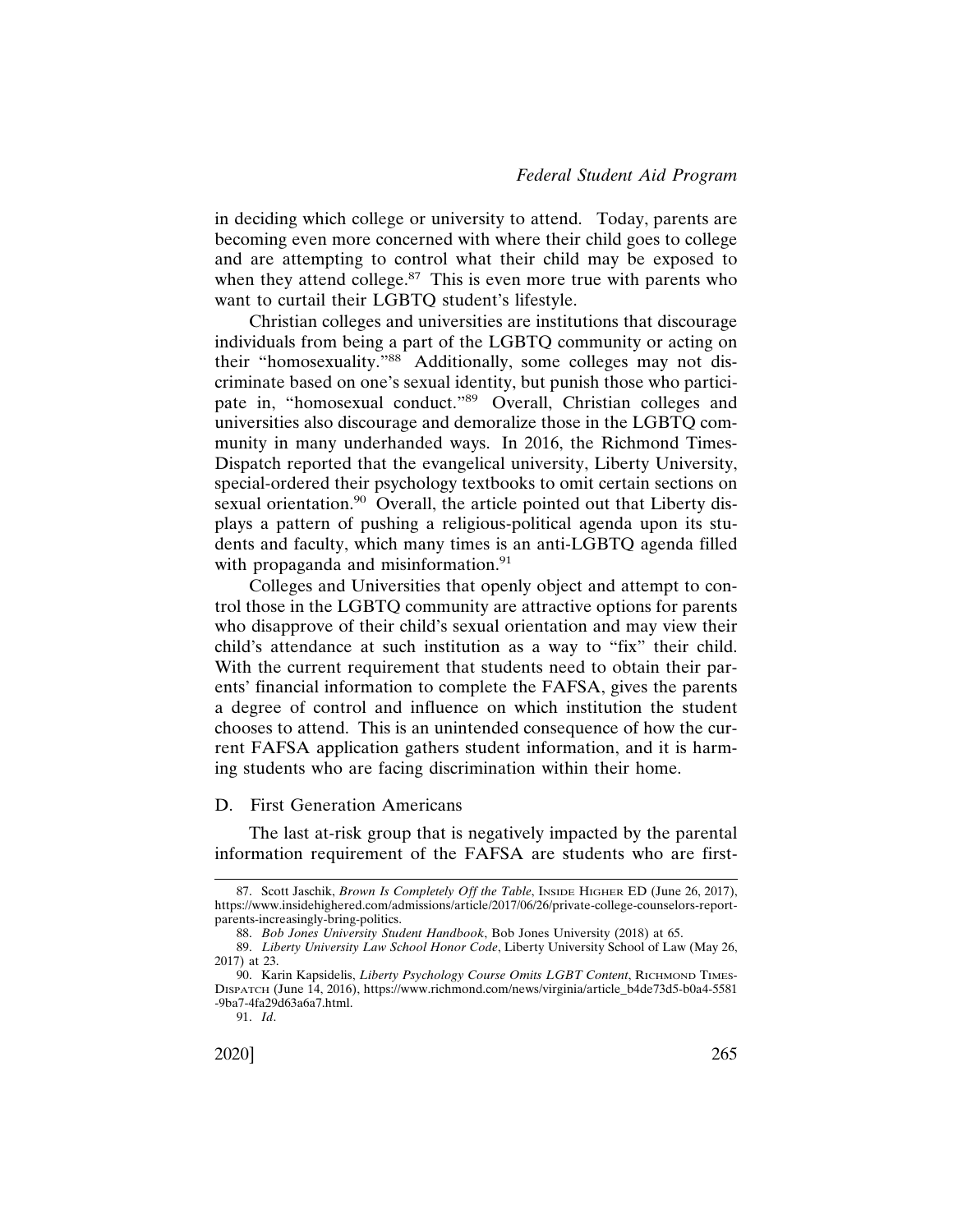generation Americans or who have family members who are not documented immigrants. These students already facing hardships and complications in trying to obtain a higher education, but many are faced with their parents' refusal to give out information regarding their finances due to fear and misunderstanding. Additionally, it must be understood that students who are not legal residents of the United States are unable to obtain any financial assistance for higher education.92 However, even students who are legal residence may still be negatively impacted by their parents' misunderstanding of the FAFSA and fear of possible consequences of providing their financial information to the federal government.<sup>93</sup>

Students who are first-generation Americans are faced with many more challenges than other students. These additional challenges may include, guilt for leaving home, higher social anxiety, and possible language barriers.94 Today, many immigrants are also people of color comprising of poor and working-class individuals, and face marginalization within U.S. society by their immigration status in general.<sup>95</sup> The FAFSA application may be unfamiliar for many families who are new to the United States, and providing personal financial information may be uncomfortable for many parents.

Moreover, students that have parents who are not citizens of the United States may face even more challenges. Currently, immigrants living in the United States who are not citizens may be at risk of being deemed a "public charge" if they receive certain types of government assistance.96 For example, public charge status may be given to an immigrant if they routinely accept "cash benefits" for income maintenance or have been institutionalized in long-term care at the government's expense.<sup>97</sup> However, despite this current rule, there is still a great deal of confusion within many immigrant communities.<sup>98</sup> Fur-

<sup>92.</sup> *See* 20 U.S.C. § 1091(a)(5) (2015).

<sup>93.</sup> Claire R. Thomas & Ernie Collette, *Unaccompanied and Excluded from Food Security: A Call for the Inclusion of Immigrant Youth Twenty Years After Welfare Reform*, 31 GEO. IM-MIGR. L.J. 197, 212 (2017) (stating that many immigrants refrain from applying for public benefits because of the fear of becoming a public charge, which could lead to deportation).

<sup>94.</sup> Brittany Sims, *Should First-Generation College Students Receive More Financial Aid?*, STUDYBREAKS (Feb. 13, 2018), https://studybreaks.com/college/first-generation-students/.

<sup>95.</sup> Kevin R. Johnson, *The Intersection of Race and Class in U.S. Immigration Law and Enforcement*, 72 L. & CONTEMP. PROBS. 1, 5 (Fall 2009).

<sup>96.</sup> Public Charge Fact Sheet, UNITED CITIZENSHIP AND IMMIGRATION SERVICES, (Apr. 29, 2011) https://www.uscis.gov/news/fact-sheets/public-charge-fact-sheet.

<sup>97. 64</sup> Fed. Reg. 28689 (Mar. 26, 1999) (stating that being classified as a public charge can place an individual at risk of deportation).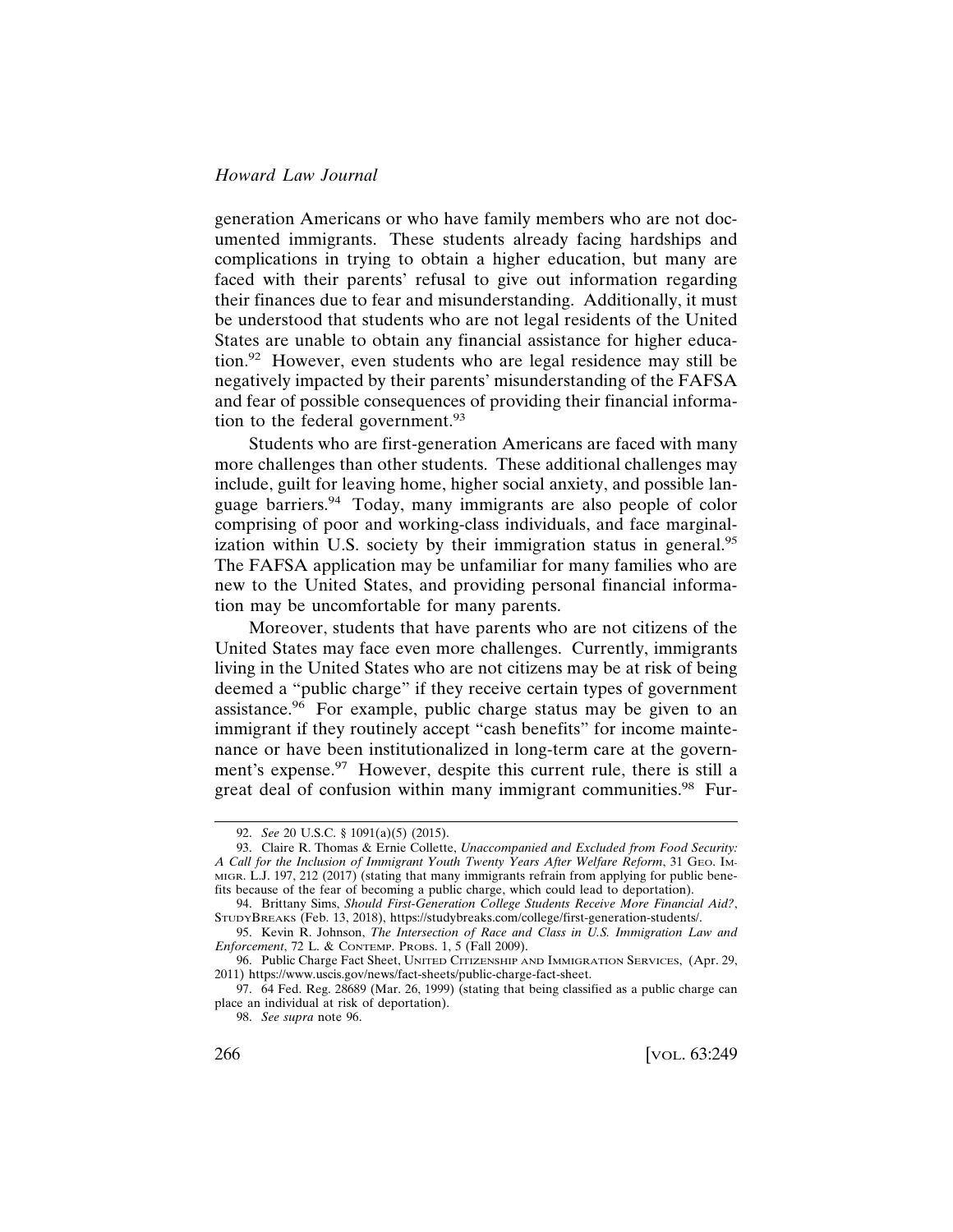ther still, the Department of Homeland Security contemplates expanding reasons for immigrants to become a public charge. These potential methods include receiving certain benefits which are not limited to cash benefits and could also include benefits received by the immigrants children.<sup>99</sup> All in all, with the confusion surrounding that may negatively impact an immigrant's livelihood, some immigrant parents are cautious about signing their child up to receive government assistance for a higher education. Overall, the current system which requires a parent's information is limiting the student, who is likely a U.S. citizen, from receiving benefits they are entitled to under law.

Another group of students negatively affected by the requirement to give out their parents' financial information are those who have undocumented parents. Many students, who are U.S. citizens, will not complete their FAFSA out of fear that their family members, who are undocumented, may be outed and could face potential deportation.100 In these cases, the only remedy for these students would be to claim to be Independent or forgo obtaining any assistance for college due to circumstances which are completely out of the student's control. Because of the federal government's inability to create legislation that caters to different types of students and because of the federal government's inability to address this problem, U.S. citizens are not aided in the way they are entitled.

# V. MOVING FORWARD: HOW TO ADDRESS THE "GAP" WITHIN THE FAFSA

There are several solutions that can be used to address the issues facing students who are unable to provide their parents' financial information. Federal and state statues as well as agency rules may all play a vital role in making the transfer of required information from the student's parent to the Department of Education easier. In this last section, I will explore the possible solutions that the federal government may take to help students obtain financial aid when the student's parent refuses to cooperate.

<sup>99.</sup> Inadmissibility and Deportability on Public Charge Grounds, 64 Fed. Reg. 28676 (proposed July 7, 2018) (to be codified in 8 C.F.R. pt. 212).

<sup>100.</sup> Kat Tretina, *3 Obstacles That Can Affect Financial Aid for Immigrants*, STUDEN-TLOANHERO.COM (Oct. 24, 2017), https://studentloanhero.com/featured/financial-aid-for-immi grants-obstacles-affect/.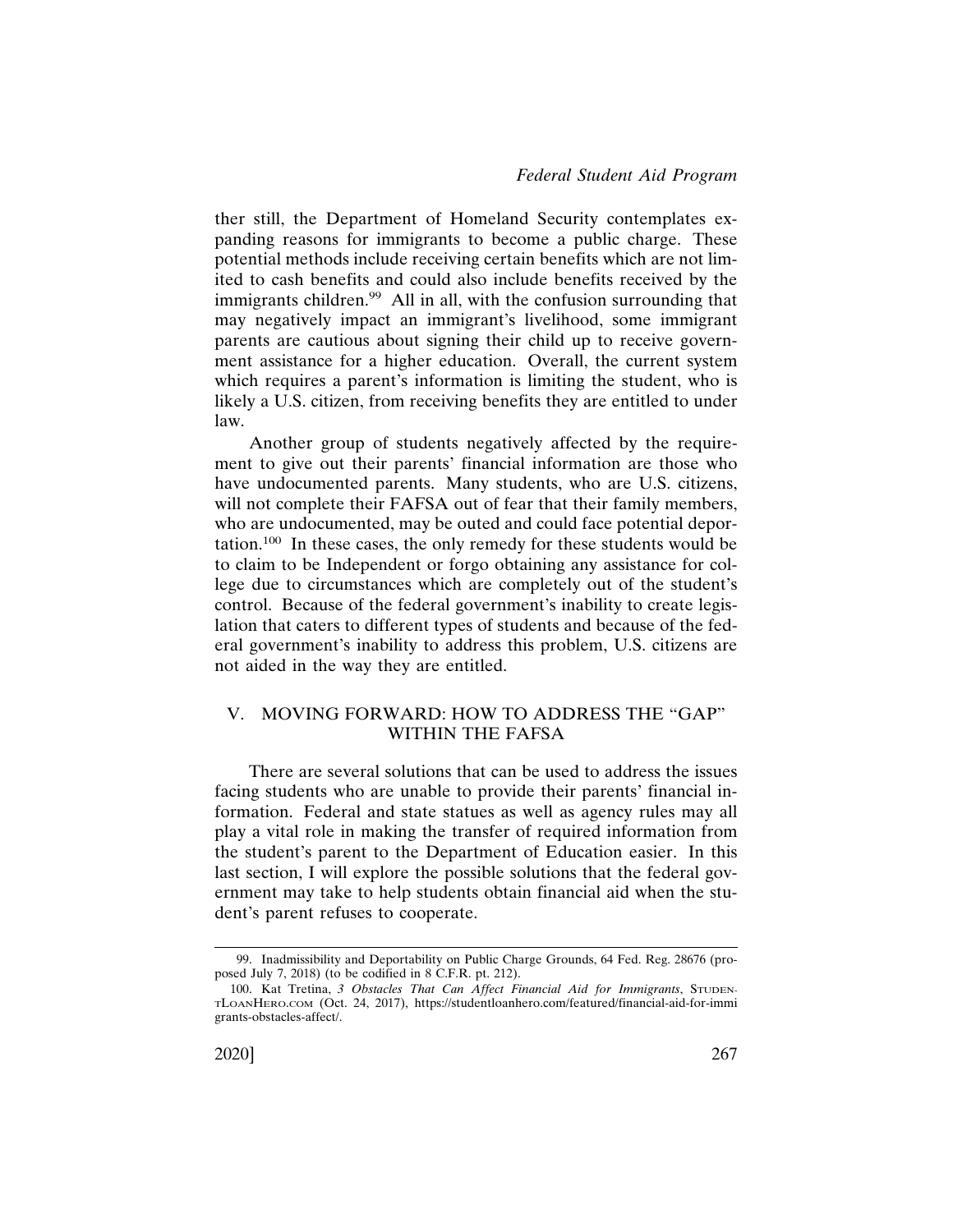A. Compelling Parents to Give their Tax Information to their Child for Purposes of Completing the FAFSA

Through legislation, the federal government could require parents to give their child their tax return information for the purposes of completing the FAFSA. This would allow students to obtain the required documents currently needed by the FAFSA. Local schools and school districts may be used to see if parents cooperate with this rule, and may also help report parents who refuse to give their information for their children.

Currently, tax return information is protected from disclosure made to third parties by the Internal Revenue Service.101 However, adding an exception to the general rule, may be permitted. There are already several exceptions to the general prohibition on disclosure of tax return documents. Individuals may be required to share their tax information under court order or with law enforcement agencies during investigation proceedings.102 Legislation mandating disclosure of an individual's IRS tax return information could be used like a court order, which would mandate that all parents comply with the law and require them to let their children have access to their IRS tax return information.

Another important consideration of implementing this idea is how local and state governments could enforce a rule that mandates parental financial disclosure. Parents generally have broad protection from possible suits filed by their minor children.<sup>103</sup> Generally, a parent may only be liable for a personal tort when the allegation is of willful or malicious conduct.<sup>104</sup> Another enforcement option, however, could fall on the local school districts. The Commonwealth of Virginia has several state requirements parents must follow for their child to be admitted into the public school system.105 Some of the requirements are: (1) the child's birth certificate;<sup>106</sup> (2) documentation proving child's residency;<sup>107</sup> (3) completion of certain health forms;<sup>108</sup> and (4) the child's social security number.<sup>109</sup> State governments could

104. *Id.*

<sup>101.</sup> *See* 26 U.S.C. §?6103(a) (2019).

<sup>102.</sup> *Id.*

<sup>103. 118</sup> A.L.R. 5th 513 (2004).

<sup>105.</sup> *See generally*, VA. CODE ANN. §§ 22.1 (2018).

<sup>106.</sup> VA. CODE ANN. §§ 22.1-3.1 (2018).

<sup>107.</sup> VA. CODE ANN. §§ 22.1-4.1 (2018).

<sup>108.</sup> VA. CODE ANN. §§ 22.1-270 (2018).

<sup>109.</sup> VA. CODE ANN. §§ 22.1-260 (2018).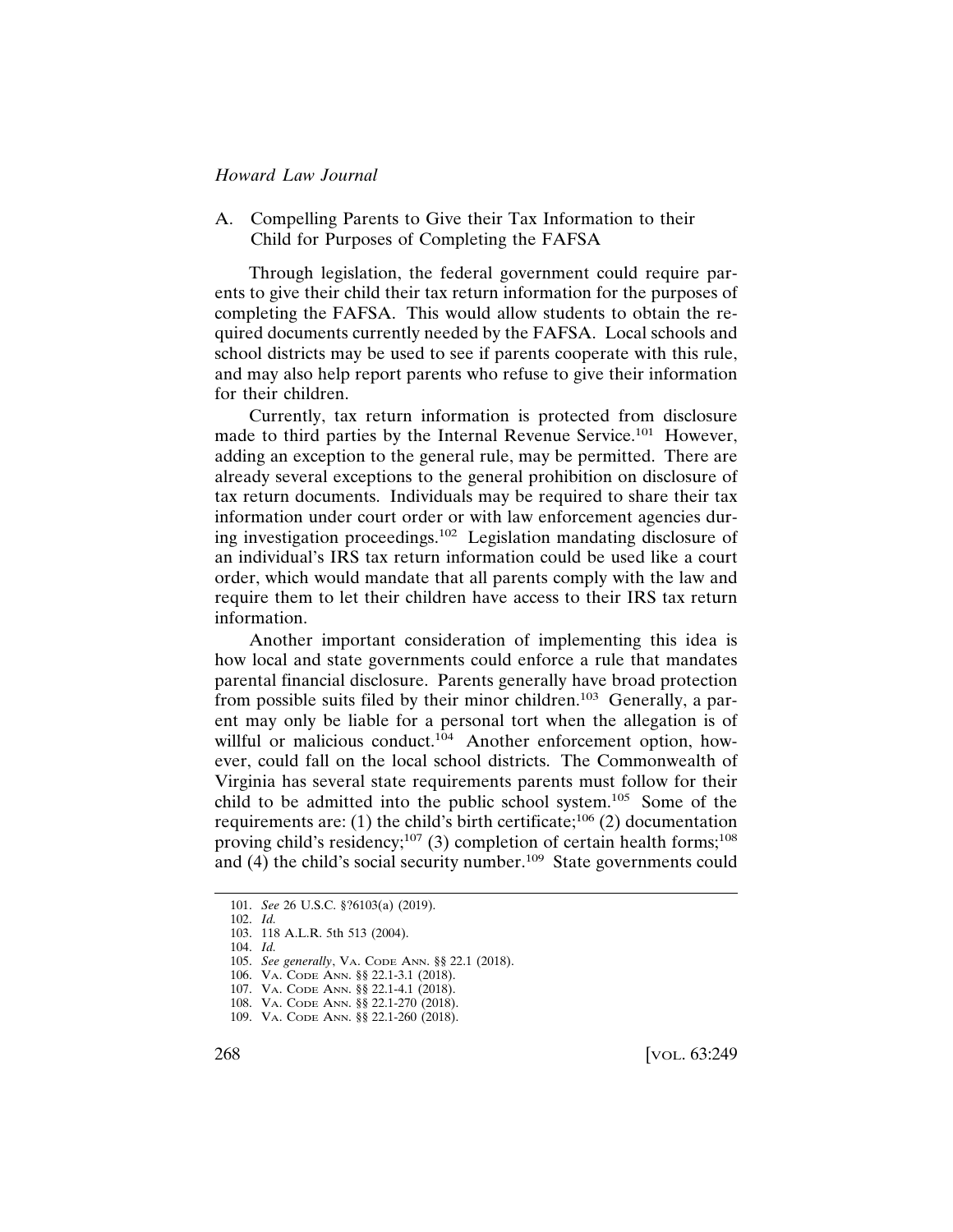easily place a requirement that parents also provide certain financial information for soon-to-be graduating high school seniors, for purposes of completing the FAFSA. Parents may elect to withdraw their child from the public school, but in so doing, they would have to enroll their child into an alternative private school, which would cost money and could be extremely difficult. By adding state requirements for parents to disclose certain financial documents for their child's FAFSA application, many students will obtain the necessary information for completing the FAFSA faster and easier than before.

However, several issues may still arise from this possible solution, which could make implementation of this solution difficult. First, some students who are estranged from their parents may not be able to locate their parents and would still be unable to obtain the necessary information. Second, it may be difficult for some students to confront their parents and demand to see their financial information. Lastly, parents may argue that the government should not be allowed to mandate that they turn over their financial information. This solution may cause a political push backs and may be difficult to have passed by elected representatives. Issues regarding privacy and security may be raised which could negate the impact of this solution as well. Overall, mandating that parents give their financial information may solve the issue at hand, but it could also cause a large pushback from the average parent.

B. Allow inter-communication between the Department of Education and the Internal Revenue Service

Another possible solution allows for the Department of Education and the Internal Revenue Service to communicate instantaneously with one another regarding a student seeking federal student aid and their parent's financial information. The current system for processing student financial aid allows the Department of Education to obtain the parent's financial information from the IRS, but only if the student has provided certain parental information.

Additionally, the IRS already shares tax return information with other federal and state agencies.110 Creating a system which automatically streamlines the process of giving information from one agency to another may be an effective way of allowing disadvantaged students from obtaining their needed parental information.

<sup>110.</sup> *See* 26 U.S.C. § 6103(l)(1) (2019).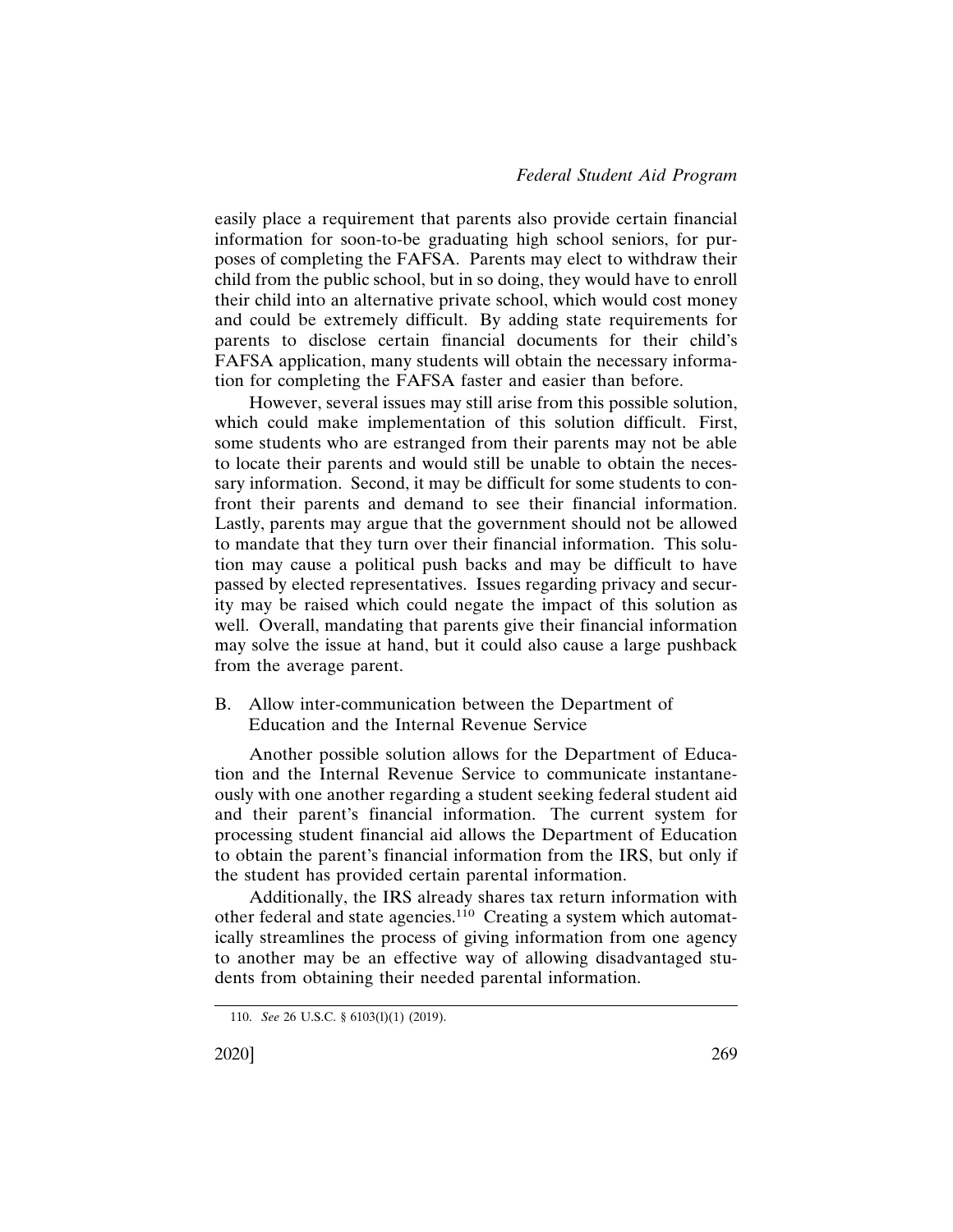This solution may be the most efficient way to solve this issue, given that both agencies either have or need to collect the same data from the student and the student's parent. Much of the necessary information linking the parent to their child is already within the parent's IRS tax return. Moreover, when parents file their taxes, they are required to list the names and social security numbers of all dependents who are living in the household, which includes the student's social security number. The dependency listing on the tax return could be used to connect both the child and the parent together.<sup>111</sup>

Currently, there are already provisions within Title 26 that allow the IRS to communicate with different agencies regarding an individual's tax return. Certain tax return information may be shared with the Social Security Administration as needed to carry out certain mandatory tasks under the Social Security Act.112 Additionally, the IRS may also share an individual's tax return information with certain state agencies responsible for tax administration.<sup>113</sup> Adding an additional provision within Title 26 that allows the IRS and the Department of Education to communicate information pertaining to parental financial information would not be an unprecedented act. If the IRS can safely and correctly transfer certain tax return data from a federal agency to a state agency, then it should also be able to transfer this data to another federal agency.

Today, there is already a law that addresses this very issue.<sup>114</sup> The Fostering Undergraduate Talent by Unlocking Resources for Education Act ("FUTURE Act") links the two agencies together, allows for the Secretary of Education to request necessary information from the IRS regarding an individual student applying for the FAFSA.<sup>115</sup> The FUTURE Act allows the IRS and Department of Education to communicate with regard to: (1) the taxpayer's identity information; (2) the filing status of such tax payer; (3) the adjusted gross income of the taxpayer; (5) total number of exemptions claimed if applicable; and (6) number of dependents taken into account in determining the credit allowed.116 The FUTURE Act gives the Department of Educa-

<sup>111.</sup> Fostering Undergraduate Talent by Unlocking Resources for Education Act of 2019, Pub. L. No. 116-91, §3(a)(13)(A), 133 Stat. Ann. 1189-90 (2019).

<sup>112.</sup> *See* 26 U.S.C. § 6103(l)(1) (2019).

<sup>113.</sup> *See* 26 U.S.C. § 6103(d) (2019).

<sup>114.</sup> Fostering Undergraduate Talent by Unlocking Resources for Education Act of 2019, Pub. L. No. 116-91, §3(a)(13)(A), 133 Stat. Ann. 1189-90 (2019).

<sup>115.</sup> *Id.*

<sup>116.</sup> *Id.*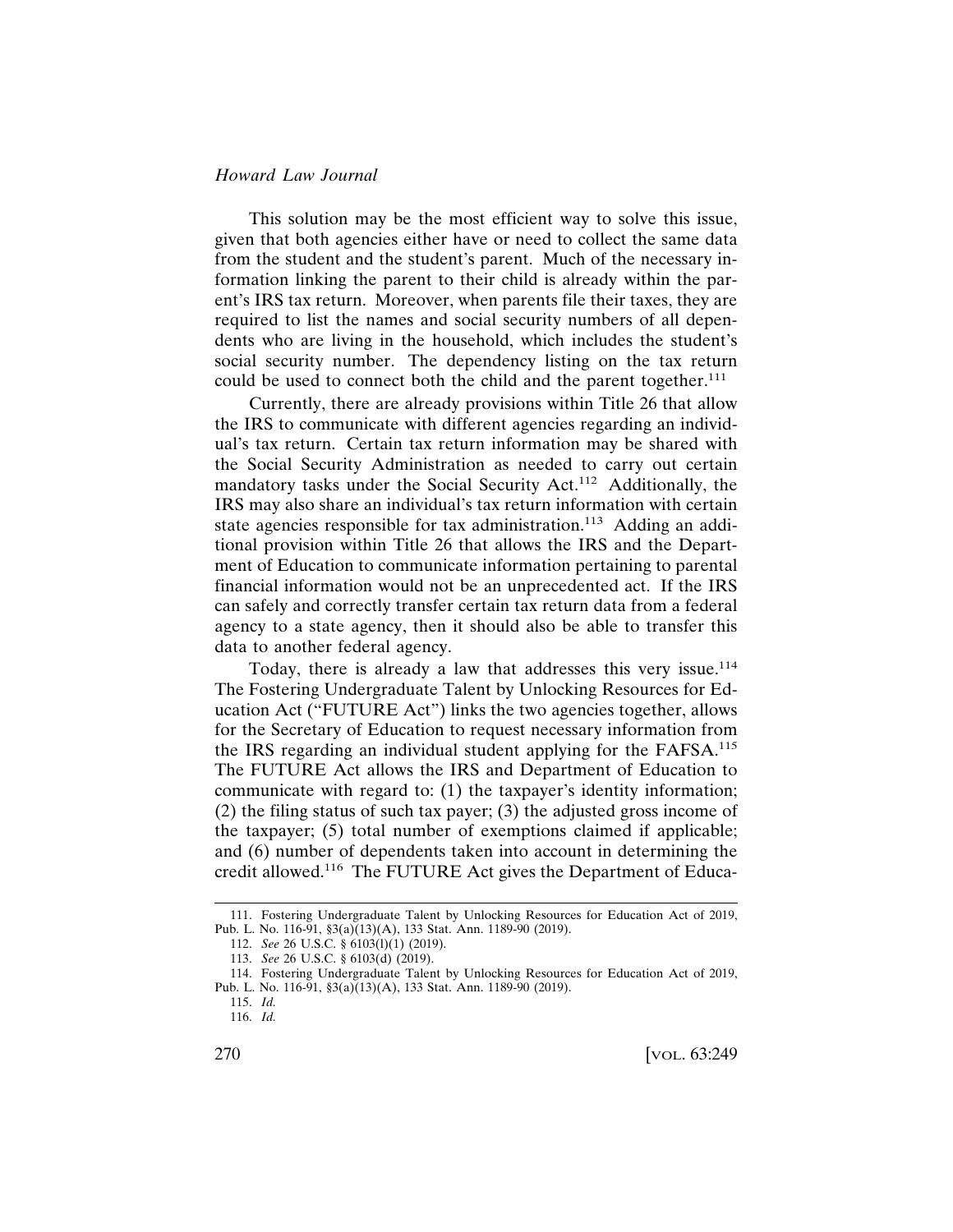tion and IRS the ability to streamline the process of obtaining parental financial information and could automatically allow students to have access to the requisite documentation needed to complete the FAFSA.

Despite the passage of the FUTURE Act, the burden now shifts to the Department of Education and the IRS to implement agency rules that allows for the automatic connection of parental financial information to the applicable student. As stated previously, a student applicant is required to provide their social security number when completing the FAFSA. This could be used to connect the student with their parents IRS tax fillings, given that the student is listed as a dependent on their parent's tax forms. By connecting the student's social security number with the correlating parental tax form, the Department of Education would be able to access the needed financial information needed to determine a student's financial need.

C. Amend the appeal system: Allow students to still receive financial assistance despite not having their parental information

Another remedy involves creating another set of Federal Student Aid to be given to students who were able to show that they were estranged from their parents or that their parents had refused to give over their finical information. The process would be similar to the one already used by the Department of Education's "special circumstances," but instead of the student needing to show actual emancipation, the Department of Education could propose a lower standard, which does not place a high burden on the student to meet.

Congressional action is needed to amend Title 20's Discretion of Student Financial Aid Administrators section. Currently, this section of Title 20 only allows a financial aid administrator to "offer a dependent student financial assistance under section 1078-8 of this title or a Federal Direct Unsubsidized Stafford Loan without requiring the parents of such student to file the financial aid form prescribed under section 1090. . ."<sup>117</sup> Congress should amend this section to allow for additional scholarship, grants, or other financial aid assistance programs for these dependent students.

This solution would have benefits and possible risks. One risk would be that the government would have to trust the student's affida-

<sup>117.</sup> *See* 20 U.S.C. § 1087tt(a) (2015).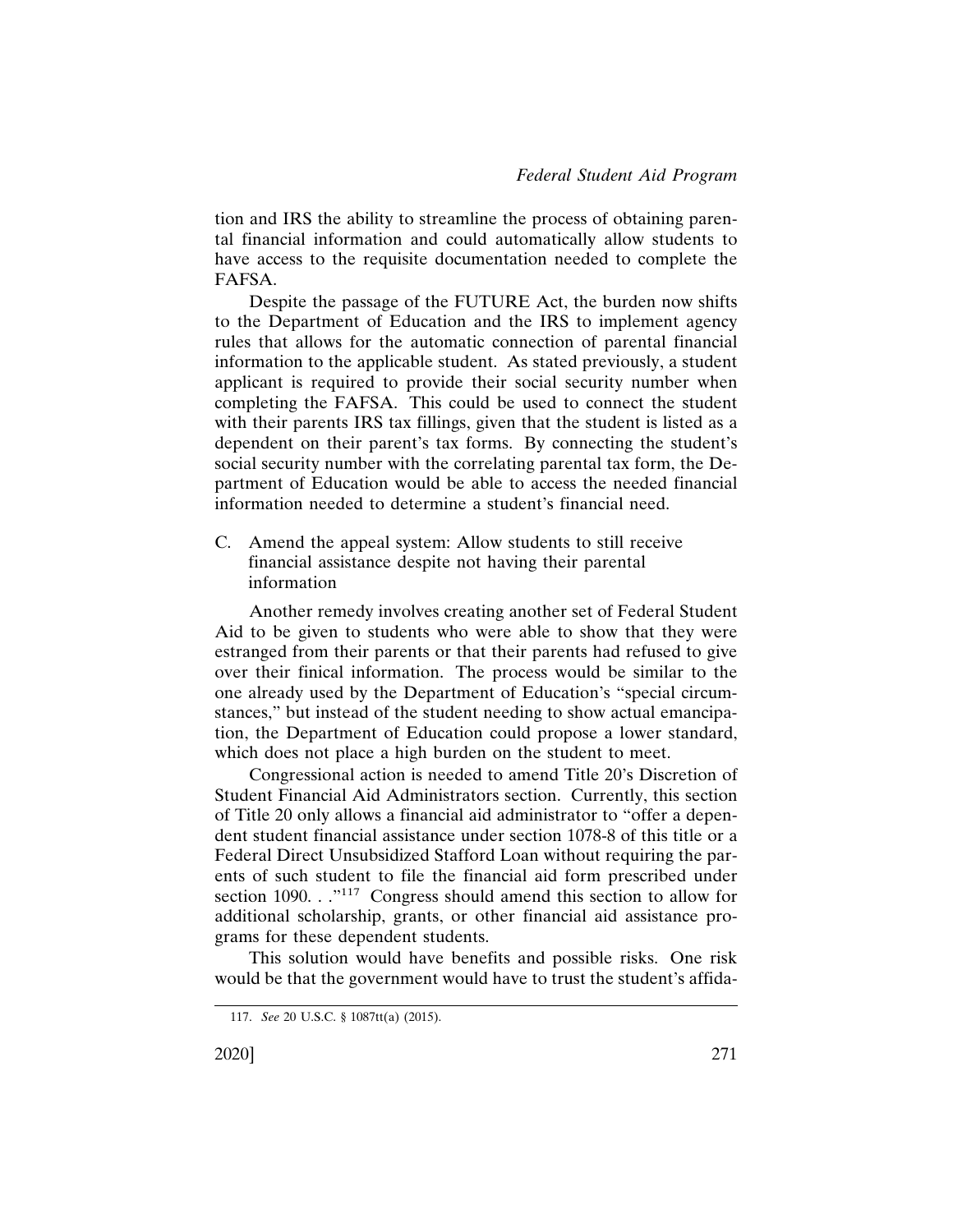vits, and there may be a risk of more wealthy families trying to game the system to also receive some money to attend college. However, as stated within the statute, the ultimate determination is with the financial aid administrator, and they are encouraged to evaluate each student on a case-by-case-basis.<sup>118</sup> The financial aid administrators may be in the best position to determine the needs of each student and to identify students with financial needs. By providing the administrators with more tools to aid prospective students, it may allow students who would have been discouraged from attending college to gain the financial means to do so.

## VI. CONCLUSION

It is not fair that our most vulnerable student populations may face the grim possibility of attending college with no means of paying for it. It is also troubling that the reason for the student's inability to receive these funds, has nothing to do with them or their lack of work or preparation, but solely based on the lack of knowledge, fear, or spite from the student's parents. The Higher Education Act was passed with the sole reason that any qualified American should not be denied the opportunity for a college education because they lack the financial means to attend. The current system disproportionately impacts most vulnerable youth communities and limits their opportunity solely because of their inability to show their parents' financial information. The solutions for this issue are not complicated and can be resolved by simply allowing two government agencies to communicate with one another. This is an issue that should have been addressed yesterday because the deadline for solution is passed due.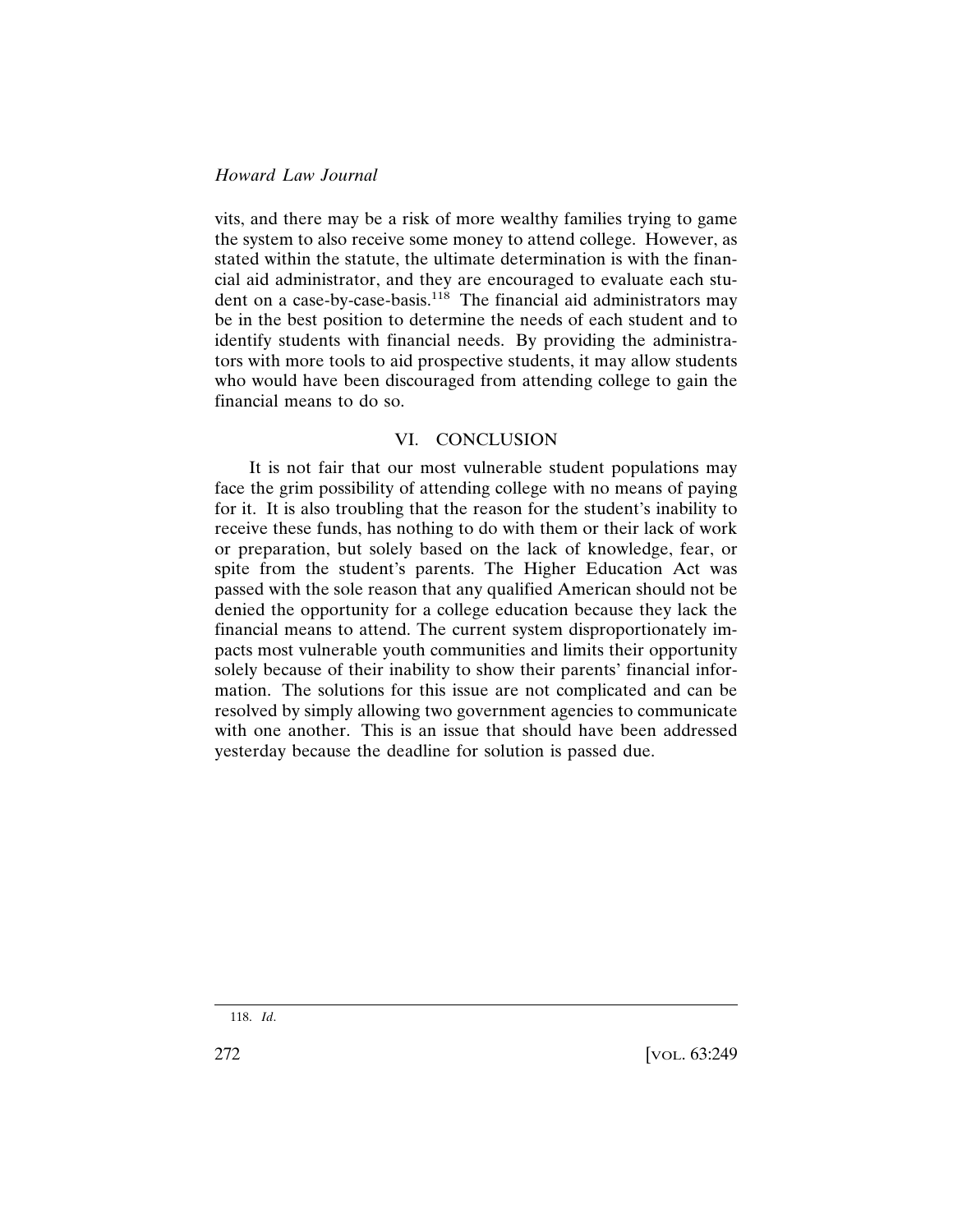# Income Share Agreements: *A Solution to the Student Loan Debt Crisis or a Welcome Mat for Discrimination?*

# MESCHELLE L. NOBLE

"In a global economy where the most valuable skill you can sell is your knowledge, a good education is no longer just a pathway to opportunity—it is a prerequisite."1

ABSTRACT: In a growing economy dependent on workers with advanced degrees, obtaining a higher education has become a common, if not essential, prerequisite to success in the America of the twentyfirst century. However, the risks of taking out a traditional student loan in order to attend college may outweigh the benefits. The alternative of Income Share Agreements ("ISA[s]") to fund higher education – a resurfacing concept – has the potential to lessen the burden of student loan debt upon graduated borrowers, providing a better costbenefit balance for some students. ISAs allow students to borrow funds for tuition and other educational related purposes while they are enrolled in school. At the outset, the student agrees to pay the lender a certain percentage of their future earnings upon completion of their degree. The problem, however, is that whereas traditional loans are subject to regulations that prohibit discrimination, ISAs are not. Lenders have the opportunity to discriminate in their distribution of funds based on illegitimate grounds such as race or socioeconomic status. Additionally, ISAs have the potential to encourage predatory lending practices. To prevent the possibility of discrimination and exploitation by lenders, this article proposes that legislators create a regulatory scheme that will guard against the undesirable side-effects of ISAs, before their use becomes any more widespread in colleges and universities across the country. Specifically, Congress should author-

<sup>1.</sup> President Barack Obama, First Speech to a Joint Session of Congress (Feb. 24, 2009).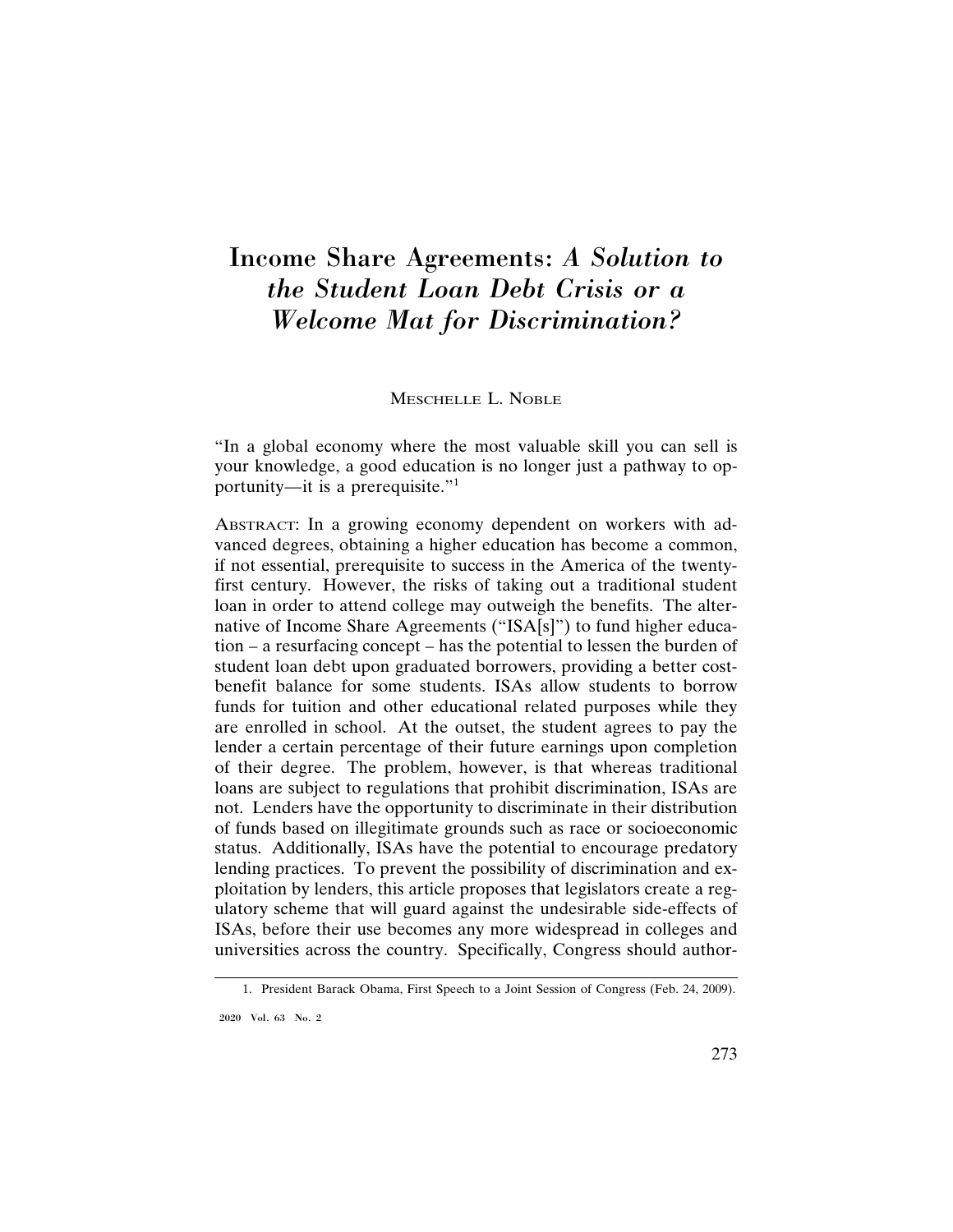ize the Consumer Financial Protection Bureau and the Federal Trade Commission to exercise administrative oversight over ISAs. Additionally, the Truth in Lending Act and the Equal Credit Opportunity Act should be amended to encompass ISAs so they can reach their full potential as alternatives to traditional student loans.

# INTRODUCTION

I graduated with a BA in Mass Communications and found shortly after a few internships and graduation, I wanted to work more on the business side of an organization. I decided to get an MBA and pursue that desire. Finding employment in either was extremely difficult, and I found a career in software. I enjoy what I'm doing but my payments for student loans aren't even putting a dent on the increasing interest. These student loans have been dark clouds over every other concern, triumph and failure over these last 6 years. It sounds extreme, but I remember getting my MBA and the moment being overshadowed by the newly acquired debt. I've spent many sleepless nights thinking, "I wish I'd made smarter decisions in my undergrad and not borrowed so much. I should've been better and sought more scholarships. I should've researched more. . . Could've done this, that etc. . ." These thoughts occurred while simultaneously crying over my credit score and searching for ways to build it. Staying positive and completing normal adult activities is difficult with the running thought of student loan debt. My mom passed in the middle of my undergrad, and my dad passed at the beginning of my MBA. The combination of the grief from those losses and stress of student loans is overwhelming at times. It's hard to ever feel a sense of "normalcy." If I could do things over, I'd still attain both degrees, but I'd certainly find different ways to fund them. This stress decreases your mental health and quality of life. - Charity, *Real Student Debt Stories*. 2

Charity's story is familiar to students across the United States. After the Great Recession of 2007-09, the United States "economy [...] divided the country along a fault line demarcated by college education."3 Approximately 11.6 million jobs have been created since then, but ninety-nine percent of them have gone to applicants with at

<sup>2.</sup> Charity, *Real Student Debt Stories*, STUDENT DEBT CRISIS (Sept. 15, 2018), https:// studentdebtcrisis.org/read-student-debt-stories/.

<sup>3.</sup> Anthony Carnevale et al., *America's Divided Recovery College Have and Have-Nots,* CEW GEO. (2016), https://1gyhoq479ufd3yna29x7ubjn-wpengine.netdna-ssl.com/wp-content/ uploads/Americas-Divided-Recovery-web.pdf.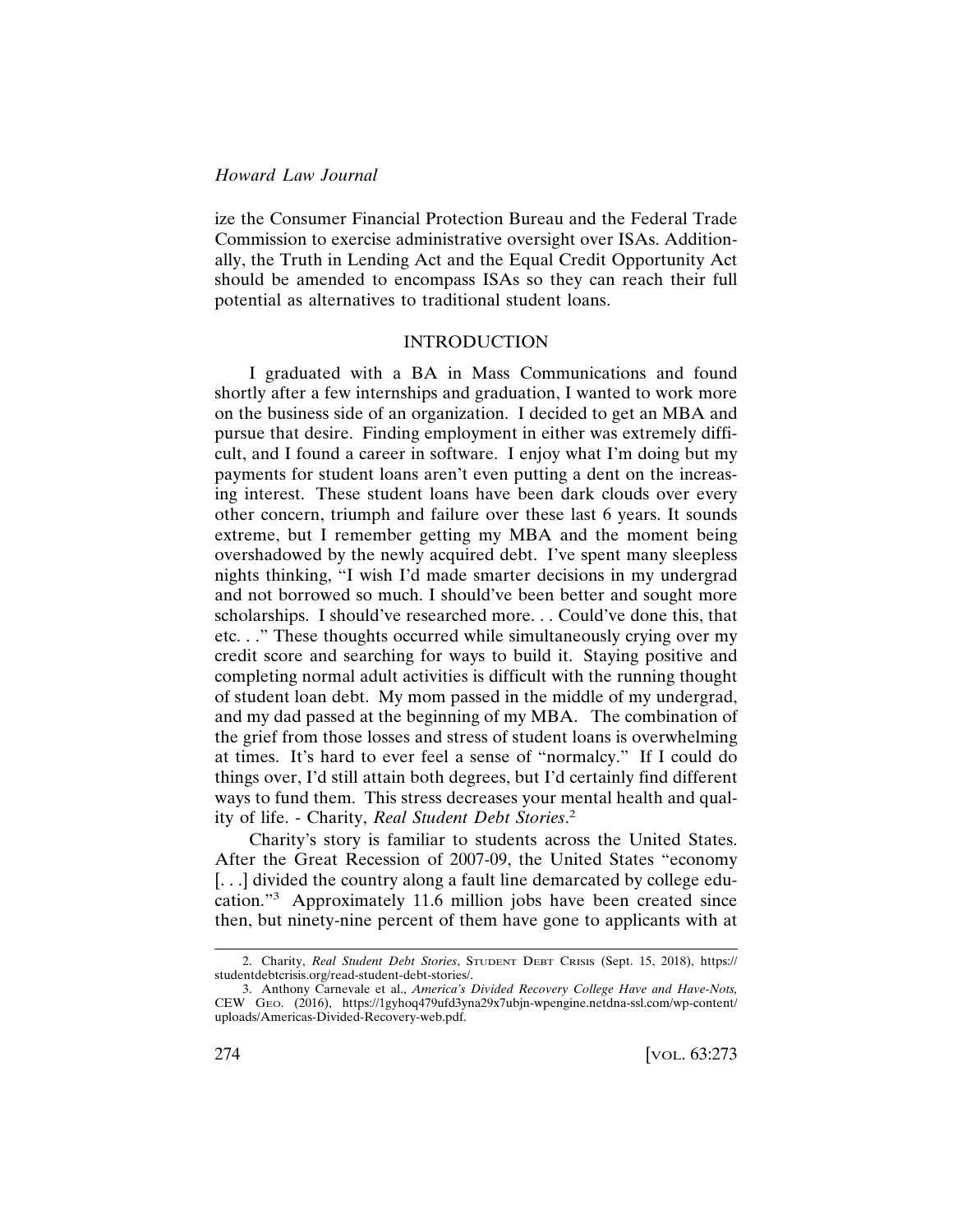least some form of a college education.<sup>4</sup> As a result, obtaining a college degree in the United States is an important, if not essential, step to earning higher or any wages at all.<sup>5</sup>

Unfortunately, for an increasing number of young Americans, traditional student loans are the principal option available for financing their education.<sup>6</sup> Lenders rarely determine, however, whether these borrowers are likely to be successful in securing fulltime employment that will allow them to repay their debt upon graduation.7 Nonetheless, there is hope that things will change as policymakers and loan administers are becoming more aware of the problem. Many are eager to propose and implement solutions to reduce defaults.<sup>8</sup> One of the many suggestions to slow the growing student loan debt crisis is to offer Income Share Agreements to students as an alternative to traditional student loans.

An ISA is a contract between a student and his or her educational institution that commits the student to pay a percentage of his or her earnings for a fixed period after graduation in return for the cost of the student's education.9 ISAs, in their technical sense, take a sharp departure from the traditional practices of lending for higher education, such as private or federal student loans.<sup>10</sup> Mainly, they alter the potential repayment burdens for students post-graduation, because payments are income-driven and based on the graduate's earnings, rather than being based on a pre-determined principal plus

6. Anne Johnson et al., *The Student Debt Crisis*, CTR. FOR AM. PROGRESS (Oct. 25, 2012), https://www.americanprogress.org/wp-content/uploads/2012/10/WhiteStudentDebt-4.pdf; *see also* Kate Elengold, *The Investment Imperative*, 57 Hous. L. Rev. 1, 5 (2019).

7. Patrick Healey, *We Should All Be Concerned About the Student Debt Crisis*, C.N.B.C. (Nov. 4, 2019, 8:00 AM), https://www.cnbc.com/2019/11/04/we-should-all-be-concerned-aboutthe-student-debt-crisis.html/.

8. Susan Dynarski et al., *An Economist's Perspective on Student Loans in the United States*, ECON. STUDIES AT BROOKINGS, 11 (Sept. 2014), https://www.brookings.edu/wp-content/uploads/ 2016/06/economist\_perspective\_student\_loans\_dynarski.pdf.

9. *Income-share Agreements are a Novel Way to Pay Tuition Fees*, THE ECONOMIST (July 19, 2018), https://www.economist.com/finance-and-economics/2018/07/19/income-share-agreements-are-a-novel-way-to-pay-tuition-fees.

<sup>4.</sup> *Id.* ("By contrast, workers with a high school diploma or less hear about an economic recovery and wonder what people are talking about. Of the 7.2 million jobs lost in the recession, 5.6 million were jobs for workers with a high school diploma or less.").

<sup>5.</sup> Becton Loveless, *Benefits of Earning a College Degree, Education Corner* (last updated 2018), https://www.educationcorner.com/benefit-of-earning-a-college-degree.html. ("Studies show that college graduates earn significantly more money throughout their lifetime than those with only high school education.").

<sup>10.</sup> Shu-Yi Oei & Diane Ring, *Human Equity? Regulating the New Income Share Agreements*, 68 VAND. L. REV. 681, 684 (2015). ("An individual seeking immediate financing obtains funds by pledging a percentage of her future income to investors for a certain number of years.").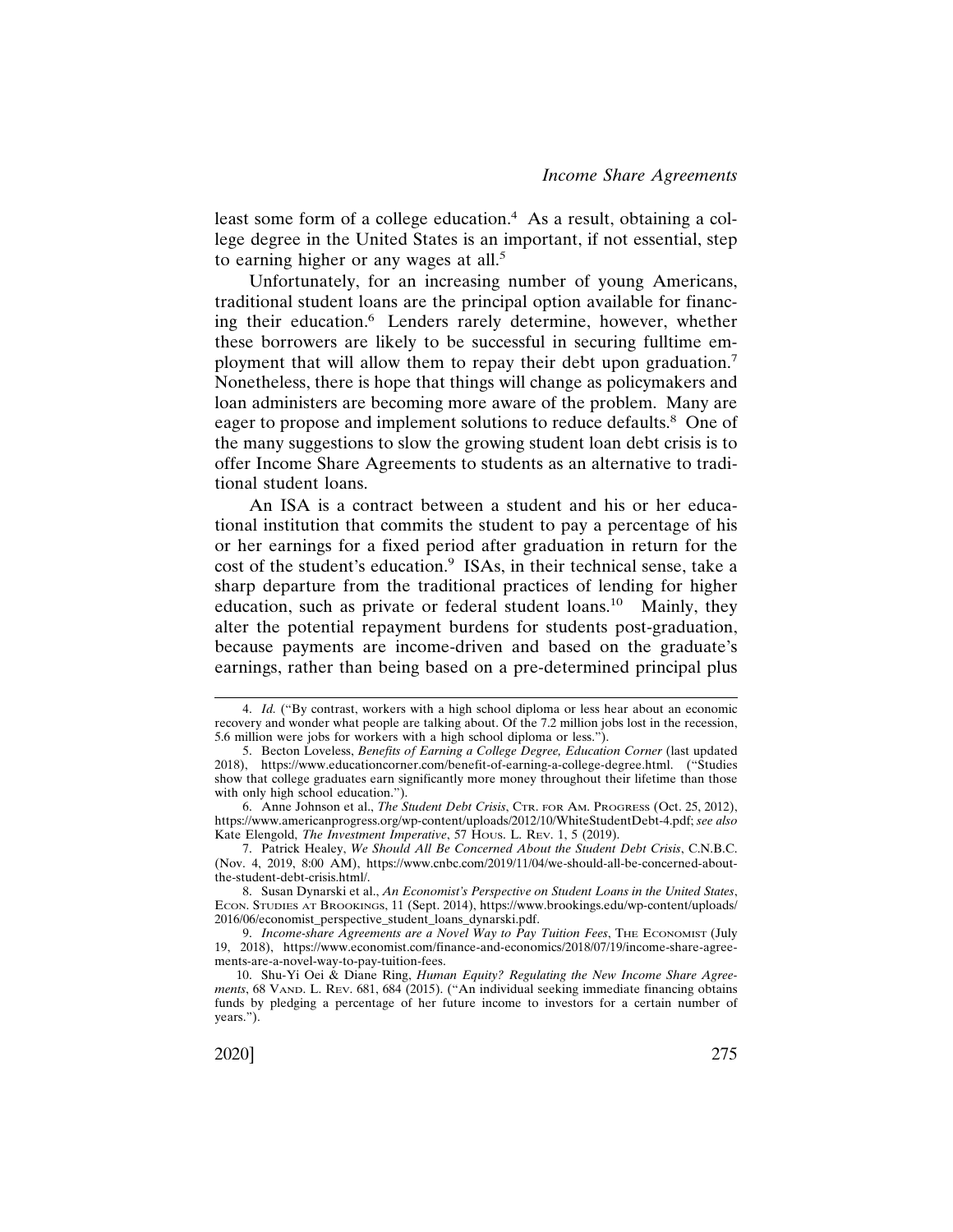interest formula and a mandatory repayment schedule.<sup>11</sup> For instance, if a graduate is unemployed, generally, monthly payments are suspended or significantly lowered until employment is secured.12 In this context, ISAs undoubtedly have the ability to mitigate the growing \$1.5 trillion student loan debt facing our country.<sup>13</sup>

Nevertheless, the administration and structure of ISAs are currently controlled by the private-sector and are unregulated by the federal government.14 Without a regulatory framework, ISAs have the ability to cause harm, specifically in effectuating discriminatory and predatory practices. If they are to realize their full potential, but avoid such practices, Congress should direct its attention to the potential problems stemming from the use of ISAs prior to their widespread implementation in colleges and universities across the nation.

Part I of this Comment describes student borrowing in the United States. It first explores the history of student loan debt in the United States – taking a detailed look at how the need for a college degree has forced millions of Americans into assuming a massive amount of debt, often without the ability to repay it. After detailing the history of student loan debt, this section also compares and contrasts traditional student loans, including the option to repay using the federalincome driven repayment method, and income share agreements. Part II then examines the positive and negative impacts that ISAs could potentially have on an individual seeking to finance a higher education. In highlighting the potential problems arising from ISAs, this section will also explain how ISAs could lead to (1) disparate impact and discrimination based on race and institution choice and (2) predatory lending practices through limited term disclosures. After weighing the pros and cons of ISAs, Part III proposes potential solutions that could resolve and curtail the pitfalls of ISAs. Such solutions include: (1) implementing improved educational tools for high school and college students regarding their lending options, (2) the establishment of explicit oversight authority by the Federal Trade Commission

<sup>11.</sup> *What are Income Share Agreement (ISAs)*, VEMO EDUC. (last updated 2019), https:// vemoeducation.com/about-income-share-agreements/.

<sup>12.</sup> *Id*.

<sup>13.</sup> Zack Friedman, *Student Loan Debt Statistics In 2019: A \$1.5 Trillion Crisis*, FORBES (Feb. 25, 2019, 8:32 AM), https://www.forbes.com/sites/zackfriedman/2019/02/25/student-loandebt-statistics-2019/#21cd70fd133f.

<sup>14.</sup> Mary Clare Amselem, *Income Share Agreements Have the Potential to Revolutionize College*, THE HERITAGE FOUND. (Oct. 19, 2018), https://www.heritage.org/sites/default/files/ 2018-10/IB4910.pdf.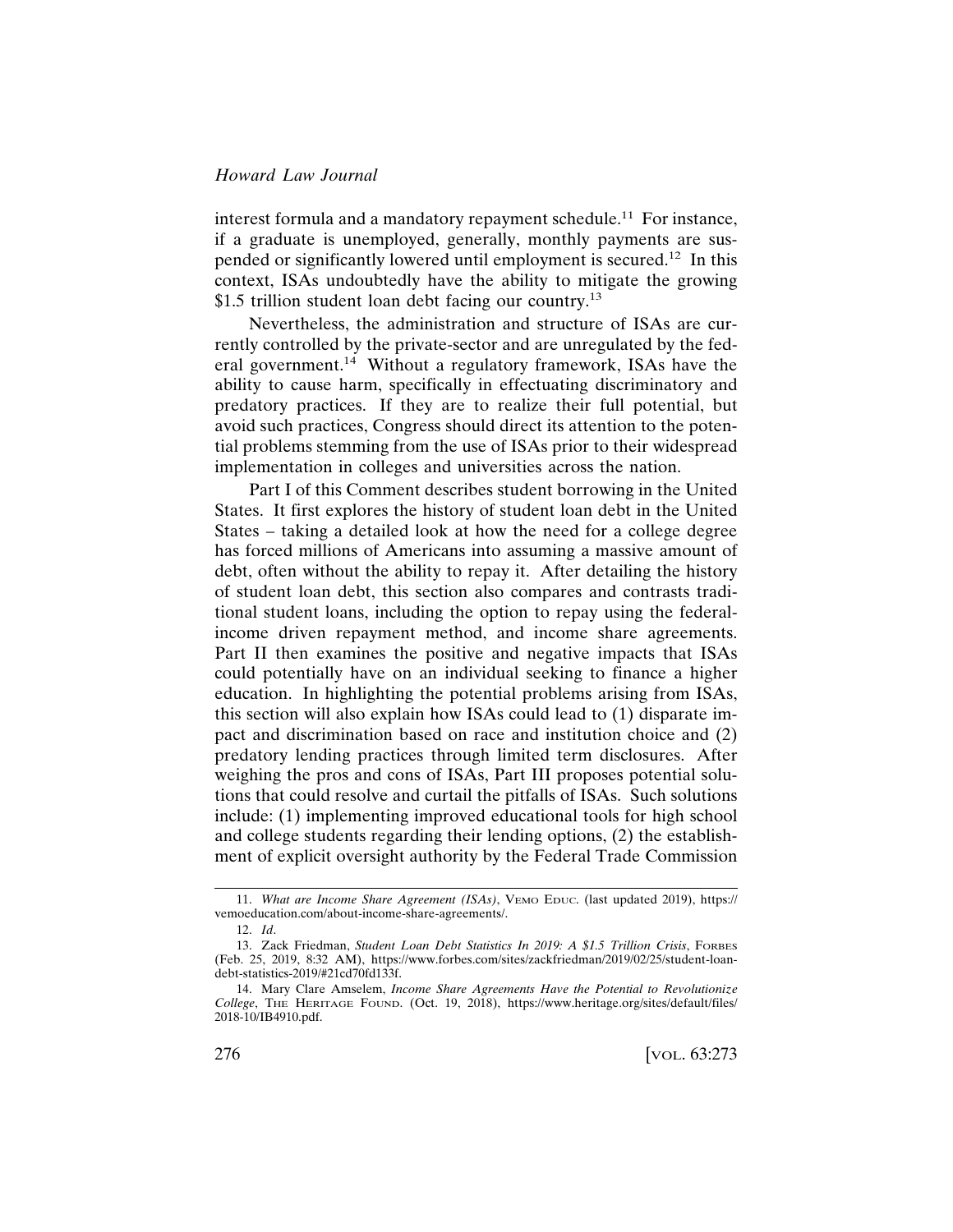("FTC") and the Consumer Financial Protection Bureau ("CFPB") for the implementation and administration of ISAs on college campuses across the United States, and (3) lastly, the use of the Truth in Lending Act ("TILA") and the Equal Credit Opportunity Act ("ECOA") as means of relief should a student ever seek judicial redress regarding an ISA. This Comment concludes by highlighting the critical role that Congress can play in creating a functional approach to slowing the ever-increasing student loan debt crisis.

### I. FINANCING HIGHER EDUCATION: A BRIEF HISTORY

Congress first opened the financial door for many to attend college with the passage of the Servicemen's Readjustment Act, or G.I. Bill, in 1944, which covered the cost of education for World War II veterans.15 In 1958, Congress passed the National Defense Education Act ("NDEA"), which initiated the administration of federal student loans.<sup>16</sup> The NDEA created the National Defense Student Loan ("NDSL") program, which provided "low-interest federal loans to promising yet needy students to enable them to pursue undergraduate and graduate educations."17 As a result of the success of the NDSL program, Congress enacted the Higher Education Act of 1965 ("HEA") which "increased access to higher education for students from the lowest income levels, but [imposed] strict qualifications on aid recipients [and] precluded the eligibility of many students from middle-income families."18 In 1972, the HEA was amended "to ensure [that] programs whose students were receiving financial assistance and student loans did not discriminate based on gender."19 After the amendment of the HEA, federal student borrowing became much more accessible and widely used.<sup>20</sup>

<sup>15.</sup> Servicemen's Readjustment Act of 1944, Pub. L. No. 346, 58 Stat. 284 (1944).

<sup>16.</sup> National Defense Education Act of 1958, Pub. L. No. 85-864, 72 Stat. 1580 (1958) (repealed 1970).

<sup>17.</sup> Pamela Ebert Flattau, et al., *The National Defense Education Act of 1958: Selected Outcomes*, INST. FOR DEF. ANALYSES (2006), https://www.ida.org/-/media/feature/publications/t/th/ the-national-defense-education-act-of-1958-selected-outcomes/d-3306.ashx.

<sup>18.</sup> Robert Cloud & Richard Fossey, *Facing the Student-Debt Crisis: Restoring the Integrity of the Federal Student Loan Program*, 40 J.C. & U.L. 467, 473 (2014), citing Higher Education Act of 1965, Pub. L. No. 89-329, 79 Stat. 1219 (1965).

<sup>19.</sup> *State of Student Debt in the U.S., Part 2*, CTR. FOR ONLINE EDUC. (last updated 2019), https://www.onlinecolleges.net/student-debt-in-the-u-s-part-2-a-brief-history-of-student-debt-inthe-united-states/.

<sup>20.</sup> *Id.*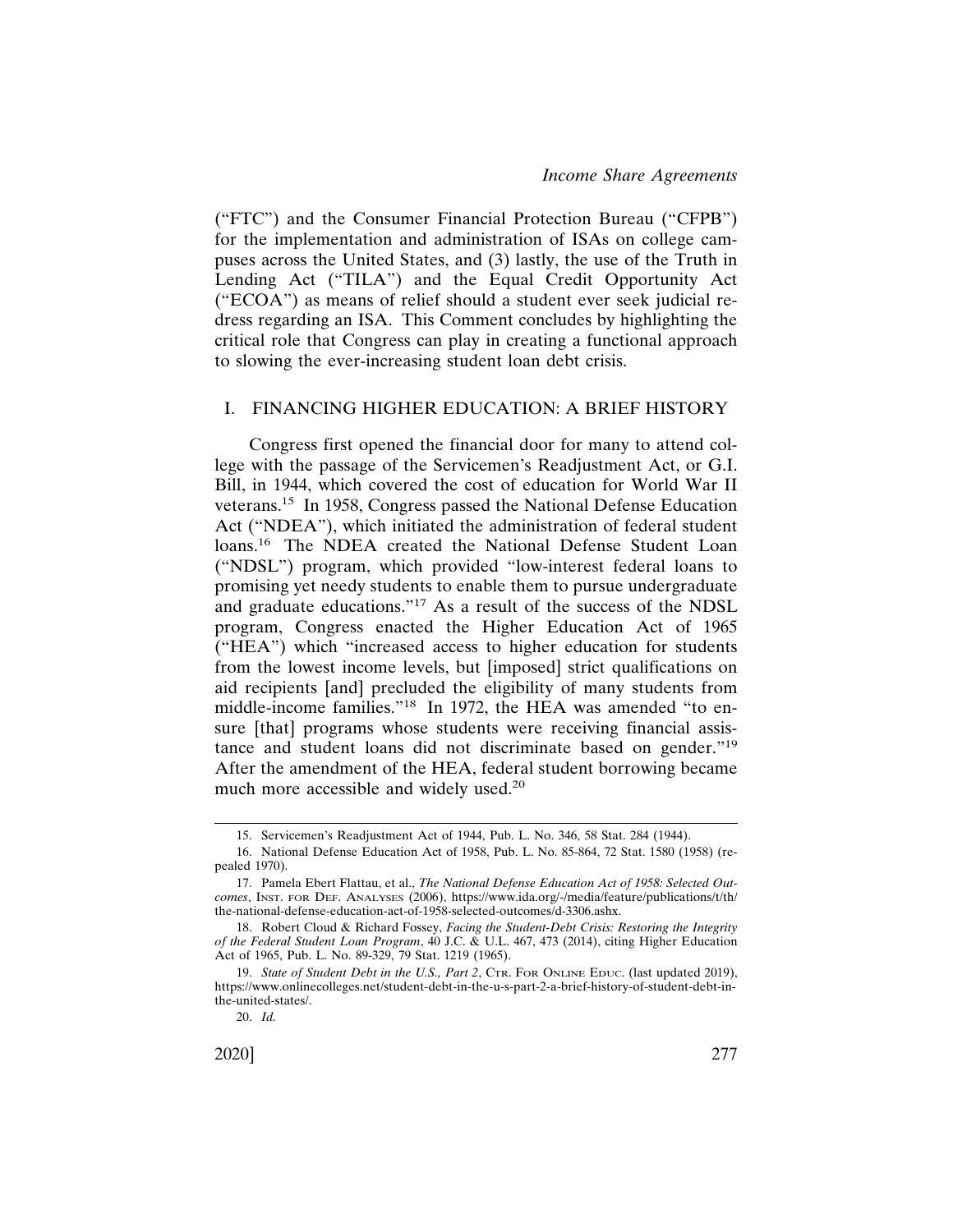Growth in the use of financial assistance for student loans started to show signs of trouble in the  $1980s<sup>21</sup>$  In 1986, parents and students combined had incurred roughly ten billion dollars in federal student loans.<sup>22</sup> Between the late 1980s and the early 2000s, student loan debt began to "skyrocket."23 In 1993, the average student debt for a bachelor's degree was approximately \$9,000.<sup>24</sup> In 1998, the average debt increased to  $$15,000<sup>25</sup>$  "By 2003, it had jumped to approximately \$17,500."<sup>26</sup> The average outstanding loan debt per student currently averages around  $$30,000<sup>27</sup>$  To put this in perspective, roughly twenty percent of all households in the United States currently owe student loan debt.<sup>28</sup> Additionally, economists calculate that outstanding student debt will creep upwards of two trillion dollars within the next three years.<sup>29</sup>

There are several factors to consider when evaluating why student loan debt is continuously on the rise. Some argue that increased tuition, predatory lending behavior, and a reduction in state educational spending are to blame for the current student loan debt crisis.30 Over the past thirty years alone, the average cost of attending a public four-year university increased by 213 percent.<sup>31</sup> Adjusting for inflation, the average public, four-year university student paid roughly \$3,190 for tuition in the 1987-1988 academic year.<sup>32</sup> Today, average annual tuition has increased to \$9,970.33 Critics counter that the United States economy has placed an undue burden on students to obtain a bachelor's degree and/or a specialized degree, in some instances to land a well-paying job.<sup>34</sup> Like Charity, many students desire to work in corporations or big businesses which favor applicants

27. *Id.*

33. *Id*.

<sup>21.</sup> *Id.*

<sup>22.</sup> *Id*.

<sup>23.</sup> *Id*.

<sup>24.</sup> *Id.* 25. *Id.*

<sup>26.</sup> *Id.*

<sup>28.</sup> *Id*.

<sup>29.</sup> John Aidan Byrne, *US Student Debt Might Lead to the Next Financial Crisis*, N.Y. POST (Sept. 22, 2018, 9:44 PM), https://nypost.com/2018/09/22/us-student-debt-might-lead-to-the-nextfinancial-crisis/.

<sup>30.</sup> *Supra*, note 19; *see also* Elengold, *supra*, note 6.

<sup>31.</sup> Emmie Martin, *Here's How Much More Expensive It Is for You to Go to College Than it was for Your Parents*, CNBC (Nov. 29, 2017, 9:55 AM), https://www.cnbc.com/2017/11/29/howmuch-college-tuition-has-increased-from-1988-to-2018.html.

<sup>32.</sup> *Id*.

<sup>34.</sup> Jeffrey J. Selingo, *College Students Say Then Want A Degree for a Job. Are They Getting What They Want?*, THE WASH. POST (Sept. 1, 2018), https://www.washingtonpost.com/news/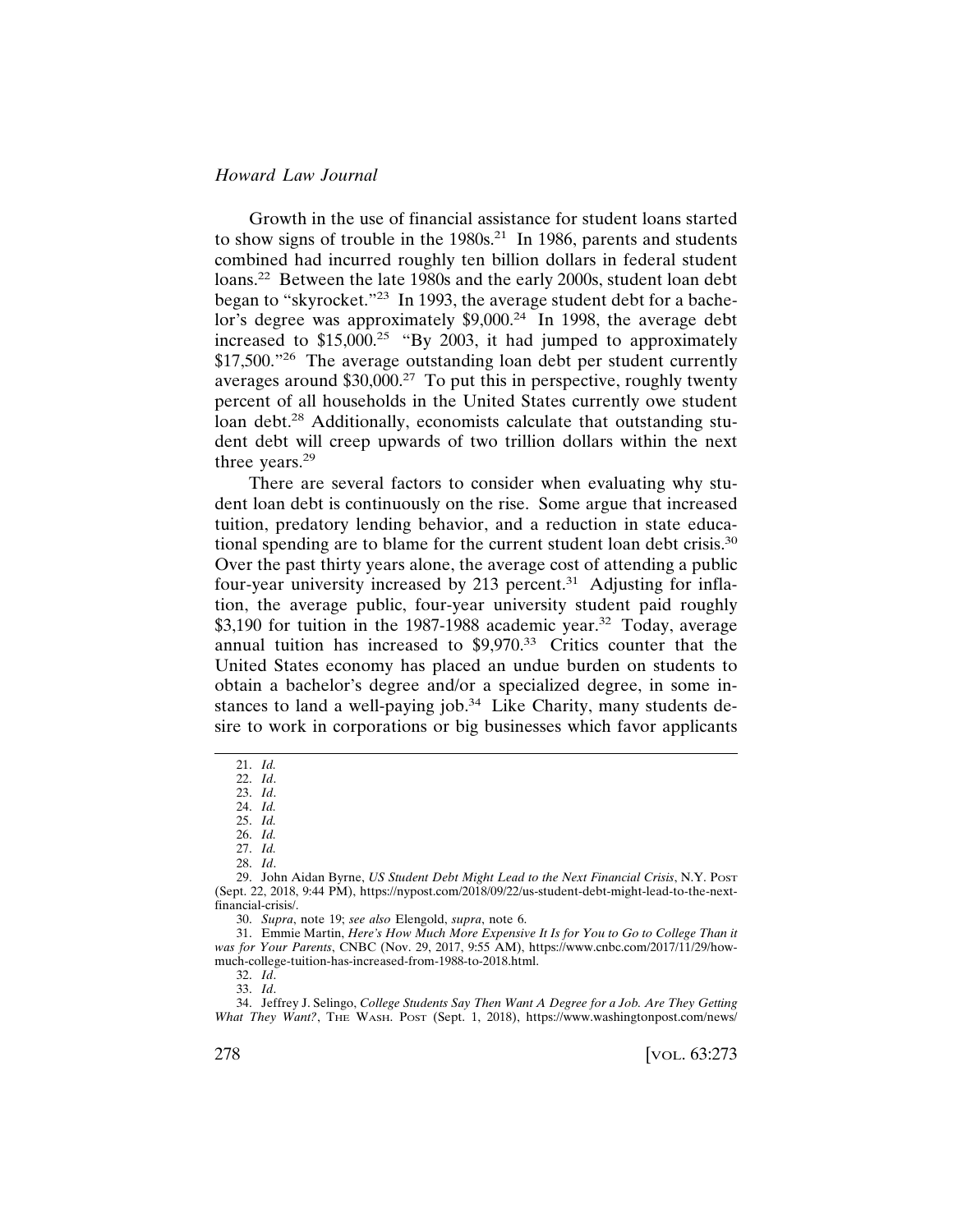with graduate degrees such as a Master of Business Administration. Unfortunately, obtaining such a degree does not always guarantee such employment because "[o]ver half of all recent graduates are either unemployed or jobless."<sup>35</sup> Considering those who have attained employment, many graduates are not working in their field of study and expertise. To add, many of these "out-of-expertise" jobs do not compensate graduates enough to make monthly student loan payments.36 Needless-to-say, there is high stress placed on the shoulders of graduates in the race to pay off any debts incurred during their educational journey.

Having explored the history of student loans in the United States and assessed their impact on society, the next subsections will compare and contrast traditional student loans with ISAs – illustrating how both methods operate to fund a college degree.

### A. Traditional Student Loans

With roughly 44.2 million Americans with student loan debt,  $37$  it is important to understand the process by which a student applies for financial aid. Under the traditional model for financing a college degree, students can choose between federal and private student loans. There are three major types of federal loans: Direct Subsidized Loans, Direct Unsubsidized Loans, and Direct Plus Loans.<sup>38</sup> In order to be considered for one of these loans, the student must first complete the Free Application for Federal Student Aid ("FASFA").<sup>39</sup> FAFSA is a free online application used by a majority of colleges and universities to assemble financial aid packages for individual institutions.40 These packages include a student's eligibility for grants, workstudy programs, federal loans, and individual state and school finan-

grade-point/wp/2018/09/01/college-students-say-they-want-a-degree-for-a-job-are-they-gettingwhat-they-want/.

<sup>35.</sup> Jennifer Wadia, *Rising Tuition Costs and the History of Student Loans*, STUDENT DEBT RELIEF (Sept. 25, 2018), https://www.studentdebtrelief.us/news/rising-tuition-costs-and-the-history-of-student-loans/.

<sup>36.</sup> *Id*.

<sup>37.</sup> *A Look at the Shocking Student Loan Debt Statistics for 2018*, STUDENT LOAN HERO (updated Feb. 4, 2019), https://studentloanhero.com/student-loan-debt-statistics/.

<sup>38.</sup> *Compare Federal vs Private Loans*, SALLIE MAE, https://www.salliemae.com/collegeplanning/student-loans-and-borrowing/compare-federal-vs-private-loans/. (Although there are other types of federal loans, such as Perkins, for the purposes of this Comment, the focus will remain on the three mentioned above.).

<sup>39.</sup> *Id*.

<sup>40.</sup> *Fill out the FAFSA*, SALLIE MAE, https://www.salliemae.com/college-planning/financialaid/fafsa/.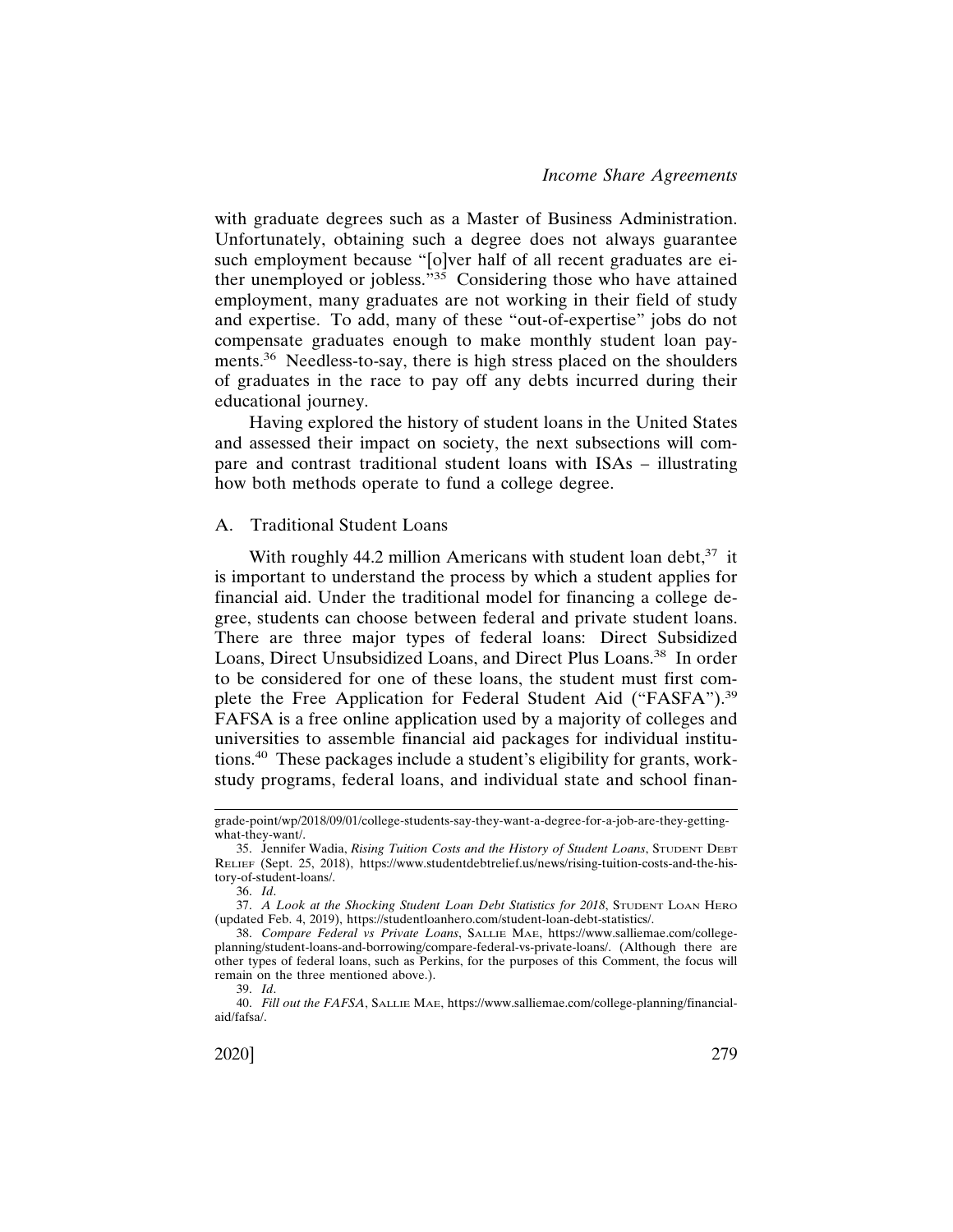cial aid.41 The FAFSA requires information about the student, such as the student's latest family federal income tax return or the student's personal bank statements, in order to calculate the financial need and also the eligibility for certain aid. $42$  After all of the student's pertinent information is received, the information is used to calculate the student's Expected Family Contribution ("EFC").<sup>43</sup> As a result of a student's EFC, determined by the college or university, the government then decides how much federal financial aid the student is eligible to receive.44 The government looks at factors such as the student's EFC, the student's year in school, the student's enrollment status, and the cost of attendance of the school the student will be attending.45 The cost of attendance typically includes the cost of tuition, books, school supplies, transportation, and room and board.<sup>46</sup> At the conclusion of this process, the student will receive a financial aid award letter from the college or university which will detail how much aid the student is eligible to receive. $47$  If the student is not awarded enough aid to cover all costs or is uninterested in borrowing from the government, the student can explore other options such as private student loans.

The process of obtaining a private student loan is vastly different from that of a federal student loan. Instead of submitting the FAFSA, the student will apply directly to the bank or institution from which the student seeks to secure a loan.48 Because a student seeking a private student loan must apply directly to an individual financial institution, each application may differ. However, the main commonality in private loan applications, and difference from federal loan applications, is that the loans are based on the student's credit profile.<sup>49</sup> Because a student will generally have a short credit history, or no credit history at all, the student's cosigner's credit will also be evaluated in the private student loan application process.<sup>50</sup> Similar to the FAFSA, private lenders will ask for basic information about the student and

50. *Consider a Student Loan Cosigner,* SALLIE MAE, https://www.salliemae.com/studentloans/get-ready-to-borrow/consider-a-cosigner/.

<sup>41.</sup> *Id*.

<sup>42.</sup> *Id*.

<sup>43.</sup> *Id*. 44. *Id*.

<sup>45.</sup> *Id*.

<sup>46.</sup> *Id*.

<sup>47.</sup> *Id*.

<sup>48.</sup> *Supra* note 38.

<sup>49.</sup> *Student Loans for all Types of Students*, SALLIE MAE, https://www.salliemae.com/college-planning/student-loans-and-borrowing/compare-federal-vs-private-loans/.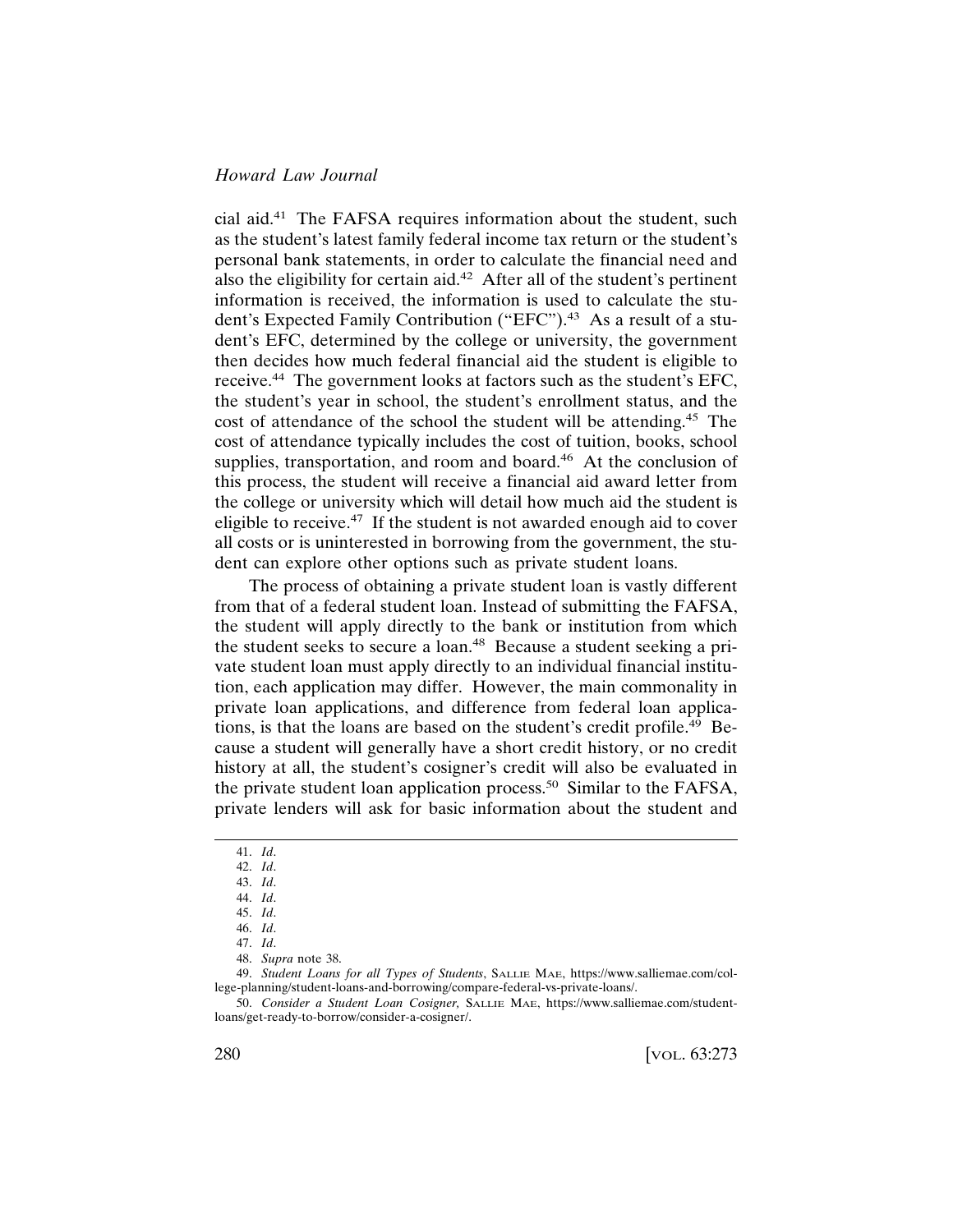their financial history.<sup>51</sup> The application will also consist of selecting an interest rate and repayment option for the loan.<sup>52</sup> Lastly, the student will need to supply the financial institution with the basic financial information of the student's creditworthy cosigner.53 After applying for a private student loan, the financial institution will either accept or reject the student's application. Upon acceptance, the student will receive notice to review, accept, and e-sign the terms of the loan agreement.<sup>54</sup> Lastly, the college or university receiving the loan will certify the final amount borrowed and send a final disclosure to the student before the financial institution disburses the loan to the school.<sup>55</sup>

Irrespective of their structural differences, it is also important to note the consumer protections afforded to federal and private student borrowers. First, student borrowers are protected through full disclosure requirements—arguably the most important protection.<sup>56</sup> Though the borrowing process for most federal student loans does not require information about the student's financial history, TILA provides borrowers the right to have all terms of the loan disclosed prior to signing the loan agreement.<sup>57</sup> Second, student borrowers are protected from discrimination based on classifications such as race, sex, or marital status from loan service providers.58 Under ECOA, "it shall be unlawful for any creditor to discriminate against any applicant, with respect to any aspect of a credit transaction on the basis of race, color, religion, national origin, sex or marital status, or age."59 Third, the credit information of student borrowers is protected by the Fair Credit Reporting Act ("FCRA"), which makes it unlawful for any consumer reporting agency to provide a consumer report containing information such as civil suits, tax liens, and accounts in collection.<sup>60</sup>

56. *See* Truth in Lending Act, 15 U.S.C. § 1631(a) (2010).

57. Bruce McClary, *Know Your Student Loan Consumer Rights*, U.S. NEWS (Oct. 31, 2018, 10:09 AM), https://www.usnews.com/education/blogs/student-loan-ranger/articles/2018-10-31/ know-your-consumer-protection-rights-when-it-comes-to-student-loans.; *See also id.*

58. *See* Equal Credit Opportunity Act, 15 U.S.C. § 1691(a)(1) (2018).

59. *Id.*

<sup>51.</sup> *Understand the Student Loan Application Process*, SALLIE MAE, https:// www.salliemae.com/student-loans/get-ready-to-borrow/understand-the-student-loan-applicationprocess/.

<sup>52.</sup> *Id*.

<sup>53.</sup> *Id.*

<sup>54.</sup> *Id*.

<sup>55.</sup> *Id*.

<sup>60.</sup> Fair Credit Reporting Act, 15 U.S.C. § 1681c(a)(2)-(4) (2018).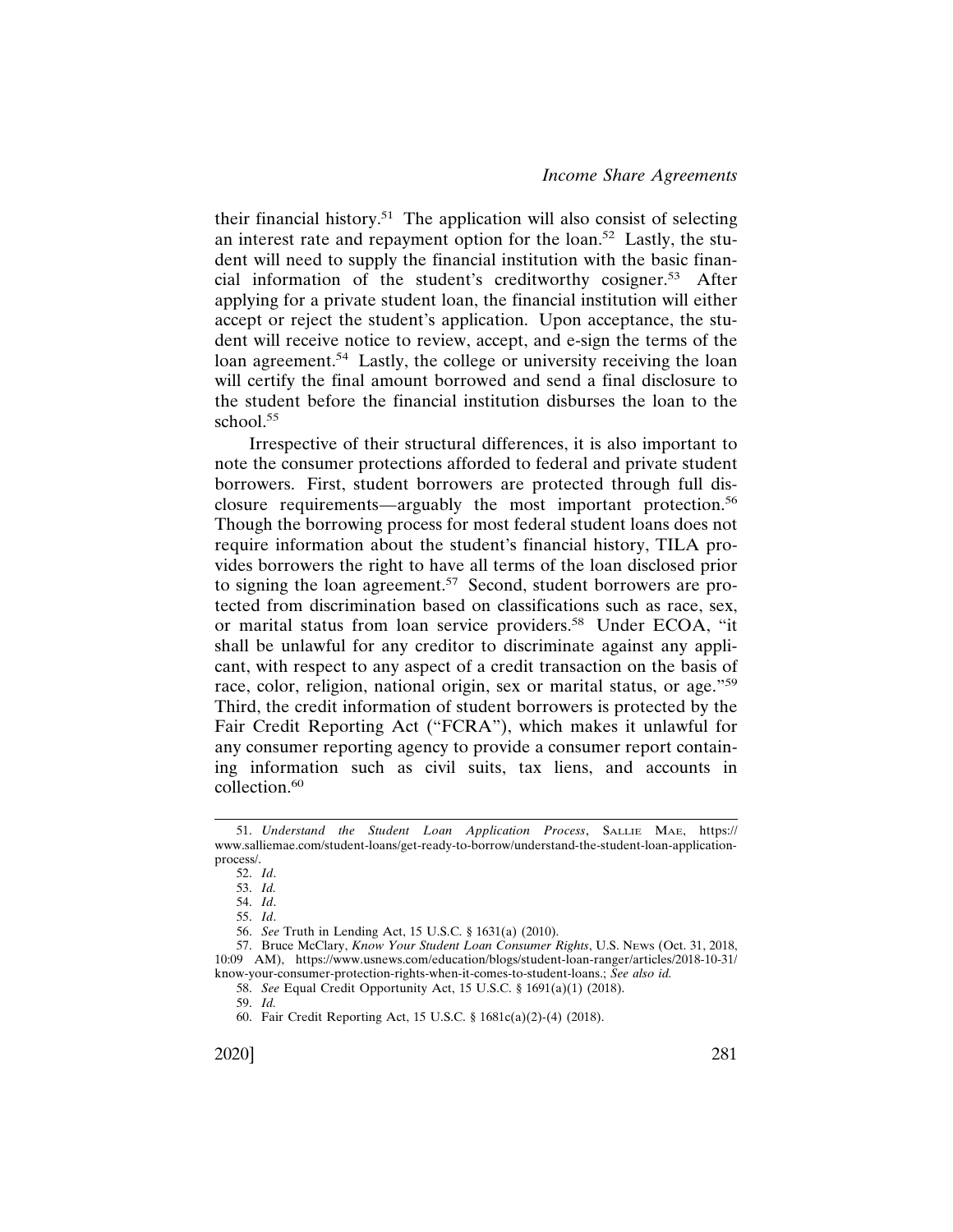Additionally, the details regarding the repayment period and interest rate for both federal and private student loans are the same: "Whether you choose federal student loans or private student loans, you have to pay back the money you borrow, plus interest – whether you graduate or not."61 In most cases, repayment schedules are based on the fixed amount that ensures a student's loan will be paid off within 10 years.<sup>62</sup> Additionally, interest rates vary between fixed and variable, which is determined at the outset of the loan.<sup>63</sup> Fixed interest rates stay the same which allow predictable monthly payments, whereas variable rates fluctuate throughout the life of the loan which means monthly payments can adjust.<sup>64</sup>

Currently, students in need of financial aid for college only have the option of borrowing from the government through federal student loans or borrowing from a private bank through private student loans. However, ISAs provide a valuable alternative for some students to finance their higher education.

### B. Alternatives to Traditional Student Loans

In contrast with the preceding subsection, this subsection will examine the processes behind ISAs and Federal Income-Driven Repayment Plans.

### i. Income Share Agreements

An ISA is an agreement between a student and their college or university under which the student receives educational funding in exchange for the promise to pay a fixed percentage of their post-graduate income for a defined period of time.<sup>65</sup> Because the amount paid during post-graduation is based solely on the graduate's income, payments are geared to affordability.<sup>66</sup> Ultimately, ISAs are investment vehicles designed to produce profits for lenders, reduce financial bar-

<sup>61.</sup> *Supra* note 38.

<sup>62.</sup> *Repayment Plans*, FED. STUDENT AID, https://studentaid.ed.gov/sa/repay-loans/understand/plans.

<sup>63.</sup> Matt Carter, *Fixed or Variable Student Loan: Which is Right for You?*, CREDIBLE (Jan. 14, 2020), https://www.credible.com/blog/student-loans/choosing-fixed-or-variable-rate-studentloan/.

<sup>64.</sup> *Fixed or Variable: Which Student Loan Rates Do You Want?*, EDUC. LOAN FIN. (Aug. 23, 2017), https://www.elfi.com/fixed-variable-student-loan-rates/.

<sup>65.</sup> *What are Income Share Agreements (ISAs)*, VEMO EDUC. (updated 2019), https://vemo education.com/about-income-share-agreements/.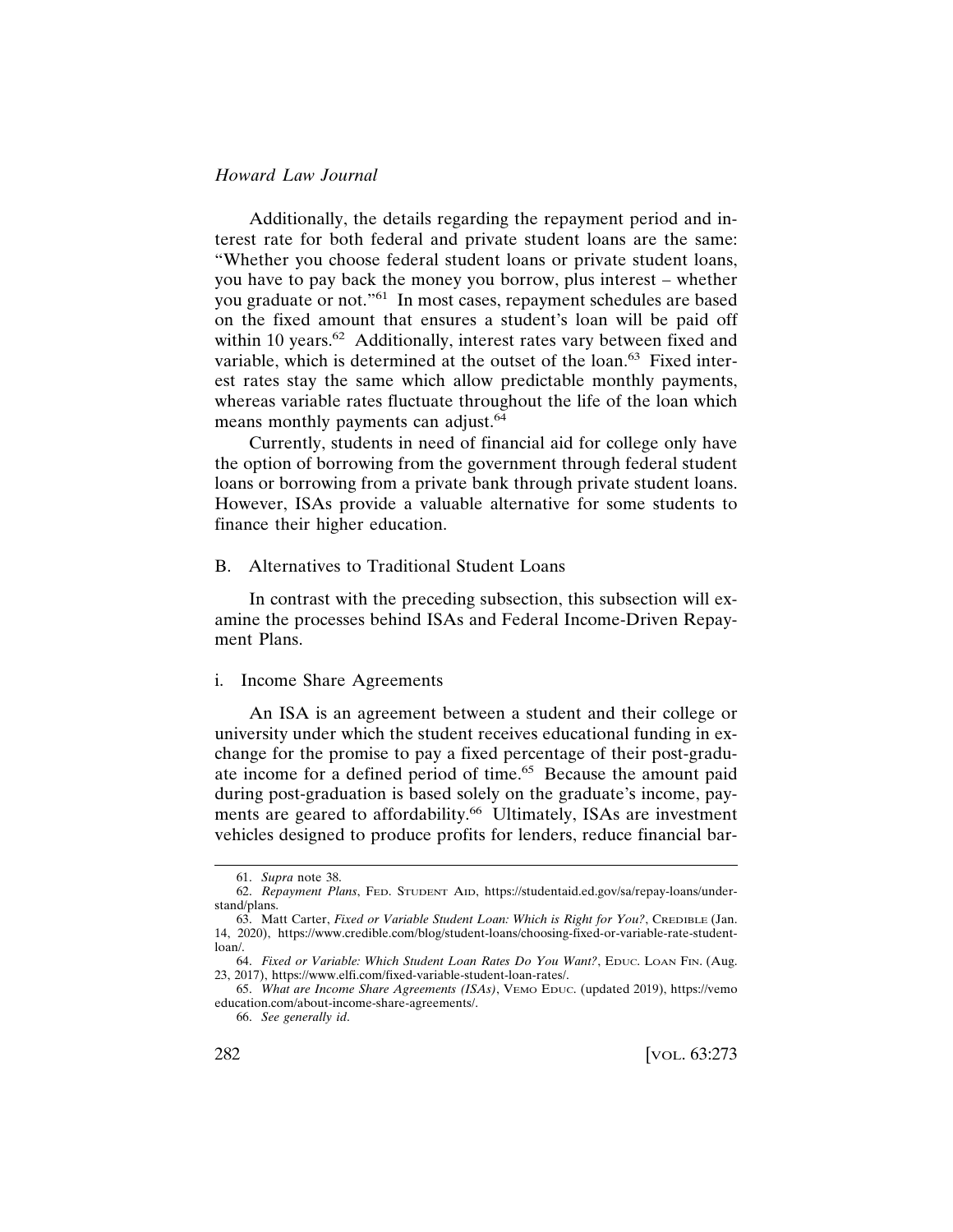riers to obtaining a higher education, and increase access to college.<sup>67</sup> The concept behind ISAs was first described by Milton Friedman in 1955.<sup>68</sup> He proposed that students should be funded through equity investments such that:

[Investors] could "buy" a share in an individual's earning prospects: to advance him the funds needed to finance his training on condition that he agree to pay the lender a specified fraction of his future earnings. In this way, a lender would get back more than his initial investment from relatively successful individuals, which would compensate for the failure to recoup his original investment from the unsuccessful.<sup>69</sup>

Decades later, investors are starting to revisit Freidman's idea and implement ISAs throughout the country.<sup>70</sup>

In applying for an ISA, students are not required to provide the same information mandatory for federal or private student loans. Because each college will set up their own ISA contracts, the application process may vary slightly, however, the key contract terms remain consistent.71 An ISA contract will consist of the ISA amount, the income share, the minimum income threshold, a payment cap, and the payment terms.72 Further broken-down, these contract terms are straight-forward. The ISA amount is the amount that would be credited to the student's account through the student's college or university.73 The income share is the percentage of income a student pledges to pay after leaving their college or university regardless of

<sup>67.</sup> *See* Dubruvka Ritter & Douglas Webber, *Modern Income-Share Agreement in Postsecondary Education: Features, Theory, Applications*, FED. RES. BANK OF PHIL. (Dec. 2019), https://www.philadelphiafed.org/-/media/consumer-finance-institute/payment-cards-center/publications/discussion-papers/2019/dp19-06.pdf.

<sup>68.</sup> Milton Friedman, *The Role of Government in Education*, *in* ECON. AND THE PUB. IN-TEREST, (Robert A. Solo ed., 1955), http://la.utexas.edu/users/hcleaver/330T/350kPEEFriedman RoleOfGovttable.pdf.

<sup>69.</sup> *Id.*

<sup>70.</sup> Ted Malone, *An Introduction to Income Share Agreements*, PURDUE UNIV. (Mar. 29, 2016), https://www.purdue.edu/enrollmentmanagement/data-reports/presentations/2016/spring/ IncomeShareAgreements-BackABoiler.pdf. (in 2016, Purdue University introduced Income Share Agreements, through its Back A Boiler Program, to its students as a method of financing their education).

<sup>71.</sup> Farran Powell, *Using an Income Share Agreement to Pay for College*, U.S. NEWS & WORLD REP. (Sept. 26, 2018, 3:18 PM), https://www.usnews.com/education/best-colleges/payingfor-college/articles/2018-09-26/using-an-income-share-agreement-to-pay-for-college.

<sup>72.</sup> *See* Dan Friedman, *Understanding Income Share Agreements (ISAs): A Glossary of Key Terms*, THINKFUL, https://www.thinkful.com/blog/income-share-agreements-key-terms/; *see also FAQ About Back A Boiler – ISA Fund*, PURDUE RES. FOUND., https://www.purdue.edu/backaboiler/FAQ/index.html.

<sup>73.</sup> *See infra* note 162.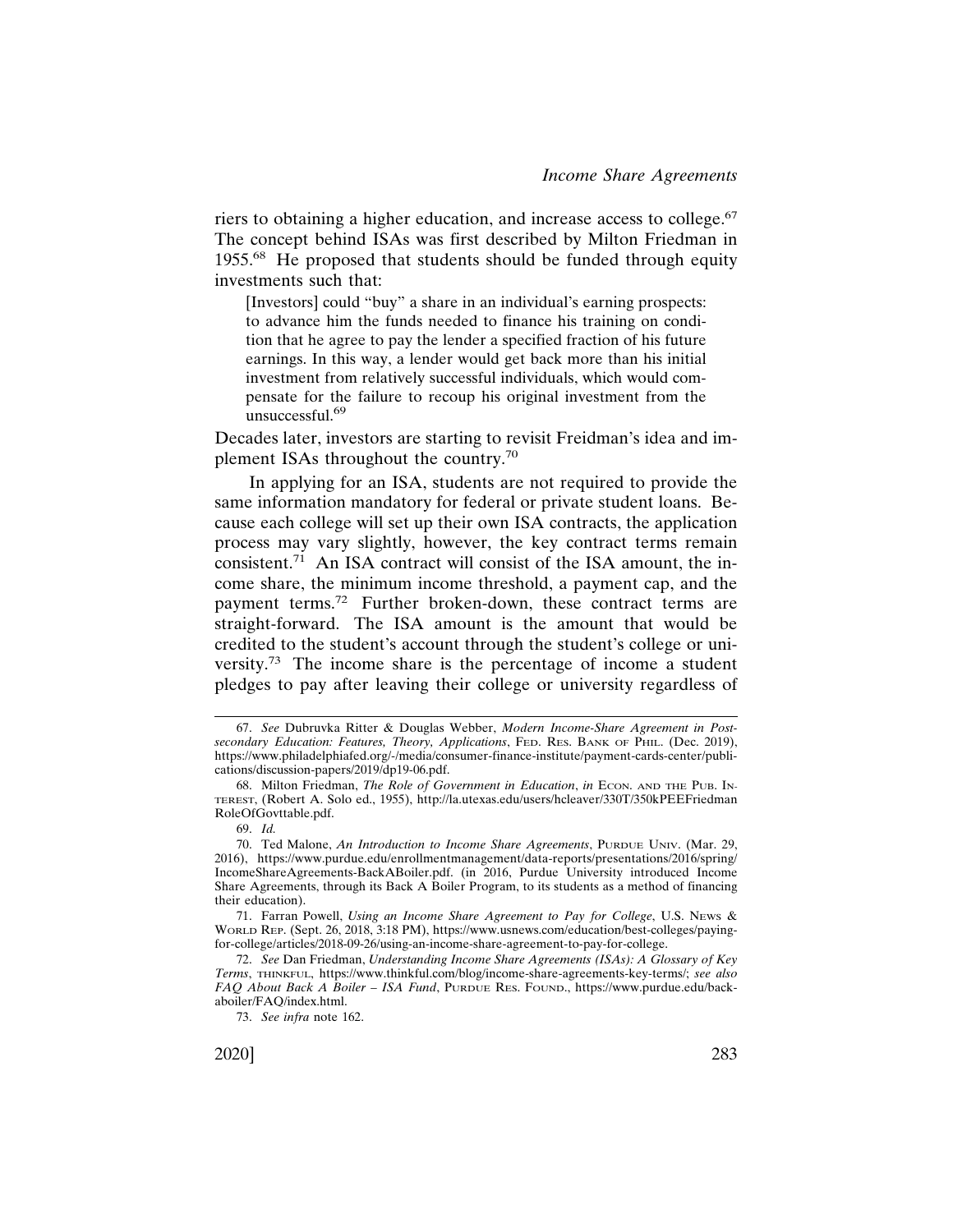whether they graduate or receive their degree.<sup>74</sup> The minimum income threshold guarantees that a student will not have to make payments if their income falls below a certain salary amount.<sup>75</sup> Generally, schools impose a payment cap which is the maximum amount a student would have to pay relative to the initial funding amount.<sup>76</sup> Lastly, the payment terms detail the maximum number of monthly payments the student is required to make to satisfy their ISA obligation.<sup>77</sup>

The two major differences between ISAs and traditional student loans are the repayment periods and the fact that ISAs do not accrue interest on the principal amount borrowed.78 Typically, a standard repayment period for an ISA is ten years.79 Additionally, some institutions give students a six-month grace period post-graduation before payments must commence.80 If a graduate makes all successful payments for the prescribed terms of the ISA, no additional payments are required even if the total payment is less than the amount initially funded.81 For example, if a graduate successfully makes payments for the proscribed ten year time frame, the graduate will not be obligated to make any further payments even if the total amount paid is less than the initial amount borrowed.

An additional stark difference between ISAs and traditional student loans is that ISAs do not provide the same consumer protections that are in place for federal and private student loans. Though there are no statutory interpretations or judicial opinions currently available, it is believed that TILA, ECOA, the Fair Credit and Reporting Act ("FCRA"), Federal Trade Commission Act ("FTCA"), Title V of the Gramm-Leach-Bliley Act and the federal laws regulating unfair and deceptive (or abusive) trades practices do not apply to ISAs because ISAs do not fall under the traditional umbrella of lending. Part III of this Comment will further illustrate why courts should analyze ISAs under some of these regulatory frameworks.

<sup>74.</sup> *Id*.

<sup>75.</sup> Friedman, *supra* note 72.

<sup>76.</sup> *See generally id*.

<sup>77.</sup> Tonio Desorrento, *Income Share Agreements 101: A Brief Primer on ISAs*, VEMO EDUC. (Jan. 13, 2019), https://vemoeducation.com/blog/2019/01/13/isa-101-a-brief-primer-on-incomeshare-agreements/.

<sup>78.</sup> *Back a Boiler Program Overview*, PURDUE RES. FOUND., https://www.purdue.edu/backaboiler/overview/index.html.

<sup>79.</sup> *Id*.

<sup>80.</sup> *Id*. 81. *Id*.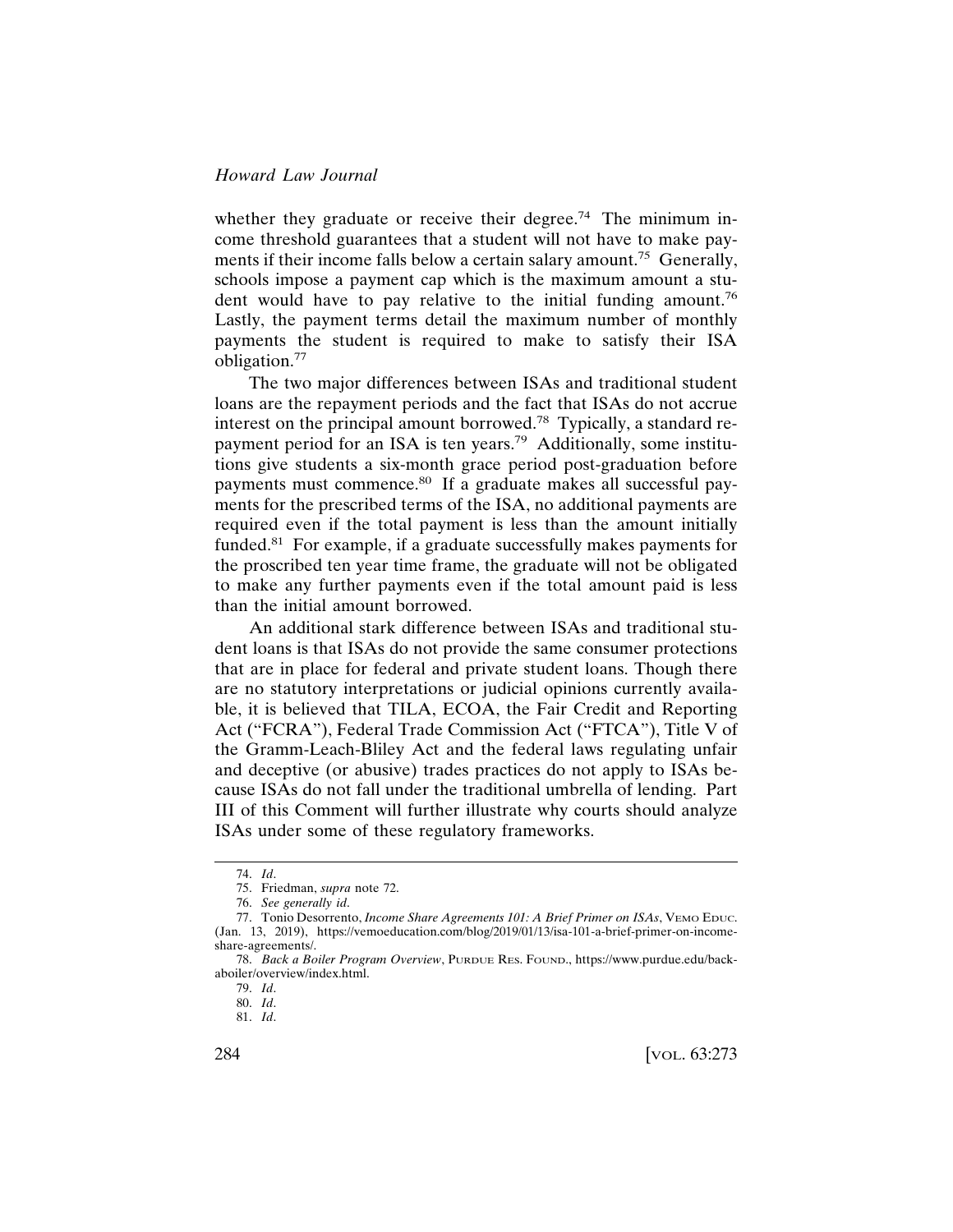### ii. Federal Income-Driven Repayment Plans

It is worth noting that the government has implemented a repayment option for federal student loans that is similar to ISAs.<sup>82</sup> Analogous to ISAs, income-driven repayment plans set the graduate's monthly student loan payment at an amount based on the graduate's income and family size, which may make it more affordable for some.<sup>83</sup> There are four types of income-driven repayment plans: Revised Pay As You Earn Repayment Plan, Pay As You Earn Repayment Plan, Income-Based Repayment Plan and Income-Contingent Repayment Plan.<sup>84</sup> These plans differ based on the length of the graduate's repayment period, the percentage of the graduate's income that counts as payment, and the type of federal student loans that are eligible under an income-driven repayment plan.<sup>85</sup> For example, under the Pay As You Earn repayment plan, the graduate's monthly payments are equal to ten percent of their discretionary income, which is the amount the graduate's adjusted gross income exceeds 150% of the poverty line.86 Additionally, monthly payments are capped at the amount they would be under a standard ten-year repayment.<sup>87</sup>

Despite these similarities, ISAs are still arguably a better option for students. One example that highlights the superiority of ISAs to Federal Income-Driven Repayments options is that ISAs do not accrue interest for a graduate in the repayment period.<sup>88</sup> While borrowers have the option to change federal student loan repayment plans as often as needed, electing to pay less each month can lead to paying more overall due to accrued interest,<sup>89</sup> because unlike ISAs, Federal Student Loans accrue interest over the life of the loan.<sup>90</sup> In contrast, ISAs have no interest rate and no balance.<sup>91</sup> Instead of paying inter-

90. *Id.*

<sup>82.</sup> *See Income-Driven Plans*, FED. STUDENT AID, https://studentaid.gov/manage-loans/repayment/plans/income-driven#eligibility.

<sup>83.</sup> *Id.*

<sup>84.</sup> *Id.*

<sup>85.</sup> *Id.* (payment amounts vary from ten to twenty percent of the graduate's income and the repayment period can vary from twenty to twenty-five years).

<sup>86.</sup> Mark Kantrowitz, *Income Share Agreements*, SAVINGFORCOLLEGE.COM (Aug. 27, 2018), https://www.savingforcollege.com/article/income-share-agreements.

<sup>87.</sup> *Id.*

<sup>88.</sup> *Infra* note 162, at 2.

<sup>89.</sup> Ryan Lane, *Can You Change Your Student Loan Repayment Plan?,* NERD WALLET (Jan. 3, 2020), https://www.nerdwallet.com/blog/loans/student-loans/how-much-student-loanscost/.

<sup>91.</sup> Preston Cooper, *Three Myths About Income-Share Agreements That Won't Die*, FORBES (Jan. 10, 2019, 2:30 AM), https://www.forbes.com/sites/prestoncooper2/2019/01/10/three-mythsabout-income-share-agreements-that-wont-die/#621fefee4005.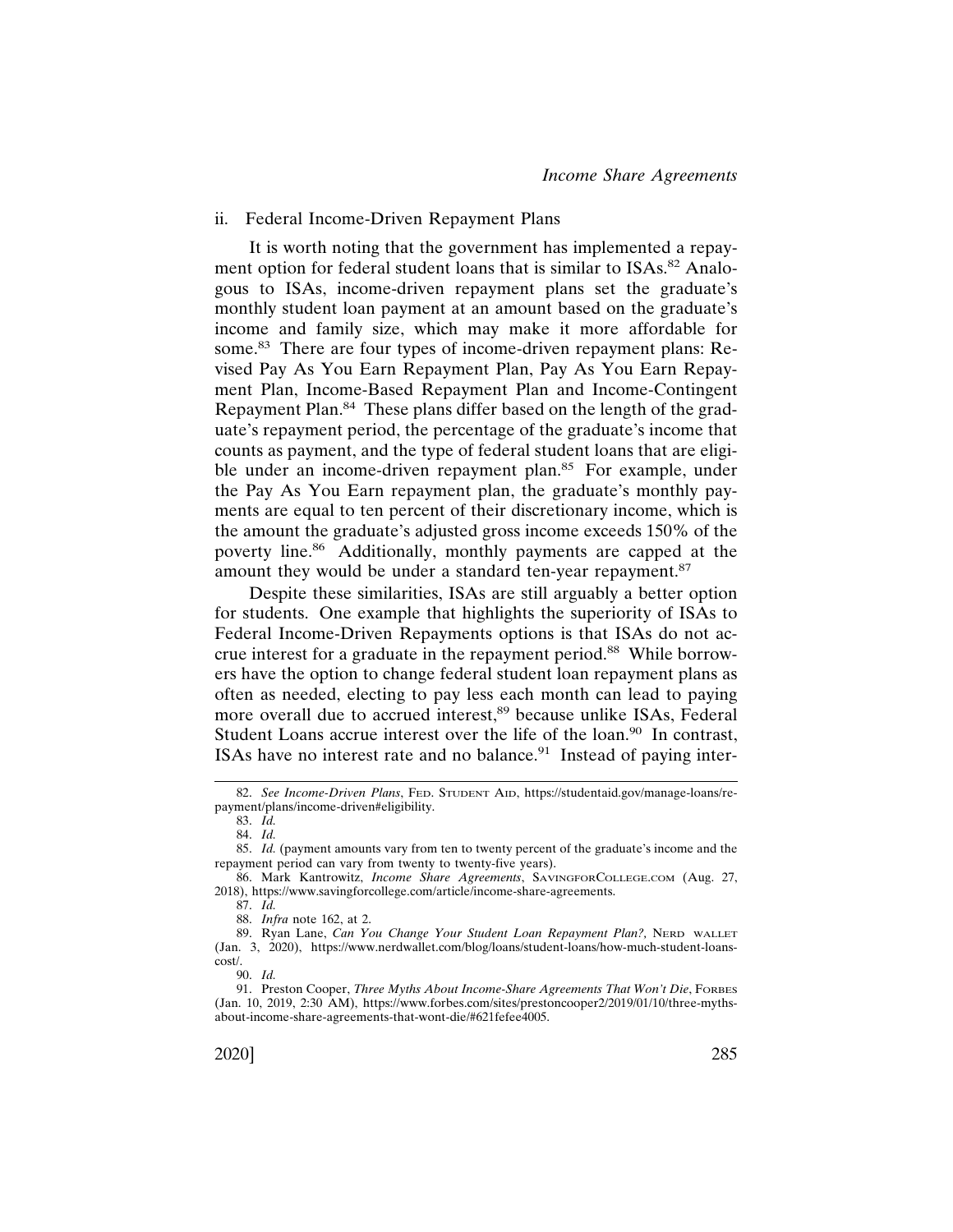est on a balance of debt, ISAs are an agreement to make payments based on income for a fixed period of time which is decided at the outset.92

In short, the application process for obtaining an ISA and the repayment of an ISA is strictly based on the student's future rather than a student's past. That makes an ISA more accessible to those who do not come from a wealthy background. For this, and many other reasons, ISAs are starting to become more attractive than traditional student loans. This next part will further explore ISAs and explain the potential positive and negative effects that they may have on the future of access to higher education.

### II. A CLOSER LOOK AT INCOME SHARE AGREEMENTS

### A. The Positive Potential of Income Share Agreements

As previously mentioned, the typical conversation regarding a prospective student's pursuit of higher education will often include a sidebar discussion on how that education can be financed.<sup>93</sup> The option of an ISA can improve those prospects, because it may offer an attractive and more attainable alternative for funding a college education. ISAs: (1) provide more opportunities for low-income students and students who do not qualify for financial aid to attend more expensive and highly ranked colleges and universities; (2) are dependent on post-graduate net income and thus are more manageable regarding repayment than traditional student loans; (3) allow for smoother career path transitions to a possibly lower-paying job; and (4) can encourage public interest employment, because ISAs generally make allowance for lower salaries.<sup>94</sup> Ultimately, ISAs provide an additional tool in the toolbox for student borrowers, which can be used in conjunction with federal and private loans or as a complete replacement.

i. Opportunity for Low-Income Students and Students Who are Ineligible for Financial Aid

As colleges and universities continue to struggle to meet their enrollment goals, it is no surprise that cost of attendance is a factor that

<sup>92.</sup> *Id.*

<sup>93.</sup> *But see* Elengold, *supra* note 6, at 4-10.

<sup>94.</sup> *See infra* note 162, at 3-4.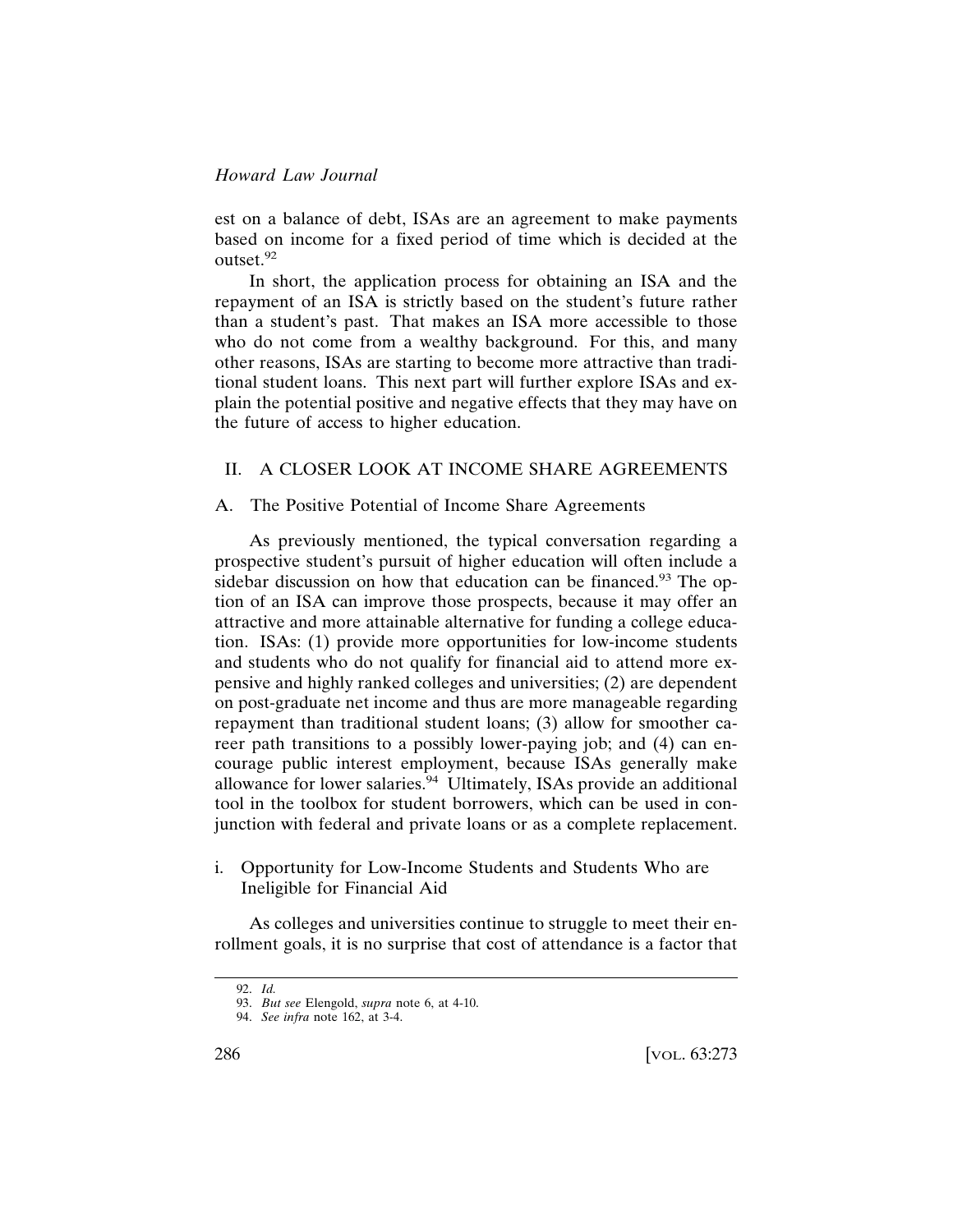dissuades some individuals from attending.<sup>95</sup> However, ISAs provide another avenue for students to consider in order to afford attendance. While scholarships and federal student loans are available for students, there are instances in which these options do not provide nearly enough capital for attendance at a four-year university.<sup>96</sup> ISAs are now available to fill those cost gaps for students.<sup>97</sup> In addition, ISAs generally end up being more affordable than private student loans, which often include higher interest rates than federal student loans and ISAs.98

Low-income prospective students are disproportionately affected by impediments to financing higher education. ISAs are a straightforward way to allow these marginalized students, who have little to no financial backing, to afford college.99 Amy Wroblewski, a student at Purdue University and participant in an ISA, theorizes that if more colleges offered an ISA option to students, more students would be inclined to go to college rather than abandoning that hope due to cost.100 Additionally, ISAs may provide financing options for students who may not be eligible for financial aid due to their citizenship status<sup>101</sup> or criminal history.<sup>102</sup> ISAs may allow students considering college to weigh their options without assigning so much weight to their financial and social backgrounds.

<sup>95.</sup> Lucie Lapovsky *Colleges Are Lowering Tuition*, FORBES (Sept. 29, 2018, 8:44 AM), https://www.forbes.com/sites/lucielapovsky/2018/09/29/colleges-are-lowering-tuition/#20db 39401961.

<sup>96.</sup> Kim Clark, *Now You Can Sell Shares in Yourself to Pay for College*, TIME (Nov. 16, 2016), http://money.com/money/4568213/income-share-agreements-college/.

<sup>97.</sup> *Id.*

<sup>98.</sup> *Id.*

<sup>99.</sup> *Id.*

<sup>100.</sup> *Id.*

<sup>101.</sup> Question 14 on the FASFA asks a student to indicate their citizenship status. *See Student's Citizenship Status*, FED. STUDENT AID, https://fafsa.ed.gov/fotw1920/help/fahelp39.htm.

<sup>102.</sup> Students who were previously incarcerated have limited eligibility for federal student aid. *See Students with Criminal Convictions*, FED. STUDENT AID, https://studentaid.ed.gov/sa/ eligibility/criminal-convictions (last visited Oct. 20, 2019). Matt Gianneschi, Chief Operating Officer of the Colorado Mountain College, agrees that ISAs are a method around federal student aid for students who are not citizens or who were previously incarcerated. Third Way, Livestream of *#BehindtheBumperSticker on Income Share Agreements*, FACEBOOK (Sep. 24, 2019), https://www.facebook.com/ThirdWayThinkTank/videos/2169391843363881/.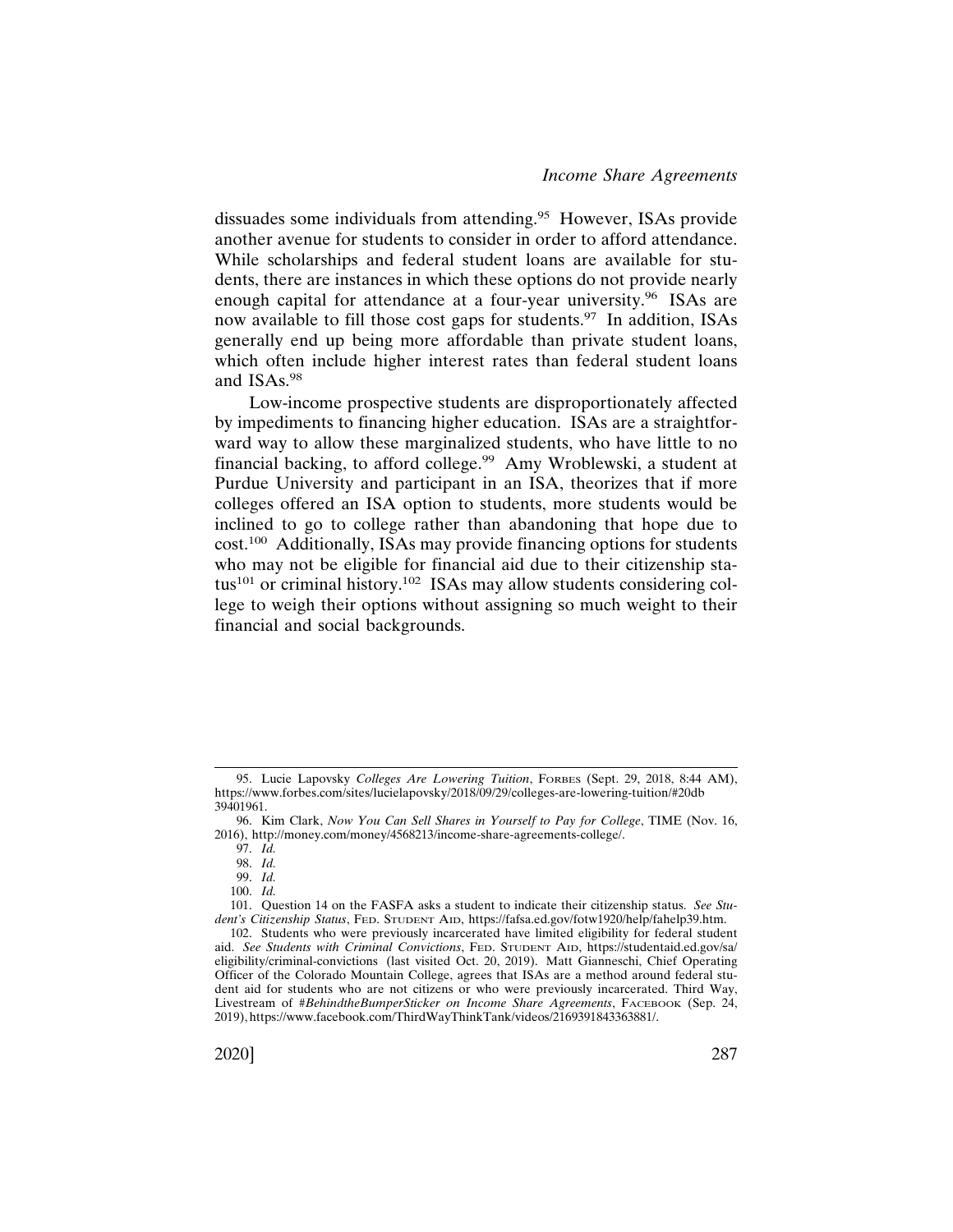ii. Payment is Tied to Income Which Allows for More Manageable Repayment Options

Critics of ISAs highlight that the arrangement constitutes a modern-day form of indentured servitude or even slavery.<sup>103</sup> While there may be commonalities between the two concepts, the repayment of an ISA compared to a traditional student loan is far more manageable.104 Under a traditional student loan, graduates are obligated to pay back their loan regardless of the circumstance.105 This sometimes includes bankruptcy, death, and other financial struggles.<sup>106</sup> When an ISA contract is executed, the student's obligation for repayment is based on a percentage of income for a fixed period of time.107 This provides the student with more flexibility in the repayment phase.<sup>108</sup> In all, ISAs provide improved flexibility due to the fact that payment is dependent on future income, ultimately allowing for a much more manageable repayment in the event the graduate faces financial challenges.

iii. Easier Initial Career Choices and Smoother Career Path Transitions

One of the most attractive advantages of ISAs is the idea that they provide students with more financial freedom than traditional student loans.<sup>109</sup> Should the borrower decide that their current career path is no longer desirable, the borrower is not tied down to this choice because of the individual's need to make a certain amount of money in order to make student loan debt payments.<sup>110</sup> The graduate has free range to transition career paths without fear of detrimental financial consequences. $111$  On that same note, the graduate may also enjoy lower levels of anxiety related to the worry of market conditions and workforce layoffs.<sup>112</sup>

<sup>103.</sup> Timothy Machat, *Catalyzing Innovation with Regulation: Income Share Agreements and the Student Loan Debt Crisis*, 70 RUTGERS L. REV. 257, 271 (2017).

<sup>104.</sup> *See id.* at 271–72.

<sup>105.</sup> Todd Zipper, *Reinventing How We Pay for College: The Benefit of Income Share Agreements*, LEARNING HOUSE: UNCOMPROMISINGEDU (Feb. 3, 2017), http://www.uncompromisingedu .com/2017/02/03/reinventing-how-we-pay-for-college-the-benefits-of-income-share-agreements/.

<sup>106.</sup> *Id.*

<sup>107.</sup> *Id.*

<sup>108.</sup> *Id.*

<sup>109.</sup> Machat, *supra* note 103, at 271–72.

<sup>110.</sup> *Id.* at 272.

<sup>111.</sup> *Id*.

<sup>112.</sup> *Id.*; *see also Elengold, supra* note 6, at 55-56.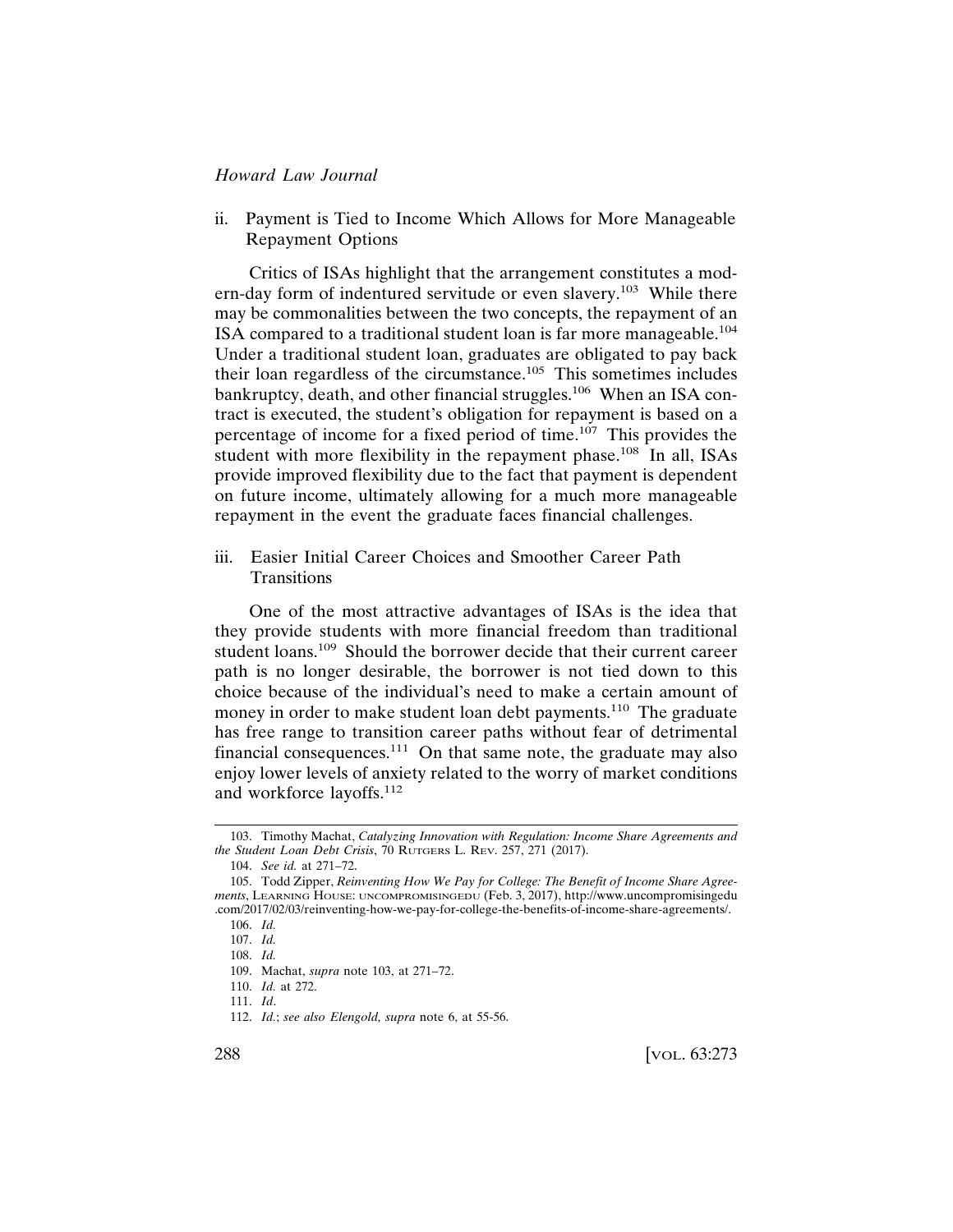#### iv. Encourages Public Interest Employment

Similar to career transitions, ISAs may further encourage individuals to work in the public sector because repayment is based on income. In 2018, it was noted that federal employee salaries on average lag behind those of similar private-sector workers by about thirty-two percent.113 With a pay gap of more than thirty percent, students might be persuaded to set their sights on private sector employment over public employment in order to make enough to repay their loans. However, because ISAs are based on income, a borrower who seeks public employment will likely not be burdened by the idea of choosing a specific type of job for salary purposes. If a student does not feel the pressure to pick a certain career path in order to make a living wage, as well as pay back their student loan debt, it can be argued that the student may be free to seek any type of employment, including public employment. Even though the student may make less in the public sector versus a similar job in the private sector, the student will not feel a financial burden regarding the repayment of their ISA.

#### B. The Potential Pitfalls of Income Share Agreements

Although ISAs provide a wide variety of benefits, including enhancing a student's ability to continue their education and reducing financial burdens during the repayment period, ISAs pose two important problems that have yet to be addressed by regulators. First, the process of administering ISAs can be discriminatory based on the theory of disparate impact, race and institution choice.<sup>114</sup> Second, the administrators of ISAs can potentially use predatory lending practices, such as not disclosing crucial terms that effectively misrepresent the reality of repayment.<sup>115</sup> This subsection will examine these issues in further depth.

<sup>113.</sup> Eric Yoder, *Federal Employees Lag Behind Private Sector Workers in Salaries by 32 Percent on Average, Reports Say*, WASH. POST. (Apr. 11, 2018), https:// www.washingtonpost.com/news/powerpost/wp/2018/04/11/federal-employees-lag-private-sectorworkers-in-salaries-by-32-percent-on-average-report-says/?utm\_term=.2e60374dda53.

<sup>114.</sup> MORRISON & FOERSTER, *Treatment of Educational ISAs Under Federal and Select State Anti-Discrimination Statutes* (Aug. 2019), https://media2.mofo.com/documents/190816-treatment-of-educational-isas.pdf. Jillian Berman, New bill on students pledging future income 'an open license for discriminatory financing', MKT. WATCH (Aug. 5, 2019 11:23 a.m.), https:// www.marketwatch.com/story/are-income-share-agreements-an-innovative-answer-to-the-student-debt-crisis-or-a-predatory-financial-product-depends-who-you-ask-2019-08-05.

<sup>115.</sup> *See* Matt Taylor, 'Income Sharing' Is Wall Street's Potentially Predatory Alternative to Student Loans, VICE (Jan. 9, 2019, 3:13 PM), https://www.vice.com/en\_us/article/d3bm5a/incomesharing-is-wall-streets-potentially-predatory-alternative-to-student-loans; *see also* Jen Mishory, *Private ISA Student Loans Highlight Consumer Protection Challenges*, CENTURY FOUND. (Aug.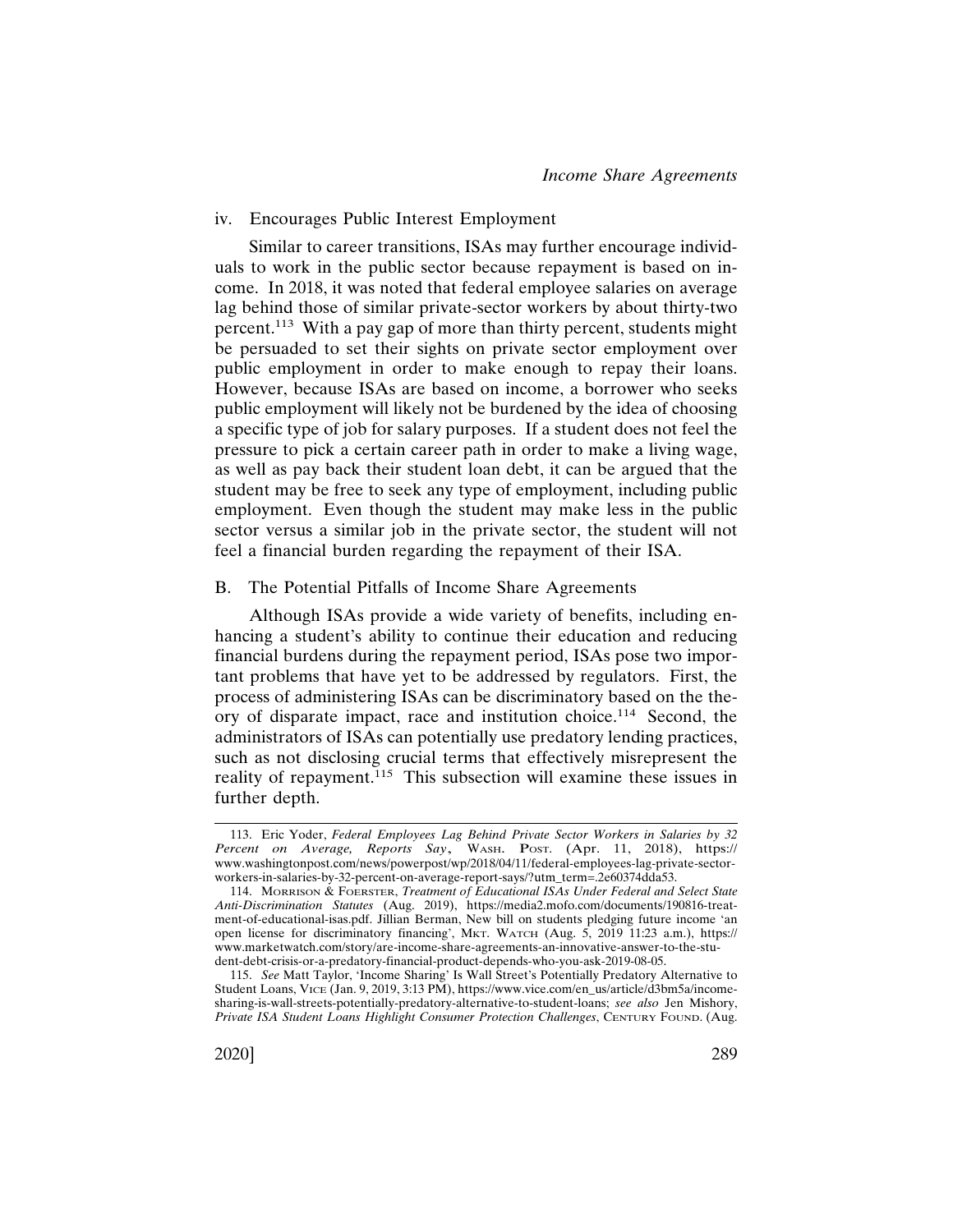i. Disparate Impact and Discrimination Based on Race and Institution Choice

ISAs provide investors with an opportunity to profit from students who need funding for their education.<sup>116</sup> For example, an investor may lend one million dollars to an ISA program at an educational institution. The institution then uses those funds to contract with 100 students and provide each student with \$10,000, secured individually by an ISA. During repayment, some students with high earning occupations will end up paying back more than \$10,000 based on the percentage of their salary they agreed upon at the outset of the execution of the ISA, whereas other students who do not have high-earning occupations may pay back less. On the back-end, the educational institution will be able to repay the investor the initial one million, plus any additional profit due to the terms of the ISAs with the several different students, only if the pool of students yielded a net return that is better than what the investor could have secured through more traditional lending. This scenario seems fair to any investor, so long as it is profitable.

However, in making a strategic business decision, investors may have an incentive to judge historically lower-income earning populations, mainly minorities, "riskier" in comparison to higher-income earning groups who are generally not minorities. According to the US Census Bureau, in 2018, it was reported that the median household income for an African American family was \$41,361 compared to the combined average of all races of \$63,179.117 To further elaborate, the average weekly wage of an African American with a Bachelor's Degree is \$933, which is \$256 lower than the national average.<sup>118</sup> Even when an African American student graduates college, they statistically will make less than their peers. Because ISA investors are unregulated, they can use these figures to disproportionately find minority students "risky", discriminating against them directly and against col-

<sup>22, 2019),</sup> https://tcf.org/content/commentary/private-isa-student-loans-highlight-consumer-protection-challenges/?agreed=1.

<sup>116.</sup> Joanna Darcus, Staff Attorney at the National Consumer Law Center, states that the most prominent ISAs are those which provide high yields for investors. *See* Third Way, *supra* note 101.

<sup>117.</sup> Jessica Semega et al., *Income and Poverty in the United States: 2018-Current Population Reports*, CENSUS (Sept. 2019), https://www.census.gov/library/visualizations/2019/demo/p60- 266.html.

<sup>118.</sup> *African American Income*, BLACKDEMOGRAPHICS.COM, https://blackdemographics.com/ households/african-american-income/ (last updated 2019).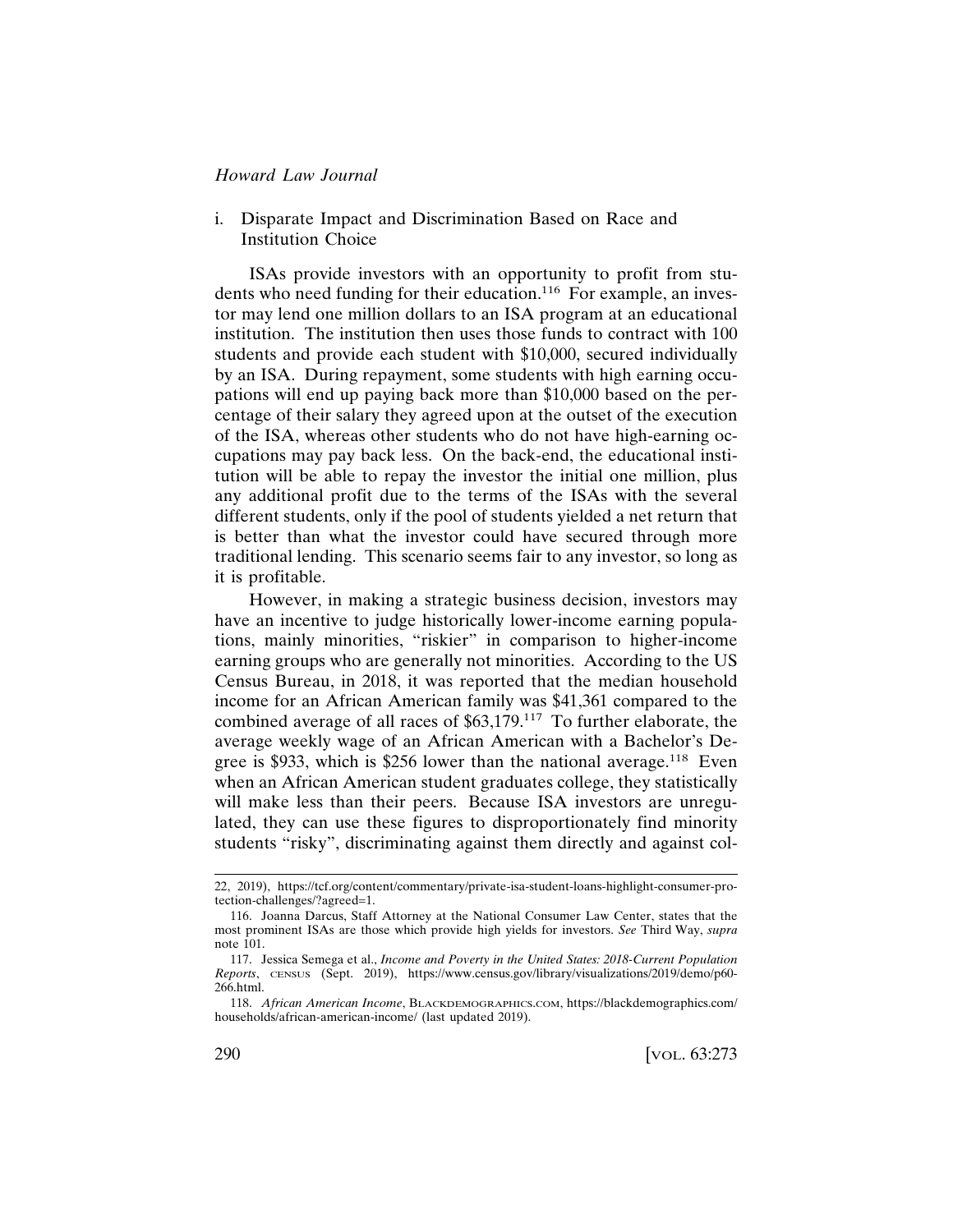leges and universities with high minority populations by implementing more stringent terms and conditions. Additionally, statistical evidence highlights that African Americans and Latinos are more likely to be discriminated against, and as a result pay higher interest rates on loans, than those similarly situated in credit profiles.<sup>119</sup> Thus, students who engage with ISAs are not immune to the discriminatory issues that generally accompany other lending practices. Due to the proven history that minorities are more likely to be discriminated against financially, ISA providers should be consistent in negotiating terms of ISAs with different universities and colleges to avoid being discriminatory to susceptible groups.

The terms and conditions of traditional loans are not dependent on degree or institution choice.120 The HEA, which encompasses Federal Direct Stafford Loans, Federal Direct PLUS Loans, Federal Direct Consolidation Loans, and Federal Direct Unsubsidized Stafford Loans, states that all "[student] loans made to [student] borrowers [...] shall have the same terms, conditions, and benefits, and be available in the same amounts."121 Thus, regardless of which institution or degree a student chooses, the terms, conditions, benefits and amount available to be borrowed would be the same as a student at another university. Currently, there are no regulatory provisions that give the same protections for ISAs. As a result, ISA providers have the ability to harm students, intentionally or unintentionally, by implementing unfair and unequal terms of repayment, disparately impacting students based on race, gender, class, age, disability, and alike, based on the institutions they seek to attend and the degrees they seek to pursue. This problem begs for a remedy to curtail less obvious forms of discrimination that might reflect deep-seated discriminatory traditions.

## ii. Predatory Lending Practices Through Limited Term Disclosures

Another prominent issue that may result from the lack of regulation for ISAs is the threat of predatory lending practices through lim-

<sup>119.</sup> Tracy Jan, *Are You a Minority Borrower? You Might Want to Think Twice About Using an Online Lender*, THE WASH. POST (Nov. 14, 2018), https://www.washingtonpost.com/business/ 2018/11/14/are-you-minority-borrower-you-might-want-think-twice-about-using-an-onlinelender/?utm\_term=.ced419c855b5.

<sup>120. &</sup>quot;Federal student loans are made by the government, with terms and conditions that are set by law." *See Federal Versus Private Loans*, STUDENTAID.GOV, https://studentaid.ed.gov/sa/ types/loans/federal-vs-private (last visited Feb. 7, 2020).

<sup>121.</sup> Higher Education Act of 1965, 20 U.S.C. §§ 1087e(a)(1)-(2) (2018).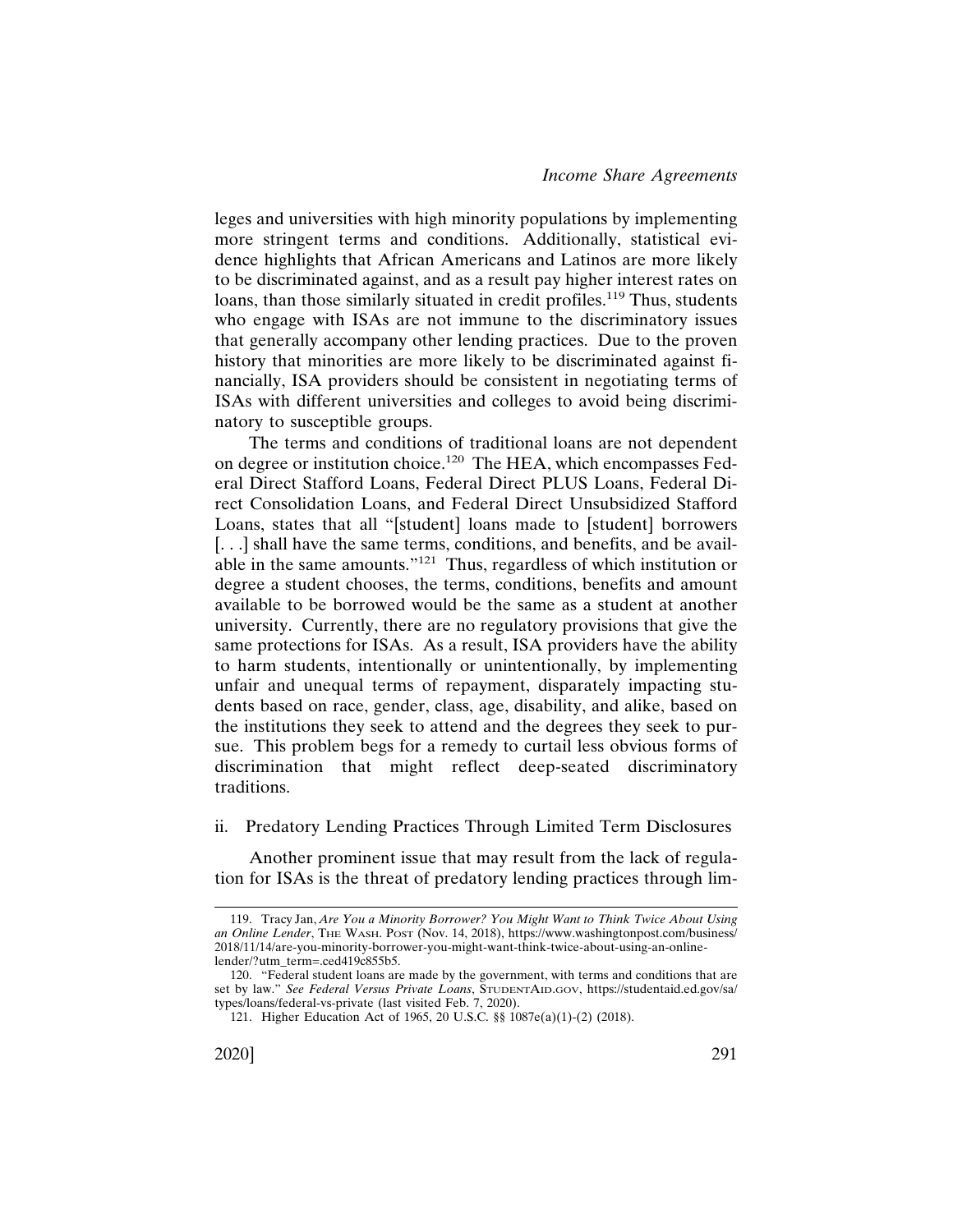ited, inadequate, or misleading term disclosures. Although ISAs have the potential to provide more affordable lending opportunities for low-income students, they are currently not subject to any uniform disclosure or education requirements, as are traditional loans. Adding to the risk of exploitation is the fact that ISAs may attract those students who might not be as knowledgeable of the risks taken when borrowing financial capital from a lender. Thus, an ISA lender's profit incentive, society's past history of discrimination and exploitation of minority groups and the vulnerability of the student population that is likely to find ISAs attractive provide a formula that makes the risk of discrimination and exploitation very high. Collectively, these factors work against informed decision-making.

"ISA funders are directly responsible for teaching students about their products."122 As lenders, ISA investors and the colleges and universities that work with them, therefore, should go above and beyond to ensure that students understand the terms of an ISA because they are unique to the student borrower market.<sup>123</sup> Lack of knowledge by borrowers can inevitably lead to predatory lending. The Federal Deposit Insurance Corporation ("FDIC") acknowledges that there is no one formula to determine whether a loan program is predatory.124 Yet, the FDIC outlines that the following scenarios involve predatory lending: (1) "making unaffordable loans based on the assets of the borrower rather than on the borrower's ability to repay an obligation," (2) "inducing a borrower to refinance a loan repeatedly in order to charge high points and fees each time the loan is refinanced," or (3) "engaging in fraud or deception to conceal the true nature of the loan obligation, or ancillary products, from and unsuspecting or unsophisticated borrower."125

Because ISAs are a new, attractive option for financing higher education, lenders could have an unfair advantage over borrowers due to the lack of education on the terms, conditions, risks and overall characteristics of an ISA. Not only is there concern that ISA lenders may disproportionately target minorities, low-income students, and less educated students with unfair repayment terms, there is also a

<sup>122.</sup> Audrey Peek et al., *The Income Share Agreement Landscape: 2017 and Beyond, Amer. Inst. for Res.*, (Apr. 26, 2017), https://www.air.org/sites/default/files/downloads/report/Income-Share-Agreements-ISAs-Income-Share-Agreement-Landscape-April-2017.pdf.

<sup>123.</sup> *See id.*

<sup>124.</sup> *FDIC's Supervisory Policy on Predatory Lending*, FED. DEPOSIT INS. CORP., https:// www.fdic.gov/news/news/financial/2007/fil07006a.html (last updated Jan. 22, 2007).

<sup>125.</sup> *Id.*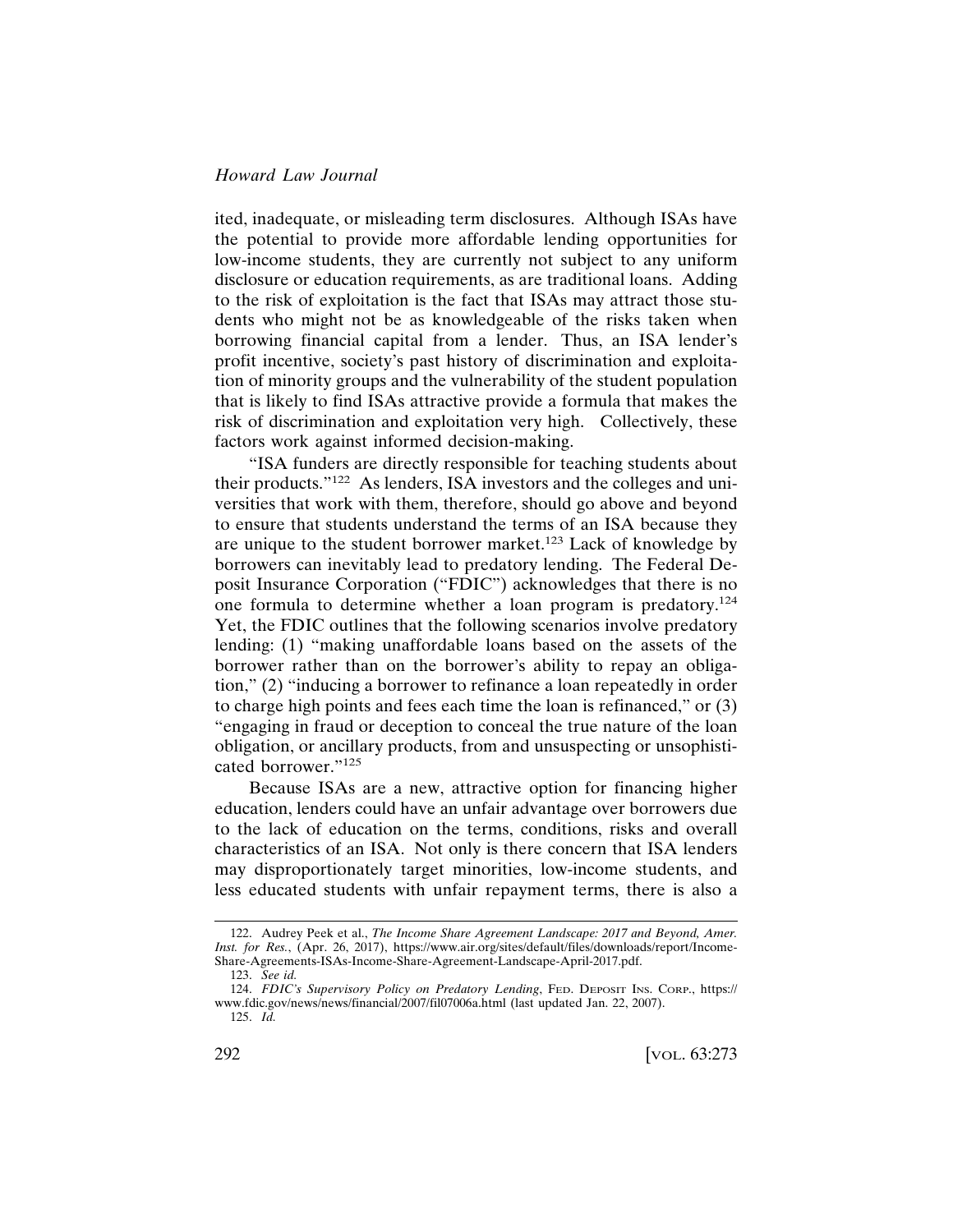concern that because the general population is not well-informed on this newer financing program, any student could fall victim to predatory practices by an ISA lender. Moreover, because ISAs are essentially contracts, they are typically detailed and lengthy, which may dissuade borrowers from reading the fine print. As a result, a student may not be aware of important terms of the ISA. Likewise, an ISA officer may not effectively explain all of the important terms and conditions to a student borrower.

One example of an important term that may not be fully disclosed to a borrower could be the term explaining deferment or repayment for graduates who become unemployed. There are certain events that may trigger deferment of payment such as (1) becoming unemployed or disabled or (2) enrolling in another educational program.126 While most ISAs provide that a graduate is not obligated to make payments unless they are employed and their income meets a certain threshold, $127$  there is a possibility that a term may be included that adds an additional month of payment to the total repayment period for every month of deferment. Likewise, it is possible that highincome graduates may not be fully aware that they could end up paying back more than they borrowed under the terms of certain ISAs. Without oversight and enforcement of the full disclosure and education of all terms for an ISA, a student may become a casualty in a scheme of unfair lending practices. As ISAs become increasingly popular, the general public may become more familiar with the concept but presently there is an immediate challenge to address the gap in financial literacy regarding their use.<sup>128</sup>

In all, the risks that exist for ISAs are due to the absence of government oversight and regulation. These same issues do not exist for traditional student loans due to the years of administrative oversight by the federal government and the passage of various regulations for public and private lenders. In outlining the risks of ISAs and highlighting the shortage of governing laws, the next part offers potential solutions to combat these pitfalls of ISAs.

<sup>126.</sup> *Infra* note 162, at 4.

<sup>127.</sup> Peek, *supra*, note 122.

<sup>128.</sup> *Id.*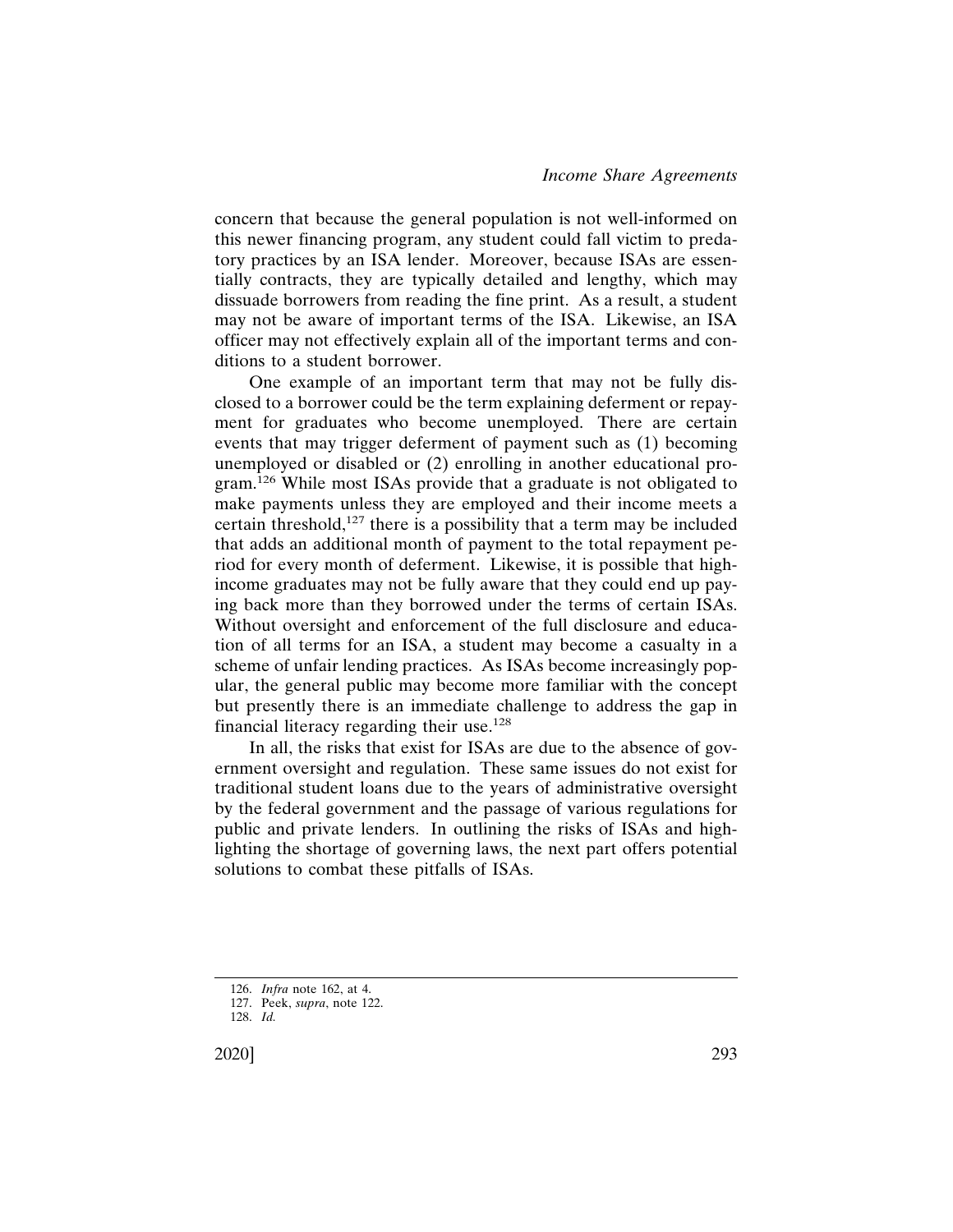#### III. PROPOSALS FOR REFORM

This final part lays out some methods which could combat the issues of ISAs, such as educating the public on ISAs, implementing administrative oversight over ISA officers, and utilizing existing legislation.

#### A. Improved Education on Income Share Agreements

First, more widespread knowledge about ISAs could educate the population about their general use and thus a student borrower would be less susceptible to discrimination and deceptive lending practices. The more knowledge the student has, the more equipped they will be in recognizing these potential issues when executing an ISA to finance their education. Just as the general terms of traditional student loans are commonly known through widespread education, the general concept of ISAs should also be disseminated throughout the United States in order for students to be aware of their existence and their terms of use.

For example, the FTC dedicates a section of its website to consumer education.<sup>129</sup> Specifically, this portion of the website provides information on scams related to scholarships, financial aid, and student loan debt relief.<sup>130</sup> The FTC also provides general information regarding federal loans, private loans, FAFSA, loan consolidation and loan repayment.<sup>131</sup> When high school students and their parents begin their research on which college or university they may want to attend, they also have ample access to mainstream information related to financing their higher education such as that provided by the FTC. Additionally, the CFPB provides an interactive guide to choosing a student loan on its website.<sup>132</sup> This action tool walks a student through the steps of understanding what options they have to help them finance their education while providing important information related to the different loan types. $133$  In order to improve prospective student understanding of ISAs, the FTC, CFPB, and other financial regulatory organizations should include additional sections on their

<sup>129.</sup> *See Education & Training*, FED. TRADE COMM'N, https://www.consumer.ftc.gov/education (last visited Feb. 7, 2020).

<sup>130.</sup> *Id.*

<sup>131.</sup> *Id.*

<sup>132.</sup> *Student Loans: Choosing a loan that's Right for You*, CONSUMER FIN. PROT. BUREAU, https://www.consumerfinance.gov/paying-for-college/choose-a-student-loan/#o1 (last visited Feb. 7, 2020).

<sup>133.</sup> *Id.*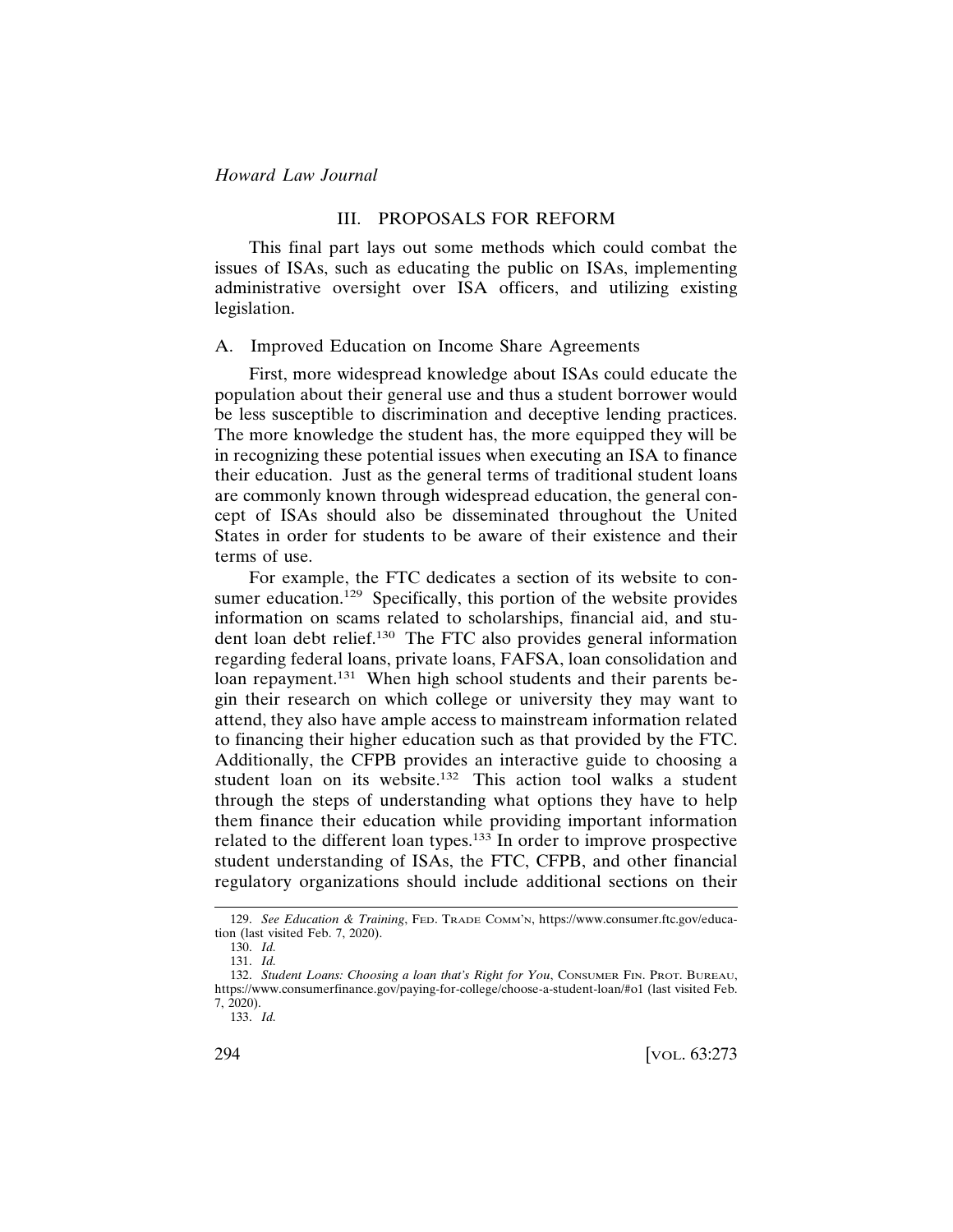website dedicated to explaining ISAs. In this case, if a student is looking to gain more information on traditional student loans by logging onto the FTC's website, they will also have immediate access to ISAs, giving the student the ability to decide whether an ISA is a good option for them.

Aside from information provided on the internet, many students depend on the information provided by the many college representatives who flood high school campuses in order to promote attendance at their institution. During these critical interactions, the college representatives also provide high school students with information related to cost and attendance. In addition to information relayed regarding traditional and private student loans, information about ISAs should also be offered to further the public's understanding of this financing option. As more and more students become educated about ISAs, it is less likely that a student borrower will be susceptible to the abuses that could accompany an ISA.

# B. Administrative Oversight of the Implementation of Income Share Agreements

Second, ISAs currently lack administrative oversight. Congress has yet to assign ISAs to the appropriate regulatory agency in order to protect students from abuses while the ISA market is still developing.134 Using the FTC Act and the Dodd-Frank Wall Street Reform and Consumer Protection Act ("Dodd-Frank Act") as models, Congress could assign the CFPB and the FTC regulatory authority to oversee the implementation and use of ISAs on college and university campuses across the nation.

Passed in 1914, the FTC Act effectively created the administrative agency – the FTC.<sup>135</sup> Under this Act, as amended, the FTC has been granted the power, among other things, to prevent unfair methods of competition and unfair or deceptive acts or practices in or affecting commerce.136 Specifically, the Commission is empowered and directed to prevent persons, partnerships or corporations, with exceptions that include banks, savings and loan institutions, from using unfair methods of competition in or affecting commerce and unfair or

<sup>134.</sup> Sheila Bair and Preston Cooper, *The Future of Income-Share Agreements: Policy and Politics, Manhattan Institute*, MANHATTAN INST. (Mar. 12, 2019), https://www.manhattan-institute.org/future-income-share-agreements-to-finance-higher-education.

<sup>135.</sup> Federal Trade Commission Act, 15 U.S.C. § 41 (2018).

<sup>136.</sup> *See* 15 U.S.C. § 45(a)(1) (2018).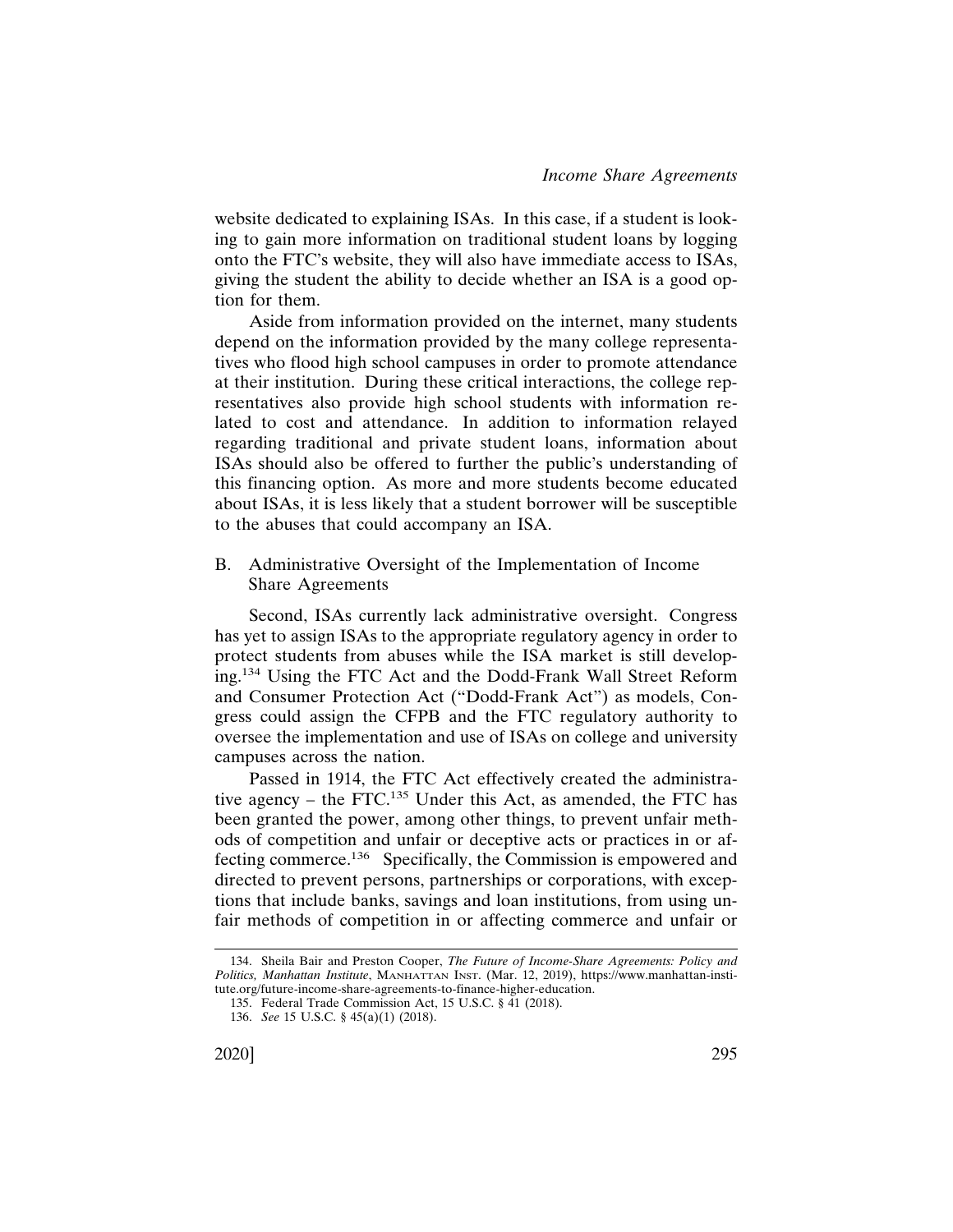deceptive acts or practices in or affecting commerce.<sup>137</sup> As explained in Part IB, ISAs are not issued by banks, so they do not fall outside of the controls of the FTC.138 To this point, the FTC has the power and ability to oversee the practice of ISA officers in their implementation of these agreements on college campuses. Furthermore, in 2017, the FTC announced "Operation Game of Loans" which is a coordinated federal-state law enforcement initiative targeting deceptive student loan debt relief scams.<sup>139</sup> This initiative serves as an example of how the FTC can take steps to also prevent the deceptive practices that may accompany ISAs. Similar to this model, the FTC can join forces with states to oversee the implementation of ISAs. Thus, the FTC has the power to ensure that when ISA service providers are disclosing terms of an ISA to a student, the disclosures are made accurate and clear, the practices of the service provider are well documented and all payments during the repayment period are properly processed. With the oversight of these procedures, the risk that students could fall victim to the pitfalls of ISAs could be decreased.

Furthermore, in response to the financial crisis of 2007-09, the enactment of the Dodd-Frank Act in 2010 led to the creation of the CFPB.140 The CFPB was established to "regulate the offering and provision of consumer financial products or services under the Federal consumer financial laws."141 The CFPB has the ability to supervise lenders and non-bank entities as well as promote educational materials to make credit card, mortgage, and other loan disclosures clearer so consumers are aware of their rights and responsibilities.<sup>142</sup> Under this description, the CFPB may also use its authority to oversee ISAs, because ISAs are so closely linked to other financial products such as traditional student loans. Also, on December 3, 2013, the CFPB issued a rule that allowed the Bureau to supervise certain nonbank student loan services for the first time.<sup>143</sup> The purpose of this rule, as

<sup>137. 15</sup> U.S.C. § 45(a)(2) (2018).

<sup>138.</sup> Bair & Cooper, *supra,* note 134.

<sup>139.</sup> *FTC, State Law Enforcement Partners Announce Nationwide Crackdown on student Loan Debt Relief Scams*, FED. TRADE COMM'N (Oct. 13, 2017), https://www.ftc.gov/news-events/ press-releases/2017/10/ftc-state-law-enforcement-partners-announce-nationwide-crackdown.

<sup>140. 12</sup> U.S.C.S. § 5491(a) (2018).

<sup>141.</sup> *Id.*

<sup>142.</sup> *Consumer Financial Protection Bureau*, USA.GOV, https://www.usa.gov/federal-agencies/ consumer-financial-protection-bureau (last visited April 21, 2019).

<sup>143.</sup> *CFPB to Oversee Nonbank Student Loan Servicer*s, CONSUMER FIN. PROT. BUREAU (Dec. 3, 2013), https://www.consumerfinance.gov/about-us/newsroom/cfpb-to-oversee-nonbankstudent-loan-servicers/.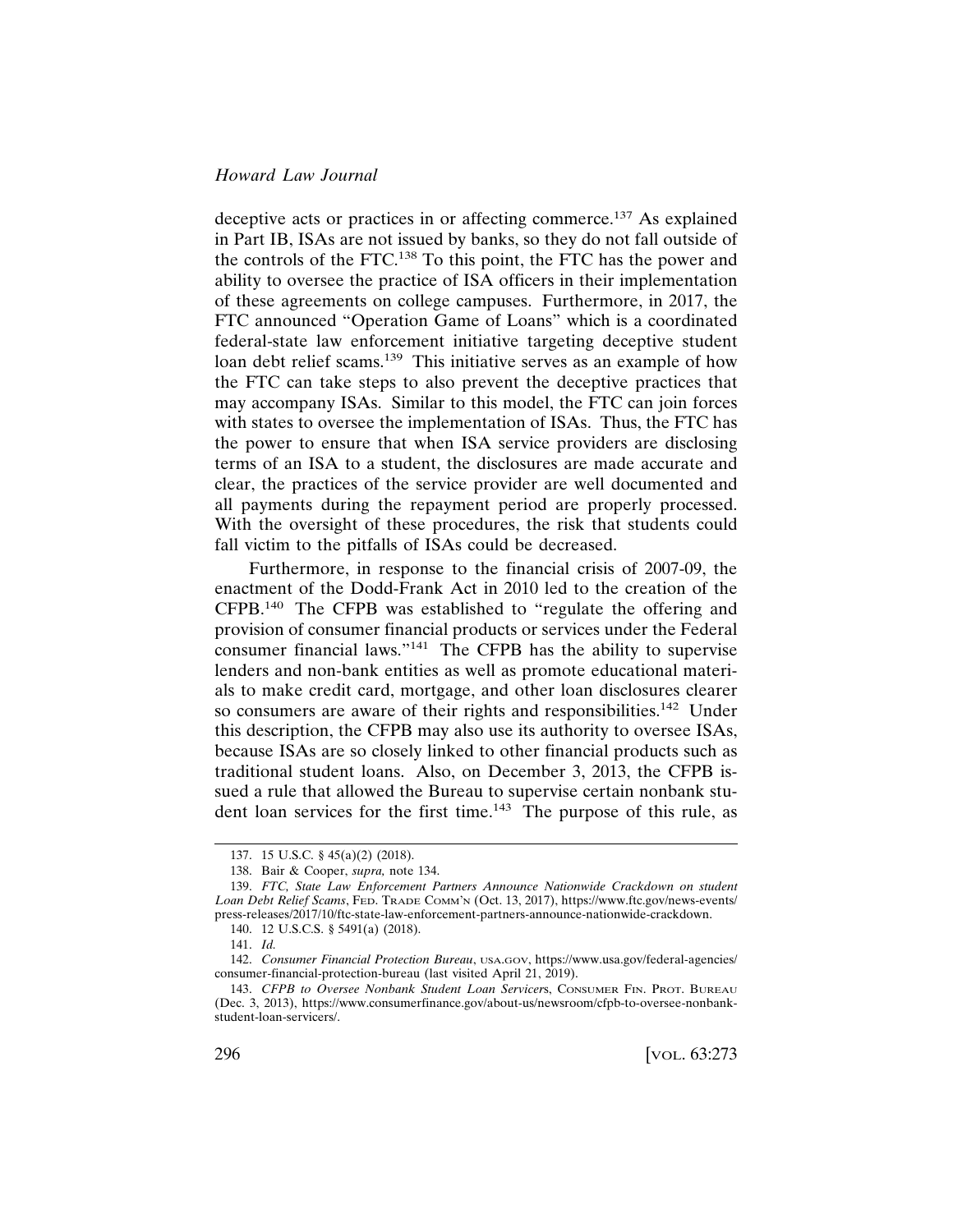stated by the former director of the CFPB, was for student loan borrowers to rest assured that when they make a payment toward their loans, the company that takes their money is playing by the rules.<sup>144</sup>

Because the CFPB has already been granted the ability to oversee nonbank student loan servicers, the CFPB could also be empowered to oversee ISA service providers. Lastly, it is important to note that the idea of having the CFPB oversee the implementation of ISAs is not so farfetched. In the 115th Congress, former congressmen Luke Messer introduced a bill that would authorize the CFPB to implement anti-discrimination and consumer protections in the regulation of  $ISA<sub>s</sub>$ <sup>145</sup>

Although it is arguable that ISAs could fit squarely within the existing powers and controls of the FTC and the CFPB, it is time for Congress to expressly grant this authority to these regulatory agencies, more specifically empowering them to tackle the regulation of ISAs. Once power has been granted, both agencies can pass a regulation, similar to Regulation Z, which would specifically lay out the authority, purpose, and enforcement of regulating ISAs. Regulation Z was passed by the CFPB with the purpose of promoting, among other things, "the informed use of consumer credit by requiring disclosures about its terms and costs."146 Regulation Z explicitly states that it covers individuals or businesses who extend credit, and was issued to implement the Federal Truth in Lending  $Act.<sup>147</sup>$  A similar regulation for ISAs should be passed so ISA officers and student borrowers would be on notice as to the regulation guidelines which must be followed for the use and implementation of ISAs. With administrative oversight from both the FTC and the CFPB, students could feel more comfortable in executing an ISA, knowing that their rights will be better protected.

C. Utilizing the Truth in Lending Act and the Equal Credit Opportunity Act as Judicial Redress for Discriminatory and Deceptive Lending Practices

Often, unhappy consumers look toward the judicial system when they believe they have been wronged by financial lenders. Fortunately, Congress has passed TILA and ECOA, which address discrim-

<sup>144.</sup> *Id.*

<sup>145.</sup> Bair & Cooper, *supra,* note 134.

<sup>146.</sup> Regulation Z, 12 CFR § 1026.1(b) (1969).

<sup>147.</sup> Regulation Z, 12 CFR § 1026.1(a),(c) (1969).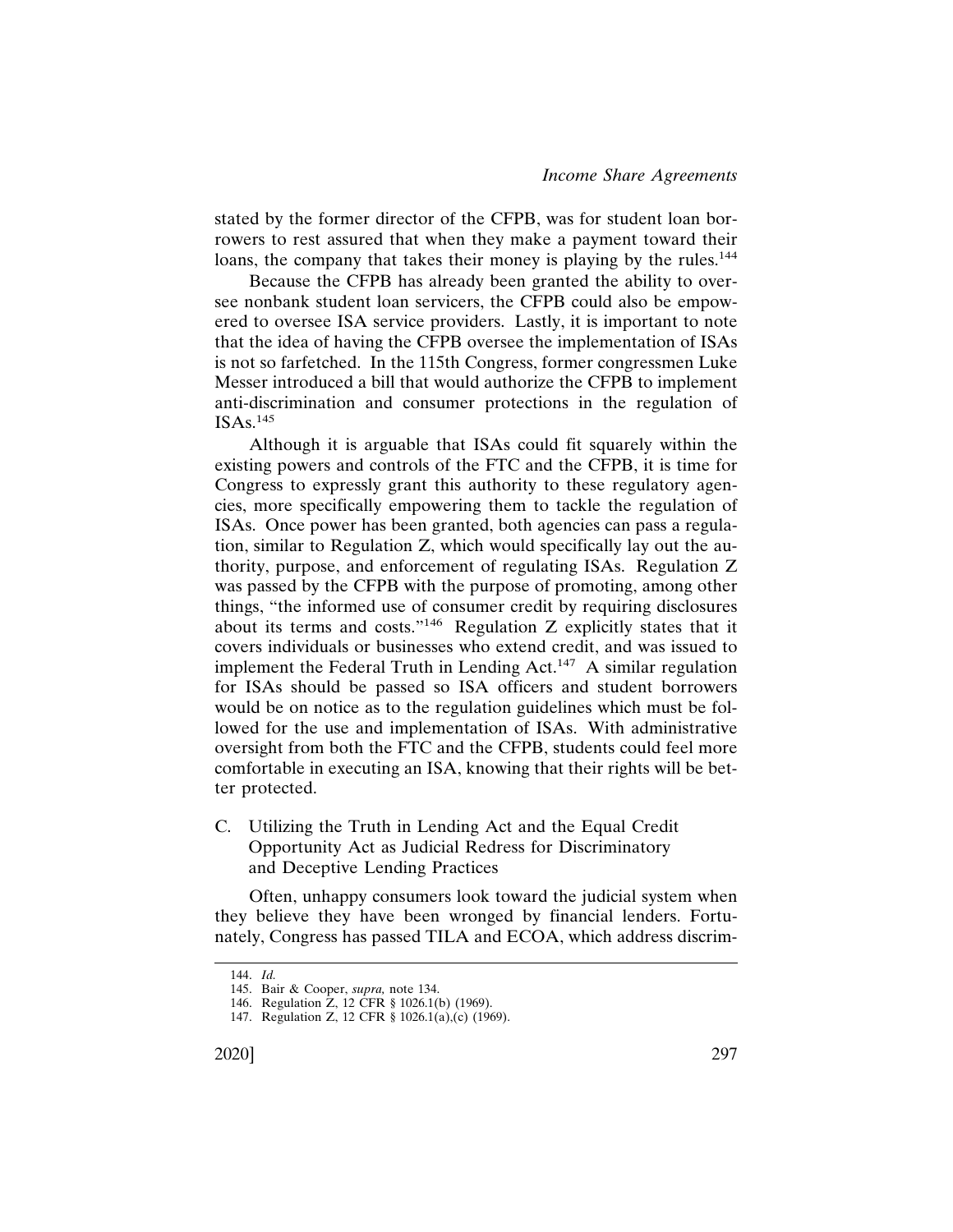ination and deceptive lending practices.<sup>148</sup> In taking a deeper look at these Acts, one might argue that judicial interpretation of these Acts could serve as a vehicle to give consumers redress when they feel they have been denied their rights in accordance with an ISA. Currently, "ISAs lack an explicit legal framework under which to operate."149 Furthermore, there is no court on record that has heard a case dealing with ISAs.<sup>150</sup> Thus, through analyzing and expanding the definition of "credit" in both TILA and ECOA, courts may find a starting point at which to interpret ISAs.

## i. The Truth in Lending Act

TILA, enacted on May 29, 1968, was intended to ensure that credit terms were disclosed in a meaningful way so consumers could compare credit terms more readily and knowledgeably.151 In proposing TILA, the House Committee on Banking and Currency reported that:

By requiring all creditors to disclose credit information in a uniform manner, and by requiring all additional mandatory charges imposed by the creditor as an incident to credit be included in the computation of the application percentage rate, the American consumer will be given the information [needed] to compare the cost of credit and to make the best informed decision on the use of credit.<sup>152</sup>

After the implementation of TILA, creditors have been required to use the same credit terminology and expression of rates so consumers can easily compare loans with the same format.153 Additionally, this Act, among other things, protects consumers against inaccurate or unfair credit billing, provides consumers with recession rights, and prohibits unfair or deceptive mortgage lending practices.154 In all, TILA seeks to ensure "economic stabilization" whereby the competi-

<sup>148.</sup> *See generally*, 15 U.S.C. §1601 (1976); 15 U.S.C. § 1691(a) (2014).

<sup>149.</sup> Blair & Cooper, *supra*, note 134.

<sup>150.</sup> Dubravka Ritter & Douglas Weber*, Modern Income Share Agreements in Post Secondary Education: Feature, Theory, and Applications,* at 25 (2019), https://www.philadelphia fed.org/-/media/consumer-finance-institute/payment-cards-center/publications/discussion-papers/ 2019/dp19-06.pdf.

<sup>151.</sup> *Truth in Lending Act (TILA) Examination Procedures*, CONSUMER FIN. PROT. BUREAU (Mar. 25, 2019), https://www.consumerfinance.gov/policy-compliance/guidance/supervision-examinations/truth-in-lending-act-tila-examination-procedures/.

<sup>152.</sup> H. R. Rep. No. 1040 (1967).

<sup>153.</sup> *Supra*, note 151.

<sup>154.</sup> *Supra*, note 150, at 7-8.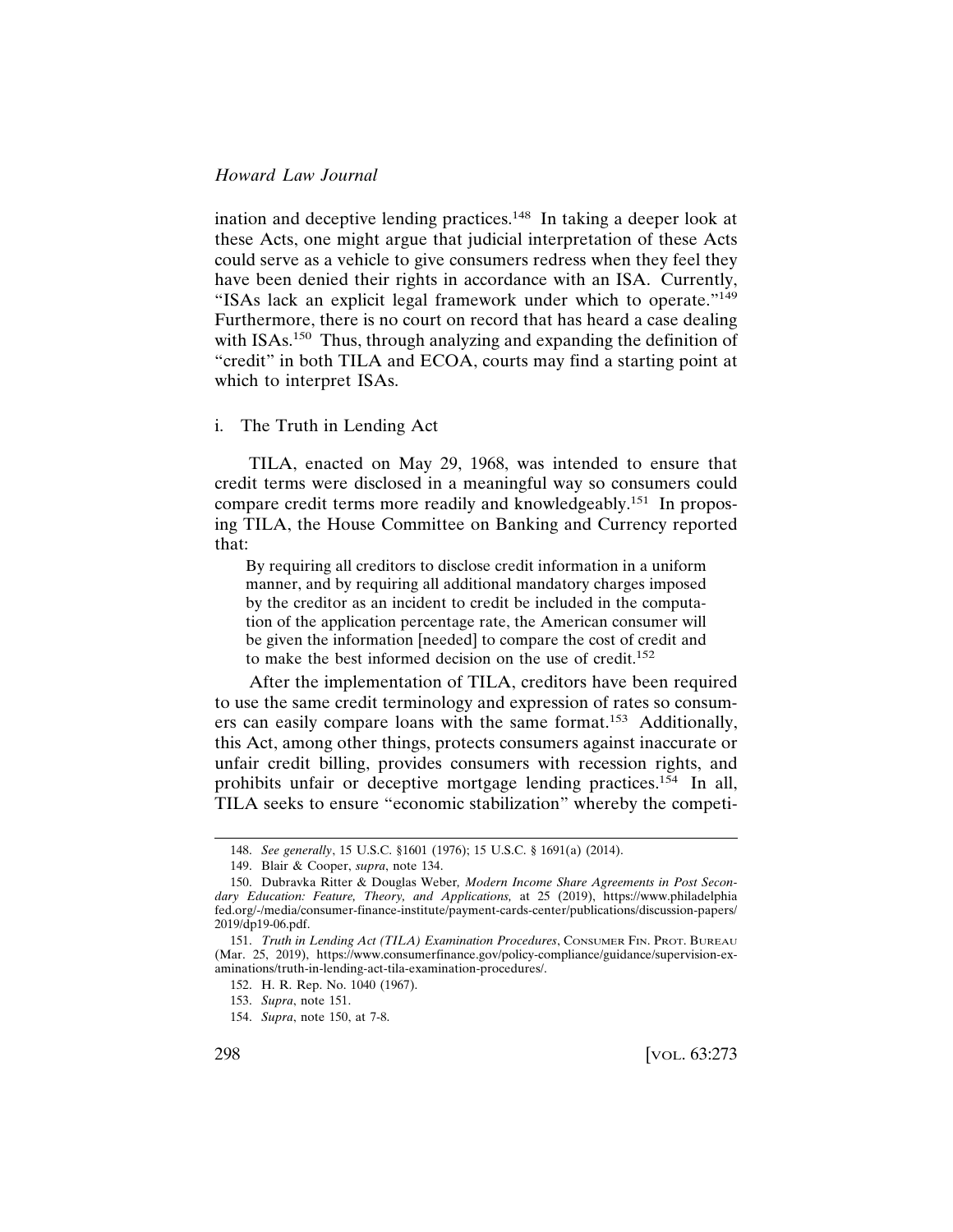tion of financial institutions would be enhanced as a result of informed credit use by consumers.155

As stated previously, ISAs are not an extension of credit, rather they are an agreement for a post-graduate to make payments for a specified period of time.<sup>156</sup> Some may argue that ISAs should not be analyzed under the same preview as traditional credit terms. However, because they are similar in function, ISAs should also be regulated under the directive of TILA because the definition of "credit" under TILA can be interpreted to include ISAs.

Under TILA, "credit" is defined as "the right granted by a creditor to a debtor to defer payment of debt or to incur debt and defer its payment."157 Further, this definition describes credit as a relationship between a lender and borrower in which the borrower agrees to make or defer payments to the lender. One way to determine whether a contract includes "credit" is to determine the allocation of the risk of loss.<sup>158</sup> When a student executes an ISA, the student grants the ISA service provider (i.e. lender) the ability to pay for the student's educational costs in exchange for the student making payments to the lender upon graduation. Though the student never directly receives the funds and does not pay back a balance, the transaction is analogous to that of credit. Overall, the student is indebted to the lender until the terms of the ISA have been satisfied. Moreover, in *Cody*, the Fifth Circuit Court of Appeals noted that TILA is meant to be "liberally construed in favor of the consumer."159 As a result of the decision in *Cody*, the Fifth and Eleventh Circuits have consistently reiterated that TILA is to be "enforced strictly against creditors."160 This further illustrates how TILA might be interpreted to include ISAs.

Additionally, TILA defines a creditor as a person who (1) regularly extends consumer credit payable by agreement in more than four installments and (2) the person to whom the debt arising from the

<sup>155. 15</sup> U.S.C. § 1601(a) (1976).

<sup>156.</sup> James Gallagher, *Income Share Agreements (ISAs)-State of the Market in 2018,* CAREER KARMA (Nov. 12, 2019), https://careerkarma.com/blog/income-share-agreement-market-report-2019/.

<sup>157. 15</sup> U.S.C. §1602(f) (1976).

<sup>158.</sup> Peek*, supra*, note 122.

<sup>159.</sup> Cody v. Cmty. Loan Corp. of Richmond Cty, 606 F.2d 499, 505 (5th Cir. 1979) (holding that when a company extends credit for the purchase of insurance, the company is considered a credit seller and thus responsible for making "credit sale" disclosures under the Truth in Lending Act).

<sup>160.</sup> *See* Fairley v. Turan-Foley Imports, 65 F.3d 475, 479 (5th Cir. 1995); Davis v. Werne, 673 F.2d 866, 869 (5th Cir. 1982); Williams v. Public Fin. Corp. 609 F.2d 1179, 1184 (5th Cir. 1980); Bragg v. Bill Heard Chevrolet, Inc., 374 F.3d 1060, 1068 (11th Cir. 2004).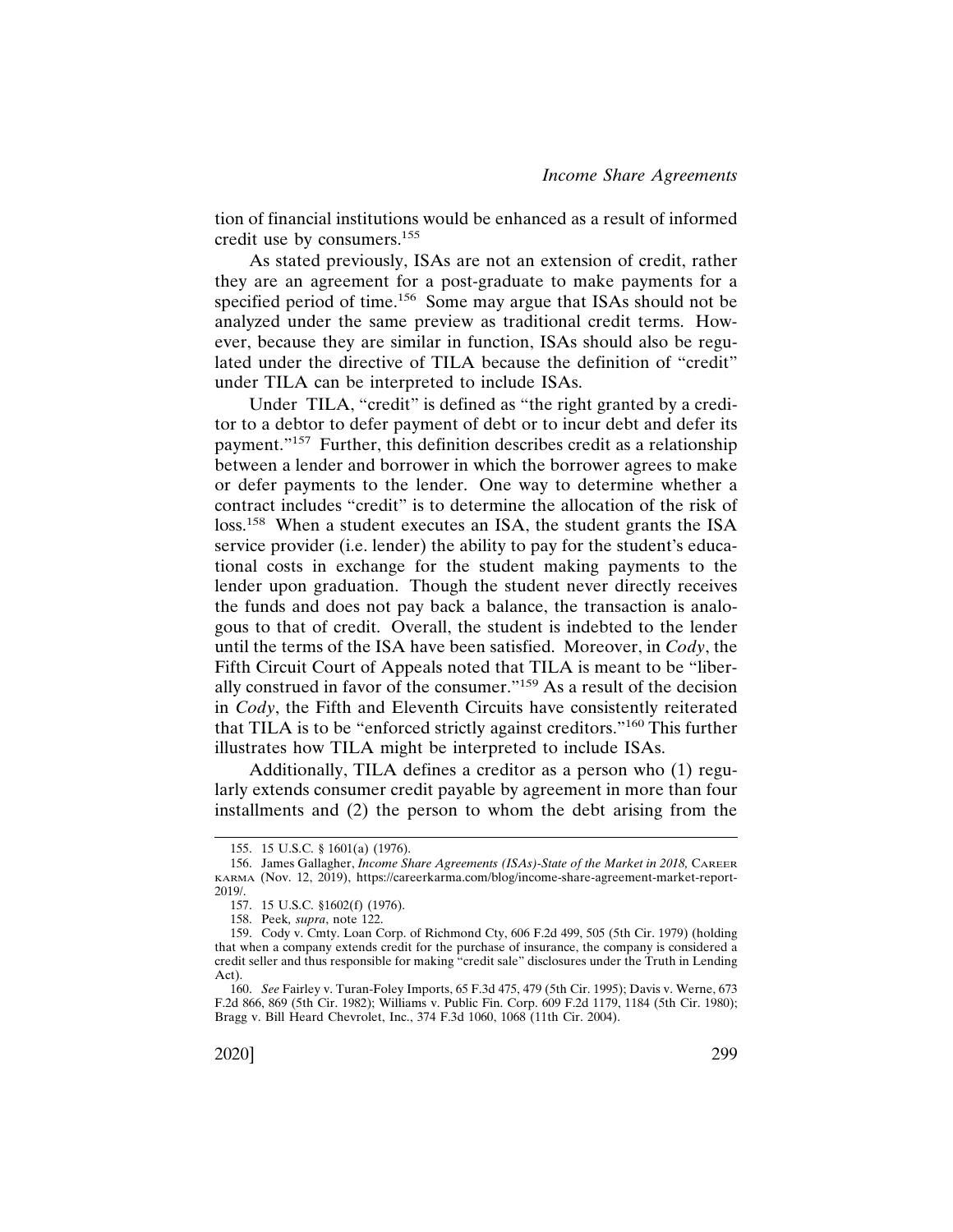consumer credit transaction is initially payable on the face of the evidence of indebtedness.161 It is also arguable that an ISA service provider should fall within the definition of a "creditor." Here, an ISA service provider would be deemed anyone who regularly extends ISAs to various college students across a variety of campuses in the United States. Debts under an ISA are also payable over an amount of time which surpasses the four-installment requirement.<sup>162</sup> Lastly, the student in the repayment period would essentially make payments to the ISA service provider in order to fulfill their ISA obligation or indebtedness to the service provider.

The current definitions of credit and creditor under TILA, therefore, could be interpreted to include ISAs. The expansion of the definitions to explicitly include ISAs would provide clarity for both ISA service providers and student borrowers. Thus, ISA service providers should be held to the same standards as other creditors subject to TILA in that they must "clearly and conspicuously disclose the ISA term to mitigate the risk of deceptiveness claims."163

## ii. The Equal Credit Opportunity Act

Currently, ECOA states that "it shall be unlawful for any creditor to discriminate against any applicant, with respect to any aspect of a credit transaction on the basis of race, color, religion, national origin, sex or marital status, or age."<sup>164</sup> ECOA defines creditors as "any person who regularly extends, renews, or continues credit; any person who regularly arranges for the extension, renewal, or continuation of credit; or any assignee of an original creditor who participates in the decision to extend, renew, or continue credit."<sup>165</sup>

In applying this definition, it can be argued that the principal lender of an ISA is a creditor. Whether it is a private financial institution or a university, the extension of an ISA to a student for the funding of their education is analogous to the extension of credit from a creditor. ECOA further defines credit as "the right granted by a creditor to a debtor to defer payment of debt or to incur debts and defer its payment or to purchase property or service and defer payment

<sup>161. 15</sup> U.S.C. § 1602(g) (1976).

<sup>162.</sup> *Regulatory Treatment of Educational ISAs Under Federal and Select State Consumer Credit Statutes*, MORRISON FOERSTER 5 (Mar. 2019), https://media2.mofo.com/documents/190408 -regulatory-educational-consumer-credit-statutes.pdf.

<sup>163.</sup> Peek, *supra* note 122.

<sup>164. 15</sup> U.S.C. § 1691(a)(1) (2014).

<sup>165. 15</sup> U.S.C. § 1691a(e) (2011).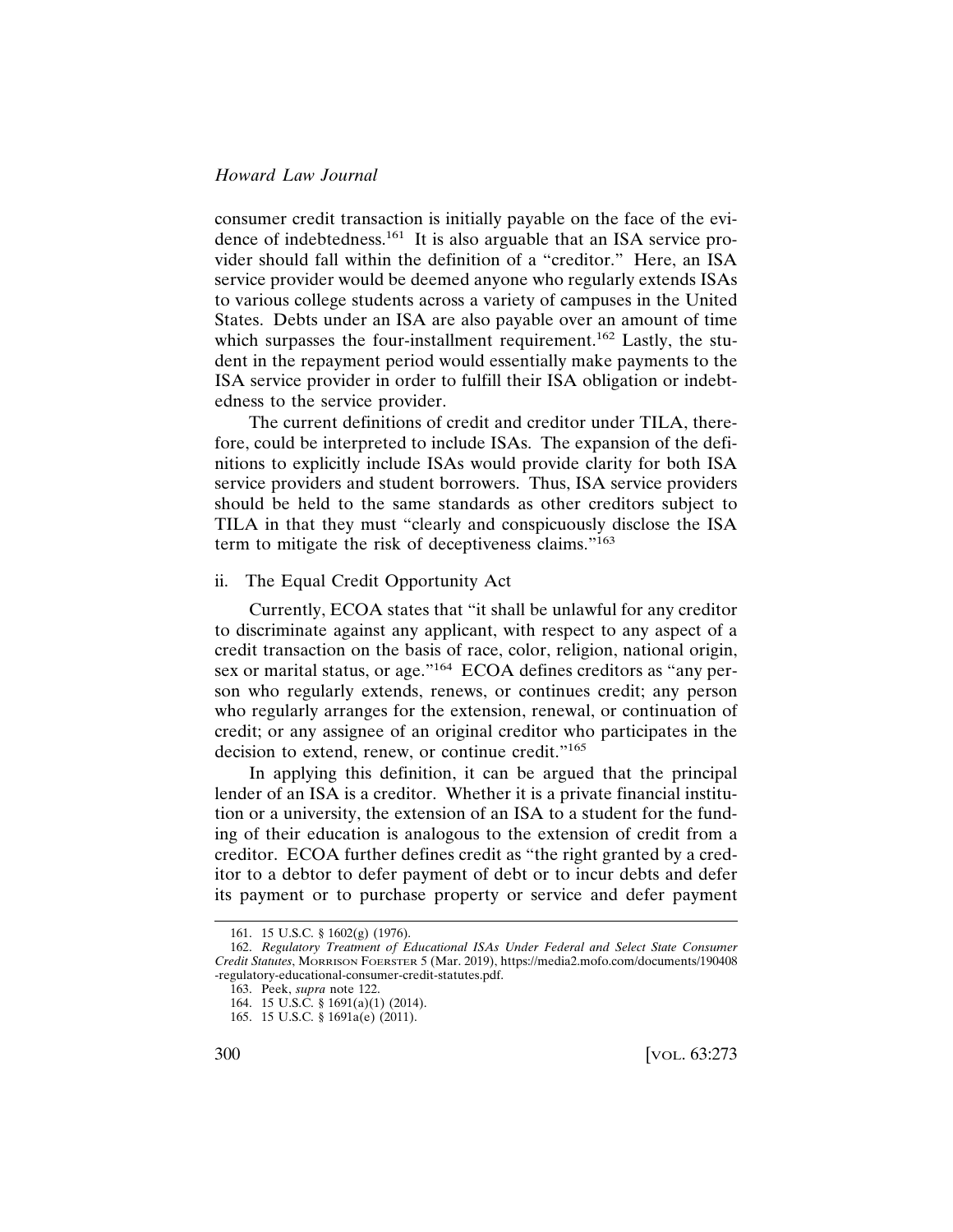therefor."166 Once a student executes an ISA, they assume a "debt" which funds their education.<sup>167</sup> After the student graduates, the student is responsible, similar to a debtor, for making deferred payments on the credit that was extended to them.168 Lastly, the credit is used for funding of education which would be considered a service.<sup>169</sup>

An ISA fits into the mold of ECOA. It can further be argued that Congress would have intended this Act to govern ISAs although it is not explicitly stated. Thus, in an effort to make this rule governing ISAs abundantly clear, ECOA should be amended to specifically list ISAs as a type of credit transaction. Should ISAs be specifically listed in ECOA, educational institutions and private lenders would be prohibited from discriminating based on race, color, religion, national origin, sex, marital status, or age of the student who is looking to fund their college education through an ISA.

#### D. The Kids to College Act

On March 18, 2019, Representative Mark Green of Tennessee and Representative Vincente Gonzales of Texas introduced a bipartisan bill that would authorize the use of ISAs.<sup>170</sup> The bill was designed to allow prospective students to reach "innovative agreements" with educational institutions on how to pay for their school related expenses.171 Among other things, the bill addresses the issues of tax treatment, state laws, and securities laws as they would relate to the widespread implementation of ISAs.<sup>172</sup> The two congressmen theorize that ISAs will incentivize colleges and universities to help students secure "good paying employment after they graduate."<sup>173</sup> Representative Green stated that "the Kids to College Act would allow promising, hardworking youth to get an education and pursue their career goals without facing a mountain of crippling debt or hefty admissions price tags."174 Representative Gonzales added, "this bipartisan legislation would aim to level the playing field by allowing

<sup>166. 15</sup> U.S.C. § 1691a(d) (2011).

<sup>167.</sup> Gallagher, *supra* note 156.

<sup>168.</sup> *Id.*

<sup>169.</sup> *Id.*

<sup>170.</sup> Press Release, Reps. Mark Green and Vincente Gonzales Introduce "Kids to College Act" (Mar. 18, 2019).

<sup>171.</sup> *Id.*

<sup>172.</sup> *Id.*

<sup>173.</sup> *Id.* 174. *Id.*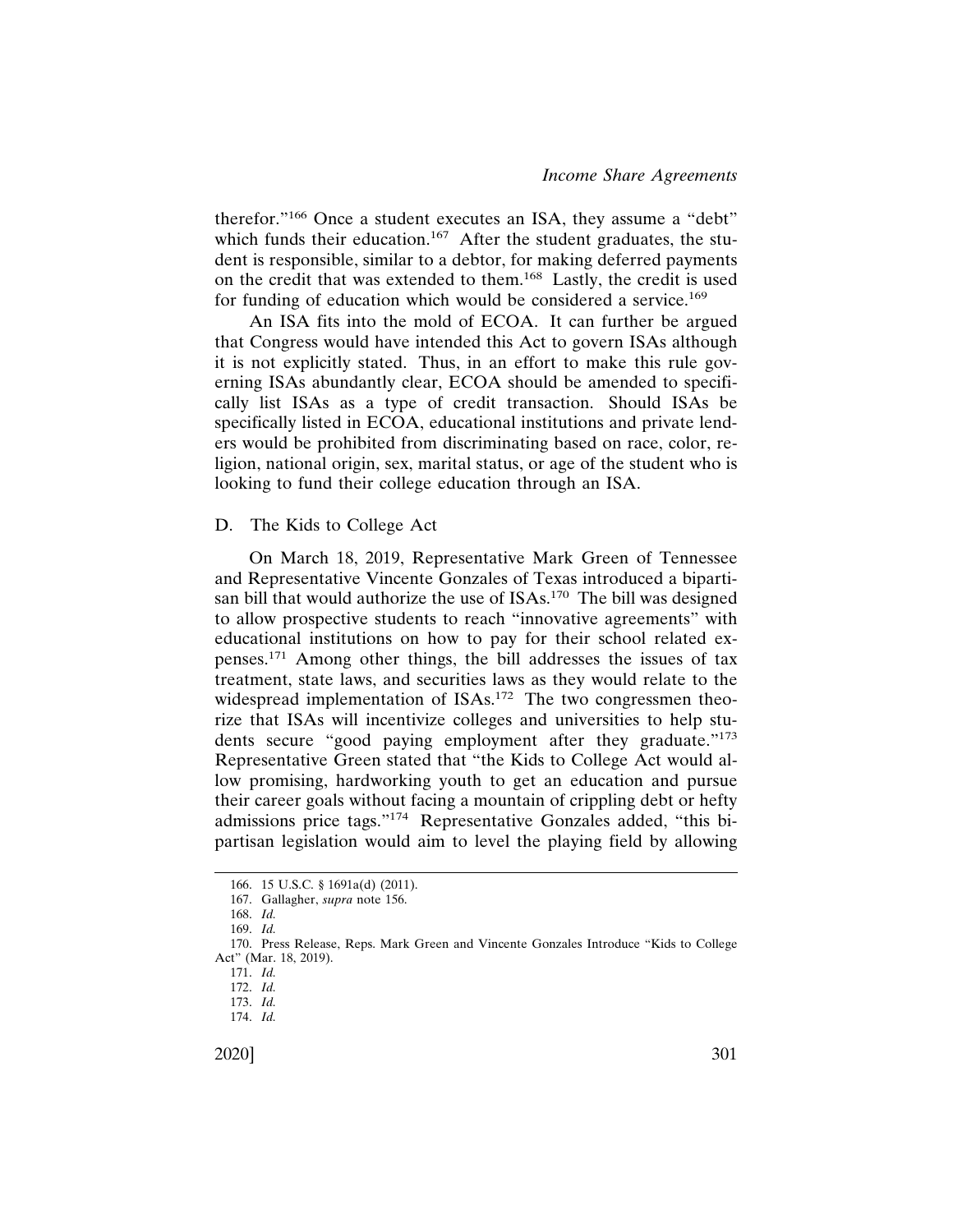alternative repayment options through income share agreements."175 In its latest action, this bill was referred to the Subcommittee on Economic Opportunity.176 Though it is unclear whether this bill has any likelihood of passing both the House of Representatives and the Senate, it is important that our members of Congress are introduced to the idea of ISAs. Greater awareness of ISAs may motivate Congress to support a bill and ultimately ensure its passage. Thus, even if the Kids to College Act does not become law, its presence reinforces the notion that congressional support of ISAs is both important and likely to take place in the future.

## **CONCLUSION**

ISAs can provide a valuable option for financing higher education for many aspiring students. In their current, unregulated state, however, they also put those students at risk. With improved education, adoption, and implementation of administrative oversight by the FTC and CFPB, and the availability of judicial redress through TILA and ECOA, ISAs can move forward as a common means of funding a higher education without students potentially falling victim to discriminatory and deceptive lending practices. More importantly, students who might now find college beyond their reach might be empowered to attend the university of their dreams, pursue the job of their dreams thereafter, and be unburdened by monstrous student loan payments post-graduation. Likewise, colleges and universities will find an increase in enrollment as students are provided with another means of educational funding, ultimately bettering the educational institution and further growing the all-important alumni network. It is now time for Congress to recognize that continued reliance on more traditional student loans, whether federal or private, will only exacerbate the uncontrollable student loan debt crisis. Seeking alternative options, such as ISAs, is the first step to solving this puzzle of America's troubling student loan debt. The diversification of financing options for students would equip them with means to avoid falling into the traps of student loan debt. Though it is undeniable that the government must play a bigger role to overcome this issue, ISAs overall place the United States in a better debt position.

<sup>175.</sup> *Id.*

<sup>176.</sup> H.R. 1810 – Kids to College Act, CONGRESS.GOV, https://www.congress.gov/bill/116thcongress/house-bill/1810/text (last visited Feb. 12, 2020).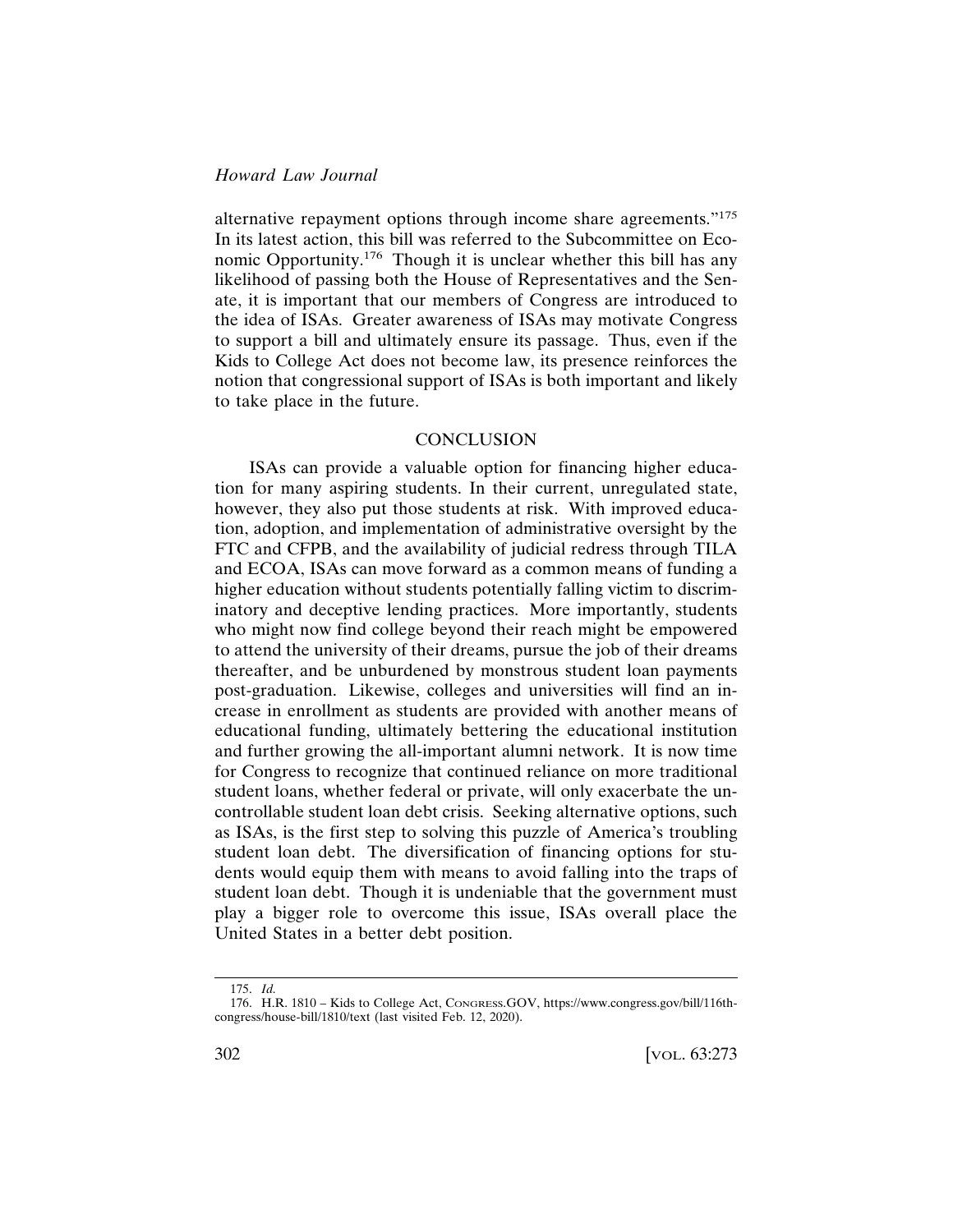# Utilizing Educational Focused Community Funds in the Fight Against Displacement and the Revitalization of Distressed Communities

LANGSTON A. TOLBERT

# ABSTRACT

The term "gentrification" invokes the ire of many due to its association with displacing existing, indigent residents from distressed communities.1 In order to combat the phenomenon, impact entrepreneurs are utilizing investment funds and economic tools such as crowdfunding to provide community members the opportunity to own an equity stake in their neighborhoods. By doing so, these activists hope to stem the negative effects of gentrification and keep residents in their communities. In support of these ventures, this paper seeks alterations to these activists' approach. This paper advocates that these activists should, additionally, (1) place an emphasis on establishing educational initiatives and (2) supplement community-funded financing with additional governmental programs.

#### INTRODUCTION

Recently, there has been push in the investor community to focus on community welfare and sustainability when making business decisions; this phenomenon is commonly referred to as impact investing.<sup>2</sup> In the same vein, impact entrepreneurs are those who engage in busi-

<sup>1.</sup> Distressed communities are defined by the Economic Innovation Group to be communities "where median household incomes remain far below the national level, which is \$59,000 a year, and the poverty rate is well above the national average." Jim Tankersley, *Tucked Into the Tax Bill, a Plan to Help Distressed America*, N.Y. TIMES (Jan. 29, 2018), https://www.nytimes .com/2018/01/29/business/tax-bill-economic-recovery-opportunity-zones.html.

<sup>2.</sup> Impact investing refers to investments made to generate positive social and environmental impact along with a financial return. The GINN, https://thegiin.org/impZSAXact-invest ing/need-to-know/#what-is-impact-investing (last visited Jan. 31, 2020).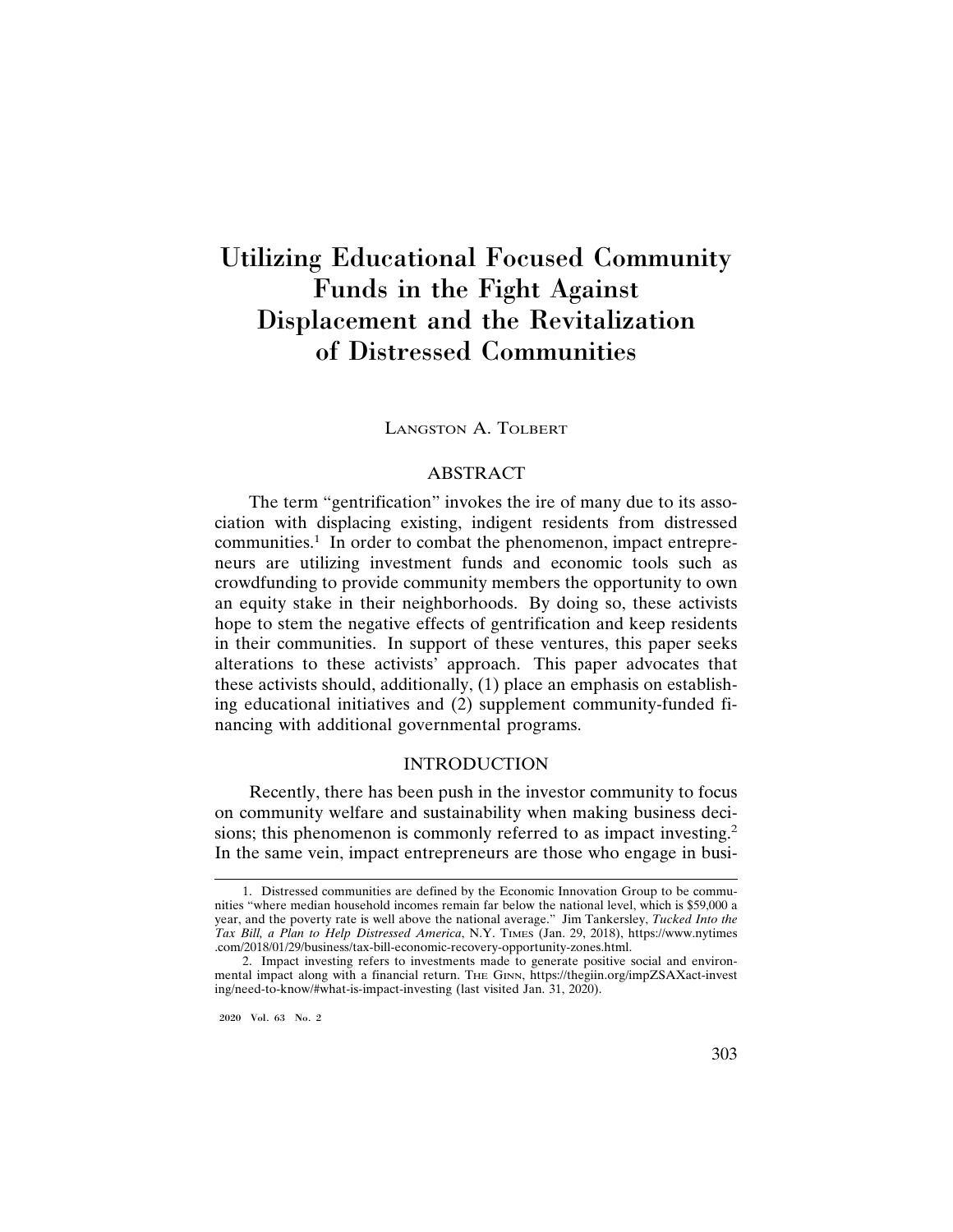ness practices meant to promote social welfare and responsibility.3 In the fight against gentrification, some impact entrepreneurs have begun to raise capital from distressed communities to form community investment funds<sup>4</sup> in an effort to provide communal equity to existing residents.5

For example, The Tulsa Real Estate Fund ("TREF" or "the Fund") is a Black-owned LLC $<sup>6</sup>$  using crowdfunding<sup>7</sup> as "an economic</sup> vehicle to enable working class and institutional investors to own shares and equity in a portfolio of real estate assets acquired or managed by the [TREF.]"<sup>8</sup> Essentially, the Fund solicits monies from community members in distressed communities. In turn, the Fund uses the money raised from the community to purchase real estate in distressed communities. As such, TREF acts as a vehicle for community members to collectively pool their resources together to purchase properties that they may not be able to do so individually.<sup>9</sup> TREF hopes to use monies garnered from community residents to cure the "displacement of existing residents" while "increas[ing] property values for new residents."10 The Fund refers to this process as "Participation Past Donation."11 Through this process, TREF argues that money will circulate within residents' communities, creating a com-

<sup>3.</sup> *See* IMPACT ENTREPRENEUR LLC, IMPACT INVESTING FOR CHARTER SCHOOLS 1 (2019) ("The term 'impact investi2ng' was coined by a group of investors, entrepreneurs and philanthropists who gathered for a 2007 convening, led by the Rockefeller Foundation, to explore the increasing interest in investments generating social and environmental value as well as financial return. Impact investing builds on a long tradition of socially responsible investing, which has deep roots in faith-based communities, and has evolved significantly in the past forty years – moving from negative screening and dis-investment to proactively investing in options producing 'impact'.")

<sup>4.</sup> Community investment funds are ventures that raise capital directly or indirectly from their community. *Community Investment Funds*, CUTTING EDGE CAPITAL, https://www.cutting edgecapital.com/community-investment-funds-page/ (last visited Jan. 31, 2020).

<sup>5.</sup> *See generally*, *About*, OURS TO OWN, http://www.ourstoown.org/about/ (last visited Jan. 31, 2020); *see also*, *About Us*, KIVA, https://www.kiva.org/about (last visited Jan. 31, 2020).

<sup>6.</sup> *See generally* Tulsa Real Estate Fund, *Part II- Offering Circular*, SECURITIES AND EX-CHANGE COMMISSION (2017), https://www.sec.gov/Archives/edgar/data/1704303/00014779321700 6267/tulsa\_1a.htm.

<sup>7.</sup> Tim Smith, *Crowdfunding*, INVESTOPEDIA, https://www.investopedia.com/terms/c/crowd funding.asp. (last visited Jan. 31, 2020) ("Crowdfunding is the use of small amounts of capital from a large number of individuals to finance a new business venture. Crowdfunding makes use of the easy accessibility of vast networks of people through social media and crowdfunding websites to bring investors and entrepreneurs together, with the potential to increase entrepreneurship by expanding the pool of investors beyond the traditional circle of owners, relatives and venture capitalists.").

<sup>8.</sup> *See supra* note 6.

<sup>9.</sup> *Id.* at 25.

<sup>10.</sup> *Id.*

<sup>11.</sup> *Id.*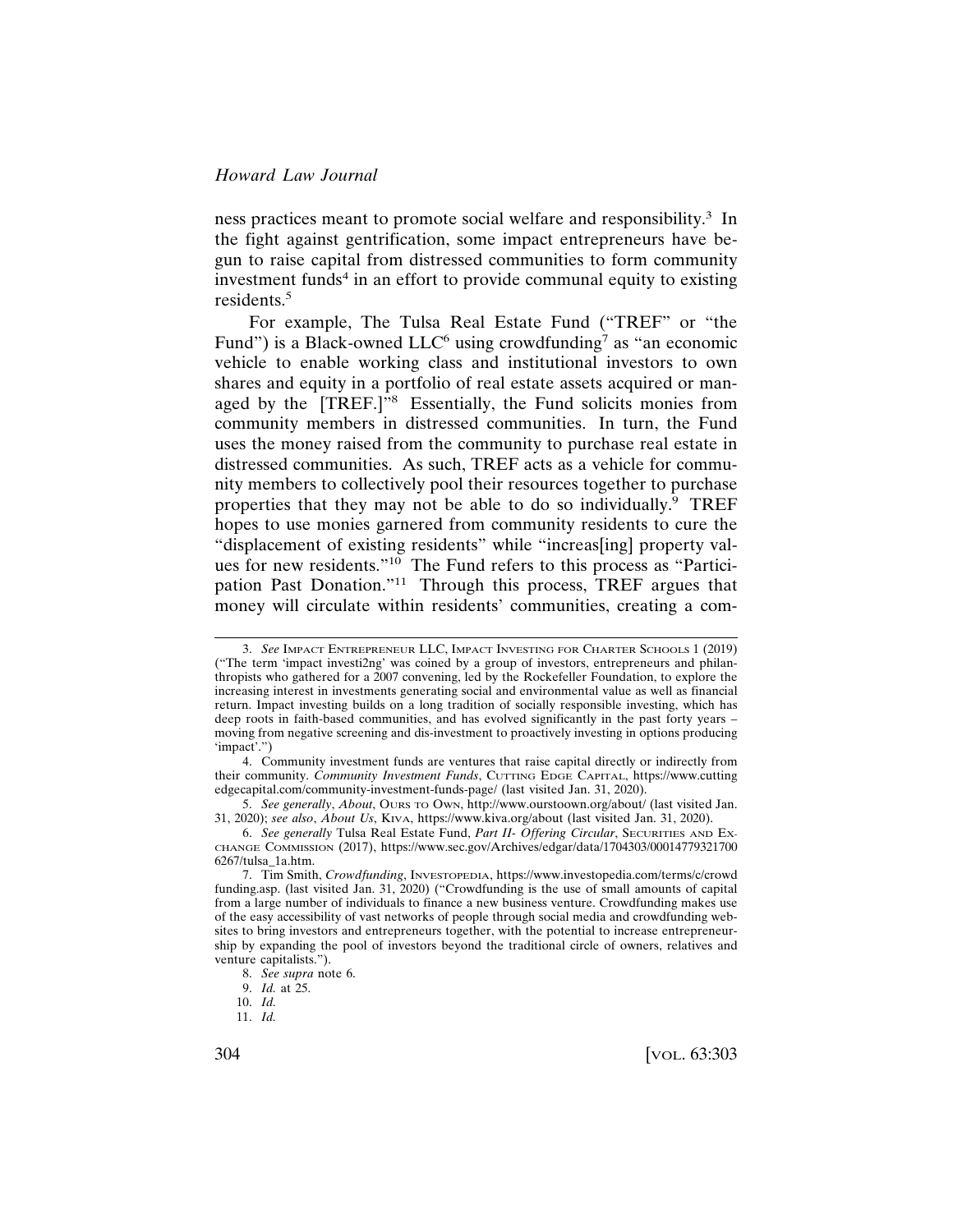mon unifying interest because residents would have their own vested interest.12 In summary, this process potentially provides members of distressed communities the ability to withstand the pressures of gentrification by controlling their own communities.

This paper argues that, for this method to be successful, there must also be an emphasis on the nexus between the level of education attainment in a community and individual–and in turn communal–wealth. By investing in educational initiatives, community members will be able to increase their earning potential and create more individual capital for themselves which will allow community members to endure the economic burdens of gentrification.

There are funds which already concentrate on education focused impact investing.13 The New School Venture Fund is self-described "as a nonprofit venture philanthropy firm" that "supports teams of educators and entrepreneurs . . . reimagining public education."<sup>14</sup> Similarly, the Equitable Facilities Fund is a "nonprofit social impact fund create[d] to provide long-term, low cost facility loan" to charter schools.<sup>15</sup> Camelback Ventures is an "accelerator that identifies, develops, and promotes early-stage underrepresented entrepreneurs with the aim to increase individual and community education, and generational wealth."16 The objective of this paper is to bridge the gap between the missions of funds such as TREF and those that are educationally focused, while also providing potential stratagem that they may implement.

Part I of this paper will discuss gentrification, separating the revitalization and community development from displacement. Part II of this paper will highlight why educational investment is necessary by discussing the nexus between educational attainment and wealth in a community. Part III of this paper will discuss how educationally focused community investment funds may be financed via crowdfunding and other governmental incentive programs. Finally, Part IV of this

<sup>12.</sup> *Id.*

<sup>13.</sup> *See* NEW SCHOOL VENTURE FUND, https://www.newschools.org/about-us/our-model/ (last visited Jan. 31, 2020); *see also* EQUITABLE FACILITIES FUND, https://eqfund.org (last visited Jan. 31, 2020); *see also* CAMELBACK VENTURES, https://www.camelbackventures.org/about (last visited Jan. 31, 2020).

<sup>14.</sup> *Our Model*, NEW SCHOOL VENTURE FUND, https://www.newschools.org/about-us/ourmodel/ (last visited Jan. 31, 2020).

<sup>15.</sup> EQUITABLE FACILITIES FUND, *supra* note 13.

<sup>16.</sup> *About*, CAMELBACK VENTURES, https://www.camelbackventures.org/about (last visited Jan. 31, 2020).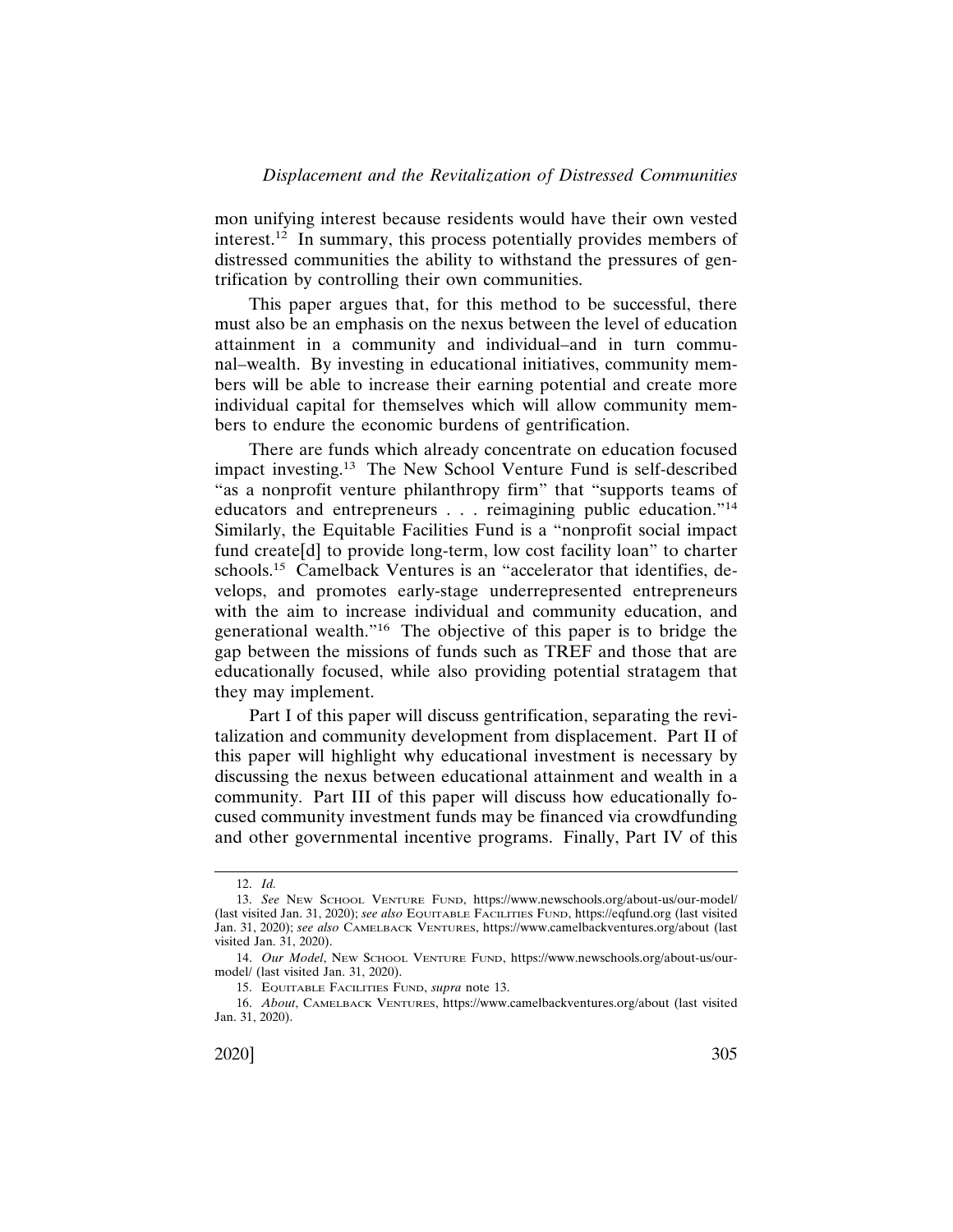paper will suggest strategies and offer examples that may be applied or replicated to improve educational attainment in communities.17

# PART I: ENCOURAGING COMMUNITY DEVELOPMENT WHILE DISCOURAGING RESIDENTIAL DISPLACEMENT

During an impromptu or freestyle rap performance at his "B-Sides 2" concert, rap artist Jay-Z (Shawn Carter) directed people residing in distressed communities to "gentrify [their] own hood before these people do it, claim eminent domain and have your people move in."18 Carter's words were met with mixed reviews.19 Those who don't consider gentrification to be a negative term most likely believed that Carter wished for existing residents of distressed communities and local businessmen to capitalize on the economic opportunities that they many times miss out on.20 Others, however, interpreted Carter's words to be encouraging the exploitative horrors generally associated with gentrification such as the involuntary displacement of existing residents.<sup>21</sup>

When speaking of gentrification, there appears to be a divide in regard to how the phenomenon is perceived.<sup>22</sup> Whether or not you are an advocate of gentrification seems to depend upon how you con-

<sup>17.</sup> Educational attainment is defined as "the level of education completed." JOEL MCFAR-LAND ET AL., THE CONDITION OF EDUCATION 2019 236 (Thomas Nachazel et al. eds., 2019).

<sup>18.</sup> *See* Abel Shifferaw, *JAY-Z Performs New Freestyle at Webster Hall: 'Gentrify Your Own Hood Before These People Do'*, COMPLEX (Apr. 26, 2019), https://www.complex.com/ music/2019/04/jay-z-webster-hall-b-sides-show-new-freestyle-brings-out-nas.

<sup>19.</sup> Briana Ellison, *Trending: Something tells me "gentrify" shouldn't have been the verb HOVA used*, WASH. POST (Apr. 28, 2019), https://www.washingtonpost.com/express/2019/04/28/ trending-something-tells-me-gentrify-shouldnt-have-been-verb-hova-used/.

<sup>20.</sup> Angel Jennings, *Must Reads: One of California's last black enclaves threatened by Inglewood's stadium deal*, LOS ANGELES TIMES (Apr. 10, 2019), https://www.latimes.com/local/la now/la-me-inglewood-gentrification-rent-crenshaw-rams-stadium-20190410-htmlstory.html (Inglewood is the 'City of Champions' and . . . is rising again," said Daniel Tabor, a former mayor and councilman. "But it has been a missed opportunity for economic participation by the residents and local businesses.")

<sup>21.</sup> Ellison, *supra* note 19.

<sup>22.</sup> Jesse Van Tol, *Yes, you can gentrify a neighborhood without pushing out poor people*, THE WASHINGTON POST, (Apr. 8, 2019), https://www.washingtonpost.com/outlook/2019/04/08/ yes-you-can-gentrify-neighborhood-without-pushing-out-poor-people/. ("In some communities, gentrification evokes instant distrust. It implies the arrival of selfish developers, investors and corporate chains replacing locally owned, independent business – and a flood of well-off white people who inevitably push out the poor black and brown people who were there before. But for many neighborhoods, gentrification represents much-needed investment. Local residents welcome the resurrection and revival of neglected and disinvested areas. Community leaders desire capital investments, leading to better services, jobs, thriving business and other components of a healthy, vibrant neighborhood.").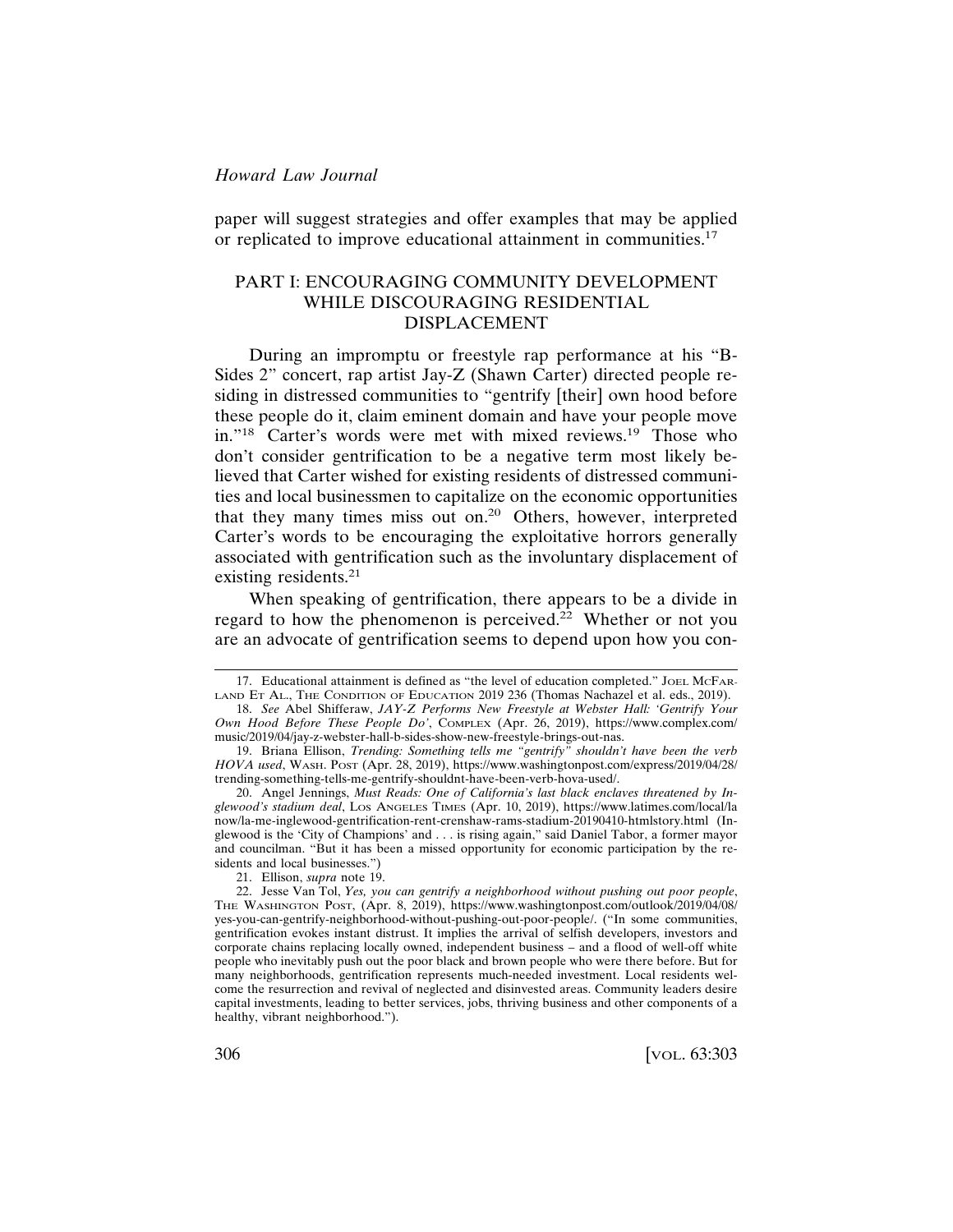strue the term itself.<sup>23</sup> Thus, it is important that we establish a better understanding of the phenomenon for the purposes of this paper to understand why there are those which argue that gentrification should be encouraged.

The definition of gentrification varies amongst scholars and articles.24 The U.S. Department of Housing and Urban Development defines gentrification as "a form of neighborhood change that occurs when higher-income groups move into low-income areas, potentially altering the cultural and financial landscape of the original neighborhood."<sup>25</sup> It can also be described as a "tool, goal, outcome, or unintended consequence" of the revitalization of urban areas, marked by physical deterioration, poverty concentrations, and racial segregation of people.26 Most recently, the phenomenon has manifested itself as a return to cities with redevelopment and investment in many downtown areas of the nation.<sup>27</sup>

Gentrification ignites much community anxiety.<sup>28</sup> Residents fear that their neighborhoods will cease to look as they have for generations, supplanted by high-priced residential complexes and commercial centers that drive up rent prices and price out existing residents.29 This apprehension is not without merit, as, historically, residents of low-income communities have been displaced due to the influx of wealth and high-income residents.<sup>30</sup> Thus, it is understandable that communities are wary of gentrification.

<sup>23.</sup> *Id.*

<sup>24.</sup> *See* U.S. DEPARTMENT OF HOUSING AND URBAN DEVELOPMENT, DISPLACEMENT OF LOWER-INCOME FAMILIES IN URBAN AREAS REPORT 1, 1 (2018); *see also* Zuk et al., *Gentrification, Displacement, and the Role of Public Investment*, 33 SAGE JOURNALS 31, 32 (2018).

<sup>25.</sup> U.S. DEPARTMENT OF HOUSING AND URBAN DEVELOPMENT, *supra* note 24, at 1.

<sup>26.</sup> Zuk et al., *supra* note 24, at 32.

<sup>27.</sup> *Id.*

<sup>28.</sup> *Id.* at 31 ("Anxieties about residential, cultural, and job displacement reflect the lived experiences of neighborhood change and the social memory of displacements past.").

<sup>29.</sup> *Id.*; On December 2nd, 2017, over 700 attendees, most of them African American, came together for the Resist Gentrification Action Summit in Los Angeles. Sparked by major redevelopment projects in the Baldwin Park, Crenshaw, Leimert Park, communities in Los Angeles, the community members sought ways to protect against rent increases; keep residents in their homes and neighborhoods; and share community wealth-building tools to improve communities without displacement. Niele Anderson, *Crenshaw Community Concerns Invoke Gentrification Summit*, LOS ANGELES SENTINEL (Dec. 7, 2017), https://lasentinel.net/crenshaw-communityconcerns-invoke-gentrification-summit.html.

<sup>30.</sup> *See* Michael deHaven Newsom, *Blacks and Historic Preservation*, 36 L. & CONTEMP. PROBS., 423, 423-26 (1971) (examining the displacement of a large black community in Georgetown in order to revitalize the area and attract new White residents); *see also Gentrification and Neighborhood Revitalization: WHAT'S THE DIFFERENCE?*, NAT'L LOW INCOME HOUS-ING COALITION (Apr. 5, 2019), https://nlihc.org/resource/gentrification-and-neighborhood-revital ization-whats-difference. ("One case of extreme gentrification is the Bay Area in California,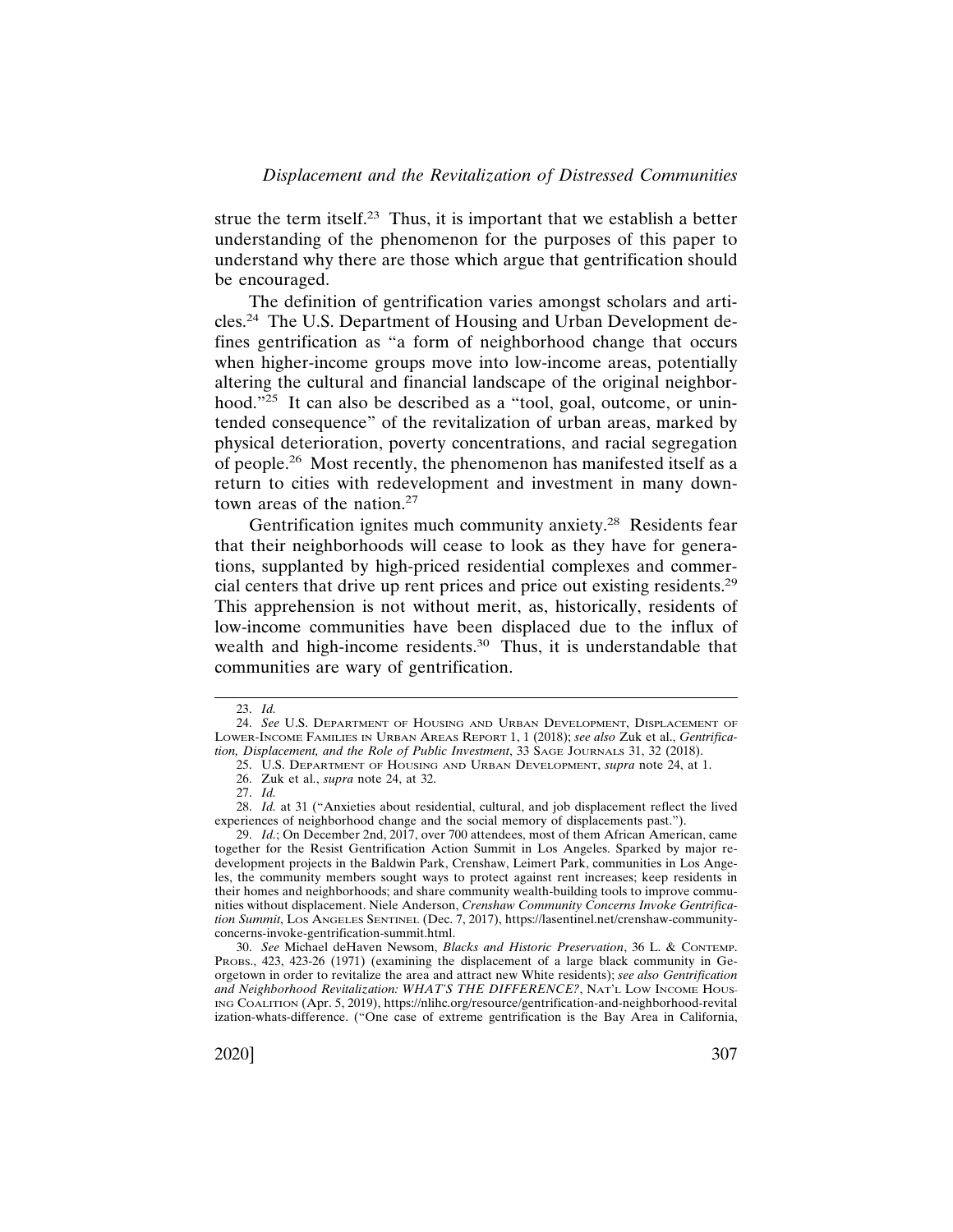However, gentrification has positive aspects that distressed communities should find attractive, as gentrification brings along rehabilitation and revitalization to distressed communities. $31$  For instance, the phenomenon has been shown to increase property values and tax revenues.<sup>32</sup> Even more, studies have shown that public housing developments in gentrifying neighborhoods have lower violent crime rates, and that public elementary schools in those areas have greater standardized test scores compared to lower-income communities.<sup>33</sup> Additionally, neighborhood residents of gentrifying communities have a lower unemployment rate, higher income, greater educational attainment levels, and greater overall satisfaction with their living conditions.34 Revitalization also commonly brings an inflow of potentially beneficial services previously nonexistent in those neighborhoods.<sup>35</sup> Thus, gentrification is not without its advantages.

As such, when impact entrepreneurs state a desire to stem the tide of gentrification, they are most likely referring to involuntary residential and cultural displacement<sup>36</sup> caused by an influx of wealth, and

which is undergoing a radical makeover due to the rise in technology companies replacing old industries and jobs. New people moved in to work for these companies and replaced the preexisting residents. Land values and housing prices increased dramatically, as did the pressure for property owners to get the most out of rents on urban spaces. The Bay Area has become the second densest urbanized area in the country after Los Angeles.").

<sup>31.</sup> Rowland Atkinson, *Does Gentrification Help or Harm Urban Neighbourhoods? An Assessment of the Evidence-Base in the Context of the New Urban Agenda*, CENTRE FOR NEIGHBOURHOOD RESEARCH 1, 14 (June 2002).

<sup>32.</sup> *Id.*

<sup>33.</sup> DISPLACEMENT OF LOWER-INCOME FAMILIES IN URBAN AREAS REPORT, *supra* note 24, at 8.

<sup>34.</sup> *Id.*

<sup>35.</sup> *Id.*

<sup>36.</sup> Displacement occurs "when any household is forced to move from its residence by conditions which affect the dwelling or immediate surroundings, and which: (1) are beyond the household's reasonable ability to control or prevent; (2) occur despite the household's having met all previously imposed conditions of occupancy; and (3) make continued occupancy by that household impossible, hazardous or unaffordable." It may also ensue when low-income housing options are limited or when an entire neighborhood changes and the services and support system that low-income families relied on become unavailable. Zuk et al., *Gentrification, Displacement, and the Role of Public Investment*, 33 J. PLAN. LITERATURE 31, 34–35 (2018); *see also Gentrification and Neighborhood Revitalization: WHAT'S THE DIFFERENCE?*, NAT'L LOW INCOME HOUSING COALITION (Apr. 5, 2019), https://nlihc.org/resource/gentrification-and-neighborhoodrevitalization-whats-difference ("Cultural displacement is also common. The closing of long-time neighborhood landmarks like historically black churches or local restaurants can erase the history of a neighborhood and with it a sense of belonging. The influx of a new population of upper and middle-income residents can also change the political landscape, with new leaders ignoring the needs of long-time residents. The loss of long-time residents' political power leads to further withdrawal from public participation and a loss of control.").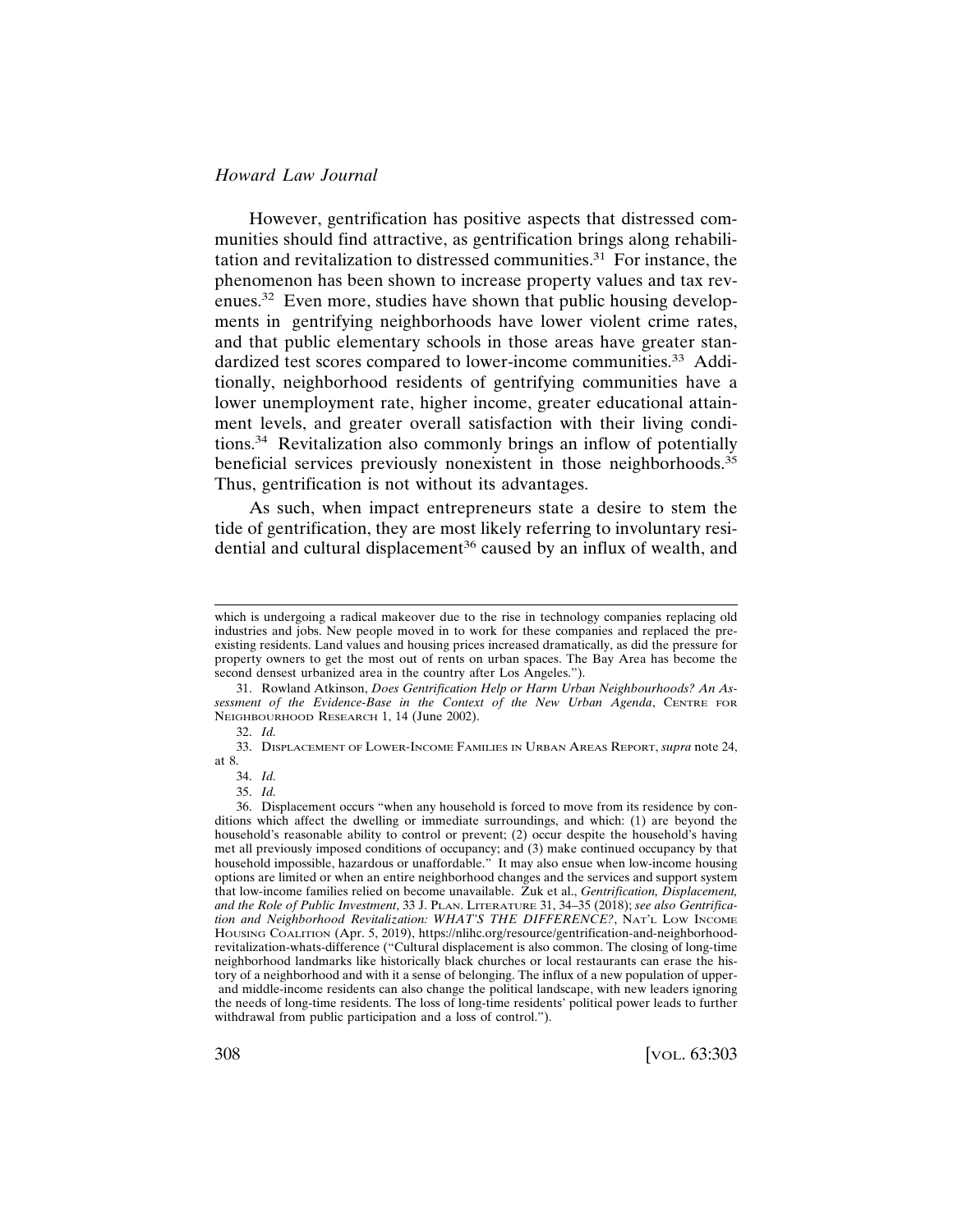not to the revitalization of disinvested neighborhoods.<sup>37</sup> In all probability, distressed communities desire for their neighborhoods to be thriving, hospitable places where residents have ample opportunity to succeed in life.38 Arguing against the revitalization or development of a community would be counterproductive to the welfare of existing residents.

Yet, the problem lies in the fact that existing residents may never see the benefits of revitalization because of displacement.<sup>39</sup> As such, communities must secure methods to endure the economic pressures wealth influxes create in order to profit from the potential benefits of community revitalization.<sup>40</sup> It is difficult for people to endure the economic pressures created by influxes of wealth when new developments can cause rents to rise by  $140\%$  in some cases.<sup>41</sup> In other

<sup>37.</sup> *See supra* note 6, at 25. ("Urban neighborhoods across the nation do not have control of our dollars, our real estate, and it is hard to find funding for real estate redevelopment within our community. As a result, across the country urban neighborhoods are being developed by individuals who do not share the same interests. This leads to the displacement of longtime residents of the neighborhood and an increase in property values for new residents. Tulsa Real Estate Fund is the solution to this problem.").

<sup>38.</sup> *See* Lynda Laughlin, *Community revitalization must start with persisently poor neighborhoods*, GREATER GREATER WASH. (Aug. 10, 2009), https://ggwash.org/view/2512/community-re vitalization-must-start-with-persisently-poor-neighborhoods. ("Children and families living in poor communities need access to high quality and better-coordinated social services to meet immediate needs. Policies to improve the long-term health of persistently poor neighborhoods will require a combination of economic, housing, and social solutions.").

<sup>39.</sup> *Displacement of Lower-Income Families in Urban Areas Rep*., U.S. DEP'T HOUSING & URB. DEV. 1, 4 (2018), https://www.huduser.gov/portal/sites/default/files/pdf/DisplacementRe port.pdf. ("The most common critique of gentrification is its potential to displace long-term, lowincome residents."). However, the report found that "most quantitative studies [found] little evidence of direct displacement." *Id.* at 5. Though, many studies may understate the actual number of people being displaced. *Id.*

<sup>40.</sup> One potential option to stem residential and cultural displacement in black communities, particularly, would be through the reintegration of affluent black people into lower-income neighborhoods. *See* Kesha S. Moore, *Gentrification in Black Face?: The Return of the Black Middle Class to Urban Neighborhoods*, URB. GEOGRAPHY 118, 132 (May 16, 2013). ("Rather than seeing themselves as Black gentrifiers, these [Black] middle-class residents see their move to [low-income Black neighborhoods] as an investment in the Black community and a means of protecting the neighborhood from gentrification. . . . Many [Black] middle-class residents work through local community-based organizations to limit displacement and ensure that [low-income Black neighborhoods] become[ ] . . . class-integrated . . . . Unlike traditional gentrification, the outcome of neighborhood change is not the creation of a wealthy neighborhood to replace a lower-income community. From the perspective of the Black gentrifiers . . . , the intended outcome is a racially homogenous, class-integrated community similar to those existing during the era of forced segregation.").

<sup>41.</sup> Jason Henry, *Inglewood caps rent increases at 5 percent, backtracks on relocation fees*, DAILY BREEZE (June 28, 2019, 12:11 PM), https://www.dailybreeze.com/2019/06/12/inglewoodcaps-rent-increases-at-5-percent-backtracks-on-relocation-fees/.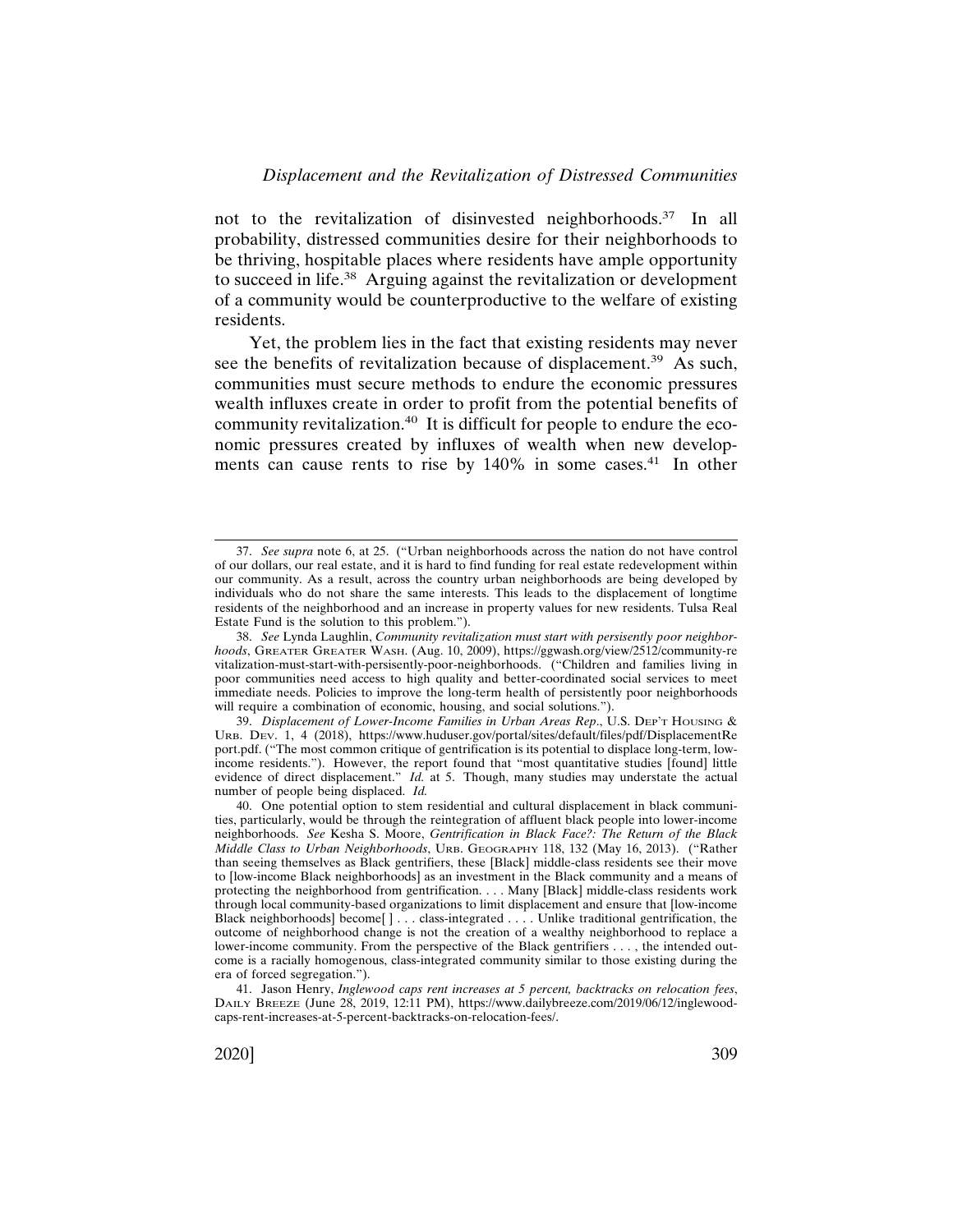instances, the exorbitant rise of rent can cause people to resort to living out of their cars or motels.42

In turn, all of this begs the question of how a city or community can invite investment, which spurs revitalization and community development, while also curtailing involuntary residential and cultural displacement. For a city official it may look as if it is a zero-sum game, as advocating for one appears to come at the expense of the other.<sup>43</sup> That was the case in Inglewood, California, where the mayor attempted to manage the conflicting objectives of courting an NFL stadium while simultaneously persuading landlords to keep rents constant and struggling to ensure that long-term owners secure the benefits of a booming market.<sup>44</sup> On one hand, it is reported that the stadium, and other conjoining projects, will create 12,000 permanent jobs in the area.45 However, on the other hand, there is fear that the project will cause rent increases, displacing existing residents and business owners.<sup>46</sup> Already, property values and rents have drastically increased in parts of Inglewood.47 Therefore, in an effort to strike a balance, Inglewood's City Council approved a rent control ordinance that capped rent increases to five percent.48 Thus, for many, securing affordable housing is a significant tactic in the fight against displacement.<sup>49</sup> Others, in a similar vein, have suggested that the way to revi-

<sup>42.</sup> Matt Morrison, *High rents create a new class of hidden homeless in Los Angeles*, CBS NEWS (Feb. 22, 2019, 9:07 AM), https://www.cbsnews.com/news/los-angeles-hidden-homelesspriced-out-cbsn-originals/; *see also* Ken Suarez, *Families, unable to afford rising rents, move into Polk County motels*, FOX NEWS 13 (Nov. 4, 2019), https://www.fox13news.com/news/familiesunable-to-afford-rising-rents-move-into-polk-county-motels.

<sup>43.</sup> *See* Jennings, *supra* note 20.

<sup>44.</sup> *Id.*

<sup>45.</sup> Tyler Shaun Evains, *Biggest stories of the decade: NFL stadium helps Inglewood redevelop, grow economically, but also has unintended side effects*, DAILY BREEZE (Dec. 27, 2019, 1:30pm), https://www.dailybreeze.com/2019/12/27/biggest-stories-of-the-decade-nfl-stadiumhelps-inglewood-redevelop-grow-economically-but-also-has-unintended-side-effects/. 46. *Id.*

<sup>47.</sup> Henry, *supra* note 41.

<sup>48.</sup> *Id.*

<sup>49.</sup> *See generally* Josh Silver, *The Community Reinvestment Act: How CRA Can Promote Integration and Prevent Displacement in Gentrifying Neighborhoods* at 9–12, NCRC (Dec. 2016); The struggle of striking a balance between development and affordable housing in Inglewood is ongoing. In November 2019, a judge decided against Uplift Inglewood Coalition, which brought suit against the city of Inglewood and the Los Angeles Clippers. Uplift Inglewood Coalition sought for the court to void a contract between the Clippers and the city to develop the Clippers' new arena in Inglewood, in order to give affordable housing developers and other entities and chance to bid on the land. The judge determined that an affordable housing development could not be constructed because the site was under the Los Angeles International Airport (LAX) flight path, posing a potential public health hazard. Jessica Flores, *Judge rejects affordable housing argument, sides with city in Clippers arena battle*, CURBED LOS ANGELES (Dec. 19, 2019),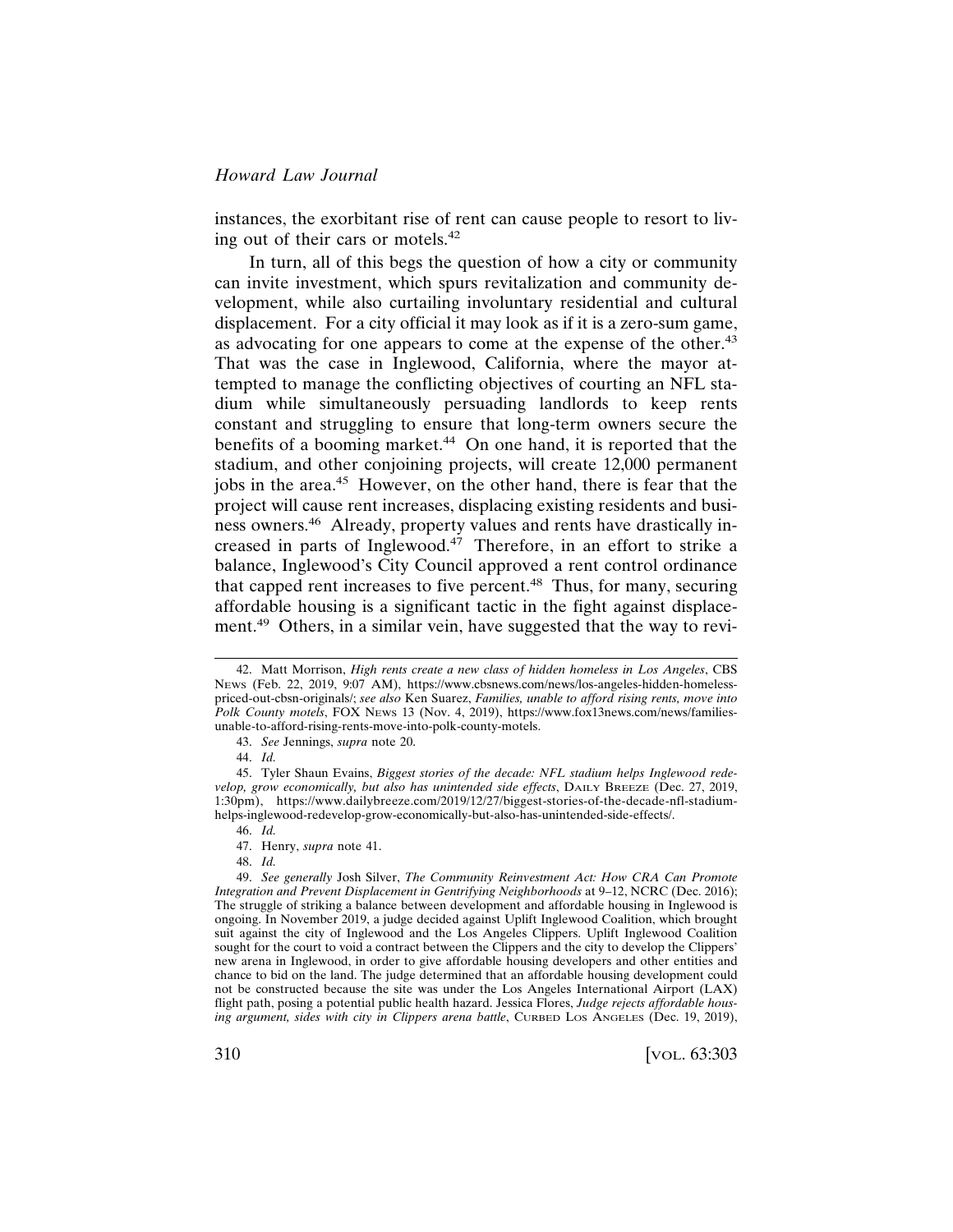talize a community sans displacement is "[c]ommunity organizing that brings different groups to the same table to identify a shared interest[.]"<sup>50</sup>

This paper agrees with the latter sentiment and proposes that community investment funds provide such organization. Ancillary to investing into affordable housing, this paper proposes that impact entrepreneurs utilize crowdfunding and other governmental incentive programs to invest into educational initiatives meant to increase residents' income capacity. These initiatives should span a broad spectrum, ranging from educational programs and curriculum to the actual purchasing of real estate where such programs will take place. In doing so, these initiatives should aim to increase the individual wealth potential of existing residents, helping them withstand rising costs of living in gentrified communities. In addition, these initiatives will provide existing residents with additional equity in their communities, lessening the possibility of displacement, as ownership of one's community plays a material role in resisting displacement.<sup>51</sup> By participating in equity-focused, community-funded ventures, existing residents will not only weather the economic pressures of gentrification, but reap the benefits of its windfall.

# PART II: THE NEXUS BETWEEN EDUCATIONAL ATTAINMENT AND A COMMUNITY'S SOCIOECONOMIC STATUS

In order to help distressed communities, there must be a focus on education as a primary community development strategy,  $52$  as there is strong evidence that points to an interconnection between a community's socioeconomic status and its level of educational attainment.<sup>53</sup>

51. Tol, *supra* note 22.

52. Levy et al., *Keeping the Neighborhood Affordable: A Handbook of Housing Strategies for Gentrifying Areas*, URB. INST., at 23.

https://la.curbed.com/2019/11/5/20948869/clippers-arena-inglewood-lawsuit-trial-affordable-hous ing.

<sup>50.</sup> *Gentrification and Neighborhood Revitalization: WHAT'S THE DIFFERENCE?*, NAT'L LOW INCOME HOUSING COALITION (Apr. 5, 2019), https://nlihc.org/resource/gentrifica tion-and-neighborhood-revitalization-whats-difference.

<sup>53. &</sup>quot;[The] educational system and economy are two closely related social institutions. Schools as an important component of educational system provide instruction and personality formation which enables economic progress and community development. Community development and change is particularly related to the education and instruction that social problems are identified and citizens are informed about these matters in a democratic way." Prof. Dr. Mimar Türkkahraman, *THE ROLE OF EDUCATION IN THE SOCIETAL DEVELOPMENT*, 2 J. EDUC. & INSTRUCTIONAL STUD. IN THE WORLD 39 (Nov. 2012); Matthew A. Diemer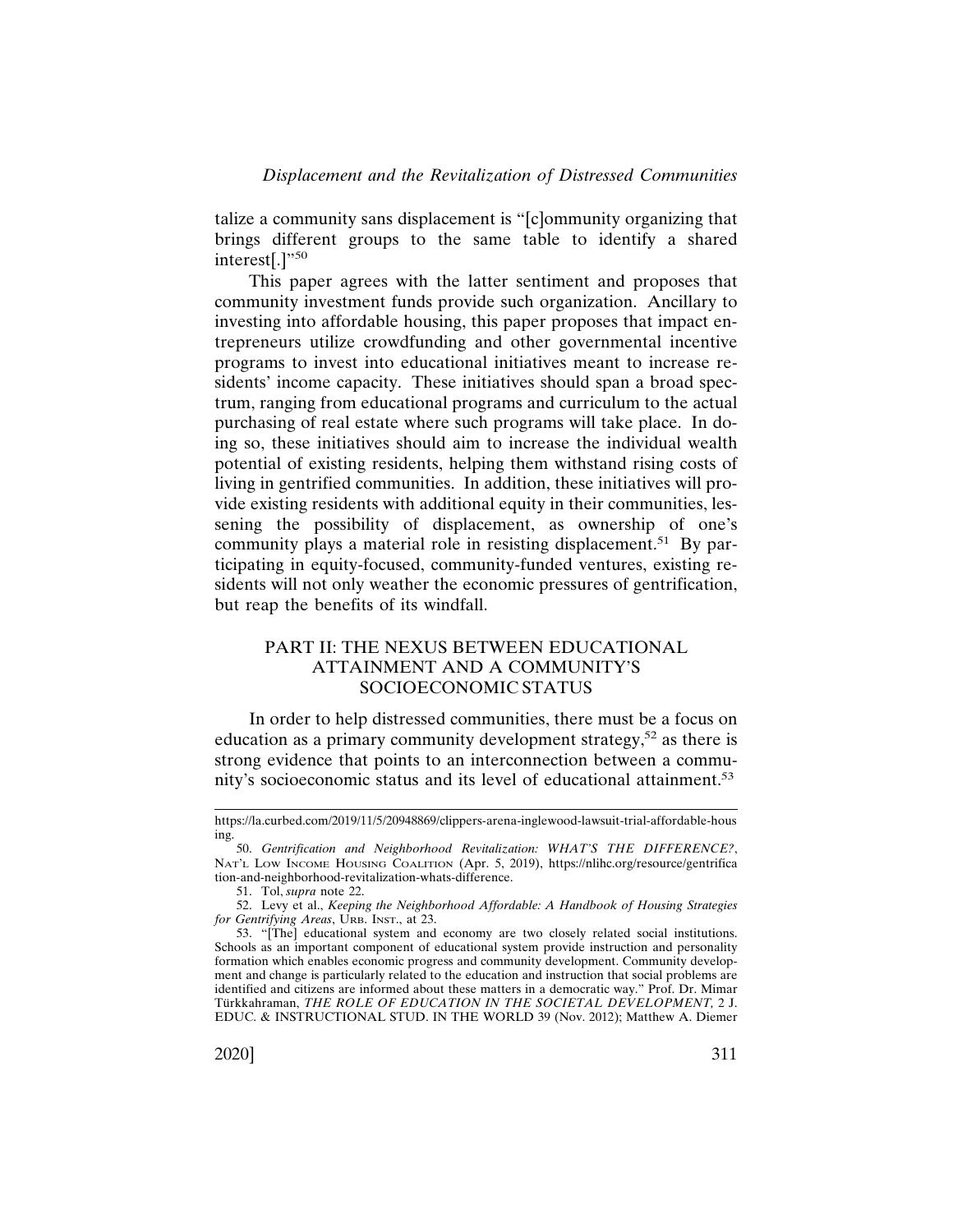For one, "an individual's level of educational attainment is the primary predictor of poverty in adulthood."54 On average, people who attain higher level of degrees tend to make more money and are more financially stable in their lifetime.<sup>55</sup> Annually, people with bachelor degrees earn around \$32,000 more than those who only obtained a high school diploma.<sup>56</sup> Moreover, at the height of the Great Recession,<sup>57</sup> the unemployment rate for recent college graduates was around seven percent, compared to almost sixteen percent for all young workers.58 Even more, in 2018 the unemployment rate for young adults with only a high school diploma was three times higher

54. Laura Choi, *Community Development and Education: A Shared Future*, 24 CMTY. INV. FED. RES. BANK OF S.F. 5, 15 (2012), https://www.frbsf.org/community-development/files/CI\_ Summer2012\_FullIssue.pdf.

55. ASSOC. OF PUBLIC & LAND-GRANT UNIV., HOW DOES A COLLEGE DEGREE IMPROVE GRADUATES' EMPLOYMENT AND EARNINGS POTENTIAL?, https://www.aplu.org/projects-and-initi atives/college-costs-tuition-and-financial-aid/publicuvalues/publicuvalues-resources/q3/employ ment-and-earnings.pdf. "Today, Millennials with a high school diploma earn 62 percent of what the typical college graduate earns.

56. *Id.*

57. "The Great Recession is a term that represents the sharp decline in economic activity during the late 2000s. This period is considered the most significant downturn since the Great Depression." Jim Chappelow, *The Great Recession*, INVESTOPEDIA (Jul. 25, 2019), https://www .investopedia.com/terms/g/great-recession.asp.

58. Jaison R. Abel et al., *Are Recent College Graduates Finding Good Jobs?*, 20 CURRENT ISSUES IN ECONOMICS AND FINANCE FED. RES. BANK OF N.Y., 1, 3 (2014), https://www.newyork fed.org/medialibrary/media/research/current\_issues/ci20-1.pdf.

and Saba Rasheed Ali, *Integrating Social Class Into Vocational Psychology*, J. CAREER ASSESS-MENT (2009) ("At the critical juncture of adolescence, being a member of the upper social classes is associated with achievement motivation [Argyle, 1994], the likelihood of being placed or choosing a college preparatory curriculum (regardless of ability) and being tracked toward college [Burwood, 1992], educational ability and attainment [Sewell & Hauser, 1975], vocational exploration and planfulness [Blustein et al., 2002], greater work salience and valuing of work [Brown et al., 1996], and higher expectations for one's occupational attainment [Constantine et al., 1998]."); *see* Nikki L. Aikens & Oscar Barbarin, *Socioeconomic Differences in Reading Trajectories: The Contribution of Family, Neighborhood, and School Contexts, J. EDUC. PsyCHOL. 1* (2008) ("[F]unction[ ] and development are not merely reflections of children themselves but also of the nature of experiences, resources, and interactions encountered by children across settings[.]"); Tama Leventhal and Jeanne Brooks-Gunn, *The Neighborhoods They Live in: The Effects of Neighborhood Residence on Child and Adolescent Outcomes*, 26 PSYCHOL. BULL. 309, 315 & 317 (2000) ("In a series of studies, Brooks-Gunn and colleagues . . . documented the powerful and beneficial effects of neighborhood affluence (the proportion of residents in the tract with income over \$30,000) or high SES (a composite variable derived from factor analysis that includes percentage of managerial/professional workers, percentage of residents with incomes over \$30,000, and percentage of college-educated residents) on young and early schoolage children's IQ, verbal ability, and reading recognition scores."); U.S. DEP'T OF EDUC., THE CONDITION OF EDUCATION 2019, at 246. ("For young adults ages 25–34 who worked full time, year round, higher educational attainment was associated with higher median earnings. This pattern was consistent from 2000 through 2017."); *id*. at 252. ("In 2018, the employment rate was higher for young adults with higher levels of educational attainment than for those with lower levels of educational attainment. For example, the employment rate was 86 percent for young adults with a bachelor's or higher degree and 59 percent for those who had not completed high school.").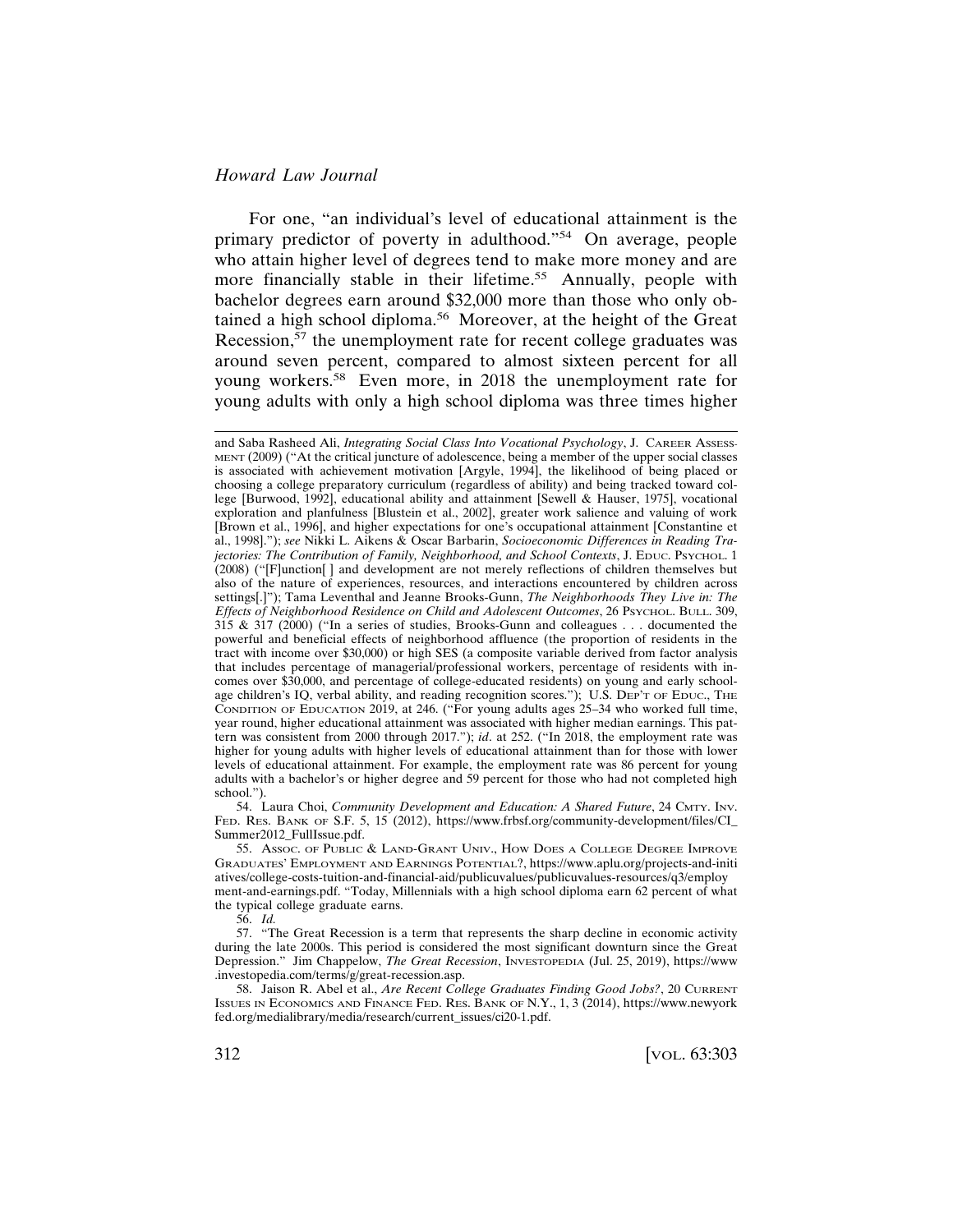#### *Displacement and the Revitalization of Distressed Communities*

than those with a bachelor's degree or higher.<sup>59</sup> For young adults without a high school diploma, the unemployment rate was almost five times as great when compared to those with bachelor degrees or higher. $60$ 

This dynamic is also reflected in children from low-income families. The majority of children from low-income families have parents without any form of college education.<sup>61</sup> Furthermore, eighty-two percent of children with parents that have less than a high school diploma live in low-income families.62 In comparison, only twenty-four percent of children with parents who have at least some form of college education live in low-income families.<sup>63</sup> Conversely, a community's socioeconomic status can be a predictor of one's educational attainment.64 Studies suggests that children from low-income communities develop academic skills at a slower rate than those from higher income communities.<sup>65</sup> Underprivileged socioeconomic environments are correlated with "poor cognitive development, language, memory, socioemotional processing, and consequently poor income and health in adulthood."66 In addition, school systems in low-income neighborhoods are generally deprived of resources, adversely affecting students' academic development.67 Children from lower socioeconomic statuses are less likely to be put into college preparatory curriculum and tracked to go to college.<sup>68</sup> Additionally, children from low-income communities begin high school, on average, five years behind in terms of literacy skills.<sup>69</sup> The adverse effects of negative socioeconomic conditions have even been shown to occur as early as five years of age.70 Studies have predicted children's secondary school grades

62. *Id.*

63. *Id.*

65. *Id.*

<sup>59.</sup> Joel McFarland et al., *The Condition of Education 2019* (NCES 2019-144), U.S. DEP'T OF EDUC.: INST. OF EDUC. SCI. 1, 254 (2019), https://nces.ed.gov/pubs2019/2019144.pdf. 60. *Id.*

<sup>61.</sup> NATIONAL CENTER FOR CHILDREN IN POVERTY, PARENTS' LOW EDUCATION LEADS TO LOW INCOME, DESPITE FULL-TIME EMPLOYMENT (2007), http://www.nccp.org/publications/pdf/ text\_786.pdf

<sup>64.</sup> *Education and Socioeconomic Status*, AM. PSYCHOL. ASS'N, https://www.apa.org/pi/ses/ resources/publications/education, (last visited Feb. 13, 2020).

<sup>66.</sup> *Id.*; *see also* Aikens & Barbarin, *supra* note 53, at 1. ("Economically disadvantaged children acquire language skills more slowly, exhibit delayed letter recognition and phonological sensitivity, and are at risk for reading difficulties[.]").

<sup>67.</sup> AM. PSYCHOL. ASS'N,, *supra* note 64.

<sup>68.</sup> Diemer & Ali, *supra* note 53, at 257, 259.

<sup>69.</sup> AM. PSYCHOL. ASS'N,, *supra* note 64.

<sup>70.</sup> Lee Shumow et. al., *Risk and Resilience in the Urban Neighborhood: Predictors of Academic Performance Among Low-Income Elementary School Children*, 45 MERRILL-PALMER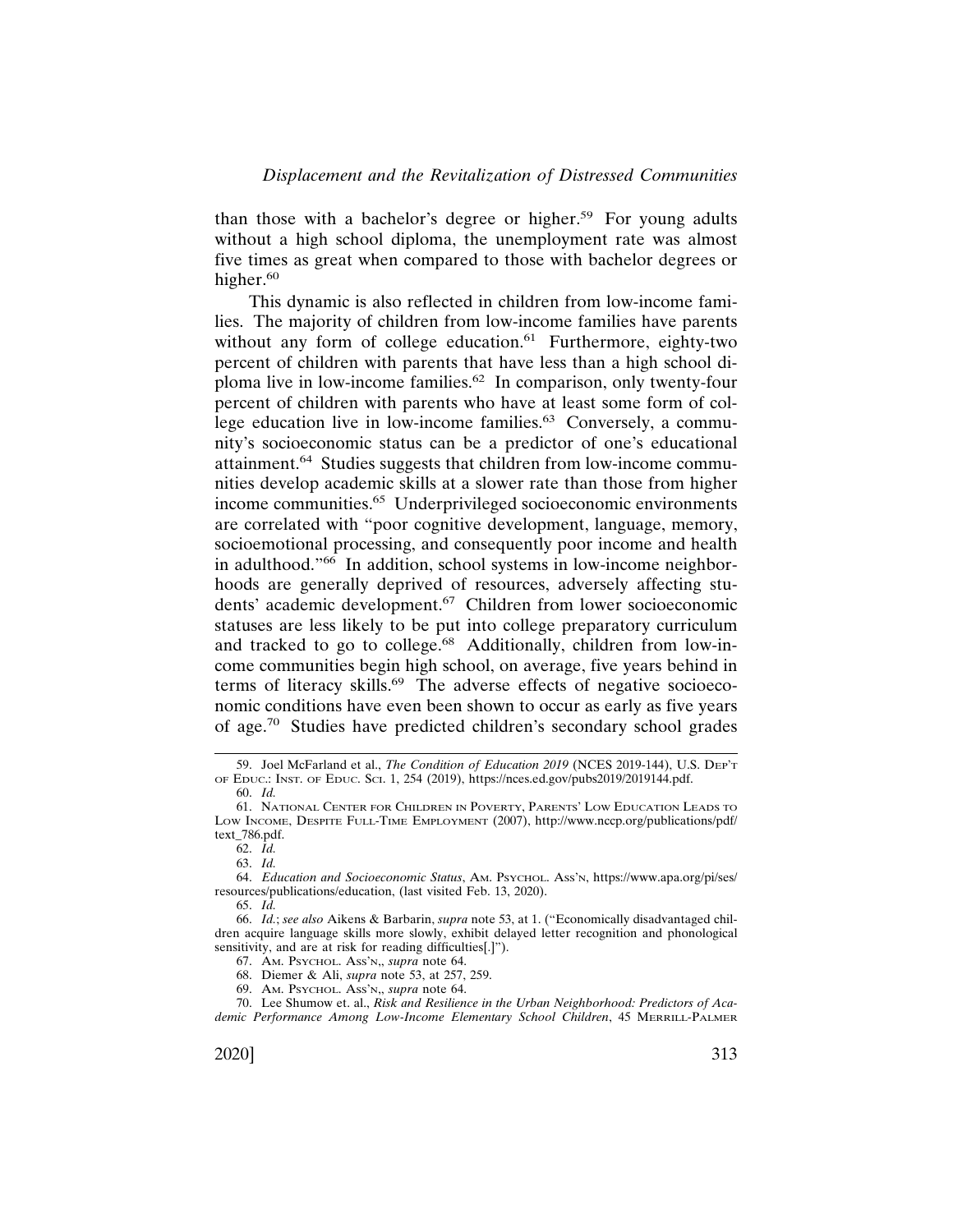based on neighborhood socioeconomic levels.<sup>71</sup> Unsurprisingly, students who resided in lower socioeconomic conditions performed more poorly compared to those who did not.72

Inequities in schools in distressed communities negatively impact those students' readiness for the labor market.73 Students from under-resourced institutions have reduced access to requisite vocational guidance, internships, worked-based learning programs, and a rigorous academic curriculum.74 All of these factors inhibit students from lower socioeconomic statuses from attaining income at the same level as their counterparts from higher socioeconomic statuses.75

Despite the overlap between education and community development outcomes, the two arenas have traditionally functioned independently of one another.<sup>76</sup> Generally speaking, educators focus on inschool factors, while community developers focus on neighborhood factors.77 This dynamic must change, as the reciprocal relationship between a community's well-being and its educational attainment should be duly appreciated in the discussion of community development and displacement. This is because the improvement of one will lend itself to the improvement of the other.78 When existing residents become better educated they acquire the requisite skills to raise their level of income, and will be better equipped to cope with the economic pressures that accompany gentrification. Thus, impact entrepreneurs should place attention on investing in education by utilizing collective

QUARTERLY 309, 311 (1999), https://www.jstor.org/stable/pdf/23093680.pdf?refreqid=excelsior %3A1edad45e975722c61a0658ade07d327f.

<sup>71.</sup> *Id.* at 310–11 (examining how a study by Dornbusch, Ritter, and Steinberg "found that neighborhood socioeconomic level predicted secondary school grades, after controlling for family characteristics; students who resided in neighborhoods with fewer socioeconomic resources did more poorly in school than did those who resided in neighborhoods with more resources").

<sup>72.</sup> *Id.*

<sup>73.</sup> Diemer & Ali, *supra* note 53, at 257-58.

<sup>74.</sup> *Id.* at 258.

<sup>75.</sup> *Id.* ("The array of external resources facilitative of career development and preparedness for labor market entry among individuals from the upper social classes likely account for the differing degrees of progress in career development and occupational attainment between individuals from the upper and lower social classes. Given the relationships between progress in career development and occupational attainment [Hotchkiss & Borow, 1996], one can see how social class plays a reproductive role in perpetuating 'two islands' with differing levels of access to resources and opportunity [Rossides, 1990].").

<sup>76.</sup> Choi, *supra* note 54, at 5; *see also* Connie Chung, *Connecting Public Schools to Community Development*, COMMUNITIES & BANKING, FED. RES. BANK OF BOSTON 10, 14 (2005) ("Often, local school reform efforts work disparately from community organizing initiatives. As a result, the relationship between good neighborhoods and good schools is lost.").

<sup>77.</sup> Choi, *supra* note 54, at 5.

<sup>78.</sup> Chung, *supra* note 76, at 15.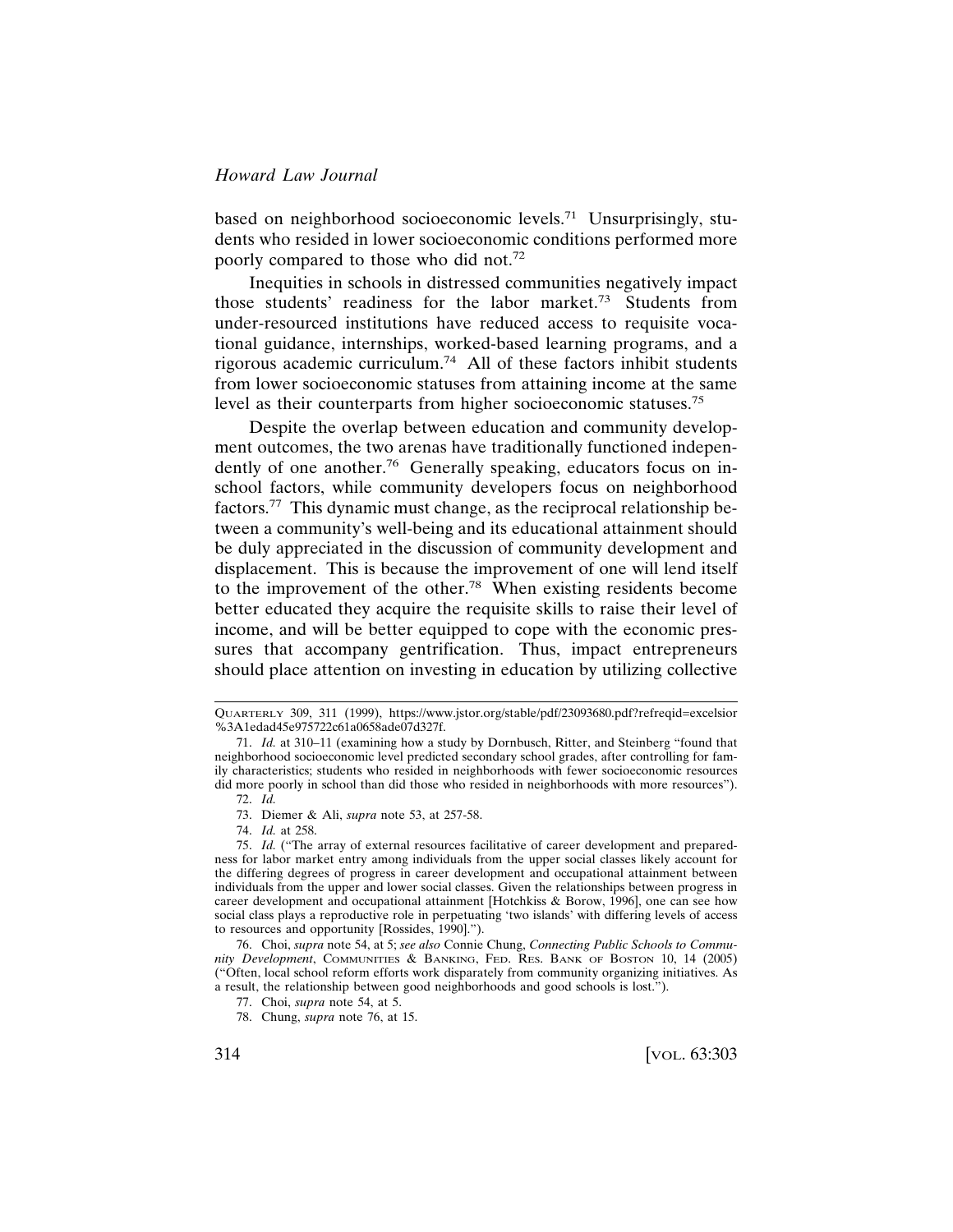economic practices such as crowdfunding, supplemented with other governmental programs discussed below.

# PART III: UTILIZATION OF CROWDFUNDING AND GOVERNMENT INCENTIVE PROGRAMS

In order to stem displacement and promote positive community development for existing residents, financing is needed.79 It is more difficult for existing residents of lesser means to access adequate financing.80 Many times, this results in profitable opportunities evading them. $81$  Thus, this section will explore: (1) the potential of harnessing the collective wealth of communities via crowdfunding; (2) the newly installed Opportunity Zones, which are meant to spur investment in distressed communities; and (3) the potential benefits of partnering with Community Development Financial Institutions ("CDFIs").

Harnessing the Collective Wealth of Communities via Crowdfunding

As a result of the JOBS Act, the Securities and Exchange Commission ("SEC") initiated rules permitting the general public to participate in early capital raising activities through a process known as crowdfunding.82 In general, crowdfunding refers to a method of financing where capital is raised via soliciting relatively small individual investments or contributions from a wide range of people.<sup>83</sup> Investors are limited in how much they may invest during any twelve-month period.84 Those with an annual income or net worth less than \$107,000 may invest up to the greater of either \$2,200 or five percent if their annual income or net worth during a twelve-month period.85 For those whose annual income and net worth are equivalent to or more than \$107,000, then, within a twelve-month span, they may invest up

<sup>79.</sup> Tol, *supra* note 22.

<sup>80.</sup> Amanda Abrams, *Why Have Banks Stopped Lending to Low-Income Americans?*, TALK POVERTY (Dec. 5, 2017), https://talkpoverty.org/2017/12/05/banks-stopped-lending-low-in come-americans/.

<sup>81.</sup> Charles Davidson, *Lack of Access to Financial Services Impedes Economic Mobility*, FED. RES. BANK ATLANTA (Oct. 16, 2018), https://www.frbatlanta.org/economy-matters/commu nity-and-economic-development/2018/ 10/16/lack-of-access-to-financial-services-impedes-eco nomic-mobility.

<sup>82.</sup> Jumpstart Our Business Startups Act, H.R. 3606, 112th § 2 (2012).

<sup>83.</sup> Investor Bulletin: Crowdfunding Investment Limits Increase, U.S. SEC. & ExcH. COMM'N (May 5, 2017), https://www.sec.gov/oiea/investor-alerts-and-bulletins/ib\_crowdfunding increase.

<sup>84.</sup> *Updated Investor Bulletin: Crowdfunding for Investors*, U.S. SEC. & EXCH. COMM'N (May 10, 2017), https://www.sec.gov/oiea/investor-alerts-bulletins/ib\_crowdfunding-.html.

<sup>85.</sup> *Id.*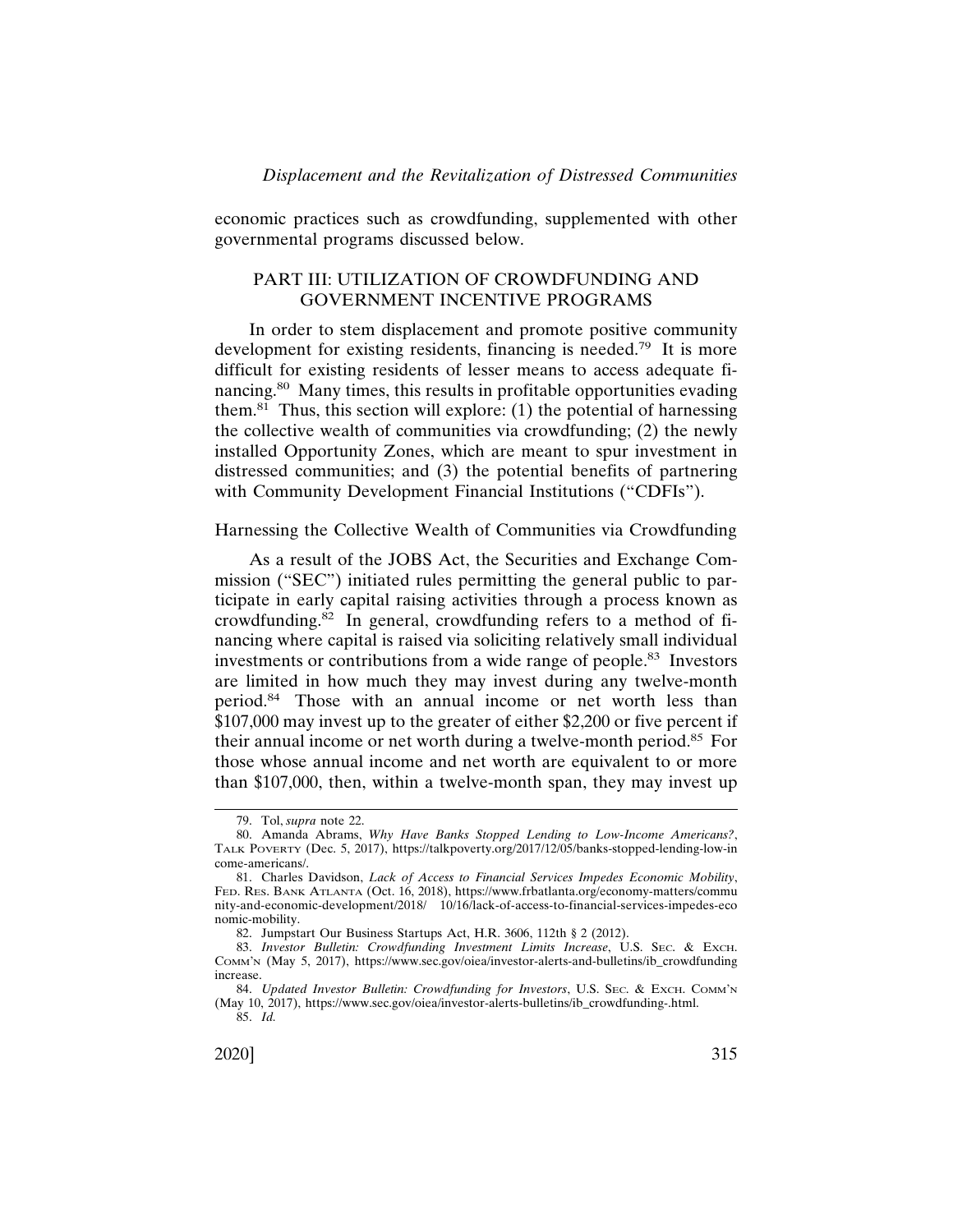to either \$2,200 or ten percent of their annual income or net worth, whichever is lesser.<sup>86</sup> However, for these investors, they may not exceed an investment of \$107,000.87 Contributions through crowdfunding can be made through the internet, without any need to resort to using a bank or underwriter as a go-between.<sup>88</sup> An individual may opt to choose crowdfunding in lieu of a traditional investment mechanism because of the ability to be directly involved in the process.<sup>89</sup> This can be particularly attractive for community members who wish to gain control over the communities which they have resided in for generations.90

In regard to investing in educational initiatives, community crowdfunding is viable because the community possesses an incentive that investors outside the community may not have—their own educational achievement.<sup>91</sup> The development of educational programs and initiatives is expensive and does not deliver an immediate economic return for investors.<sup>92</sup> However, investors from the community itself should be more willing to invest in an initiative whose outcomes are more delayed, as they would be the main benefactors.<sup>93</sup> Thus, distressed communities should use crowdfunding as a funding vehicle for educational projects and programs. However, crowdfunding alone

90. Buy The Block is a black owned real estate crowdfunding portal dedicated to making real estate investment easier by connecting "real estate developers seeking to crowdfund any type of property" to investors. Through the platform, an entrepreneur who finds a property, may make an offer on it and bring it to Buy The Block. Investors, in turn, are able to invest in the properties on Buy the Block's website for as little as \$100. Taking Buy The Block and TREF (mentioned above) as examples, community members can begin to invest in real estate via crowdfunding with a relatively small individual investment. Selina Hill, *BUY THE BLOCK IS BUILDING UP BLACK COMMUNITIES AND CURBING GENTRIFICATION ONE BLOCK AT A TIME*, BLACK ENTERPRISE (Nov. 1, 2017) https://www.blackenterprise.com/em powering-black-block/.

<sup>86.</sup> *Id.*

<sup>87.</sup> *Id.*

<sup>88.</sup> *Id.*

<sup>89.</sup> Jared Brey, *Crowdfunding and Opportunity Zones Joining Forces in Philadelphia Project*, NEXT CITY (Nov. 5, 2018), https://nextcity.org/daily/ entry/crowdfunding-and-opportunityzones-joining-forces-in-philadelphia-project.

<sup>91.</sup> Chung, *supra* note 76, at 15.

<sup>92.</sup> *Id.* (One dilemma is that developing educational institutions and establishing initiatives are expensive and they may provide "virtually no financial returns for investors.").

<sup>93.</sup> *Id*. ("The challenge is to make the case to funders that community/school partnerships make sense and can produce significant social benefits. . . . To date, however, most financing has remained at the advocacy, policy, and research levels. . . . In New Jersey, for instance, the state's School Renaissance Zone program is funding pilot projects that use smart-growth strategies in the redevelopment of public school facilities. . . . In Los Angeles, the nonprofit New Schools, Better Neighborhoods organization leverages school bond dollars with other funding to build joint-use educational centers.").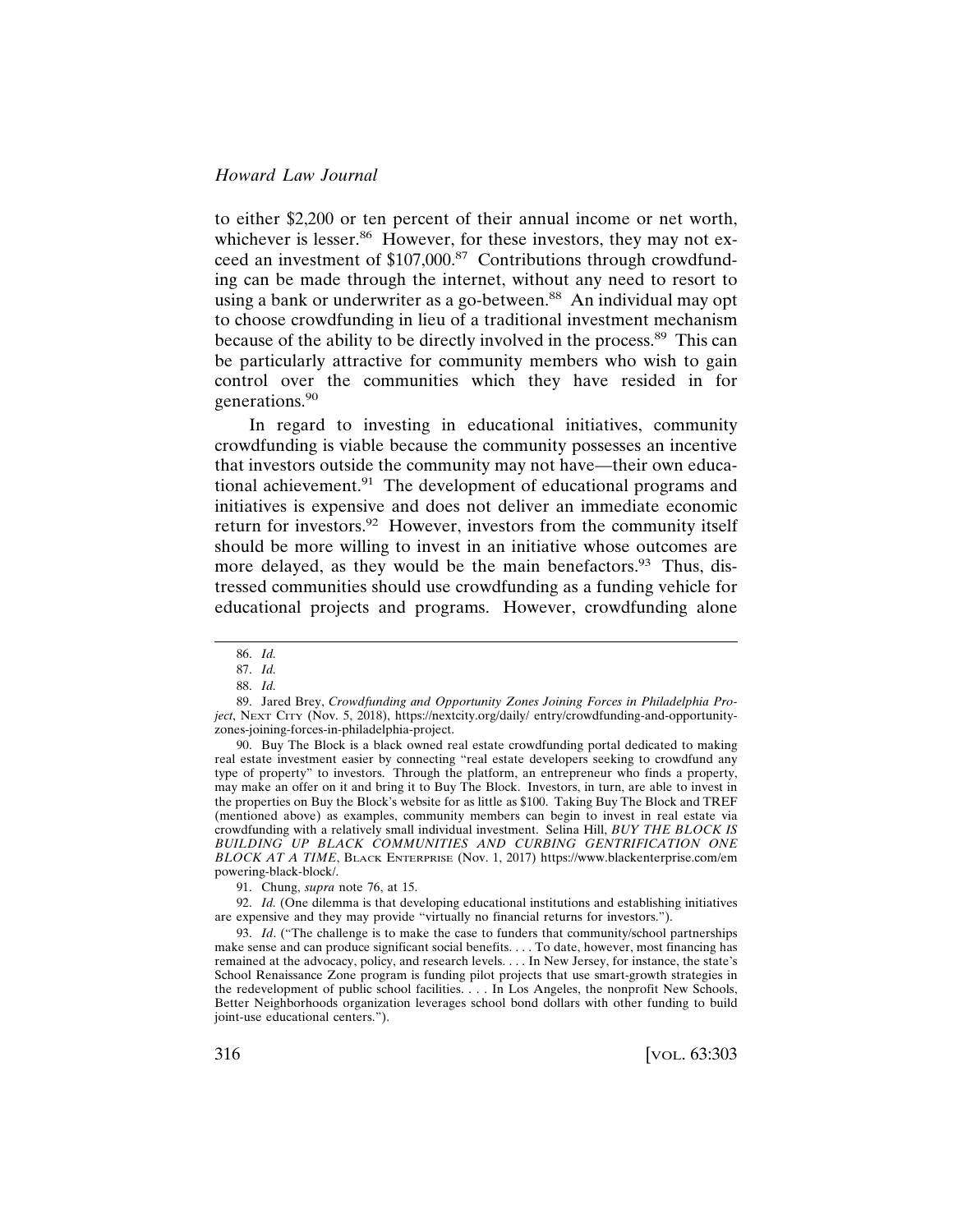may not be sufficient, and, therefore, it should be supplemented by relying on governmental incentive programs.<sup>94</sup>

# Making Use of Opportunity Zones

Impact entrepreneurs can take advantage of newly established Opportunity Zones. Spawned from an effort to cope with the gaping hole in the recovery from the Great Recession of 2008, the Trump Administration's Tax Cuts and Jobs Act of 2017 created what are known as Opportunity Zones ("OZs").<sup>95</sup>

OZs provide tax incentives to attract investment into distressed communities to help revitalize neighborhoods in need of investment.<sup>96</sup> Particularly, investors who profit from OZs are able to curtail their tax burden through preferential treatment of capital gains.<sup>97</sup> The longer the investment is held, the greater the benefit to the investor.<sup>98</sup> The new law permits an investor to roll unrealized capital gains into Opportunity Funds and (at least temporarily) suspend federal taxes on the proceeds.99 An investor is only required to pay eighty-five percent of the taxes that would have been due without the incentive for an investment held for seven years.100 For an investment held for ten years or more, an investor may permanently avoid any capital gain tax from the profit made from an Opportunity Fund investment.<sup>101</sup>

The provision in the tax bill directs states and the District of Columbia to designate OZs from a pool of low-income, high poverty census tracts, with approval certification by the Treasury secretary.<sup>102</sup> Once certified, investors may then establish Opportunity Funds to

<sup>94.</sup> The Company is relying upon (1) the increased demand for affordable housing; (2) partnership with established non-profit NGOs (non-governmental organizations); (3) government agencies directly involved in revitalization efforts; (4) GAP funding; and (5) community support and outreach. *See* TULSA REAL ESTATE FUND, OFFERING CIRCULAR.

<sup>95.</sup> Tankersley, *supra* note 1.

<sup>96.</sup> *Id.*

<sup>97.</sup> *Id.*

<sup>98.</sup> *Id.*

<sup>99.</sup> Ann Carrns, *'Opportunity Zones' Offer Tax Breaks and, Maybe, Help for Communities*, N.Y. TIMES (Feb. 15, 2019), https://www.nytimes.com/2019/02/15/business/opportunity-zone-taxbreak-controversy.html ("Opportunity funds let investors postpone federal taxes on recent capital gains until the end of 2026; they can also reduce the taxable portion of those gains by as much as 15 percent, after seven years. Further, investors can eliminate taxes on additional gains from investing in the fund itself, if they hold the investment for 10 years.").

<sup>100.</sup> *Tax Incentives for Opportunity Zones: In Brief*, Cong. RES. SERV. 6 (June 28, 2019).

<sup>101.</sup> *Id.* at 1.

<sup>102.</sup> *Id.*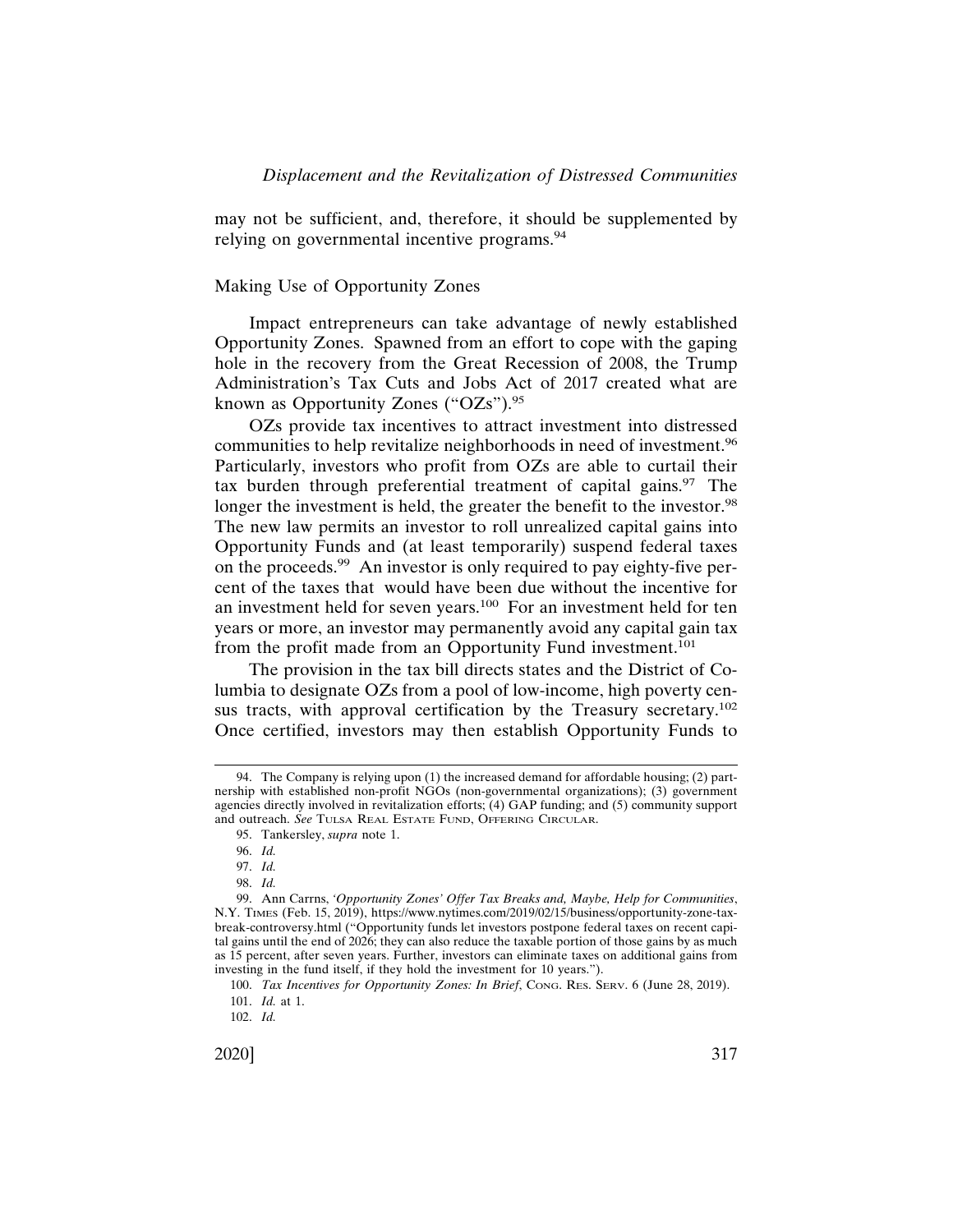sow new businesses in those areas or expand current ones, including real estate development.<sup>103</sup>

The qualifications a community must have in order to be considered an Opportunity Zone overlaps with the attributes of communities prone to have residents involuntarily displaced.104 According to Richardson et al., seventy percent of gentrified neighborhoods are within or adjacent to an Opportunity Zone.<sup>105</sup> Thus, impact entrepreneurs with objectives to invest in the revitalization of distressed communities and provide residents of such communities with an equity stake in their community may also benefit from the formation of OZs and their tax incentives. Further, the incentives provided by OZs would be maximized for a community investment fund, because, as members of the community where the investment is held, they would be more likely to hold their investment long enough to avoid capital gains taxes altogether.

However, there are those skeptical of OZs, believing that they will not work as intended.<sup>106</sup> Critics of OZs argue that they frequently target the wrong districts, allowing affluent groups to benefit from programs meant for the unfortunate.<sup>107</sup> Critics are also concerned because there are no "guardrails around the kind of investments that can qualify for this preferential tax treatment<sup>[1]"108</sup> According to skeptics, therefore, OZs may accomplish the opposite effect that they were intended for by adding "fuel on [the] fire," resulting in large scale displacement of indigent people.109

108. Jennings, *supra* note 20.

<sup>103.</sup> *Id.* at 8.

<sup>104.</sup> *See Understanding Gentrification and Displacement*, THE UPROOTED PROJECT, https:// sites.utexas.edu/ gentrificationproject/understanding-gentrification-and-displacement/ ("Renters, low-income households, persons of color, households headed by a resident without a college degree, and families with children in poverty are, overall, more vulnerable to displacement from rising housing costs than other groups of residents."); *see also Opportunity Zones*, U.S. Econ. DEV. ADMIN, https://www.eda.gov/opportunity-zones/. ("An Opportunity Zone is an economically-distressed community where private investments, under certain conditions, may be eligible for capital gain tax incentives."); *see also Opportunity Zones: Facts and Figures*, ECON. INNOVA-TION GROUP. https://eig.org/opportunityzones/facts-and-figures ("The median family income (MFI) in the average Opportunity Zone is \$47,316, compared to \$73,965 nationally[.]").

<sup>105.</sup> Richardson et al., *SHIFTING NEIGHBORHOODS Gentrification and cultural displacement in American cities*, NCRC (Mar. 19, 2019), https://ncrc.org/gentrification/.

<sup>106.</sup> Carrns, *supra* note 99.

<sup>107.</sup> *Id.*

<sup>109.</sup> *Id.*; *see also CRC Members Raise Concerns That Opportunity Zones Will Facilitate Displacement Of Low-Income Communities And Communities Of Color*, CAL. REINVESTMENT COA-LITION (Mar. 16, 2018), http://calreinvest.org/press-release/crc-members-raise-concerns-thatopportunity-zones-will-facilitate-displacement-of-low-income-communities-and-communities-ofcolor/ ("The Opportunity Zone program, as designed . . . assumes a trickle down philosophy that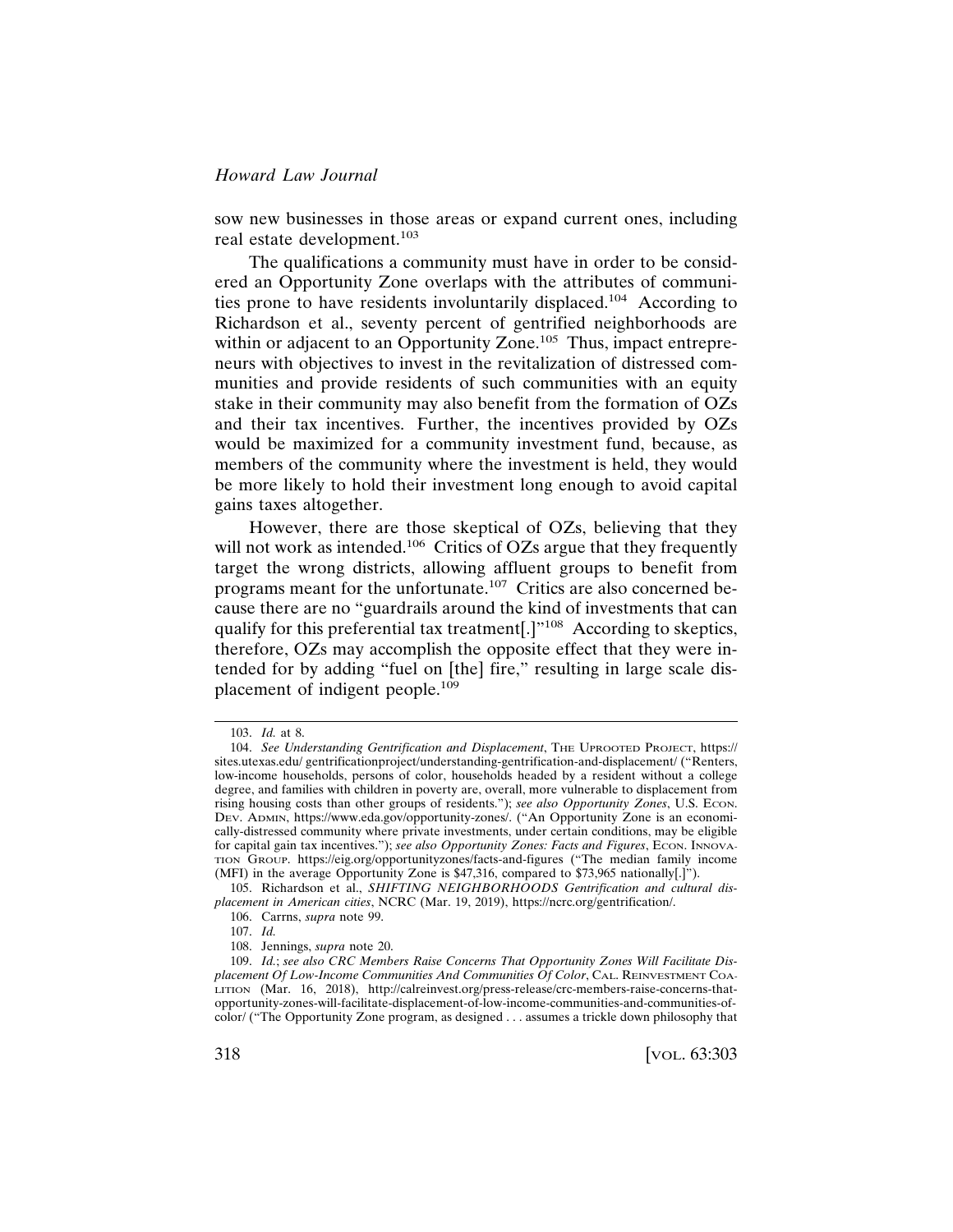#### *Displacement and the Revitalization of Distressed Communities*

Nonetheless, OZs provide a potential avenue for impact entrepreneurs to profit from governmental tax incentives for the betterment of the communities they wish to serve.<sup>110</sup> Furthermore, crowdfunding is a potentially powerful tool to make OZs succeed where previous attempts have failed.<sup>111</sup> Distressed communities, lacking the required capital to take advantage of the opportunities OZs provide, may now pull their funds together and invest in projects that they may not have been able to individually.<sup>112</sup>

Charter schools are already developing strategies to capitalize on the tax incentives offered by Opportunity Zones.<sup>113</sup> For the past four years, the growth of charter schools has slowed, and one universally agreed upon reason is the barrier to accessing and affording sites for these schools.114 Proponents for charter schools are looking at the tax incentives Opportunity Zones provide to help them overcome these barriers.<sup>115</sup> Community investment activists looking to invest in education can follow suit and utilize Opportunity Zones' tax incentives to improve schools in the communities they serve. The amount of money that could be utilized via Opportunity Zone financing has the potential to dwarf the amount that advocates of charter schools have been able to receive from other federal financing programs, such as the New Market Tax Credit (discussed below).<sup>116</sup>

#### Partnering with Community Development Financial Institutions

There are programs that focus on partnering with established non-governmental organizations ("NGOs") and government agencies,

all and any investment in low-income areas is good for neighborhoods. But we are very much concerned about the harmful consequences from such an approach . . . .").

<sup>110.</sup> Brey, *supra* note 89.

<sup>111.</sup> *Id.*

<sup>112.</sup> *Id.*

<sup>113.</sup> Rachel Cohen, *The Tax Break That Could Fund New Charter Schools*, BLOOMBERG (Apr. 23, 2019), https://www.citylab.com/equity/2019/04/charter-school-education-opportunityzones-tax-incentives/587791*/; see also* Andrew Atterbury, *DeSantis: Use Trump tax plan to expand charter schools*, POLITICO (Feb. 19, 2019), https://www.politico.com/states/florida/story/ 2019/02/19/desantis-use-trump-tax-plan-to-expand-charter-schools-859362 ("[Gov. Ron] DeSantis['s] budget proposed linking the state's Schools of Hope program to federal 'opportunity zones' created by Trump's \$1.5 billion tax plan.").

<sup>114.</sup> Cohen, *supra* note 113. "Finding adequate spaces to open new schools, or to expand to bigger buildings if the charter operator wants to increase its student enrollment, remains an elusive and expensive challenge for charter leaders in virtually every state."

<sup>115.</sup> *Id.*

<sup>116.</sup> *Id.*; *see also* Ben Carson, *2019 Opportunity Zone Expo Remarks*. ". . . Treasury Secretary Steven Mnuchin predicted that \$100 billion dollars in private investment would be directed to local communities across the nation in Opportunity Zones."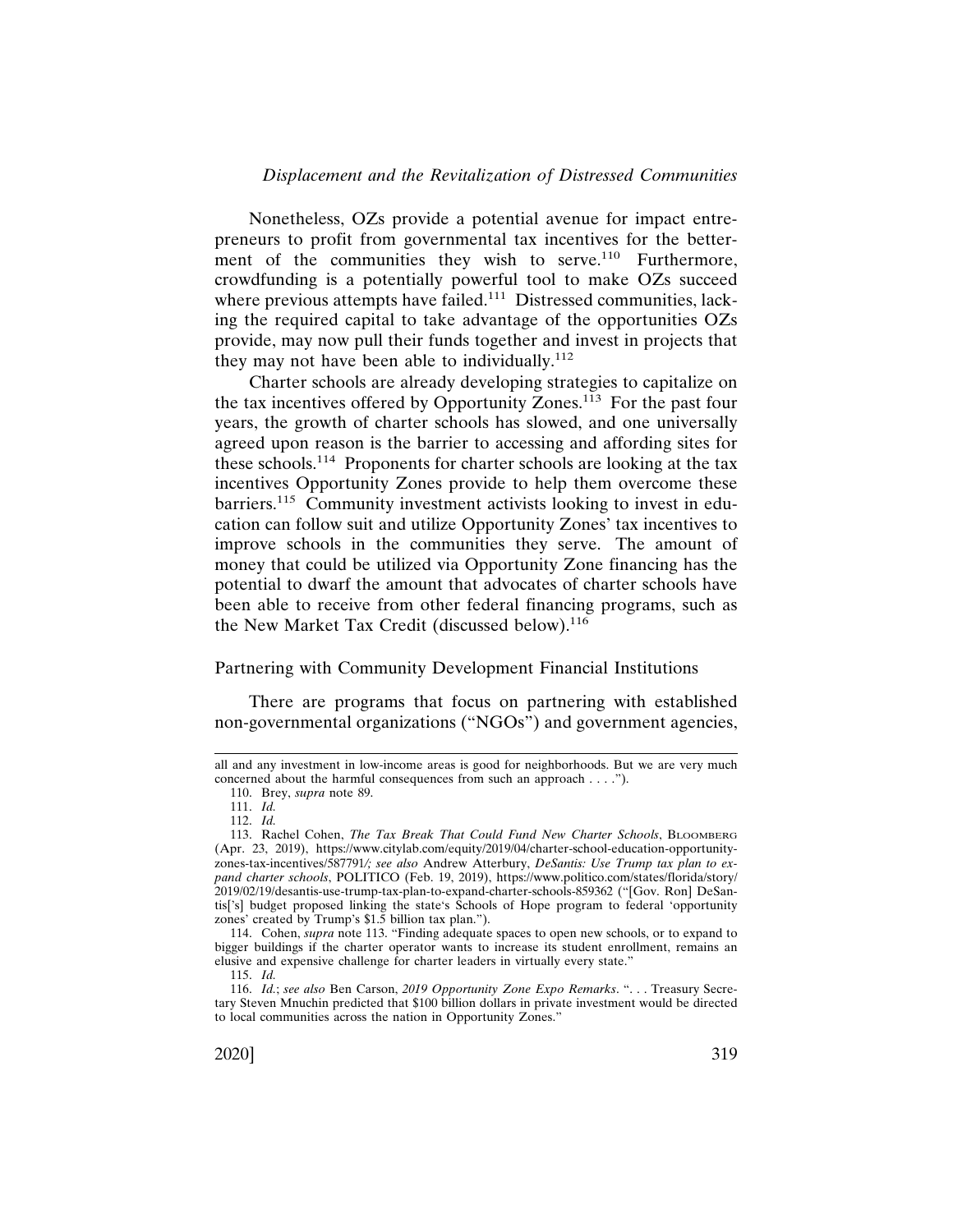with the purpose of utilizing governmental programs that help people with low to moderate-income secure affordable housing.<sup>117</sup> Similarly, impact entrepreneurs should partner with government agencies and organizations that have access to governmental programs focused on providing quality educational opportunities to people of low to moderate-income such as Community Development Financial Institutions ("CDFIs").

CDFIs are private financial institutions that are committed to "delivering responsible, affordable lending to help low-income, lowwealth, and other disadvantaged people and communities join the economic mainstream."118 In addition, CDFIs provide financial advice to distressed communities.119 CDFIs help encourage economic growth by financing community businesses such as nonprofit organizations, commercial real estate, and affordable housing.120 So far, CDFIs have created hundreds of thousands of jobs and affordable housing units, developed or renovated millions of square feet of real estate, financed tens of thousands of small businesses, and provided safe, affordable financial products and services to millions of low-income people.121 Though CDFIs generate profits, they do not maximize them.122 Instead, CDFIs' main priority is the community they serve—which is ideal for impact entrepreneurs looking to establish community investment funds.<sup>123</sup>

CDFIs have access to governmental programs that can be leveraged by impact entrepreneurs. The CDFI Bond Guarantee Program is a federal credit subsidy program<sup>124</sup> that makes debt available to CDFIs through the Federal Financing Bank.125 It offers formerly unavailable long-term capital via below-market loans in order to "inject

<sup>117.</sup> *See* TULSA REAL ESTATE FUND, *supra* note 94.

<sup>118.</sup> *What is a CDFI?*, OPPORTUNITY FINANCE NETWORK, https://ofn.org/what-cdfi; *CDFI Program and NACA Program Awardees: A Snapshot in 2017*, U.S. DEP'T OF TREASURY: CDFI FUND 1, 3 (2019), https://www.cdfifund.gov/Documents/CDFI%20Performance%202017%20Ap proval%2006-14-2019\_508%20Compliance.pdf. "Nearly 75% of [CDFIs'] lending portfolio was targeted to serve low-income families, high poverty communities, and underserved populations." 119. *Id.*

<sup>120.</sup> *Id*.; *supra* note 117.

<sup>121.</sup> *IMPACT AND EXCELLENCE, A Five-Year Plan*, U.S. DEP'T OF TREASURY: CDFI FUND 1, 2–3 (2016), https://www.cdfifund.gov/Documents/Final%20Strategic%20Plan%20 102516.pdf.

<sup>122.</sup> *Id*. at 8; *supra* note 117.

<sup>123.</sup> *Id.*

<sup>124.</sup> *CDFI Bond Guarantee Program*, U.S. DEP'T OF TREASURY: CDFI FUND, https://www .cdfifund.gov/Documents/CDFI7205\_FS\_BOND\_updatedMar2018.pdf (last visited Sept. 26, 2019).

<sup>125.</sup> *Id.*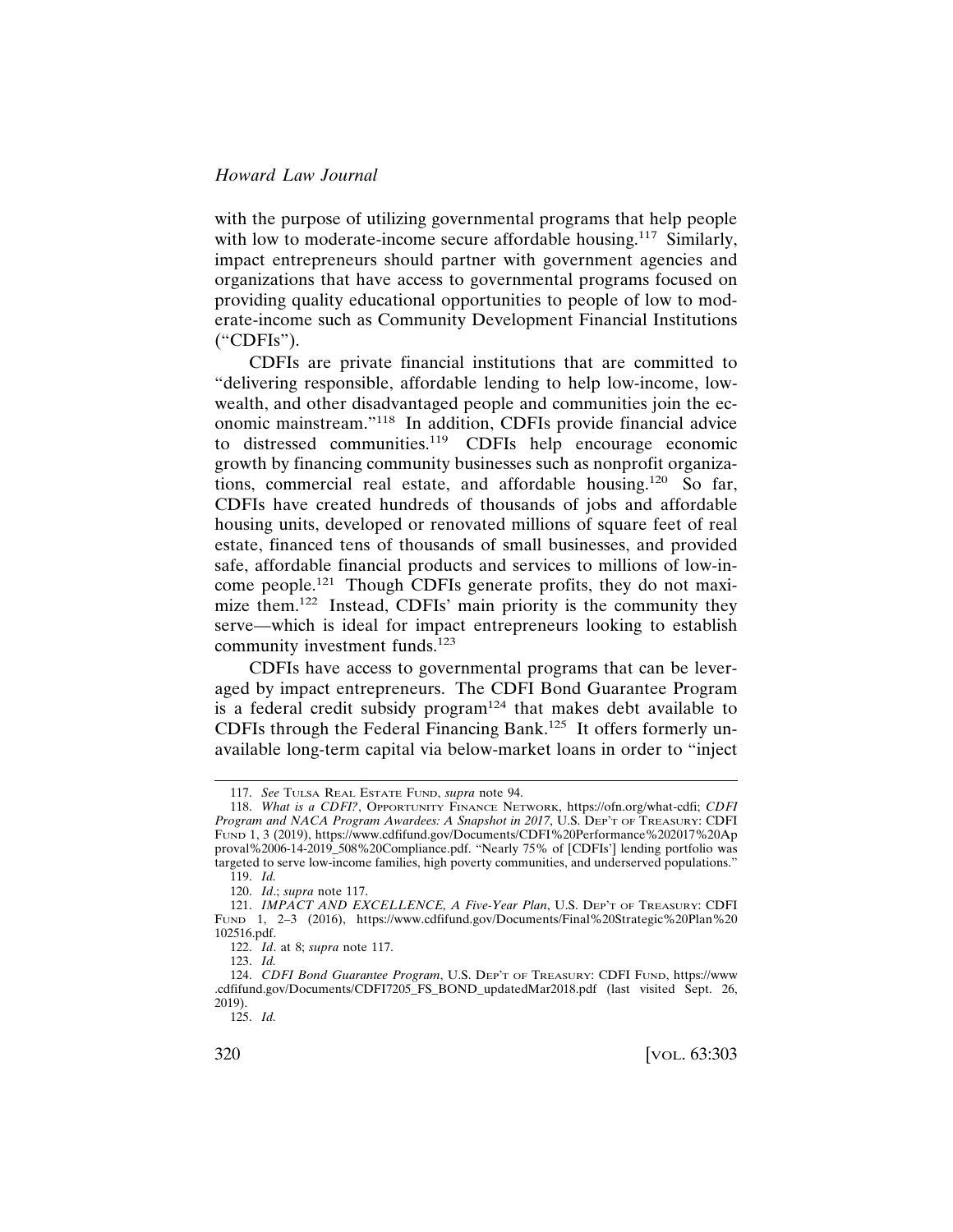#### *Displacement and the Revitalization of Distressed Communities*

new and substantial investment into [the] nation's most distressed communities."126 In turn, CDFIs are incentivized and enabled to implement large-scale projects, such as developing commercial real estate, housing schools, daycare or healthcare centers, and municipal infrastructure.127 CDFIs are also permitted to extend credit to other community development borrowers even more than in the past.<sup>128</sup>

The New Market Tax Credit ("NMTC") is another CDFI program which provides tax credits as incentives to private investment initiatives in distraught communities.<sup>129</sup> The NMTC supports a diverse array of businesses, including education.130 Specifically, the program was created to alleviate issues regarding lack of investment in underserved communities by allowing investors to receive a tax credit against their federal income tax in return for investors making equity investments in Community Development Entities ("CDEs").131

CDEs are domestic corporations or partnerships which operate as intermediary vehicles for the delivery of loans, investments, or financial counseling in low-income communities.<sup>132</sup> In order to qualify and become certified as a CDE, an organization must: (1) be a domestic corporation or partnership at the time of the certification application; (2) demonstrate a primary mission of serving, or providing investment capital for, low-income communities or persons; and (3) maintain accountability to residents of low-income communities

130. *NMTC Fact Sheet*, U.S. DEP'T OF TREASURY: CDFI FUND, https://www.cdfifund.gov/ Documents/NMTC%20Fact%20Sheet\_Jan2018.pdf (last visited Sept. 29, 2019); *New Markets Tax Credit (NMTC) Public Data Release*, U.S. DEP'T OF TREASURY: CDFI FUND 1,8 (2018), https://www.cdfifund.gov/Documents/NMTC%20Public%20Data%20Release%20112818.pdf. "To date, the top investment sectors have been Single and Mixed-Use Real Estate, Health Care and Social Services, Manufacturing and Educational Services."

<sup>126.</sup> *Id.*

<sup>127.</sup> *Id.*

<sup>128.</sup> *Id.*

<sup>129.</sup> *New Markets Tax Credit Program*, U.S. DEP'T OF TREASURY: CDFI FUND, https://www .cdfifund.gov/programs-training/Programs/new-markets-tax-credit/Pages/default.aspx (last visited Sept. 29, 2019); *see also Opportunity zones and New Markets Tax Credits (NMTC) interactive map*, COHN REZNICK, https://www.cohnreznick.com/nmtc-map.

<sup>131.</sup> *Id.*

<sup>132.</sup> *CDE Certification*, U.S. DEP'T OF TREASURY: CDFI FUND, https://www.cdfifund.gov/ programs-training/certification/cde/Pages/default.aspx (last visited Sept. 29, 2019); *supra* note 129, at 17. "Allocatees can go beyond the statutory minimum distress requirements of the NMTC Program by committing to serve areas of higher distress. CDEs can do this in one of two ways: (1) CDEs can invest in areas that meet at least one of the criteria for Primary indicators of higher distress; or (2) CDEs can invest in areas that meet at least two of the criteria for Secondary indicators of higher distress. One way to meet the primary criteria is by investing in census tracts that meet at least one of the following three 'severe distress' criteria: (1) poverty rates of 30% or greater; (2) median family income at or below 60% of applicable area median income; or (3) unemployment rates at least one and a half times the national average."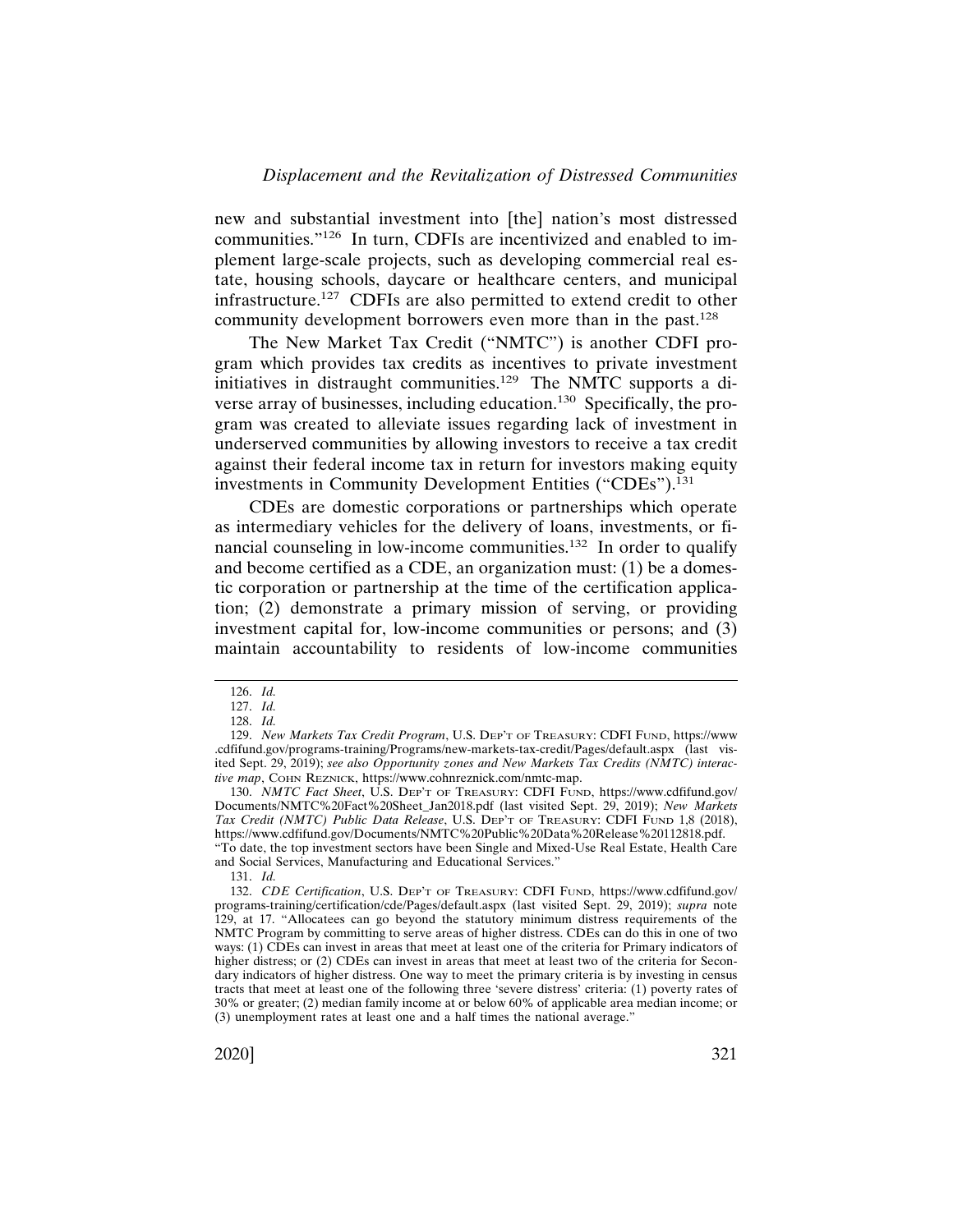through representation on a governing board of or advisory board of the entity.133 Through the NMTC, tax credits are distributed by Congress to CDFIs.134 CDFIs, in turn, award the tax credits to CDEs, which may liquidate the tax credits via syndication to private investors.135 The NMTC program permits CDEs to be flexible in administering capital in the most efficient way that matches the needs of lowincome communities.<sup>136</sup>

According to the CDFI Fund, ninety-four to ninety-six percent of NMTC business investments consist of terms and conditions more favorable than the market generally provides.137 In addition, decisions regarding investments are made at the community level.<sup>138</sup> Investments made on behalf of NMTC provide advantages in regard to lower interest rates, flexible provisions such as subordinated debt, lower origination fees, higher loan-to-values, lower debt coverage ratios and longer maturities.139 Thus far, through the NMTC Program, the CDFI Fund has allocated over fifty billion dollars in tax credits.<sup>140</sup> In general, NMTC allocations may be placed in two categories: real estate and non-real estate.<sup>141</sup> Up until 2017, almost a third of all NMTC proceeds went to single and mixed-use real estate developments.<sup>142</sup> Additionally, for the same period, almost ten percent was invested into education. Thus, when combined, up until 2017, almost forty percent of NMTC allocations went towards real estate and education. As such, by organizing a broad approach that includes purchasing real estate and establishing curriculum, community investment funds may line themselves up for a substantial amount of NMTC allocations.

<sup>133.</sup> John Carlisi, *Will a Community Development Financial Institution Finance Your Next Project?*, 41 REAL ESTATE REVIEW JOURNAL (2012).

<sup>134.</sup> Sarah Vallim, *The New Markets Tax Credit and the Community Economic Development Movement: A Los Angeles Case Study*, 16 AFFORDABLE HOUSING & COMMUNITY DEV. L. 117, 121 (2007).

<sup>135.</sup> *Id.*

<sup>136.</sup> *Compliance Review of New Markets Tax Credit Program*, U.S. DEP'T OF TREASURY: CDFI FUND 1,3 (2017), https://www.cdfifund.gov/Documents/Summit%20-%20Compliance%20 Review%20of%20New%20Markets%20Tax%20Credit%20Program%20-%20August%20Date %20-%20508%20Compliant.pdf

<sup>137.</sup> *Supra* note 129.

<sup>138.</sup> *Id.*

<sup>139.</sup> *Id.*

<sup>140.</sup> *New Markets Tax Credit (NMTC) Public Data Release*, U.S. DEP'T OF TREASURY: CDFI FUND 1,5 (2017), https://www.cdfifund.gov/Documents/NMTC%20Public%20Data%20Re lease%20112818.pdf.

<sup>141.</sup> *Id.* at 6.

<sup>142.</sup> *Id.* at 9.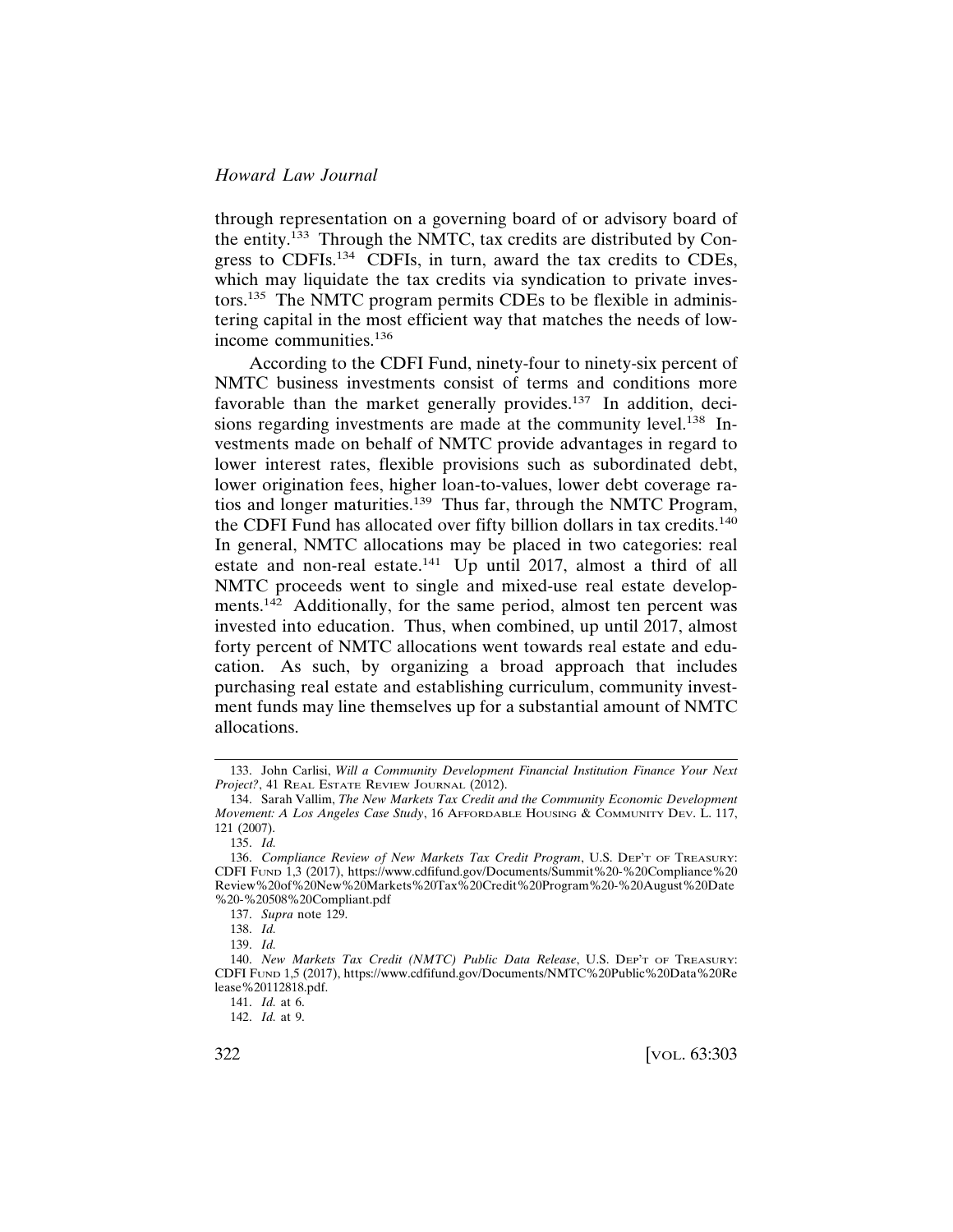#### *Displacement and the Revitalization of Distressed Communities*

Collectively, these programs should be ideal for impact entrepreneurs who have established community investment funds to aid distressed communities. This is because distressed communities and their residents comprise a class specially situated to utilize these incentives concurrently, potentially maximizing their benefits.143

# PART IV: STRATEGIES AND EXAMPLES TO ACHIEVE EDUCATIONAL ATTAINMENT AND COMMUNITY DEVELOPMENT

Over recent years, there have been several approaches meant to tackle the unique educational and communal needs of low-income communities with varying success.<sup>144</sup> There are various "onsite" and supplemental "offsite" strategies that can be analyzed and potentially useful. Additionally, we can examine those already addressing these issues in an effort to glean useful tactics for impact entrepreneurs to implement. Using community investment funds, impact entrepre-

<sup>143.</sup> *See generally*, *HIDING IN PLAIN SIGHT: Impact Investing in the Creative Economy*, https://www.rockpa.org/wp-content/uploads/2019/01/Hiding-in-Plain-Sight-Impact-Investing-inthe-Creative-Economy.pdf. "New Jersey Community Capital is a CDFI that invests in quality homes, educational facilities, and employment opportunities in underserved communities[;] Boston community Capital is a CDFI investing in projects that provide affordable housing, good jobs, and new opportunities in low-income communities. The Boston community Capital Venture Fund provides equity investments in high-potential businesses that create financial, social, and environment returns across a broad range of industries including transportation, media, education, and food services."

<sup>144.</sup> Choi, *supra* note 54, at 5. Numerous strategies have emerged in recent years to comprehensively address the unique educational, health, and social development needs of low-income children. Perhaps the best known is the highly publicized Harlem Children's Zone (HCZ), which takes a holistic approach to educating low-income students by integrating a high- performing charter school with after-school, parental education, social-service, health and communitybuilding programs. In 2010, the Department of Education (ED) launched the Promise Neighborhoods program, modeled after HCZ, which provides funding for the planning and implementation of a "complete continuum of cradle- to-career solutions of both educational programs and family and community supports, with great schools at the center." *Id.* Similarly, the Department of Housing and Urban Development (HUD) launched the Choice Neighborhoods program in 2010, which aims to transform distressed neighborhoods and public and assisted projects into viable and sustainable mixed-income neighborhoods by linking housing improvements with appropriate services, schools, public assets, transportation, and access to jobs.

In addition to these efforts at the federal level, locally driven initiatives to support broader partnerships between public schools and their surrounding communities have also emerged. *Id.* For example, six years ago in Cincinnati, more than 300 leaders from the education, nonprofit, community, civic, and philanthropic sectors came together to form the Strive Partnership, under the common goal of improving the educational success and career readiness of children from the region. *Id.* The Strive Partnership aligns the efforts of these multiple entities through the infrastructure of a common set of core metrics tied to the Partnership's shared goals, such as kindergarten readiness, high school graduation, and postsecondary retention and completion (see the article "New Civic Infrastructure: The 'How To' of Collective Impact" in this issue of *CI* for more information). *Id.*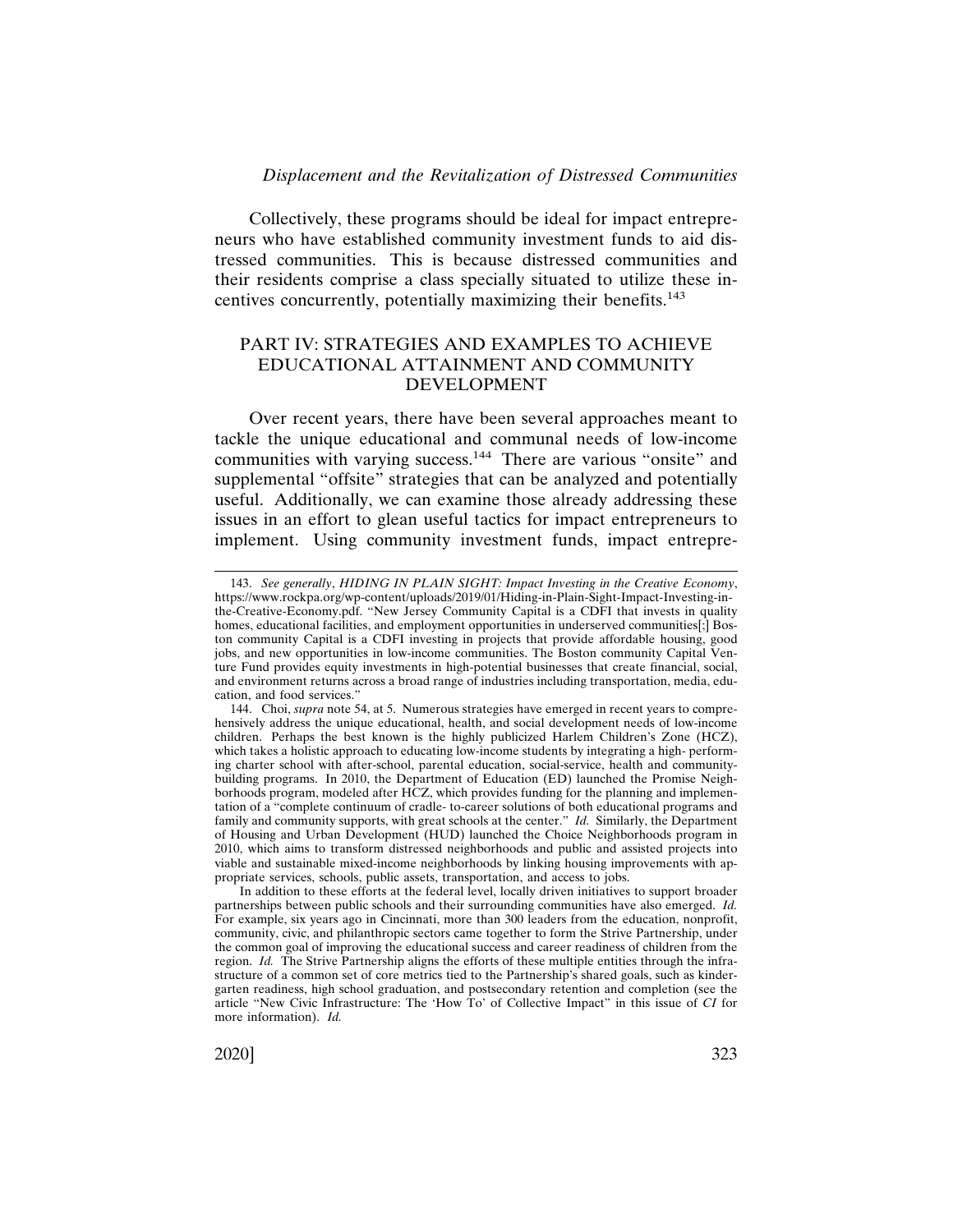# *Howard Law Journal*

neurs can build upon these various examples as ways to institute programs meant to promote educational attainment, community development, and, in turn, stem displacement.

### Onsite Strategies

When speaking of strategies to improve school development, approaches may be categorized by two methodologies: onsite and offsite.<sup>145</sup> Onsite approaches are those that directly affect the school in ways that benefit the overall community, such as its size, shape, use, location, staff, and student body.<sup>146</sup> Currently, the nation is experiencing a school facilities' emergency: many of the country's aging schools are destitute of capital improvements and modernization.<sup>147</sup> Due to a dearth of modern school facilities, impact entrepreneurs may utilize funding to renovate underused communal facilities, transforming them into new learning institutions.148

Where there is a scarcity of readily accessible facilities that may be renovated, activists can also sponsor the implementation of shareduse facilities, where schools and other community groups jointly utilize facilities.<sup>149</sup> Given that the school will be communally owned, this further promotes the connection between the school and the community.150 Under this approach, schools can become communal centers, serving as health clinics, gyms, or senior centers.<sup>151</sup> Moreover, schools are often times among the largest communal employers.152 Thus, impact entrepreneurs can use their economic influence to connect schools with local business and community labor forces.<sup>153</sup> Commu-

152. *Id.*

153. *Id.* Community groups have actively encouraged public schools to purchase supplies and services from local businesses and to award school construction and capital improvement projects to local contractors. In some communities, schools are now emphasizing local hiring

<sup>145.</sup> Chung, *supra* note 76, at 12.

<sup>146.</sup> *Id.*

<sup>147.</sup> *Id*.

<sup>148.</sup> *Id.* at 13. "Pueblo Nuevo Development in Los Angeles, California, for example, rehabbed a declining strip mall into an award-winning charter school. The Pratt Institute Center for Community and Economic Development and the Cypress Hills Community Development Corporation in Brooklyn, New York, are currently rehabbing an old industrial building for the Cypress Hills Community School."

<sup>149.</sup> *Id.*

<sup>150.</sup> *Id.* "By benefiting the whole neighborhood, joint-use projects draw the support of empty nesters, senior citizens, and other residents who might not otherwise have a vested interest in a neighborhood school."

<sup>151.</sup> Chung, *supra* note 76, at 13. "Noble High School in North Berwick, Maine, is an example of the concept in practice. The school serves as a community center for three nearby towns and includes a restaurant, an adult education center, a performing arts center, and a health clinic."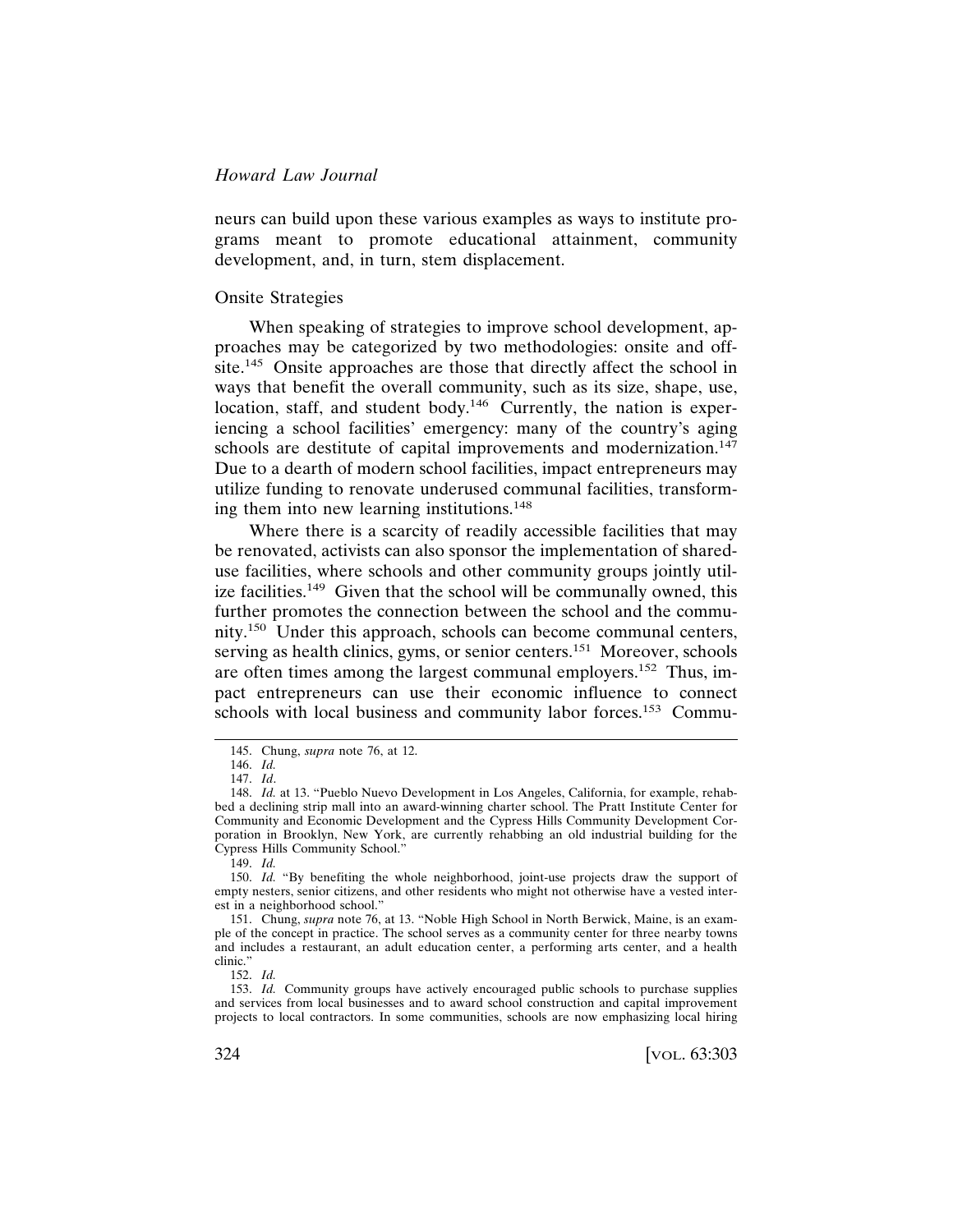#### *Displacement and the Revitalization of Distressed Communities*

nity investors may also finance after-school programs that not only benefit the community as a whole, but also help students realize their educational potential.154

#### Offsite Strategies

In addition to onsite strategies, there are also offsite strategies that may be implemented to increase educational attainment. Developing the surrounding area of a school can be a useful strategy to increase student success. For instance, creating affordable housing developments can establish a stable environment for students, teachers, and other school staff.155 This will increase student success by providing them a sense of control over their environment. Community organizing groups and impact entrepreneurs can work together to foster education initiatives that are directly related to their communitybuilding goals.156 However, to bring together community developers and educational activists, "stakeholder outreach" is essential.<sup>157</sup> The "end-users" of the established facilities can be "invaluable sounding boards, helping to determine the most appropriate site location, design, or implementation strategy."<sup>158</sup> Additionally, financing these initiatives via crowdfunding will not only give end-users equity, but will also incentivize end-users to participate in the development of facilities and programs because they have the requisite "skin in the game."

Studies have also recognized individual qualities that assist students who achieve despite adverse conditions, including high self-esteem, impulse control, and social problem-solving skills.<sup>159</sup> Educational investment programs may be wise to recognize these positive, resilient qualities and implement ways to emphasize or strengthen these attributes amongst students. For instance, communi-

practices. The Cypress Hills Community School in Brooklyn, for example, developed a program to employ parents in its cafeteria lunch program.

<sup>154.</sup> *Id.* Community development organizations can create neighborhood service-learning opportunities and after- school programs for youth that benefit both schools and communities.

<sup>155.</sup> *Id.* at 14. In 2002, the U.S. Conference of Mayors recommended that school districts and public housing authorities work together to address the need for affordable housing in the United States. At a hearing of the Atlanta Millennial Housing Commission in 2000, Beverly Hall, superintendent of Atlanta Public Schools, also emphasized the importance of coordinating housing and schools.

<sup>156.</sup> *Id.*

<sup>157.</sup> Chung, *supra* note 76, at 14.

<sup>158.</sup> *Id.*

<sup>159.</sup> Lee Shumow et al., *Risk and Resilience in the Urban Neighborhood: Predictors of Academic Performance Among Low-Income Elementary School Children*, 45 WAYNE STATE UNIV. PRESS 309, 311 (1999).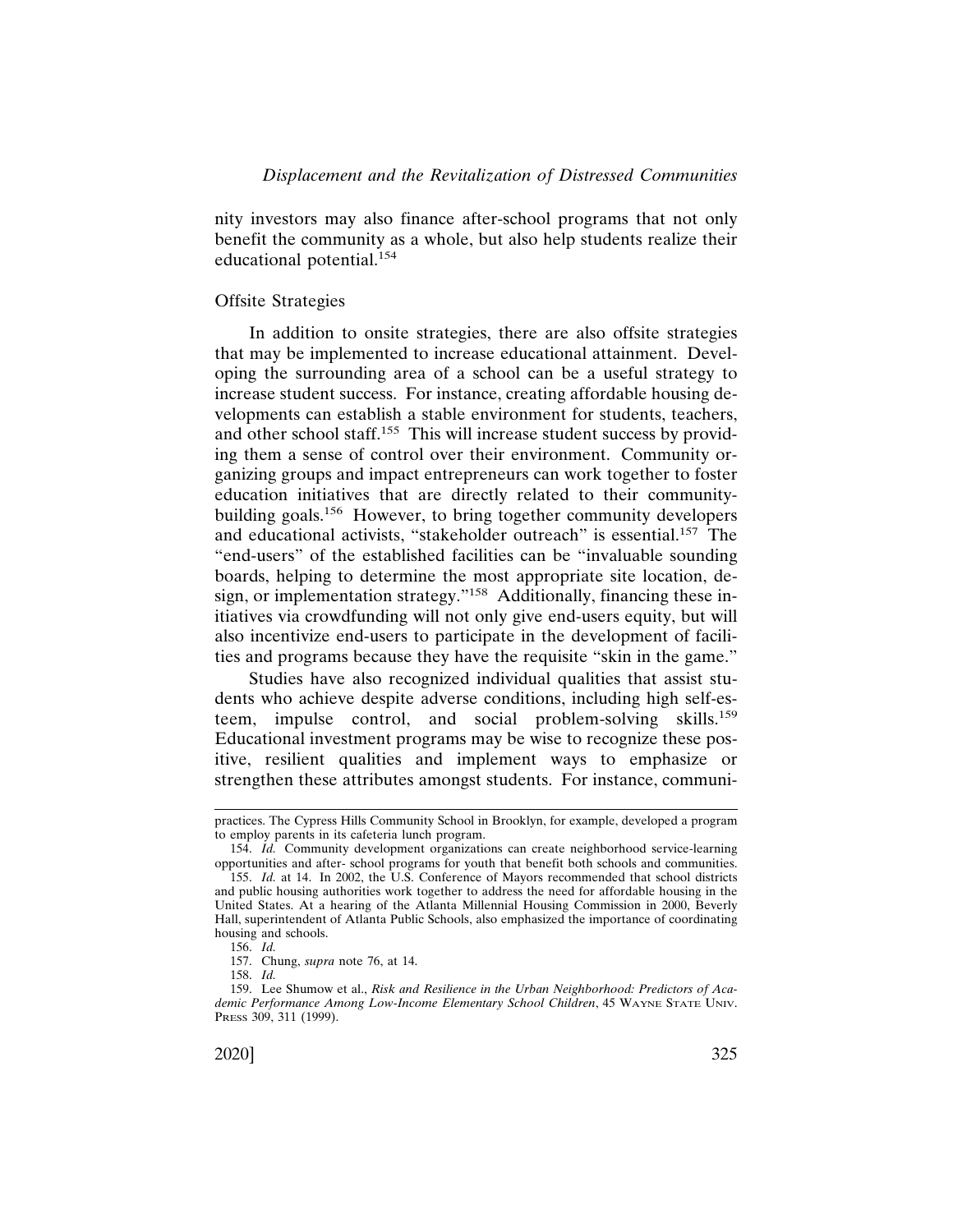### *Howard Law Journal*

ties can provide encouragement and supervising functions for children.<sup>160</sup>

## The Harlem Children's Zone

The Harlem Children's Zone ("HCZ") is a non-profit organization that subsidizes and manages a neighborhood-based system of education and social services for children from low-income families in Harlem, New York.<sup>161</sup> The holistic, neighborhood-centered methodology to educational achievement of low-income students is the motivation and draw of the HCZ.162 Encompassed in the HCZ are (1) early childhood programs with parenting classes, (2) public charter schools, (3) academic advisors, (4) afterschool programs for students who attend traditional public schools, and (5) a support system for HCZ alum currently enrolled in college.<sup>163</sup> Also included within the purview of HCZ are health and wellness-centered agendas such as a fitness program, asthma management, and a nutrition program.164 Moreover, the HCZ offers neighborhood services in the form of tenant associations, one-on-one counseling to families, foster care prevention programs, community centers, and an employment and technology center which imparts job-related skills to teenagers and adults.165 Impact entrepreneurs can utilize funds garnered through the methods described above and other model aspects of HCZ to serve their own purposes.<sup>166</sup>

Though it is difficult to assess the effectiveness of the HCZ because it is relatively new, there are signs of success.167 In New York, to be given a Regents diploma, students must score at least a sixty-five on the Regents exam. In 2012, half of the HCZ students who took the exam scored an eighty-five or higher on the comprehensive English exam; ninety percent scored a sixty-five or higher on the Geometry exam; and ninety-six percent scored a sixty-five or higher on the Alge-

<sup>160.</sup> *Id.* at 313.

<sup>161.</sup> Michael Croft & Grover J. "Russ" Whitehurst, *The Harlem Children's Zone, Promise Neighborhoods, and the Broader, Bolder Approach to Education*, BROOKINGS (July 20, 2010), https://www.brookings.edu/research/the-harlem-childrens-zone-promise-neighborhoods-and-thebroader-bolder-approach-to-education/.

<sup>162.</sup> *Id.*

<sup>163.</sup> *Id.*

<sup>164.</sup> *Id.* 165. *Id.*

<sup>166.</sup> *Id.*

<sup>167.</sup> Danielle Hanson, *Assessing the Harlem Children's Zone*, *in* THE HERITAGE FOUNDA-TION, CENTER FOR POLICY INNOVATION (2013).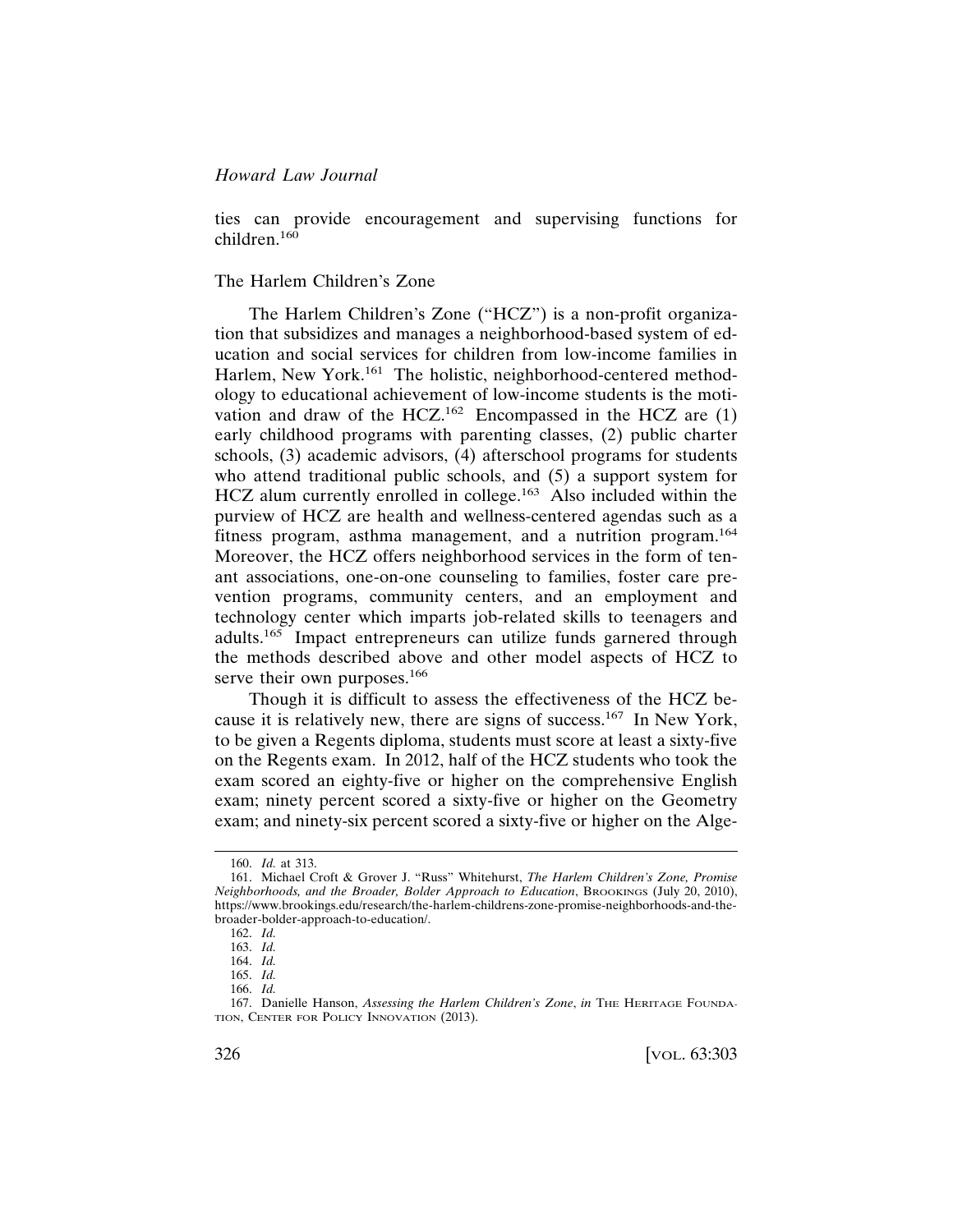bra 2 and Trigonometry exam. These scores rival KIPP Star Academy, a charter school which HCZ critics use as a measuring stick to gage academic success.168

A study even concluded that the HCZ had "reversed 'the black–white achievement gap in mathematics (HCZ students outperform the typical white student in New York City and the difference is statistically significant) and reduce[d] it in ELA [English Language Arts].'" Critics of the study state that the conclusions were faulty because they were based on a single test from a single year. Critics point out that for other grades, state-exam scores are not consistently impressive. Nevertheless, the HCZ has shown signs of promise and impact entrepreneurs who do well to investigate areas which they may replicate in order to promote educational attainment.

#### SUN Community School Model

Schools Uniting Neighborhoods ("SUN") acts as a vehicle to connect community institutions such as libraries, parks, community centers, neighborhood health clinics, churches, businesses, and etc. with schools.<sup>169</sup> SUN aims to provide a strong core instructional program, educational support and skill development for youth and adults, enrichment and recreation activities, social health and mental resources, familial support, and community events.<sup>170</sup>

SUN support students from grades K-12, focusing on the child as a whole.171 It combines academics and social services tailored to the specific needs of each school. Additionally, community resources are deliberately structured to encourage student success.<sup>172</sup> Schools open early to provide students with a place to eat breakfast, finish homework, or participate in extracurricular activities.<sup>173</sup> Community school site managers and school staff work together to pinpoint individual family and student needs in order to arrange services which come directly to campus.174 The assistance SUN's programs provide include

<sup>168.</sup> *Id.*

<sup>169.</sup> Diana Hall & Multnomah County, *Schools Uniting Neighborhoods: Community Schools Anchoring Local Change*, *in* 24 COMMUNITY INVESTMENTS, COMMUNITY DEVELOPMENT AND EDUCATION, PLUS: CDFI INDUSTRY ANALYSIS, THE AFFORDABLE MULTIFAMILY MORTGAGE INDUSTRY 14, 16 (Federal Reserve Bank of San Francisco 2012). 170. *Id.*

<sup>171.</sup> *Id.* at 14. 172. *Id.*

<sup>173.</sup> *Id.* at 15. 174. *Id.*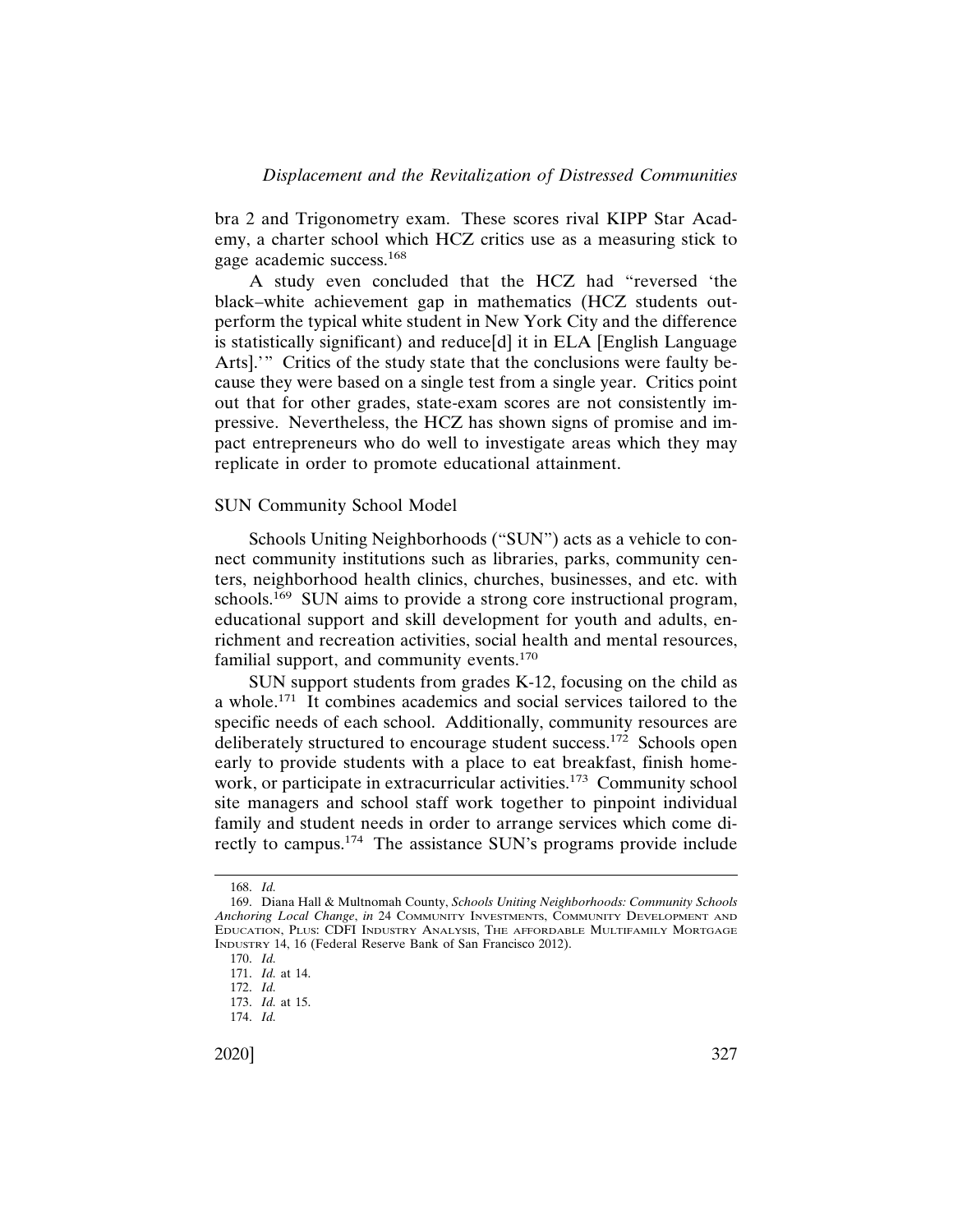## *Howard Law Journal*

parenting classes, health support, food, clothing, and access to antipoverty and mental health service.175

SUN has shown varying signs of success. Of the students participating in SUN, seventy-four percent reach the state benchmarks or growth target in Reading.176 Additionally, in most grades, the average benchmark gains for students were equal to or higher than expected.177 Moreover, the average daily school attendance was around ninety-five percent.178 Further, seventy-four percent of students made improvements in at least one behavioral or academic area.<sup>179</sup> Lastly, ninety-six percent of families who were recipients of anti-poverty case management, life and job skills services, rent assistance or other support were able to stay in permanent housing after the support ceased.180

SUN aims to be more than a program. Instead, SUN is a "place and support hub where schools and communities work together to have a collective impact on the success of children and families and provide a comprehensive array of services."181 Impact entrepreneurs would do well to replicate aspects of SUN for their own benefit.

### **CONCLUSION**

In sum, community investment funds promising vehicles for impact entrepreneurs to combat the economic pressures of gentrification and displacement in distressed communities. In addition, they are exciting because, in theory, by giving residents an equitable stake in their neighborhood, community investment funds will allow residents to profit off the surplus of property value that comes alongside gentrification. However, to ensure their success, community investment funds must value the nexus between educational attainment and wealth by allocating resources to educational initiatives meant to increase residents' income potential. This is possible through a combination of crowdfunding, use of Opportunity Zones, and partnering with CDFIs. Lastly, those in charge of such funds should research educational initiatives that have shown signs of improving the educational attainment of distressed communities.

<sup>175.</sup> *Supra* note 168, at 15.

<sup>176.</sup> *Id.* at 17.

<sup>177.</sup> *Id.* 178. *Id.*

<sup>179.</sup> *Id.*

<sup>180.</sup> *Id.*

<sup>181.</sup> *Supra* note 168, at 15.